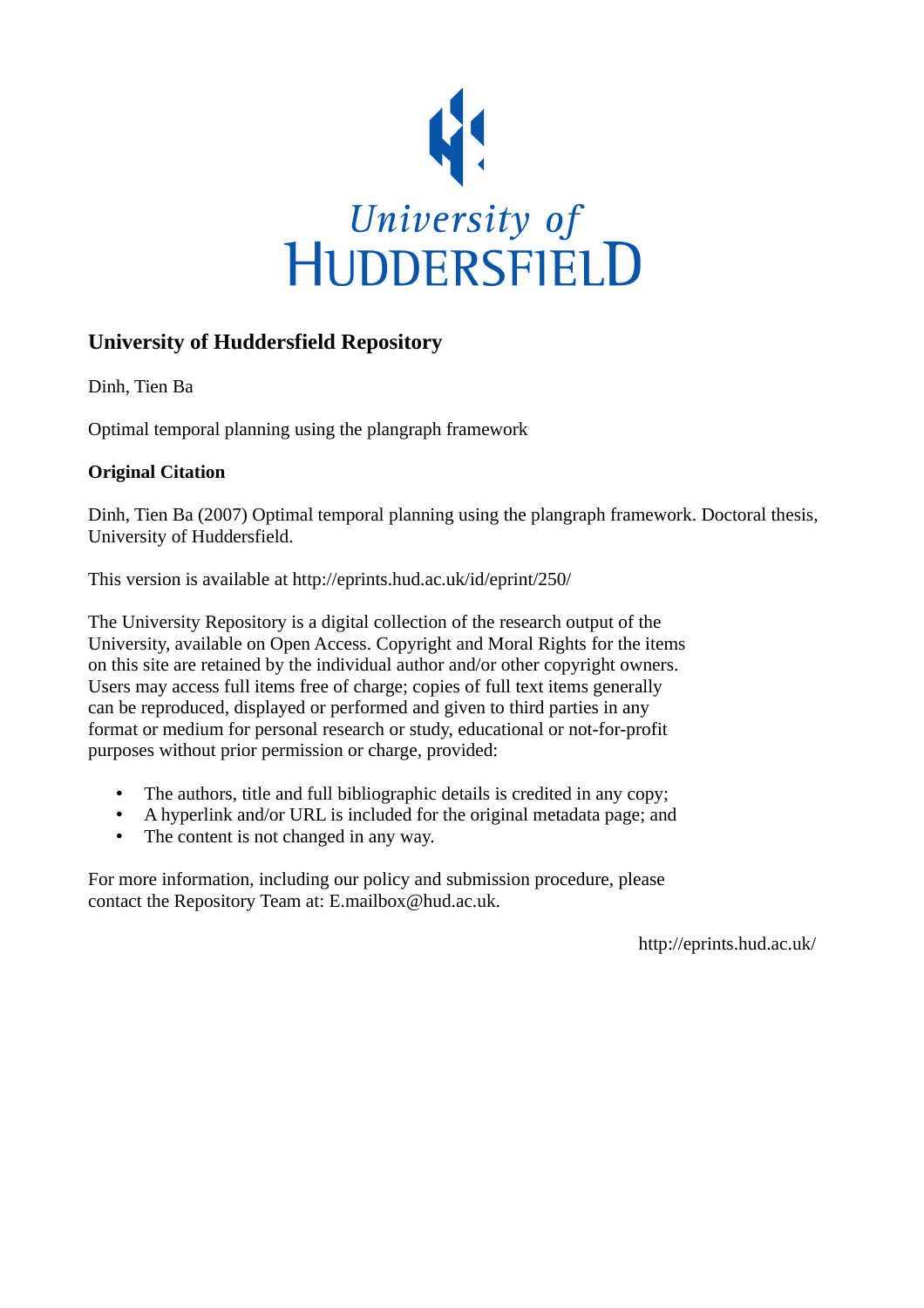# Optimal temporal planning using the plangraph framework

Tien Ba Dinh

A thesis submitted to the University of Huddersfield in partial fulfilment of the requirements for the degree of Doctor of Philosophy

The University of Huddersfield

May 2007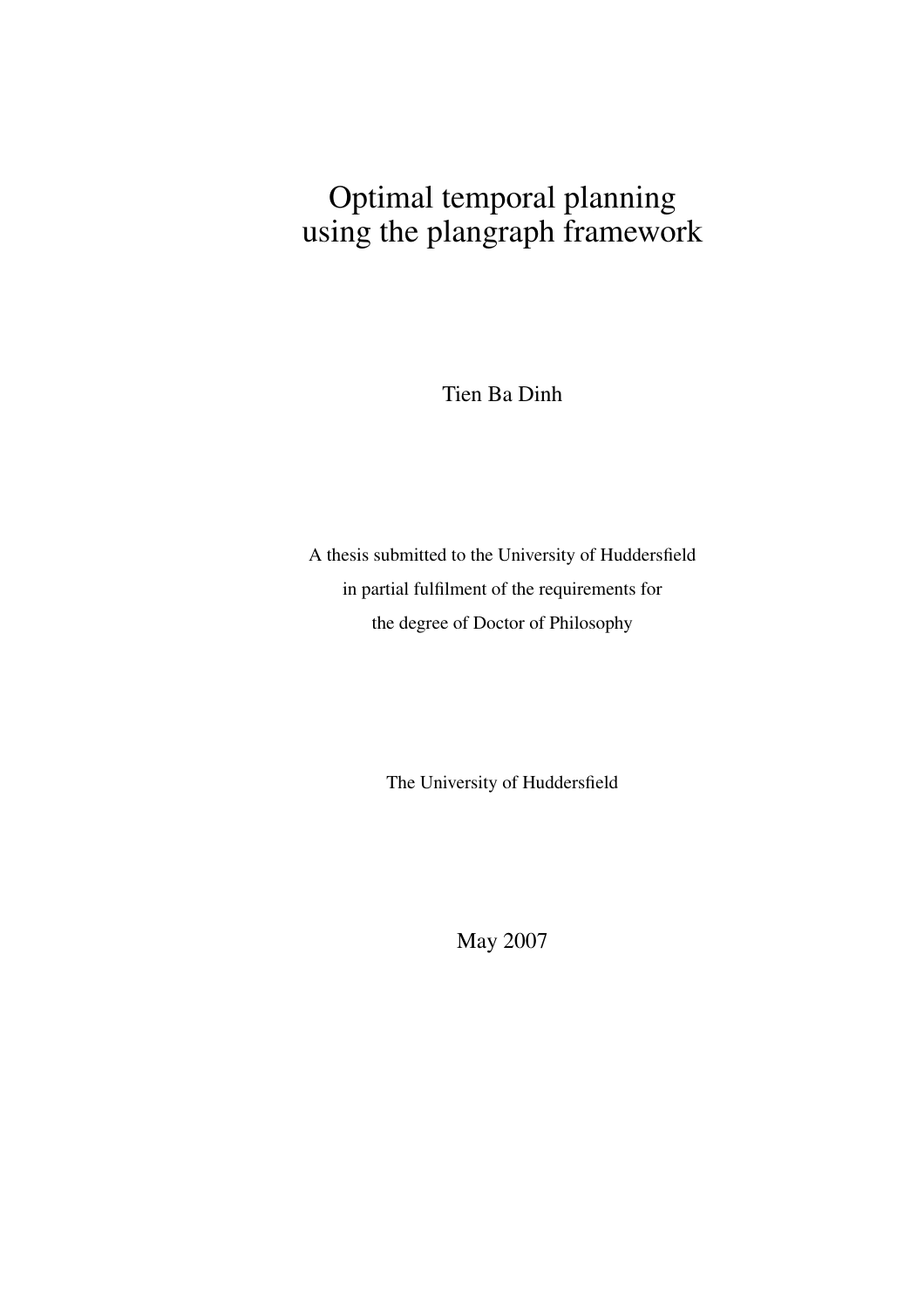### ABSTRACT

The past few years have seen a rapid development in AI Planning and Scheduling. Many algorithms and techniques have been studied and improved to deal with more complex and difficult planning domains.

One such innovation was *Graphplan*, first developed by Blum and Furst in 1995 and soon became one of the best approaches for optimal classical planning systems. Planning systems that use Graphplan's plangraph framework can find optimal plans for temporal planning problems, in which actions have durations. However, these systems have had strict assumptions on the preconditions and effects of actions, for instance, effects happen only at the end of the execution. In addition, the algorithm used in the solution extraction phase of these plangraph-based systems does not take full advantage of the information provided by the expansion phase to prune irrelevant search branches early.

With the ambition to make temporal planning problems more realistic, the thesis proposes an extension to the Planning Domain Definition Language (PDDL) 2.1 level 3, to allow actions to have intermediate effects. Our optimal temporal planning system, CPPlanner, is introduced as the first Graphplan-based optimal planner to handle the richer temporal domains (i.e. actions can have intermediate effects). Futhermore, the planner applies "critical paths" as a backbone for the search in the solution extraction phase, so that irrelevant search branches are pruned early. This improves the performance even in more restricted temporal planning domains.

In our experimental evaluation, CPPlanner outperforms two leading plangraph-based optimal temporal planning systems, TGP and TPSYS, in almost all test cases. The state-of-theart optimal planner CPT and latest temporal planning domains in the international planning competition in 2004 and 2006 are also used in the experimental evaluation.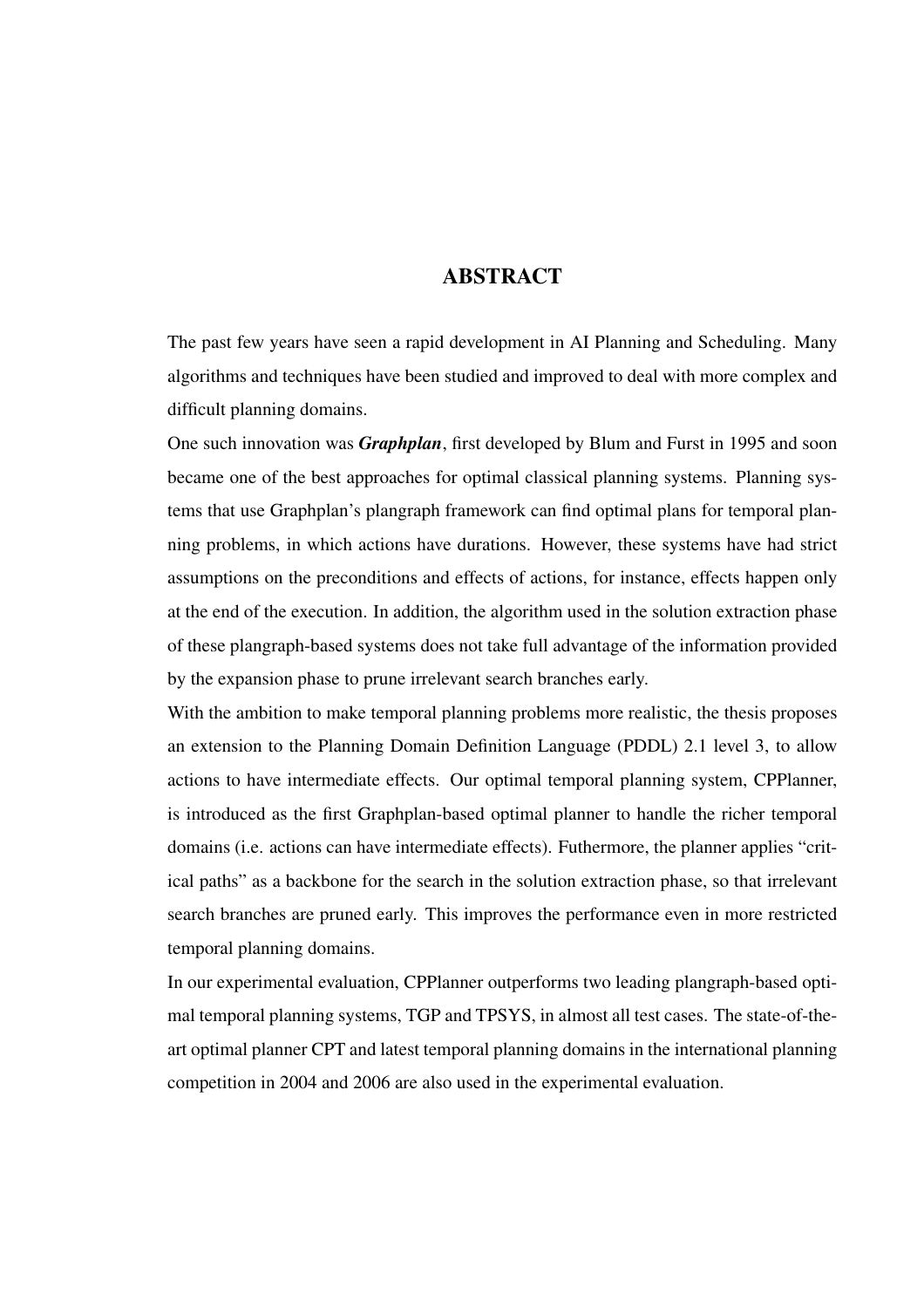### ACKNOWLEDGEMENTS

First of all, I would like to thank my supervisors Prof. Barbara Smith and Prof. Lee McCluskey for all their help, advice, encouragement, and friendship throughout. With their inspiration, and help, the PhD research became easier and more attractive to me.

I would like to thank Dr. Ian Miguel for his help on ILOG Solver and AI Planning, Dr. Stephen Cresswell for his help in compiling TGP, and fixing the parser for TPSYS, and Dr. Diane Kitchin for her advice and enthusiasm.

I would like to thank all members of the ARTFORM research group, who have also helped me and inspired me.

Many thanks to the staff at the University of Huddersfield, especially the technical and the administrative staff, for their promptly support on any problems that I have encountered.

I would like to express my gratitude to my best friend, Dr. Damian Jenkinson, for his kindness and support, especially his offer on accommodation during the writing-up stage.

I am grateful to CoThu, ChuMao, beNa, Vi, Thuy and anhTuan, who are like my family members in England, for their help, consideration, and encouragement throughout. I will never forget the beautiful time in Stockport.

I would like to thank Prof. Duong Anh Duc, all of my friends, and staff members at the Faculty of Information Technology at the University of Natural Sciences, Ho Chi Minh City, Vietnam for their support and encouragement.

I wish to show my appreciation to my girlfriend Le Hong Van for her love, support and encouragement throughout.

Finally, and most importantly, my grandmother, parents, brother, and sisters have been both supportive and encouraging throughout the completion of this thesis, for which I am forever indebted.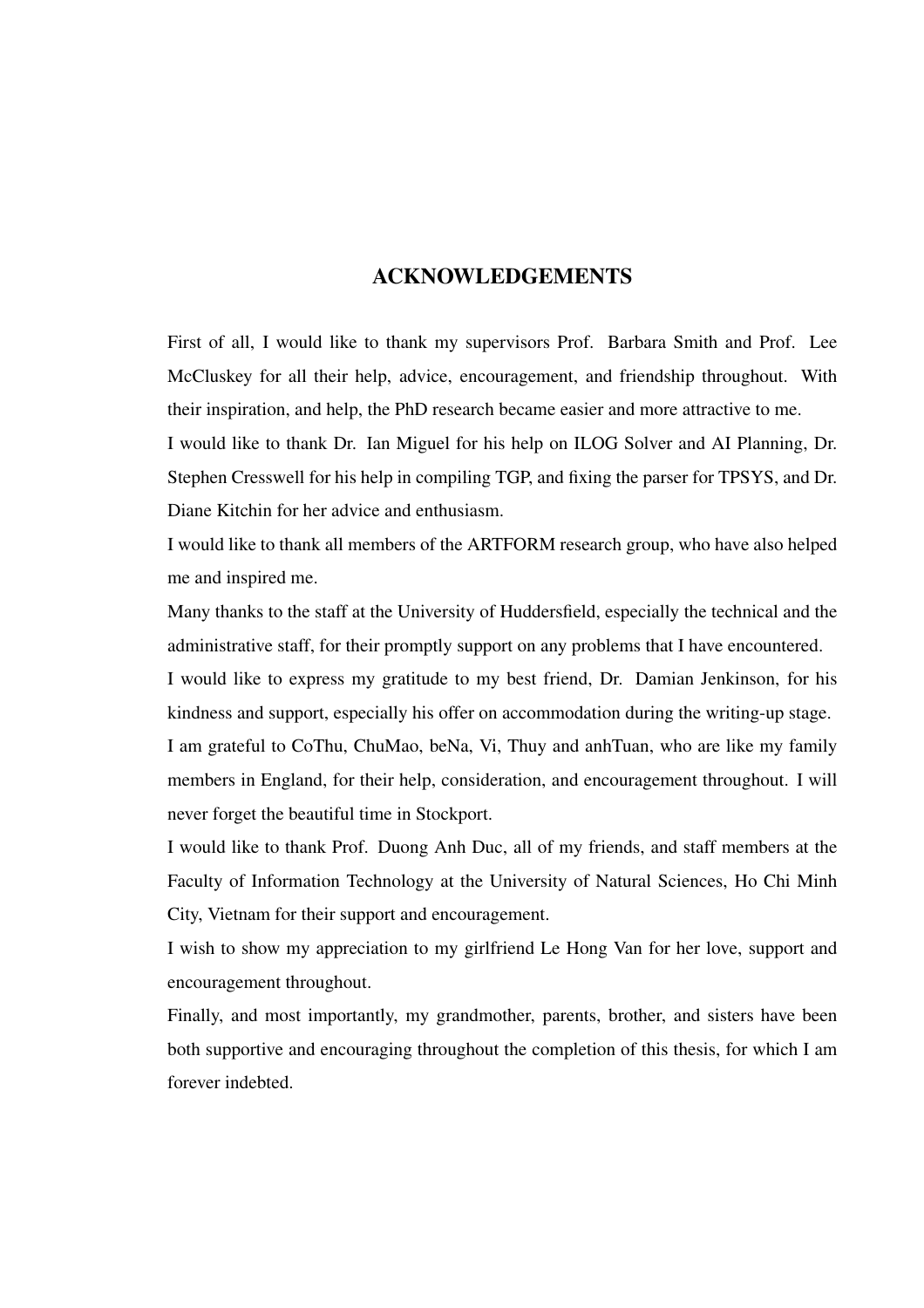# TABLE OF CONTENTS

| <b>List of Figures</b> |       |                     | vii                                                                           |                |
|------------------------|-------|---------------------|-------------------------------------------------------------------------------|----------------|
| <b>List of Tables</b>  |       |                     |                                                                               | ix             |
| <b>Chapter 1:</b>      |       | <b>Introduction</b> |                                                                               | 1              |
| 1.1                    |       |                     |                                                                               | $\mathfrak{Z}$ |
| 1.2                    |       |                     |                                                                               | $\overline{4}$ |
| <b>Chapter 2:</b>      |       |                     | <b>Introduction to Artificial Intelligence Planning</b>                       | 6              |
| 2.1                    |       |                     |                                                                               | 6              |
| 2.2                    |       |                     |                                                                               | 9              |
|                        | 2.2.1 |                     |                                                                               | 9              |
|                        | 2.2.2 |                     |                                                                               | 10             |
|                        |       | 2.2.2.1             |                                                                               | 10             |
|                        | 2.2.3 |                     |                                                                               | 11             |
|                        | 2.2.4 |                     |                                                                               |                |
|                        |       | 2.2.4.1             |                                                                               |                |
|                        |       | 2.2.4.2             |                                                                               | 12             |
|                        |       | 2.2.4.3             |                                                                               | 13             |
|                        |       | 2.2.4.4             |                                                                               |                |
|                        | 2.2.5 |                     | Plan-space planning $\ldots \ldots \ldots \ldots \ldots \ldots \ldots \ldots$ | 15             |
|                        |       | 2.2.5.1             |                                                                               | 15             |
|                        |       | 2.2.5.2             |                                                                               | 16             |
|                        |       | 2.2.5.3             |                                                                               |                |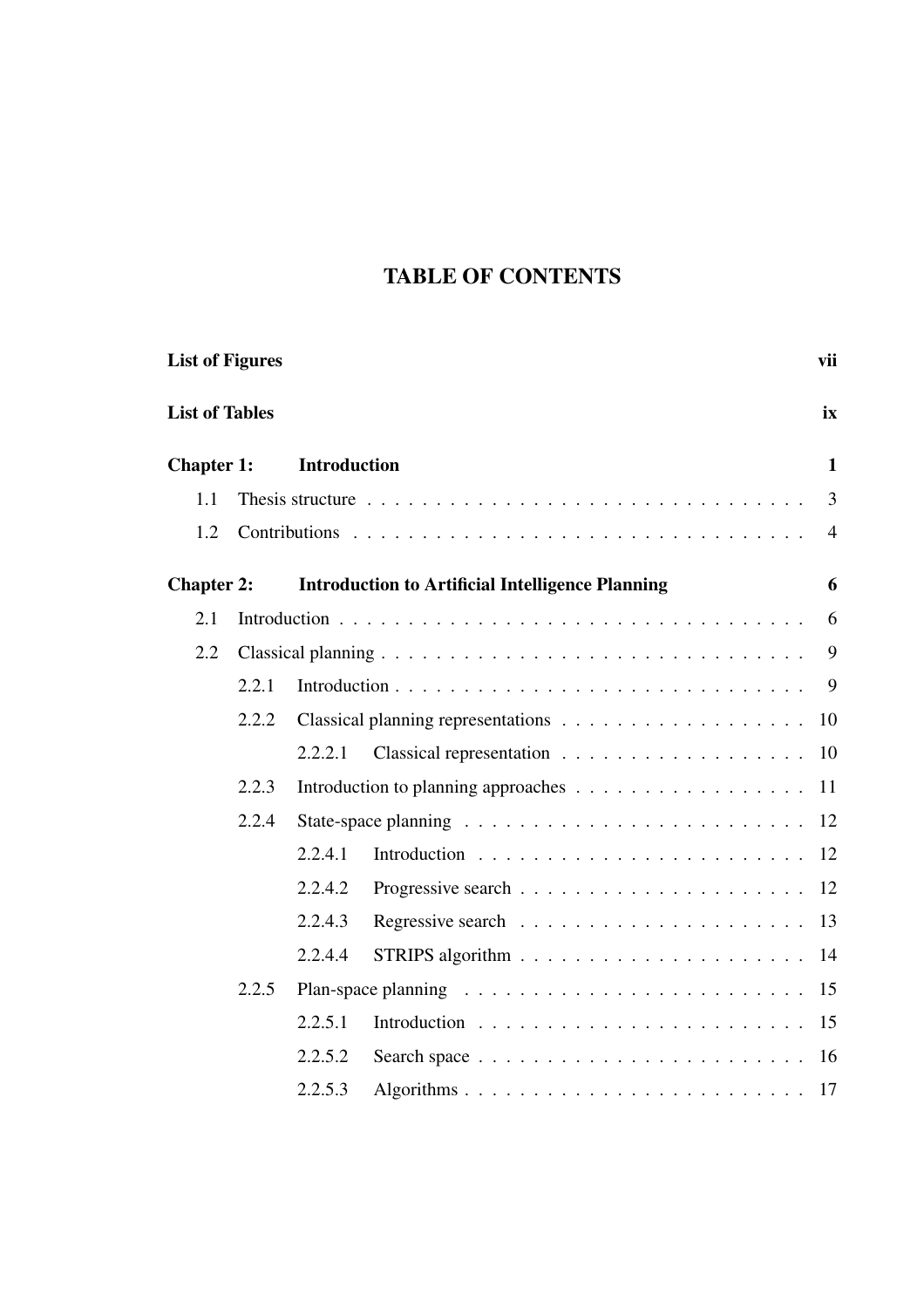|     | 2.2.6 |                                                                |    |
|-----|-------|----------------------------------------------------------------|----|
|     |       | 2.2.6.1                                                        |    |
|     |       | 2.2.6.2                                                        |    |
|     |       | 2.2.6.3                                                        |    |
|     |       | 2.2.6.4                                                        |    |
|     | 2.2.7 |                                                                | 21 |
|     |       | 2.2.7.1                                                        |    |
|     |       | Constraint Satisfaction Problem 21<br>2.2.7.2                  |    |
| 2.3 |       |                                                                |    |
|     | 2.3.1 |                                                                |    |
|     |       | 2.3.1.1                                                        |    |
|     |       | Temporal representation 23<br>2.3.1.2                          |    |
|     |       | Approaches in temporal planning systems 24<br>2.3.1.3          |    |
|     | 2.3.2 |                                                                |    |
|     |       | 2.3.2.1                                                        |    |
|     |       | 2.3.2.2                                                        |    |
| 2.4 |       | Planning Domain Definition Language (PDDL)                     | 27 |
|     | 2.4.1 |                                                                | 27 |
|     | 2.4.2 |                                                                |    |
|     | 2.4.3 |                                                                |    |
|     | 2.4.4 |                                                                |    |
|     | 2.4.5 |                                                                | 41 |
| 2.5 |       | An extension of PDDL2.1 level 3 to handle intermediate effects | 43 |
|     | 2.5.1 |                                                                | 43 |
|     | 2.5.2 |                                                                | 44 |
| 2.6 |       |                                                                | 47 |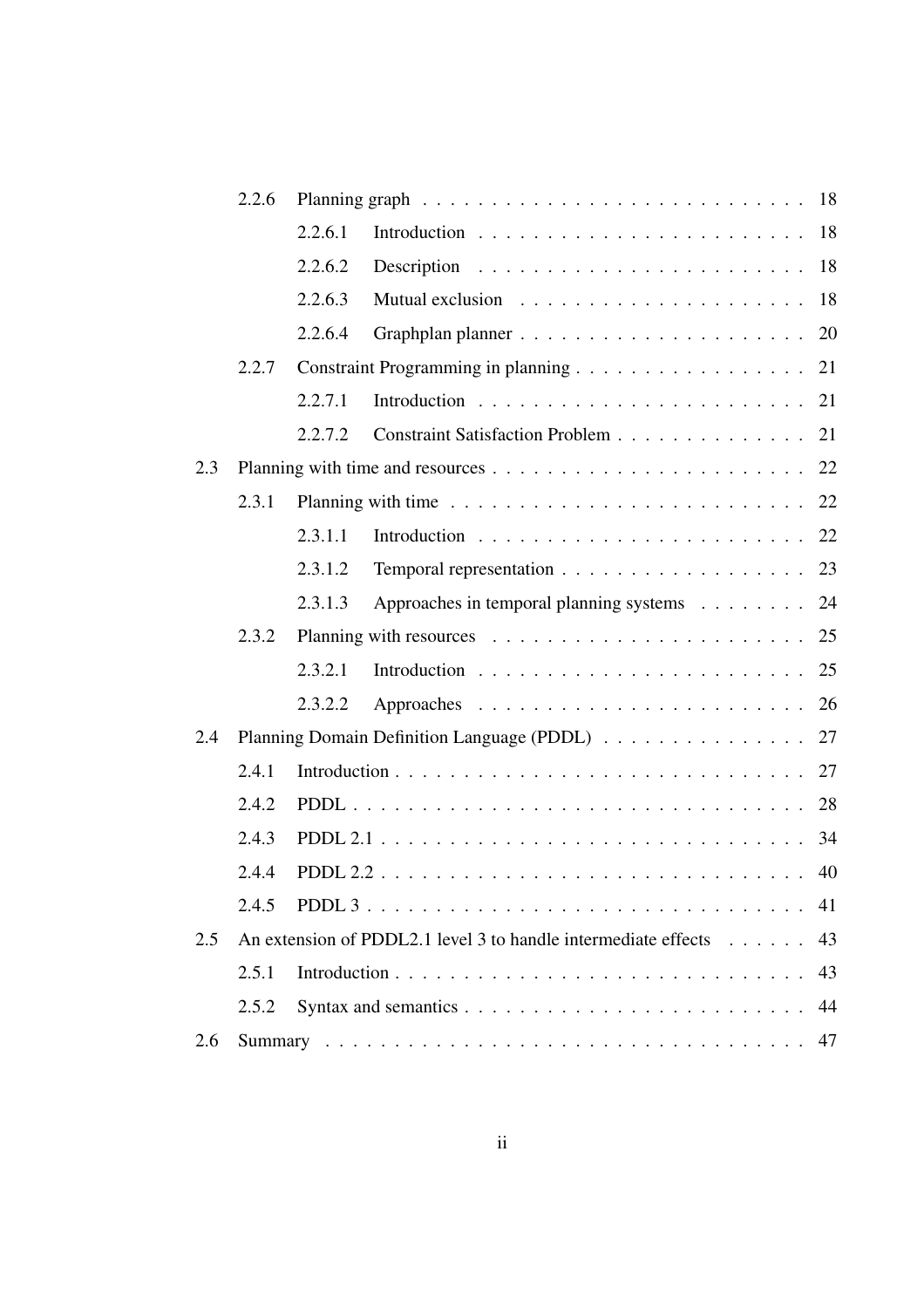| <b>Chapter 3:</b> |       | <b>Temporal Planning Systems</b> |                                                                                            | 48 |
|-------------------|-------|----------------------------------|--------------------------------------------------------------------------------------------|----|
| 3.1               |       |                                  |                                                                                            | 48 |
| 3.2               |       |                                  |                                                                                            |    |
|                   | 3.2.1 |                                  | Graphplan-based temporal planners 49                                                       |    |
|                   |       | 3.2.1.1                          |                                                                                            | 49 |
|                   |       | 3.2.1.2                          | Temporal Graphplan (TGP) 50                                                                |    |
|                   |       | 3.2.1.3                          | Temporal Planning System (TPSYS) 52                                                        |    |
|                   |       | 3.2.1.4                          | Linear-Programming GraphPlan (LPGP) 54                                                     |    |
|                   | 3.2.2 |                                  |                                                                                            |    |
|                   |       | 3.2.2.1                          |                                                                                            |    |
|                   |       | 3.2.2.2                          |                                                                                            |    |
|                   |       | 3.2.2.3                          |                                                                                            |    |
|                   |       | 3.2.2.4                          |                                                                                            |    |
|                   |       | 3.2.2.5                          | Constraint Programming Temporal planner (CPT)                                              | 61 |
|                   | 3.2.3 |                                  |                                                                                            |    |
|                   |       | 3.2.3.1                          |                                                                                            |    |
|                   |       | 3.2.3.2                          |                                                                                            |    |
|                   |       | 3.2.3.3                          |                                                                                            |    |
| 3.3               |       |                                  |                                                                                            |    |
|                   |       |                                  |                                                                                            |    |
| <b>Chapter 4:</b> |       |                                  | <b>CPPlanner - An Optimal Temporal Planning System using Crit-</b>                         |    |
|                   |       | ical Paths                       | $\sim$ 68                                                                                  |    |
| 4.1               |       |                                  |                                                                                            | 68 |
|                   | 4.1.1 |                                  | Towards the new extension of the plangraph framework                                       | 69 |
| 4.2               |       |                                  |                                                                                            | 69 |
| 4.3               |       |                                  | The planning graph $\ldots \ldots \ldots \ldots \ldots \ldots \ldots \ldots \ldots \ldots$ | 71 |
| 4.4               |       |                                  |                                                                                            |    |
|                   | 4.4.1 |                                  |                                                                                            |    |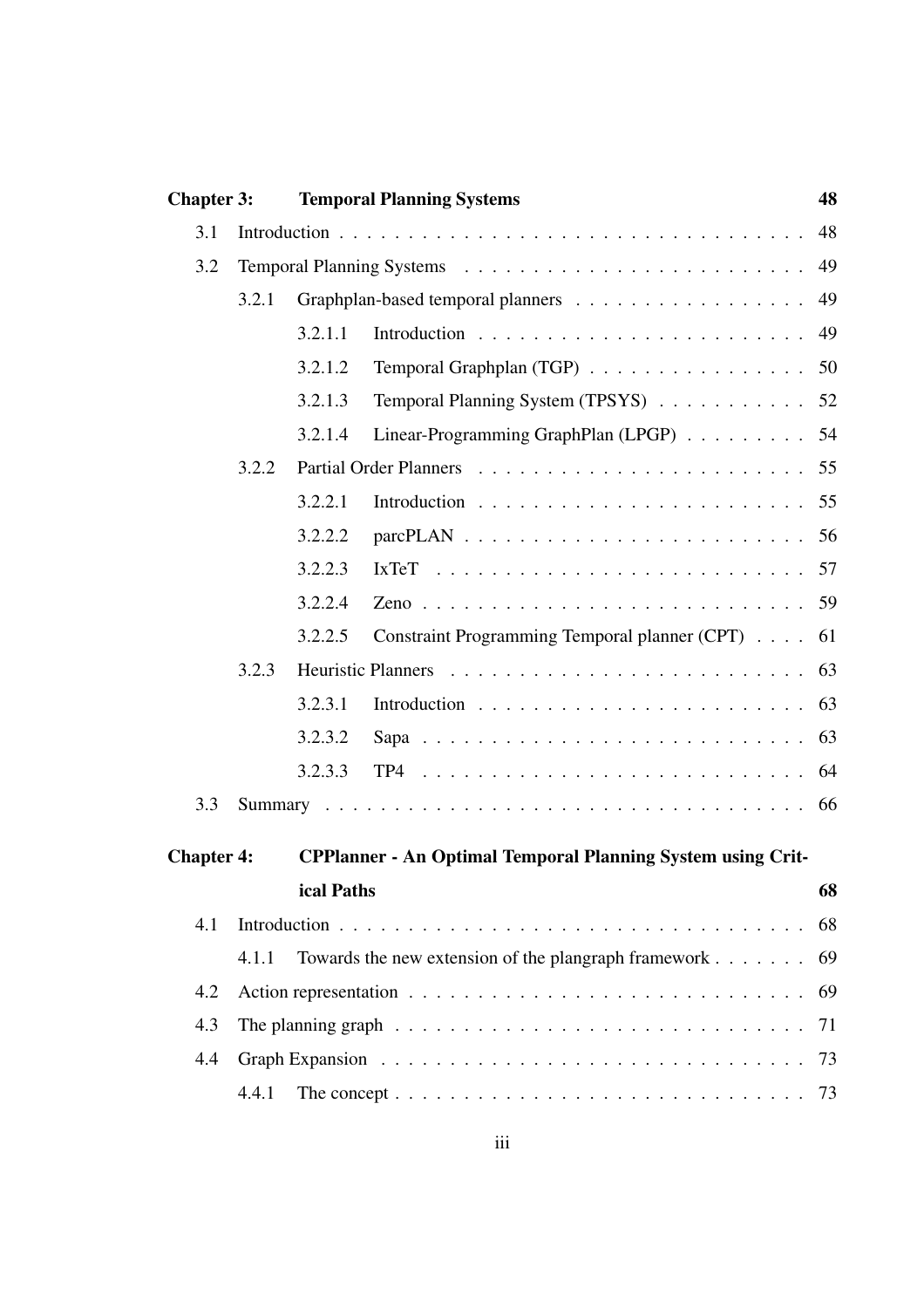|                   | 4.4.2 |                                                                        |
|-------------------|-------|------------------------------------------------------------------------|
| 4.5               |       |                                                                        |
| 4.6               |       |                                                                        |
|                   | 4.6.1 |                                                                        |
|                   | 4.6.2 |                                                                        |
|                   | 4.6.3 |                                                                        |
| 4.7               |       |                                                                        |
| <b>Chapter 5:</b> |       | 94<br><b>Improvements</b>                                              |
| 5.1               |       |                                                                        |
| 5.2               |       |                                                                        |
| 5.3               |       |                                                                        |
|                   | 5.3.1 |                                                                        |
|                   | 5.3.2 | Improving the search with Conflict-Directed Backjumping<br>97          |
| 5.4               |       |                                                                        |
|                   |       |                                                                        |
| <b>Chapter 6:</b> |       | 98<br><b>Experiments and empirical analysis</b>                        |
| 6.1               |       |                                                                        |
| 6.2               |       | Temporal planning domains used in the experiments 99                   |
|                   | 6.2.1 | Temporal domain <i>logistics</i> extracted from the TGP package 100    |
|                   | 6.2.2 | Temporal domains extracted from IPC2002 101                            |
|                   |       |                                                                        |
|                   |       | 6.2.2.2                                                                |
|                   |       | 6.2.2.3                                                                |
|                   |       | 6.2.2.4                                                                |
|                   |       | 6.2.2.5                                                                |
|                   | 6.2.3 | Airport - a temporal domains extracted from the IPC2004 107            |
|                   | 6.2.4 | <i>Storage</i> - A temporal planning domain extracted from IPC2006 108 |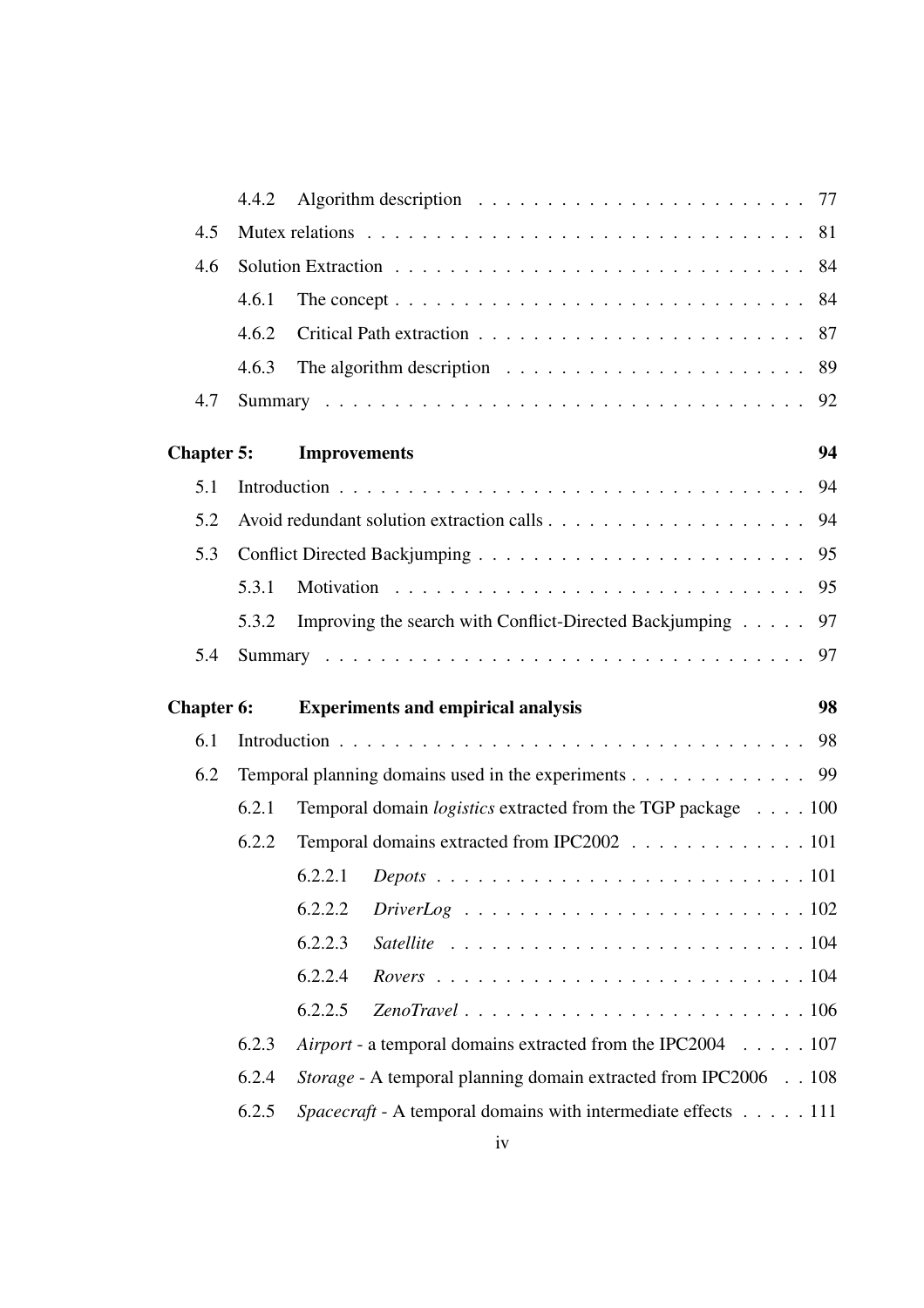| 6.3                 |       |                                                                                     |     |
|---------------------|-------|-------------------------------------------------------------------------------------|-----|
|                     | 6.3.1 | Logistics domain from TGP package 113                                               |     |
|                     | 6.3.2 | Temporal planning domains from IPC2002 115                                          |     |
|                     | 6.3.3 | The Airport temporal domain extracted from IPC2004 117                              |     |
|                     | 6.3.4 | The Storage temporal domain extracted from the latest IPC2006 118                   |     |
|                     | 6.3.5 | Spacecraft - A temporal domain with intermediate effects 120                        |     |
| 6.4                 |       | Summary of the empirical study and discussion 121                                   |     |
| <b>Chapter 7:</b>   |       | <b>Conclusion and future work</b>                                                   | 123 |
| 7.1                 |       |                                                                                     |     |
| 7.2                 |       |                                                                                     |     |
|                     | 7.2.1 |                                                                                     |     |
|                     |       | 7.2.1.1                                                                             |     |
|                     |       | Extension to the algorithm to handle intermediate effects 124<br>7.2.1.2            |     |
|                     | 7.2.2 | Extension to PDDL2.1 level $3 \ldots \ldots \ldots \ldots \ldots \ldots \ldots 124$ |     |
|                     | 7.2.3 | CPPlanner - a new optimal planning system for temporal planning                     |     |
|                     |       |                                                                                     |     |
| 7.3                 |       |                                                                                     |     |
|                     | 7.3.1 |                                                                                     |     |
|                     | 7.3.2 |                                                                                     |     |
|                     | 7.3.3 | Using current Constraint Programming Solvers 127                                    |     |
| 7.4                 |       |                                                                                     |     |
| <b>Bibliography</b> |       |                                                                                     | 129 |
| <b>Appendix A:</b>  |       | Comparisons a same planner on different operating systems                           | 142 |
| <b>Appendix B:</b>  |       | Planning domains and problems used in the experiment                                | 145 |
| B.1                 |       |                                                                                     |     |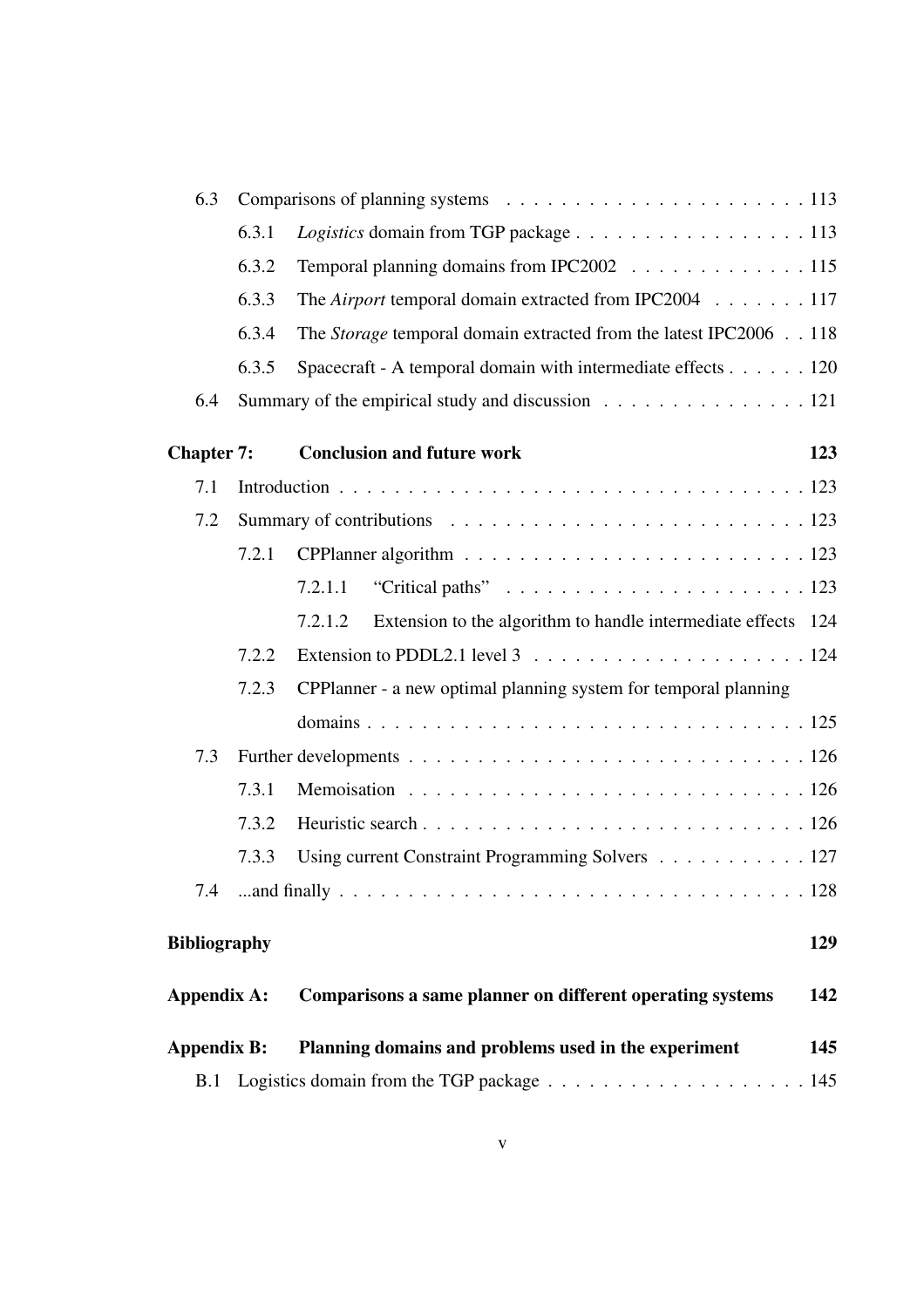|  | B.5 Domain spacecraft with intermediate effects 177 |
|--|-----------------------------------------------------|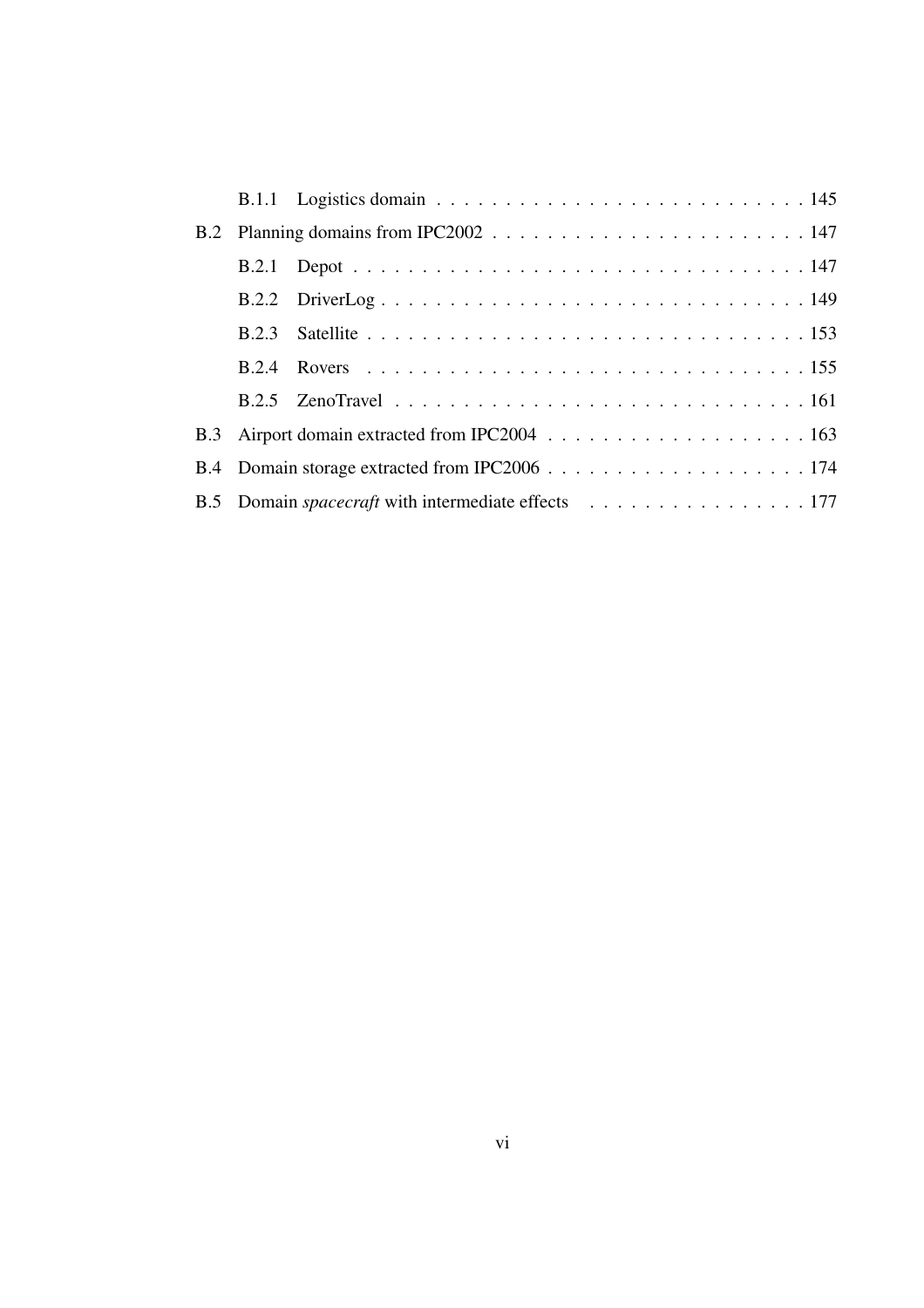# LIST OF FIGURES

| 2.1  | The abstract view of components in a planning system $\dots \dots \dots$                      | 7  |
|------|-----------------------------------------------------------------------------------------------|----|
| 2.2  | Pseudo-code for ProgressiveSearch (0, $s_0$ , g) extracted from                               |    |
|      |                                                                                               | 13 |
| 2.3  | Pseudo-code for RegressiveSearch (0, $s_0$ , g) extracted from [42]. 14                       |    |
| 2.4  | Pseudo-code for STRIPS $(0, s, g)$ extracted from $[42] \ldots \ldots$                        | 15 |
| 2.5  | Pseudo-code for plan-space planning PSP $(\pi)$ extracted from [42].                          | 17 |
| 2.6  | The overview of a planning graph $\ldots \ldots \ldots \ldots \ldots \ldots \ldots \ldots$ 19 |    |
| 2.7  | A part of gripper domain extracted from planning competition 1998                             | 30 |
| 2.8  | Jug-pouring domain description, extracted from the AI Magazine article [73] 31                |    |
| 2.9  | Vehicle domain description, extracted from Fox and Long's paper [37]                          | 33 |
| 2.10 | Jug-pouring domain description, extracted from PDDL 2.1 document [37].                        | 35 |
|      |                                                                                               | 36 |
|      | 2.12 Flying from one place to another $\dots \dots \dots \dots \dots \dots \dots \dots \dots$ | 37 |
|      | 2.13 A part of bath-filling domain, extracted from PDDL+ $[35]$                               | 39 |
|      |                                                                                               | 40 |
|      | 2.15 Turning the spacecraft from the current target to a new target $\dots \dots$             | 46 |
| 3.1  | The causation diagram of the TGP graph expansion phase. Dark lines mean                       |    |
|      | the effects happen later in time (i.e. after action execution). The figure is                 |    |
|      |                                                                                               |    |
| 3.2  | The overview of the planning graph of LPGP with duration attached to                          |    |
|      | proposition level and actions are divided into smaller actions. Figure is                     |    |
|      |                                                                                               |    |
|      |                                                                                               |    |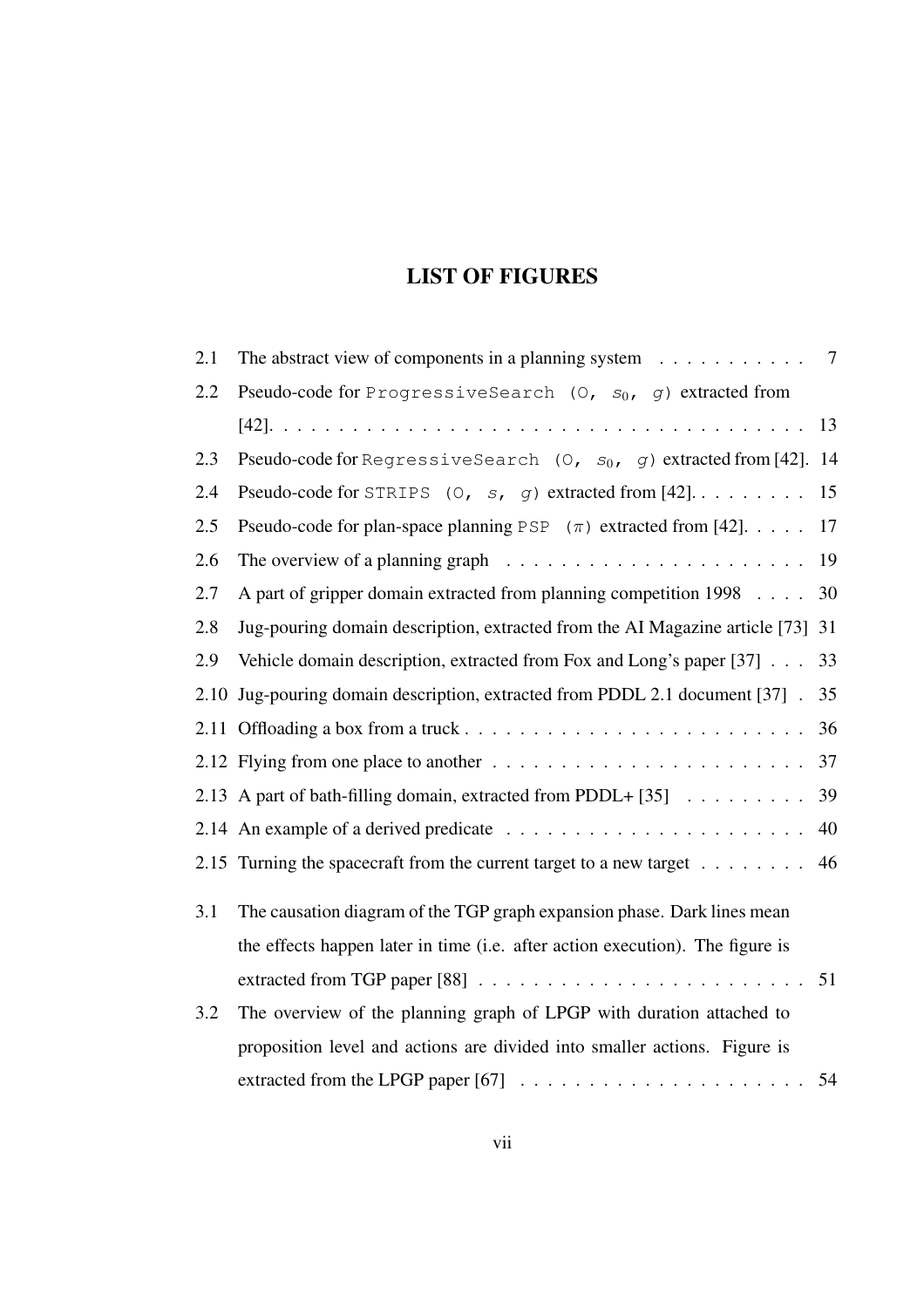| 3.3 |                                                                                           |    |
|-----|-------------------------------------------------------------------------------------------|----|
| 3.4 |                                                                                           |    |
| 4.1 |                                                                                           |    |
| 4.2 | The multiple-level planning graph of the plangraph approach $\dots \dots$                 | 72 |
| 4.3 |                                                                                           | 73 |
| 4.4 | The model of a plangraph-based planning system 74                                         |    |
| 4.5 |                                                                                           | 76 |
| 4.6 | Pseudo-code for GraphExpansion()                                                          | 79 |
| 4.7 | Pseudo-code for ApplyingPossibleActions() 80                                              |    |
| 4.8 | Action turning of the spacecraft domain. The vibration effects prevent                    |    |
|     |                                                                                           |    |
|     | action camera_chance1 but not camera_chance2. 82                                          |    |
| 4.9 | The diagram of the solution extraction $\ldots \ldots \ldots \ldots \ldots \ldots \ldots$ | 85 |
|     | 4.10 Pseudo-code to get a decisive proposition for an action.                             | 87 |
|     | 4.11 Pseudo-code to get all possible paths for a certain subgoal.                         | 88 |
|     | 4.12 Pseudo-code for CriticalPath candidates extraction (). 88                            |    |
|     | 4.13 The planning graph after the expansion phase. Note that for simplicity the           |    |
|     | full level graph is used for the illustration purpose 90                                  |    |
|     |                                                                                           |    |
| 5.1 | An example to illustrate the inefficiency in the backtracking of the solution             |    |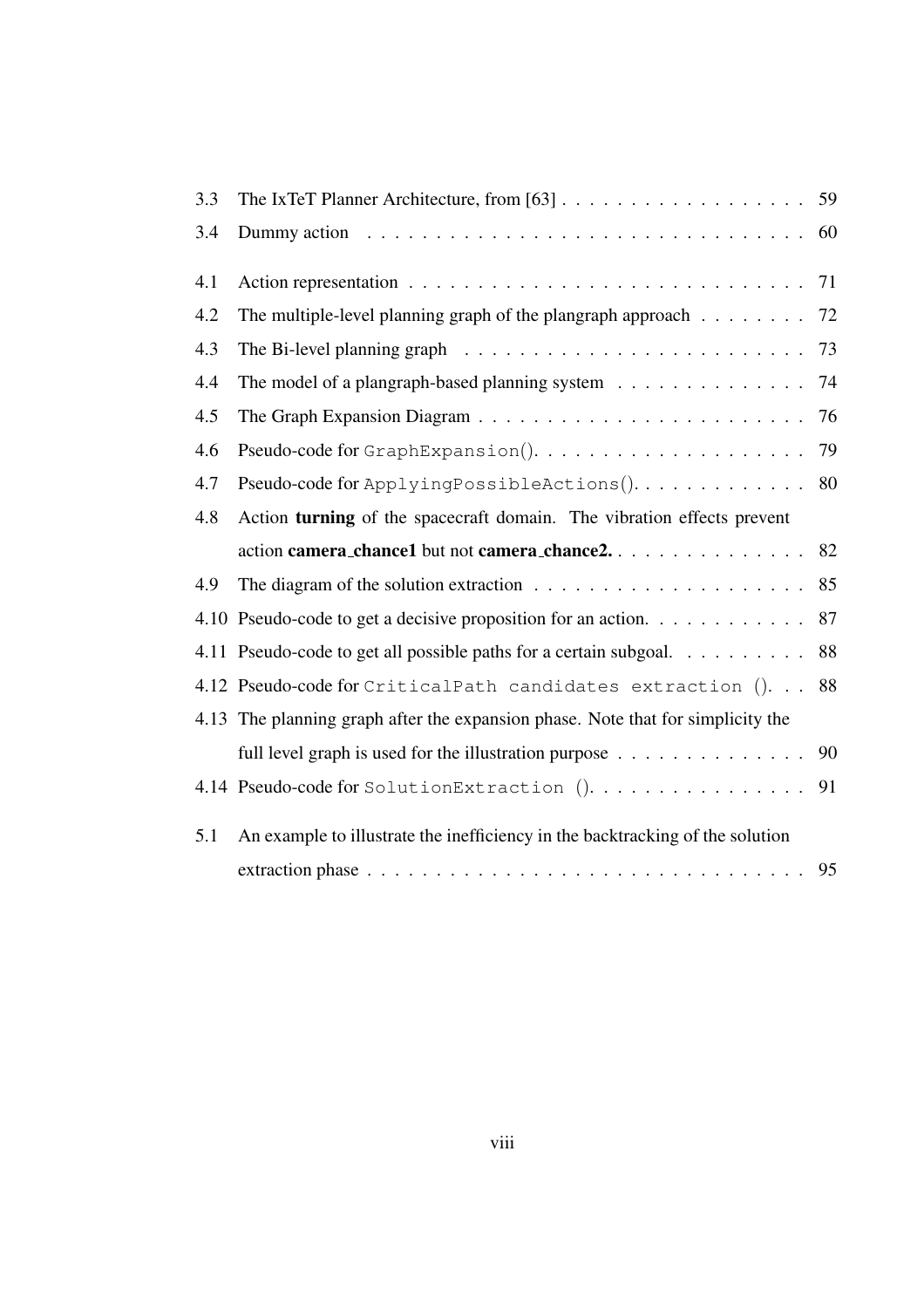# LIST OF TABLES

| 6.1 | The numbers of objects in each problem of the Logistics domain extracted                                 |  |
|-----|----------------------------------------------------------------------------------------------------------|--|
|     | from the TGP package. $\ldots \ldots \ldots \ldots \ldots \ldots \ldots \ldots \ldots \ldots \ldots 101$ |  |
| 6.2 | The numbers of objects in each problem of the <i>DriverLog</i> domain extracted                          |  |
|     |                                                                                                          |  |
| 6.3 | The numbers of objects in each problem of the Satellite domain extracted                                 |  |
|     |                                                                                                          |  |
| 6.4 | The numbers of objects in each problem of the Rover domain extracted                                     |  |
|     |                                                                                                          |  |
| 6.5 | The numbers of objects in each problem of the ZenoTravel domain ex-                                      |  |
|     |                                                                                                          |  |
| 6.6 | The numbers of objects in each problem of the Airport domain extracted                                   |  |
|     |                                                                                                          |  |
| 6.7 | The numbers of objects in each problem of the Storage domain extracted                                   |  |
|     |                                                                                                          |  |
| 6.8 | The numbers of objects in each problem of the <i>Spacecraft</i> domain $\dots$ 112                       |  |
| 6.9 | The comparison of different planning systems on the <i>Logistics</i> domain.                             |  |
|     | Time is in seconds to find an optimal solution. 114                                                      |  |
|     | 6.10 Comparison to TPSYS on IPC2002 temporal planning domains. Time is in                                |  |
|     | seconds to find an optimal solution. $\ldots \ldots \ldots \ldots \ldots \ldots \ldots 116$              |  |
|     | 6.11 Comparison to CPT on the <i>Airport</i> planning domain in the IPC2004. Time                        |  |
|     | is in seconds to find an optimal solution. $\ldots \ldots \ldots \ldots \ldots \ldots \ldots 118$        |  |
|     | 6.12 Comparison to CPT2 on the <i>Storage</i> planning domain in the latest IPC2006.                     |  |
|     | Time is in seconds to find an optimal solution. $\ldots \ldots \ldots \ldots \ldots \ldots 119$          |  |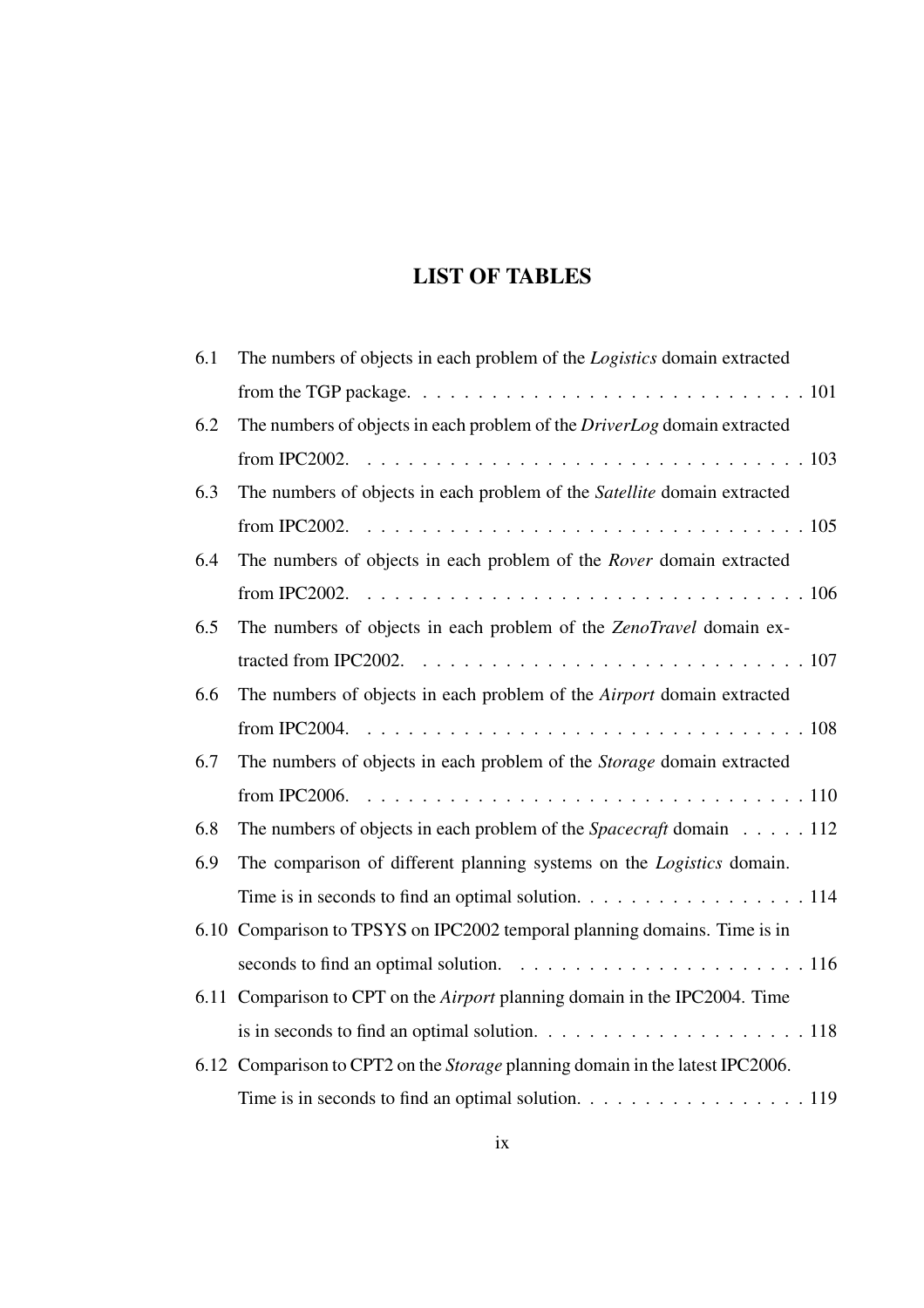- 6.13 Results for spacecraft domain in which actions has intermediate effects. Time is in seconds to find an optimal solution. . . . . . . . . . . . . . . . . 120
- A.1 Comparison of CPT on Windows XP and Linux MEMPIS on domain *Airport* extracted from IPC2004. Time is in seconds to find an optimal solution. 142
- A.2 Comparison of CPT on Windows XP and Linux MEMPIS on domain *Satellite* extracted from IPC2004. Time is in seconds to find an optimal solution. 143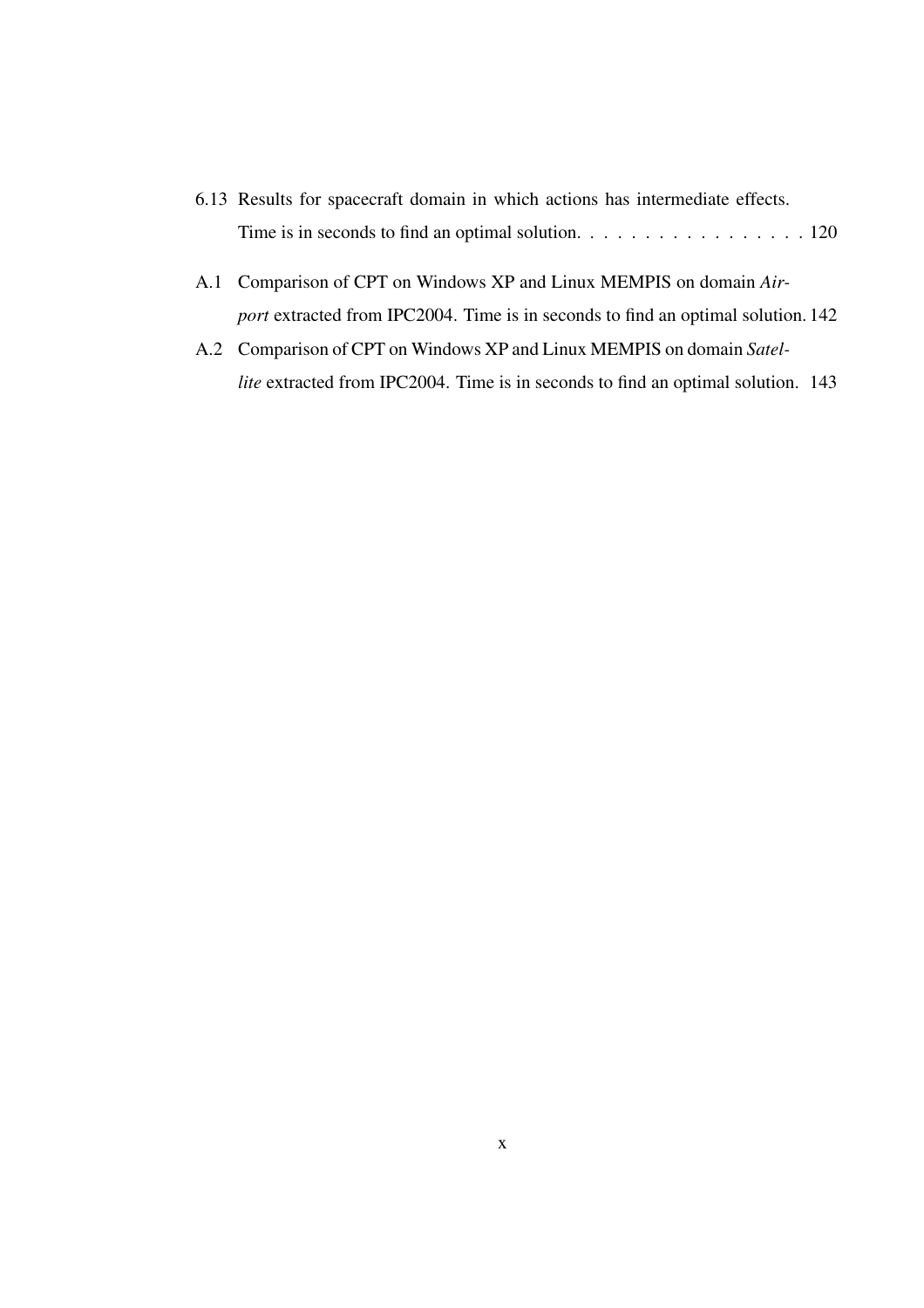### Chapter 1

# INTRODUCTION

It is hard to establish when Artificial Intelligence Planning (AI Planning) was first introduced. It is known that AI Planning was already considered to be a subfield of Artificial Intelligence in the late 1960s. AI Planning applications can now be found in different fields, such as autonomous manufacturing, space exploration, and the game industry.

In our daily lives, planning problems are everywhere, e.g. going to school, going shopping etc. Any of us is able to find plans in these situations. However, we have little knowledge on how our brains work to find the solutions. The mechanism to find a good plan for a planning problem is still a challenge to scientists nowadays.

One of the very first planning problems considered in AI was the monkey-banana problem which was proposed by John McCarthy in 1963 [70]. The initial state tells the position of the monkey, the banana, and the chair. With actions such as walk, move the chair to underneath the hanging banana, climb etc., the solution is a sequence of actions for the monkey to get the banana (i.e. the goal state). In this example, John McCarthy introduced the idea of modelling planning domains into situation calculus by using axioms.

Planning systems and definitions were gradually proposed and developed. However, each research group developed their own planning system with their own specification language for describing a planning domain. This was the situation until 1998, in order to prepare for the first international planning competition, Drew McDermott and other members of the committee proposed the first Planning Domain Definition Language (PDDL) [72] to the planning community. Since then, planning systems are compared more easily using PDDL. PDDL has been developed and extended further to model real-world domains, and is still being developed.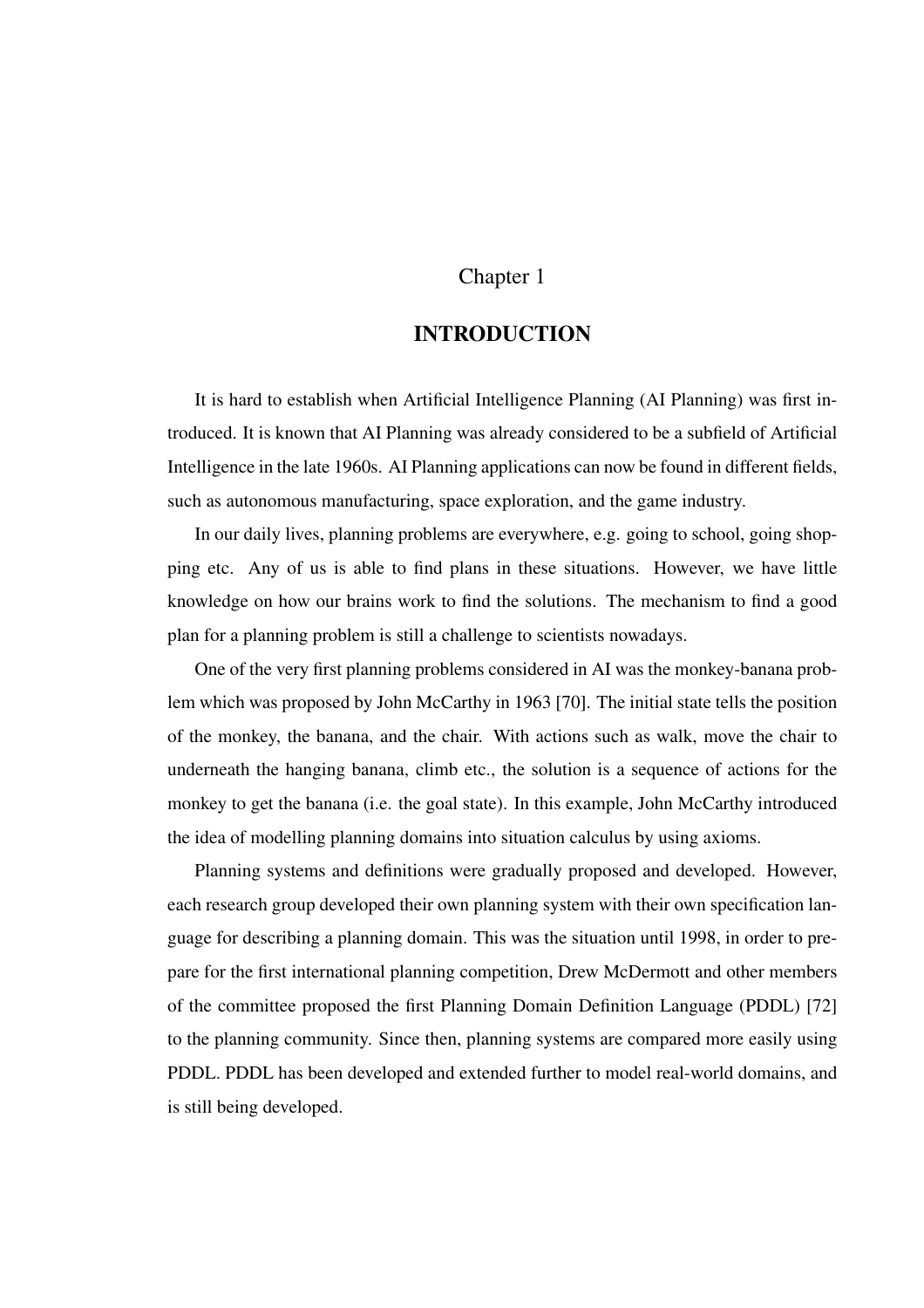In 1995, Blum and Furst first introduced Graphplan [13] to the planning community. The algorithm's innovation is in forming the union of all the reachable states of a current state together to reduce space complexity, and in finding a solution in a later stage by backtracking search. This introduction was a big step forward in dealing with planning problems. Years later, scientists are still working within the plangraph framework to handle more complex problems, e.g. in temporal planning or planning with resources. Some have extended the plangraph framework to find an optimal solution for temporal planning, while others have used the relaxed planning graph as a part of the heuristic function for statespace search.

However, planning is still a long way from being able to solve realistic problems efficiently. Planning problems are generally NP-complete [30], even the simple famous BlocksWorld problems.

At the start of the research described in this thesis, TGP [88] and TPSYS [38] were the two well-known plangraph-based optimal planning systems for temporal planning domains. These planning system use the plangraph framework to find a plan with minimal *makespan*. However, there are several limitations of these two systems, such as a strict assumption on conditions and effects while executing actions. Effects of actions are allowed only at the end of the action in TGP and only at the beginning or at the end in TPSYS. Also, the approaches used in the solution extraction phase does not take advantage of all the information available after the graph expansion phase. This motivated us to develop CPPlanner. CPPlanner extends PDDL2.1 to allow actions with intermediate effects and handles them using the plangraph framework. It also uses "critical paths" provided by the expansion phase to add some actions and propositions to the final plan before the actual backtracking search takes place. Other improvements are introduced to CPPlanner to speed up the search.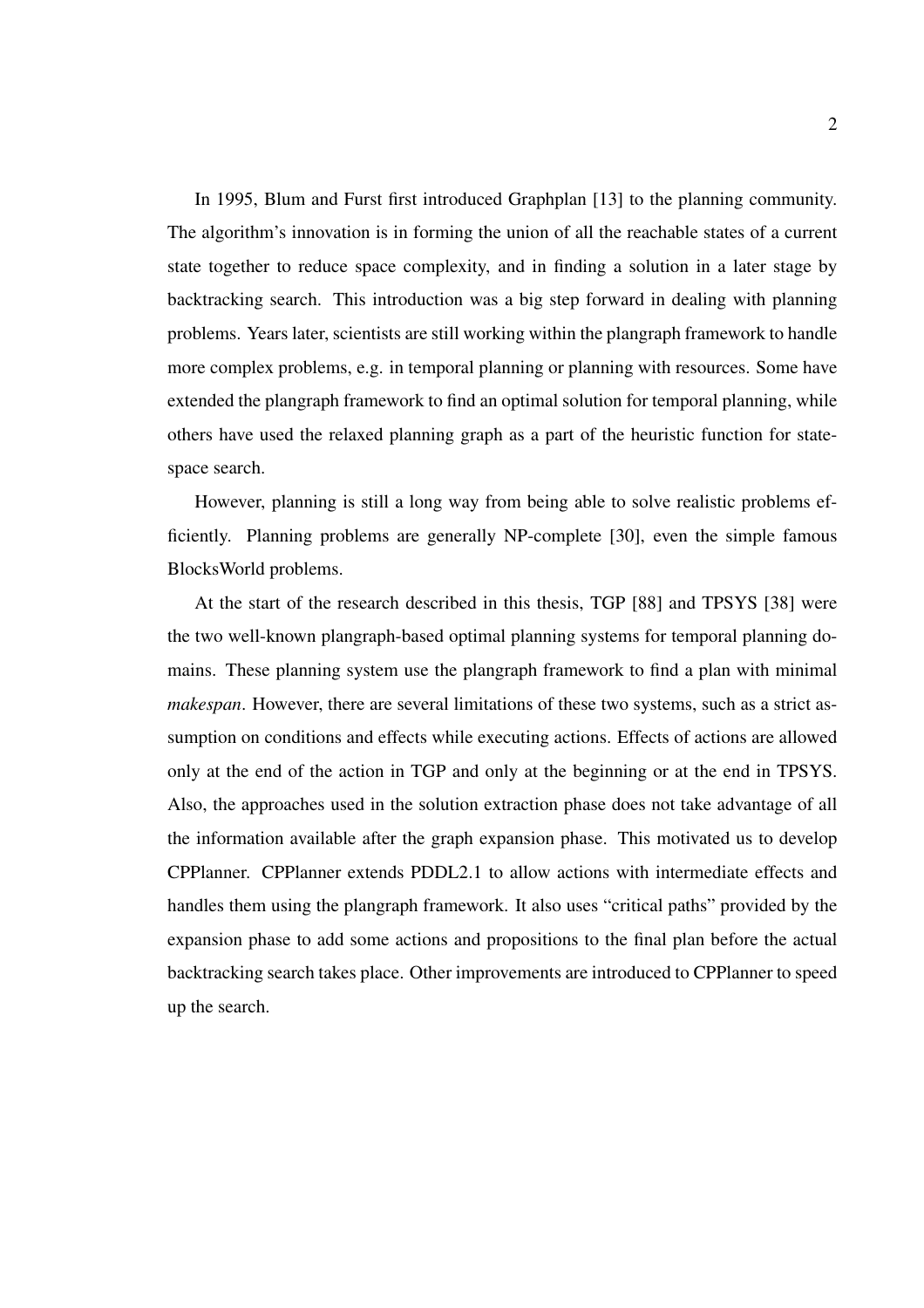#### 1.1 Thesis structure

The thesis is constructed as follows:

- Chapter 2: Introduction to Artificial Intelligence Planning. This chapter introduces AI Planning. It begins with the definition of what is a planning problem, and a solution to a planning problem. Different types of planning and approaches are introduced. Then, the Planning Domain Definition Language (PDDL) with its extensions is described briefly. The syntax and semantics of actions with intermediate effects are proposed in this chapter. This extension allows actions of the current PDDL 2.1 level 3 to have intermediate effects.
- Chapter 3: Temporal Planning Systems. This chapter gives an overview of wellknown temporal planning systems. Each temporal planner is introduced briefly and its capabilities discussed. The chapter focuses on TGP [88] and TPSYS [38], which are the two main plangraph-based optimal temporal planning systems. These two planners will be considered and compared directly to our system in the experimental study.
- Chapter 4: CPPlanner An Optimal Temporal Planning System using Critical Paths. The chapter describes the CPPlanner framework. It begins with the plangraph framework and extends it to deal with temporal domains. Extensions to handle intermediate effects are also illustrated. The details of the algorithms for both the graph expansion phase and solution extraction are described fully. The use of "critical paths", which is one of the main contributions, is analysed and shown in detail. A simple example is also included to illustrate the algorithm.
- Chapter 5: Improvements. This chapter contains the improvements to CPPlanner. It introduces the timebound in selecting next actions for the search in the solution extraction phase. In addition, conflict-directed backjumping is discussed and added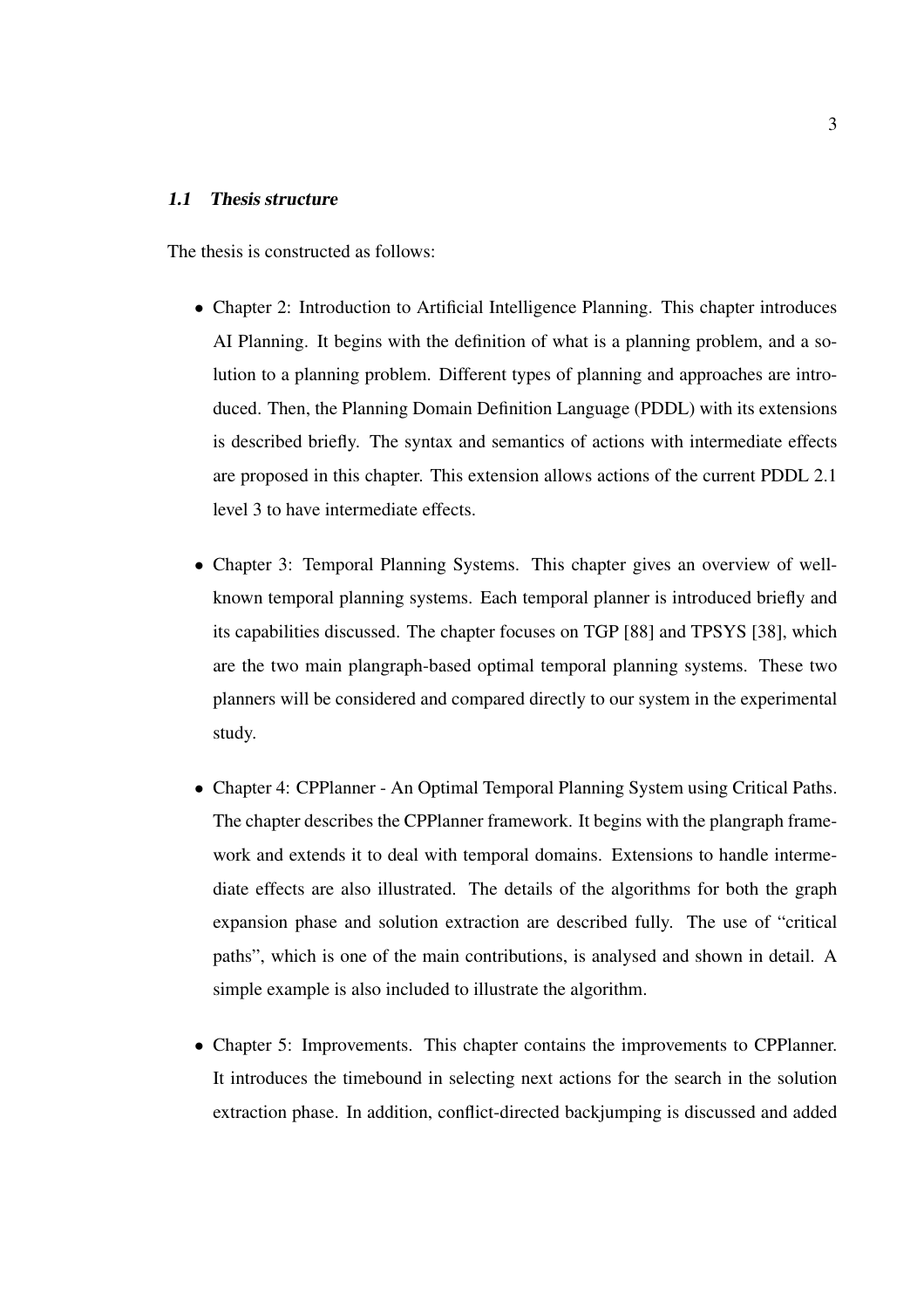to CPPlanner to help the planner jump right back to the origin of the conflict. These improvements are developed and described in detail.

- Chapter 6: Experiments and empirical analysis. This chapter illustrates the performance and comparison of CPPlanner to TGP and TPSYS on different temporal domains. The domains are mainly from the planning competitions and the TGP package. In addition, CPPlanner is compared to the state-of-the-art optimal temporal planning system, CPT in latest temporal planning domains in the last two international planning competitions, IPC2004 and IPC2006. This chapter also shows the comparison of CPPlanner with the earlier version of CPPlanner, called CPPlanner Basic which does not include "critical paths" in the solution extraction phase and the improvements of chapter 5.
- Chapter 7: Conclusion and future work. This chapter contains the summary of contributions of this thesis. It also incudes the future directions for CPPlanner.
- Appendix A: Comparisons a same planner on different operating systems. The chapter shows the empirical study of the performance of a planning system on different platforms. It illustrates there is not much difference in running time if planning systems are compared under the same hardware settings but on different platforms.
- Appendix B. The chapter contains the details of test suites which were used in the empirical study.

#### 1.2 Contributions

This section introduces and outlines the main contributions of this thesis:

• Introduction of intermediate effects to PDDL2.1 level 3. Because of the complexity of using PDDL2.1 level 3 to introduce actions with intermediate effects into temporal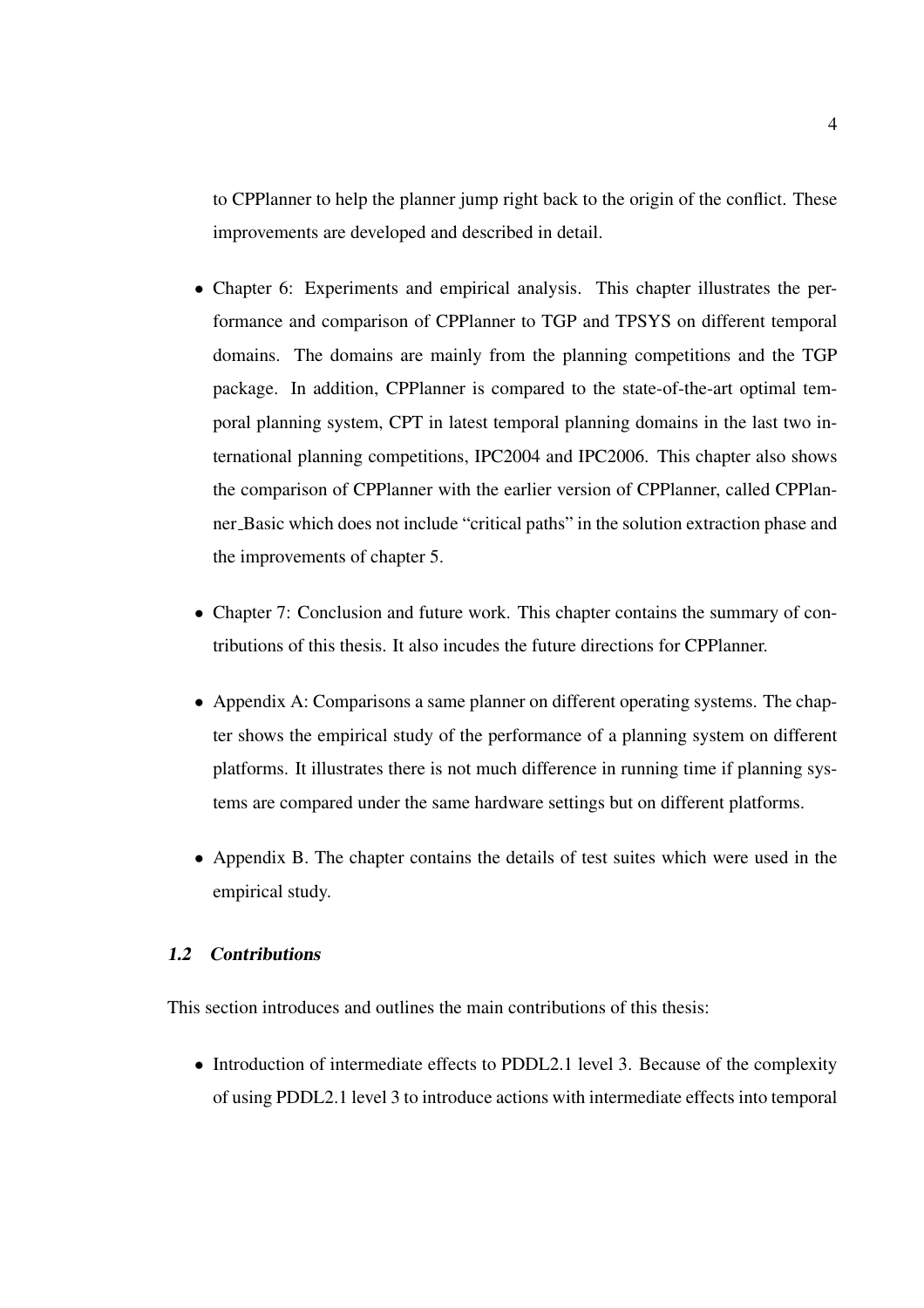planning, the extension in syntax and semantics of PDDL2.1 is introduced. This introduction helps to move planning problems towards real-world problems.

- "Critical paths". This new idea improves the performance of plangraph-based temporal planning systems. The introduction of "critical paths" helps the solution extraction phase add actions and propositions before the actual search takes place. Note that with actions and propositions being added to the plan early, the search for solutions will be improved even when actions do not have intermediate effects. Timebounds and conflict directed-backjumping are also introduced to the backtracking search of the solution extraction phase to reduce the search space.
- Development of CPPlanner. CPPlanner is developed with the ability to handle temporal planning domains with intermediate effects. The new improvements of the solution extraction phase are included and tested. The planner shows the efficiency of the development via experimental results.
- Empirical analysis of CPPlanner and the introduction of a planning domains with intermediate effects. It contributes to the planning community the comparison of CPPlanner and other optimal temporal planning systems, TGP and TPSYS, on many temporal planning problems. The comparison to CPT is also included. Especially, a new temporal planning domain with actions and intermediate effects are introduced. The empirical study of CPPlanner on this domain is also described.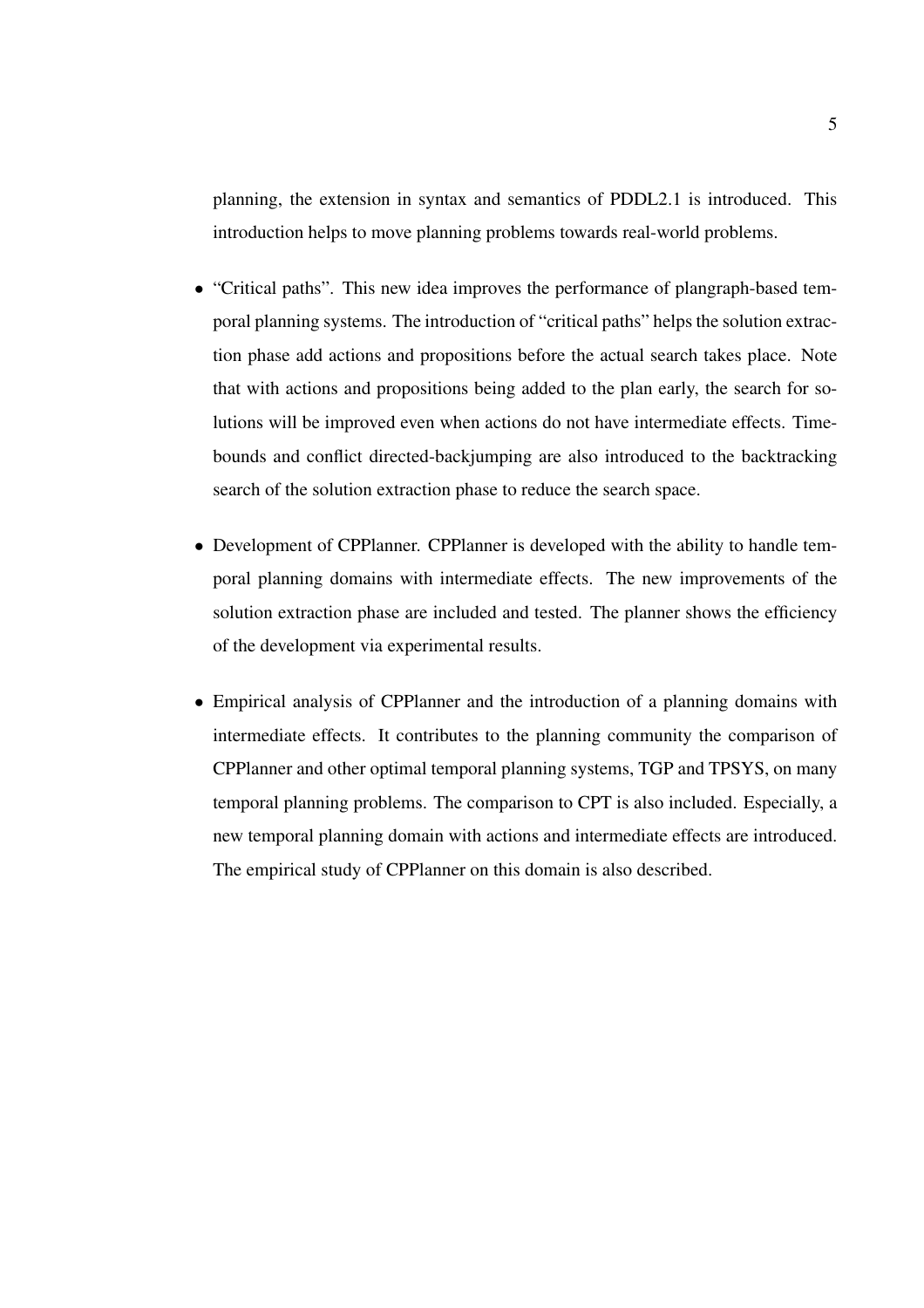### Chapter 2

# INTRODUCTION TO ARTIFICIAL INTELLIGENCE PLANNING

### 2.1 Introduction

Artificial Intelligence planning (AI planning) has been a sub-field of Artificial Intelligence since the 1960s [79, 70, 71, 44]. It is a well-known area in Artificial Intelligence that studies to build algorithms and techniques for planning. AI Planning is applied in many areas in the real world such as automated data-processing [43, 17], autonomous manufacturing [75] and [45], space exploration [74, 18, 86, 57], robotics [11, 10, 12, 9], game industry [93], and large-scale logistics problems [104]. Scientists have studied and developed efficient algorithms and models to deal with real world problems due to their size and complexity. An overview of progresses and algorithms in AI Planning can be found in [101, 87, 66].

This chapter will describe briefly the definition of planning problems, types of planning, approaches and techniques, and the description language used in the International Planning Competitions: PDDL.

Firstly, it is necessary to define what is a planning problem. Different researchers have different definitions of planning problems. However, below is the common definition of what is a planning problem.

Definition 2.1 *A planning problem is described as an initial state containing propositions, a goal state (i.e. a set of propositions called subgoals) to be achieved, and a collection of actions, in which each has a set of preconditions (which need to be true for the action to be executed) and a set of effects (which will be true when the action is applied).*

Definition 2.2 *A solution (or a plan) to a planning problem is a sequence of actions which*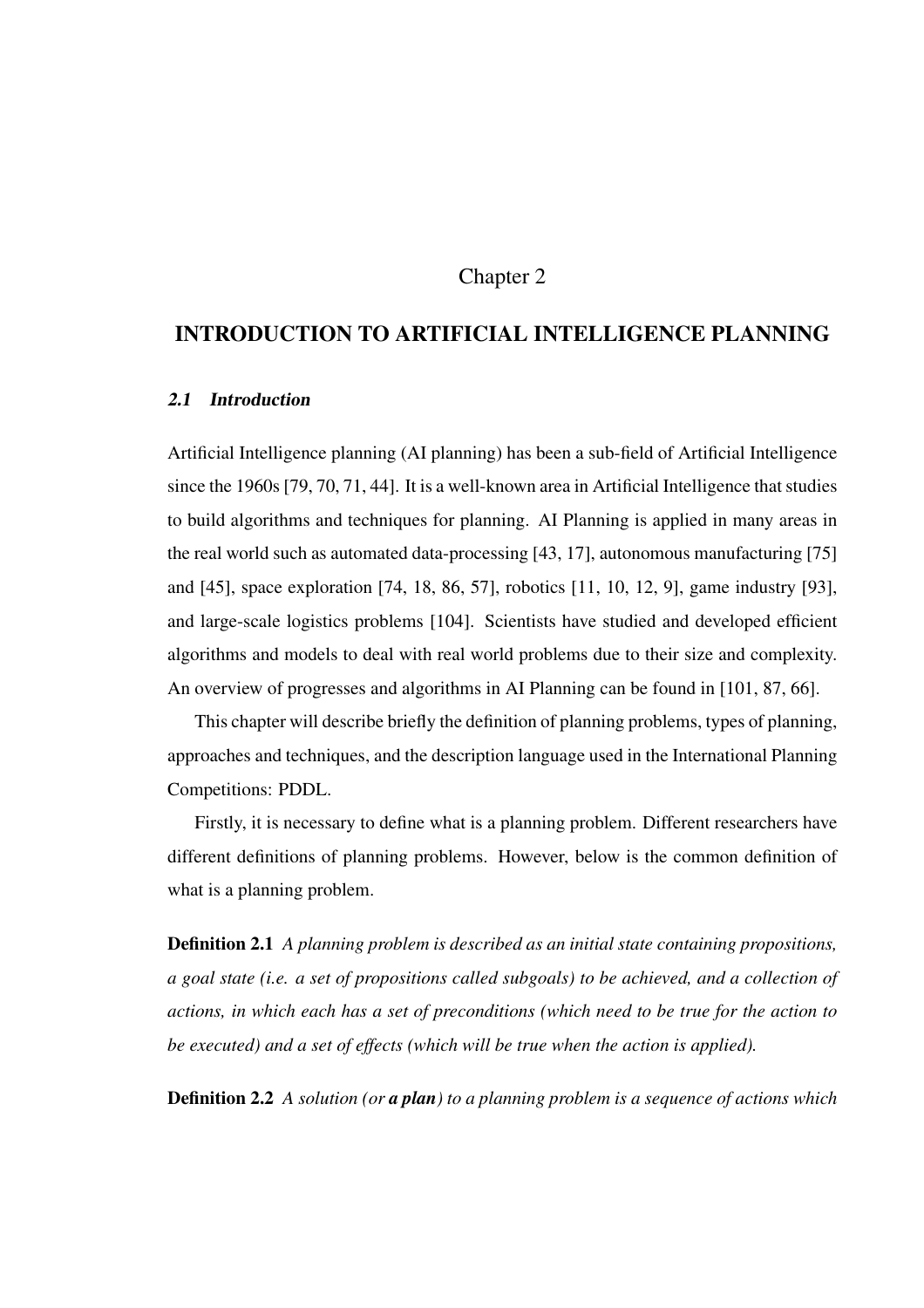*will transform the initial state to a state that satisfies all the propositions/subgoals of the goal state.*

In everyday usage, planning is the process of finding a plan for a given initial state and goal state before actually executing any of them. For example, when we are cooking, we have a plan which shows a sequence of actions that we will follow. These actions have to be followed in a predefined order.



Figure 2.1: The abstract view of components in a planning system

Figure 2.1 shows the general view of components of a planning system. Given a initial state, a goal state, and a list of available actions, the planning system looks for a sequence of actions to achieve the goal state. When the plan is executed, the actions are applied to change from one state to another in the world to achieve the pre-defined goal state. The initial state, the goal state and actions are defined depending on the type of planning and the representation used. The details are described in the following sections.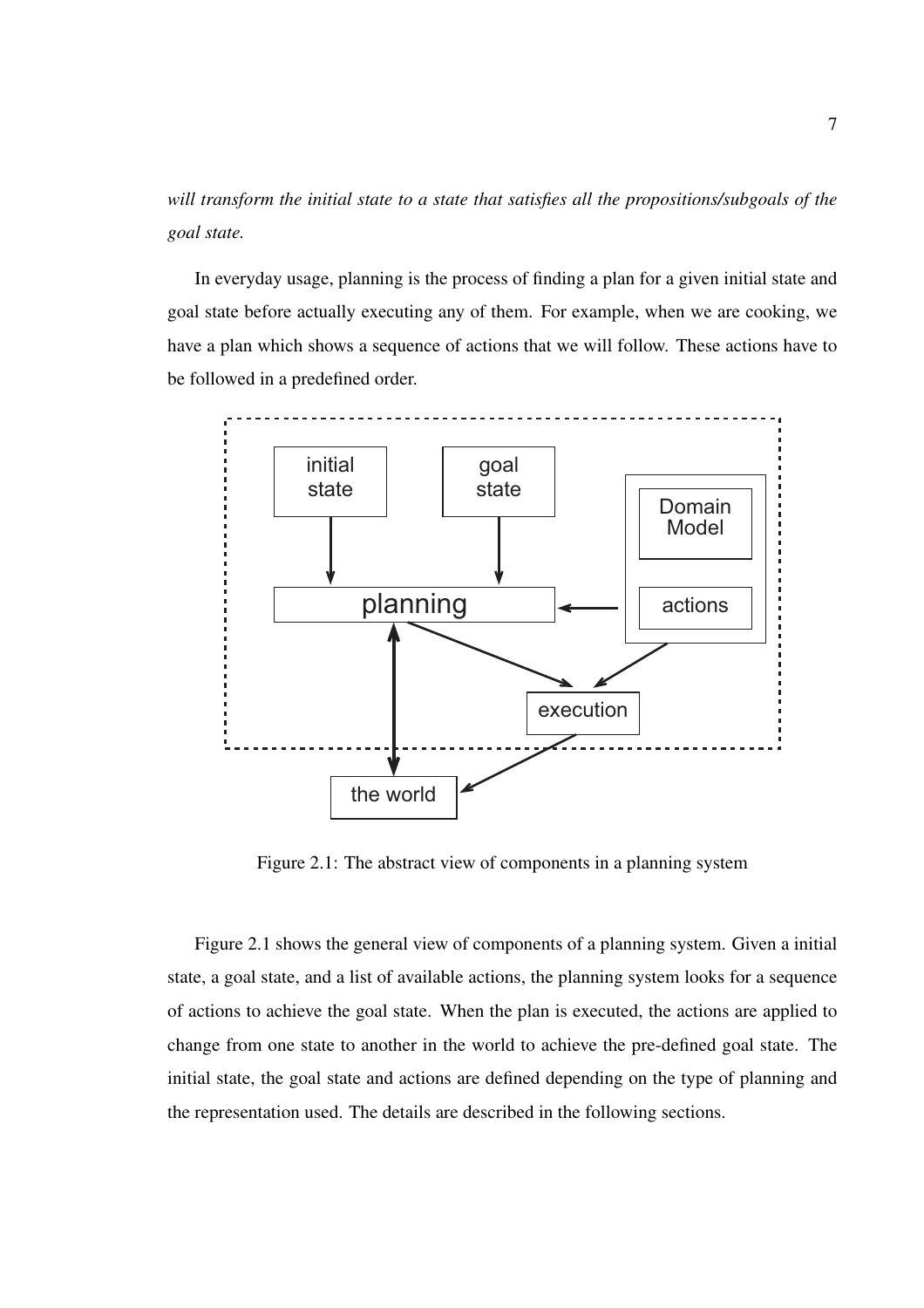With the hope of encouraging researchers to share their planning problems and algorithms, as well as to allow comparisons on performance of different planning systems, the Planning Domain Description Language (PDDL) was first proposed in 1998 by a committee led by McDewmott [72], and then extended by Fox and Long in 2002 [34], EdelKamp and Hoffmann in 2004 [27], and Gerevini and Long in 2006 [40]. The language has been used as a standard for modelling planning problems. The detail of the language is discussed later in this chapter.

AI Planning is categorized into different types, such as *classical planning*, *planning with time and resources*, *planning under uncertainty*, according to the expressivity of the representation of the planning problem (or the planning language required to describe the planning problem). The more expressive the planning language is, the bigger the search space to find a plan becomes. In the scope of this thesis, classical planning and its approaches are introduced and described briefly. The main focus is on temporal planning (i.e. planning with time).

However, there are other ways to classify a planning system. It can be classified as a *domain-independent* planner, or a *domain-dependent* planner, in which some hand-coded knowledge is provided for the domain.

Besides, planning systems might be classified according to the algorithms and techniques used, such as Graphplan-based planners (e.g. IPP [60], STAN [33], TGP [89]), SAT planners [56, 54], and HTN planners [103, 19, 76] etc.

The next sections introduce classical planning, and planning with time and resources. In each section, the representation and planning approaches, including algorithms and techniques, are also described.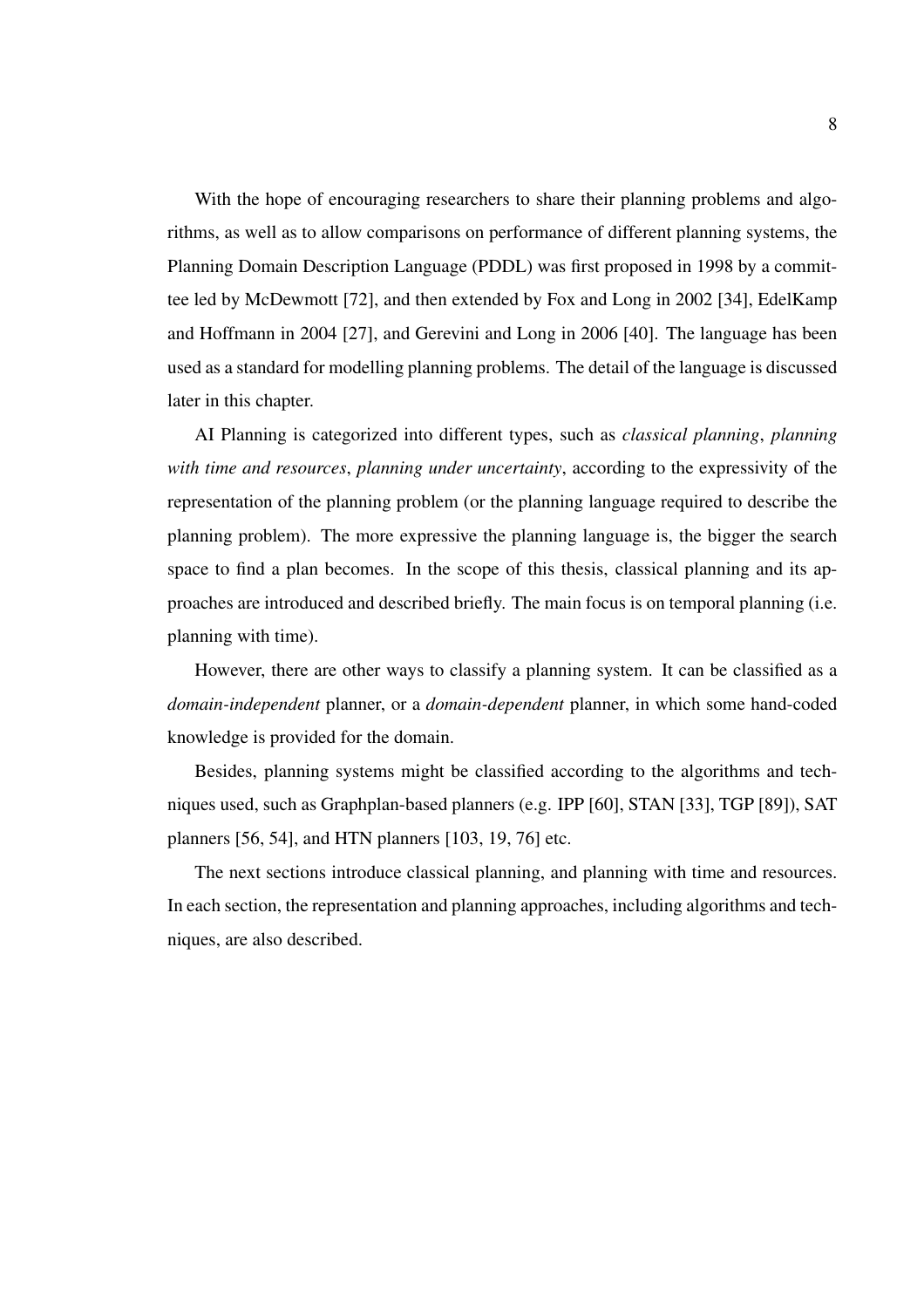#### 2.2 Classical planning

#### *2.2.1 Introduction*

Early research in AI Planning was related to automated theorem proving [44]. In these systems, the initial state, goal state and actions are described in terms of axioms. Resolution theorem proving was used to produce a proof that a plan exists, and the actual plan found by applying answer extraction to the proof. However, those systems faced difficulties when it was required to specify axiomatically not only the changes that an action makes to a state but also the elements left unchanged. This encouraged the development of the classical formulation which introduced a simple solution to those types of problems.

Classical planning is a type of planning for restricted state-transition systems. These restricted systems have the following assumptions:

- The system has a finite set of states.
- The system is fully observable.
- The system is deterministic, i.e. a possible application of an action to a state only brings it to a single other state.
- The state remains unchanged until another application of an action.
- Actions have no duration.
- Goals are restricted and explicit. It means there are no constraints or conditions on the goal state.
- The solution is a sequence of linearly ordered finite actions.
- The planning is offline, i.e. there is no change while the system is planning.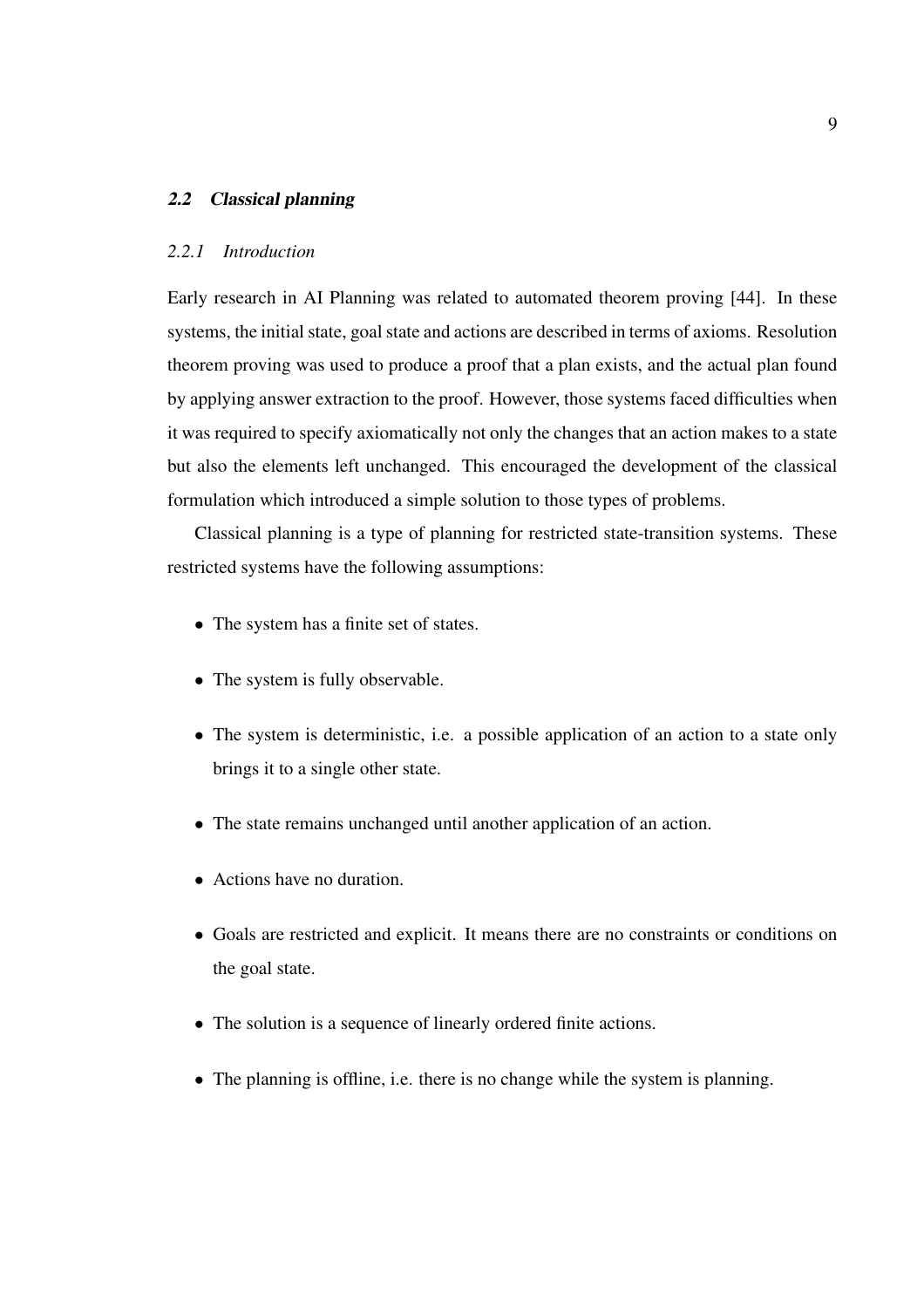#### *2.2.2 Classical planning representations*

In AI Planning, it is essential to have a description of the planning problem for planners. There are different types of representations [42] for classical planning: *set-theoretic representation*, *classical representation*, and *state-variable representation*. These representations have equivalent expressivity. It means that a planning problem can be represented equally well in any of those representations. In AI Planning, the classical representation is the most popular and often used by the community. The section below describes the classical representation.

#### *2.2.2.1 Classical representation*

In classical representation, states are represented as a set of logical atoms. Actions are represented as *operators* which change the truth values of atoms.

Firstly, the first-order language L has finite predicate symbols and constant symbols, but no function symbols. A *state* is a set of atoms of *L*. Because *L* is finite and has no function symbol, the set of all possible states *S* is finite.

Definition 2.3 *An operator is a triple* o *= (name(*o*), precond(*o*), effect(*o*)), in which:*

- *name(o)* is the name of the operator. It is an expression in the form of  $n(x_1, ..., x_k)$ *where* n *is the* operator symbol*, and is unique; and every x*<sup>i</sup> *is a variable symbol which can appear anywhere in* o*.*
- *precond(o) and effect(o) are preconditions and effects of the operator. These preconditions and effects are sets of literals (i.e. atoms and negations of atoms).*
- *The application of an instance of the operator to a state is described as follows:* γ*(s, a*) =  $(s \setminus \text{effect}^-(a)) \cup \text{effect}^+(a)$ .

Definition 2.4 *Let* L *be a first-order language, a* classical planning domain *is a restricted transition system*  $\Sigma = (S, A, \gamma)$ *, such that:*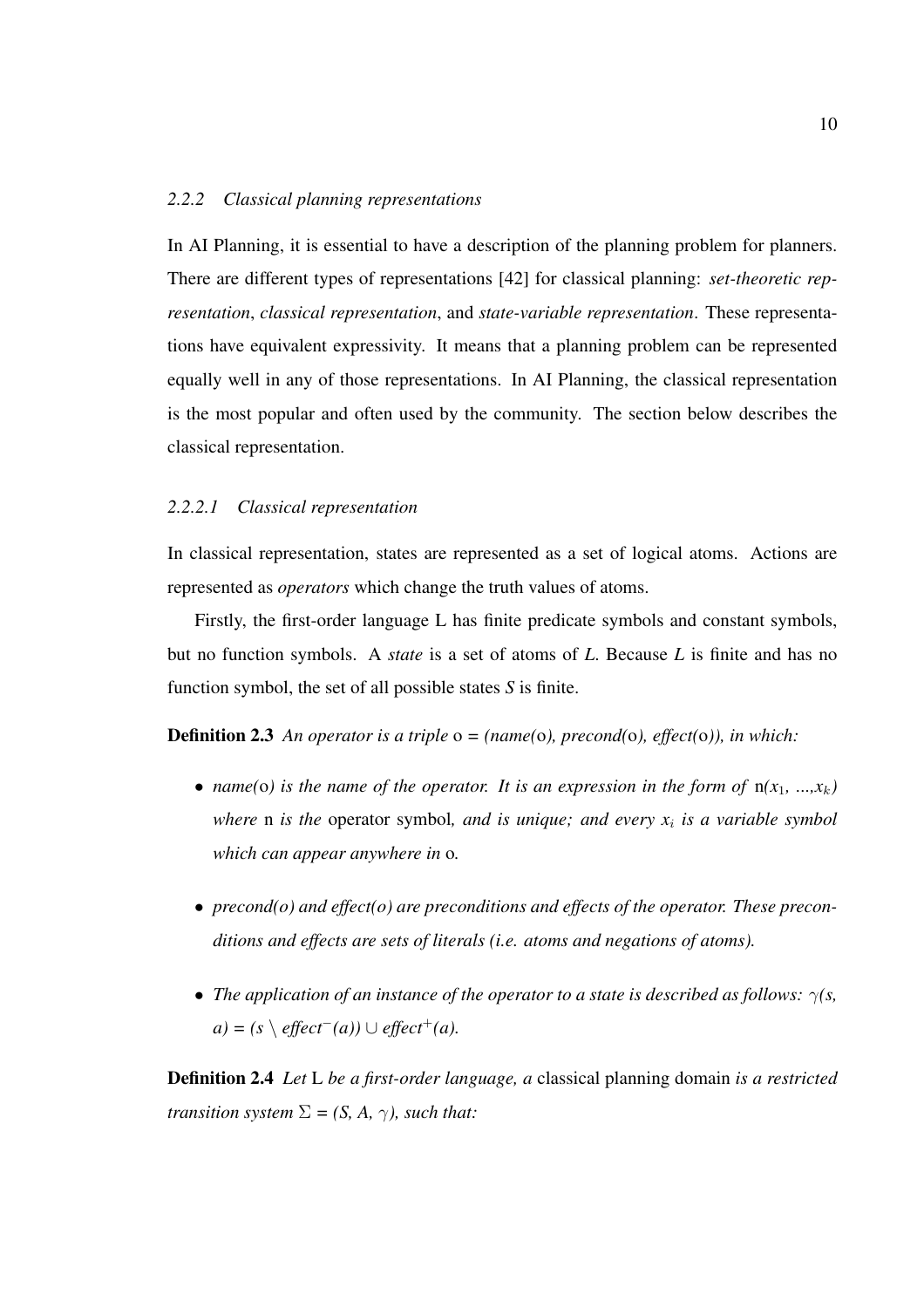- $\bullet \ \ S \subseteq 2^{\{allground atoms of L\}}$
- *A =*{*all ground instances of operators in* O}
- $\gamma(s, a) = (s \setminus \text{effect}^-(a)) \cup \text{effect}^+(a), \text{ if a is applicable to the state s. The new state$ *constructed is in* S *as well.*

**Definition 2.5** *A* classical planning problem *is triple*  $P = (\Sigma, s_0, g)$ *, in which:* 

- $\bullet$  s<sub>0</sub> is the initial state.
- g *is the goal state a set of literals which need to be achieved.*

#### *2.2.3 Introduction to planning approaches*

There are many different algorithms and techniques to deal with a wide variety of planning problems [87]. Some planning systems solve planning problems by searching through a graph representing the state space [77, 50, 6]. Each node in this space presents a state of the world. Arcs are state transitions or actions. Therefore, a plan is a path starting from the initial state, going through intermediate states, and ending at a goal state by applying a sequence of actions. This is called *state space planning*.

Other planning systems solve planning problems by searching through a space of plans [82, 8]. This approach is called *plan space planning*. Each node in this space is a partially specified plan. Arcs are plan refinement operations to achieve an open goal or to remove a possible inconsistency. In this approach, the planning system starts from an initial node which is an empty plan. The planner, then, is aiming at the final node containing a plan, which achieves the goal.

The planning graph approach is a synthesis of state space planning and plan space planning. It introduces a compact and powerful search space, which is called a *planning graph*. Starting from the initial state, also called the first level, the approach builds a next level containing all possible states reachable by applying actions to the current level. In the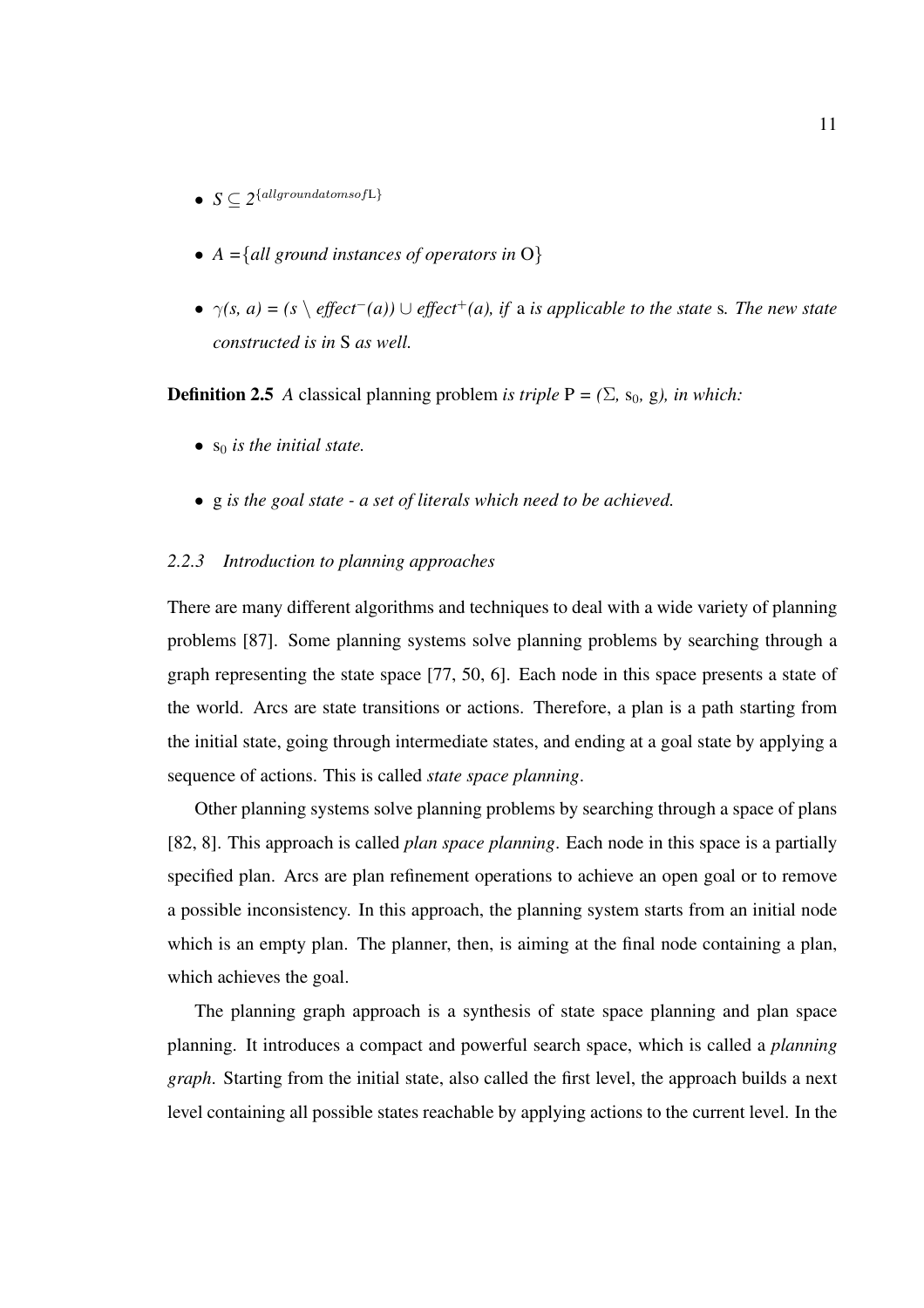same level, if two or more states have parts in common, those parts are stored only once. Hence, the size of the graph is much smaller than the graph in the state space planning.

In addition, there are other approaches which apply Constraint Programming (CP), Satisfiability (SAT) techniques, or heuristics.

Those approaches can be applied to both classical planning and planning with time and resources. In the next sections, the classical representation is used in describing the approaches for classical planning. For planning with time and resources, the planning systems can use the same approaches but with extensions.

#### *2.2.4 State-space planning*

#### *2.2.4.1 Introduction*

As described earlier, in state-space planning, each node represents a state of the world. Arcs are state transitions. The solution plan is a path in the search space. In classical planning, classical state-space search algorithms are easy to understand. There are two approaches: *progressive* and *regressive* search: starting from the state representing the initial state or goal state respectively, the planning system searches through the state space to find the solution path leading to the goal state or initial state respectively. These two approaches are discussed in more detail in the following sections.

#### *2.2.4.2 Progressive search*

Progressive search, also known as *forward* search, is one of the simplest search algorithms in AI Planning. Starting from the initial state, the planner searches the state space to find a solution path leading to the goal state. Figure 2.2 is a general pseudo-code example of a progressive search algorithm in AI Planning:

In figure 2.2, the algorithm is a depth-first backtracking search. The algorithm might end up in an infinite search branch if there is a state  $s_i$  with  $i < k$  in the sequence  $s_0$ ,  $s_1$ , ...,  $s_k$  such that  $s_i = s_k$ . In this case the algorithm will have an infinite loop and repeatedly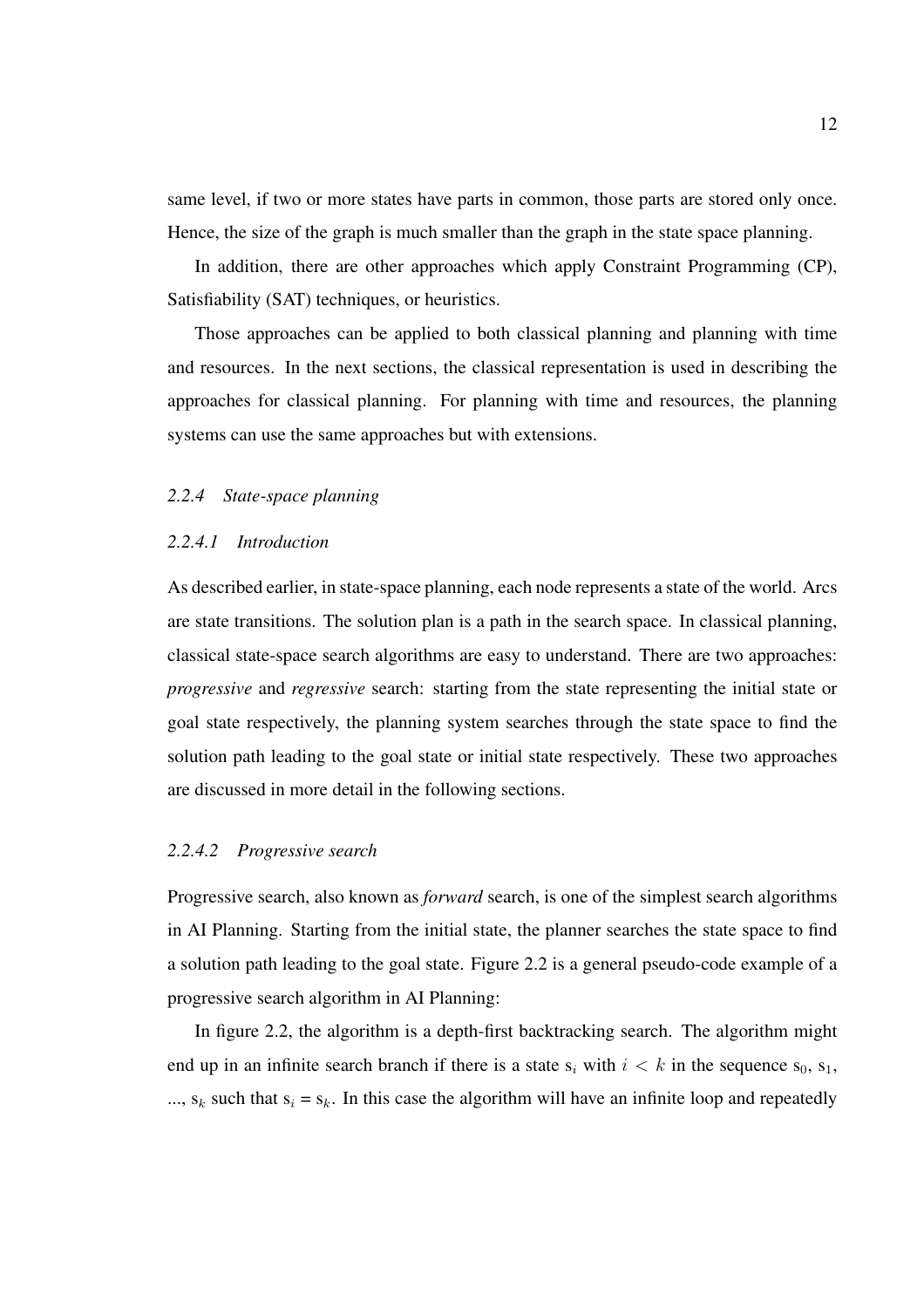| 01. | <b>Procedure</b> ProgressiveSearch $(0, s_0, g)$                                                   |
|-----|----------------------------------------------------------------------------------------------------|
| 02. | $s \leftarrow s_0$                                                                                 |
| 03. | $\pi \leftarrow \{\}$ //an empty plan                                                              |
| 04. | Loop                                                                                               |
| 05. | if g is a subset of s then return $\pi$ as the solution plan and terminate                         |
| 06. | // store the list of all possible actions                                                          |
| 07. | $poss Actions \leftarrow a \mid a \in O \text{ and } \text{precond}(a) \text{ is satisfied in } s$ |
| 08. | If $posActions = \emptyset$ then return failure and backtrack                                      |
| 09. | // Try each action in the possible list                                                            |
| 10. | For each $a_i$ in <i>possActions</i> do                                                            |
| 11. | $s \leftarrow \gamma$ (s, a <sub>i</sub> )                                                         |
| 12. | $\pi \leftarrow \pi \bigoplus a_i$                                                                 |
| 13. | run the <b>loop</b> to continue                                                                    |
| 14. | od {end for}                                                                                       |
| 15. | <b>End</b> $\{loop\}$                                                                              |

Figure 2.2: Pseudo-code for ProgressiveSearch (O,  $s_0$ , g) extracted from [42].

return to this state. In order for the algorithm to be complete, these infinite search branches must be pruned (i.e. the algorithm must check and return failure at any time it finds a state which is the same as a state earlier in the list  $\pi$ ).

#### *2.2.4.3 Regressive search*

Regressive search, also known as *backward* search, is another approach in state-space planning. The solution plan is extracted from the state space by starting the search from the goal state, traversing through other states backwards, and ending at the initial state. The figure 2.3 shows the pseudo-code of the regressive search.

Like the progressive search, the regressive search also keeps a record of the list of state  $(..., s_k, ..., s_g)$  while searching. In order to avoid the infinite loop, the algorithm returns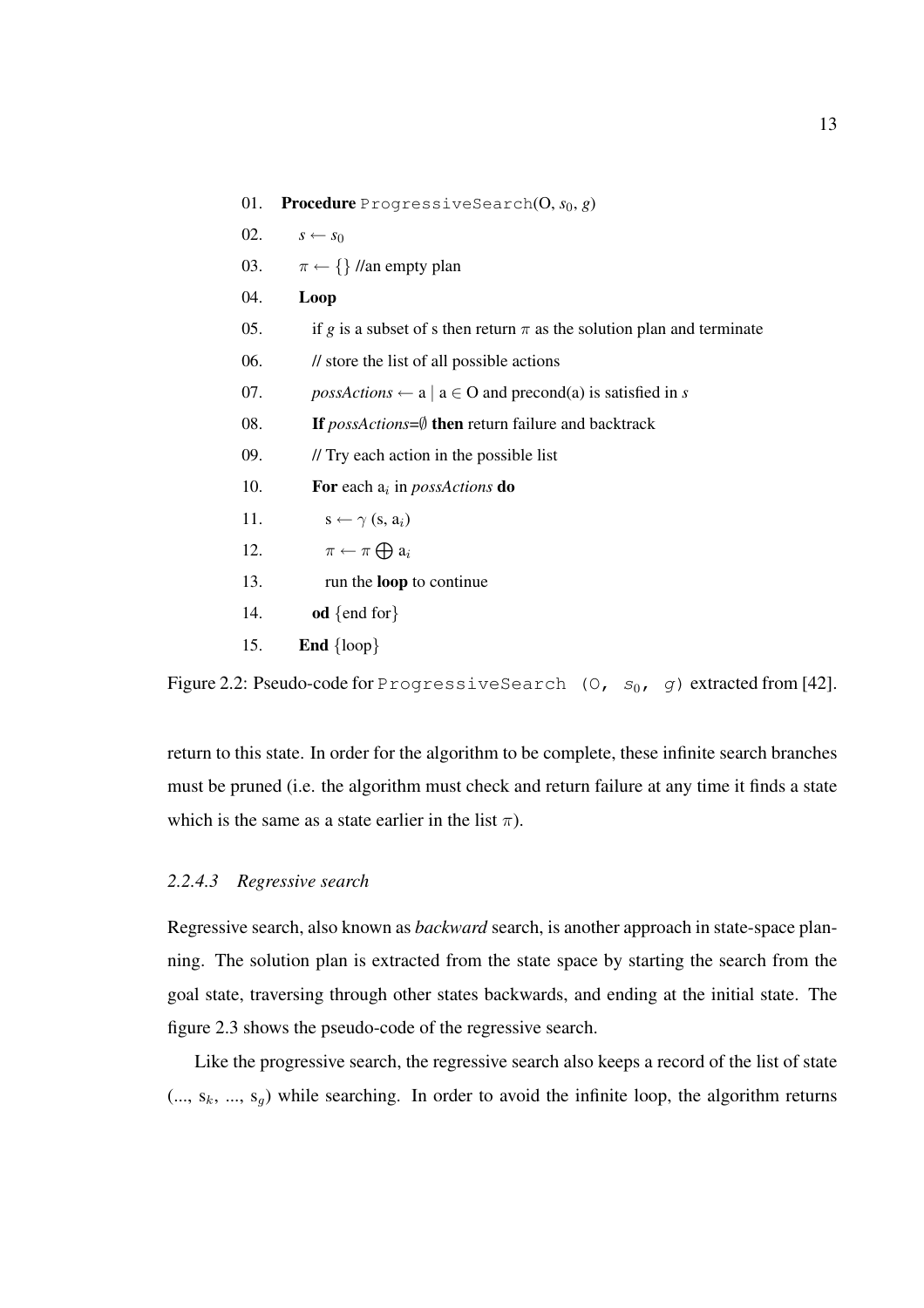- 01. **Procedure** RegressiveSearch $(0, s_0, g)$
- 02.  $s \leftarrow g$
- 03.  $\pi \leftarrow \{\}$  //an empty plan
- 04. Loop
- 05. if  $s_0$  is a subset of s then return  $\pi$  as the solution plan and terminate
- 06. // store the list of all possible actions
- 07. *possActions* ← a | a  $\in$  O and effect(a)  $\cap$  *s*  $\neq$  *Ø*
- 08. If *possActions*=∅ then return failure and backtrack
- 09. // Try each action in the possible list
- 10. **For each a**<sub>i</sub> in *possActions* **do**
- 11.  $s \leftarrow \gamma^{-1} (s, a_i)$
- 12.  $\pi \leftarrow a_i \bigoplus \pi$
- 13. run the loop to continue
- 14. od  $\{end for\}$
- 15. **End**  $\{loop\}$

Figure 2.3: Pseudo-code for RegressiveSearch (0,  $s_0$ , g) extracted from [42].

failure whenever it finds a state  $s_j$ , in which  $j > k$  and  $s_j \subseteq s_k$ .

#### *2.2.4.4 STRIPS algorithm*

In the previous two sections, the progressive and regressive search are introduced. However, the size of the search space is very big. The STRIPS algorithm [31], which was developed by Fikes and Nilsson in 1971 at Stanford university, is one of the first attempts to reduce the search space. The algorithm is very similar to regressive search, but is different in the following respects:

• In each recursive call to the STRIPS algorithm, only actions which have a part of their effects in common with the preconditions of the last chosen action are considered. This prunes the search space. However, it means that the search is incomplete.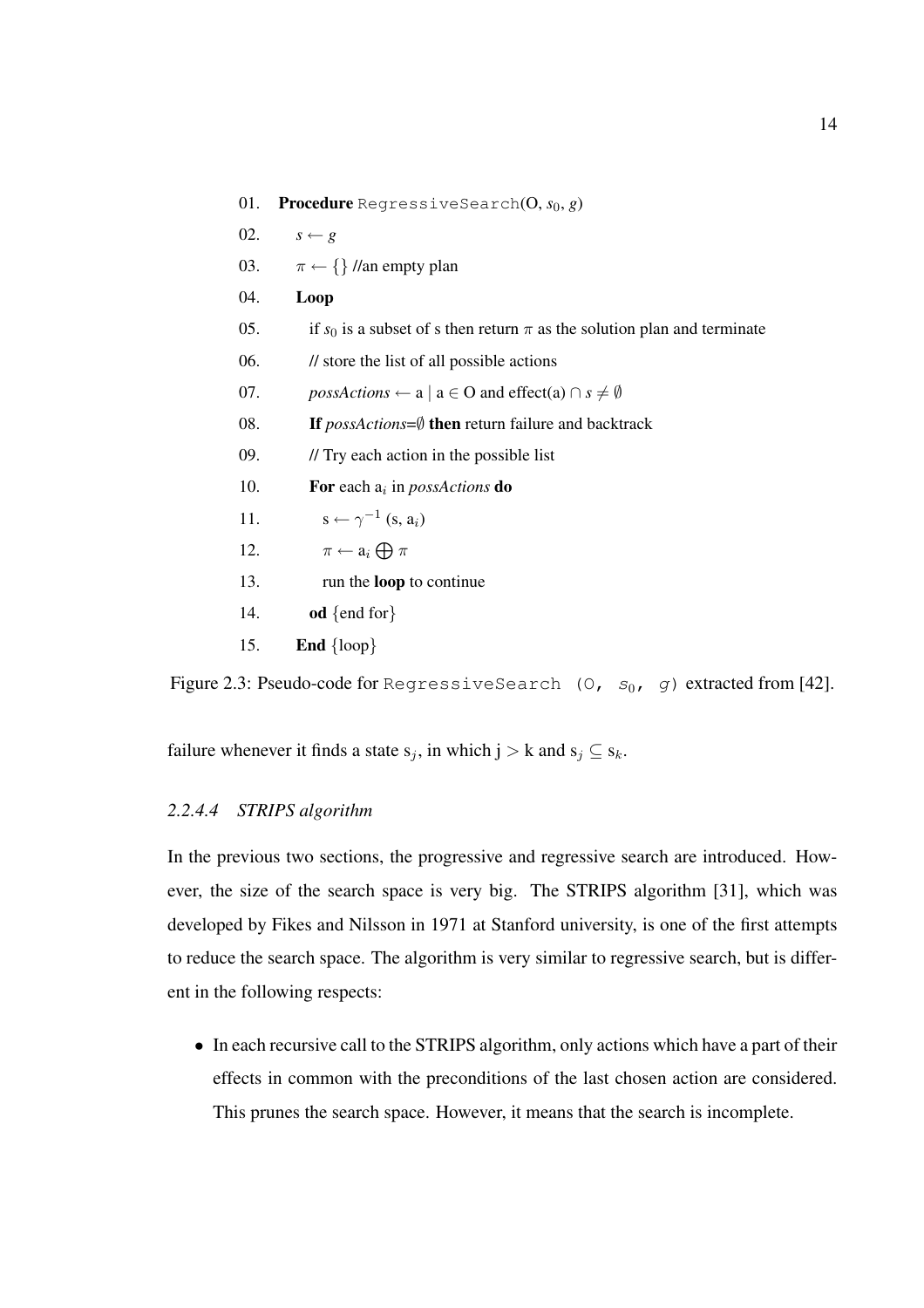01. Procedure STRIPS(O, *s*, *g*) 02.  $\pi \leftarrow \{\}$  // an empty plan 03. Loop 04. if *s* satisfies g then return  $\pi$ 05. A  $\leftarrow$  {*a* | *a* is a ground instance of an operator in O, 06. and a is relevant for *g*} 07. if  $A = \emptyset$  then return failure. 08. choose any action  $a \in A$  nondeterministically. 09.  $\pi' \leftarrow \text{STRIPS}(O, s, \text{precond}(a))$ 10. if  $\pi'$  = failure then failure 11.  $s \leftarrow \gamma^{-1} (s, \pi')$ 12.  $s \leftarrow \gamma^{-1} (s, a)$ 13.  $\pi \leftarrow \pi \cdot \pi'.a$ 15. End  $\{loop\}$ 

Figure 2.4: Pseudo-code for STRIPS (0, s, g) extracted from [42].

• If at the current state, an action has all of its preconditions satisfied, STRIPS will execute the action and not backtrack over this commitment.

#### *2.2.5 Plan-space planning*

#### *2.2.5.1 Introduction*

This section introduces plan-space planning. In state-space planning, nodes represent states of the search space, arcs are transitions or actions between states, and a solution plan is a path of states from the initial state to the goal state. However, in plan-space planning, as described earlier, nodes are *partially specified plans*. Arcs are *plan refinement operations* which further complete a partial plan. Starting with an empty plan, the algorithm goes through the refinement operation to aim at the final node which contains a solution plan to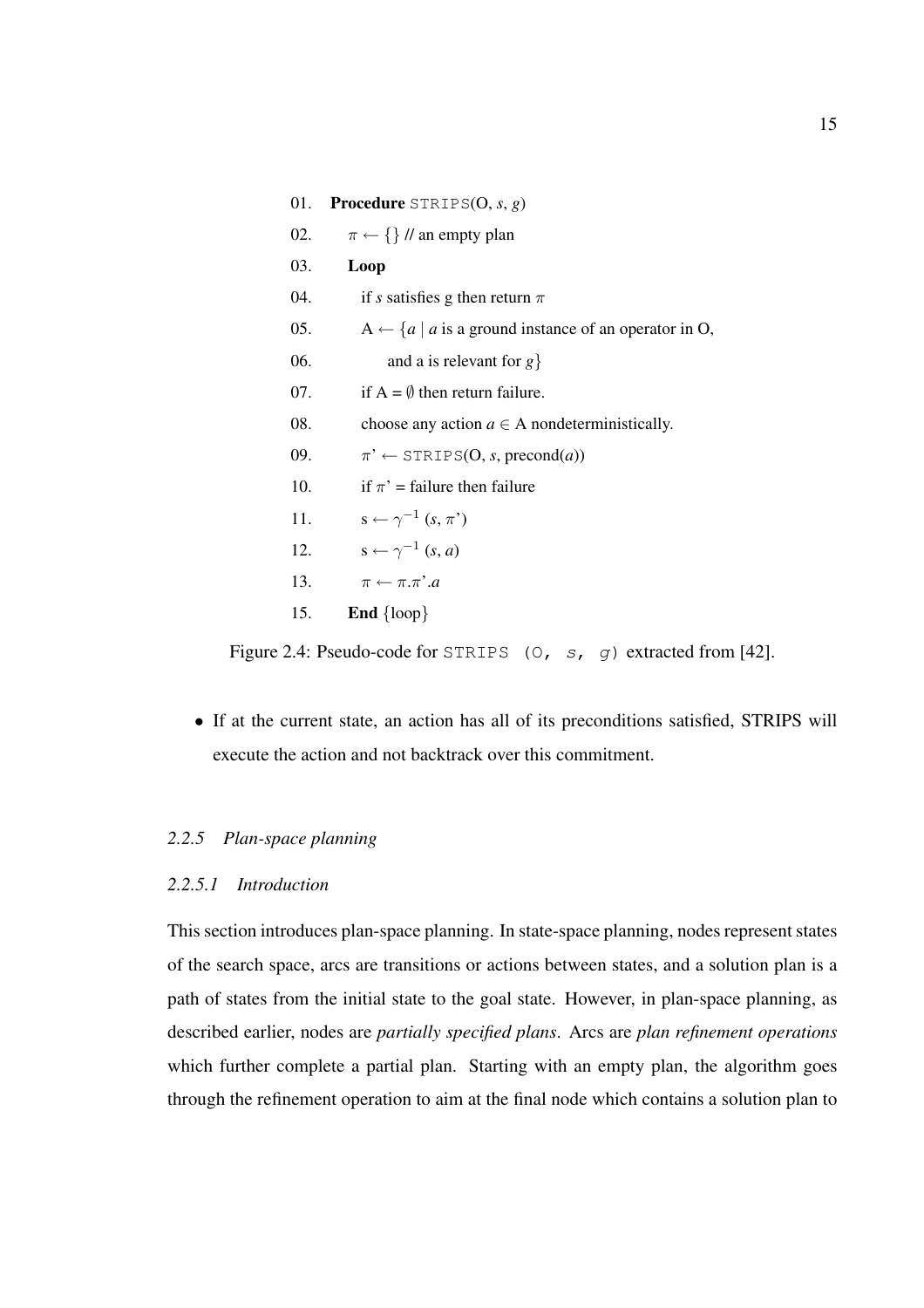achieve all the goals.

#### *2.2.5.2 Search space*

A solution plan is a sequence of actions which is organised in an order to achieve the goal. A partial plan can be considered as any subset of actions of this sequence.

A partial plan is gradually refined by adding actions, add ordering constraints for actions, adding causal links, and variable binding constraints. Ordering constraints tell the system the relationship between actions, i.e. which one needs to be done before the other. A causal link is added when a precondition of an action is supported by another action. Variable binding constraints make sure concerned objects of the relating actions are bound together.

A plan space is a directed graph in which vertices are partial plans and edges are refinement operations. The directed edge from vertex *A* to vertex *B* means a refinement that transform partial plan *A* to a successor partial plan *B*. The refinement operation can be one or more of the followings:

- Adding an action to *A*.
- Adding an ordering constraint to actions in *A*.
- Adding a causal link into *A*.
- Adding a varible binding constraint to *A*.

Planning for this approach is a search through this directed graph, starting from the initial partial plan to the solution plan. For each partial plan, there are subgoals which are unsupported preconditions. The refinement tries to add things into the partial plan while still keeps it satisfied.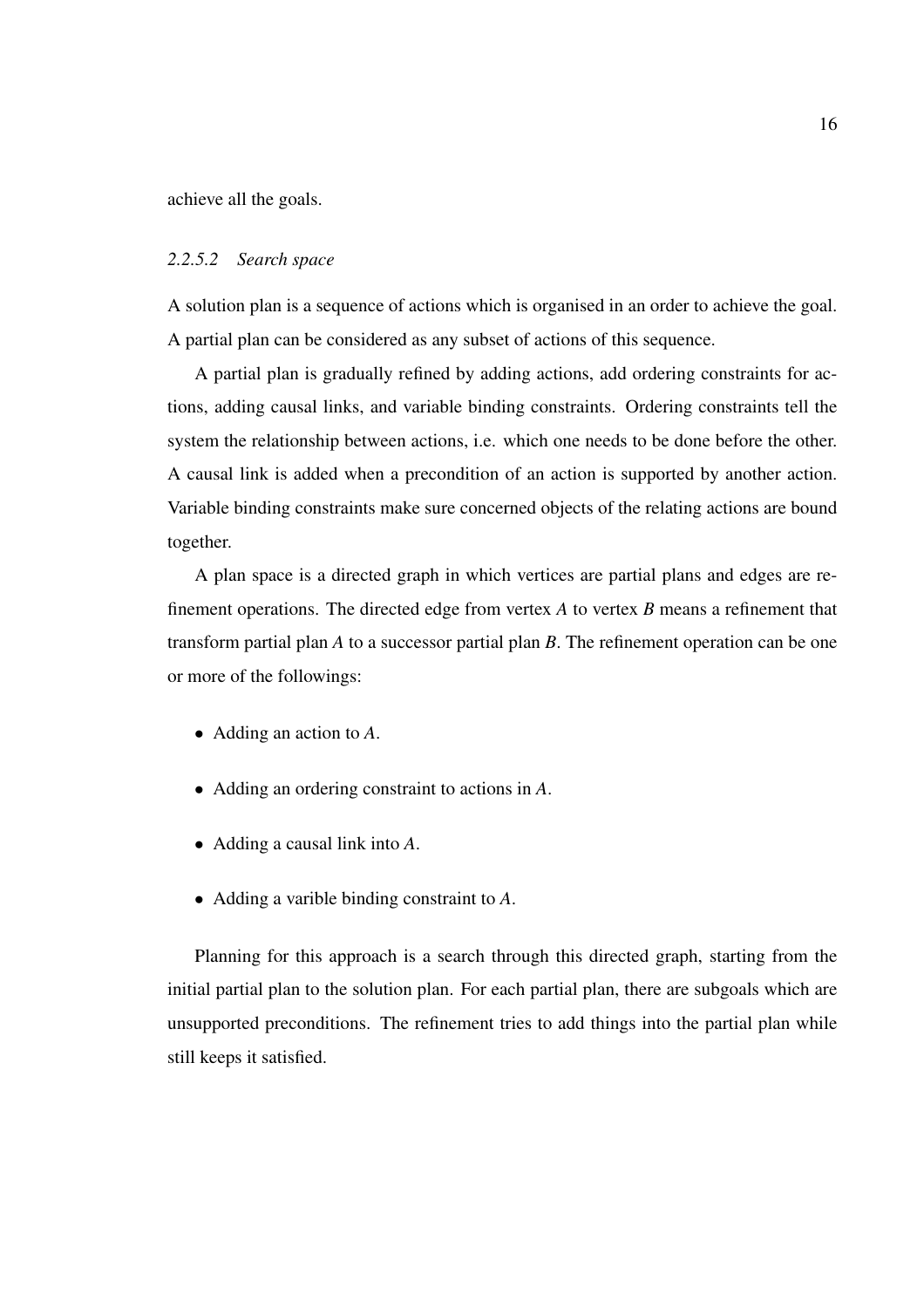# 01. **Procedure**  $PSP(\pi)$ 02. *flaws* ← OpenGoals( $\pi$ ) ∪ Threats( $\pi$ ) 03. if  $flaws = \emptyset$  then return( $\pi$ ) 04. select any *flaws*  $\phi \in$  *flaws* 05.  $\psi \leftarrow \text{Resolve}(\phi, \pi)$ 06. if  $\psi = \emptyset$  then return(failure) 07. choose a  $\omega \in \psi$  nondeterministically 08.  $\pi' \leftarrow \text{refine}(\omega, \pi)$ 09. return(PSP( $\pi$ '))

Figure 2.5: Pseudo-code for plan-space planning PSP  $(\pi)$  extracted from [42].

#### *2.2.5.3 Algorithms*

A general algorithm for plan-space planning is described as in figure 2.5.

The algorithm starts with a partial plan, and tries to find its flaws, i.e. its *opengoals* and its *threats*. Then, the algorithm selects one of these flaws and tries to find ways to resolve it. Next, it will choose a resolver for the flaw and refine the partial plan.

The process of finding flaws consists of finding opengoals and threats. Opengoals are preconditions which are not supported by a causual link yet. Threats are actions which cause problems to the causal link of other two actions (i.e.  $a_k$  threatens the causal link  $a_i$  $\rightarrow$  a<sub>j</sub>). Finding threats can be done by checking all triple of actions (a<sub>i</sub>, a<sub>j</sub>, a<sub>k</sub>) in the partial plan.

The process of resolving consists two parts: resolving opengoals and resolving threats. To resolve an opengoal is to find an action which can provide that proposition (i.e. opengoal). To resolve the threat  $a_k$  of the causal link  $a_i \rightarrow a_j$  is to put a constraint forcing whether  $a_k$  happens before  $a_i$  or after  $a_j$ .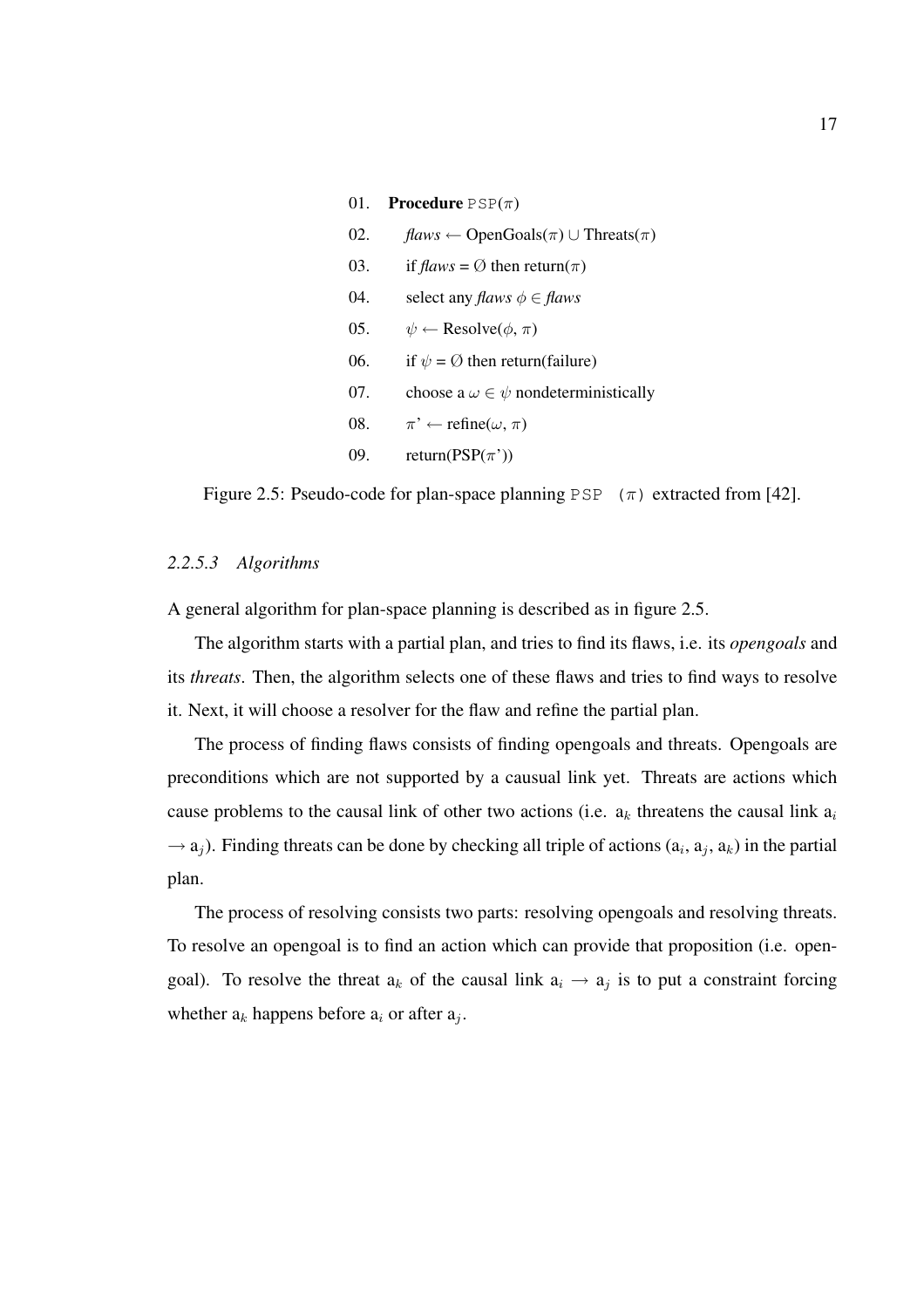#### *2.2.6 Planning graph*

#### *2.2.6.1 Introduction*

In state-space planning, the plan is a sequence of actions, whereas in plan-space planning, planners synthesize a plan as partially ordered set of actions, i.e. any sequence that meets the constraints of the partial order is a valid plan. The planning graph approach applies both. The approach was first introduced by Blum and Furst in 1995 in the Graphplan planner [13]. The planning graph is *directed layered graph*, which is constructed based on the reachability analysis (*Note:* see the next section for details of constructing the graph).

The planning graph approach has been analyzed, extended and improved in many planning systems to speed up the search [22, 13, 38] or deal with more expressive planning domains. In addition, it has also been modified as a relaxed planning graph to build up heuristic functions [80, 23, 49, 14] to guide the search in bigger and more complicated domains.

#### *2.2.6.2 Description*

Starting from the initial state in the level 0, the planner will find all the possible actions including *no-op* actions (i.e. actions doing nothing) which have preconditions in level 0 to construct the level 1. This means that level 2 contains all the propositions which could be true as a result of applying all possible actions to the initial state. The process repeats to construct the whole planning graph. Thus, the planning graph is a directed layered graph which alternates between a level of propositions and a level of actions.

In the planning graph, each proposition level is a *union* of all possible states of that level. The figure 2.6 below illustrates an example of a planning graph.

#### *2.2.6.3 Mutual exclusion*

With the construction of the planning graph described in the above section, a certain proposition level contains all possible states which can be reached at this level. However, because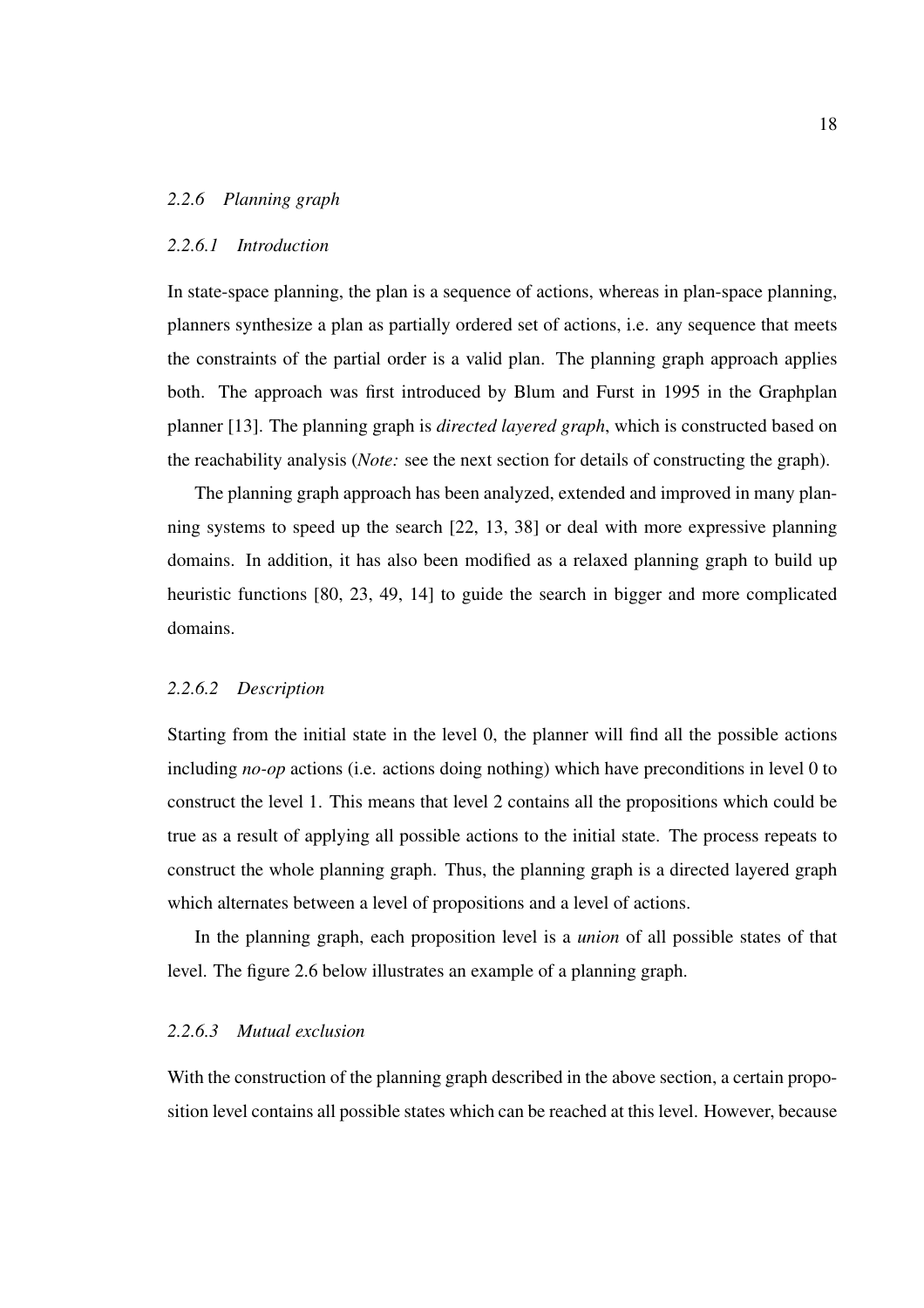

Figure 2.6: The overview of a planning graph

the algorithm stores states as a union of them, there might be two actions which cannot happen simultaneously due to a conflict in preconditions or effects. For example, an action may delete preconditions of another action. Hence, not all the propositions of the proposition level may be simultaneously true. Therefore, the *mutual exclusion relations*, also called as *mutex relations* or *mutexes*, are introduced to identify whether actions or propositions can appear simultaneously.

Definition 2.6 *Two actions a and b are* mutex *if:*

- [*Inference*] *either action deletes a precondition or an added effect of the other actions.*
- [*Competing needs*] *A precondition of a is logically inconsistent with a precondition of b in the previous level.*

Definition 2.7 *Two proposition p and q are mutex if:*

• *They are negations of each other, i.e. p = not q.*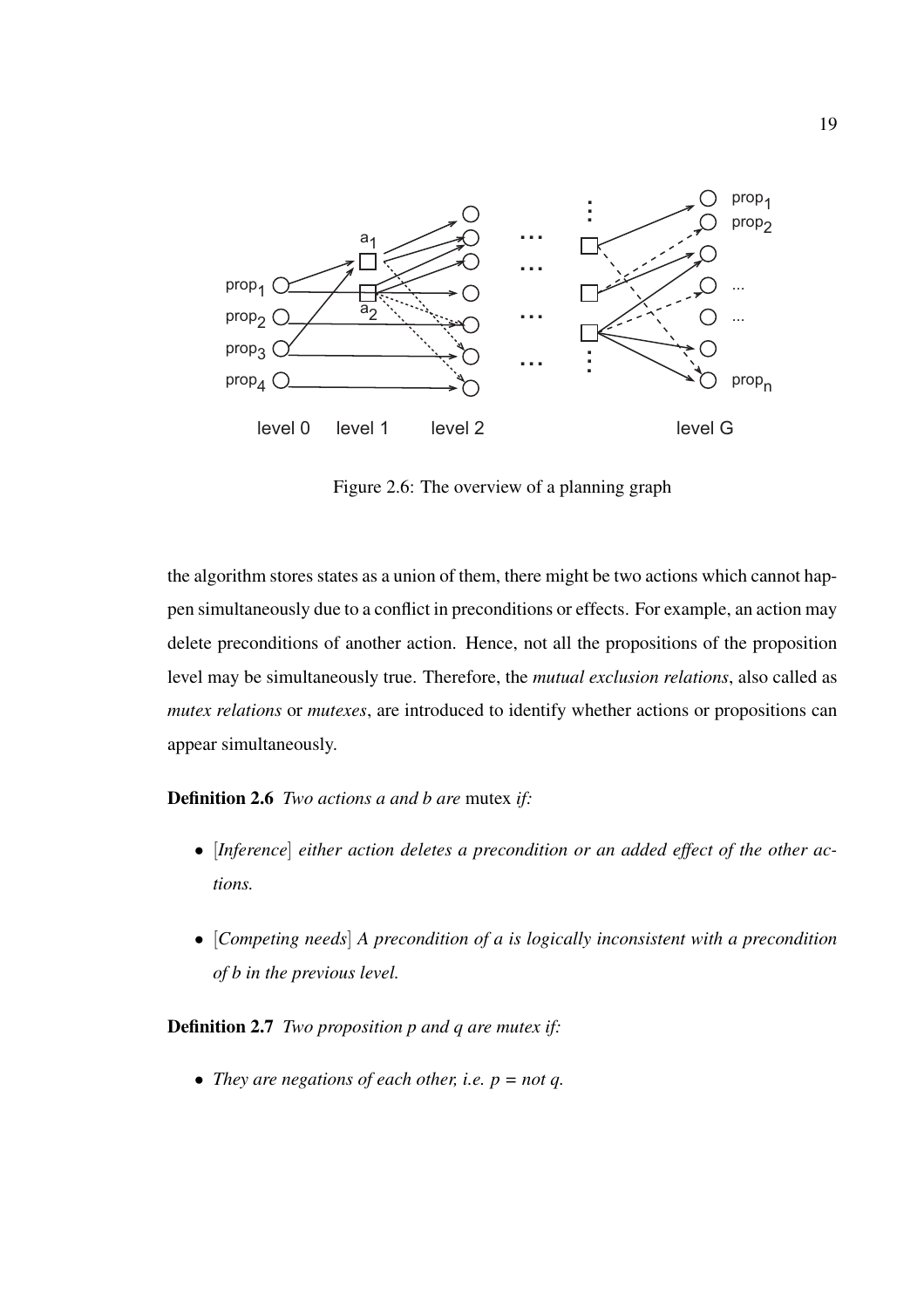• *All possible ways to create p are logically inconsistent with all possible ways to create q.*

#### *2.2.6.4 Graphplan planner*

The Graphplan planner [13] was introduce by Blum and Furst in 1995. It is an optimal planner which finds an optimal solution (i.e. using the minimal steps) for classical planning domains.

Graphplan contains two phases: the *graph expansion* and the *solution extraction*. In the graph expansion, from the initial state, the planner applies possible actions and their effects to advance the planning graph to the next level. The process is repeated until all of the propositions of the goal state appear and are pairwise non-mutex. At this time, the solution extraction is called to look for a solution in the planning graph. In the solution extraction, starting from the propositions of the goal state, the planner looks for all possible supporting actions and tries to add them into the plan. The preconditions of these selected actions are then added. If it leads to a dead-end in the search tree, the planner will backtrack and try other actions. The process continues to search backwards towards the initial state. If it reaches the initial state, a solution is found and is optimal. At this time, the algorithm is terminated. Otherwise, if all possible search branches have been tried, the graph expansion is called again to advance the planning graph to the next level. If the planning graph has levelled-off (i.e. the new level is the same as the previous one), there is no solution and the algorithm stops.

The extension of Graphplan to deal with temporal planning is discussed in detail in the next chapter. It describes the detail of the algorithms of TGP and TPSYS and the improvements over Graphplan. Chapter 4 then describes in detail CPPlanner, which uses on the planning graph to deal with temporal domains in which actions can have intermediate effects.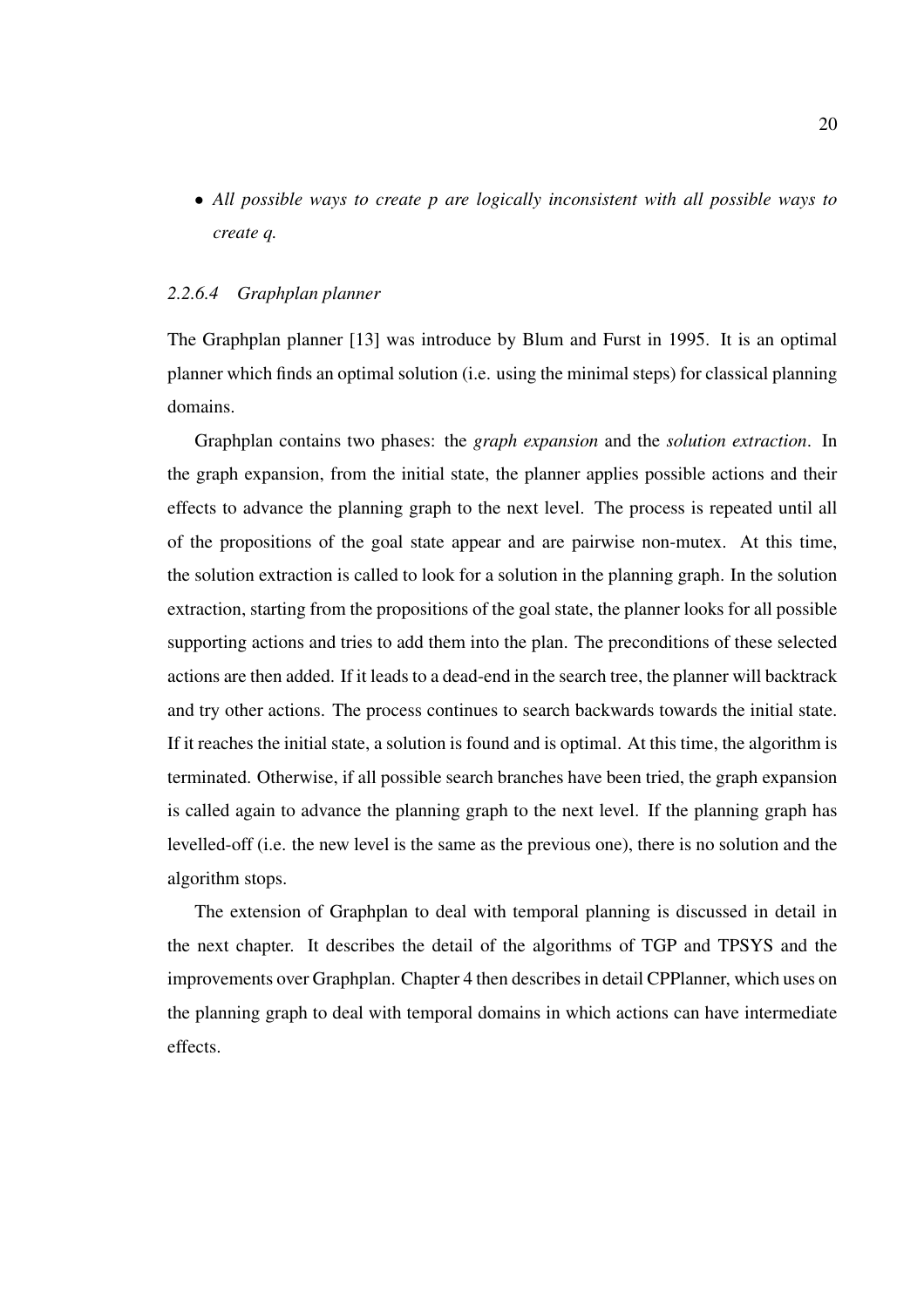#### *2.2.7 Constraint Programming in planning*

#### *2.2.7.1 Introduction*

Constraint programming is a very powerful approach to find an optimal solution. Encoding the planning problems as CSPs [97, 22, 69, 68, 96] allows to use efficient built-in search algorithms and techniques in Constraint Programming Solvers. Graphplan has been adapted to use constraint programming [22, 68] and is a typical example to show that planning problems can be encoded to CSPs and solved using CSP algorithms.

#### *2.2.7.2 Constraint Satisfaction Problem*

A constraint satisfaction problem is defined as  $P = (X, D, C)$ , in which:

- $X = \{x_1, x_2, ..., x_n\}$  is a finite set of variables.
- $D = \{D_1, D_2, ..., D_n\}$  is a set of finite domains for corresponding variables,  $x_i \in D_i$ .
- $C = \{c_1, c_2, ..., c_m\}$  is a finite set of constraints.

**Definition 2.8** *A* solution *to a CSP is an assignment of*  $(v_1, ..., v_n)$ *, in which*  $v_i \in D_i$ *, to variables*  $(x_1, ..., x_n)$  *which satisfy all of the constraints in C.* 

For example, in Graphplan, the solution extraction process can be encoded as a dynamic constraint satisfaction problem [22]. In this encoding, *variables* are propositions which are looking for supporting actions. The *domain* for each variable consists of all possible supporting actions of that proposition. The CSP starts with variables of all propositions in the goal state. Each time new propositions appear which are preconditions of chosen actions, new variables are created and added to the CSP. The CSP solver tries to look for a possible assignment to variables. If there is a solution for the CSP problem, it is then mapped back to propositions/actions to have the solution plan for the problem.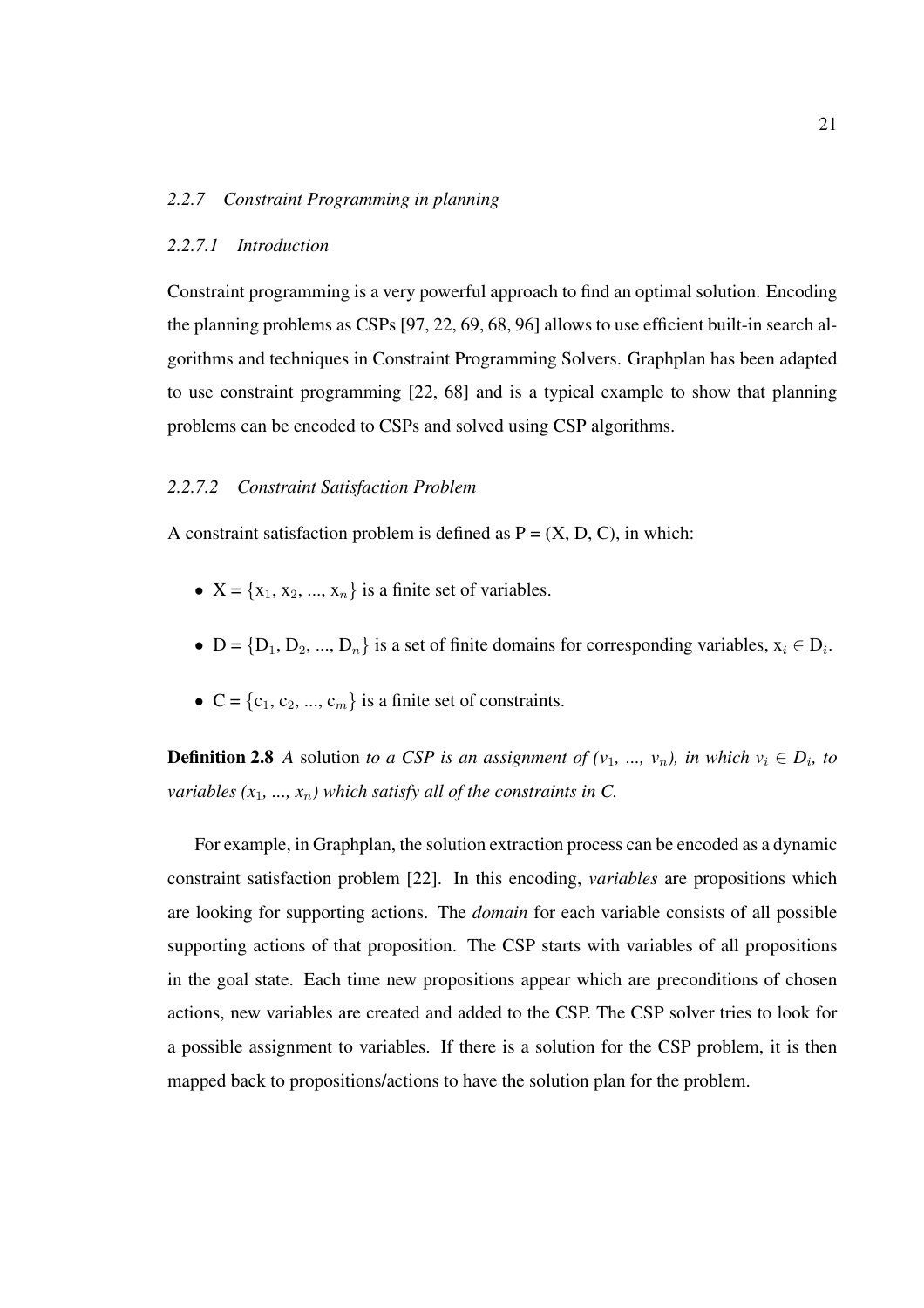Constraint programming is successfully used for resource allocation and scheduling problems. In AI Planning, applying constraint programming is still at the early stage. However, it is a promising approach for AI planning, especially for optimal planning systems. Besides the above example of encoding the solution extraction of Graphplan into CSP, there have been a few studies of applying constraint programming into AI Planning, such as CPlan developed by Peter van Beek [97], Encoding Temporal Planning as CSP by Mali [69], Generalizing GraphPlan by Formulating Planning as a CSP [68], and Utilizing Structured Representations and CSPs in Conformant Probabilistic Planning [52].

#### 2.3 Planning with time and resources

In classical planning, actions are assumed to have no duration. The actions can take place instantaneously. However, this is unrealistic. In addition, resources are also considered in real world problems. For instance, in order to fly from city A to city B, it will take dur $_{AB}$ time and consume fuel<sub>AB</sub>. With the ambition to deal with real world problems, temporal planning and planning with resources have been introduced.

With the introduction of time into planning, actions can take place concurrently as long as they are not in conflict with one another. Hence, the plan is now a sequence of actions attached with their starting time. With time and resources, the expressivity of the problem description increases, and so does the complexity. The search space becomes much bigger comparing to that of the classical planning. The next sections will show an overview of planning with time and resources.

#### *2.3.1 Planning with time*

#### *2.3.1.1 Introduction*

Unlike classical planning, in temporal planning, actions now have duration. This section will introduce the representation and techniques for temporal planning.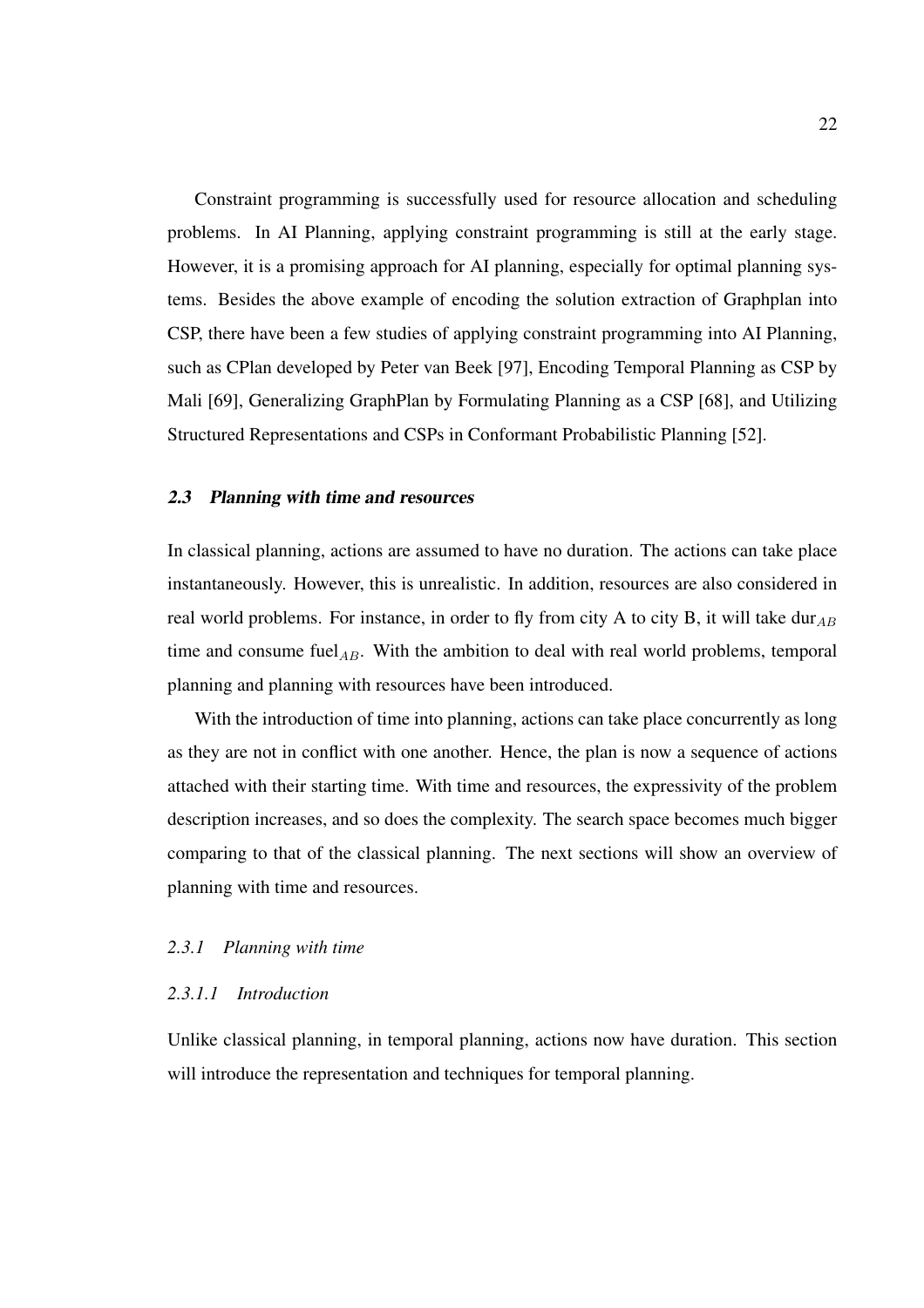### *2.3.1.2 Temporal representation*

According to the description of a temporal planning domain in the book [42], it has:

- *constant symbols* are objects in the planning domains, such as cars, places, people.
- *variable symbols* are either *object variables* that are typed variables or *temporal variables*.
- *relation symbols* are either *rigid relation symbols* representing relations that do not change during time, for example attach(crane, location), or *flexible relation symbols* representing relations of the constants that may or may not hold at some instant for a planning problem, for example at(car1, London).
- *constraints* are either *temporal constraints* which reside within point algebra calculus, e.g.  $t_1 < t_2$ , or *binding constraints* on object variables, which are expressions of the form x=y,  $x \neq y$  and  $x \in D$ , with D being a set of constant symbols.

The rigid relations and binding constraints are *object constraints*, which are timeinvariant in this representation scheme.

The *temporally qualified expression* is an expression in the form:  $\rho(\zeta_1,...,\zeta_k) \mathbb{Q}[\mathbf{t}_s, \mathbf{t}_e)$ .

in which,  $\rho$  is a flexible relation,  $\zeta_i$  is a constant or object variable, and  $t_s$ ,  $t_e$  are temporal variables, such that:  $\forall$  t  $\in$  [t<sub>s</sub>, t<sub>e</sub>),  $\rho(\zeta_1,...,\zeta_k)$  holds at t.

A *temporal database* is defined as  $\phi = (F, C)$ , in which F is a finite set of temporally qualified expressions, and C is a finite set of temporal and object constraints.

A *temporal planning operator* is a tuple o = (name(o), precond(o), effects(o), const(o), in which:

• name(o) is in the form of  $o(x_1, ..., x_k, t_s, t_e)$  such that o is the operator symbol,  $x_1, ..., x_k$  $x_k$  are object variables which appear in o, and  $t_s$ ,  $t_e$  are temporal variables in const(o).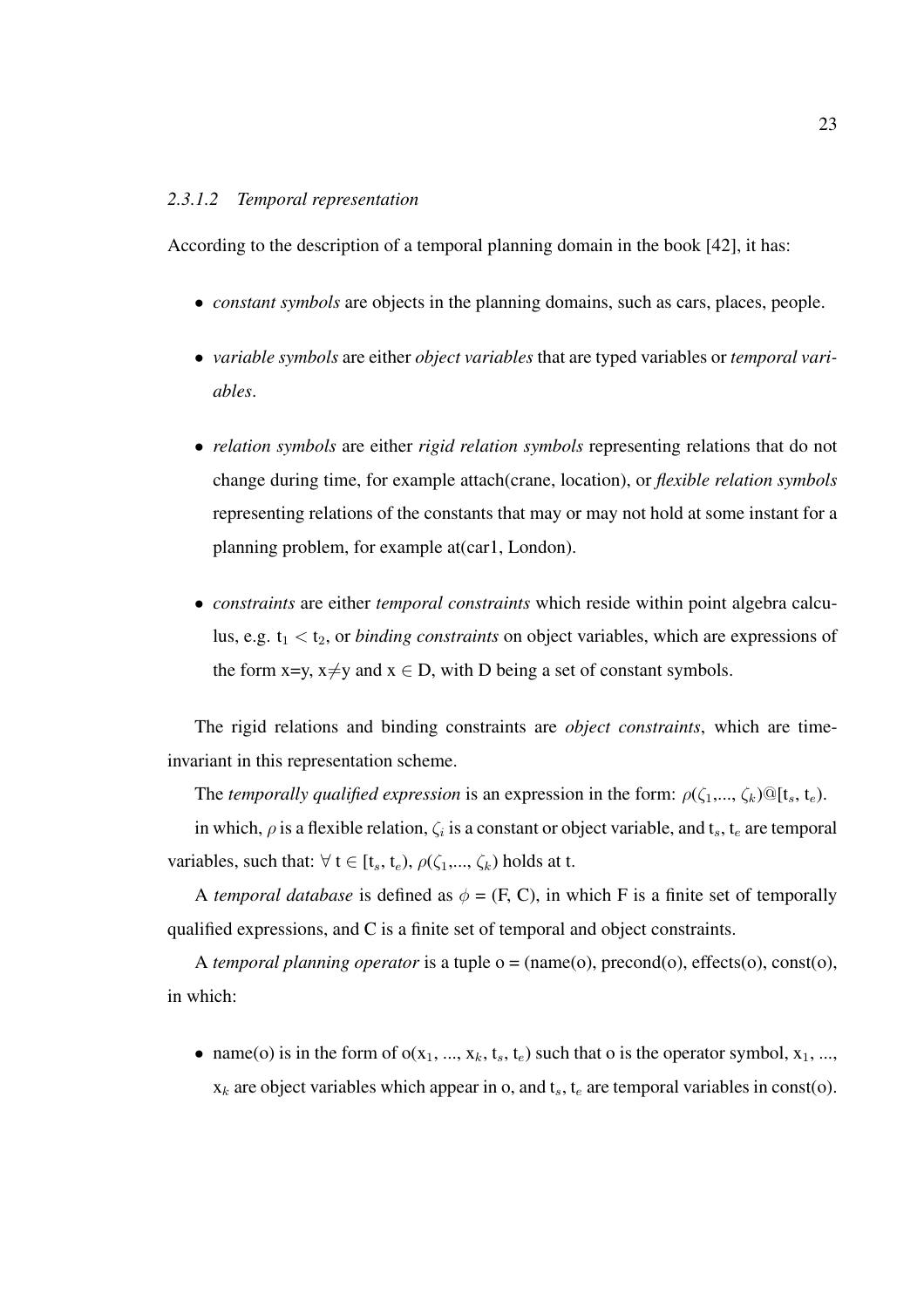- precond(o) and effects(o) are temporally qualified expressions.
- const(o) is a conjunction of temporal constraints and object constraints.

An *action* is an instance of the operator. The action a is applicable to  $\phi = (F, C)$  iff precond(a) is supported by F within some consistent constraints.

# *2.3.1.3 Approaches in temporal planning systems*

This section describes a brief introduction to different approaches and techniques in temporal planning, and illustrates temporal planning systems. Chapter 3 will discuss in detail these temporal planners.

Simple Temporal Constraint Problem (STP) and Temporal Constraint Network Problem (TCSP), which were introduced by Dechter *et al.* [21], have been widely used in several temporal planning systems [15, 51, 18], and many improvements have been introduced [16].

In temporal state-space planning, planning systems have applied heuristics to guide the search, such as TLplan [4], and later developments [5, 7, 3], TALplanner [24, 62, 61, 25], and the HS planner [41].

In plan-space planning, ZENO planner [83] dealt with rich representations with variable durations and linear constraints. It is one of the earliest planning systems which can deal with complex planning domains including deadline goals, metric conditions and effects, and continuous changes.

In the planning graph approach, TGP [89], TPSYS[38], and SAPA [23] deal with durative actions. TGP and the early version of TPSYS extend the Graphplan planner to find an optimal solution for temporal planning domains. SAPA applies a heuristic search based on the planning graph.

In HTN planning, several planning systems, such as O-Plan [19], and SHOP2 [78] use time windows and constraints in their representation and processes.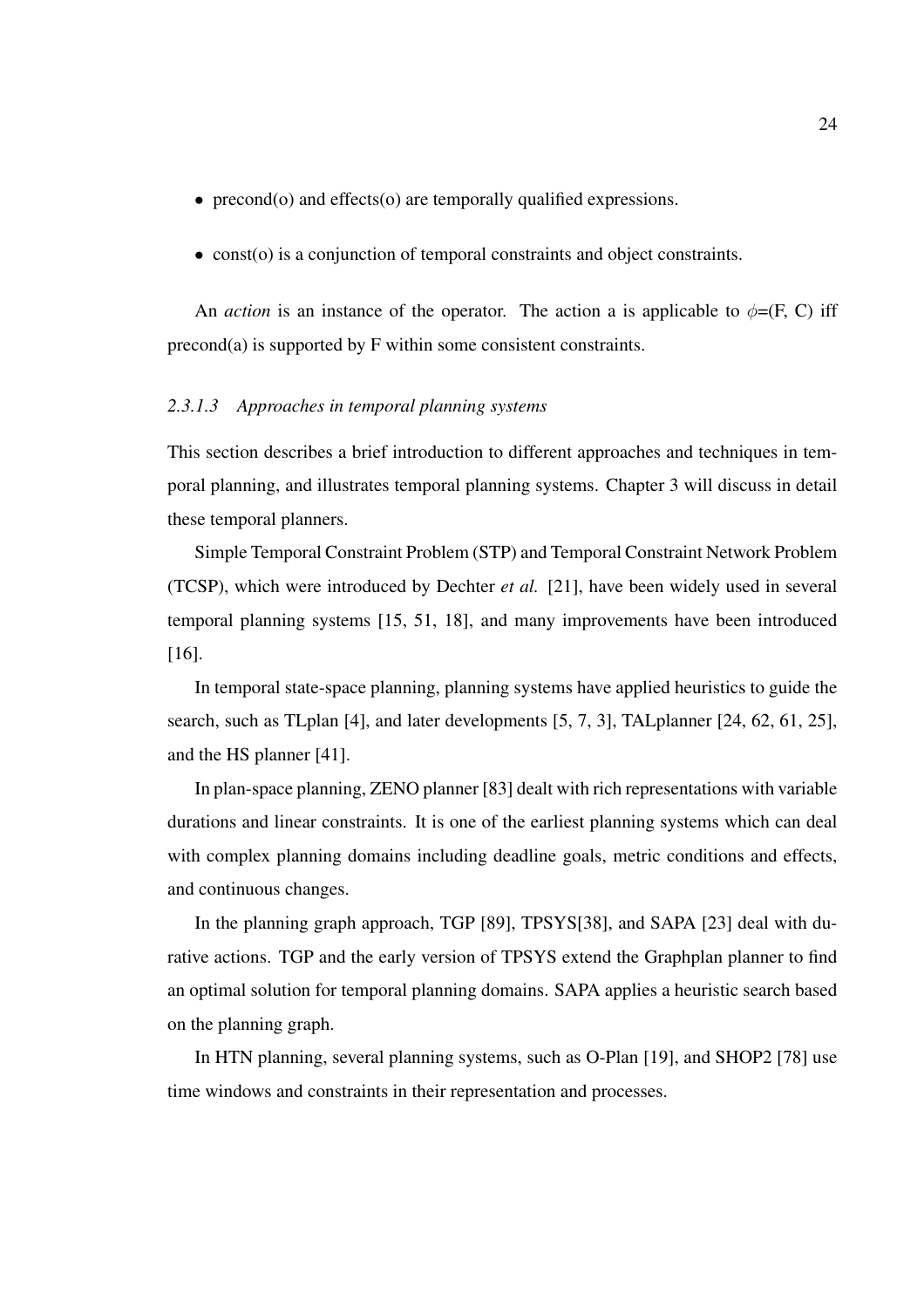These approaches proved to successfully perform at the International Planning Competition 2002. However, they make restrictive assumptions on actions, such as that actions only have effects at the beginning or at the end of their execution.

#### *2.3.2 Planning with resources*

# *2.3.2.1 Introduction*

Resources are an important part of making planning domains/problems more realistic. However, since our main topic is working on temporal planning and planning systems, planning with resources is not discussed in very detail. The section only gives an overview of planning with resources.

In planning problems, resources can be categorized into two types: *consumable* resources and *reusable* resources.

A consumable resource is consumed by an action during its execution. Fuel is a typical example of a consumable resource. A reusable resource is used by an action during its execution; the resource is then released and unchanged when the action finishes. For example, cars, locations are reusable resources.

Reusable resources are constraints on the number of actions which can perform in parallel, whereas consumable resources are constraints on whether the action can perform freely during the lifespan of the plan.

Consumable resources are quantitative resources. These are encoded as a quantity with a state. The value of this resource is often numeric. The consumption of this resource will reduced its value accordingly. In some planning domains, there are actions which allow to restore this resource. For example, an action drive(car, A, B) can consume an amount of fuel. Another action refuel(car) can restore the fuel level for the car.

Reusable resources are qualitative resources. They are represented by the states of objects. For example, when a robot arm is empty (or available), it means it is ready for actions which require this resource to be executed.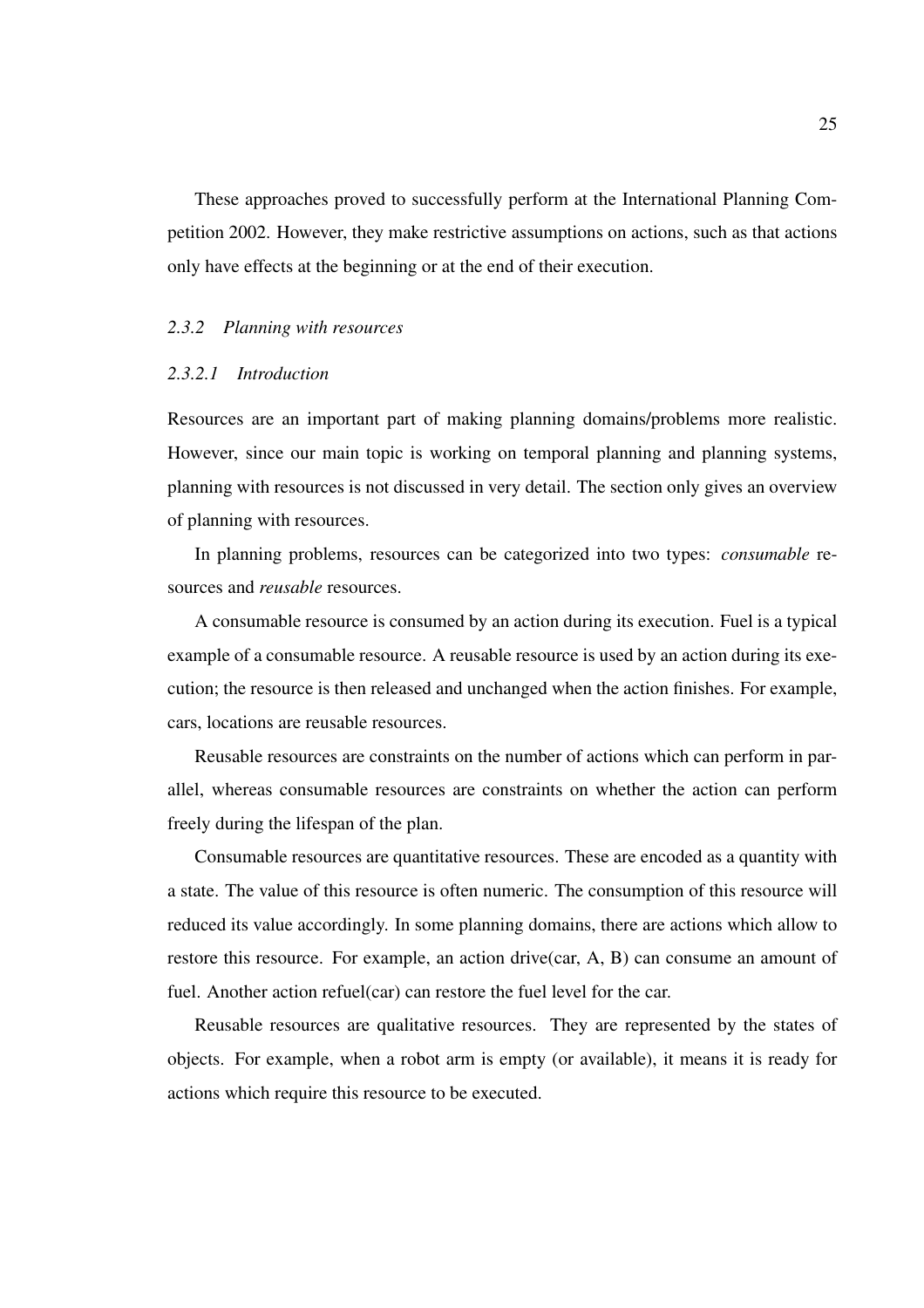### *2.3.2.2 Approaches*

There are several approaches to deal with planning domains with resources. In the work of Srivistava and Kambhampati [94, 95], the authors tried to separate resources from planning. Resources are then managed and attached into the skeletal plan which is constructed without resources earlier. The main difficulty of this idea is when the resource constraints are too tight. In this case, it is very difficult to manage them into the skeletal plan. Because of this difficulty, the attempt to separate resources from planning has been abandoned.

Many researchers have studied and implemented several planning systems to handle resources. Penberthy and Weld [83] introduced ZENO planner, Laborie and Ghallab with IxTeT [63], or Drabble and Tate with O-Plan [26], or Koehler's work [58, 59] with introduction of resources into the Graphplan framework. ZENO, IxTeT, and O-Plan are among earliest planners which can handle planning domains with resources. However, due to the limitation of the approaches they used at that time, their performance was not as good as the current planning systems with new approaches.

The common idea in those systems is to consider resources as constraints and use specialized solvers to deal with these constraints. Dealing with resources makes planning similar to scheduling. Systems, such as O-Plan and IxTeT, have used scheduling techniques to solve the planning problems. O-Plan with optimistic and pessimistic resource profile, and IxTeT identifying the minimum critical set of actions which have resource conflicts.

In ZENO, IxTeT, RealPlan and Koehler's work, they also consider time as a resource. ZENO and IxTeT used interval representation for actions and propositions, and applied constraint programming techniques to manage the relationships between intervals. In RealPlan and Koehler's work, time is considered as steps, in which each corresponds to a set of possible actions which can take place in parallel.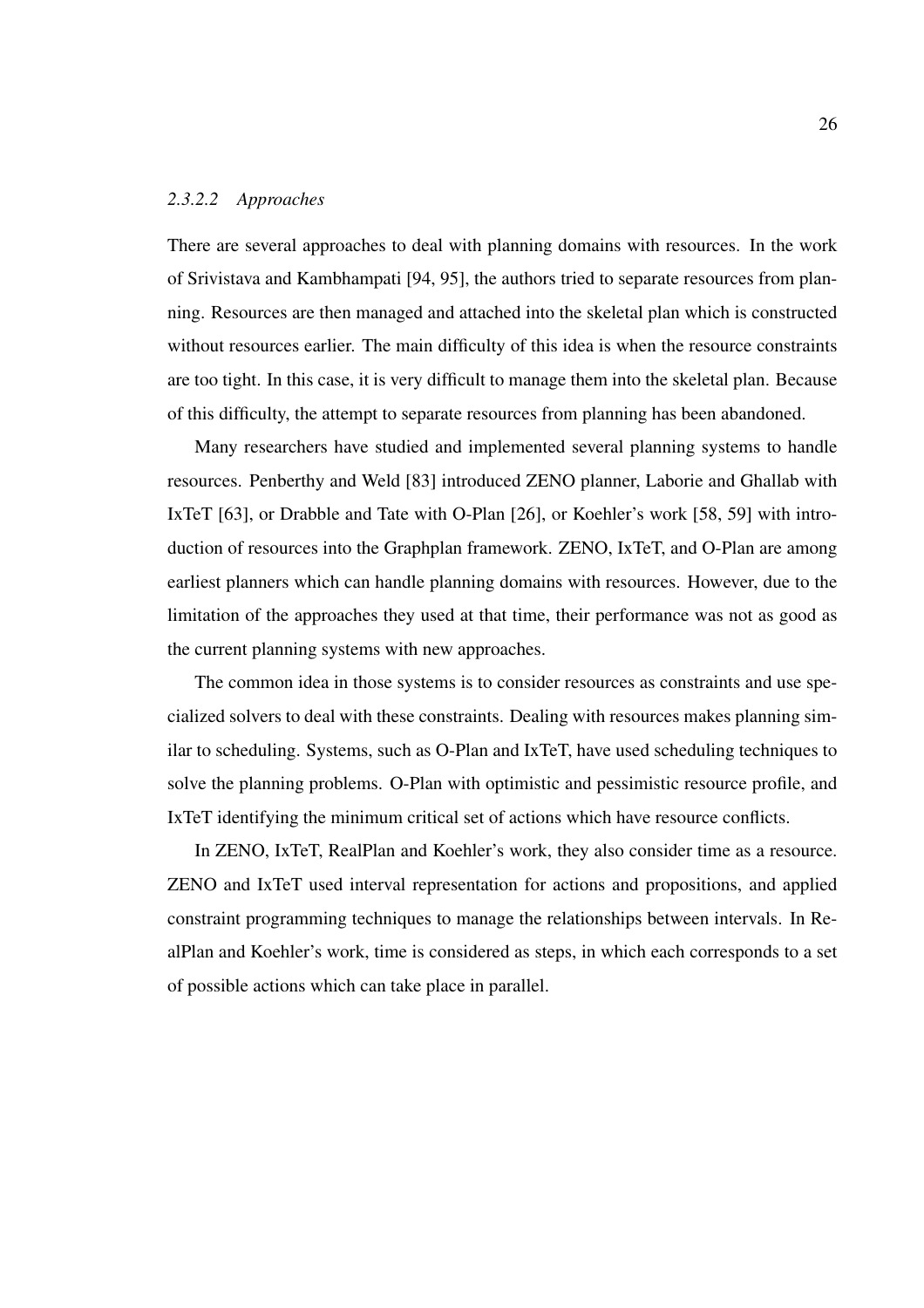### 2.4 Planning Domain Definition Language (PDDL)

## *2.4.1 Introduction*

The Planning Domain Definition Language (PDDL) was introduced in order to help the planning community to share planning models, problems and be able to compare their systems. It became the standard language for the first International Planning Competition in the community in 1998. Our planning system, CPPlanner, also uses PDDL as the language for planning domains and problems. This section describes an overview of the language and its development in the last few years.

Planning Domain Definition Language (PDDL) was first introduced by McDermott in 1998 with the purpose to make a standard planning language for the first International Planning Competition. Since then, it has been accepted and widely used by the planning community to share and exchange planning models. PDDL is an action-based planning definition language, which was mainly inspired from the ideas of STRIPS. In the first international planning competition in 1998, it was used as the standard definition language for all participating planners. Before the introduction of PDDL, in the planning community, each planning system used its own conventions on the input and output data. This caused difficulty in comparing and sharing planning models. PDDL provides the standards for the input and output data for planning systems. PDDL encourages scientists to develop and compare the performance of their systems.

With the ambition to deal with realistic planning problems, PDDL has been extended with more expressivity to describe more complex and realistic planning domains. In 2002, it was extended to PDDL 2.1 which is able to model temporal planning domains and domains with resources. In the international planning competition 2004, PDDL was extended to PDDL 2.2, which added derived predicates and timed initial literals. Recently, Gerevini and Long [40] extended it further by allowing to express strong and soft constraints on plan trajectories (i.e. constraints over possible actions in the plan and intermediate states reached by the plan). Strong constraints are constraints which must be satisfied, while soft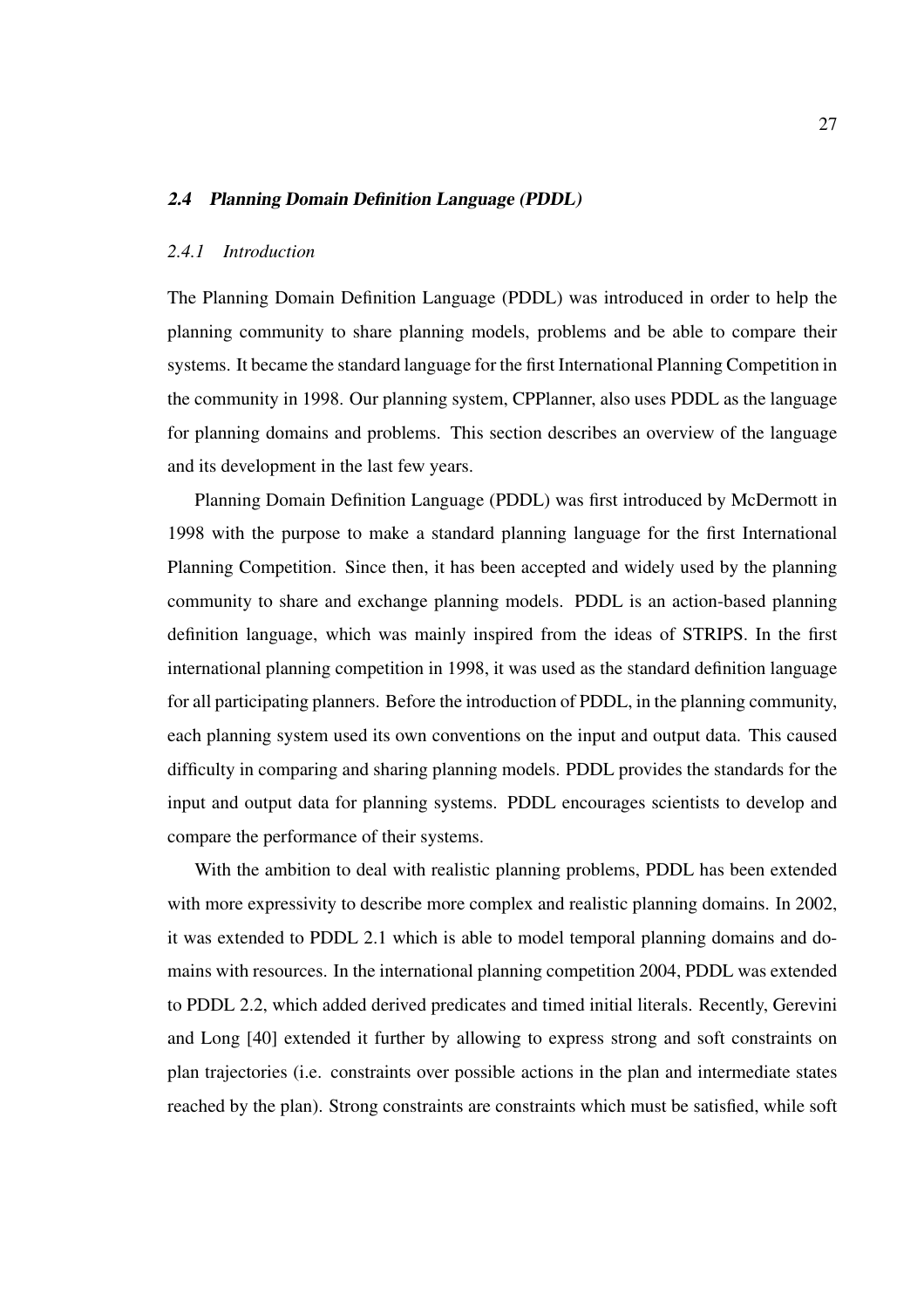constraints are ones attached with weights or values which are desired to be satisfied as "much" as possible. They also proposed strong and soft problem goals (i.e. goals that must be achieved in any valid plan, and goals that we desire to achieve, but that do not have to be necessarily achieved). The following sections will introduce PDDL and its development.

### *2.4.2 PDDL*

PDDL uses Lisp-like syntax to describe planning problems. It was built based on the formalisms of existing planning systems at that time, such as STRIPS [31], ADL [81], UCPOP [82]. It is an action-centered language. PDDL separates planning domain descriptions from problem descriptions. The planning domain description shows the general domain behaviours via parameterised actions. The problem description contains initial state and goal state of the problem. A planning problem is a pair of a domain description and a problem description. Normally, one domain description can be paired with many problem descriptions to create different planning problems in the same domain.

In the domain description, actions are described at an abstract level. In addition to preconditions and effects, actions also have parameters which are assigned values when the actions are applied. The preconditions and effects (i.e. post-conditions) are logical propositions, objects and logical connectives.

Because PDDL is a general planning language, many planners just support a part of it. In a domain description, requirements are introduced so that planning systems know quickly whether they can handle it. Below are the most commonly-used requirements:

```
:strips
```
Description consists STRIPS only.

:typing

Domains uses types. It is used to declare

parameter and object types.

```
:adl
```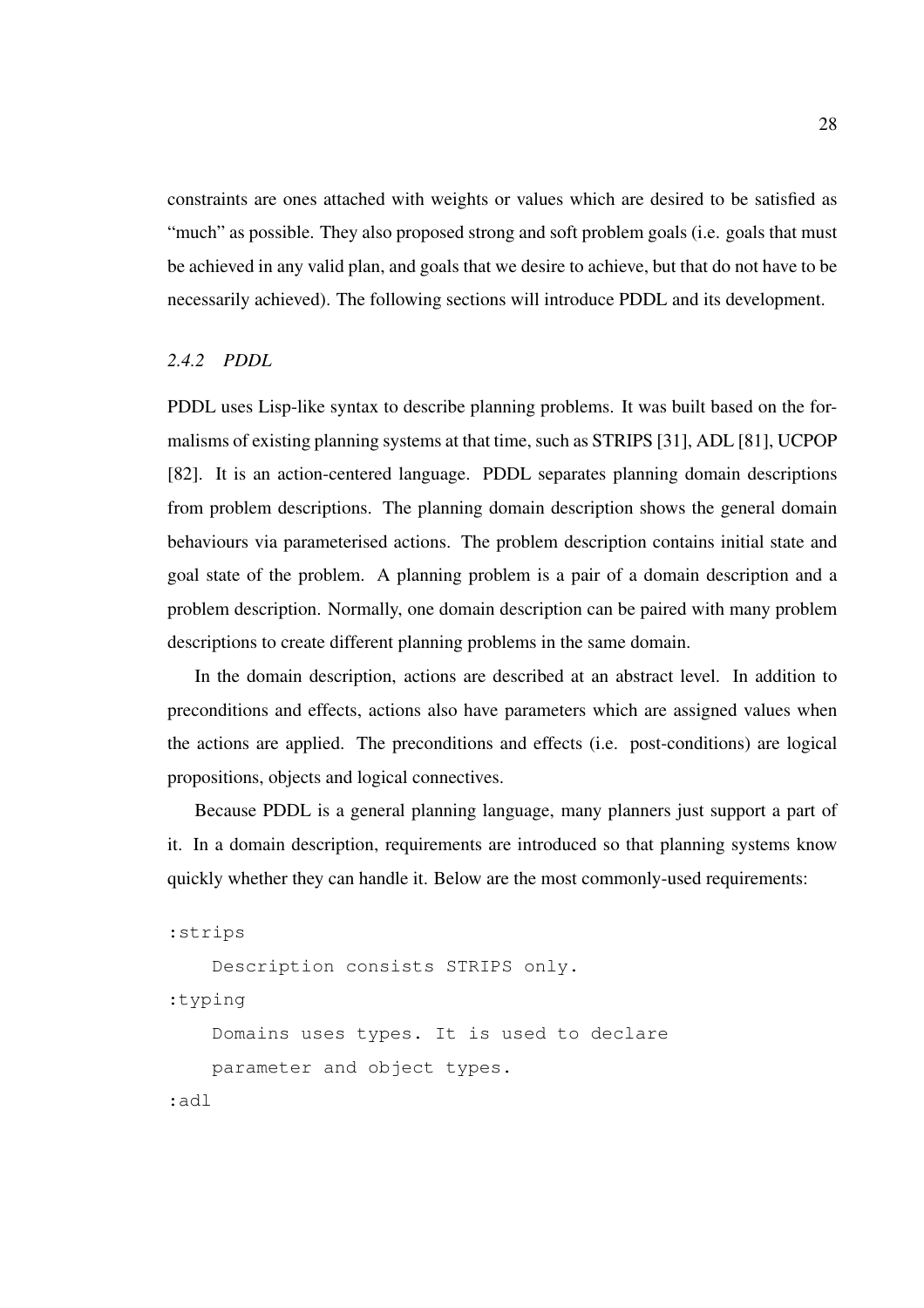```
Some or all of the domain description
   uses ADL syntax, e.g. actions have quantified
   and conditional effects, disjunctions and
   quantifiers in preconditions and goals.
:equality
   Domain uses "=" predicate as equality
```
In the original PDDL, the semantics is not formally described for the syntax proposed. However, the language is widely accepted by the planning community. The language has the power to express types of objects in planning domains, constrain types of arguments of predicates, actions with negative preconditions or conditional effects etc. These expressive abilities were fully described and proposed as ADL. It also attempted to form a standard syntax for describing hierarchical domains which are used in HTN planners. However, this attempt of proposing a standard syntax for hierarchical domains was not successfully explored and was removed in PDDL 2.1. In addition, it also tried to propose a standard syntax for numeric-valued fluents. However, in the planning competition in 1998 and even 2000, this part of the language is not applied.

Figure 2.7 shows a simple example of a domain description. This domain description is extracted from the gripper domain of the planning competition in 1998.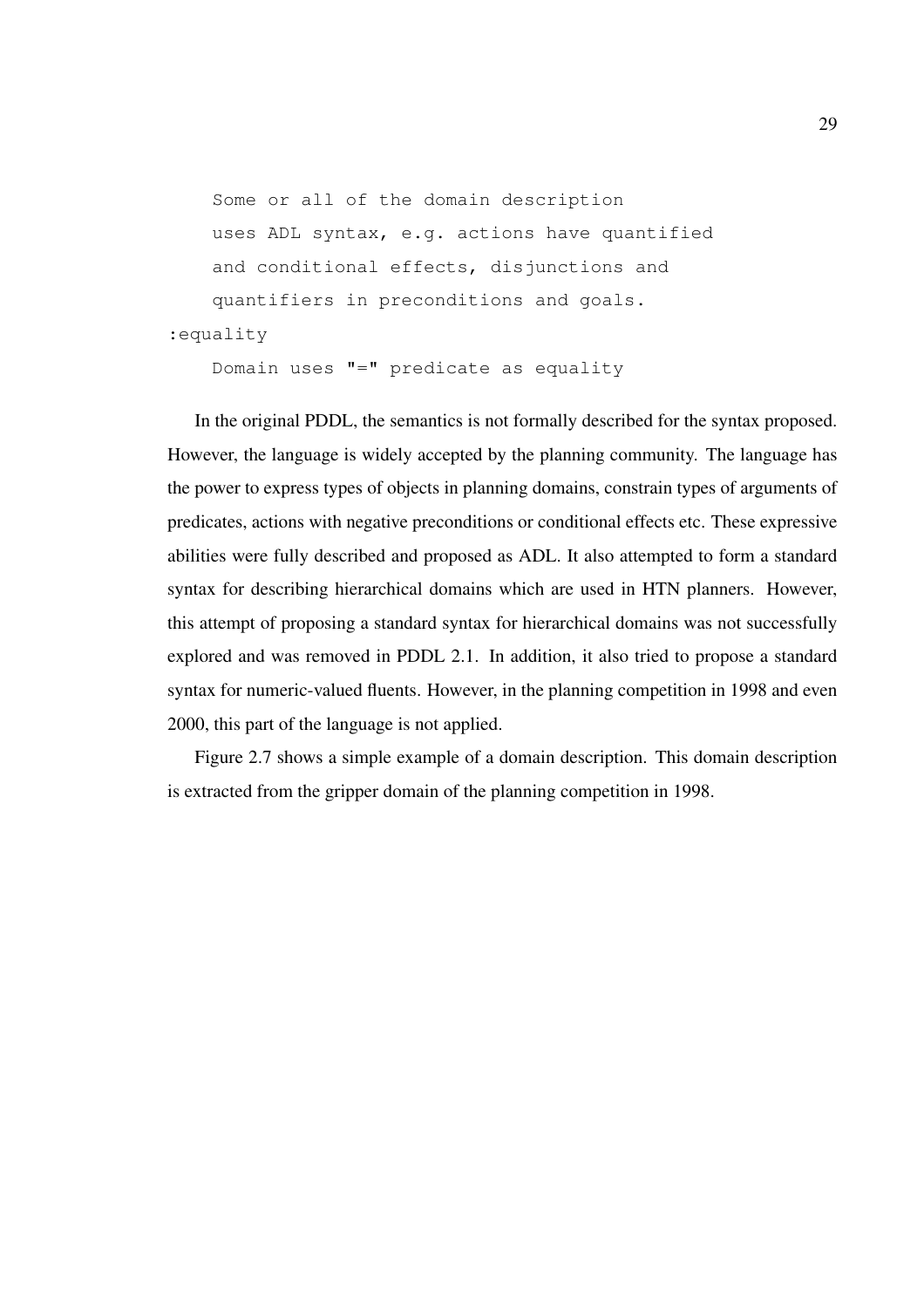```
(define (domain gripper-strips)
    (:predicates (room ?r)
                   (ball ?b)
                   (gripper ?g)
                   (at-robby ?r)
                   (at ?b ?r)
                   (free ?g)
                   (carry ?o ?g))
                   ...
    )
)
```
Figure 2.7: A part of gripper domain extracted from planning competition 1998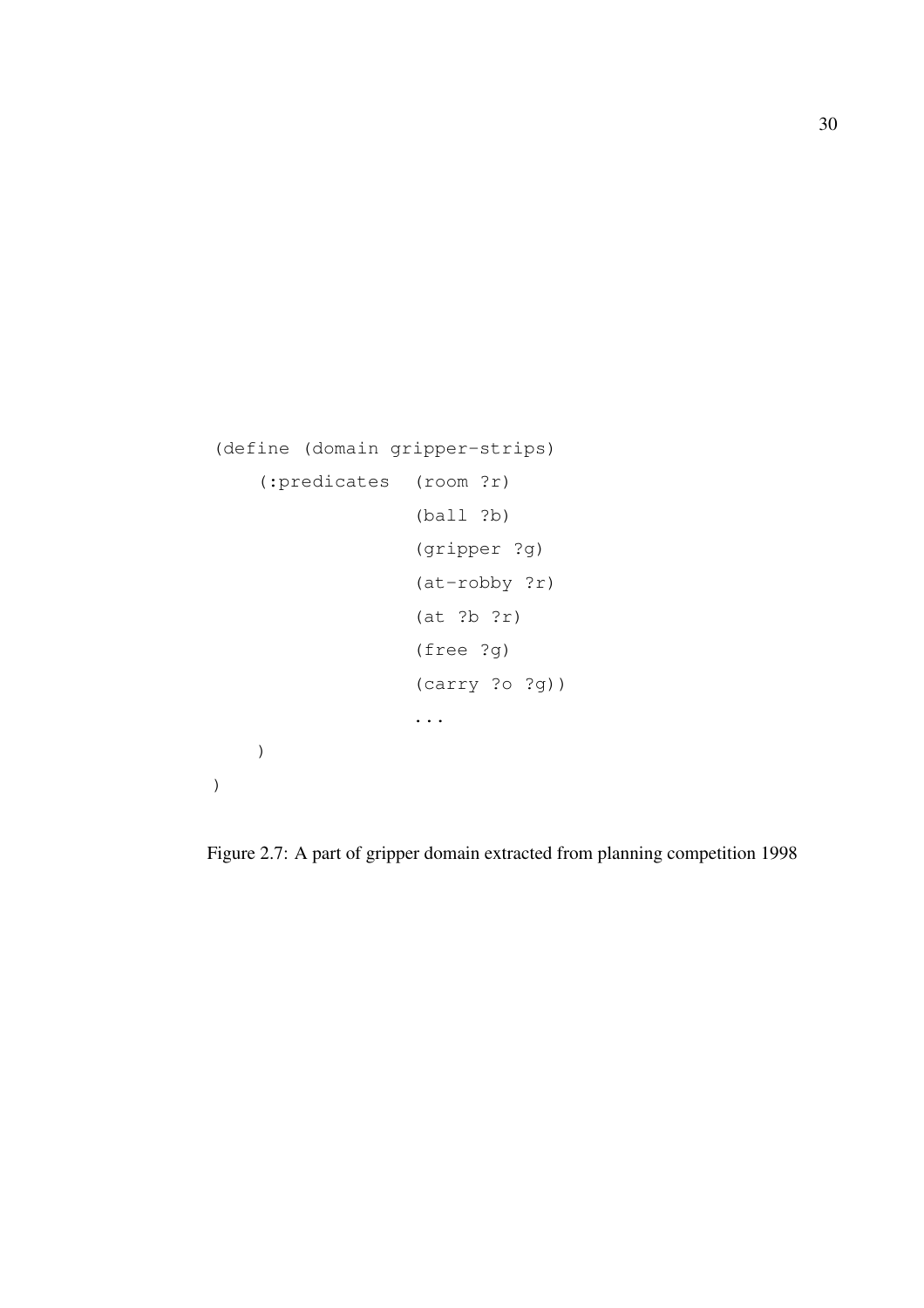```
(define (domain jug-pouring)
    (:requirements :typing :fluents)
    (:types jug)
    (:functors
        (amount ?j -jug)
        (capacity ?j -jug)
         -(fluent number))
    (:action empty
     :parameters (?jug1 ?jug2 - jug)
     :precondition (fluent-test
         (>= (-(\text{capacity ?jug2}) (\text{amount ?jug2})) (\text{amount ?jug1})).:effect (and (change (amount ?jug1) 0)
                   (change (amount ?jug2)
                   (+ (amount ?jug1)(amount ?jug2))))) )
```
Figure 2.8: Jug-pouring domain description, extracted from the AI Magazine article [73]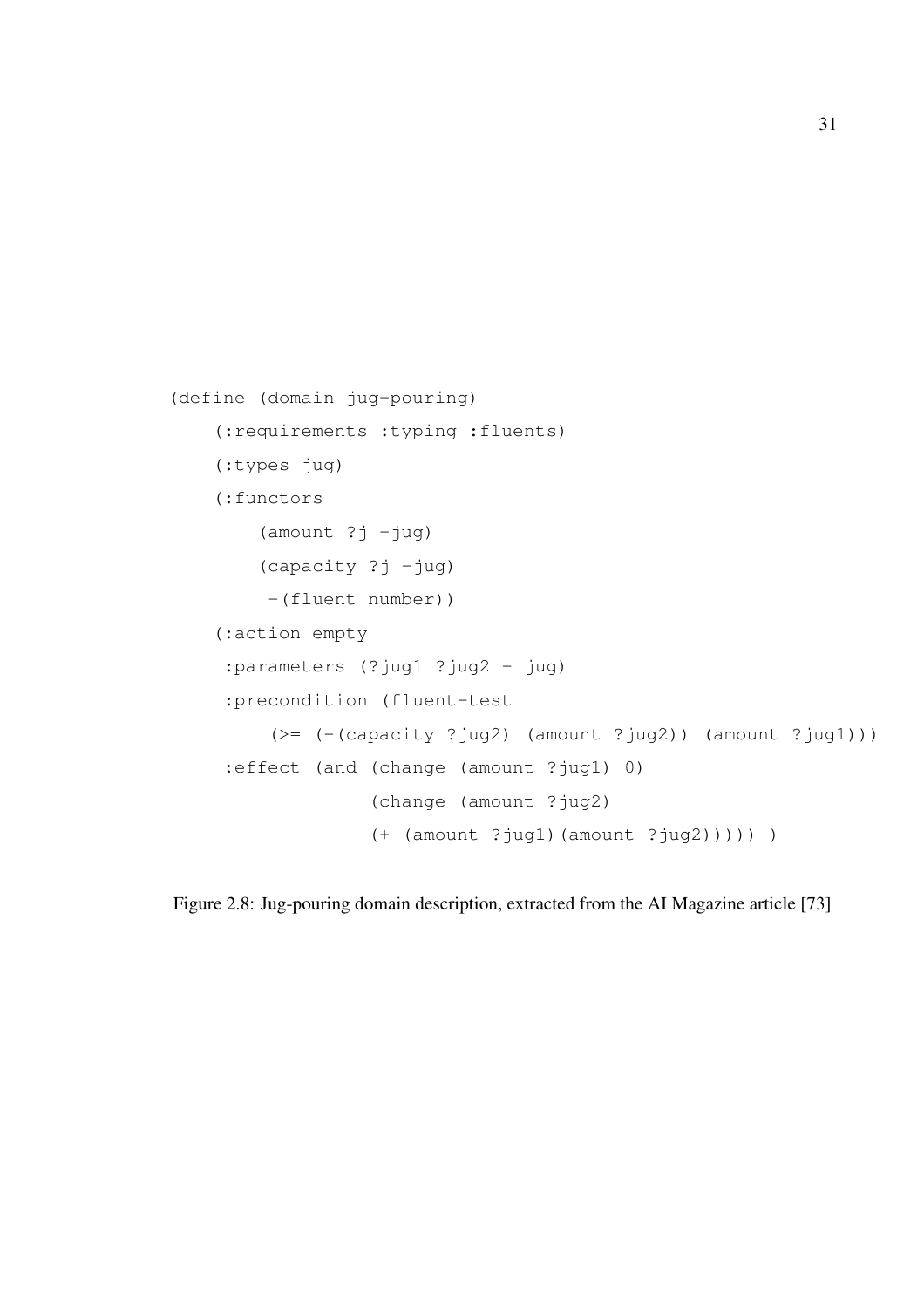The example in the figure 2.8, shows how a planning system can tell from the domain's requirements whether or not it can handle the domain. For example, in the requirements of the domain, the planner is required to handle fluents.

In PDDL, numbers are supported, and numeric quantities can be assigned and updated. Figure 2.8 is also an example of numeric fluents used in PDDL. In this example, the water is poured from jug1 to jug2 with the condition that jug2 is big enough to hold the water from jug1. The effect of this action updates the quantities in each jug by a discrete quantity. PDDL is also tweaked to handle resource consumption without using numeric fluents. Figure 2.9 shows that the fuel is consumed by the car when it moves from one location to another.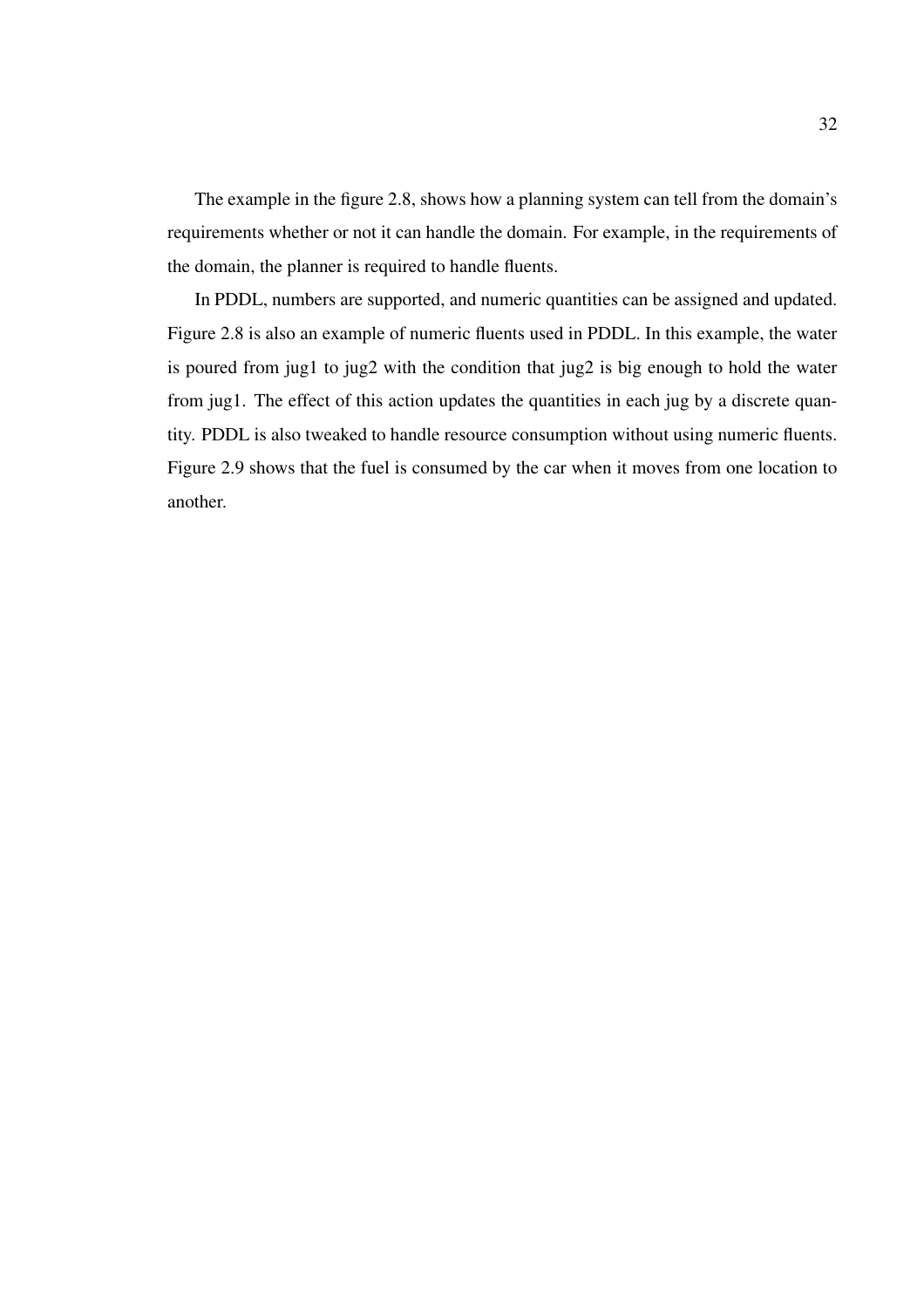```
(define (domain vehicle)
    (:requirements :strips :typing)
    (:types vehicle location fuel-level)
    (:predicates
        (at ?v - vehicle ?p - location)(fuel ?v - vehicle ?f - fuel-level)
        (accessible ?v - vehicle ?p1 ?p2 - location)
        (next ?f1 ?f2 - fuel-level))
    (:action drive
     :parameters (?v - vehicle ?from ?to - location
                  ?fbefore ?fafter - fuel-level)
     :precondition (and (at ?v ?from) (accessible ?v ?from ?to)
                         (fuel ?v ?fbefore) (next ?fbefore ?fafter))
     :effect (and (not (at ?v ?from))
                  (at ?v ?to)
                  (not (fuel ?v ?fbefore))
                  (fuel ?v ?fafter)))
)
```
Figure 2.9: Vehicle domain description, extracted from Fox and Long's paper [37]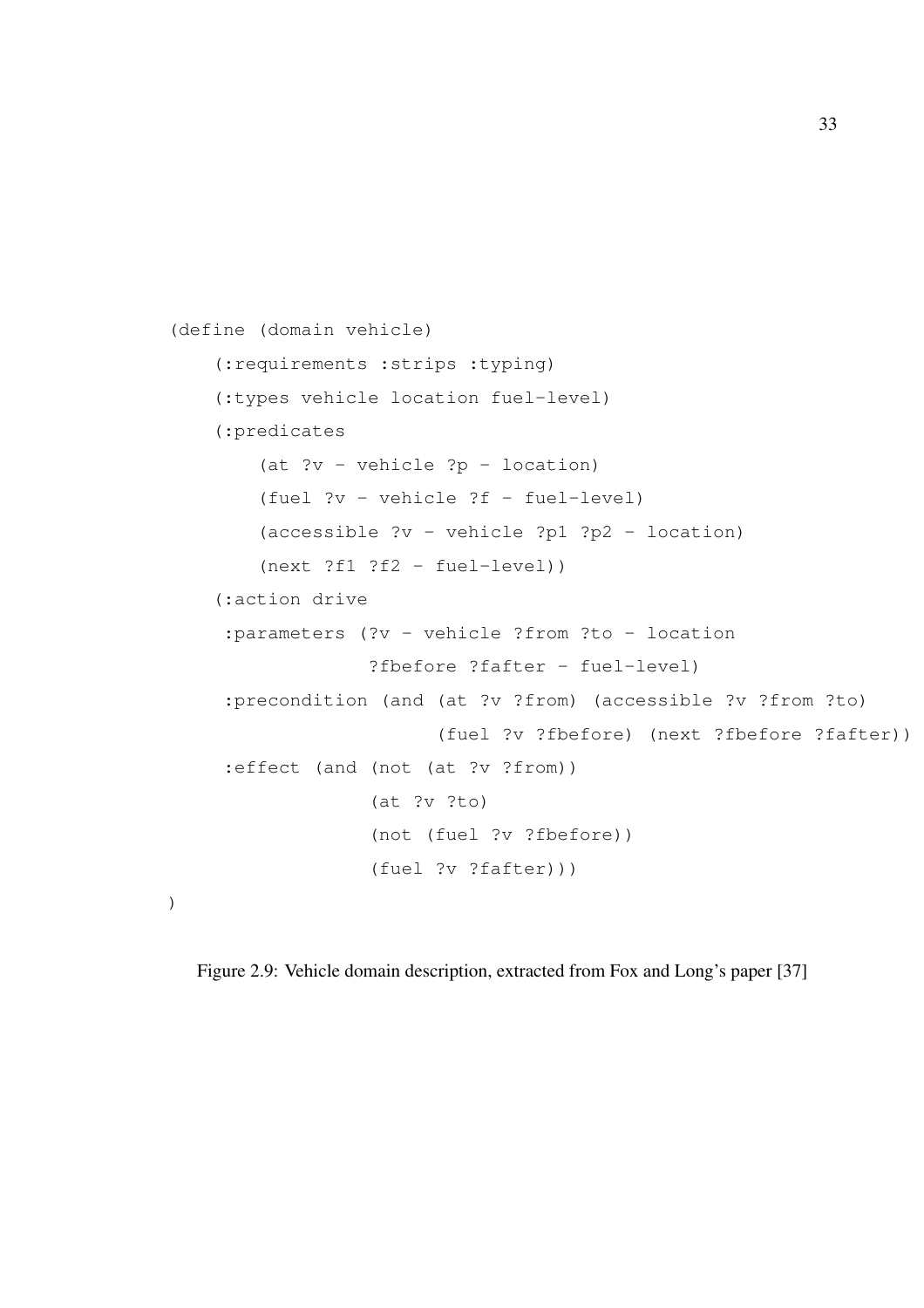Because of the complexity of PDDL, the first International Planning Competition in 1998, there were only 5 participants, in which three planners only supported STRIPS, and the other two supported STRIPS/ADL. To encourage more participants, in the second competition in 2000, the PDDL was restricted. In particular, negative preconditions were removed; parsing of ADL actions was simplified to avoid unnecessary "nesting"; and objects were explicitly listed in the problems.

In short, the PDDL is the first planning language which is recognised and widely used by the community. It helps the community to share planning problems, resources and compare planning systems' performance. However, the semantics need to be formally defined. In addition, in order to encourage more people using PDDL as a standard language for planning domains and problems, more structure, guidelines and supporting tools need to be developed and introduced.

# *2.4.3 PDDL 2.1*

PDDL 2.1 [37] was based on the original PDDL with the extension to allow numerical variables, and concurrent execution of durational actions. This extension was introduced in the international planning competition in 2002. PDDL 2.1 has 5 levels, in which level 1 is ADL planning, level 2 adds numerical variables, level 3 introduces discretised durative actions, and level 4 extends level 3 to allow continuous durative actions under certain restrict assumptions. Finally, level 5, which is also known as PDDL+, removes the assumptions and introduces processes and events allowing to model complex discrete and continuous real-time systems. The higher the level is, the more expressive language is. However, because planning systems could not handle the complexities of level 4 and 5, only the first 3 levels were used in the planning competition in 2002. The syntax and semantics of the first 3 levels are formally defined in [37]. Level 4 and 5 were defined in [35].

CPPlanner, the system described in this thesis, deals with PDDL 2.1 level 3 with some extensions to allow intermediate effects of actions.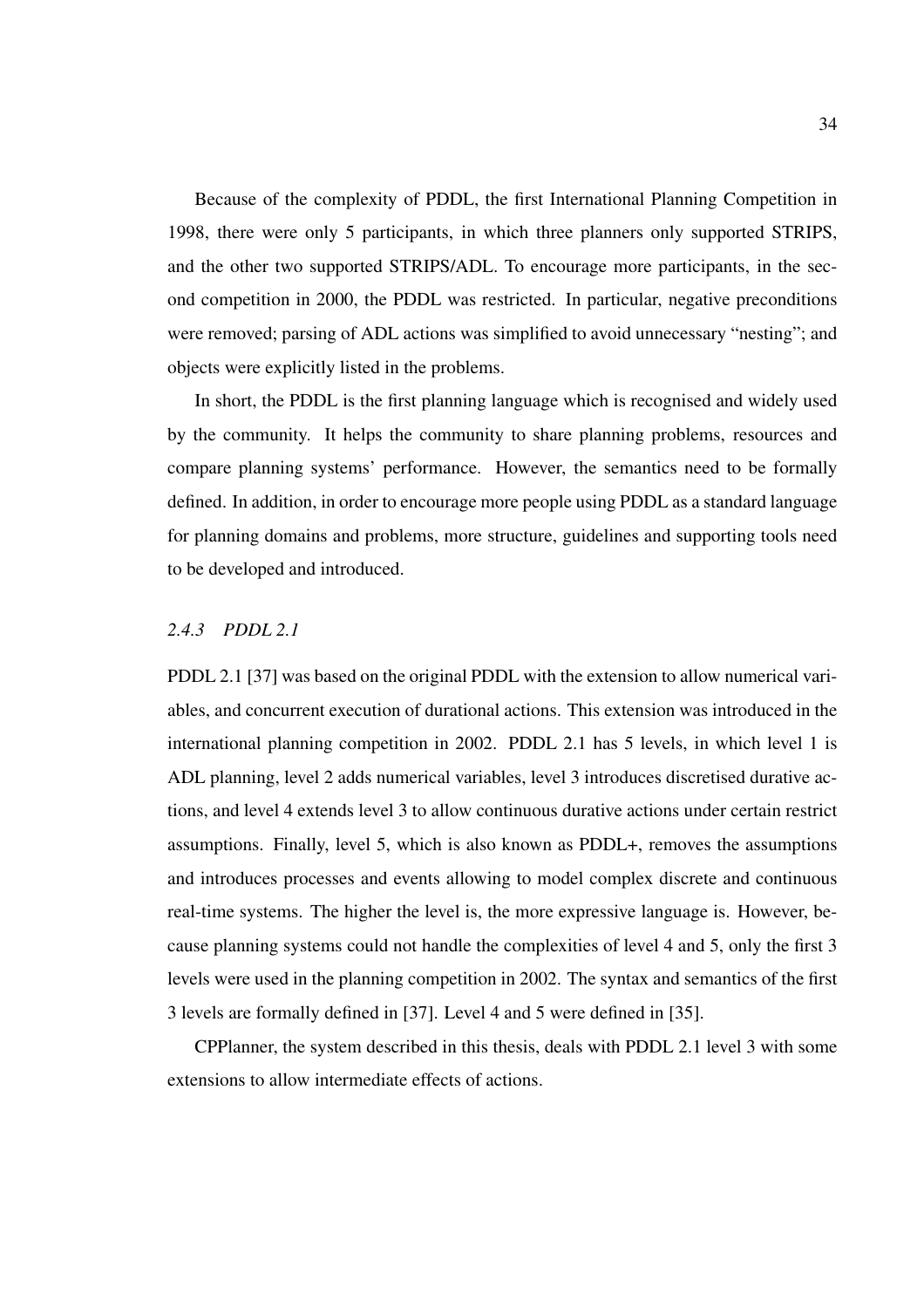```
(define (domain jug-pouring)
    (:requirements :typing :fluents)
    (:types jug)
    (:functions
        (amount ?j -jug)(capacity ?j -jug)(:action pour
     :parameters (?jug1 ?jug2 - jug)
     :precondition (>= (- (capacity ?jug2) (amount ?jug2))
                        (\text{amount ?jug1})):effect (and (assign (amount ?jug1) 0)
                   (change (amount ?jug2)
                   (increase (amount ?juq1)(amount ?juq2)))))
```
Figure 2.10: Jug-pouring domain description, extracted from PDDL 2.1 document [37]

In PDDL 2.1, levels 1 and 2 have some minor modifications to the original PDDL in order to simplify the parsing and the language. For example, instead of using *change* to assign a numeric value to an object, PDDL 2.1 uses *assign* as direct assignment, and *increase* and *decrease* as relative assignments, which makes the language clearer. The declaration of functions is modified to allow only numeric-valued functions. PDDL2.1 has functions in types of  $objects \rightarrow R$ , whereas in original PDDL, functions are in types of  $objects \rightarrow object$ , allowing *object* to be extended by the application of functions to other objects. With the consideration that numbers do not exist as independent objects in the world but as attributes of objects, numeric expressions are only allowed as arguments to predicates or values to action parameters.

Figure 2.10 illustrates PDDL 2.1 functions in assign change and increase.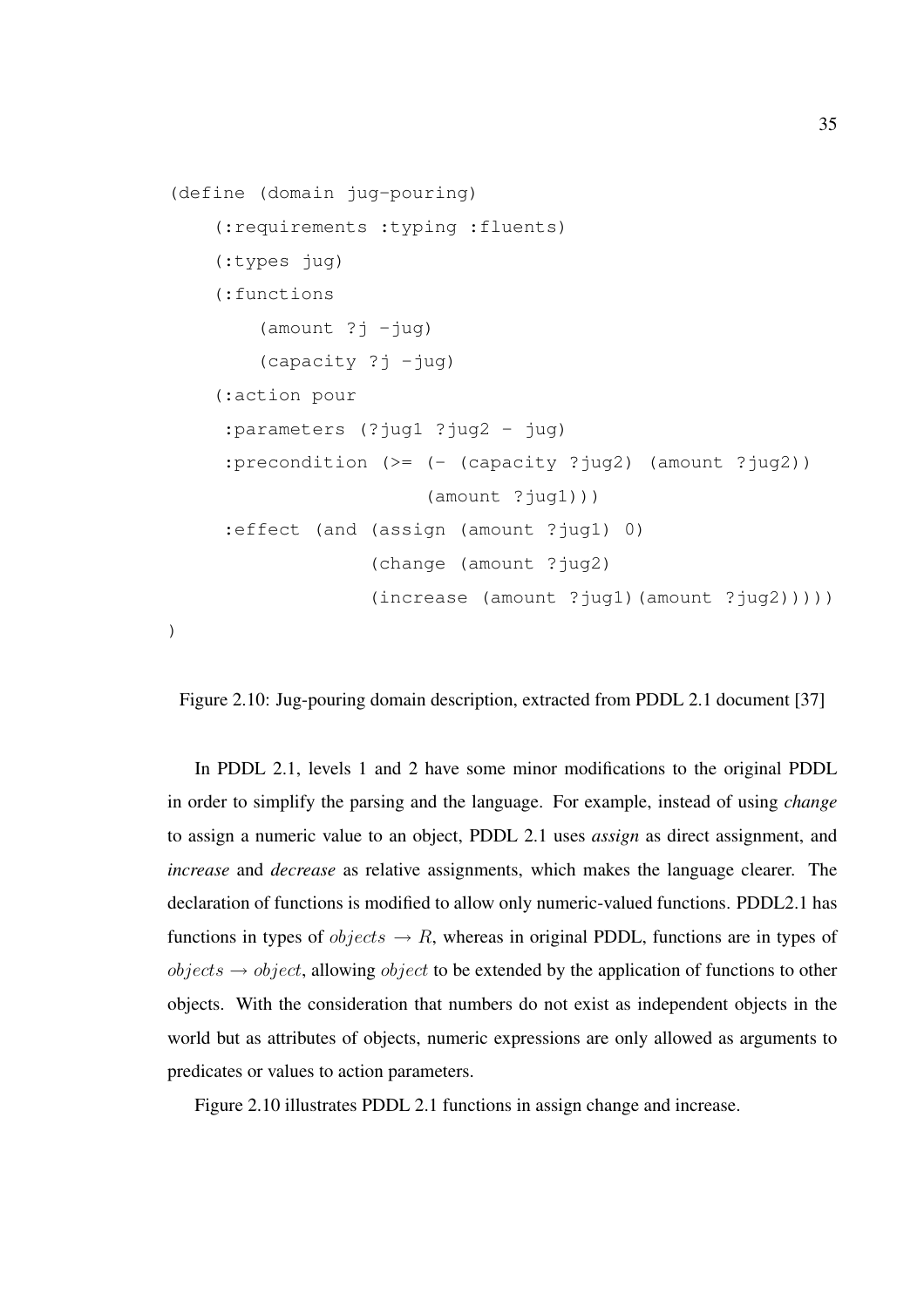Previously, a plan was evaluated based on the number of steps or actions. In PDDL 2.1, plan metrics were first introduced for evaluation purposes. One planning problem may have entirely different optimal plans with different plan metrics. An example of a plan metric in PDDL 2.1:

```
(:metric minimize (+ (* 4 (fuel-consumption car))
                     (fuel-consumption van)))
```
Durative actions are the main introduction of PDDL 2.1 level 3 for the planning competition in 2002. Figure 2.11 illustrates a durative action - the *offload* which has duration of 10 (time units).

```
(:durative-action offload
: parameters (?t - truck) (?l - location)(?b - box) (?c - crane):duration 10
:condition (and (at start (at ?t ?l))
                 (at start (empty ?c))
                 (at end (in ?b ?t))
                 (over all (at ?t ?l))
:effect (and (at start (holding ?c ?b))
              (at start (not (in ?b ?t)))
              (at start (holding ?c ?b))
              (at end (not (empty ?c)))
```
Figure 2.11: Offloading a box from a truck

In level 3 of PDDL 2.1, in the description of preconditions and effects, it is explicitly defined whether the corresponding proposition must hold at the *start*, at *end* of the execution, or *over all* (i.e. throughout) the execution. Note that the *over all* annotation is only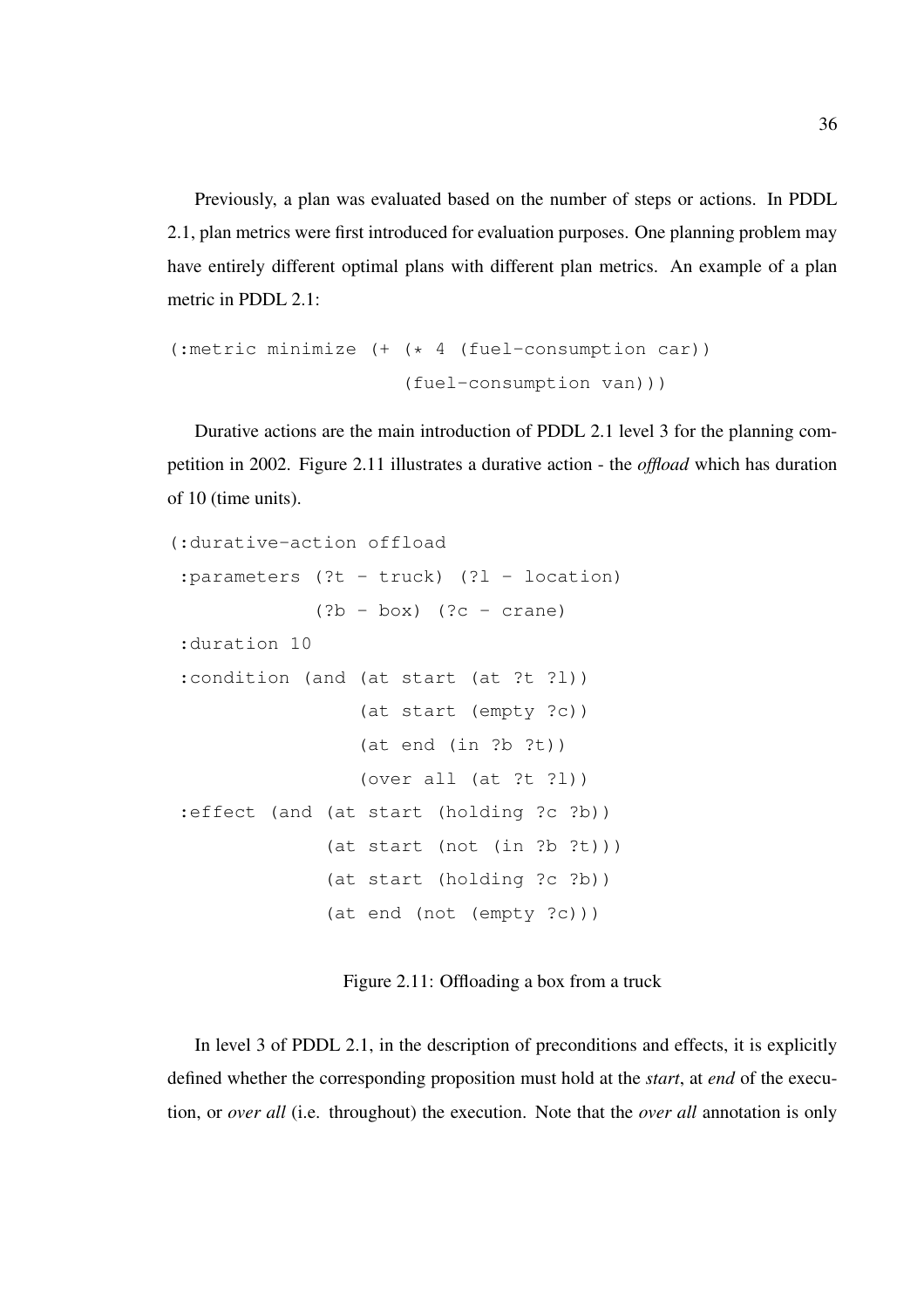used for preconditions not effects. With the introduction of time, actions can be performed concurrently. Time is considered as point-based rather than interval-based. In this case, at an interesting timepoint, for example at the start or end of an action, logical states change instantaneously.

Durative actions with discrete effects in PDDL 2.1 can be used to model continuous changes in planning problems.

```
(:durative-action Fly
:parameters (?a - airplane)
             (?x - location)
             (?y - location)
:duration (= ?duration (travel-time ?x ?y))
:condition (and (at start (at ?a ?x))
                 (at start (>= (fuel-level ?a)
                                (*(travel-time ?x ?y)
                                  (consumption-rate ?a))))
:effect (and (at end (at ?a ?y))
              (at end (decrease (fuel-level ?a)
                      (* (travel-time ?x ?y)
                          (consumption-rate ?a))))
              (at start (not (at ?a ?x)))
```
Figure 2.12: Flying from one place to another

For example, in the domain shown in figure 2.12, the fuel-level changes continuously, but it is modelled by a discrete change at the end of the action of flying. In the example, when the numeric value of the fuel-level of the airplane is updated, no other concurrent actions are allowed to interfere with the value of the fuel-level.

In level 3 of PDDL2.1, numeric variables are modelled in a discretized way. There are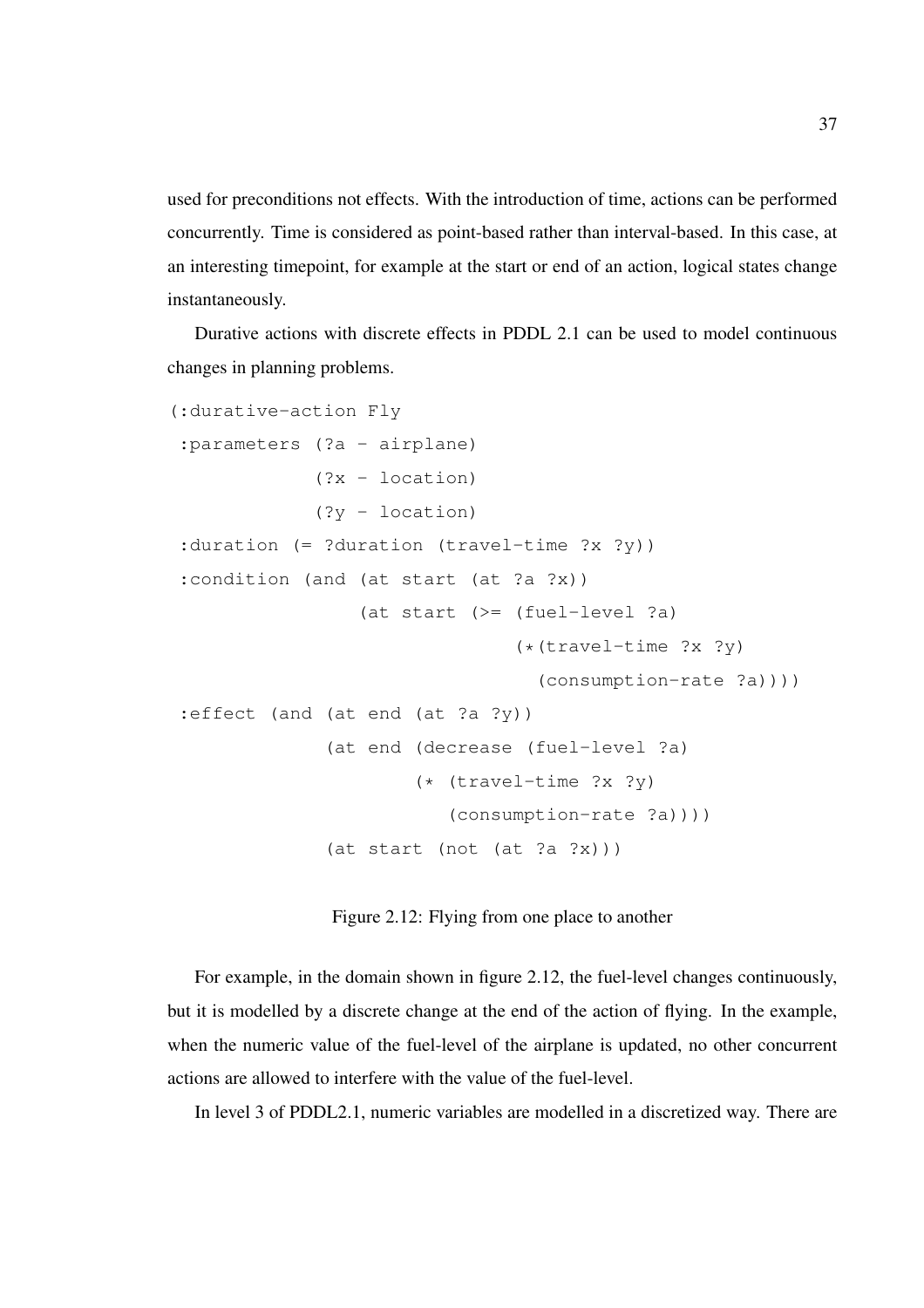some limitations in this approach, such as the unavailability of information about the values of numeric variables during the action execution, and actions are assumed to have effects at the end of their execution without further intervention by the planner. For example, the action of opening a tap to fill a bath should be explicitly terminated after a certain period of time. Otherwise, the bath will be full and overflow. Or, in another example, a truck is called to rescue a trailer out of mud. When moving to the accident place, the truck consumes fuel and partially empties the tank. This may cause the problem that the truck is not heavy enough to rescue the trailer out of mud.

PDDL+ (or level 5) models continuous time. It introduces *processes* which once initiated, run over time. The processes maintain logical aspects of a state while changing numeric values of the state over time. Processes are different from actions in that they do not cause state transitions. *Events* are also introduced in PDDL+ which have numeric pre- and post-conditions. Events are instantaneous state transition functions. They are not used to develop a plan as actions. Numeric post-conditions of processes are always time-dependent, whereas those of events are not. In PDDL+, a three-part structure, called *start-process-stop*, is introduced to model actions, processes and events. The *start* and *stop* can be the application of actions or events or it can be the point at which effects of active processes cause numeric values to reach critical thresholds (e.g. the bath is full, or water is boiling). Figure 2.13 shows a part of the bath-filling domain which contains an action, process and event.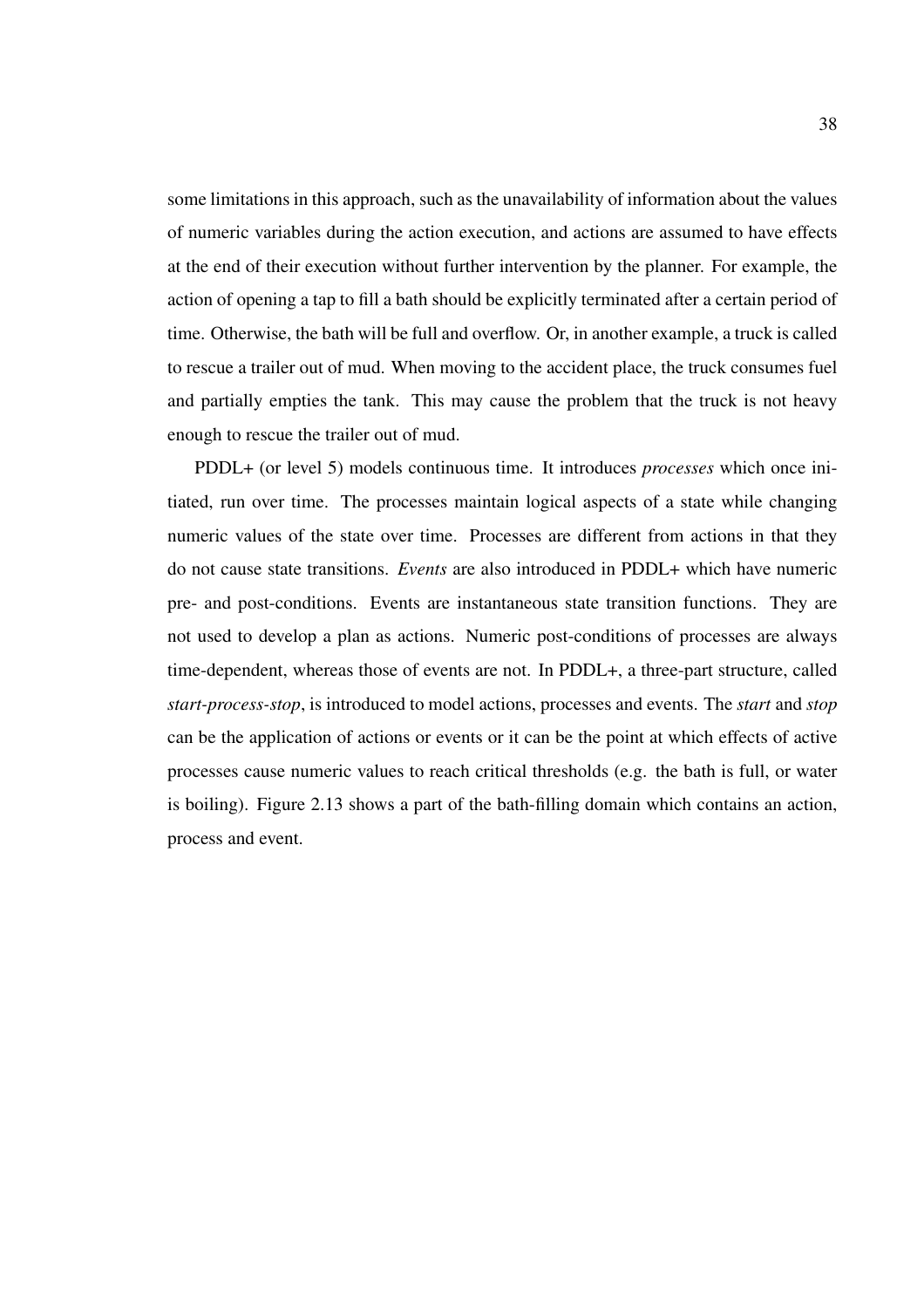```
(:action turn-on
:parameters (?tap ?b)
:precondition (and (off ?tap ?b)
                    (plug-in ?b))
:effect (and (not (off ?tap ?b))
              (on ?tap ?b)
              (increase (flow ?b) (flow-rate ?tap)))
:process bath-filling
:parameters (?b)
:precondition (<= (level ?b) (capacity ?b))
               ( (flow ?b) 0)
:effect (increase (level ?b) (* #t (flow ?b)))
(:event flood
:parameters (?b)
:precondition (and ($>=$ (level ?b) (capacity ?b))
                (> (flow ?b) 0)
                (dry-floor ?b))
:effect (and (wet-floor ?b)
              (not (dry-floor ?b)))
```
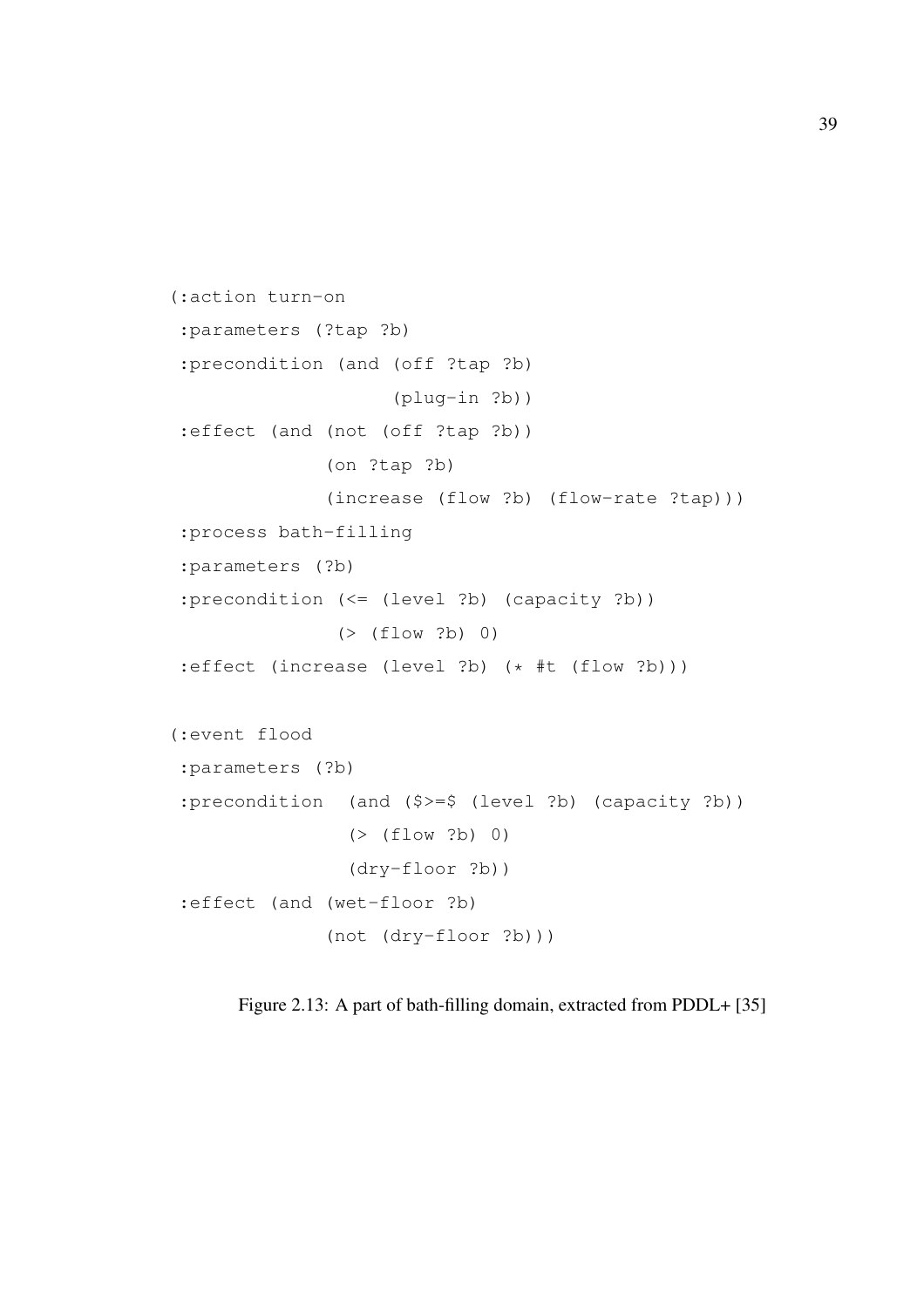In the bath-filling example, the action turn-on will open the tap and the water will flow at the flow-rate. The process bath-filling will increase the level of water in the bath up to the capacity of the bath, while water is still running out of the tap. The event flood is triggered when the level of water in the bath reaches its capacity.

In short, the PDDL2.1 has 5 levels in which only the first 3 levels were used in the 2002 planning competition due to its complexity. The introduction of durative actions, processes and events for continuous behaviours makes planning problems more realistic. The development of planning systems are still far behind in order to handle the complexity of planning domains and problems.

## *2.4.4 PDDL 2.2*

Because the complexity of the first 3 levels of PDDL2.1 is still a challenge to the planning community, PDDL2.2 just extended a bit further for the planning competition in 2004 based on the first 3 levels of PDDL2.1. PDDL2.2 is also divided into 3 levels, which are ADL, numeric, and durational planning. The main extension of PDDL2.2 over PDDL2.1 is the introduction of *derived predicates* and *timed initial literals*.

Derived predicates are predicates which are not affected by the execution of actions. In fact, the truth value of a predicate is evaluated based on a logical statement of the form if formula(x) then predicate(x). Below is an example of the derived predicate which is extracted from the planning competition 2004 webpage [28] to illustrate the rule of the "above" predicate in *Blocksworld* problem:

if on(x,y) OR (exists z: on(x,z) AND above(z,y)) then above(x,y)

Figure 2.14: An example of a derived predicate

In fact, in the original PDDL, derived predicates already existed in the form of *axioms*, but were not used in the first planning competition.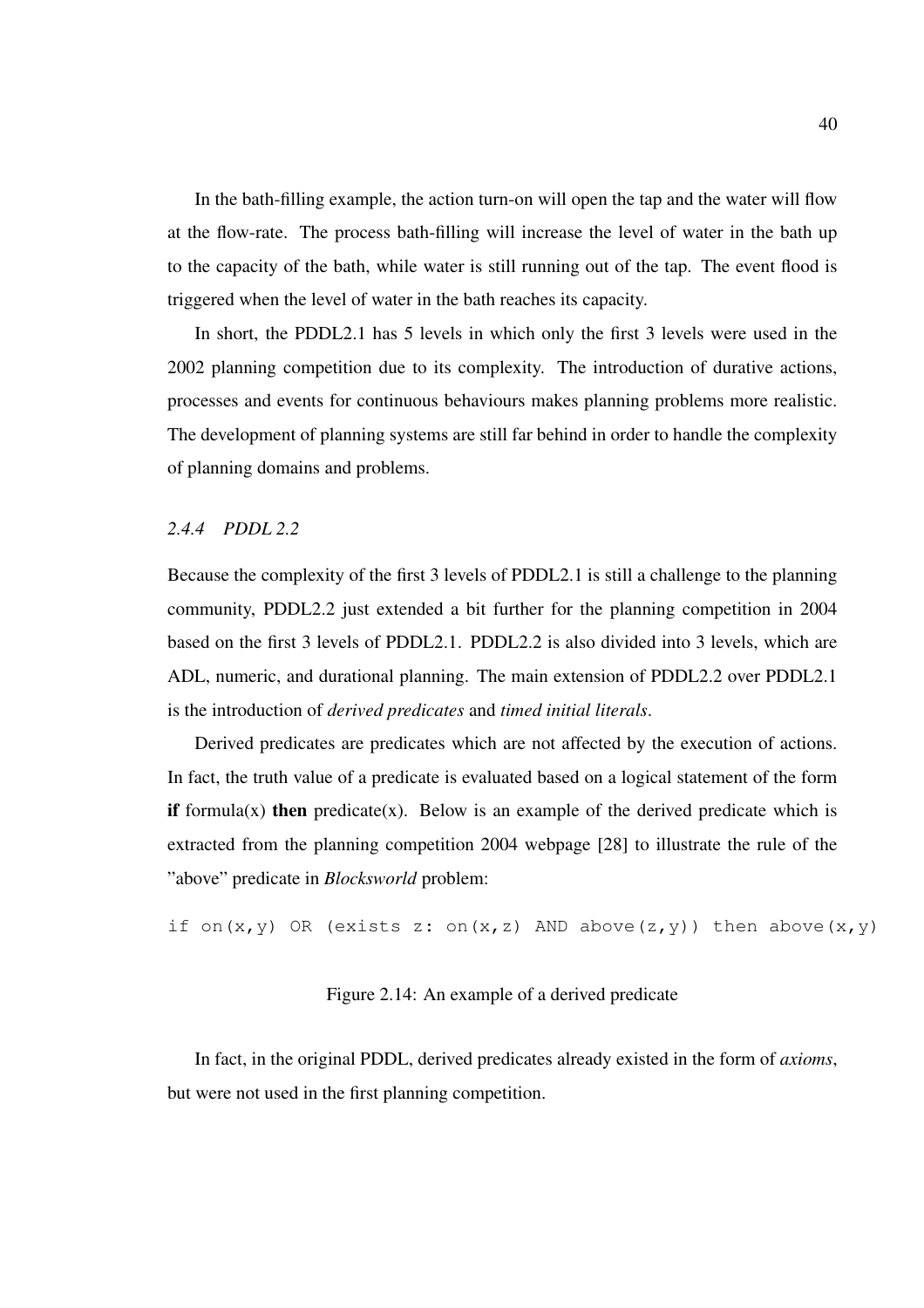Another extension of PDDL2.2 over PDDL2.1 is *timed initial literals*. They are one of the simple ways to describe exogenous events (i.e. facts that are unaffected by actions of the plan, but will become *true* or *false* at time points which are known by planning systems in advance). An example of a timed initial literal is illustrated below:

(:init (at 10 (store-open)) (at 18 (not (store-open))))

Exogenous events are very common in the real world. With timed initial literals, planning problems are more realistic.

PDDL2.2, which was used in the planning competition 2004, does not extend much on PDDL2.1. However, the derived predicates help planning systems to be able to express updates on the transitive closure of relations as in figure 2.14. The derived predicates help to identify the infeasibility when compiling them. The introduction of timed initial literals moves the planning community one more step to approach real world problems.

# *2.4.5 PDDL 3*

PDDL3 [40] is the latest development of PDDL. With the ambition to introduce constraints into planning problems, Gerevini and Long extended the PDDL to PDDL3 which allows strong and soft constraints on plan trajectories, as well as strong and soft problem goals to be expressed in the problem.

Recently, planning systems have been compared mainly based on the CPU running time. In PDDL2.1 and PDDL2.2, the quality of plans is also considered. Metrics, such as number of actions in the plan, parallel steps, or more complex computations based on makespan and numerical quantities, are introduced to find a high quality plan. With the trend of setting up criteria or metrics for plan quality, PDDL3 introduced strong and soft constraints into goals and on plan trajectories.

For example, in the Blocksworld domain, possible constraints are that a "fragile" block cannot have any block on the top of it, or a tower of blocks always contains blocks of the same colour.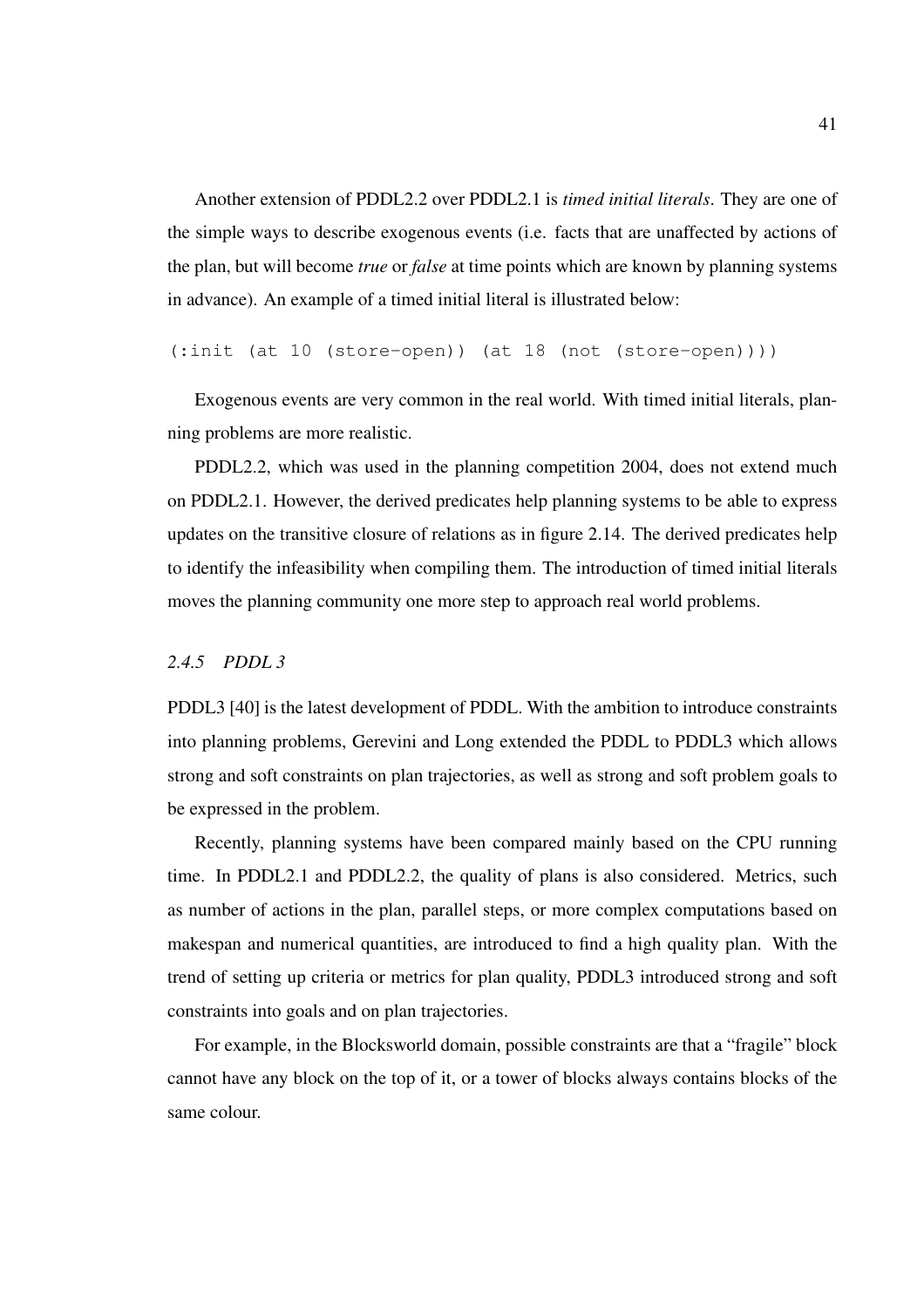In PDDL3, trajectory constraints are constraints between actions in the plan, or intermediate states reached by the plan. Goals or trajectory constraints can be either strong or soft. Strong constraints must be obtained or satisfied in the plan, while soft constraints are optional goals and constraints which are desired to be satisfied "as much as possible".

In PDDL3, in order to compare plan qualities among planners, soft constraints and goals have a weight or preference attached. The weight is a numerical value representing the cost of its violation in a plan. For example, *I prefer the plan which has all cars in their original place, rather than the plan with shorter makespan*. The constraint that each car should be in its original place at the end of the plan is a soft constraint with an attached weight. In this case, if at the end of the planning, any car which is not at the original place will be penalised heavily.

To describe the trajectory constraints, a new flag: *constraints* is introduced to the syntax of PDDL. Modal operators, which are sometime, always, at−most−one, and atend, are also added to the syntax. Other operators, such as sometime − before, sometime −  $after, always - within, are introduced in order to avoid some nesting.$ 

Soft constraints have two parts: the identification and how they affect the plan quality if they are not satisfied. The syntax for addressing the preference is described as follows:

(preference [name] <goal-description>)

In this case, the goal-description can be extended to include preference expressions. However, those expressions are only conjunctions and universal quantifiers, not nested preferences in connectives. Below are examples extracted from [40]:

```
(preference VisitParis
    (forall (?x - tourist) (sometime (at ?x Paris))))
```
if at least one tourist fails to visit Paris, the above preference will return 1 for (isviolated VisitParis).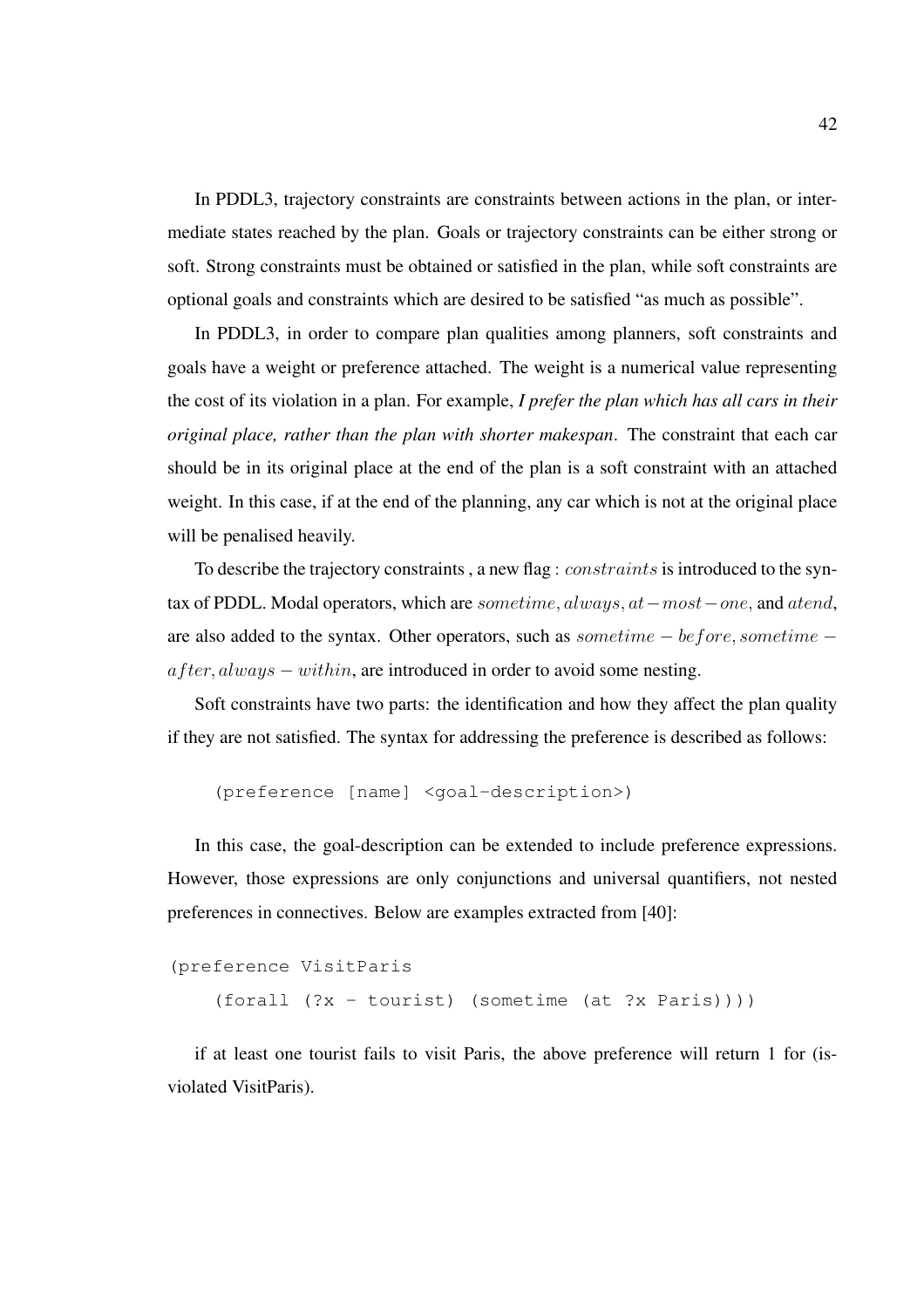Using the same syntax for plan metrics from PDDL2.1, for example, PDDL3.0 might have the metric as below:

(:metric minimize (+ (\* 10 (fuel-used)) (is-violated VisitParis)))

In this example, the objective of *fuel-used* is considered 10 times more important than the violation of visiting Paris.

In conclusion, PDDL3.0 introduced strong and soft constraints to planning domains in order to give planning systems other criteria in evaluating plans. With weights/preferences attached to soft constraints, planning systems are looking for solutions to optimize the plan metric. The new introduction makes planning problems closer to what is happening in the real world. However, the complexity of current PDDL and its extensions are too high for planning systems to deal with.

# 2.5 An extension of PDDL2.1 level 3 to handle intermediate effects

### *2.5.1 Introduction*

As discussed in the section of PDDL2.1 above, in 2002, Fox and Long introduced time into classical planning. However, the notion of durative action is still quite limited. In the description of PDDL2.1 level 3, since PDDL2.1 is only able to handle actions with start and end conditions and effects, durative actions can be viewed as a combination of start action, process, and end action. Thus, durative actions are not expressive enough to illustrate conditions which hold for a particular period of time, and effects which can take place at anytime during the execution of the action.

In [36], Fox and Long have discussed and argued that PDDL2.1 is able to model durative actions with intermediate effects. It can be done by breaking up those actions into series of smaller actions, in which effects only happen at the beginning or at the end of the execution, and conditions are at the beginning, at the end, or hold over the entire action. Also, in this approach, two special types of actions, called *tightclip* and *looseclip*, were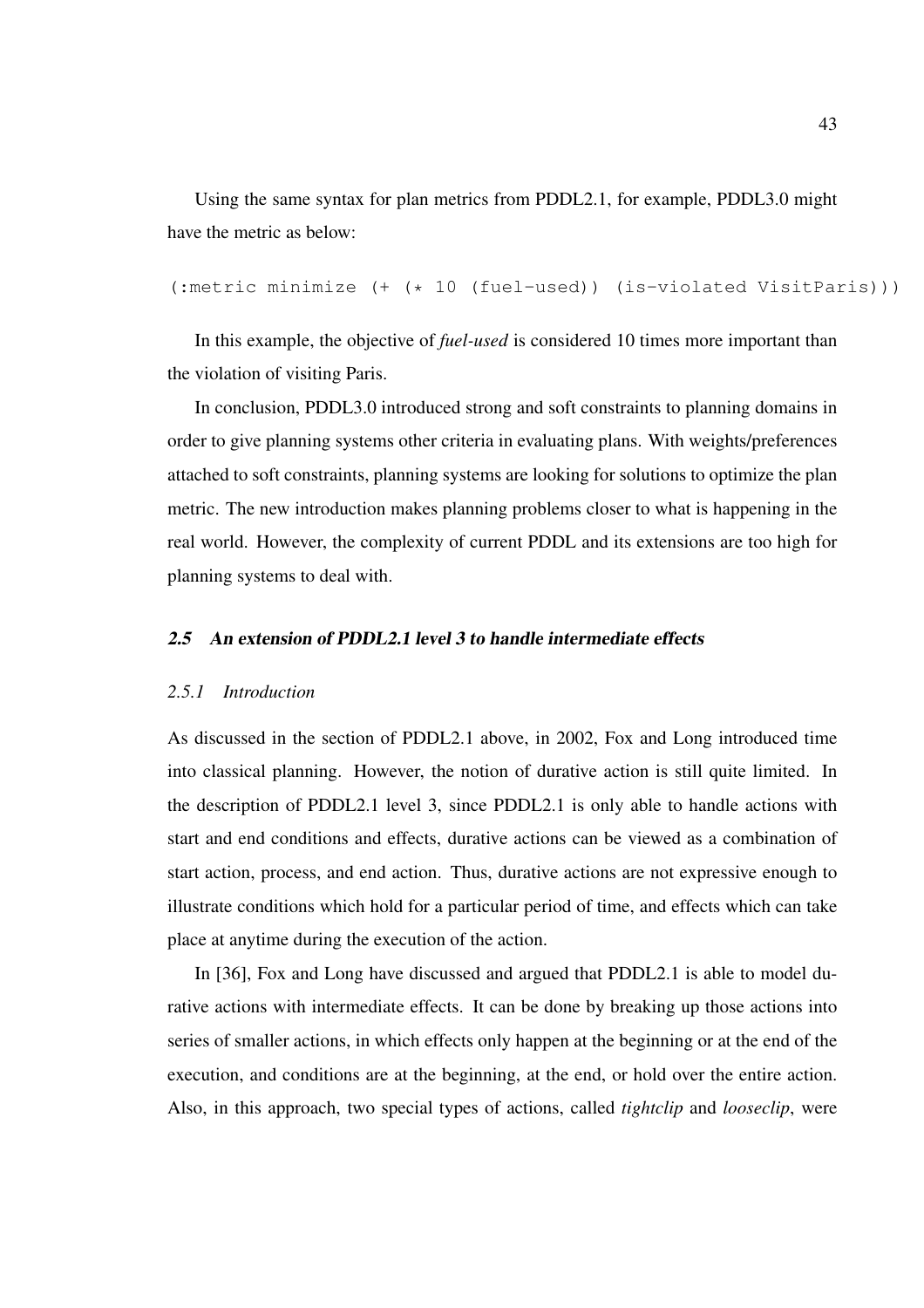introduced to make sure the series of smaller actions attach to each other to construct the whole durative action. However, this approach makes the planning domain much more complex and cumbersome. Planning systems have to perform extra search and use more memory to store smaller actions.

The idea of supporting intermediate effects was first introduced in IxTeT [64] in 1995. However, at that time, the planning community did not have a common language to describe planning domains and planning problems yet. In this chapter, based on the analysis of the limitation of durative actions in PDDL2.1 from David Smith [91], an extension to PDDL2.1 level 3 is described in the following section to handle temporal planning domains which have actions with intermediate effects.

### *2.5.2 Syntax and semantics*

To illustrate the extension of PDDL2.1 level 3, an example of turning a spacecraft into a particular target is considered. This example was extracted from [91].

In this example, in order to turn the spacecraft to a target, thrusters in the reaction control system (RCS) are fired to provide angular velocity. Then, the thrusters are switched off while the spacecraft coasts until it nearly reaches the target. The thrusters are fired again to stop the rotation. Firing the thrusters consumes resources (i.e. propellant) and changes the status of thrusters to in-use. In addition, during the time of firing the thrusters, it causes some vibration to the spacecraft. Due to those vibrations, certain operations cannot be performed. The duration of firing thrusters are very short comparing to that of the spacecraft coasting.

To model this domain intuitively, the domain definition language must support actions with intermediate effects. In this case, the whole process of turning the spacecraft must be modelled as one action.

In order to introduce intermediate effects into PDDL2.1 level 3, in addition to *at start*, *at end*, *over all*, we add two more temporal notations of the language: (*at* (timepoint or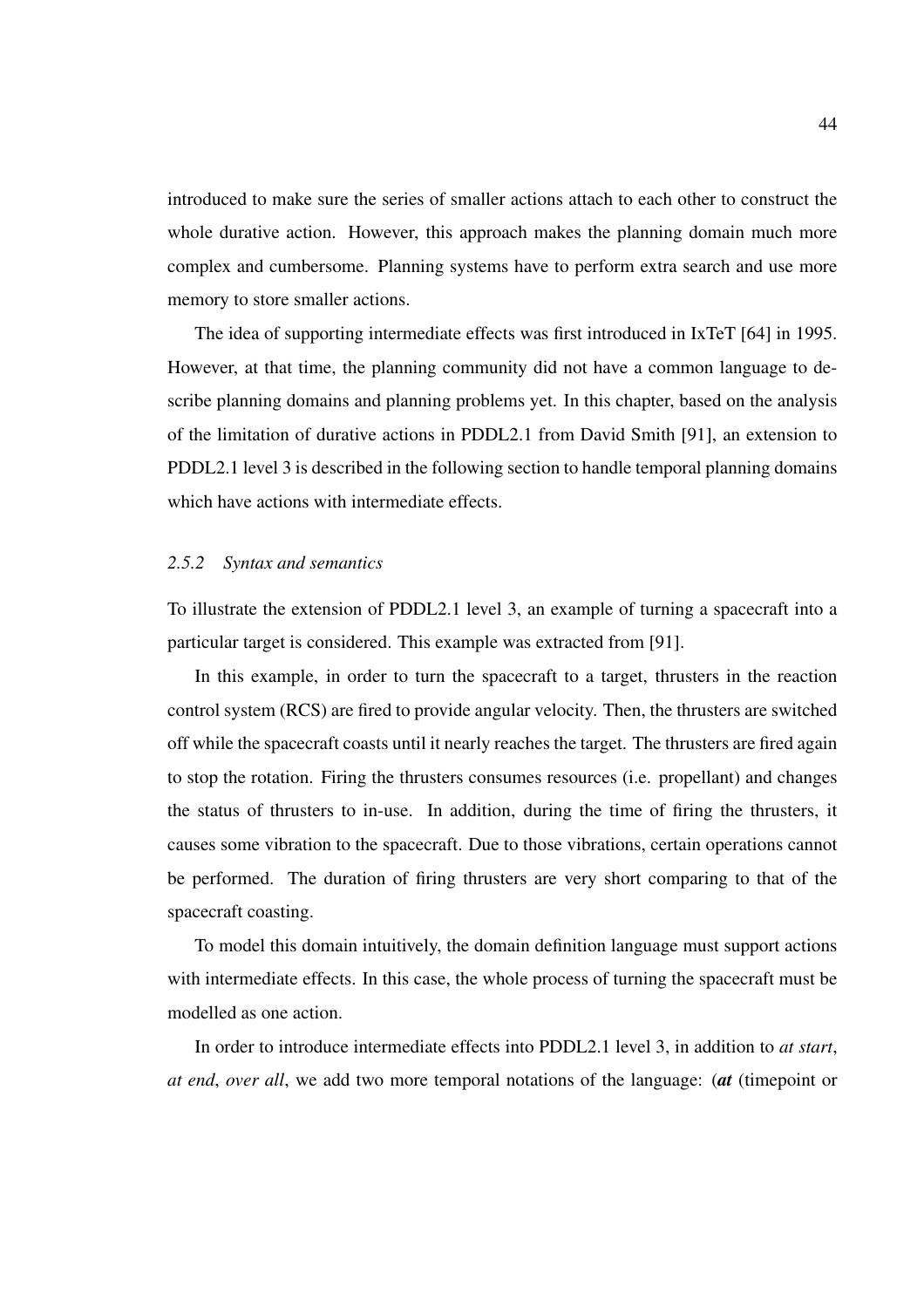time expression) (something)) and *(during* [start\_time end\_time] (something)). This proposal is similar to the one proposed by David Smith [91].

With these new notations, intermediate effects can be modelled as follow:

- (at (- endtime RCS−duration) (decrease (propellant) (/ propellant−require 2)))
- (during [(- endtime RCS−duration) endtime] (controller−in−use))

In the above example, in the first case, it tells that at the time (endtime - RCS-duration), the resource is decreased by propellant−require/2 to fire the thruster in order to stop the rotation of the spacecraft. In the second one, it tells that during the time the thruster is being fired from (endtime − RCS−duration) to the endtime of the action execution, the controller is in use.

With the extension of the two new temporal notations, PDDL2.1 level 3 can model temporal domain in which actions can have intermediate effects easier and more intuitively.

In the example above, the intermediate effect (*during* [...]) can be modelled by 2 *at* effects, one at the start of the interval to tell that the controller is in use, and one at the end to release the controller. However, if it is modelled by 2 *at* effects, another independent action can intercept and release the controller before the end of the interval. Thus, it depends on the planning domain to use those temporal notations correctly.

Figure 2.15 shows the action turning the spacecraft with the new extension.

In our planning domains with intermediate effects, we assume that there is no independent action which intercepts during the time of the intermediate effect. Therefore, we use two *at* effects instead of *during*.

CPPlanner is the first plangraph-based optimal planning system, which can deal with this extension, as shown later.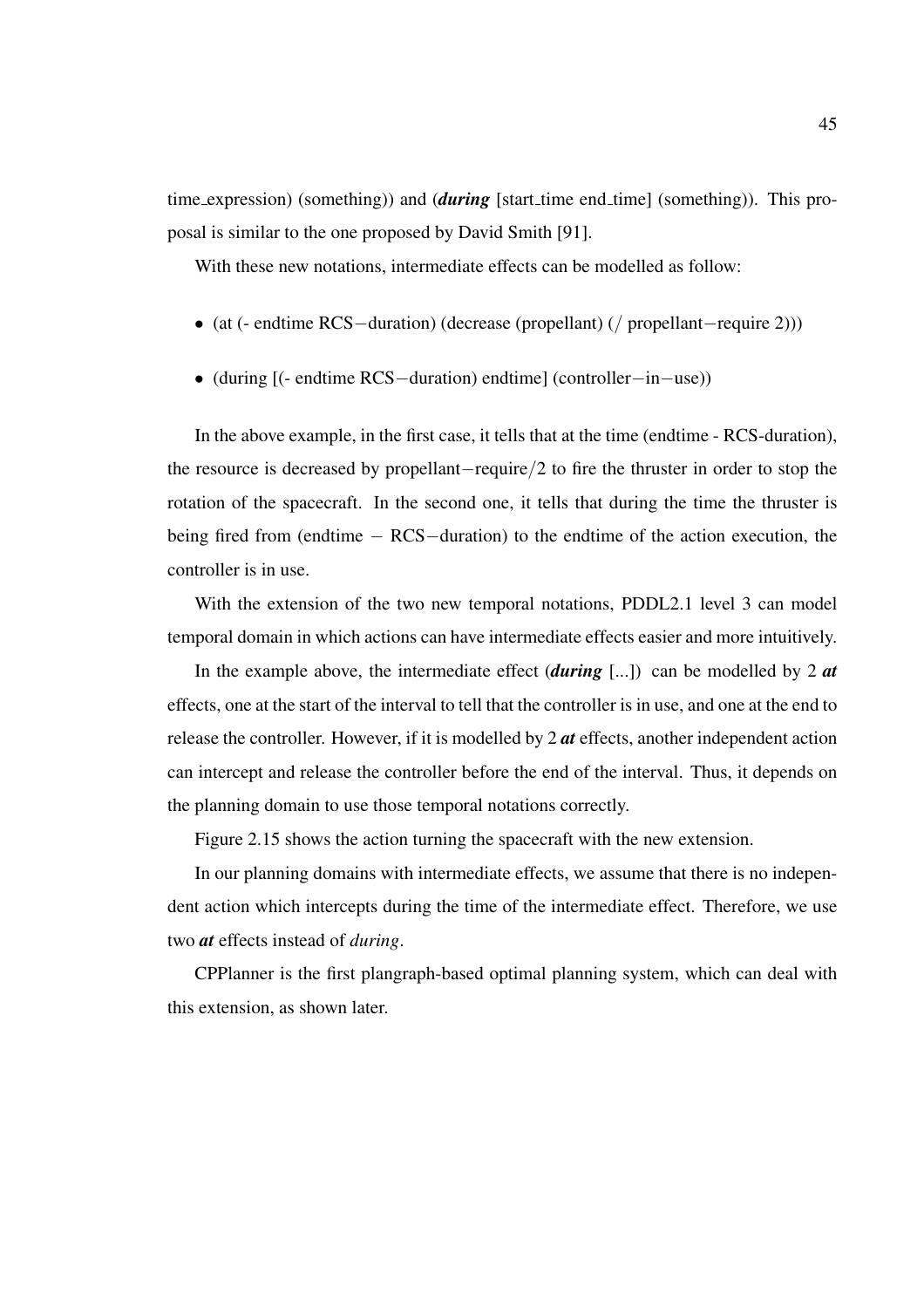```
(:durative-action turn
:parameters (?cur ?dest - target)
:duration (= ?duration (/ (angle ?cur ?dest) (turning-rate)))
:condition (and (at start (pointing ?cur))
                 (at start (>= propellant
                            (/ propellant-require 2)))
                 (at start (not (controller-in-use)))
                 (at (- endtime RCS-duration)
                     (>= propellant (/ propellant$-$require 2)))
                 (at (- endtime RCS-duration)
                     (not controller-in-use))
 :effect (and (at start (not (pointing ?cur)))
              (at start (decrease propellant
                            (/ propellant-require 2)))
              (during [starttime (+ starttime RCS-duration)]
                      (controller-in-use))
              (during [starttime (+ starttime RCS-duration)]
                      (vibration))
              (at (- endtime RCS-duration)
                  (decrease propellant (/ propellant-require 2)))
              (during [(- endtime RCS-duration) endtime]
                      (controller-in-use))
              (during [(- endtime RCS-duration) endtime]
                        (vibration))
              (at end (pointing ?dest))
```
Figure 2.15: Turning the spacecraft from the current target to a new target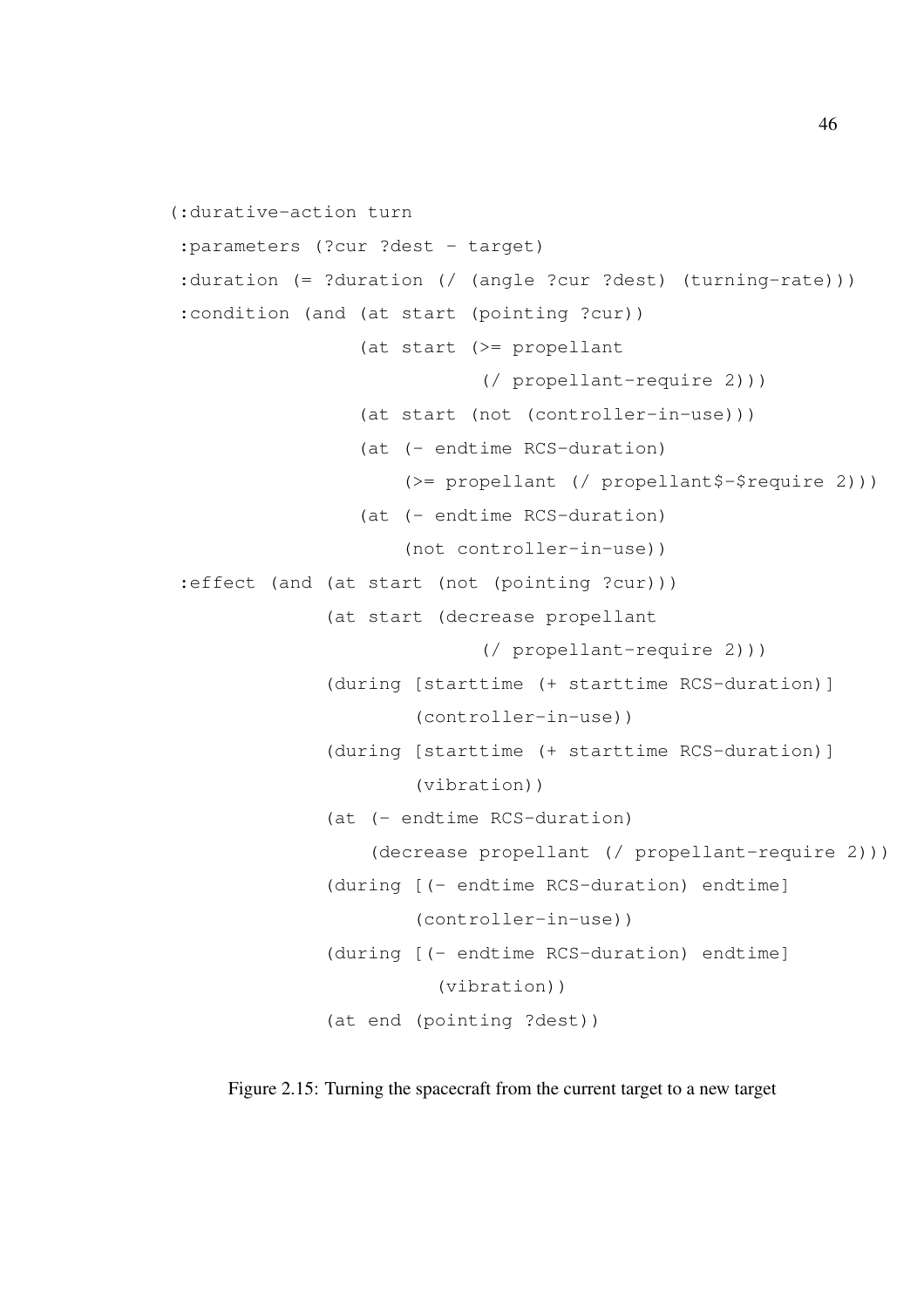# 2.6 Summary

The chapter gives a brief introduction to AI Planning, particularly classical planning and planning with time and resources. Different search algorithms and approaches, such as progressive, regressive search, planning graph, and constraint programming, are being discussed.

In AI Planning, planning under uncertainty makes planning more realistic. However, in the scope of this thesis which concentrates on temporal planning, planning under uncertainty is not discussed.

The Planning Domain Definition Language (PDDL) and its developments are described. Through international planning competitions, PDDL is widely accepted by the planning community as a standard language for domain description. With PDDL, planning community is able to share planning resources (i.e. domains and problems), and compare the performance of planners.

Finally, the extension of PDDL2.1 level 3 to handle planning domains, in which actions have intermediate effects, is discussed. The syntax and semantics of the extension are described. This extension is used in a couple of planning domains in the experimental chapter 6 to show the ability of CPPlanner.

The next chapter discusses in detail different temporal planning systems and their approaches.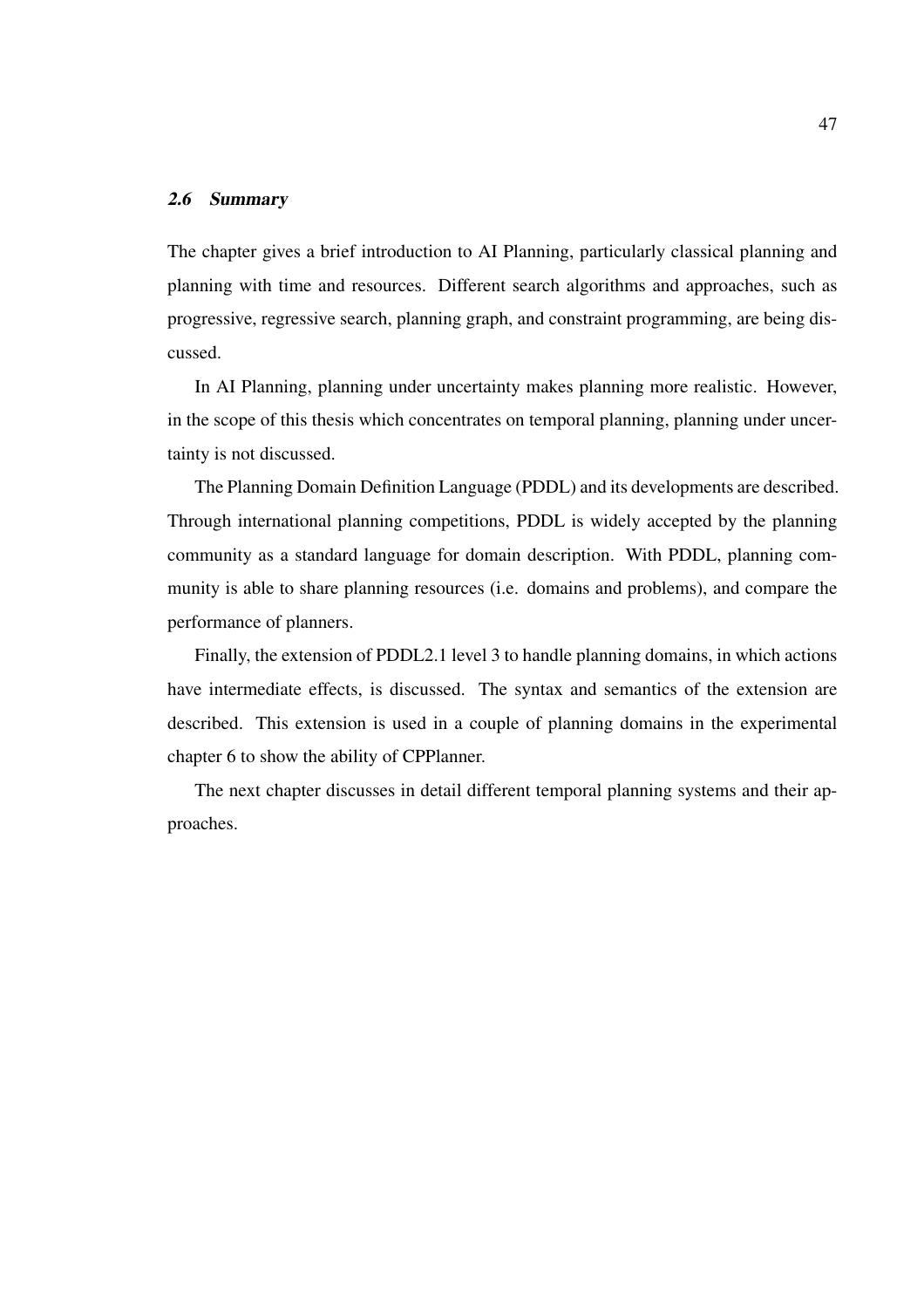# Chapter 3

# TEMPORAL PLANNING SYSTEMS

# 3.1 Introduction

Temporal Planning differs from classical planning in that it allows actions to have durations. The introduction of time into actions makes planning domains more realistic. In temporal planning, durations can be static, dynamic, or uncertain: it often depends on the context. For example, the action  $Fly(A, B)$ , i.e. flying from the location A to the location  $B$ , can be dynamically calculated depending on the distance between  $A$  and  $B$  and the type of airplane in use. In addition, in temporal planning, duration introduces more complexity to the planning domains. For instance, when are the conditions of an action needed? How long are they needed for? When do the effects of an actions take place? In PDDL 2.1 (see Chapter 2), it is assumed that actions have at-start, at-end or overall conditions; at-start or at-end effects.

In the scope of this chapter, actions are considered in form of discretised durative actions. All conditions and effects must be temporally annotated. These temporal annotations will tell explicitly whether a condition must hold at the start of the interval (i.e. the start time when the action applies), at the end of the interval or over the interval from the start to the end (i.e. invariant); or whether an effect is immediate (i.e. it happens at the start time), or delayed (i.e. it happens in the middle of the interval or at the end of the interval). In this thesis, the view of time is point-based rather than interval-based. It means that activities are separated by *timepoints* at which state-changing activities happen. These changes happen instantaneously. Since time is discrete, between any two timepoints, there are only a finite number of happenings (i.e. activities).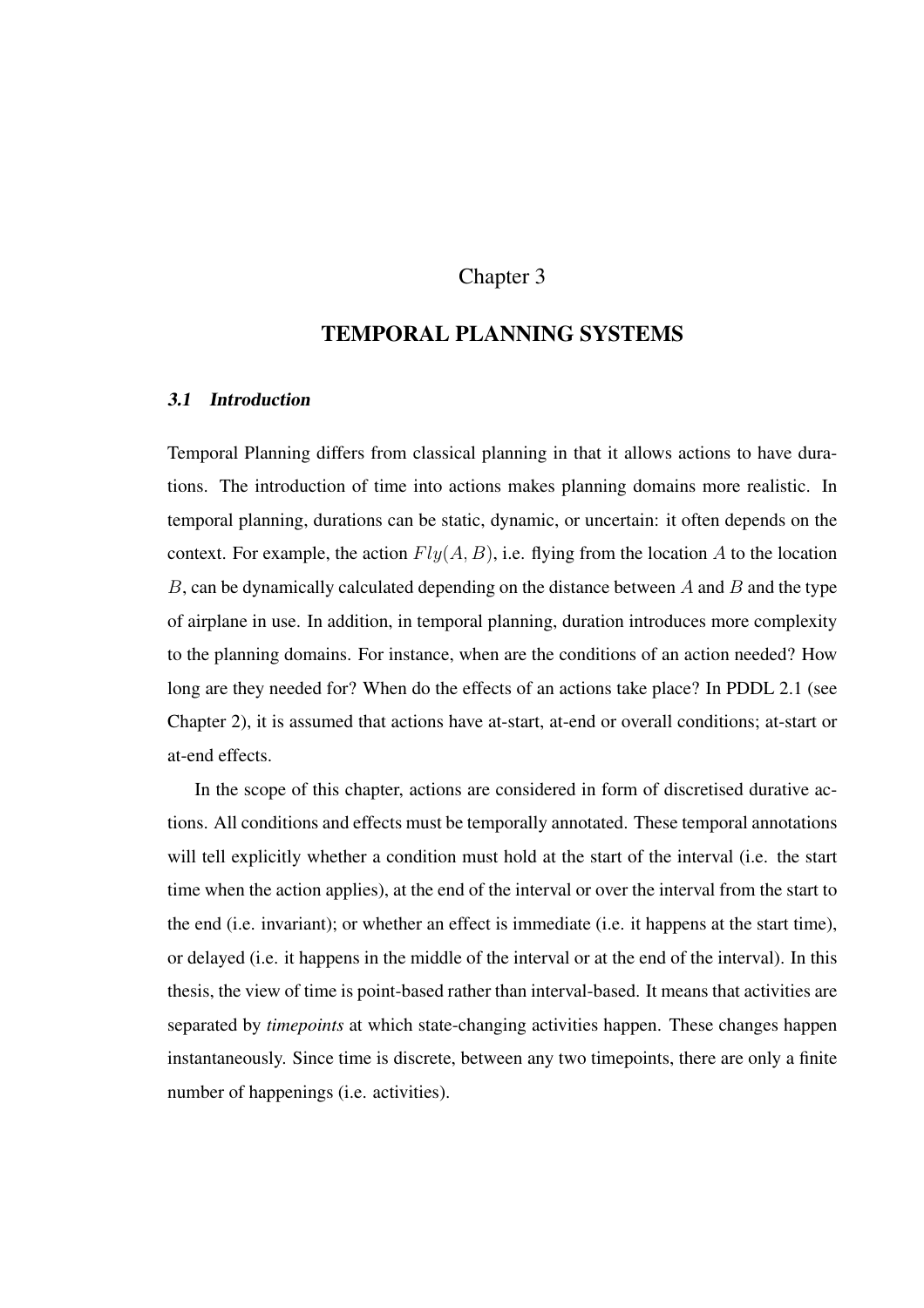There are several approaches to deal with temporal planning domains. The section below reviews different temporal planners with the approach they use.

### 3.2 Temporal Planning Systems

### *3.2.1 Graphplan-based temporal planners*

### *3.2.1.1 Introduction*

A brief discussion of the Graphplan planner was given in Chapter 2. It is described more fully here because although it is a classical planning system, it has been used as the basis for several temporal planners.

The Graphplan planner [13] was first introduced in 1995 by Blum and Furst. Since then, there have been many variants. The main idea of Graphplan-based planning system is to construct a compact search tree containing all possible states, and to find a solution in that tree. The algorithm consists of two distinct phases: the *graph expansion* and the *solution extraction*. A planning graph is a directed graph containing alternating proposition and action layers. Proposition layers contain proposition nodes which can be true up to that point. Action layers contain action nodes which can happen at that point. Mutexes represent the conflict relationships between nodes. The planning graph is constructed by the graph expansion phase. Starting from the initial state, the planner applies all possible actions to create a new proposition layer with all effects from possible actions. Once the planning graph is constructed to the proposition layer which contains all subgoals which are non-mutex, the solution extraction is called to look for a solution. The solution extraction starts from subgoals and does a backward chaining search to look for a valid plan. If a solution is found, the algorithm stops. Otherwise, the graph expansion phase is called again to advance the planning graph to a next layer.

The most important point of the Graphplan-based approach is that it is sound, complete and produces parallel optimal solutions. Variants of this approach follow that framework,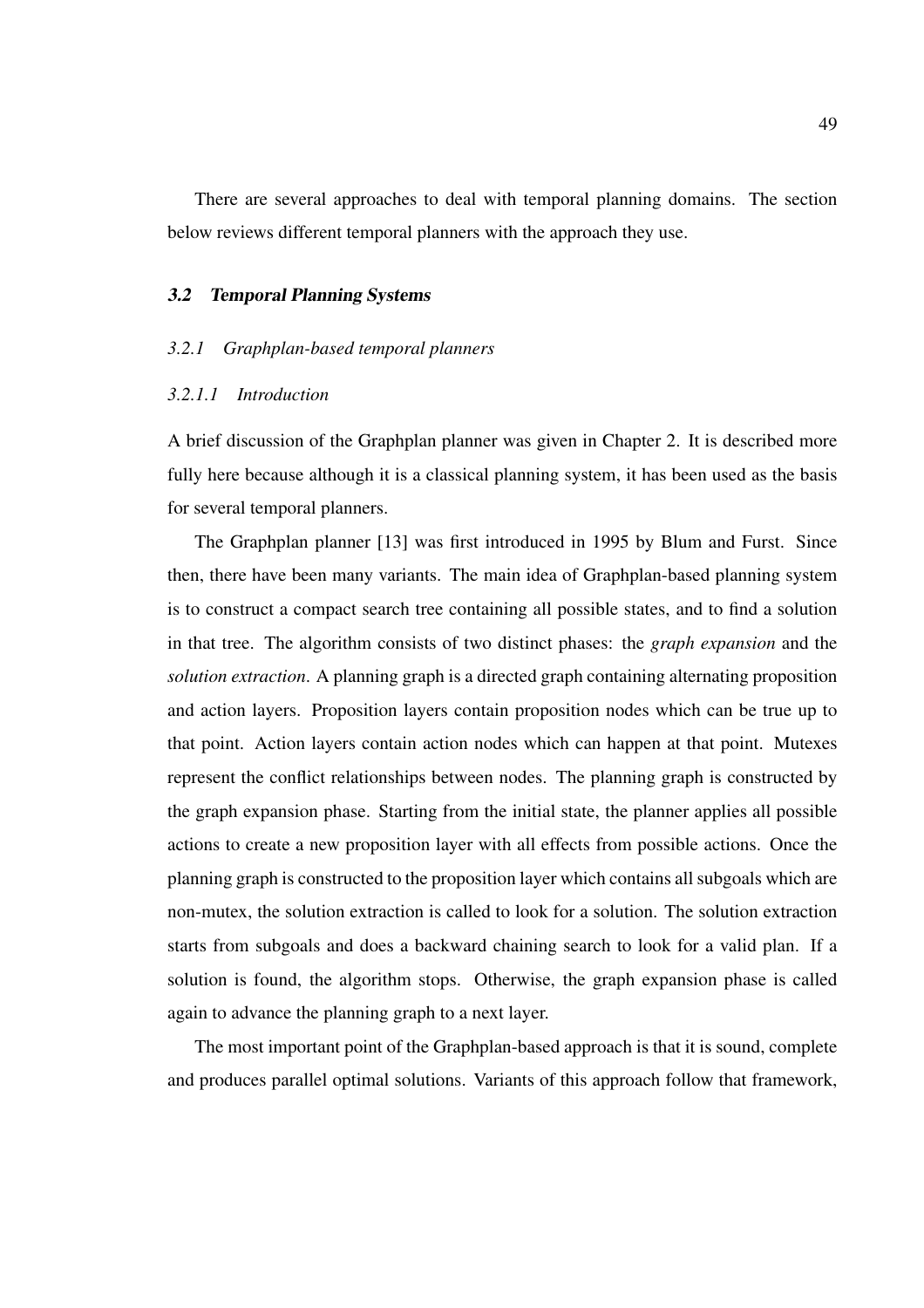but try to improve the performance of both phases, resulting in a time-space tradeoff.

### *3.2.1.2 Temporal Graphplan (TGP)*

TGP [88] was built by Smith and Weld in 1999. Instead of constructing explicitly a full planning graph with alternating layers, it builds a compact graph which implies the full planning graph. The idea of a compact planning graph is the result of the following observations about the original Graphplan planner:

- Once propositions or actions appear in a layer of the graph, they will appear in all layers after that.
- If a mutex M between propositions P and Q appears at the layer  $L_k$ , M appears at all previous layers which have both  $P$  and  $Q$ . This also applies to actions.
- If a proposition P is not achieved at the layer  $L_k$ , it is not achieved in any previous layers.

TGP also introduces types of mutexes: *cmutexes* (or conditional mutexes) are those which disappear eventually; and *emutexes* (or eternal mutexes) are those which do not expire once they have appeared. It introduces a new type of mutex which is an actionproposition mutex: the proposition (i.e. it is an invariant) cannot be true while the action is executing. An action A is cmutex with a proposition P when either P is cmutex with any precondition of  $A$  or  $A$  is cmutex with all actions which have  $P$  as an effect.

TGP runs a mutex reasoning while expanding the planning graph. Figure 3.1 shows the causation diagram structure of the expansion phase of the TGP. For example, adding a new proposition node into the graph might cause new actions which have this proposition as a condition to be added to the graph. Starting from the initial state, the graph expansion phase chooses an action which has the earliest ending time among possible ones to apply. The planner then moves to the next possible timepoint. The graph will be expanded until all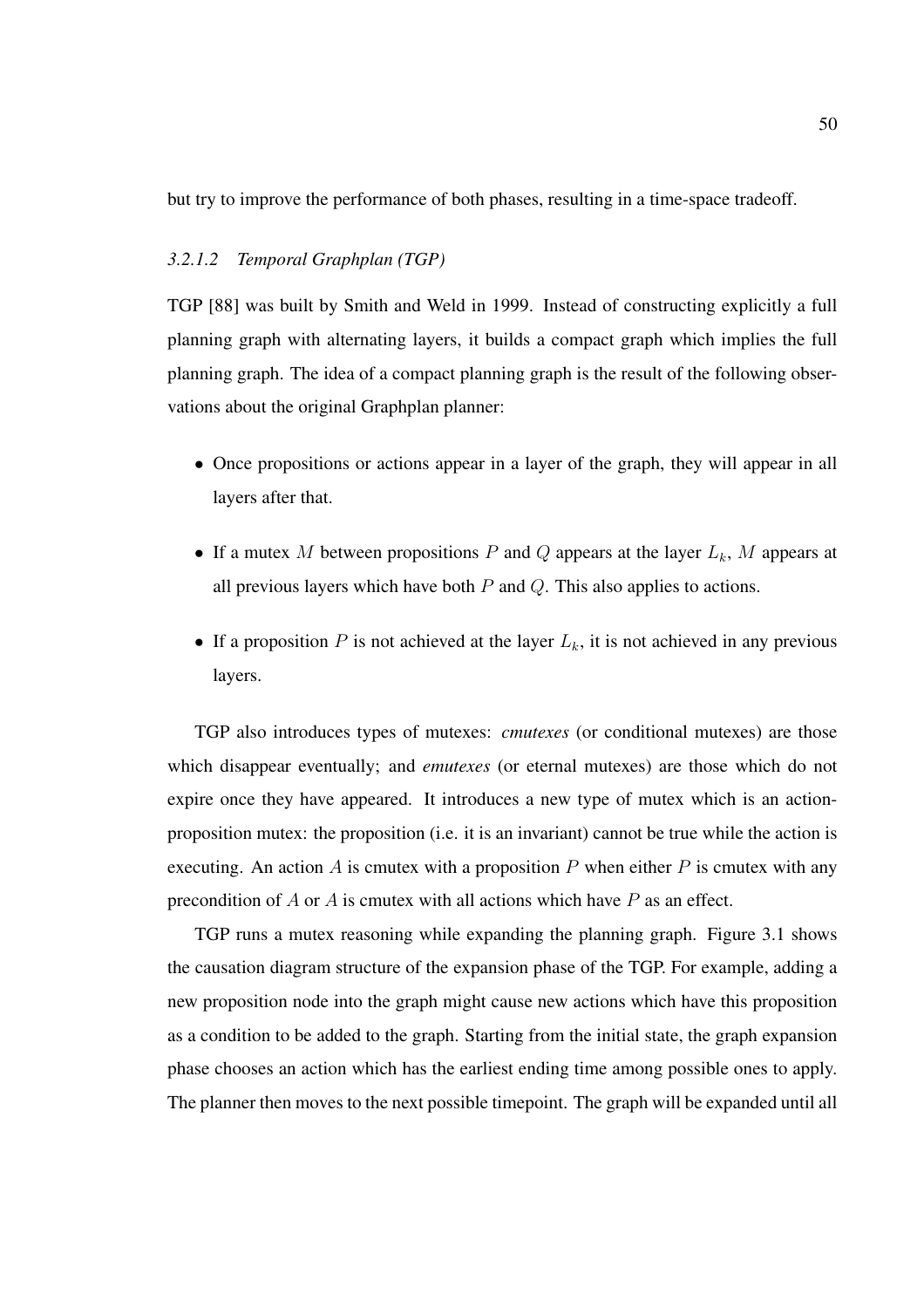

Figure 3.1: The causation diagram of the TGP graph expansion phase. Dark lines mean the effects happen later in time (i.e. after action execution). The figure is extracted from TGP paper [88]

subgoals appear and are pairwise non-mutex. At this time, the solution extraction is called to look for a solution. The solution extraction in TGP uses basic backtracking search. It searches backwards from the subgoals towards the initial state. If a solution is found, the algorithm stops and prints out the result. This is also the parallel optimal solution. Otherwise, the graph expansion is called again to advance the graph to the next possible timepoint.

With the compact planning graph and mutex reasoning, TGP saves space in storing the graph in the memory and the performance for the graph expansion, but increases the complexity of the solution extraction.

In TGP, there are some strict assumptions on the temporal planning domains which it can deal with. Actions only have conditions at the starting time and these conditions must hold during the execution. Actions only have ending effects. The assumptions make it easier in calculating the next possible timepoint and the starting time of next actions while it advances the graph.

In TGP, time is associated with the action layers. From a certain proposition layer, the graph is advanced by choosing an action which ends earliest among other possible actions. This causes the problem to the algorithm in the case that the difference of duration between actions is big. For example, if there is an action A that takes 100 units of time and another action B which only has 1 unit time then the planning graph is advanced gradually for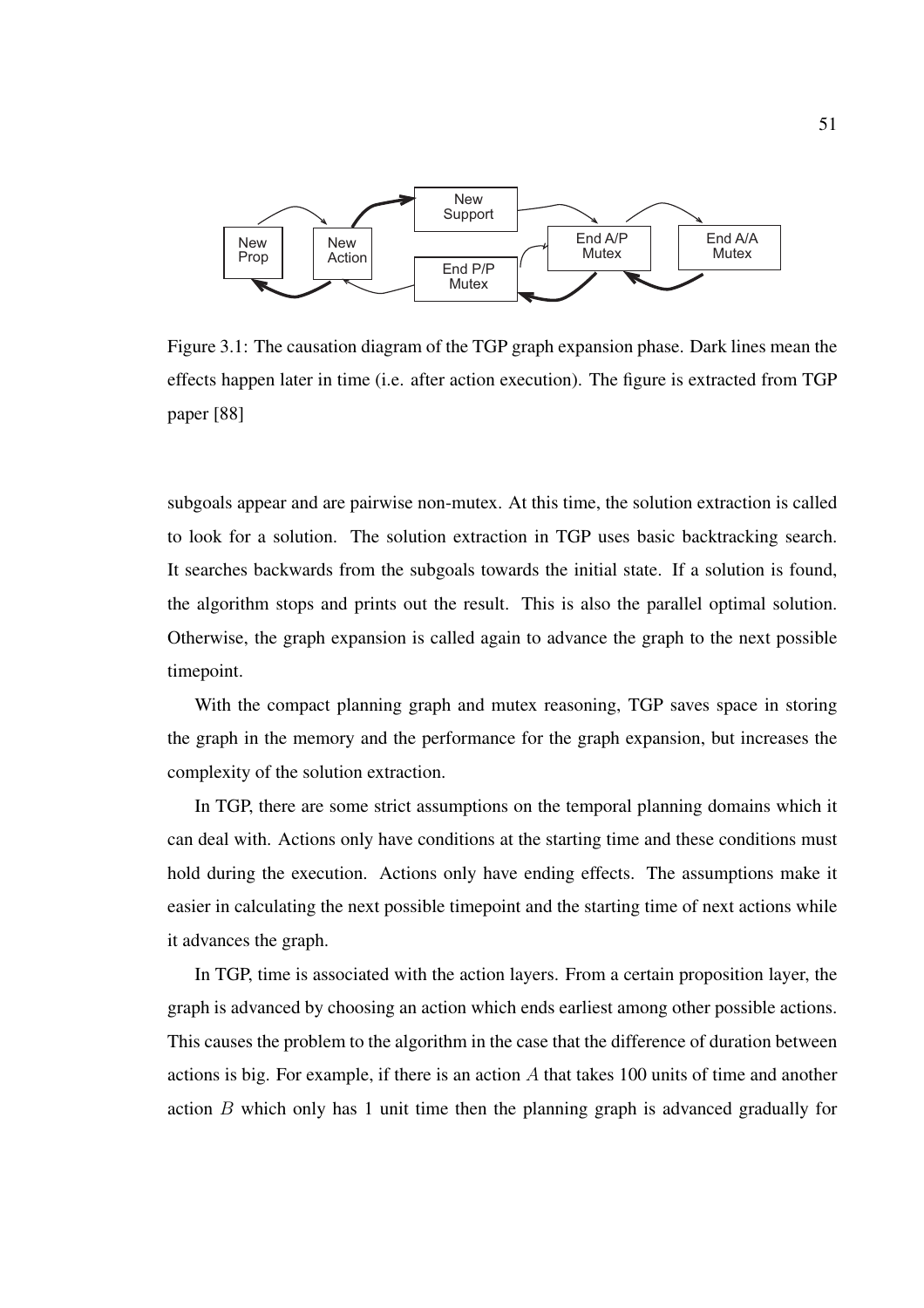every 1 time unit.

TGP extends the original Graphplan approach to find an optimal solution for temporal planning domains. It showed the best performance comparing to other temporal planners at that time. The compact planning graph reduces the memory consumption while expanding the graph. However, strict assumptions on the temporal planning domains make problems less realistic. The solution extraction uses the basic backtracking search. In addition, the performance of the system becomes worse if the ratio of the greatest common divisor (GCD) of the action durations is small relative to the longest action. In this case, if the final plan must contain the longer action, the planning system wastes a lot of time in choosing the shorter action each time it advances the graph.

### *3.2.1.3 Temporal Planning System (TPSYS)*

TPSYS [38] was developed by Garrido, Fox, and Long. It is an optimal temporal planning system which can handle temporal planning domains with Level 3 of PDDL2.1.

TPSYS applies the idea of Graphplan planner and extends it to handle temporal planning domains. It is quite similar to the approach of TGP. However, there are some differences in the two systems.

Firstly, unlike TGP in which the planning graph is compact, TPSYS builds a whole multi-level planning graph. This leads to the fact that there is much more memory consumption in storing and maintaining the graph. However, it makes the solution extraction easier while looking for a solution. In TGP, the solution extraction search may traverse cycles in the graph, but not in TPSYS.

Secondly, TPSYS analyses and calculates the static mutexes in the preprocessing stage. This helps to speed up other stages later. In TPSYS, the mutexes are introduced in each level of the planning graph as they are in Graphplan planner. With the temporal extension, TPSYS has mutexes for the *end*-part, which are  $Action_{end}$ -Action<sub>end</sub>, Prop<sub>end</sub>-Action<sub>end</sub>, Prop<sub>end</sub>-Prop<sub>end</sub>, and *start*-part, which are Action<sub>start</sub>-Action<sub>start</sub>, Action<sub>end</sub>-Action<sub>start</sub>,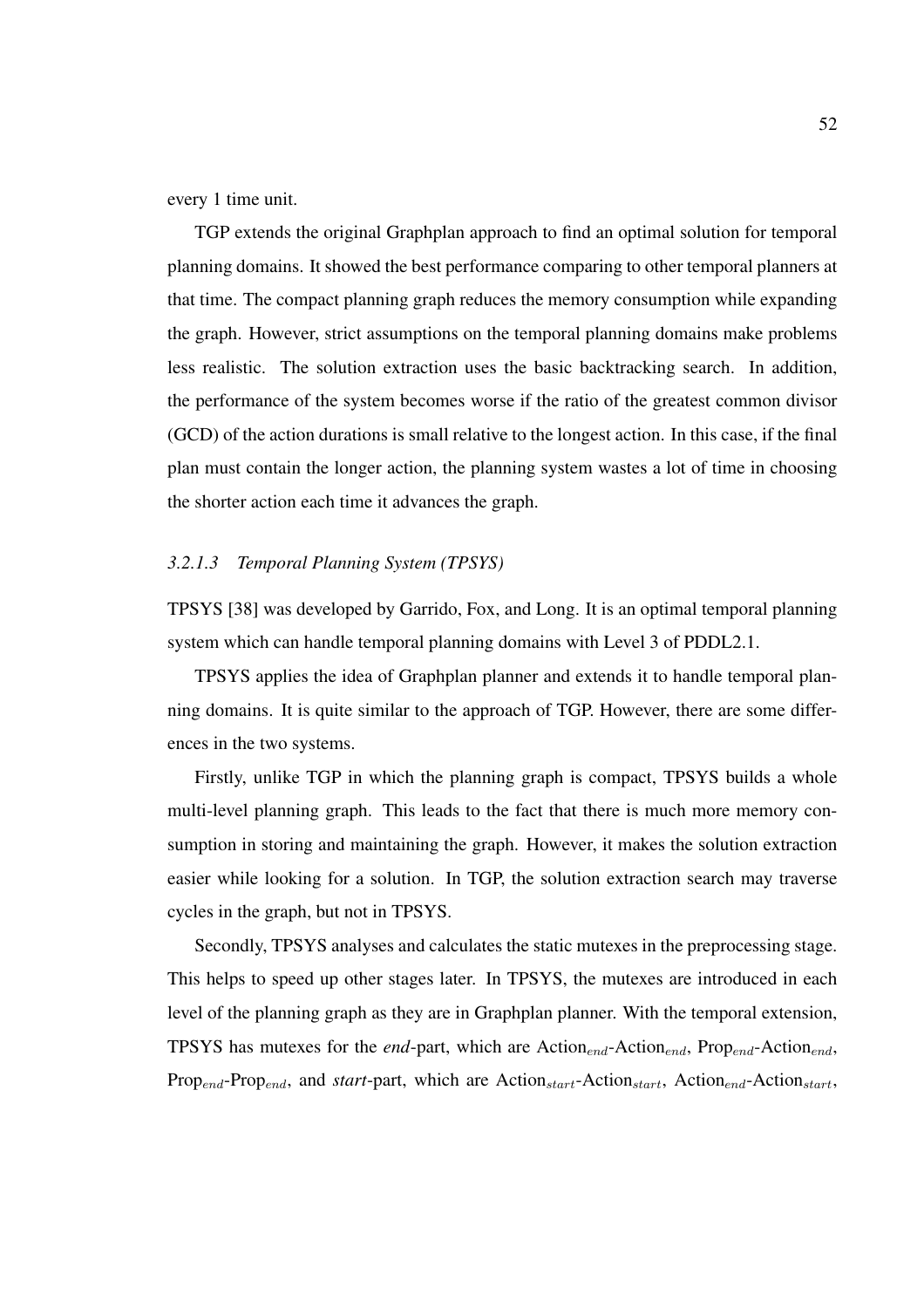Prop<sub>start</sub>-Action<sub>start</sub>, Prop<sub>end</sub>-Prop<sub>start</sub>, and Prop<sub>start</sub>-Prop<sub>start</sub>.

Thirdly, because TPSYS handles temporal planning problems at the level 3 of PDDL2.1, an action can have effects at the beginning, unlike in TGP. There are cases in which an action executes and has beginning effects. With these effects, the final goals are satisfied before the action actually ends. At the level with these effects, if the goals all appear and are pairwise non-mutex, it calls the solution extraction. However the goals are still conditional because the action has not finished yet. It is impossible to find a solution at this level. Therefore, the authors introduced some propagation about the validity of the propositions in the graph to make sure that propositions are not conditional before doing the solution extraction.

Finally, the solution backtracking search of TPSYS is different from that of TGP or Graphplan planner. It also searches backwards, but differently in moving towards the initial state. In TPSYS, once it selects a proposition, using the backtracking search, it will try to find a path backwards starting from that proposition (i.e. originally it is a subgoal) to the initial state before moving to the next subgoal. It means the system tries to find a full support from the initial state to each subgoal. However, with this approach, the authors could not apply some time bounds to speed up the performance of the backtracking. The introduction of time bounds are discussed in more details in the extension and improvement of CPPlanner in a later chapter.

Like TGP, TPSYS also meets difficulties when the planning problems have actions with big differences in duration. Because the nature of the expansion is to move step by step in time, the planning graph in this case is built very slowly.

To handle the large-scaled problems, TPSYS was developed further [39] with the introduction of heuristic guides. However, with this extension, TPSYS is no longer an optimal temporal planning system.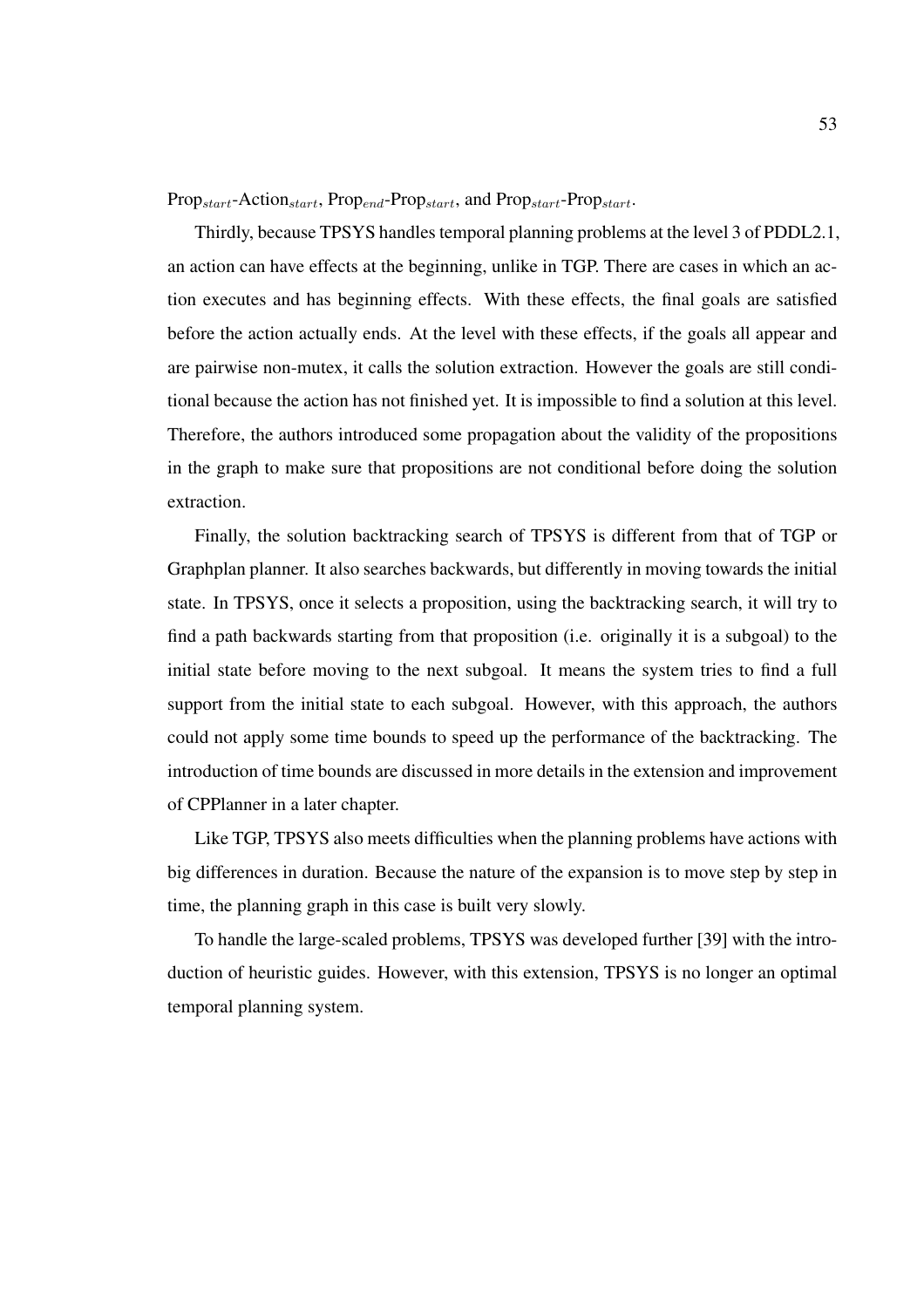# *3.2.1.4 Linear-Programming GraphPlan (LPGP)*

LPGP [67] was built by Fox and Long in 2002. It is another Graphplan-based planning system. Like TGP and TPSYS, it extends the Graphplan planner to handle temporal planning problems. However, the extension is very different by attaching time into proposition level, not action.

The graph expansion runs like breadth-first search. From the initial state, it will apply all of the possible actions to have a new action level and new proposition level which is comprised from the effects of the actions. With this approach, it avoids the poor performance when actions have big differences in durations. However, this will sacrifice the optimality of the solution.

In LPGP, each action is divided into a start action, an end action, and invariant-checking actions. In the graph construction, instead of using no-op actions, the invariant-checking actions are used to propagate the propositions between levels. The duration of a level is not fixed. It depends on the difference in time between the two consecutive timepoints of activities (i.e. happenings). Figure 3.2 illustrates the overview of levels in planning graph of LPGP with time attached to proposition level and actions are divided into start actions, end actions, and invariant-checking actions.



Figure 3.2: The overview of the planning graph of LPGP with duration attached to proposition level and actions are divided into smaller actions. Figure is extracted from the LPGP paper [67]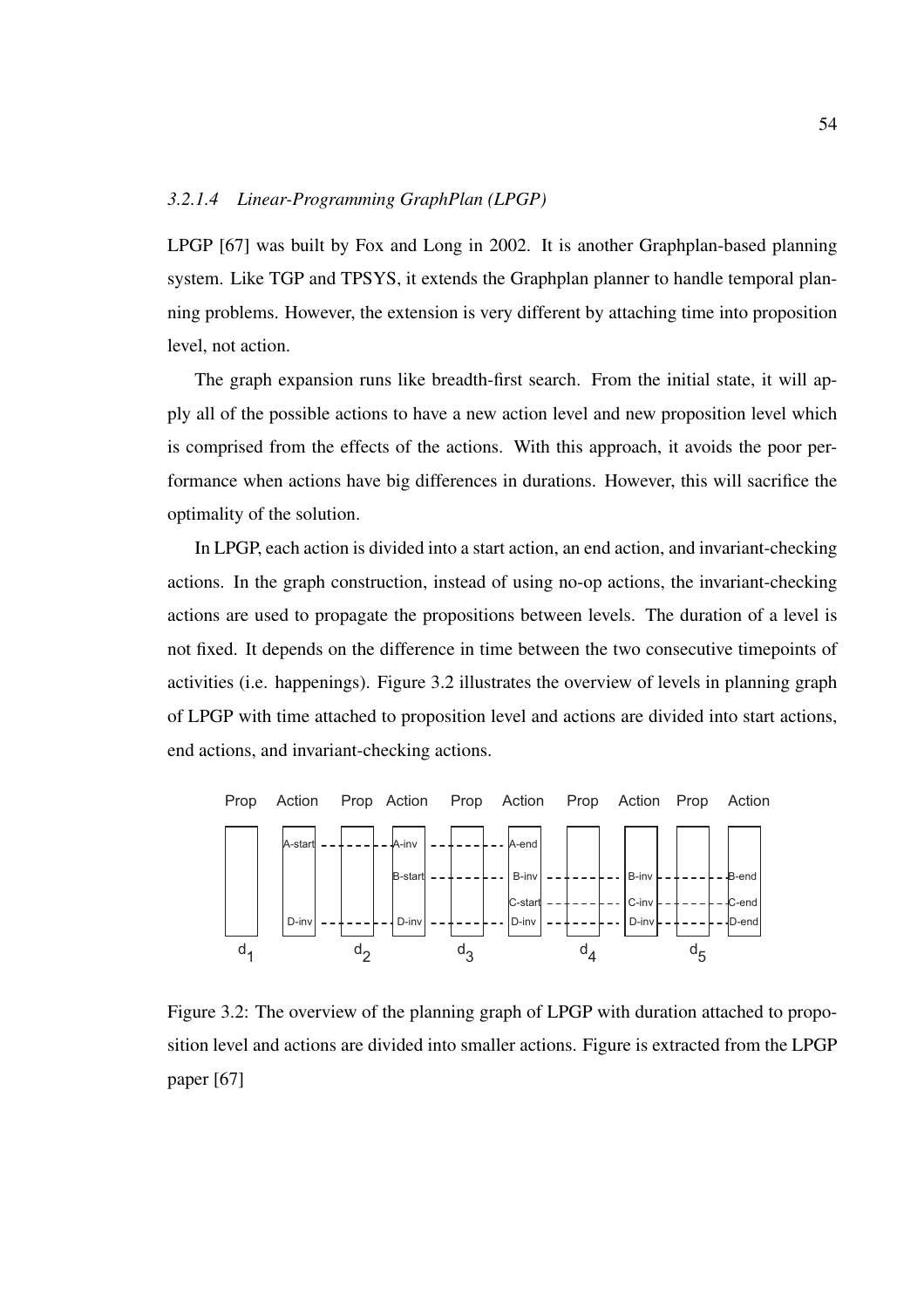In the solution extraction phase, if an end action is selected to support a proposition, a temporal constraint is introduced to make sure that the total duration between the corresponding start action and this end action must equal to the duration of the real action. The invariant-checking actions also need to be performed correctly with time. In some cases, if a start action could satisfy a goal (i.e. its effects are in the goals), the corresponding end action must be already in the plan. The mutex relations are used to keep the validity of the plans. In addition, a small non-zero interval is introduced to avoid the interference between an end of an action and a start of the next action.

Like other Graphplan-based planning systems, LPGP also has two phases, the graph expansion and the solution extraction. Instead of attaching time to the action, the introduction of time to proposition levels helps to find plans more quickly. However, this approach will return the plan with fewer number of actions but maybe longer in time (i.e. makespan). The empirical study in [67] shows the better speed performance comparing to TP4, but worse plan quality (i.e. might have fewer number of actions but longer makespan).

### *3.2.2 Partial Order Planners*

### *3.2.2.1 Introduction*

*Partial Order Planners* (POP) are also known as *Least Commitment Planners*. This approach was introduced in the chapter 2. In that chapter, it is described in general and applied to classical planning. This section describes temporal planning systems which use this approach to deal with temporal planning domains.

The planners work by adding actions that will be needed into a plan which are constrained in the least possible way. For example, if it does not matter what order two actions are executed in, no order is put on them. After the partially ordered plan is built up, flaws are recognised, e.g. if one action prevents another action from being executed or if conditions (or subgoals) are not yet present in the plan. These are then dealt with by adding more actions, ordering the actions (promotion and demotion) or constraining variables to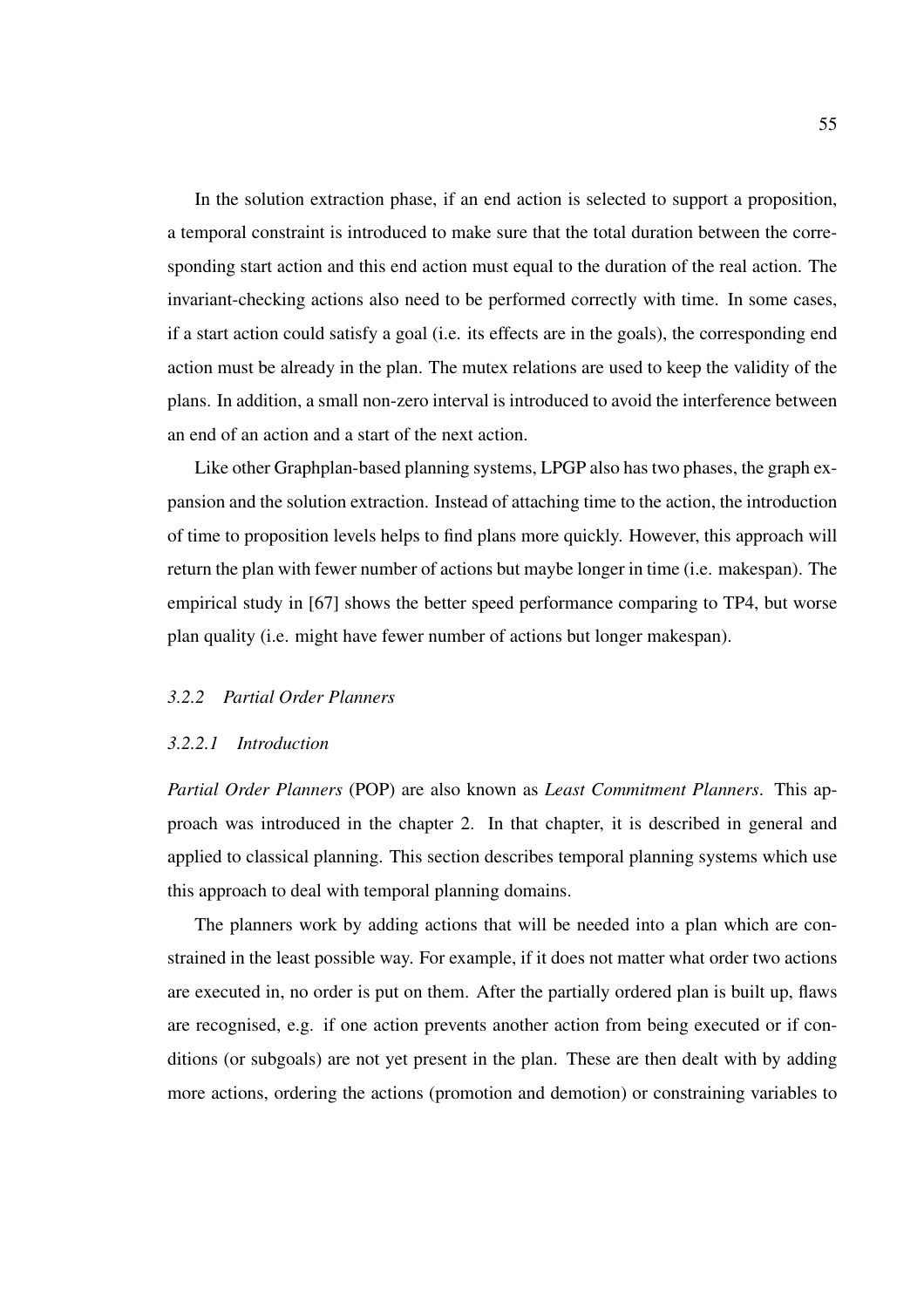equal or not equal other variables. In 1994, an introduction paper [102] on these planners was written by Weld. POP planners, like Graphplan planners, can produce plans with some concurrency. It means any actions in the partially ordered plan which are not ordered and do not conflict can take place in parallel.

### *3.2.2.2 parcPLAN*

parcPLAN [29] is a domain-dependent planning system which was developed by El-Kholy and Richards in 1996. It used the Constraint Programming approach to deal with planning problems. By the nature of its searching for a plan, it can be classified into Partial Order Planners. parcPLAN can reason on time and resources to search for a plan.

In parcPLAN, a simple temporal problem is constructed by imposing temporal constraints on endpoints of request intervals. The planner uses a simple temporal network to reason on time. Time is discrete and timepoints are represented as variables which take natural values. Propagation on timepoint variables is performed by a path consistency algorithm, which computes the minimal network. Boolean variables are used for each pair of request-intervals to show whether these intervals overlap. This will help to check the global resource constraint. For example, at a certain time, if the 2 request intervals overlap each other, the boolean variable of those 2 intervals is true. The resource consumption at this time will be calculated based on the two requests.

The search of parcPLAN is using meta-variable labelling (i.e. labelling the Boolean variables). In this search, the global resource constraint is checked. The planner first assumes that it has unlimited resources and tries to assign parallel requests. Then, the planner checks to see if the resource constraints are satisfied. If they are, a feasible solution is found. Otherwise, it tries to move a request away from others. The process is repeated until a solution found or all possible assignments are tried.

With this approach, parcPLAN runs well and returns solutions quickly if the planning problems have plenty of resources. However, if the resources are restricted, the planner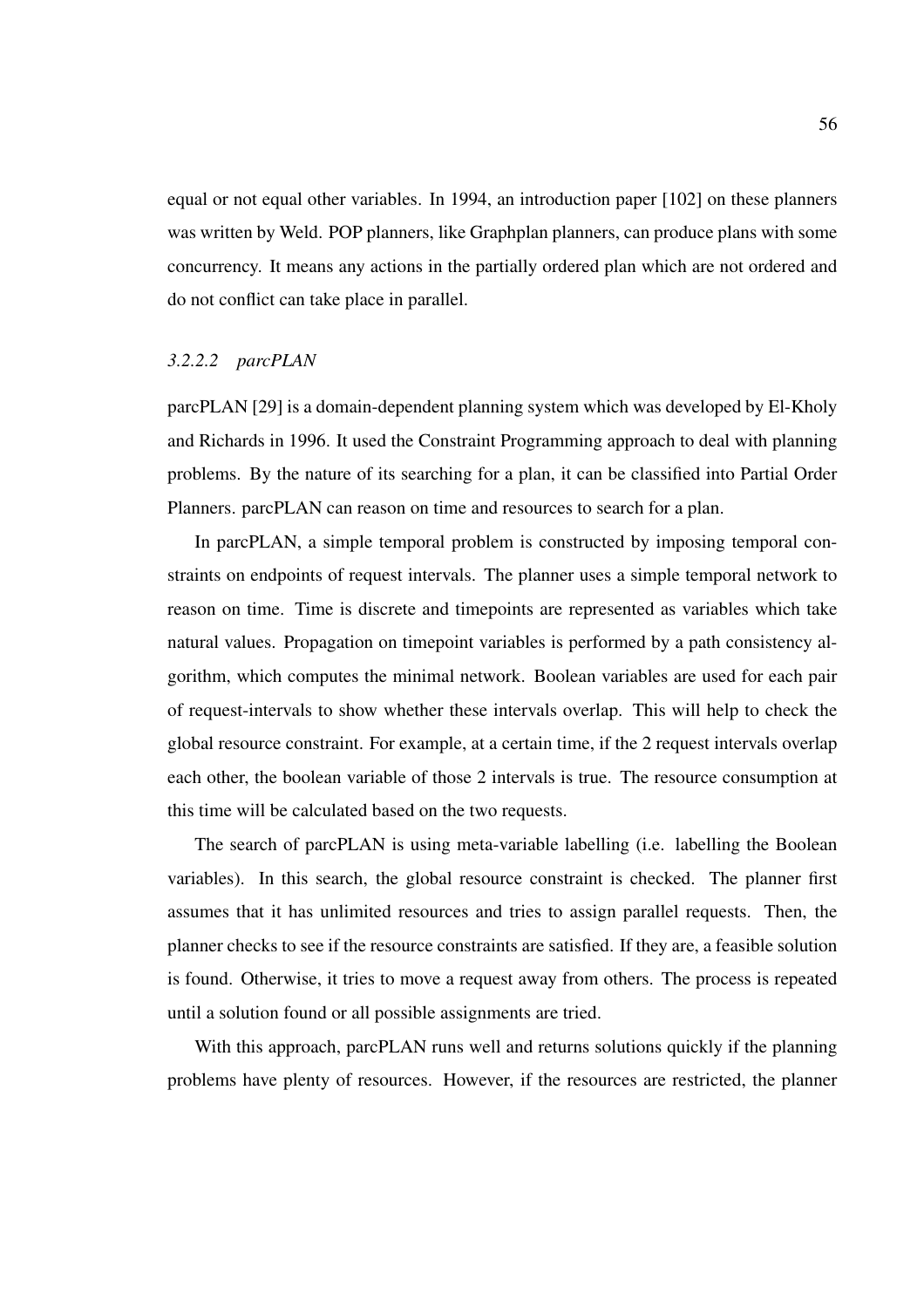performs poorly.

### *3.2.2.3 IxTeT*

IxTeT [63] is a planner that could be classified in a number of categories. It produces a partial ordered plan through least commitment planning, but relies heavily on heuristics to guide its search and also allows for macro-operator actions which also puts it in the category of hierarchical task network planners. Rather than representing the world as a set of true literals as in STRIPS, it uses a set of multi-valued state attributes and a set of resource attributes. Each attribute is a mapping from a finite domain of objects to a value. Time is modelled by the predicates *hold* and *event* to represent invariants and change of attributes respectively:

- an assertion  $hold(\text{att}(x_1,...):v,(t_1,t_2))$  asserts the persistence of the value of state attribute att $(x_1,...)$  to v for each t:  $t_1 < t < t_2$ .
- event(att(x<sub>1</sub>,...):(v<sub>1</sub>,v<sub>2</sub>),t) states that an instantaneous change of value of att(x1,...) from  $v_1$  to  $v_2$  occurred at time t.

The predicates *use*, *consume*, and *produce* refer to using reusable resources and consuming and producing consumable resources respectively. These work in a similar way to hold and event. IxTeT uses timepoints, that are seen as *symbolic variables* that represent temporal constraints. Actions are replaced by tasks. Each which may include sub-tasks , a set of events that describe changes brought about to the world (the equivalent of effects with time points), some preconditions and invariants, the resource usage and a set of temporal and instantiation constraints that can bind the task to different time points in the plan. The initial state is a special task that contains the initial attributes as a set of explained events, a set of extraneous events (also as a set of explained effects), the initial resource level and the goals that must be achieved as a set of assertions.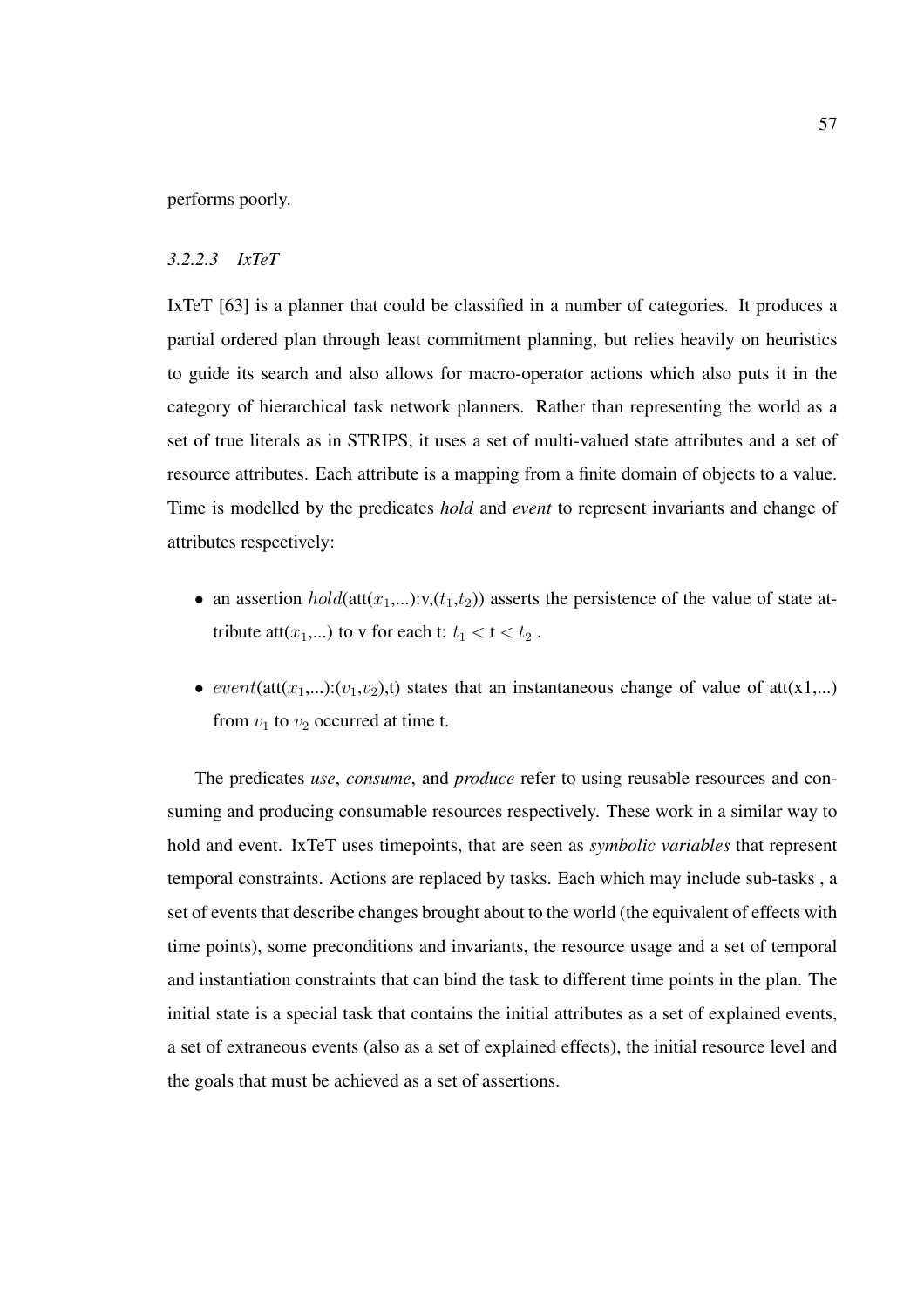The search of the partial plan starts with this initial state being a partial plan with flaws. Branches represent some tasks or constraints inserted on the current plan to solve a flaw. There are three types of flaws:

- Unexplained propositions are temporal propositions  $(hold \text{ or } event)$  have not been satisfied. These can be resolved by adding a causal-link (an assertion that protects the state attribute value from the establisher to the subgoal). The establisher could already be in the plan (simple establishment) or may need to be added (task insertion).
- Threats are events or assertion that threaten an assertion already in place. It can be resolved by ordering it by promotion or demotion (i.e. adding a temporal constraint) or by adding a variable constraint (setting two variables to equal or not equal one another).
- Resource conflicts are when tasks compete for the same resource or there is an insufficient amount. Again, these can be resolved by inequality constraints or addition of tasks to produce the resource.

There are two choice points (or branching places) in the search space; one is the selection of the flaw. The other is the selection of the resolver. This is done by a least commitment strategy, i.e. trying to keep options open (and so prune the search space to a minimum at that point). Flaws are selected opportunistically, i.e. the flaw is selected that maximises the easiness to make a choice between its resolvers. The number of flaws may be big, but any flaw which is resolved will only create new flaws at the same or a lower level of abstraction (i.e. in the sub tasks of a task). This hierarchy can be automatically generated from the domain and is not fixed but is dynamically ordered whilst planning. The search is controlled by a "near-admissible" heuristic.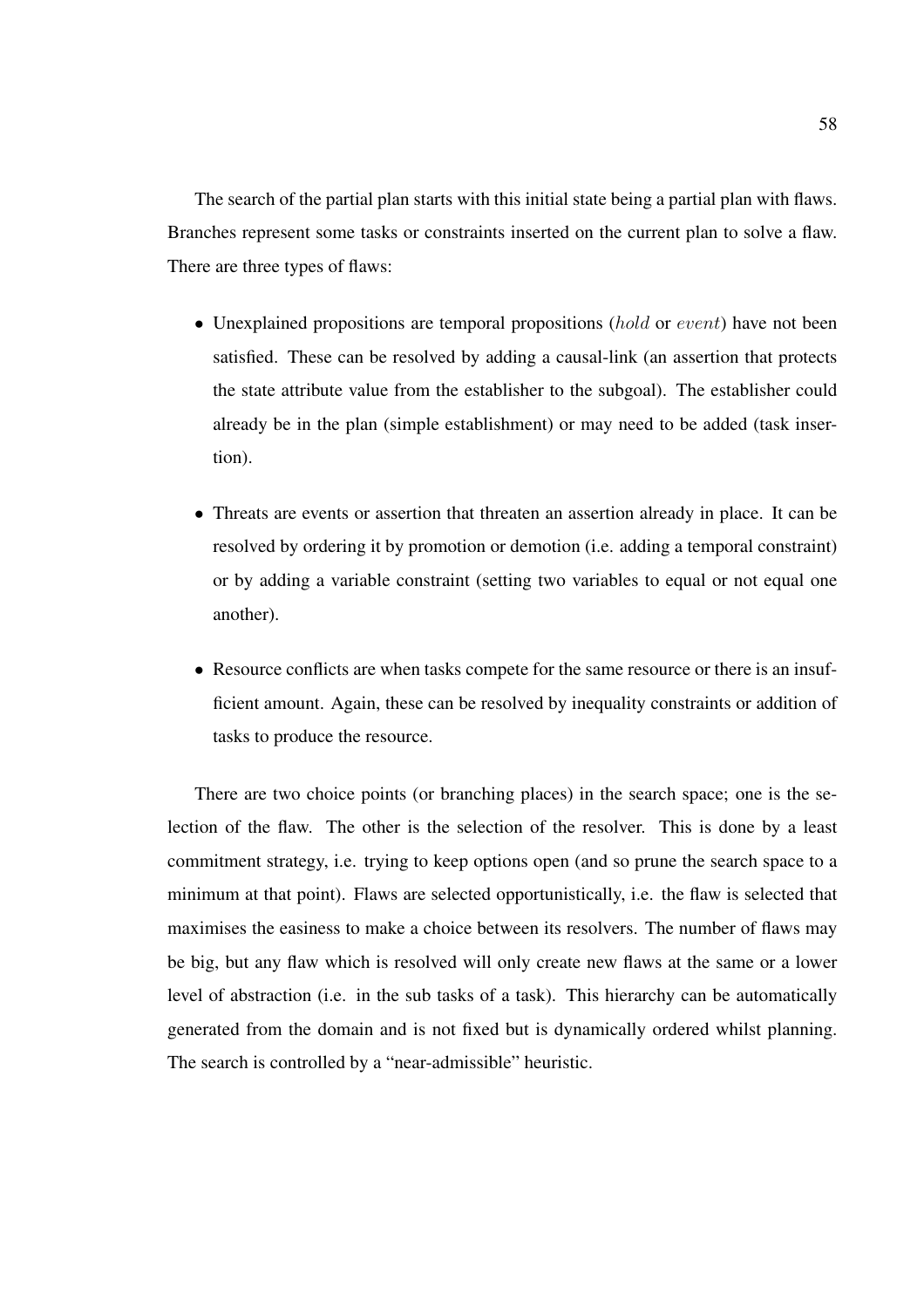

Figure 3.3: The IxTeT Planner Architecture, from [63]

IxTeT is not used as an optimal planner, but it can be made optimal by using the task deadlines. As the model of time is discrete, these deadlines can be decreased by unit time until no plan is found. The last valid plan found is optimal.

## *3.2.2.4 Zeno*

ZENO [84, 83] is another least commitment planner that can deal with temporal planning domains including goals with deadlines. The actions have conditions and effects, but also have two compulsory labels, one for the start time and one for the end time. They can also have constraints between these labels. The schemas make planning domains that Zeno can handle are more expressive than that of PDDL2.1, as the schema specifies exactly when conditions, constraints and effects are true and even allow time intervals.

Because conditions and effects are attached with time, a planning problem can be encoded as a partial plan with a single dummy step. For example: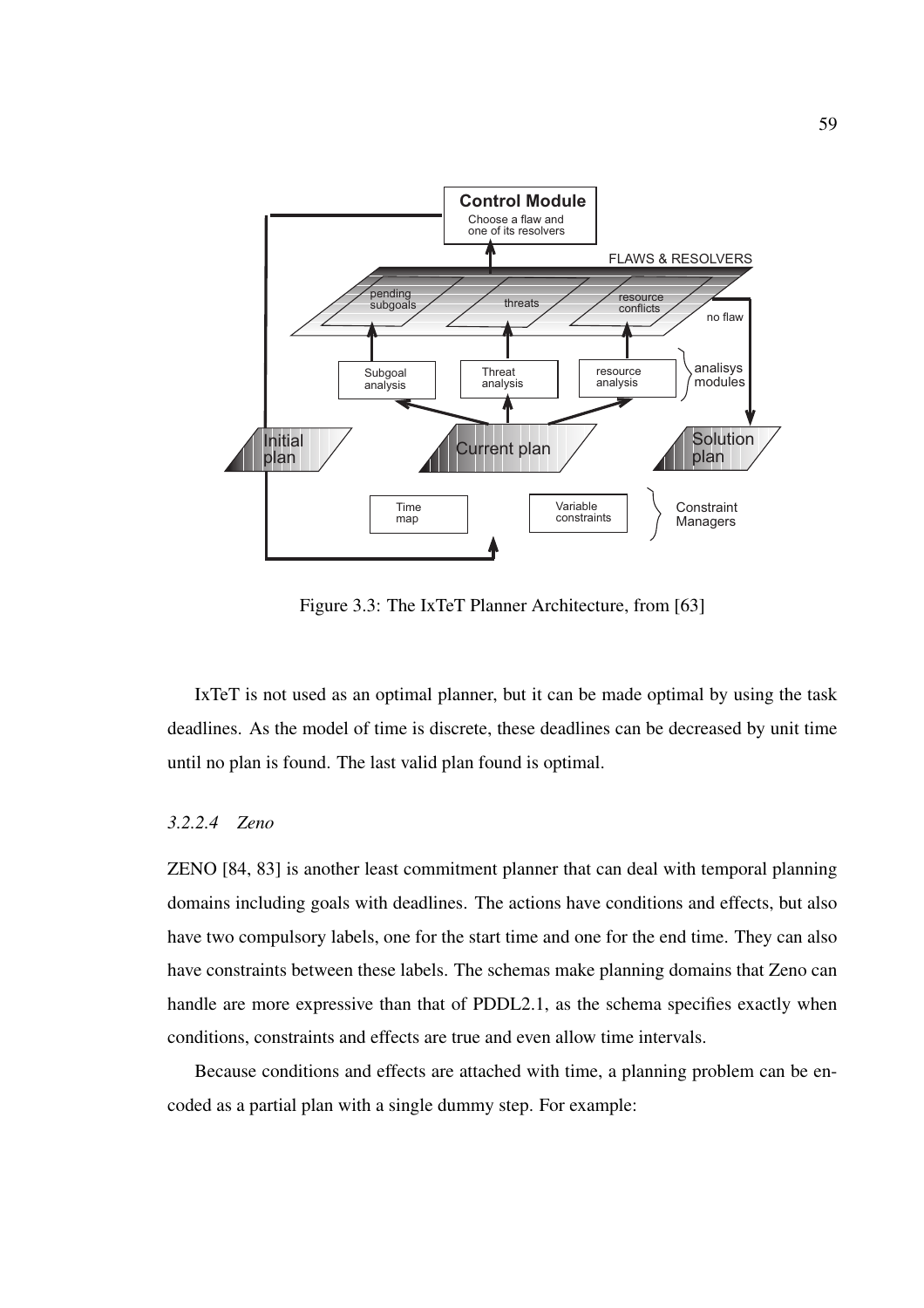Action Dummy **at-time**:  $[t_0, t_1]$ condition: at  $(t_1,$  Peter, London)  $\wedge$  at  $(t_1,$  Mary, London) constraints:  $t_0 < t_1 \leq t_0 + 2.5$ effect: at ( $t_0$ , Peter, Manchester)  $\wedge$  at ( $t_0$ , Mary, Liverpool)  $\wedge$  at ( $t_0$ , Linda, Liverpool)  $\wedge$  fuel( $t_0$ , car)=200

Initial condition, external events and domain axioms are the effect of this dummy action. Deadline goals and final goals are conditions, and the time of the dummy action is the desired time span for the plan to complete.

The algorithm that Zeno employs is a least commitment strategy with regressive search. It first checks to see if the plan is consistent (i.e. no constraints are broken). If not it fails and will have to backtrack. But, if the plan is consistent, it checks to see if there are any outstanding goals. If not then it returns the plan, but if so, it then chooses a goal. If this goal is complex it will reduce it to primitive goals and starts again. If it is primitive and metric it will add it to the constraints and start again. Else, it will add an supporting action and resolve the threats on it and restart the loop. There are three non-deterministic decisions to backtrack. The first one is to decompose goals into simpler formulae. This happens if the goal is a disjunction. The goal is replaced by one of its disjuncts. If the goal was a conjunction, then all the literals are added to the unresolved goal list. Selecting a time can be a problem as it is not discrete. Zeno does one of two things, it either splits the time interval in two and explores each one separately, or it marks that time interval as indivisible. This avoids infinite branching as it will only split time intervals to a preset depth. The second decision to be made is to decide which supporting action to use. Codesignation (e.g.  $x = y$  or  $x \neq y$ ) and primitive metric constraints (e.g. v1  $\leq$  v2) are

Figure 3.4: Dummy action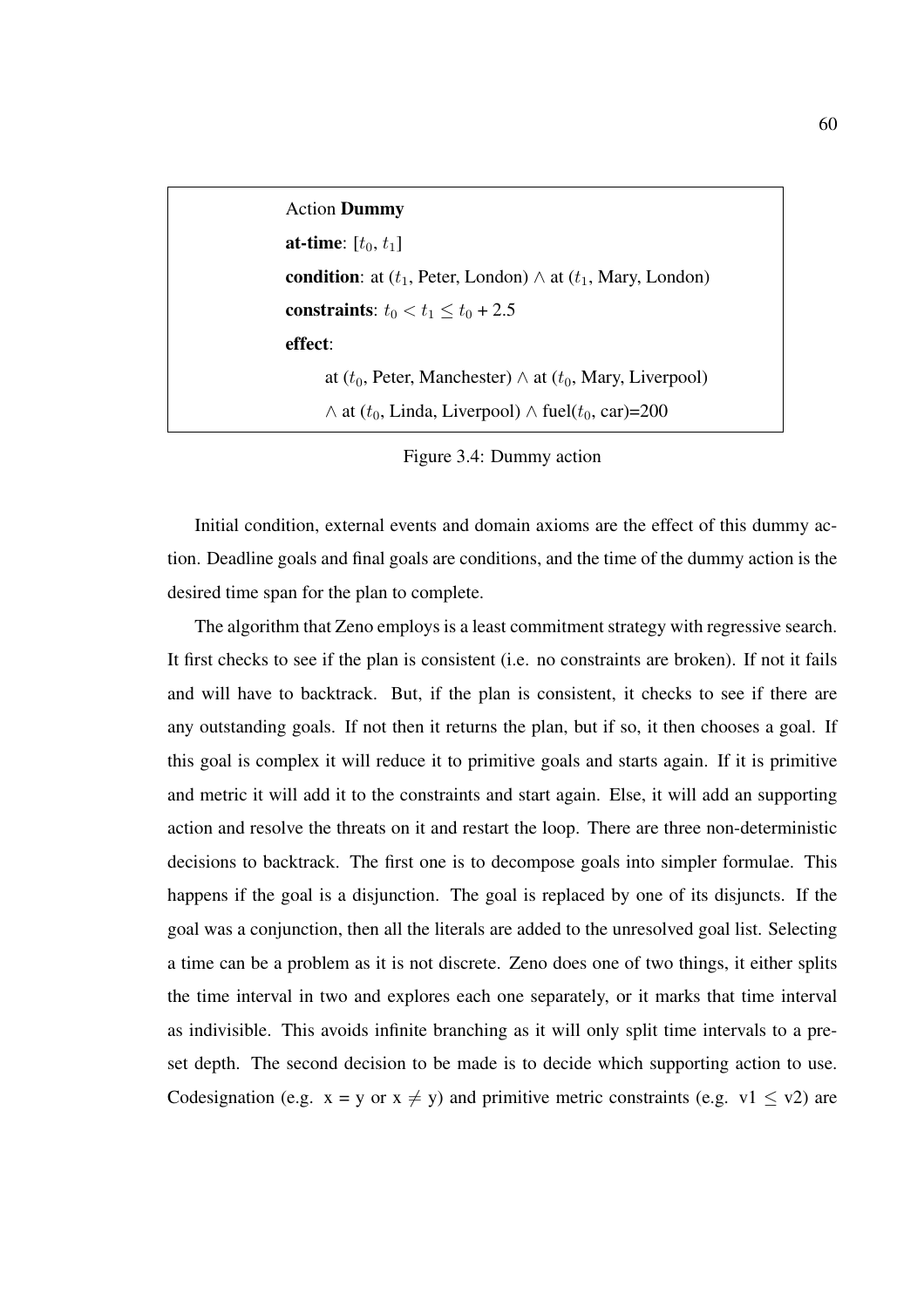posted to the constraint reasoning system which determines if it is consistent. The third decision is where constraints are introduced to prevent interference between actions and goals.

Zeno relies on constraint satisfaction for all temporal and metric reasoning. For codesignation a simple algorithm is used to maintain equivalence classes of all logical variables, then determines whether the noncodesignations are inconsistent with the classification. A Simplex algorithm handles the metric reasoning, whilst temporal relations are solved with Warshalls transitive closure algorithm. The Simplex algorithm assigns the greatest possible values to variables whilst not breaking constraints.

Zeno is a sound and complete planning system. However, because the time reasoning takes a lot of time in querying and updating the temporal cache, it is quite slow in performance. The system could not generate plans with more than a dozen actions. Since then, there has been no further development on the system.

## *3.2.2.5 Constraint Programming Temporal planner (CPT)*

CPT [98, 99] was developed by Vidal and Geffner in 2004 to participate in the International Planning Competition 2004 (IPC2004). It is a least commitment planner based on Constraint Programming to find an optimal solution.

CPT uses a lower bound on the makespan to prune irrelevant partial order plans if they exceed the lower bound. The heuristic function used to calculate the lower bound is nearly the same the one using in [48, 49]. In partial order causal link planning, planners perform by picking up flaws (i.e. open preconditions or threats), and then try to find supports or solutions to those flaws. CPT adapted the branching to temporal planning by introducing temporal variable *T(a)* which is the starting time of an action *a* of the partial order plan. The temporal constraints were introduced, such as:

• If an action *a* has a precondition *p* which needs support, and *a'* is a supporting action, the casual link *a'*[p]*a* is created and a temporal constraint  $T(a') + dur(a') \leq T(a)$ .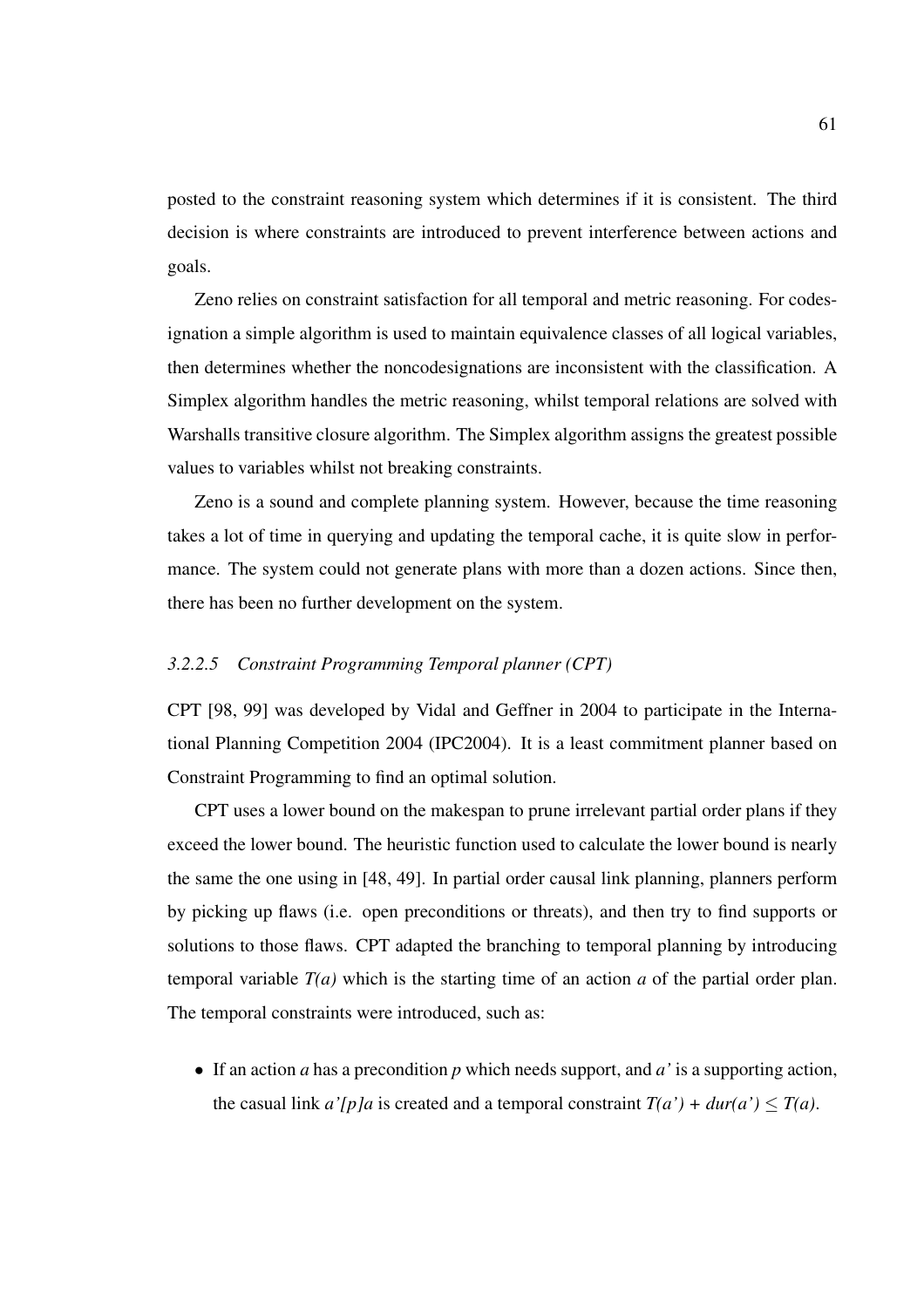• If an action *a* in the partial plan deletes a proposition *p* in the causal link  $a_1[p]a_2$ , a temporal constraint  $T(a) + dur(a) \leq T(a_1)$  or  $T(a_2) + dur(a_2) \leq T(a)$ .

The temporal constraints are then formed a Simple Temporal Problem (STP) [20] which is checked by using the *bounds consistency* introduced by Lhomme in 1993 [65].

Unlike other constraint-based partial order planners which only reason on actions in the current partial plan, CPT can reason on actions which are not in the partial plan yet. CPT introduced variables for all actions in the planning domains, *S(p,a)* for undetermined supporting action for precondition *p* of *a*, and its undetermined starting time *T(p, a)*.

The formulation of CPT has four parts, which are preprocessing, variables, constraints, and branching. In the preprocessing, CPT applies the heuristic function introduced by Haslum and Geffner [48, 49] to compute the heuristic value for each action *a*. In CPT, all branching decisions are binary and each branching node is a "partial plan". The novel idea of CPT which made CPT better than other Constraint-based planning systems is the ability to reason on action *a*, which is not yet in the plan.

CPT is developed on Choco Contraint Programming library. It is an optimal temporal planning system. The strict assumptions on actions in CPT are very similar to those of TGP (i.e. actions are not allowed to overlap each other if they are conflict), which is stricter than that of PDDL 2.1. CPT performed very well in the optimal track of the IPC2004. It was ranked 2nd in the competition. However, because SATPLAN [55], the 1st ranked planner, was only able to deal with classical planning domains, CPT was considered as the best optimal planning system for temporal planning domain.

In 2006, CPT was updated and participated in the 5th Planning Competition (called CPT2 [100, 2]). In this competition, it won the distinguished prize for brilliant performance in the optimal track over other competitors.

CPT will also be used for comparison in the experiment chapter to show the competency of our planning system.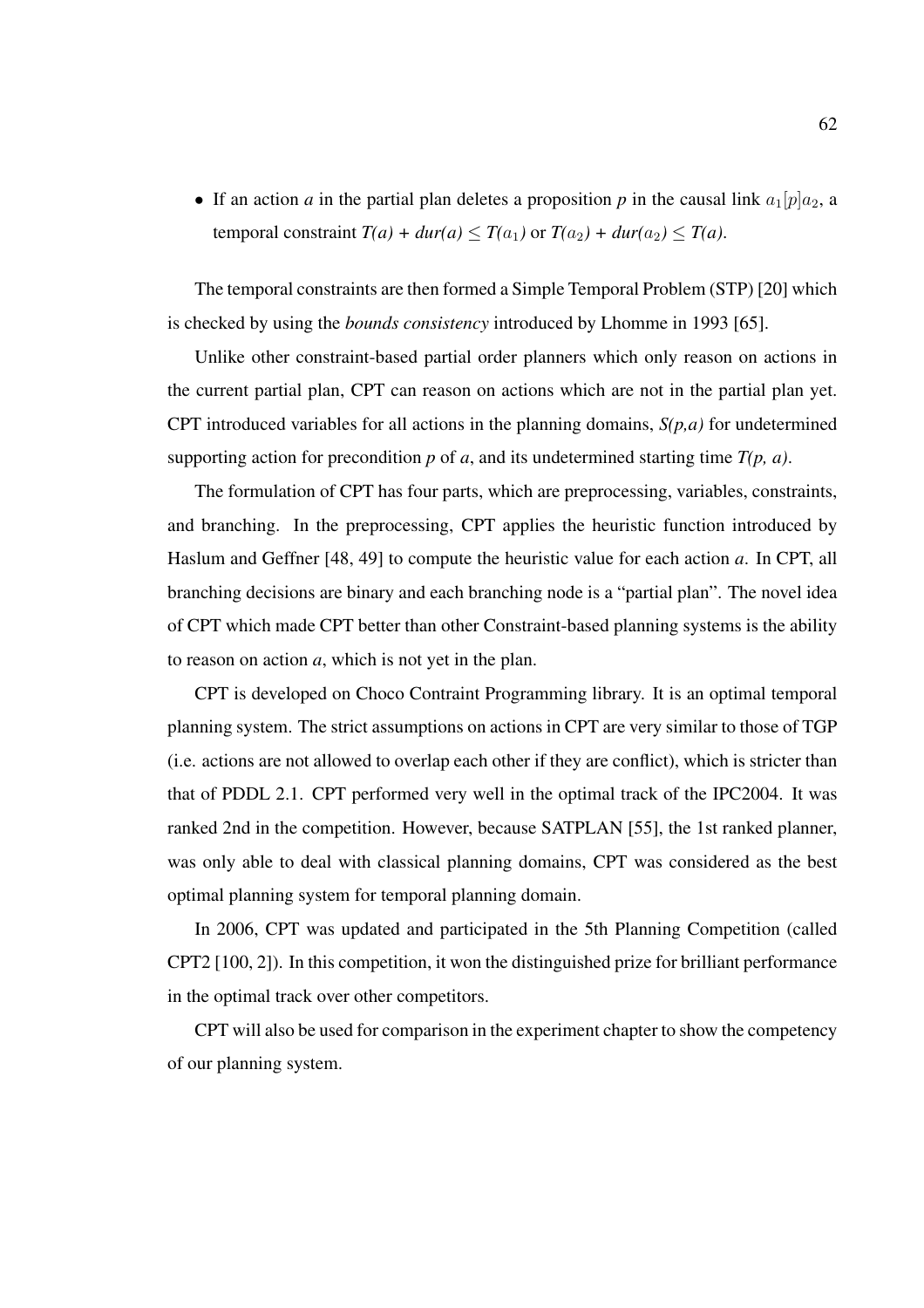## *3.2.3 Heuristic Planners*

#### *3.2.3.1 Introduction*

Heuristic planners try to efficiently search the state space by looking at the most promising branches first by weighting search branches. They use heuristic functions to guide the search to the solution. Planners use admissible search algorithms, such as A\* to branch the search tree. Calculating good heuristic functions can be computationally expensive. There is often a tradeoff between the complexity of the heuristic function with the accuracy of the guess.

## *3.2.3.2 Sapa*

*Sapa* [23], which was developed by Do and Kambhampati, is a planner that applies a heuristic approach for temporal and resource planning. *Sapa* search is performed through a set of time-stamped states, represented by a tuple  $S = (P,M,\Pi,Q,t)$  in which:

- P is a set of predicates which are true at the time t and when they are last achieved.
- M is the set of values of all functions representing the metric resources.
- $\bullet$   $\Pi$  the set of invariants which must remain true for a period of time.
- Q is a set of updates in which each is scheduled to take place at a certain time in the future.
- t is the timestamp.

These states do not only describe the state of the world now, but the state of the planners search as well. All goal have deadlines. A goal is in a state if it is present in P and was achieved before its deadline, or if there is an event in Q that will achieve the goal before the deadline. The branching of the space comes from actions that can be applied to a state.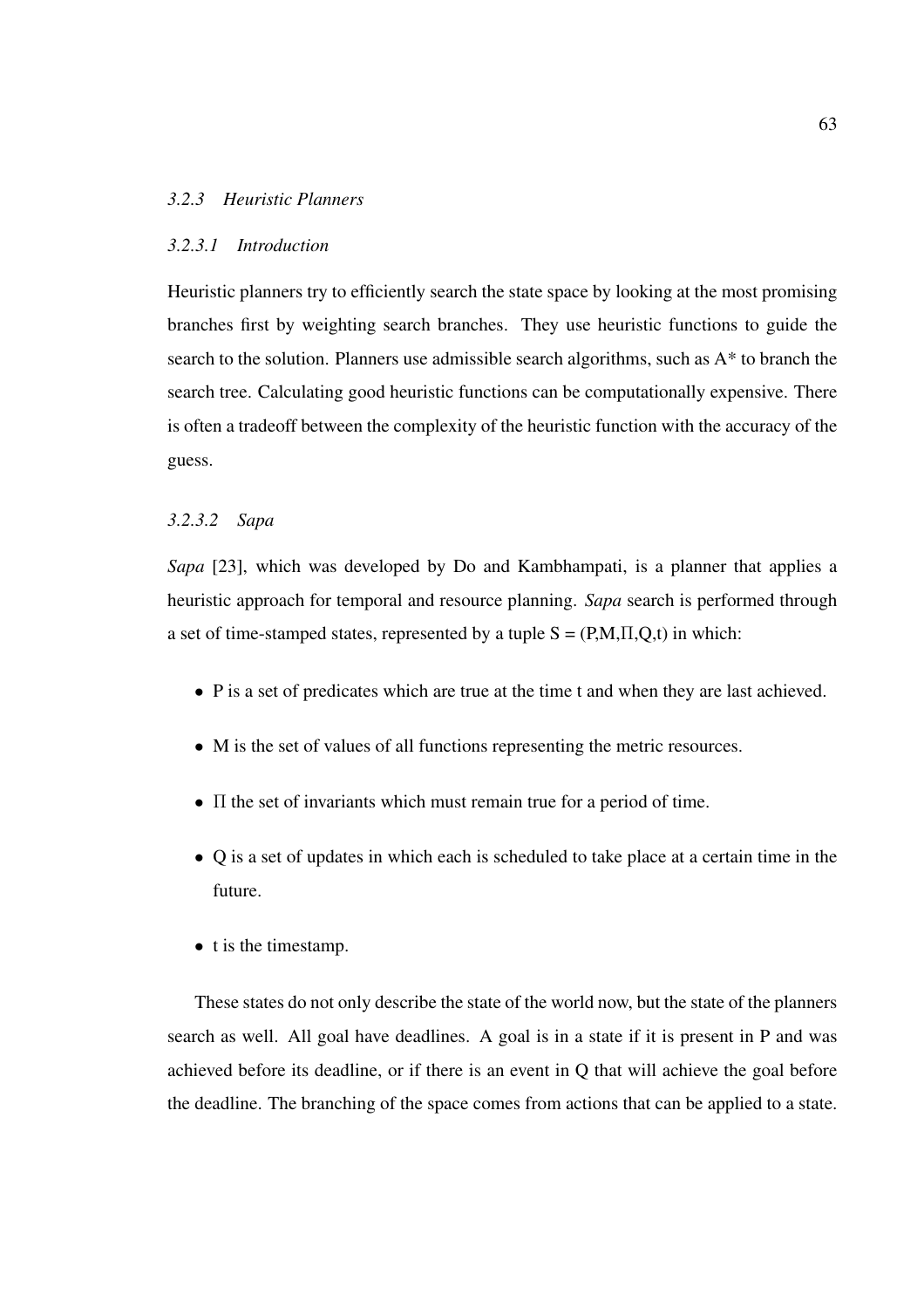An action can be applied if all preconditions are satisfied by P and M, the effects do not interfere with anything in  $\Pi$  or Q and no event interferes with invariants of the action. Besides normal actions, *Sapa* introduces advance-time actions which are used to advance the time of the state S to the time point of the earliest event in the queue Q. *Sapa* uses a simple  $A^*$  to guide the search.

*Sapa* applied the idea of Graphplan planner to build a relaxed planning graph from the initial state to the goal state to construct the heuristic function. The relaxed graph is built by just ignoring delete effects and resource constraints. With the relaxed temporal planning graph, the planner can prune irrelevant states which do not lead to the solution, use the time in which the subgoals appear as a lower bound for the search, and estimate the distance from the current state to the goal state.

*Sapa* is a domain-independent planner, which can handle durative actions, metric resource constraints, and deadline goals. It is designed to find a multi-objective solution.

*Sapa* can handle both time and resources. With the heuristic approach, the planner can return feasible solutions in an acceptable running time. It is suitable to deal with large-sized planning problems, which optimal solutions could not be found in a limited of time.

## *3.2.3.3 TP4*

TP4 [49] was built in 2001 by Haslum and Geffner. It is a development of HSP planning approach. It searches for plans backwards from the goal state. It can deal with both time and resource, including consumable resource and renewable resource. In classical planning, plan tails (i.e. partial plans that achieve the goal if the conditions of the partial plan are satisfied) are built from the goal state. When such a tail is concatenated with a plan head, the end result is a valid plan. A plan tail can be summarised by a set of literals and it is this set of literals that forms a state in the search space. However, in temporal planning, a set of literals is insufficient to summarize the plan tail as it holds no information about the actions in the potential plan that have started before this time point but not finished. Thus,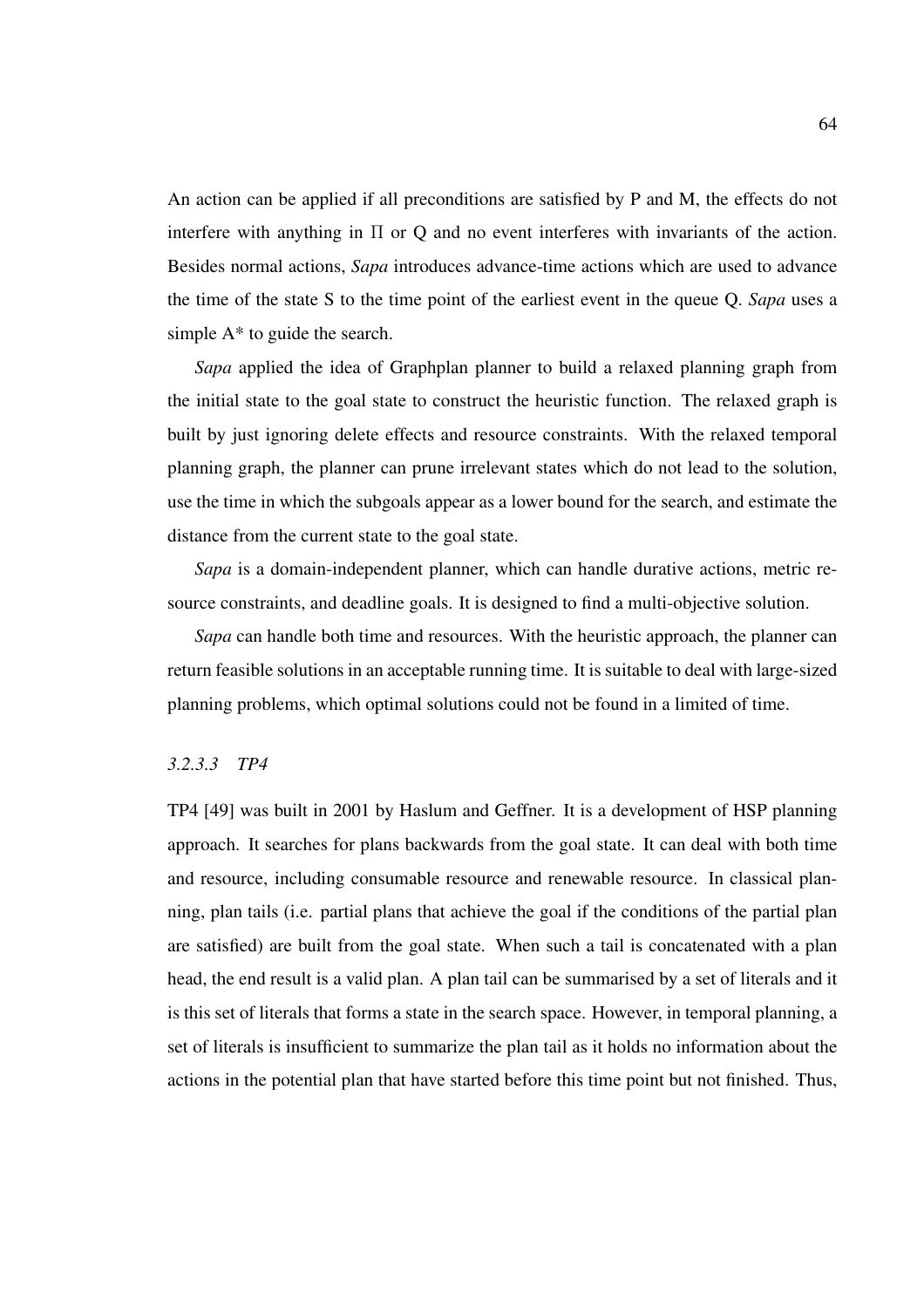a state is now defined as a pair of sets (E,F) in which E is a set of atoms and F is the set of actions attached with time increments  $(a_1,\delta_1), (a_n,\delta_n)$ . A plan P achieves  $s = (E, F)$  at time t if P makes all the literals in E true at t and schedules the actions ai at the time  $t - \delta_i$ . The initial sate is  $(G_P, \emptyset)$  where  $G_P$  is the goal set of literals and the final state are all  $(E, \emptyset)$ where  $E$  is a subset of the initial facts.

The branching is done by selecting an action that has effects in  $E$ . In TP4, the heuristic function estimates how close the current state to the initial state. TP4 uses IDA\* search algorithm. Like many other temporal planning systems, TP4 also tries to shift actions as late as possible without changing the plan structure.

TP4 also deals with resources by including the current value of each resource in the search state. Only renewable resources affect the branching rule although the heuristic only remains informative with unary capacity resources. With consumable resources the heuristic remains admissible but becomes less useful as they do allow for over consumption. However, if resources are limited to be monotonically decreasing (i.e. consumed but not produced) then some states can be pruned if actions consume more resource than the remaining availability. A new heuristic is presented that minimises the amount of resource consumed. By integrating the resource and temporal heuristic, some combination of optimising the duration and consumption can be achieved. TP4 also has the power to have no-ops that consume resources. These are called maintenance actions and could be used to model continuous effects.

TP4 uses IDA\* and some other enhancements to guide the heuristic search. It is an optimal planning system. It can deal with time and resource to find a minimal makespan. In the empirical study [49], it shows that TP4 produces the solution similar to that of TGP, but slower.

In 2004, TP4 was re-implemented to be a more flexible experimental platform for variations of the basic planning algorithms [46]. It was also added some other enhancements to improve the performance of the search. The main difference of the new version and the old version of TP4 is described as follows: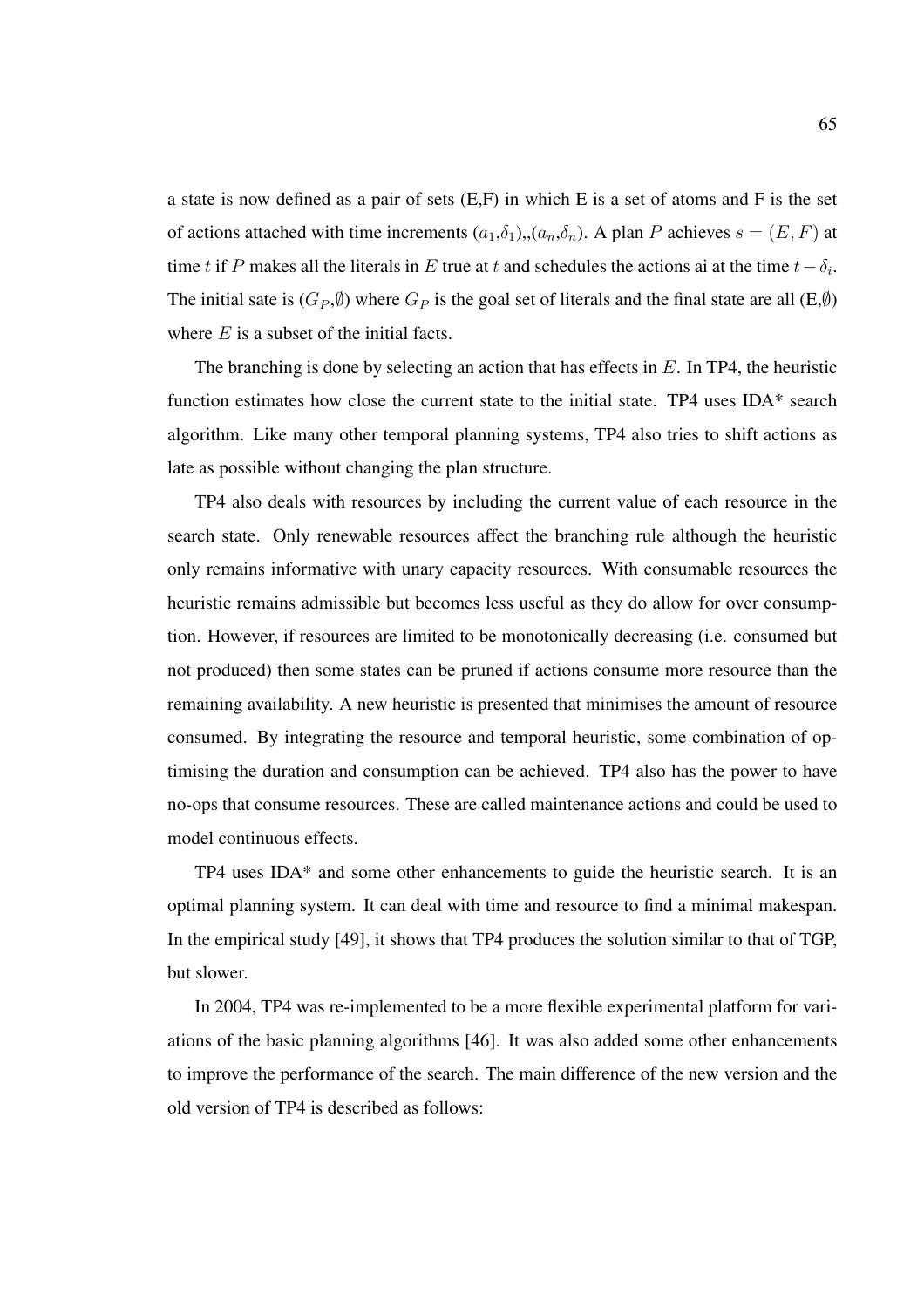Firstly, the new version of TP4 extended the resource finding procedure of the old version to correctly identify resources in some planning domains in the International Planning Competition 2004 (IPC2004) (e.g. the *umts* domain). However, the resource representation which is used in TP4 is less expressive than that of PDDL 2.1.

Secondly, TP4 are improved with some new tricks in the search. The first improvement is the "irrelevant detection". The new TP4 uses the standard reverse unreachability to detect and remove irrelevant propositions and actions. With this detection and removal, the performance is improved (e.g. in the *airport* domain). The second improvement is the introduction of two-stage optimization because the algorithm IDA\* used by TP4 performs badly if the GCD (greatest common divisor) of actions' durations is small. In the 2-stage optimization, action durations are first rounded up to the nearest integer to improve the GCD. Then, TP4 will solve the problem with the new action durations. The result of this (i.e. makespan) is used as an upper bound for a branch-and-bound search to find the optimal solution with the real action durations. However, in the IPC2004, the new 2-stage optimization only helped to improve the performance in the *satellite* domain (see [47]).

In the new version of TP4, it is still an optimal planning system which can deal with time and resources. The resource finding procedure was extended to handle resource better in IPC2004 domains. The new search improvements were introduced but the performance was not improve much comparing to the old version.

#### 3.3 Summary

The chapter shows an overview of different planners which deal with temporal planning domains. Originally, AI planning only deals with instantaneous actions. In 2002, temporal planning was first introduced in PDDL and officially used in the third International Planning Competition. Temporal planning is a big step towards the ambition of dealing with real-world problems. The chapter describes and groups different planners according to their approach, including plangraph, partial order, constraint programming, heuristics.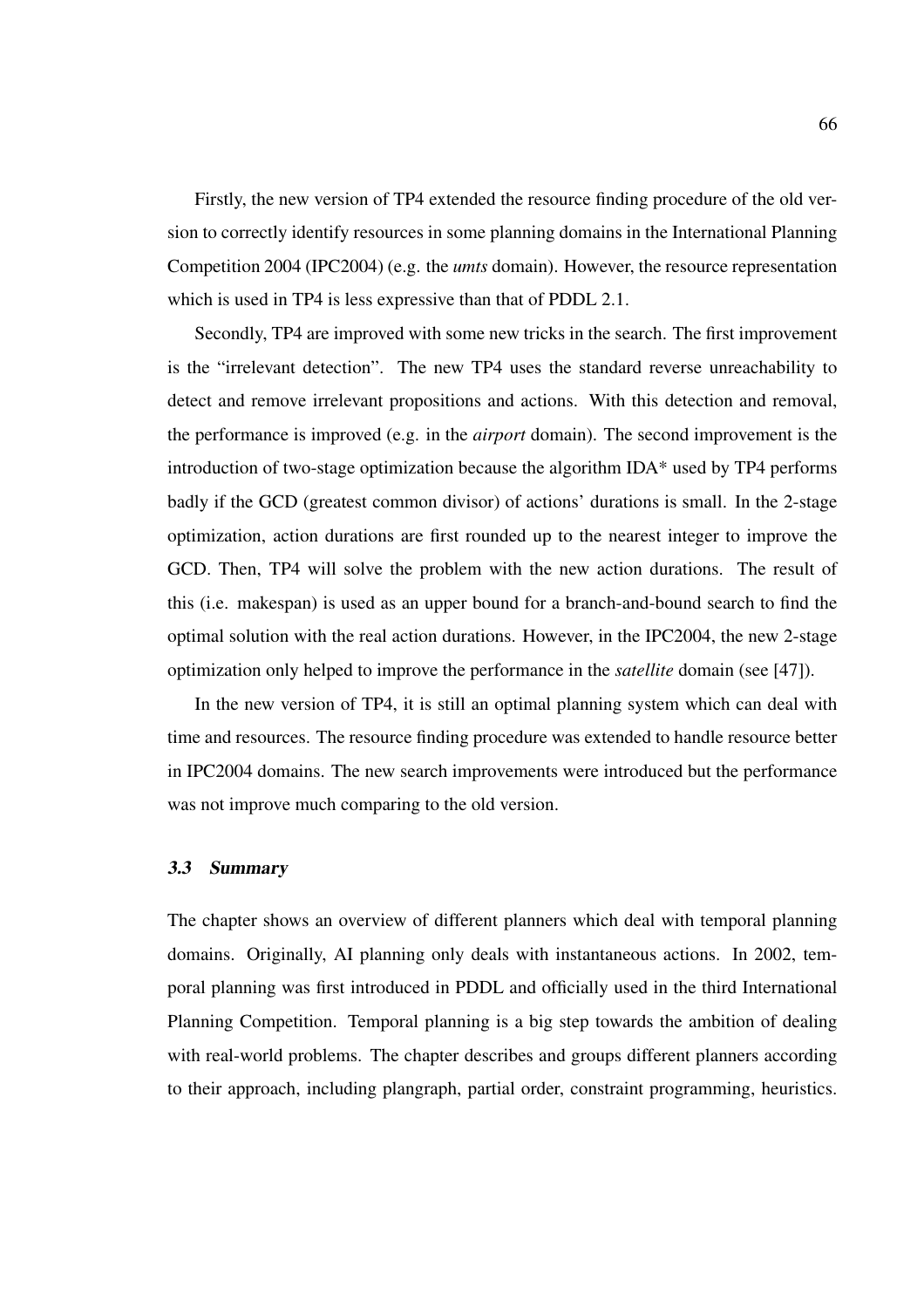It focuses on the two plangraph-based planning systems, TGP and TPSYS, which use the same approach as our planning system. In general, all planning systems described in this chapter consider time as an integrated part rather than separating it as a sub-problem to deal with later. TGP, TPSYS, parcPLAN, CPT, and TP4 can give optimal solutions to temporal planning domains, while the other planners, LPGP, IxTeT, ZENO, and Sapa only give feasible solutions. IxTeT is not specifically designed to find an optimal solution, but it can modified slightly to become an optimal planner. The next chapter will describe our plangraph-based planning system, called CPPlanner, to deal with temporal domains.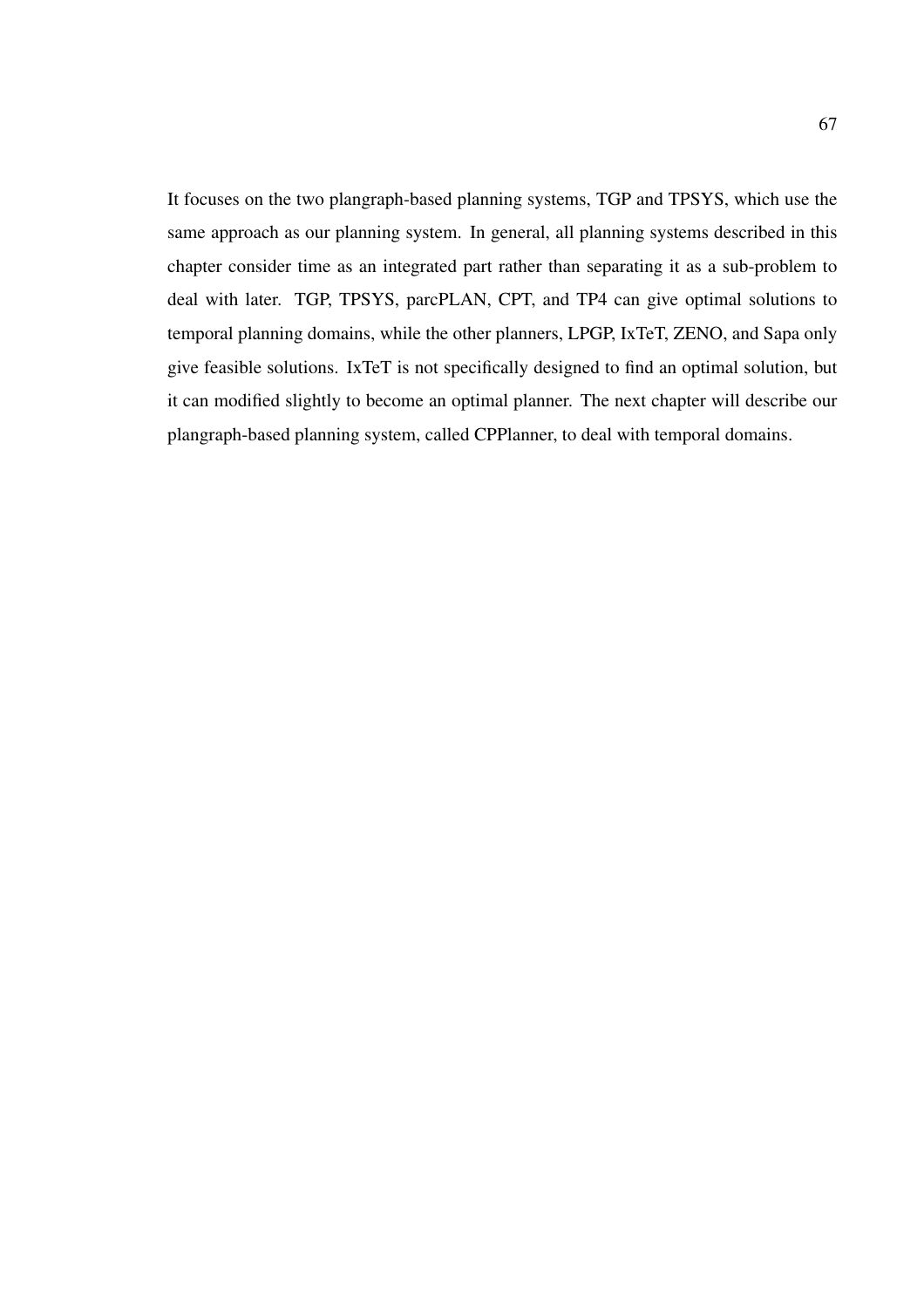## Chapter 4

# CPPLANNER - AN OPTIMAL TEMPORAL PLANNING SYSTEM USING CRITICAL PATHS

#### 4.1 Introduction

Recently, the plangraph framework [13] has been applied and developed in many planning systems. It has been extended and modified to deal with more complex planning domains. This chapter continues in this vein, introducing a further extension of the plangraph framework to deal with more complex temporal planning domains. A new planning system, called CPPlanner, is described in detail. With the new extension, CPPlanner can find an optimal solution in terms of time (*makespan*) for temporal planning domains in which actions can have effects at any time during their execution. The main contribution of CPPlanner is the usage of a *critical path* in the planning graph as a backbone for the backtracking search while looking for an optimal solution.

The next section will introduce the representation of an action with the capability of handling actions with effects occurring during their execution (intermediate effects). The mutex relations between proposition-proposition, action-proposition, and action-action are also presented in detail to show the constraints between nodes in the planning graph. Finally, the graph expansion and the solution extraction algorithms are described and discussed thoroughly.

In addition, the operation of the algorithms is demonstrated via a small worked example prior to the detailed empirical study in the next chapter.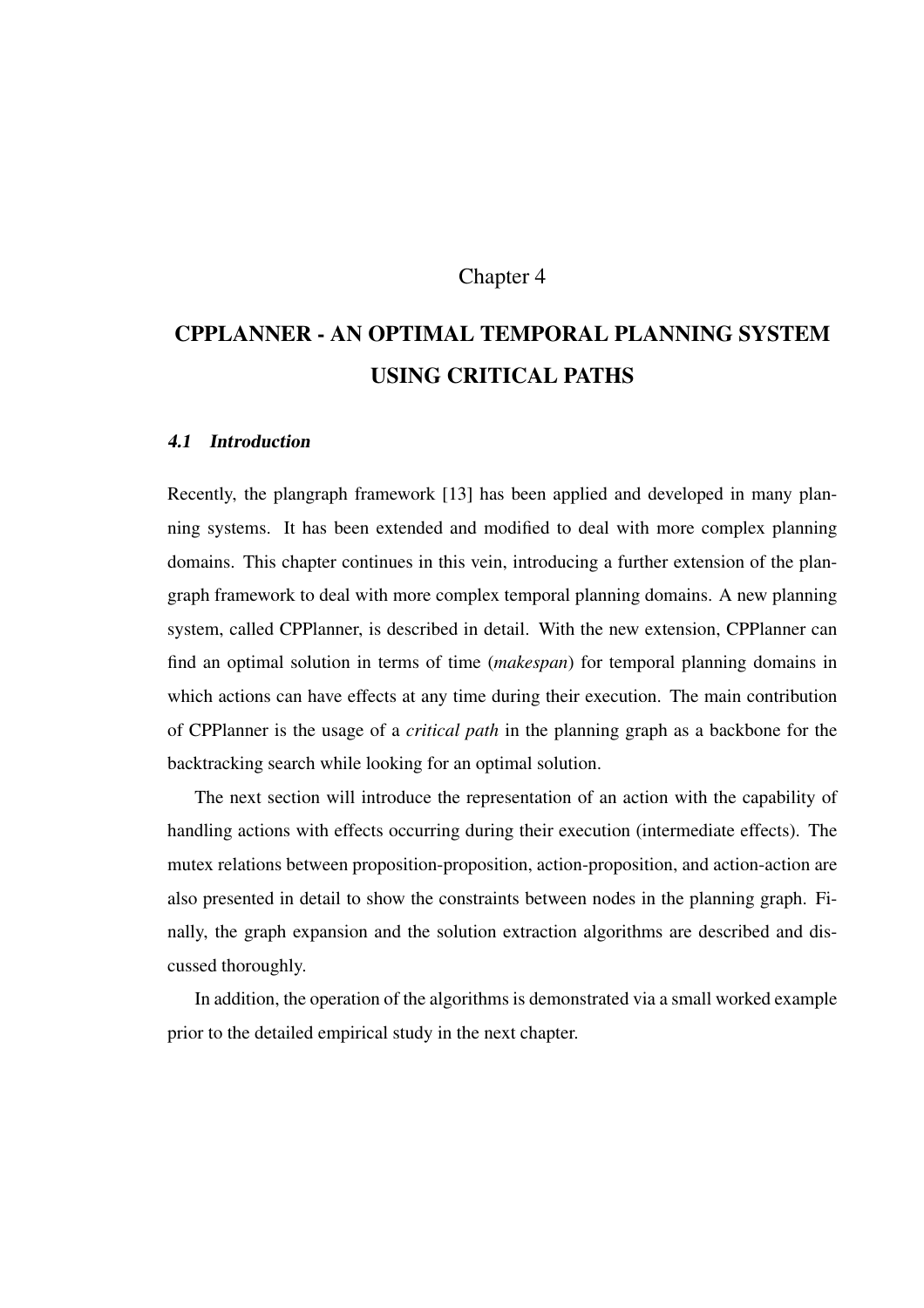#### *4.1.1 Towards the new extension of the plangraph framework*

The previous chapters introduced and discussed the two current plangraph-based temporal planning systems, TGP and TPSYS. They extend the plangraph framework to find optimal solutions for temporal planning domains. However, in TGP, it is assumed that an action's conditions must hold at the beginning and until the action finishes. Effects of actions are undefined during the actions' execution and are only guaranteed to hold at the end of the execution. In TPSYS, the assumption is less strict, in that it allows actions to have beginning effects (i.e. effects that hold from the start of the action's execution). As in plangraph-based planning systems, the mutex relations are used to indicate whether actions and propositions can happen simultaneously. Because of the assumptions about the conditions and effects in both TGP and TPSYS, mutex relations are still relatively simple.

With the ambition to deal with real world problems, CPPlanner has been extended to have a broader assumption on effects of an action. An action can have effects at any time during its execution. With this assumption, two actions now can overlap *partially* if two actions have no mutex relation and a intermediate effect of one action is one of the conditions of another action. The graph expansion is then extended to handle such actions. In addition, due to the partial overlap of actions which depends on the starting time of actions, the mutex relation checking in the solution extraction is more complicated than that of TGP or TPSYS. The details of these extensions and techniques are discussed in the following sections.

#### 4.2 Action representation

In CPPlanner, the action representation has been designed to deal with temporal planning domains in which actions can have effects at any time during their execution. Therefore, the representation of an action must show that the starting time of each effect happens while the action is executing. The action representation of CPPlanner is mainly influenced by the PDDL+ [32] and the representation of actions in the Sapa planner [23].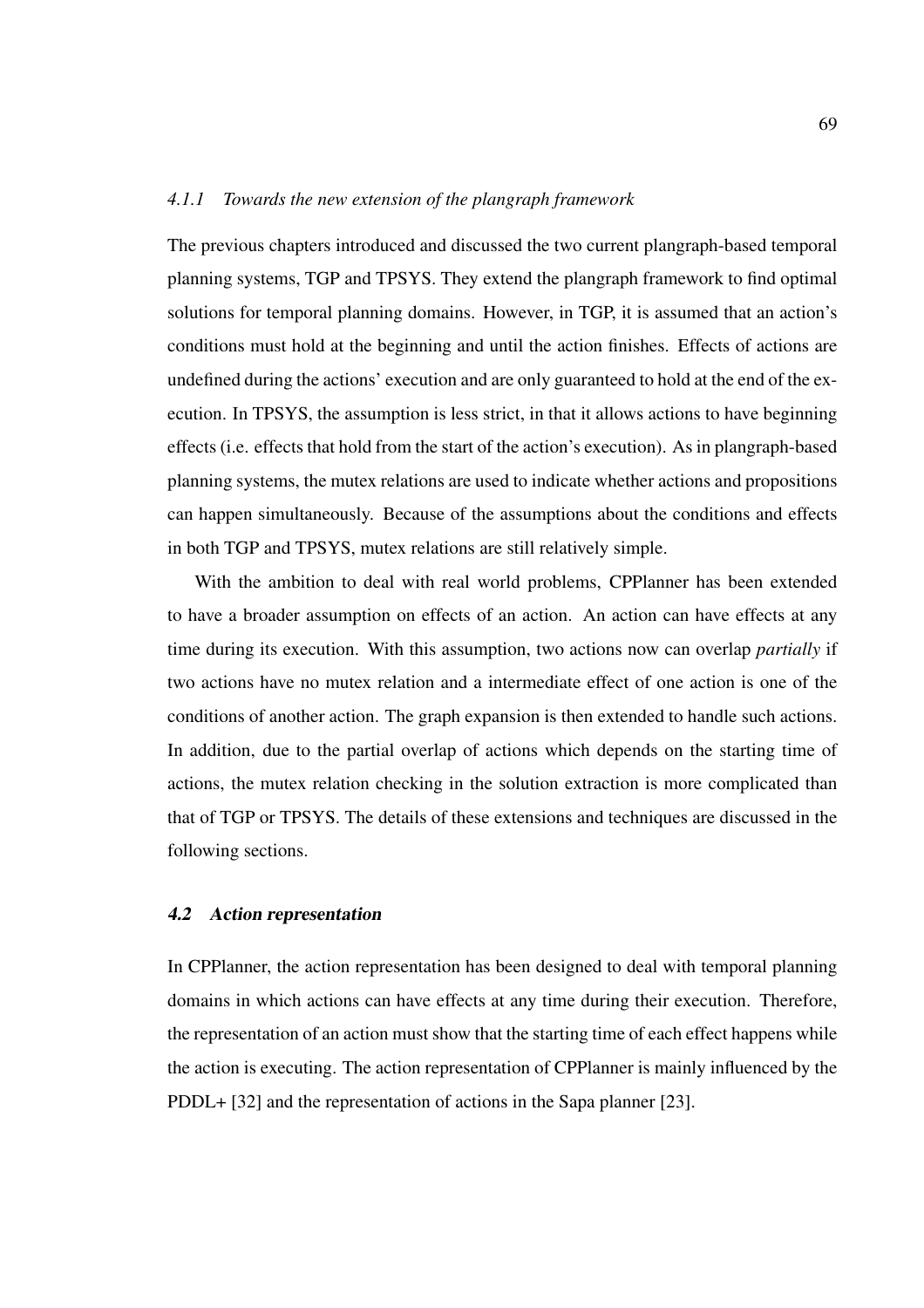The action representation for CPPlanner is described as follows:

An action A is presented as  $\{Dur_A, Cond_A, Eff_A\}$  in which:

- Dur<sub>A</sub>: the duration of the action A. (Dur<sub>A</sub> > 0).
- Cond<sub>A</sub> = { $\langle \text{cond}_{A_1}, \text{type}_{A_1} \rangle$ , ...,  $\langle \text{cond}_{A_k}, \text{type}_{A_k} \rangle$  }.
- Eff<sub>A</sub> = { $\langle \text{eff}_{A_1}, \delta_{A_1} \rangle$ , ...,  $\langle \text{eff}_{A_h}, \delta_{A_h} \rangle$ } with  $\forall i \in [1, h] : 0 \le \delta_{A_i} \le Dur_A$ .

In this representation, each action A has a duration  $Dur_A$ , a starting time Start<sub>A</sub>, a list of conditions Cond<sub>A</sub>, and a list of effects  $\text{Eff}_{A}$ . The duration  $\text{Dur}_{A}$  can be statically defined in the domain or dynamically calculated at the run time of the action. For example, the action *Fly* can be calculated based on the locations of the take-off airport, the landing airport, and the speed of the aircraft. For actions, it is assumed that the conditions are required at the beginning and need to be held throughout the execution of an action. Each Cond<sub>A</sub> is a list of propositions  $\{\langle cond_{A_1}, type_{A_1}\rangle, ..., \langle cond_{A_k}, type_{A_k}\rangle\}$  which are required for the action to execute. Each condition cond<sub>A<sub>i</sub></sub> attaches with a type type<sub>A<sub>1</sub></sub> which is *at\_start*, *at\_end*, or *over\_all* to describe that the condition needs to be held at the start, at the end or during the execution of the action.

Since CPPlanner has richer action representation in which actions can have intermediate effects, the list of effects Eff<sub>A</sub> for each action is a conjunction of tuples  $\langle \text{eff}_{A_i}, \delta_{A_j} \rangle$  (i.e.  $\langle$  proposition, difference-in-time  $\rangle$ ). Each tuple represents that the effect eff<sub>A<sub>j</sub> will happen</sub> at the time (Start<sub>A</sub> +  $\delta_{A_j}$ ) onwards.

With the representation shown above, an action A can have intermediate effects starting at any time during its execution. For example, in figure 4.1, the action A starts at time 10 with Cond<sub>A</sub> = { $\langle cond_1, at\_start \rangle$ ,  $\langle cond_2, at\_start \rangle$ }, and the Eff<sub>A</sub> = { $\langle eff_1, 5 \rangle$ ,  $\langle eff_2, 20 \rangle$  $\langle$ ,  $\langle \text{eff}_3, 20 \rangle$ . In this example, eff<sub>1</sub> is an intermediate effect with  $\delta_{A_1} = 5$  (i.e. after 5 units of time from the starting of the action, the effect  $\text{eff}_1$  takes place).

Allowing intermediate effects for an action leads to more complexity in expanding the planning graph and checking mutex relations in the solution extraction phase becomes more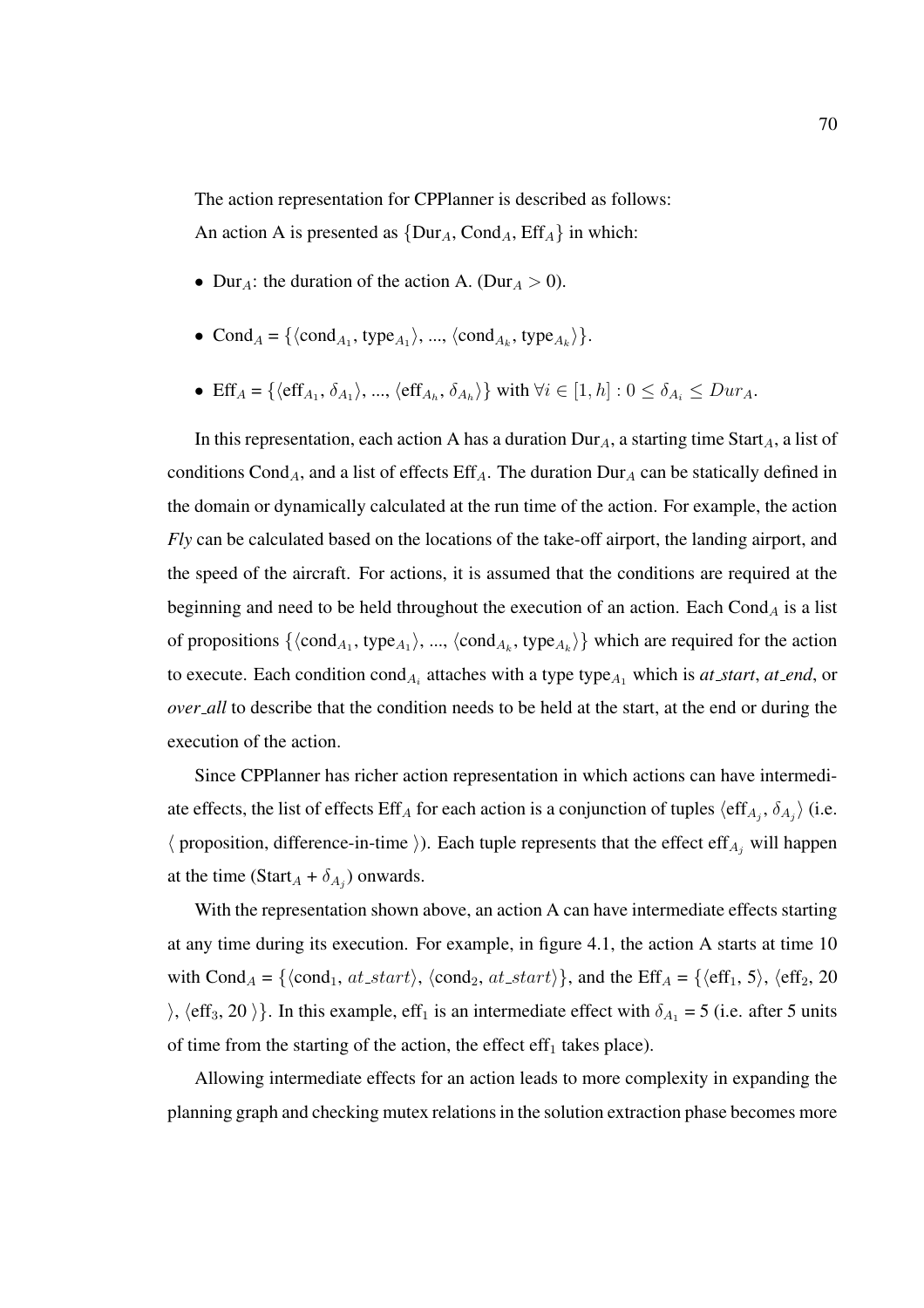

Figure 4.1: Action representation

difficult. In the graph expansion phase, because actions can have intermediate effects, two actions can overlap partially with each other. The calculation for the starting time of the next possible action is more complicated. The problem will be discussed in more detail in the next sections.

#### 4.3 The planning graph

In the plangraph approach, the planning graph is a multiple-level graph which alternates between a level of propositions and a level of actions.

The graph is constructed from the initial state and advanced level by level from the left. The first level of the graph consists of propositions in the initial state. The next level is the level of actions which can apply, given these propositions. These actions are also called *possible actions*. Then, the effects of these actions form a new level of the graph. The propositions in the previous level, which do not appear again in the list of the effects, are also added to this level via no-op actions.

In temporal planning, because each action has its duration, each action or proposition has an attached *timestamp* showing the starting time of that action or proposition. Thus, in temporal planning, each node in the planning graph contains a timestamp showing the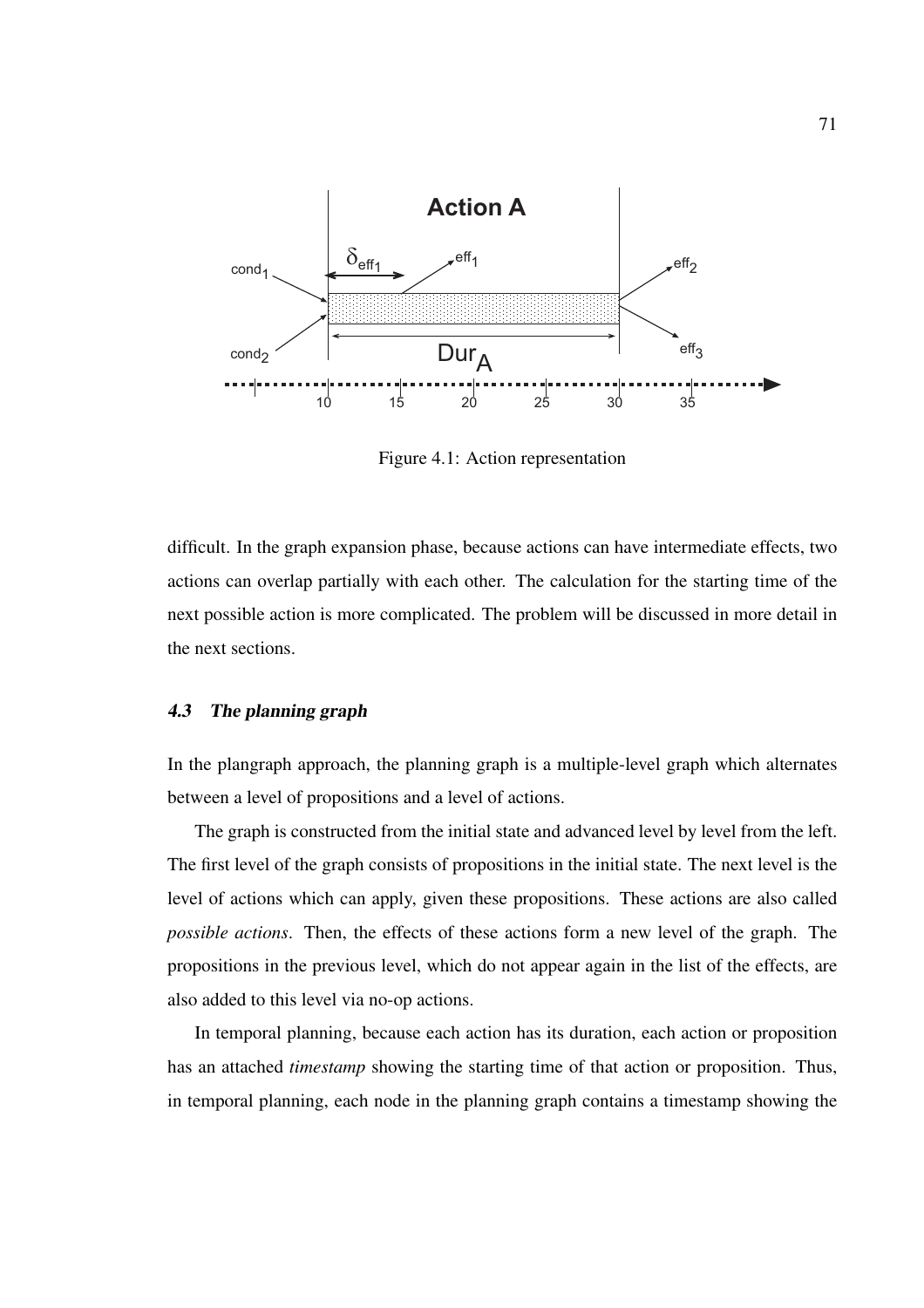

Figure 4.2: The multiple-level planning graph of the plangraph approach

earliest possible time it takes place.

Note that in plangraph approach, once a proposition appears in the graph, it will appear again in all subsequent levels of propositions. As in TGP, in order to save memory consumption, we also use the *bi-level compact graph* to represent the full planning graph. The bi-level graph is a graph containing a level of actions and a level of propositions. There are directed edges connecting between nodes in the two levels showing the links of conditions and effects for actions. Also, there are edges showing the mutex relations among them in the graph.

In TPSYS, because the planner uses the usual multiple-level planning graph, the expansion phase is simpler and more straightforward. In each level of the graph, all the nodes of the previous level appear again. This causes a problem with the memory consumption when the size of planning domain is big. In TGP, because of the strict assumption on conditions and effects, effects only become true at the end of the execution of actions. New actions, which need these effects as conditions, will use the current examining time *t* as the starting time. However, in CPPlanner, because an action may have intermediate effects, a new action might use one of these intermediate effects as a condition. Instead of using the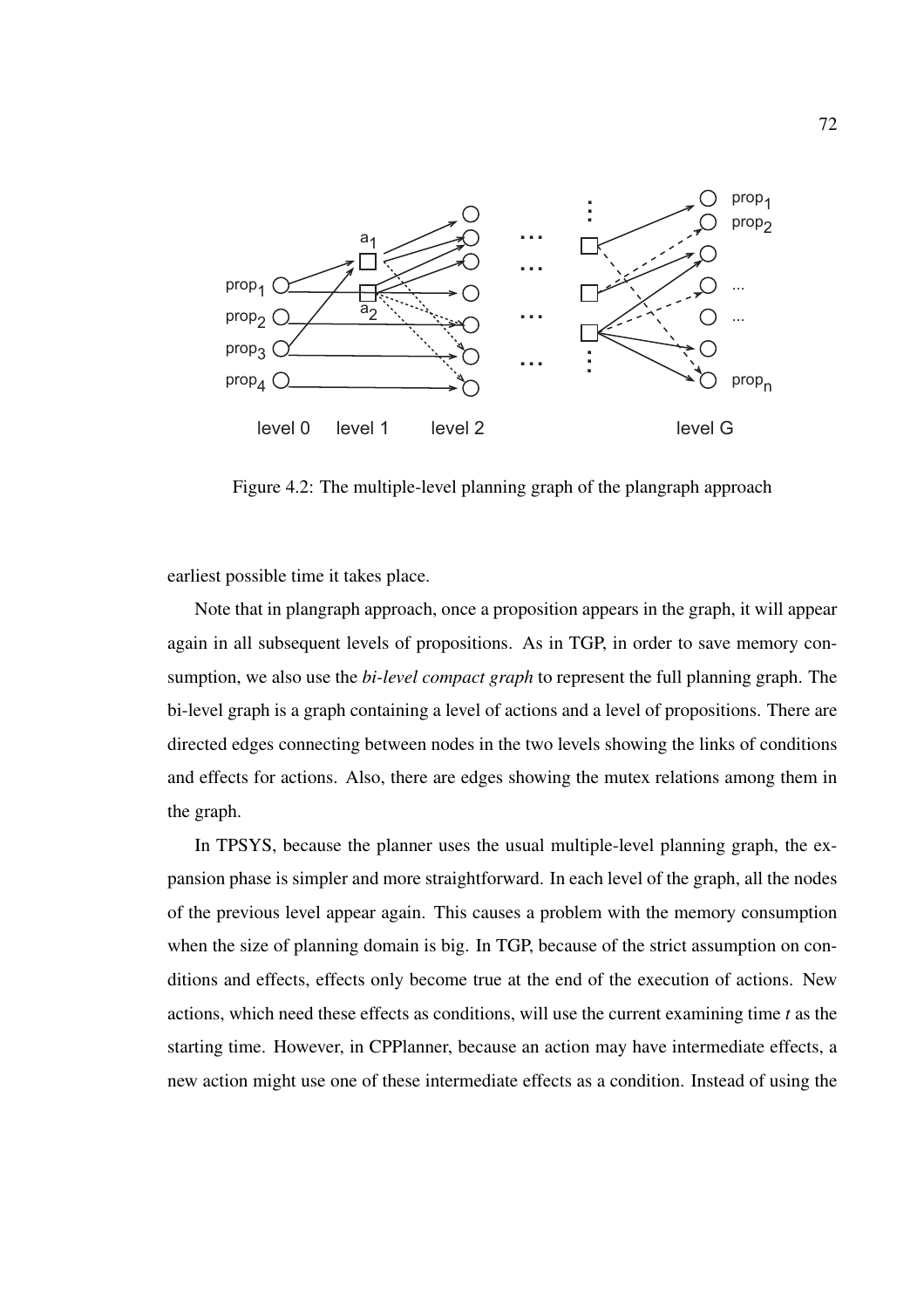

Figure 4.3: The Bi-level planning graph

current examining time *t* as starting time, it has to check all the timestamps of the conditions to find out the starting time for the action. This problem will be discussed in detail in section 4.4.

# 4.4 Graph Expansion

#### *4.4.1 The concept*

In the plangraph approach, the algorithm consists of two phases: the *graph expansion* and the *solution extraction*. The graph expansion builds up the planning graph, and the solution extraction tries to find an actual solution in the graph.

In the original plangraph approach, starting from the propositions in the initial state (called level 0), the planner applies all possible actions to these propositions. The possible actions are stored in the next level (i.e. level 1). The effects (=propositions) of these actions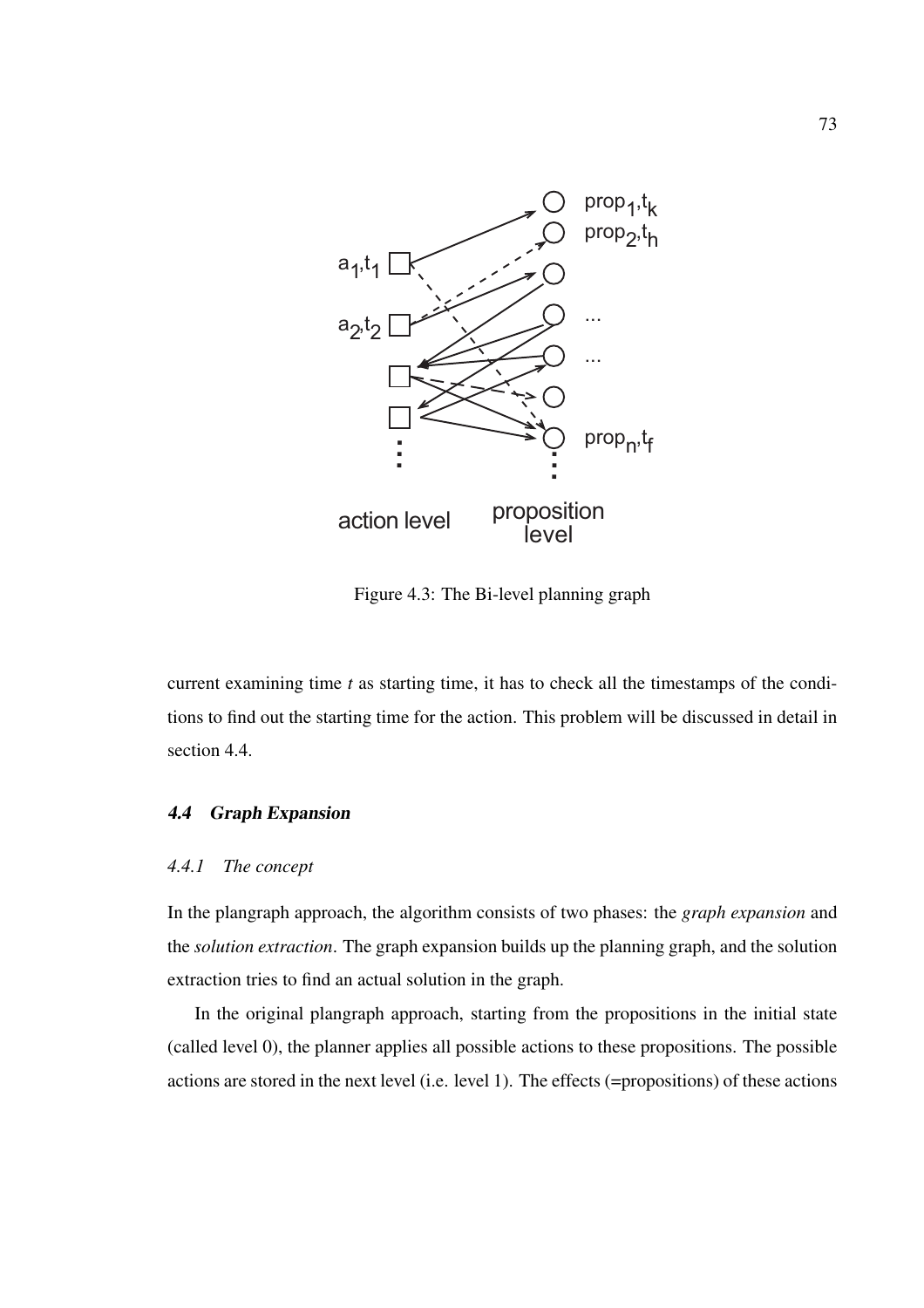

Figure 4.4: The model of a plangraph-based planning system

form a new level of propositions (level 3). Other propositions in the previous level (=level 0) which do not appear in this level are also being added (via no-op actions). This process is repeated until all the propositions of the goal state appear in the graph. At this time, the solution extraction is called to perform a backward-chaining search to look for an actual solution. If the solution is found, it is the optimal one. Otherwise, the graph expansion is called again to advance the graph to the next level, and the process repeats. The planning graph of the plangraph approach is shown in 4.2.

In the Graphplan planner, because it is dealing with the classical planning domains in which actions have no duration, the planner can apply all possible actions at each proposi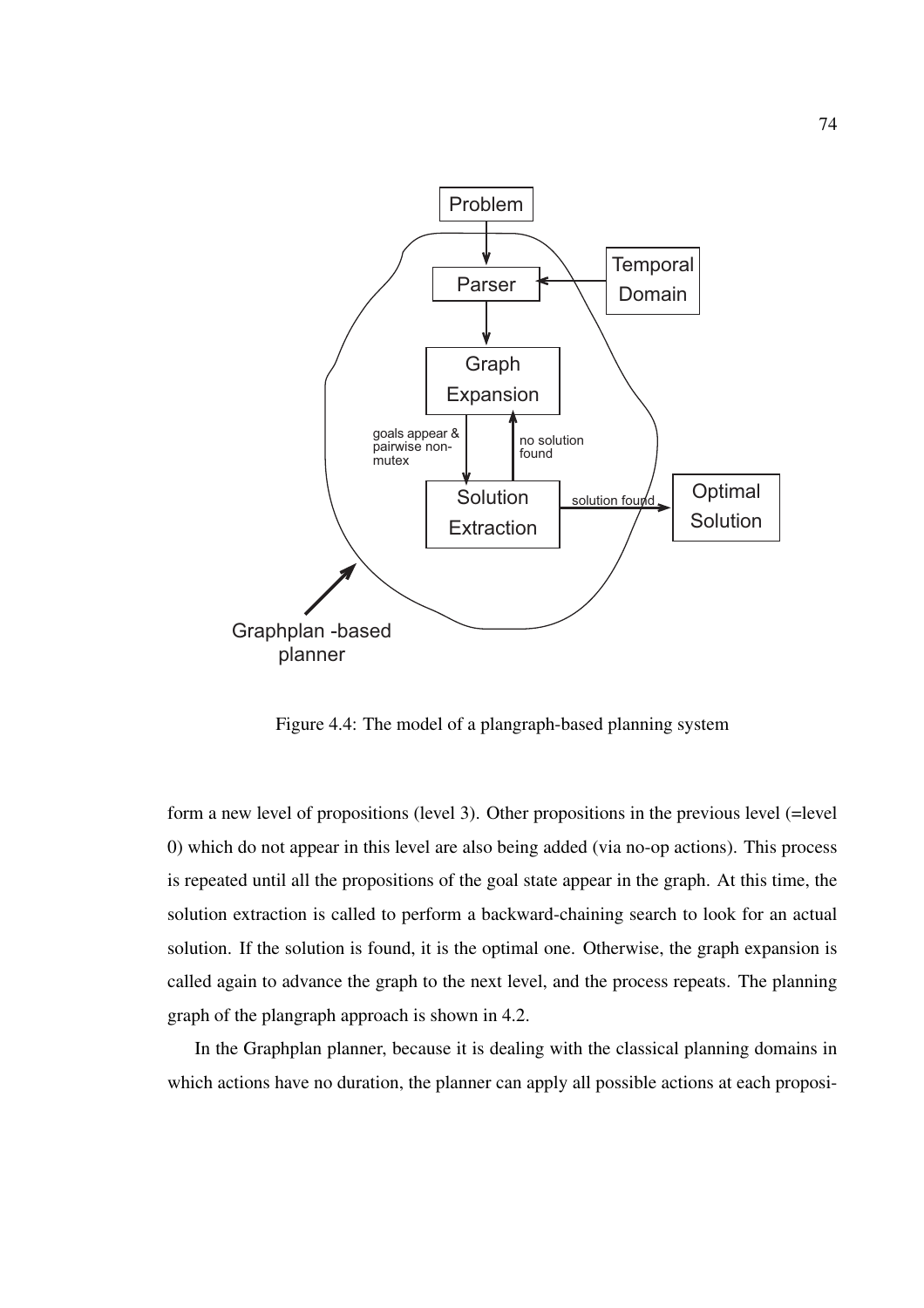tion level to create a new level in the graph. However, CPPlanner is dealing with temporal planning domains. The planner will advance the graph step by step in time. In order to do this, from a certain time with propositions given, the planner will choose an action from possible ones which finishes earliest (note that although this is not specially mentioned in the papers of TGP and TPSYS, it is believed that this also applies in those systems).

In temporal planning, the planning graph is constructed based on the idea of advancing from the intial state step by step in time until all the *subgoals* (propositions in the goal state) appear. However, in TGP and TPSYS, because actions do not have intermediate effects, they cannot overlap partially. The calculation for the new actions is straightforward based on the current examining time *t* (i.e. the ending time of the previous chosen action). However, in CPPlanner, actions can overlap partially. For example, while an action A is executing, another action B, which uses the intermediate effects of actions A as conditions, starts. The calculation for the starting time of action B needs to be based on the timestamps of the intermediate effects rather than the current examining time *t*. The details of the calculation are shown in the algorithm description section below.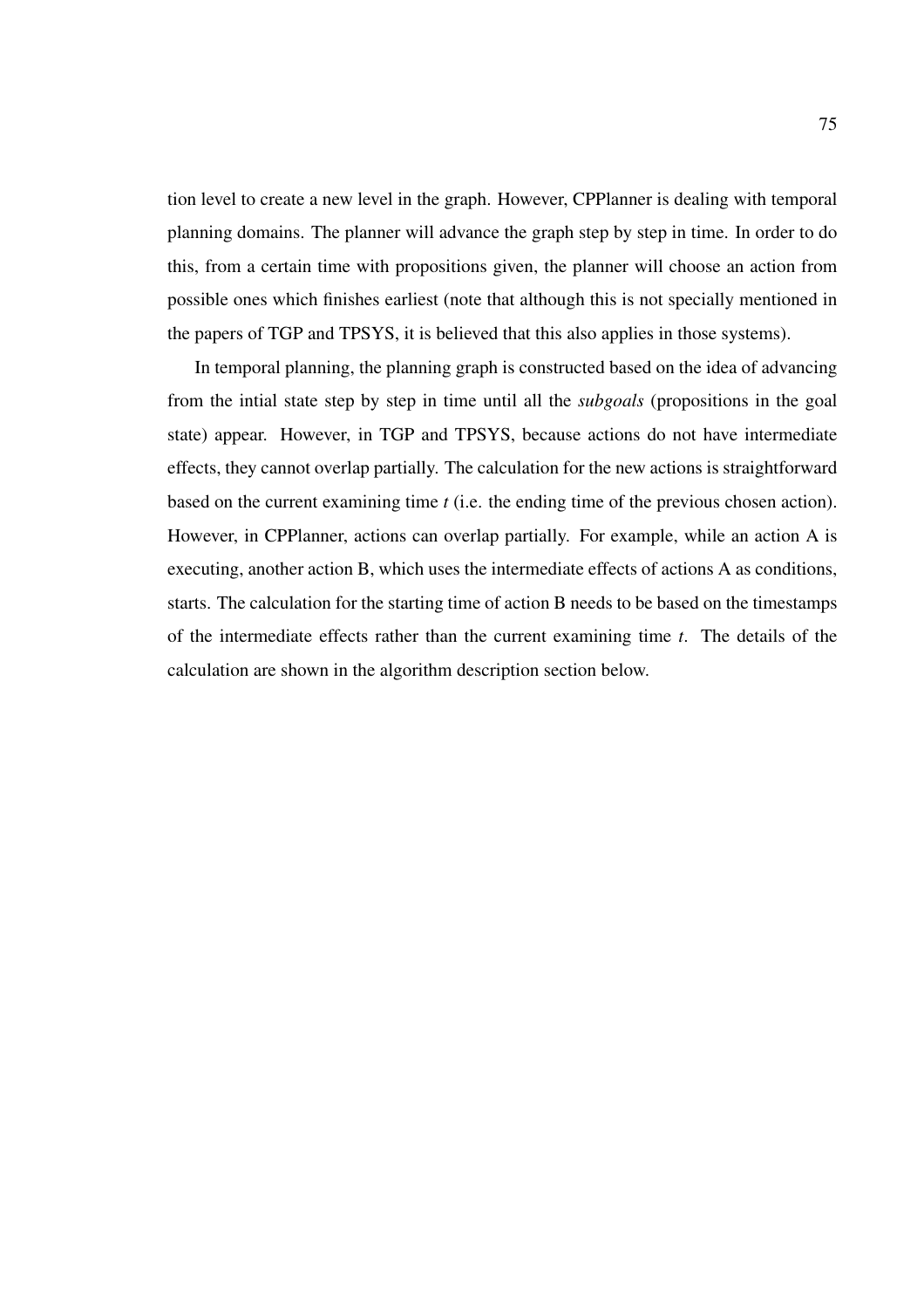

Figure 4.5: The Graph Expansion Diagram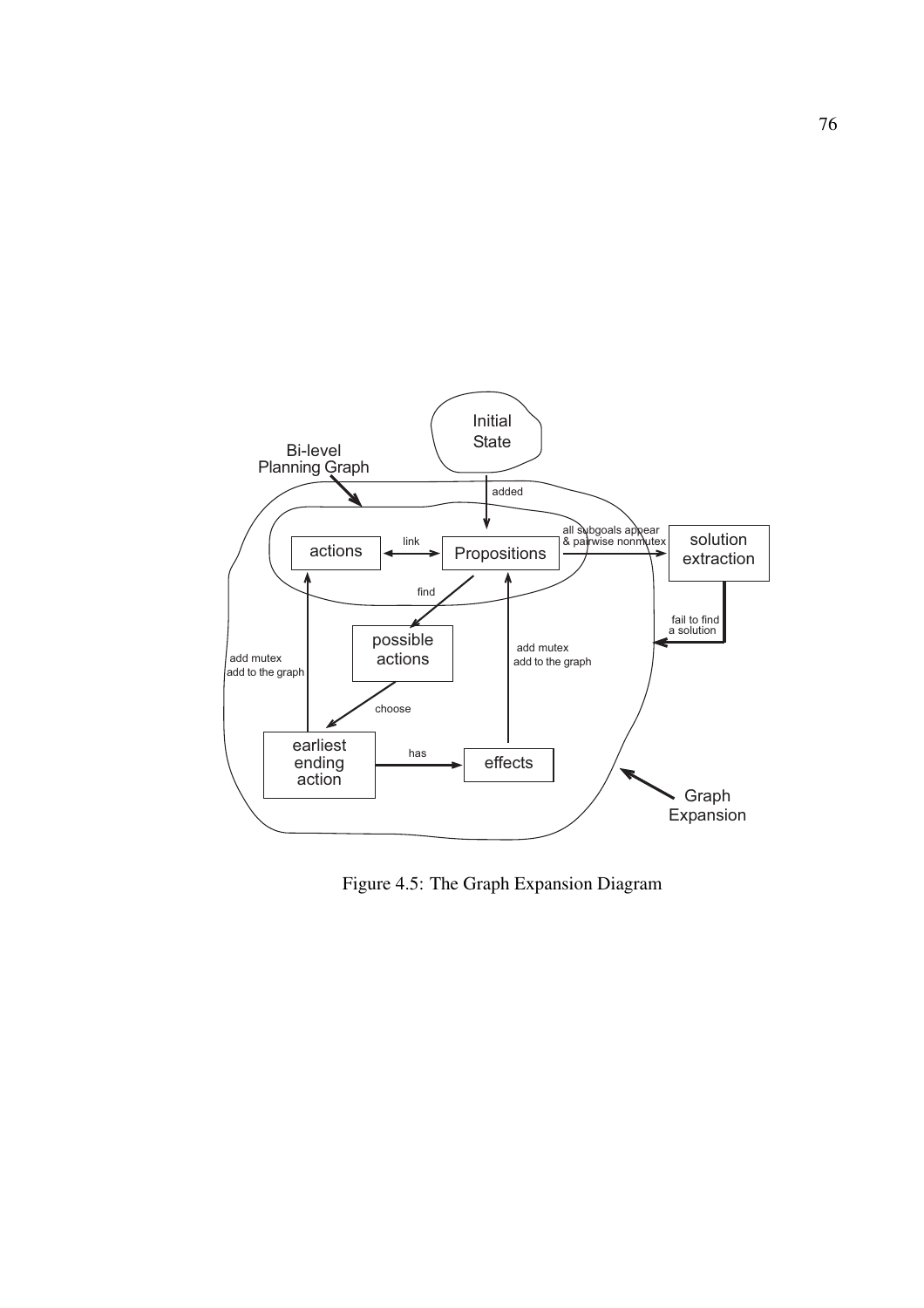#### *4.4.2 Algorithm description*

In CPPlanner, as in TGP and TPSYS, at the start, the planning graph has all propositions of the initial state with *timestamps* 0. The graph is advanced in time by choosing an action which can use current propositions as conditions and has the earliest ending time. If there are several actions which have the same ending time, all of them will be added. Other possible actions which can use these current propositions as conditions, but have longer ending time are added to the list of temporary actions *TmpActions*<sup>1</sup> with their timestamps. This temporary list *TmpActions* is maintained in order to calculate the next possible timepoint and avoid the redundancy in calculating possible actions. Also, the new possible actions are only calculated based on the updated effects of the new added actions. With this temporary list *TmpActions*, the next possible action is the next one in the list (Note: It is possible to have more than one action which end at the next possible timepoint. In this case, all of them are added).

After applying this earliest ending action, all of its effects with timestamps, which are calculated based on the starting time of the action, are added to the queue list *PropsQueue* to wait to be added to the graph. The *PropsQueue* is constructed and maintained in order to calculate the starting time for next actions. This is the main difference with TGP and TPSYS, and more complicated than the calculation for the starting time of new actions in those systems.

The propositions in *PropsQueue* are sorted in chronological order. Each of them will be chosen and added to the planning graph gradually. At the time of adding a proposition, say *prop<sub>x</sub>*, from *PropsQueue* into the graph, the planner also checks and adds any new action which uses this proposition  $prop_x$  and other propositions in the *Props* (i.e. propositions in the planning graph) as conditions with its timestamp to the temporary list *TmpActions*. The timestamp of a new action, which is added to the temporary list, is the *biggest timestamp*

<sup>&</sup>lt;sup>1</sup> TGP has an equivalent to the *TmpAction* list. This is not evident in the papers describing the system, but can be seen in the code.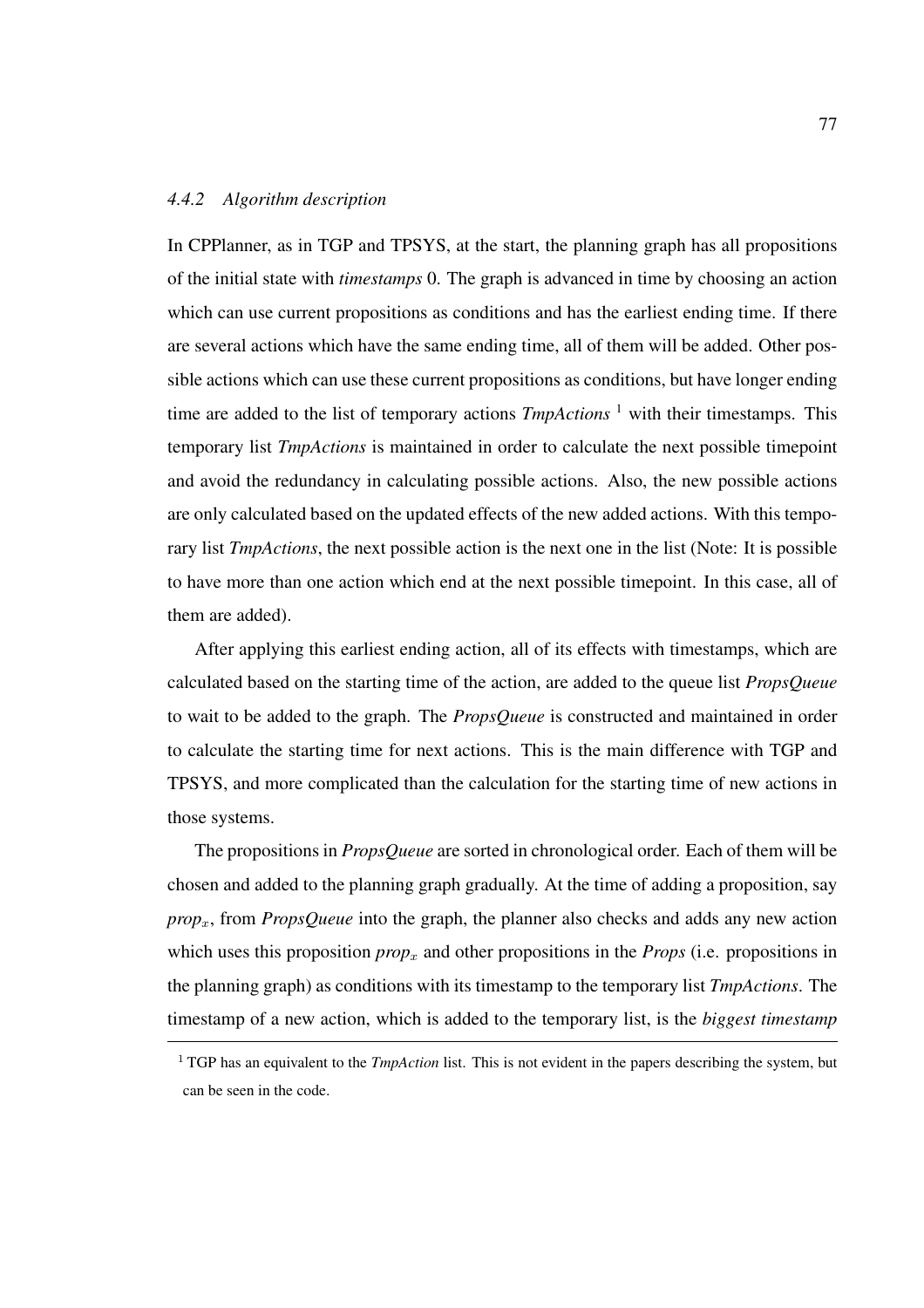of all supporting propositions of that action (Note: sometimes if the new added proposition  $prop<sub>x</sub>$  is an intermediate effect of an earlier added action, it might have a smaller timestamp comparing to other supporting propositions).

When adding a proposition from *PropsQueue* in to *Props* (i.e. the planning graph), if the proposition appears again, the planner just needs to store the new timestamp for this proposition in the planning graph as well as the old timestamp. This queue of propositions maintains all possible new propositions which are waiting to be added to the graph. In this queue, it is possible that the same proposition appears many times with different timestamps. However, once it is added to the graph, only the *latest timestamp* is stored.

The process is repeated until all the propositions in the goal state (subgoals) appear and are pairwise non-mutex. At this time, solution extraction (see 4.6) is tried to look for a solution. If a solution is found, it is also the optimal solution for the problem and the algorithm is terminated. Otherwise, the process will be performed again to move to the next possible timepoint.

Figure 4.6 presents the details of the graph expansion algorithm.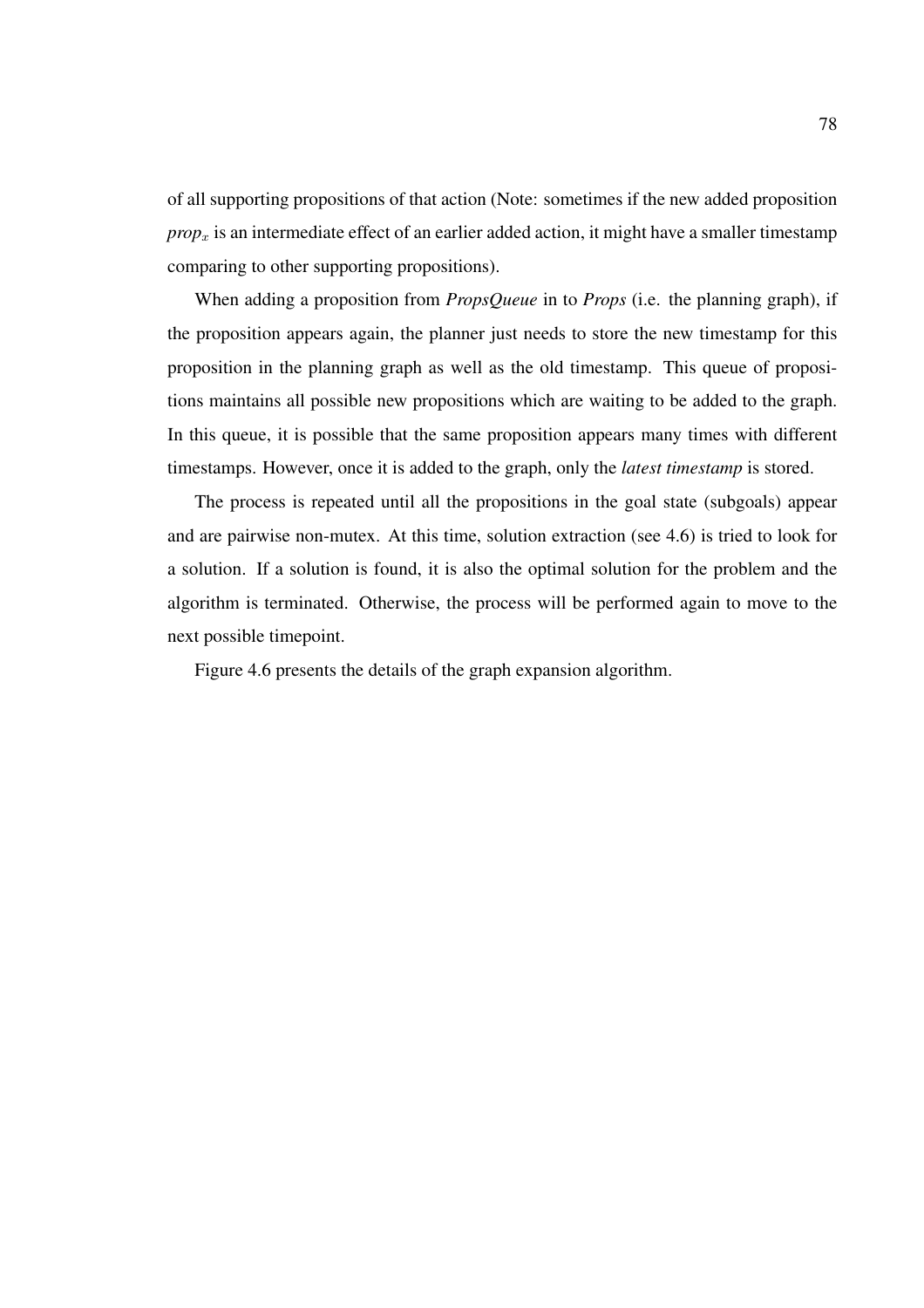| 01. | Procedure GraphExpansion()                                                                                         |
|-----|--------------------------------------------------------------------------------------------------------------------|
| 02. | //All initial props with timestamp 0 in the Queue                                                                  |
| 03. | <i>PropsQueue</i> = { $\langle p_1, 0 \rangle, \langle p_2, 0 \rangle, , \langle p_n, 0 \rangle$ }                 |
| 04. | // <i>Props</i> - the propositions added to the graph                                                              |
| 05. | $Props = \{\}$                                                                                                     |
| 06. | // Actions - the actions added to the graph                                                                        |
| 07. | $\textit{Actions} = \{\}$                                                                                          |
| 08. | $\frac{1}{\pi}$ The examining timepoint starts at 0                                                                |
| 09. | $t = 0$                                                                                                            |
| 10. | Loop                                                                                                               |
| 11. | Call ApplyingPossibleActions(Props, PropsQueue, TmpActions, TmpProps)                                              |
| 12. | // Move to the next possible timepoint where at least one action completes                                         |
| 13. | $t =$ ending timestamp of the next action in the <i>TmpActions</i>                                                 |
| 14. | // add the completed actions to the Graph                                                                          |
| 15. | Actions $\leftarrow$ Actions $\cup$ {new completed actions after moving to the next timepoint}                     |
| 16. | Remove these actions in TmpActions                                                                                 |
| 17. | <i>PropsQueue</i> $\leftarrow$ <i>PropsQueue</i> + new props in <i>TmpProps</i> from completed actions at <i>t</i> |
| 18. | Remove these propositions in TmpProps                                                                              |
| 19. | If goals $\subseteq$ { <i>Props</i> $\cup$ <i>PropsQueue</i> } & pairwise nonmutex                                 |
| 20. | then call IncludingAllRemainingActionsProps() and do solution extraction.                                          |
| 21. | If (solution extraction succeeds)                                                                                  |
| 22. | then terminate the algorithm.                                                                                      |
| 23. | <b>End</b> $\{loop\}$                                                                                              |
| 24. | <b>End Procedure</b>                                                                                               |
|     | Figure 4.6: Pseudo-code for GraphExpansion().                                                                      |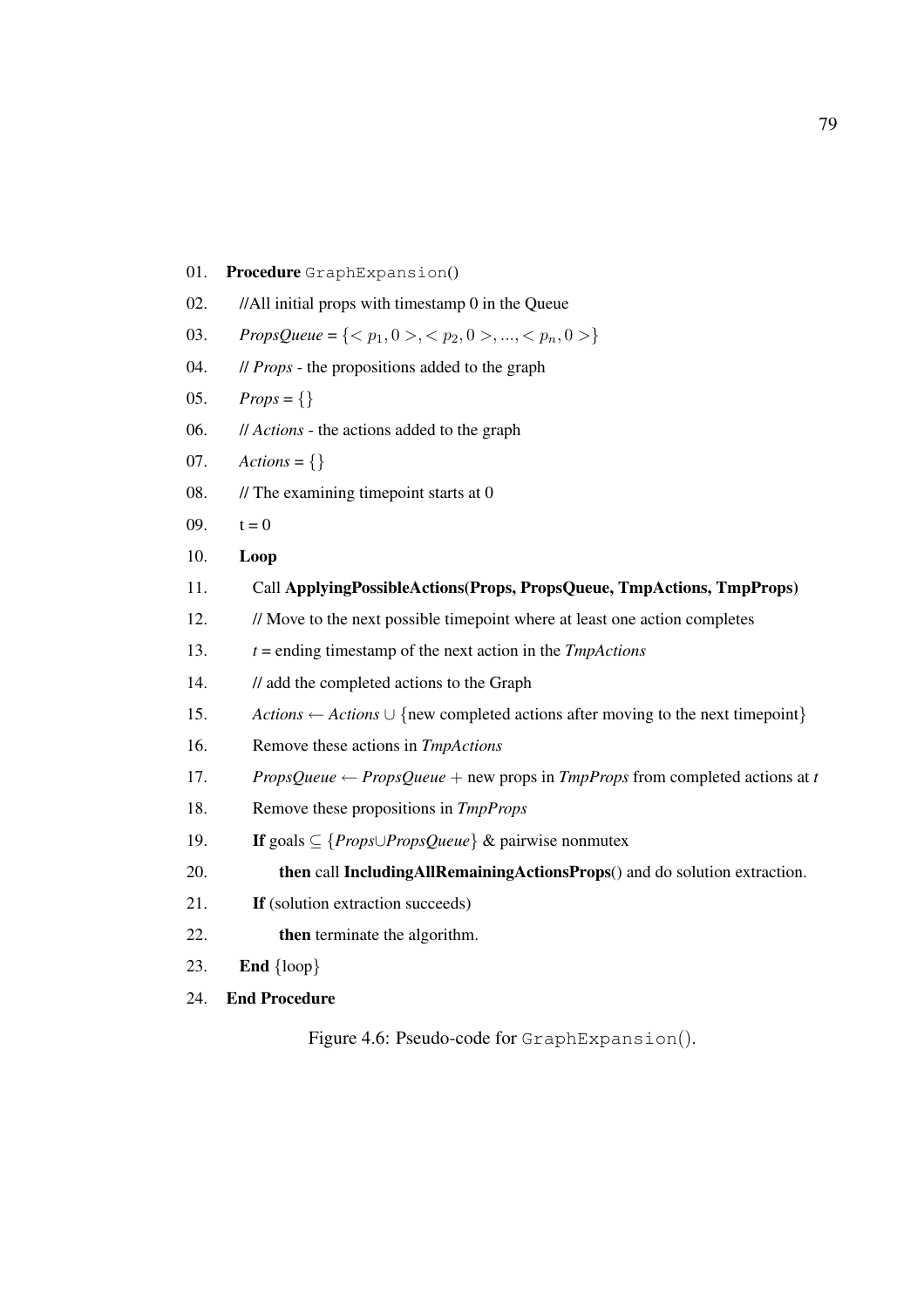|  | 01. Procedure ApplyingPossibleActions(Props, PropsQueue, TmpActions, TmpProps) |  |  |  |  |
|--|--------------------------------------------------------------------------------|--|--|--|--|
|--|--------------------------------------------------------------------------------|--|--|--|--|

- 02. while  $Proofe \neq \emptyset$
- 03. *CurProp* = the first prop in the *PropsQueue*
- 04. Remove it from *PropsQueue*
- 05. Create its mutex relations with *Props* and *Actions*
- 06. *PossibleActions* = {all actions having *CurProp* as one
- 07. of their conditions, and the others from Props}
- 08. *TmpActions* ← *TmpActions* ∪ *PossibleActions*
- 09. *TmpProps* ← *TmpProps* ∪ {effects of *PossibleActions* with *timestamps*}
- 10. // Add *CurProp* to the graph.
- 11. // If *CurProp* is already in the graph, compare the timestamps and keep the bigger.
- 12. *Props* ← *Props*  $\cup$  *CurProp*;
- 13. **end**  $\{while\}$

Figure 4.7: Pseudo-code for ApplyingPossibleActions().

In TGP, it is simple that the starting time of a new applied action is the current examining time, because of the strict assumptions on conditions and effects of an action. However, because CPPlanner allows actions to have intermediate effects, they can overlap partially. The starting time of the possible action is not simply the current examining time *t*, but is calculated based on the timestamp of the new added proposition from the *PropsQueue* and the other supporting propositions. In the case that if the new added proposition is an intermediate effect of the current action, the new possible action will start before the current action finishes.

For example, an action *X* may take some intermediate effects of action *Y* as its conditions and start while action *Y* is still under way. In this case, the starting time of *X* is the time when all conditions are true. This time is the biggest timestamp among supporting propositions, including some intermediate effects of *Y*. Sometimes, if the new chosen proposition of the *PropsQueue* to be added to the graph is already in the graph, only the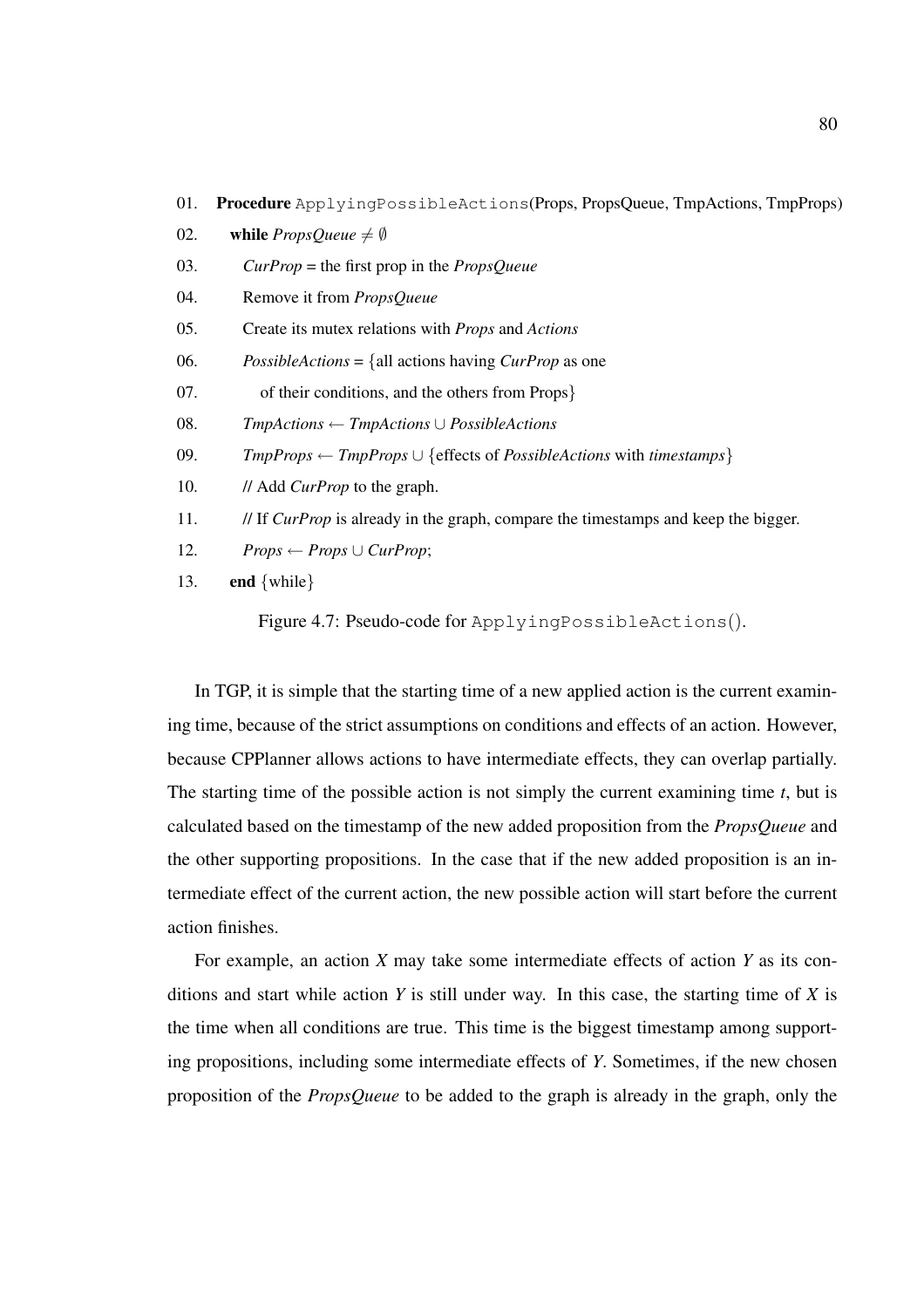timestamps will be compared, and the bigger one will be kept as the timestamp for that proposition. In some cases, if the new chosen proposition has a smaller timestamp (i.e. that proposition has been generated by another action which issued a bigger timestamp earlier), the graph remains the same.

#### 4.5 Mutex relations

In the original Graphplan, the mutex relations are introduced to show the mutual exclusion between actions or propositions. Since the expansion of the planning graph applies all possible actions to given propositions, actions which conflict with one another are still applied to advance the graph to the next level. Thus, the mutex relations are introduced in order that, when the solution extraction phase is looking for a solution, it will not let mutually exclusive actions or propositions happen simultaneously. In temporal planning, actions have duration. Hence, the mutex relations are temporal constraints. They depend on the time in which an action takes place or a proposition becomes true.

As in TGP and TPSYS, CPPlanner has two kinds of mutex relations: *static mutex* and *dynamic mutex* (Note that TGP and TPSYS use different terms, but they have nearly the same meaning). The static ones will show that actions or propositions are mutex with each other regardless of the time. If an action A is *smutex* with an action B, this mutex relation is always there whenever these actions take place. However, the dynamic mutex relations are temporal constraints (or logical functions based on time) to show whether actions or propositions conflict with each other or not, depending on the time that action takes places or the proposition becomes true. In the solution extraction phase, because the timestamps are changed when being added to the *plan*, these constraints are checked again with these actual new timestamps.

The mutex relations of CPPlanner are described as follows:

• Proposition - proposition: propositions *p* and *q* are mutex if (1) they are negations of each other or (2) all actions supporting *q* are logically inconsistent with *p* and vice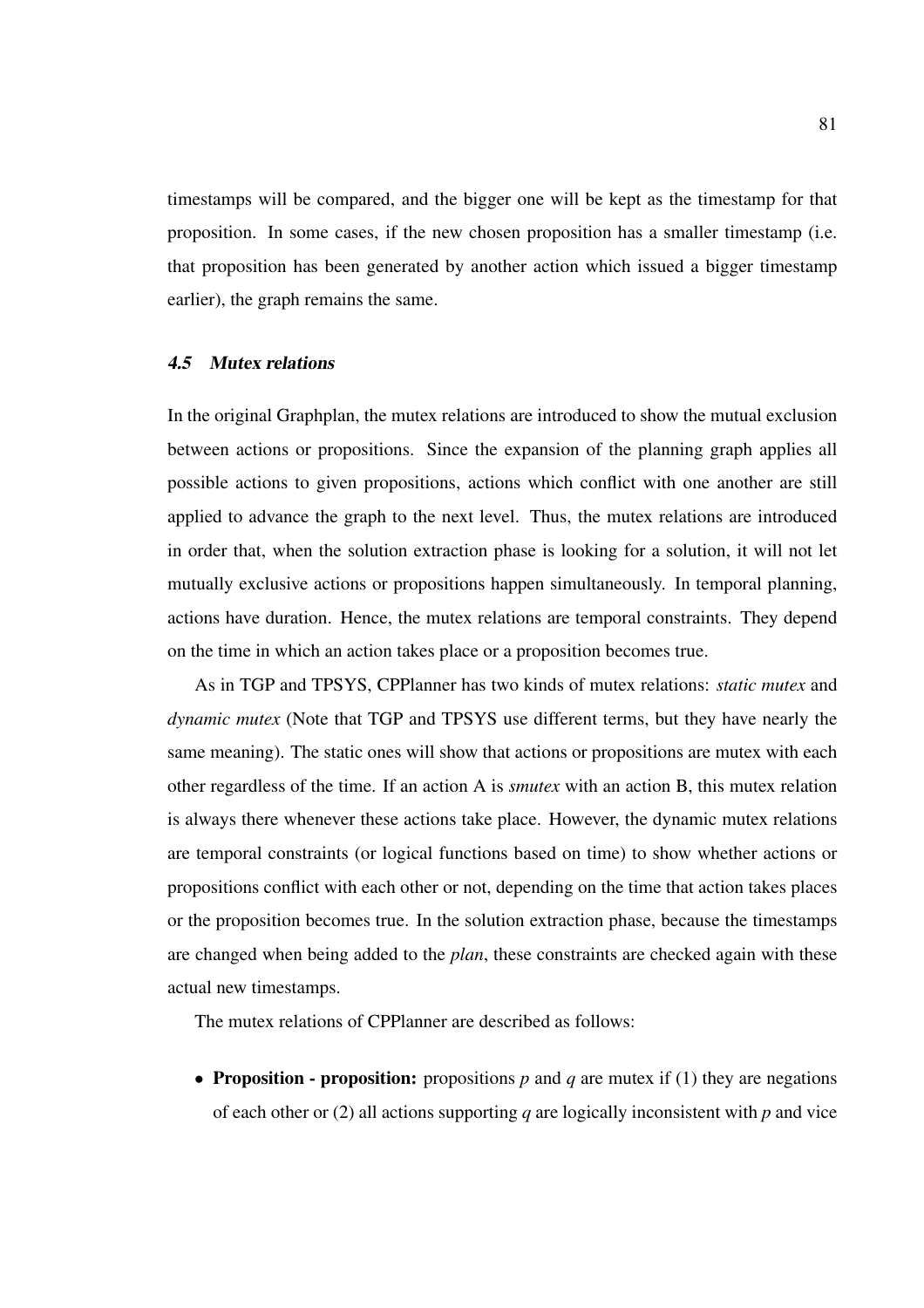versa.

In (1), the mutex is static and remains the same, regardless of the time. This type of mutex is calculated once in the expansion phase, and can be used again in the solution extraction when looking for a plan.

In (2), the mutex is dynamic; whether p and q are mutex depends on the starting times of the supporting actions. For example, in the spacecraft domain, the vibration effect only appears when the thrusters are in use. This vibration lasts for a small amount of time during the whole turning process of the spacecraft. Due to the vibration, some operations cannot be performed (e.g. using a camera) because of the mutex relation of the propositions of those propositions with the vibration. The mutex relation needs to be re-checked once the actual timestamps for actions and propositions are attached in the solution extraction phase.



Figure 4.8: Action turning of the spacecraft domain. The vibration effects prevent action camera chance1 but not camera chance2.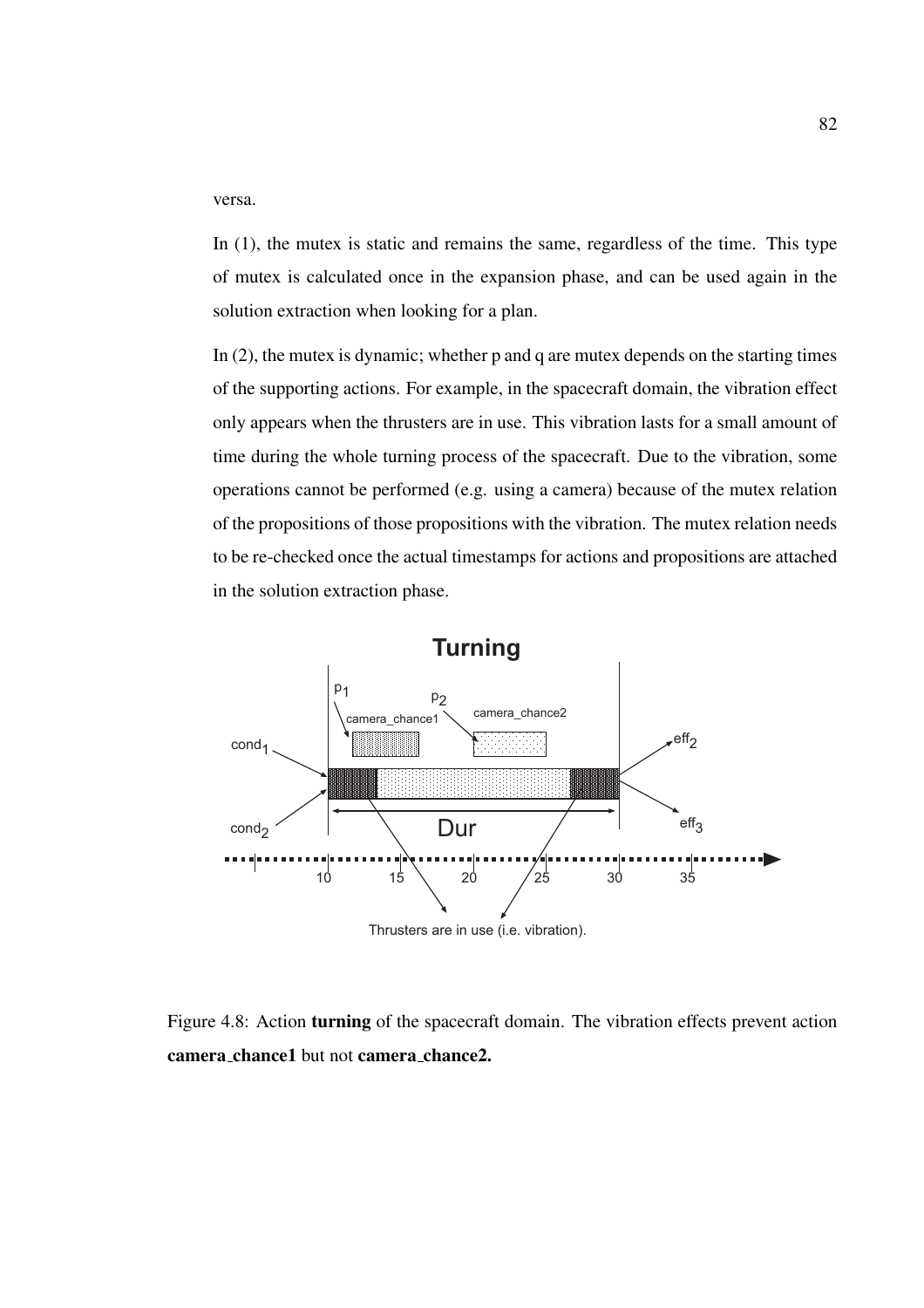Figure 4.8 illustrates the action turning of the spacecraft domain. In this description, due to the vibration effect when the thrusters are in use, there is a mutex conflict between the condition  $p_1$  and the vibration. Thus, action **camera chance1** could not perform. However, action camera chance2 can perform because there is no conflict between  $p_2$  and the vibration effect.

- Action proposition: action *A* and proposition *p* are mutex if one of these holds
	- ( $q \in Cond_A$ )  $\wedge$  (p and q are logically inconsistent).

If one of the conditions of the action  $A$  is mutex with the proposition  $p$ , the action *A* will be mutex with the proposition. In this case, it depends on the mutex relation between  $p$  and  $q$ . If the relation  $p-q$  is static, the mutex A-p is also static. Otherwise, it is dynamic.

– (q  $\in$  Eff<sub>A</sub>)  $\wedge$  (p and q are logically inconsistent)  $\wedge$  (p is true at the time the effect q also becomes true).

This is a dynamic mutex relation. It depends on the starting time of the action *A* to define the starting time that the effect *q* becomes true.

- Action action: action *A*, *B* are mutex if one of these holds
	- (p and q are logically inconsistent)  $\land$  (p ∈ Cond<sub>A</sub>)  $\land$  (q ∈ Cond<sub>B</sub>)
	- (p and q are logically inconsistent)  $\land$  (p ∈ Cond<sub>A</sub>)  $\land$  (q ∈ Eff<sub>B</sub>)  $\land$  (p is true at the time the effect q becomes true).
	- (p and q are logically inconsistent)  $\land$  (p  $\in$  Eff<sub>A</sub>) $\land$  (q  $\in$  Eff<sub>B</sub>)  $\land$  (p and q are true at the certain timepoint *t*).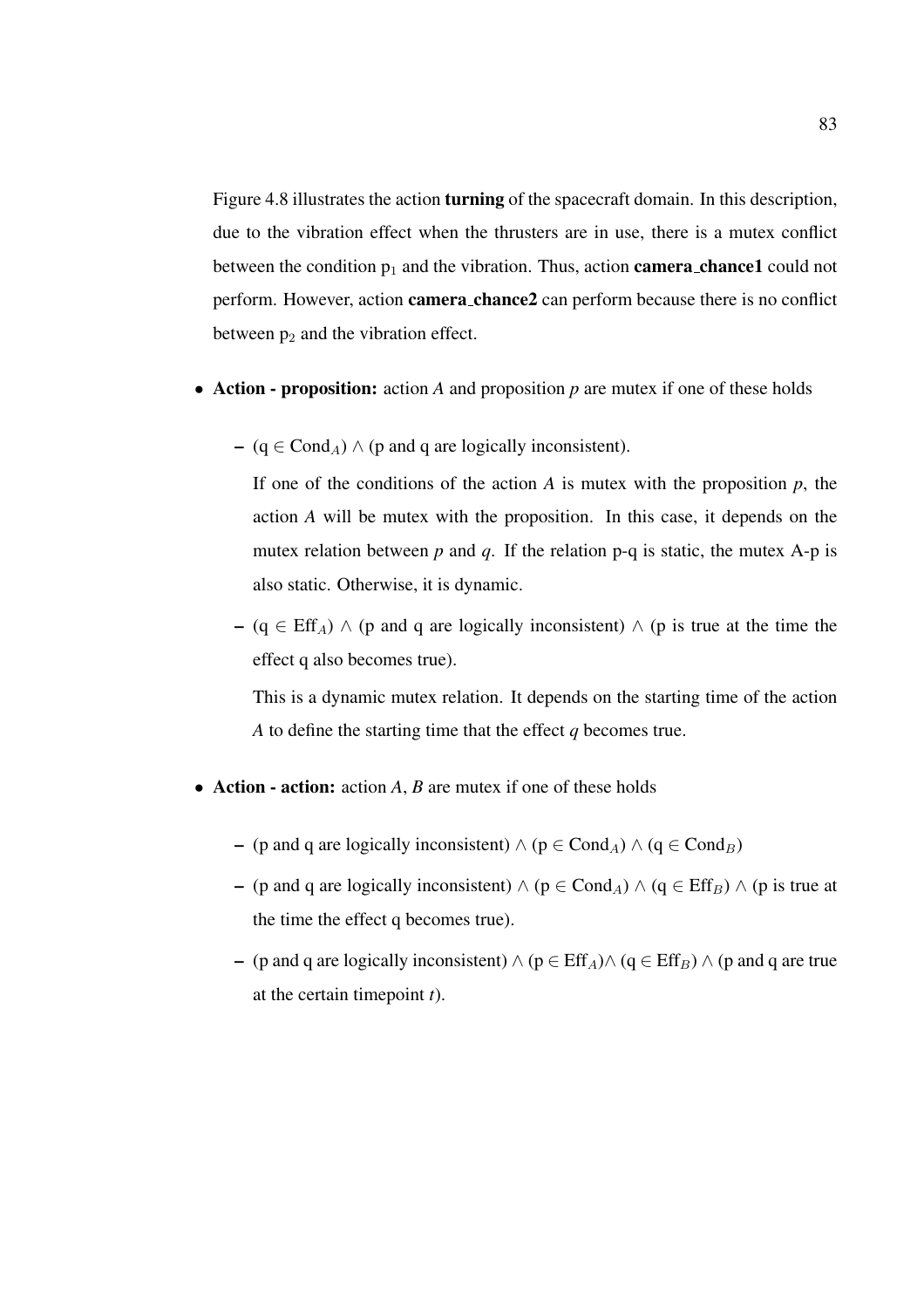## 4.6 Solution Extraction

#### *4.6.1 The concept*

When the graph expansion phase has built the planning graph to a time  $t_G$  in which all subgoals appear and are pairwise non-mutex, the solution extraction phase is called to look for a solution (or extract a *plan*). In a plangraph-based planning system, the solution extraction uses exhaustive backtracking search to find a solution in the planning graph. All the subgoals are first added to the plan. The planner builds and maintains a list of propositions which needs supporting, called *Goals*. The list *Goals* starts with all the subgoals. The planner will find an action which has at least one of the propositions in the list *Goals* as its effect. If the action does not conflict with other added actions and propositions in the plan, it will be added to the plan. The effects of the new added action will be removed from the list *Goals*, and conditions of the actions will be added to the list and the plan. At this time, the planner looks again to find a new supporting action for at least one of the propositions in the new list. This process is repeated moving backward in the planning graph, until the initial state is a subset of the propositions in the plan. If the process fails to find a new supporting action, it will backtrack by removing the last actions added with its conditions from the plan and trying another supporting action. If a solution is found (i.e. the initial state is a subset of the list of propositions of the plan), it is also the optimal solution and the algorithm is terminated. However, if the extraction phase cannot find a solution at this time  $t_G$ , the graph expansion phase is called again to advance the graph to the next timepoint.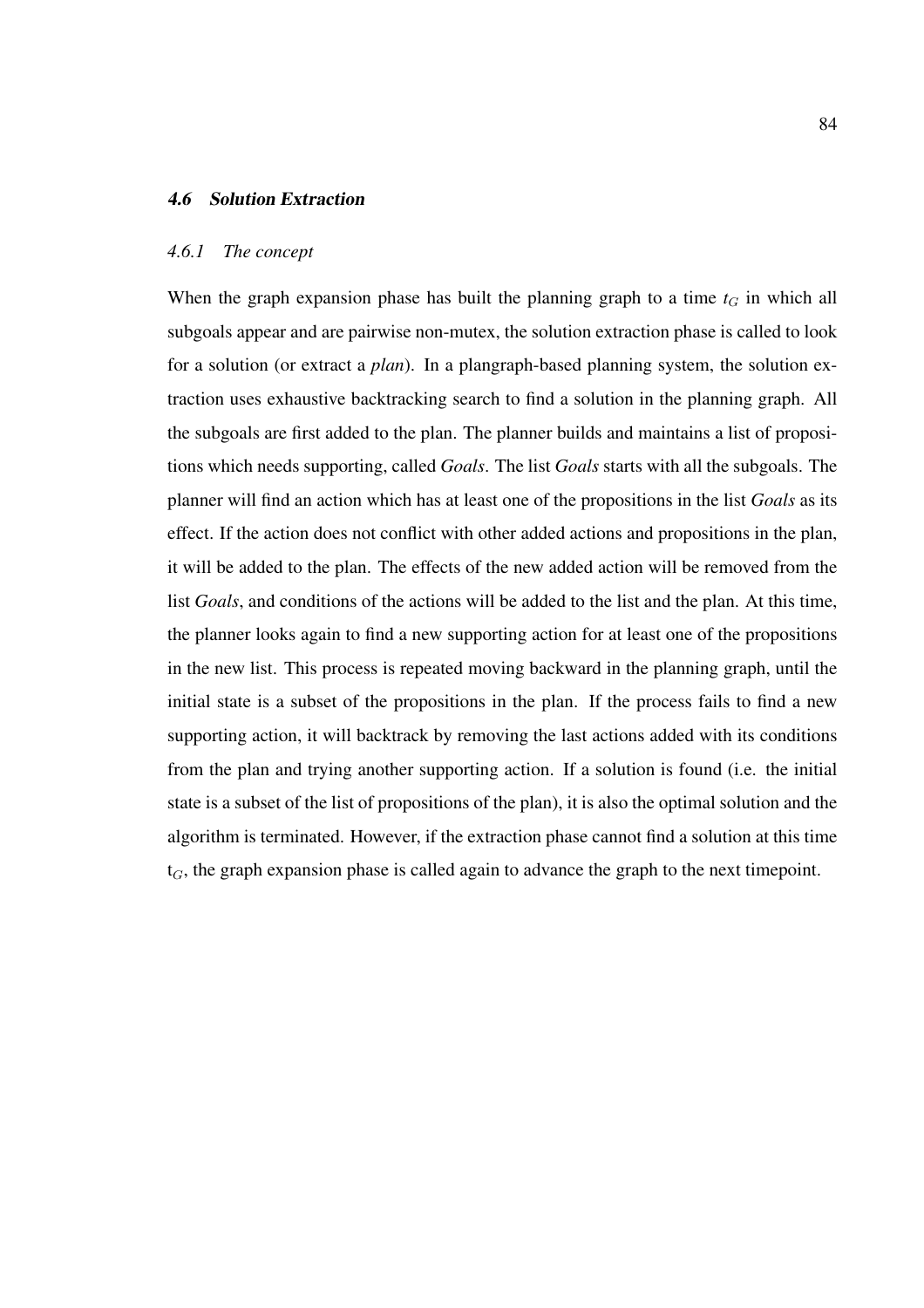

Figure 4.9: The diagram of the solution extraction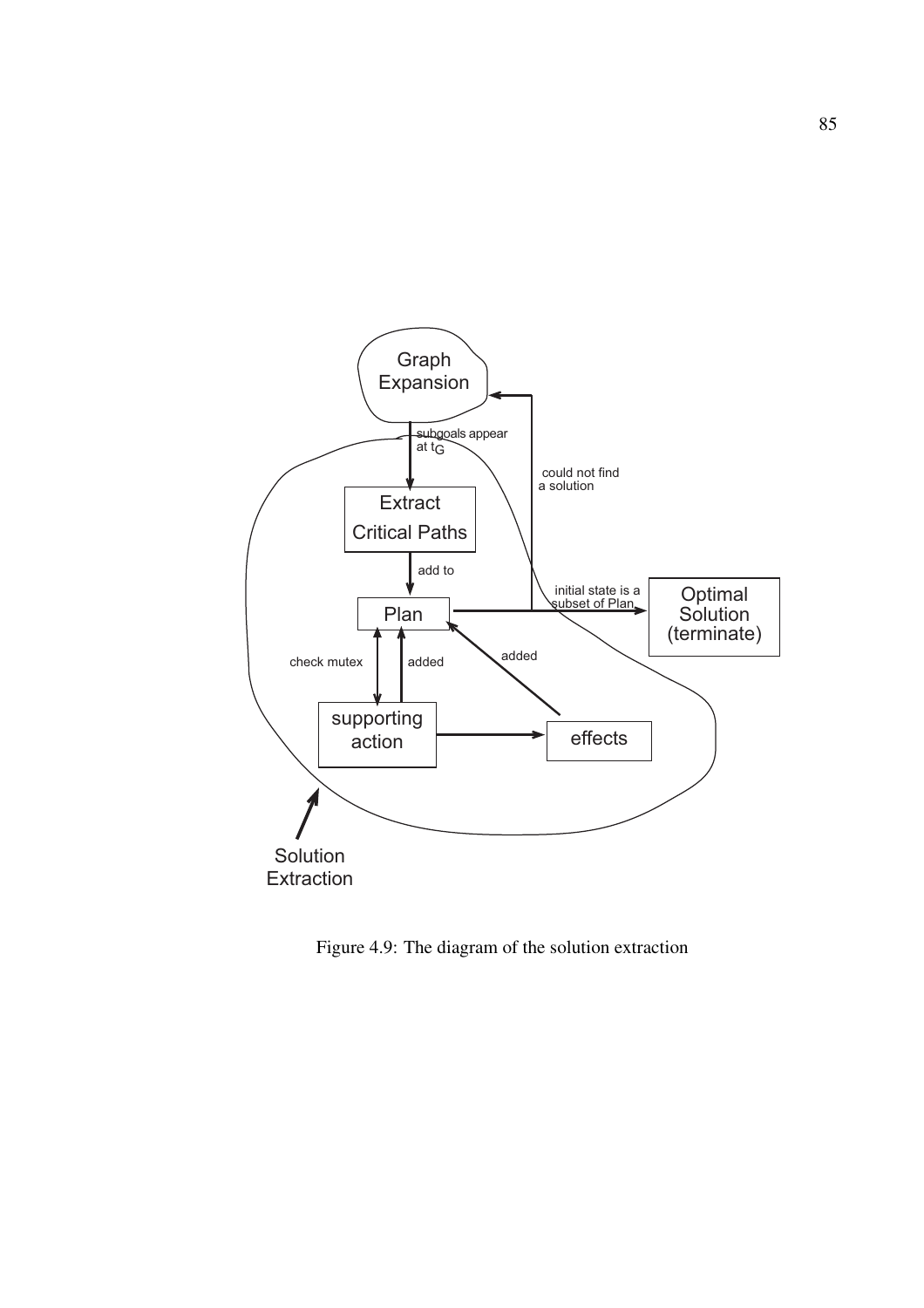Normally, in these plangraph-based planning systems, the graph expansion phase only takes a small proportion of the whole running time to build the planning graph. Thus, the performance of these systems mainly depends on the speed of the solution extraction phase. In TGP and TPSYS, the search for solution is basic backtracking. They select a supporting action for current propositions in the goal state and check to see if it is mutex with other chosen actions and propositions already in the plan. If it is not mutex, the action will be added to the plan, and its conditions are also added to the plan and to the *Goals*. The search process continues until the propositions of the initial state are in the plan.

In CPPlanner, in order to improve the performance of solution extraction, the idea of *critical paths* is introduced, which will add actions and propositions to the plan earlier. A critical path is a proposition-action path starting from propositions in the initial state and ending at a subgoal with timestamp  $t_G$  in the goal state. There must be at least one such path, because the graph expansion phase has advanced to the time  $t_G$ .

The propositions and actions along the selected critical path are added to the plan at the start of solution extraction to form a *backbone* for the plan. This helps to prune irrelevant branches, since propositions and actions that are mutex with the propositions and actions of the critical path cannot be added to the plan. There can be more than one critical path, however, if two (or more) actions both have ending effects at time  $t_G$ . In such a case, if the solution fails to find a solution, the planner chooses another critical path to try. Note that if two actions have ending effects at  $t_G$ , both may need to be part of any plan, *or* they may be independent action in the sense that a plan containing either action might exist. To be safe, two separate critical paths are constructed in such cases.

In addition, instead of using only the basic backtracking search, each time CPPlanner chooses an action to the plan, the action is attached with a timestamp smaller than or equal to that of the earlier chosen action. This process helps CPPlanner to build up a timebound for timestamps of later actions added to the plan. It avoids the redundancy for the backtracking search.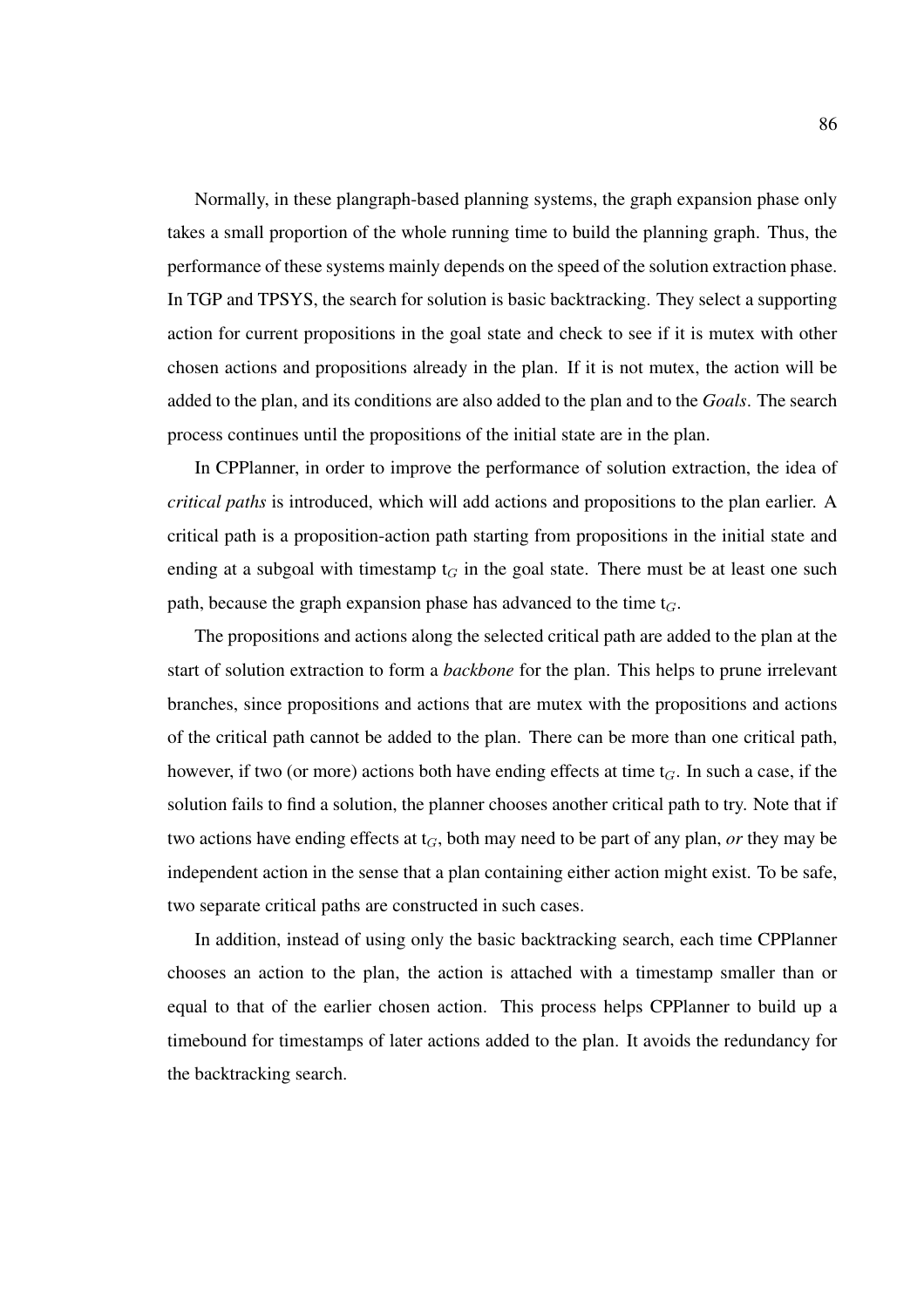- 01. Procedure FindProp(tmpAction, curPath, listOfCandidatePaths)
- 02. // decisiveProps are propositions effecting the timestamp of the action
- 03. For each *tmpProp* in *tmpAction.decisiveProps* do
- 04. FindAllPossiblePaths(tmpProp, curPath, listOfCandidatePaths)
- 05. Od  $\{end for\}$

Figure 4.10: Pseudo-code to get a decisive proposition for an action.

## *4.6.2 Critical Path extraction*

When the solution extraction is called, it means that all the subgoals appear and are pair wise non-mutex at the time  $t_G$ . In order to advance to this timepoint  $t_G$ , there is at least an action which ends at  $t_G$ . These actions make the difference to the planning graph comparing to the last time. Hence, if there is a solution at this stage, the plan (i.e. the solution) must contain at least one of these actions. In addition, because the solution (i.e. plan) is a subset of the whole planning graph, if the solution exists at this stage, one of the proposition-action paths which leads to the subgoal with timestamp  $t_G$  must be a part of the plan. However, because there might be a case that there are more than one subgoal with timestamp  $t_G$  or more than one such proposition-action paths. CPPlanner will trace back to find all those possible paths and consider them as critical path candidates. Then, the planner will select them one by one as a actual critical path as act as the backbone for the solution extraction search.

Figure 4.12 shows the pseudo-code of the extraction for the critical path candidates.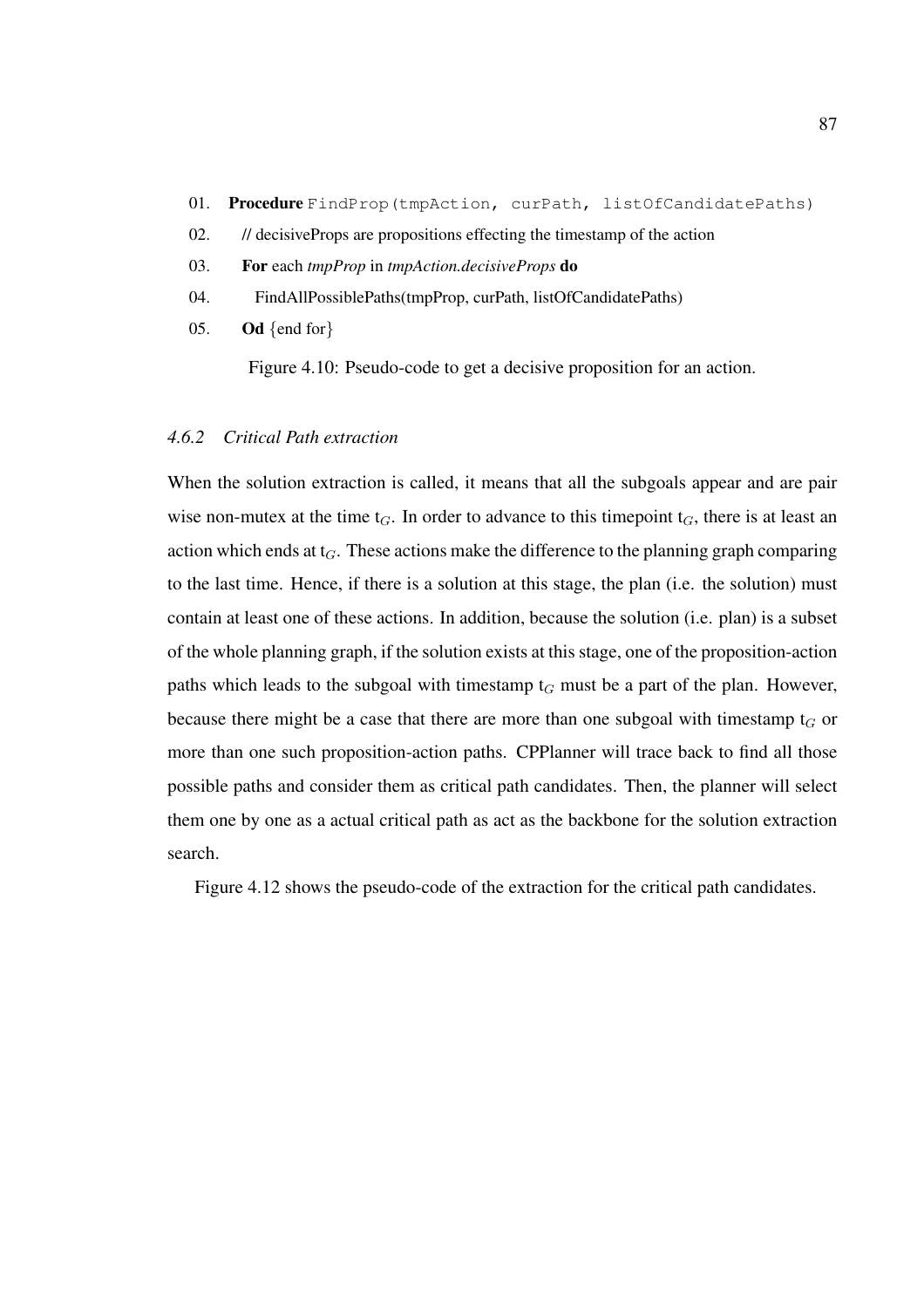- 01. Procedure FindAllPossiblePaths(curProp, curPath, listOfCandidatePaths)
- 02. // add *curProp* to the *curPath*
- 03.  $curPath = curProp \bigoplus curPath$
- 04. **If** curprop is in the initial state then
- 05. // A new candidate found and added to the list
- 06. *listOfCandidatePaths* = *listOfCandidatePaths* + *curPath*
- 07. **Fi** {end if }

#### 08. else begin

- 09. // decisiveActions are actions effecting the timestamp of the curProp
- 10. For each *tmpAction* in *curProp.decisiveActions* do
- 11.  $curPath = tmpAction \bigoplus curPath$
- 12. FindProp(tmpAction, curPath, listOfCandidatePaths)
- 13. Od  $\{end for\}$

## 14. end else

Figure 4.11: Pseudo-code to get all possible paths for a certain subgoal.

- 01. Procedure CPCANDExtraction (PropsGoal)
- 02. *listOfCandidatePaths* = ∅
- 03. For each *curProp* in *PropsGoal* do
- 04. If curProp.timestamp is  $t_G$  then
- 05.  $\text{curlPath} = \{\}$
- 06. FindAllPossiblePaths(curProp, curPath, listOfCandidatePaths)
- 07. Fi {end if}
- 08. Od {end for}
- 09. return *listOfCandidatePaths*

Figure 4.12: Pseudo-code for CriticalPath candidates extraction ().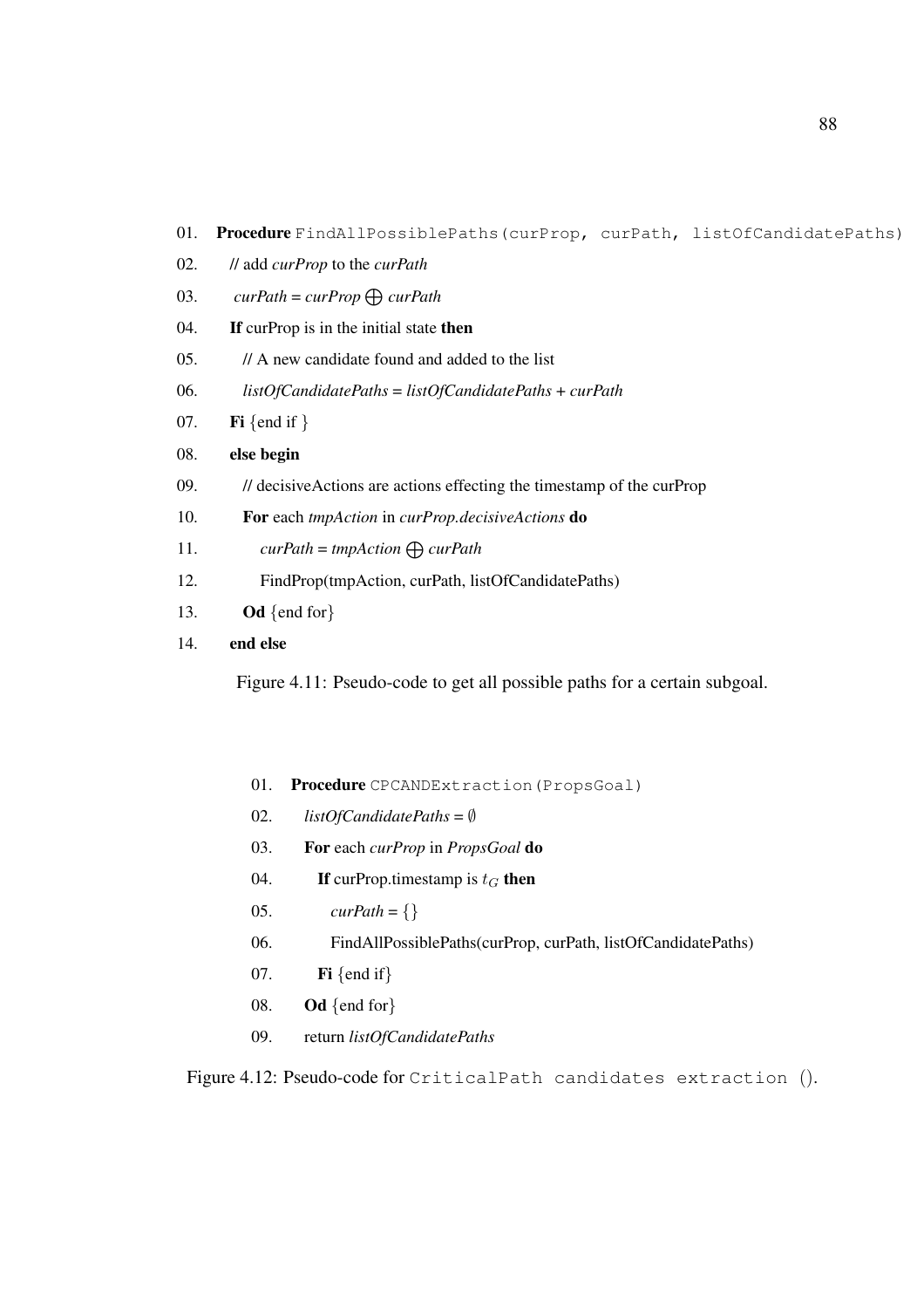In figure 4.10 and 4.11, the planner tries to extract all possible critical candidate paths if there are more than one. In some cases, an action in the critical path candidates might have more than one decisive propositions (i.e. propositions decide the timestamp of this action). In those cases, because the planner is not sure which one is the main proposition supporting this action, each of decisive propositions will create a new critical path candidate. However, other supporting propositions which are not the decisive ones are not considered to be traced at this stage. Those propositions will be considered while the planner is doing the solution extraction backtracking search. It is because that if the planner traces based on those propositions, supporting actions of those propositions will be attached with timestamps which might not be the actual timestamps for them. If the actions are selected and fixed with those timestamps, it will prevent other actions and propositions being added to the plan because of the mutex conflicts. This will cause the incompleteness for the solution extraction search.

The critical path candidates are then used one by one as the backbone for the solution extraction search. The chosen actions and propositions of the critical path will prune some search branches earlier by preventing new actions and propositions being added to the plan because of the mutex conflicts. The details of the solution extraction are described in the section below.

#### *4.6.3 The algorithm description*

The solution extraction attempts to extract a *plan* in the current planning graph for the timepoint  $t_G$ . At first, the solution extraction calls *CPCANDExtraction()* to retrieve all critical path candidates. The solution extraction will choose one of them to act as the backbone for the backtracking search. If it fails, the planner will try another one from the candidates. If the planner cannot find any solution after trying all critical paths, it will call the graph expansion again to advance the graph to the next possible timepoint.

In figure 4.13, in order to illustrate the critical path in the graph, the full level planning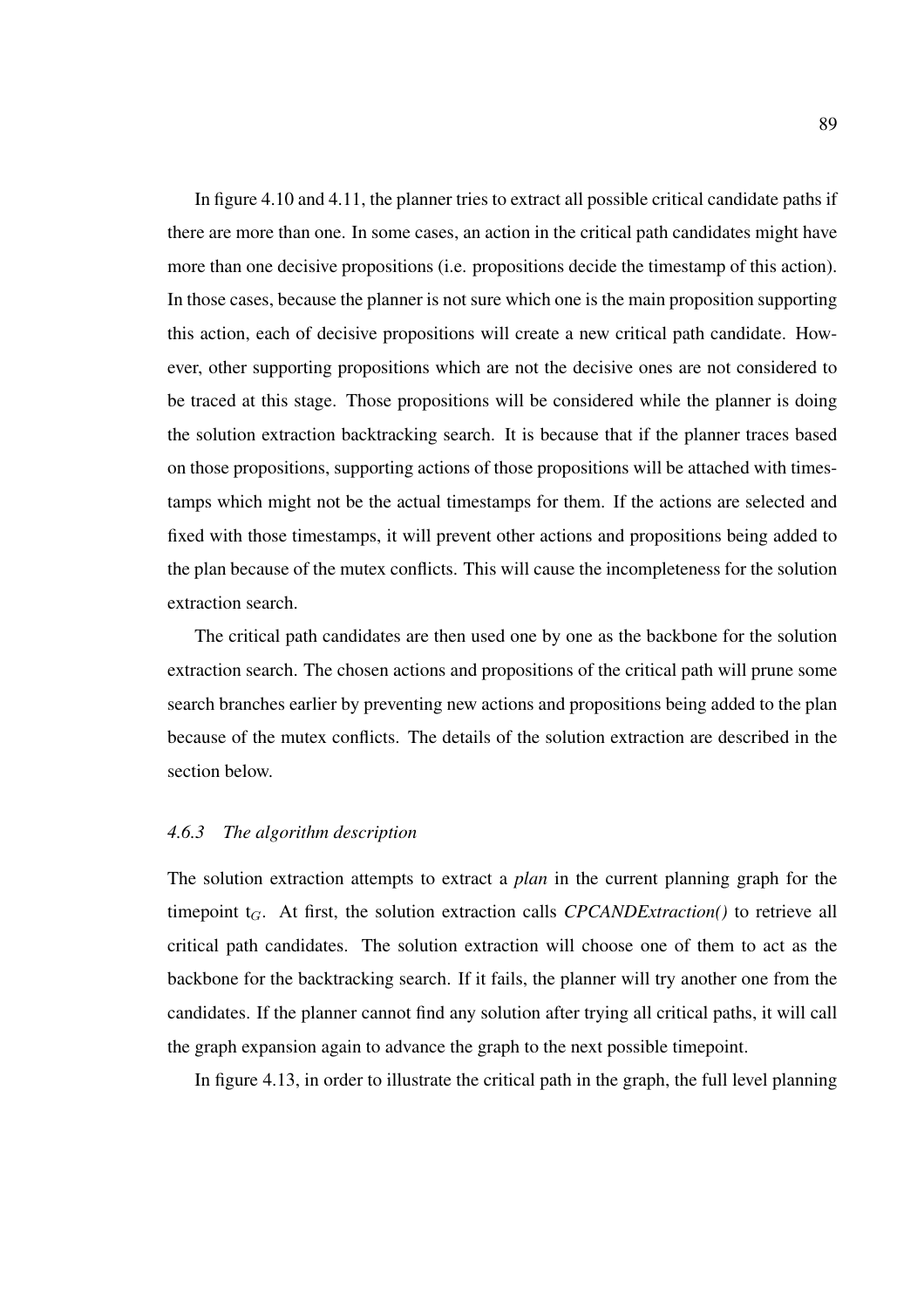graph is used instead of the the bi-level graph. In the graph, the subgoals are prop<sub>1</sub>, prop<sub>h</sub>, prop<sub>k</sub>, and prop<sub>n</sub>. However, only prop<sub>h</sub>, and prop<sub>n</sub> have timestamps t<sub>G</sub>. The planner will extract critical paths leading to these two propositions. In figure 4.13, the critical paths are  $prop_1-a_1- a_2- prop_h$ , and  $prop_4-a_3- ... - a_f- prop_n$ . These paths will be added to the plan and act as backbones for the backtracking search.



Figure 4.13: The planning graph after the expansion phase. Note that for simplicity the full level graph is used for the illustration purpose

When a candidate is selected to act as the backbone, all the actions and propositions along this path will be added to the plan before the planner actually starts the backtracking search. With the chosen actions and propositions, other actions or propositions will be eliminated in the search later on if they are mutex with those chosen. If the solution extraction fails to find a plan based on the selected critical path, another is chosen to try. Figure 4.14 presents the details of the solution extraction algorithm.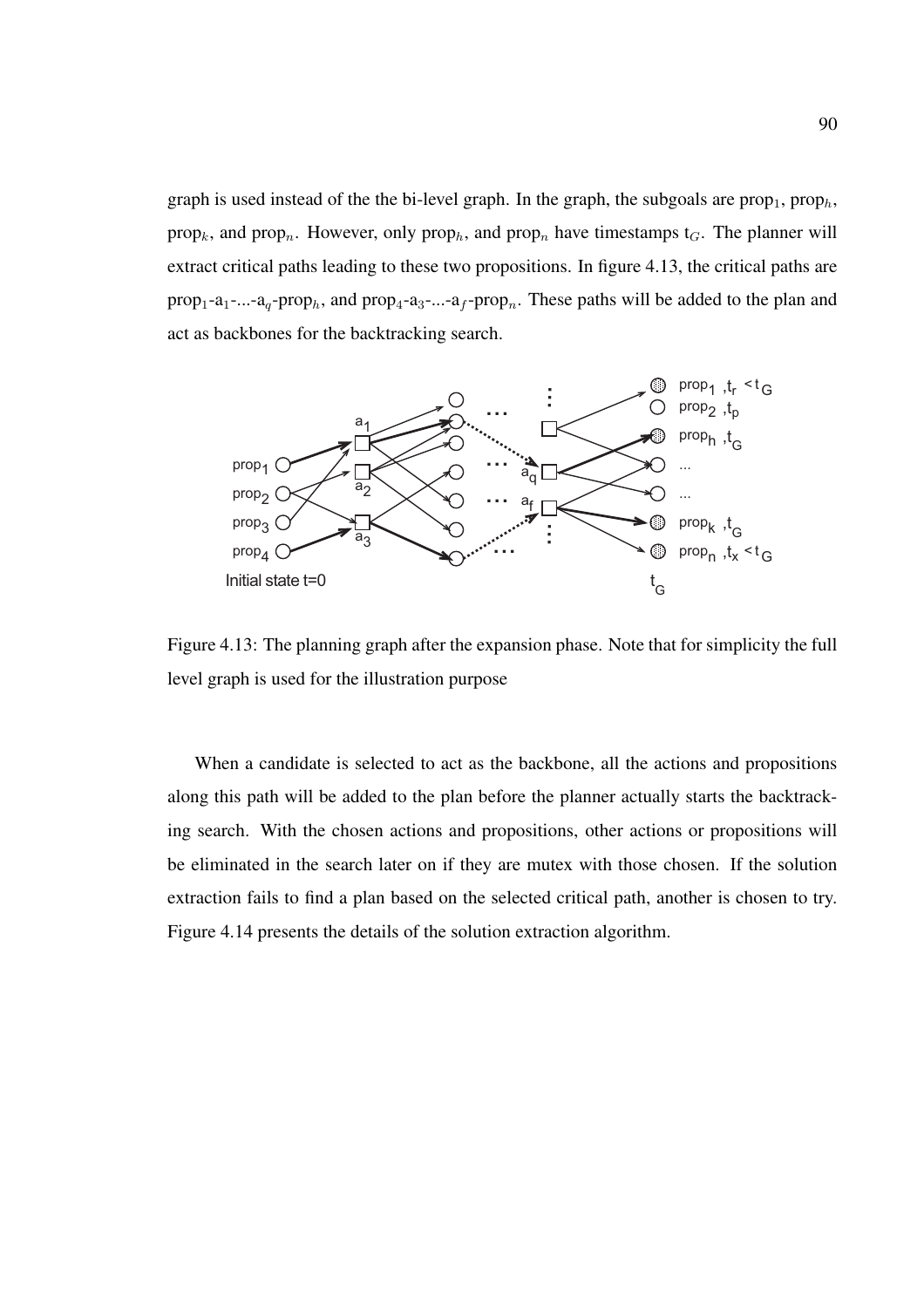| 01. | Procedure SolutionExtraction()                                                                          |  |  |  |  |
|-----|---------------------------------------------------------------------------------------------------------|--|--|--|--|
| 02. | // Attach the goal propositions with timestamp $t_G$                                                    |  |  |  |  |
| 03. | $\textit{Goals} = \{ \langle p_1, t_G \rangle, \langle p_2, t_G \rangle, , \langle p_n, t_G \rangle \}$ |  |  |  |  |
| 04. | if Goals is a subset of initial state then stop the algorithm and print the solution.                   |  |  |  |  |
| 05. | Set $t = t_G$                                                                                           |  |  |  |  |
| 06. | Candidates = CPCANDExtraction(PropsGoal)                                                                |  |  |  |  |
| 07. | while <i>Candidates</i> $\neq \emptyset$                                                                |  |  |  |  |
| 08. | $CriticalPath \leftarrow get$ one from <i>Candidates</i>                                                |  |  |  |  |
| 09. | Delete it from Candidates                                                                               |  |  |  |  |
| 10. | $ActionPlan = all actions of the critical path with their timestamps$                                   |  |  |  |  |
| 11. | Remove propositions supported by the critical path from Goals                                           |  |  |  |  |
| 12. | Add all conditions of actions in the critical path to Goals with their timestamps                       |  |  |  |  |
|     | (including the non-decisive propositions)                                                               |  |  |  |  |
| 13. | // Note: excluding the conditions that are effects of other actions in the critical path                |  |  |  |  |
| 14. | while can choose ( <i>NextAction</i> = one of the actions which supports $p$                            |  |  |  |  |
|     | such that $p \in \text{Goals}$ , and doesn't mutex with $ActionPlan$ and $Goals$ .                      |  |  |  |  |
| 15. | Slide NextAction as late as possible, but its ending time not exceeding t.                              |  |  |  |  |
| 16. | Add NextAction into the ActionPlan.                                                                     |  |  |  |  |
| 17. | Delete its effects in the Goals.                                                                        |  |  |  |  |
| 18. | Add its conditions to the Goals with timestamps.                                                        |  |  |  |  |
| 19. | if the timestamp of any propositions $< 0$ then fail and try another <i>NextAction</i>                  |  |  |  |  |
| 20. | if Goals is a subset of initial state then print the solution and terminate the algorithm.              |  |  |  |  |
| 21. | Update the time $t =$ ending time of the chosen action                                                  |  |  |  |  |
| 22. | end $\{while\}$                                                                                         |  |  |  |  |
| 23. | end $\{while\}$                                                                                         |  |  |  |  |
| 24. | if cannot find a solution then graph expansion phase is run again by the $Loop$                         |  |  |  |  |
|     | Figure 4.14: Pseudo-code for Solution Extraction ().                                                    |  |  |  |  |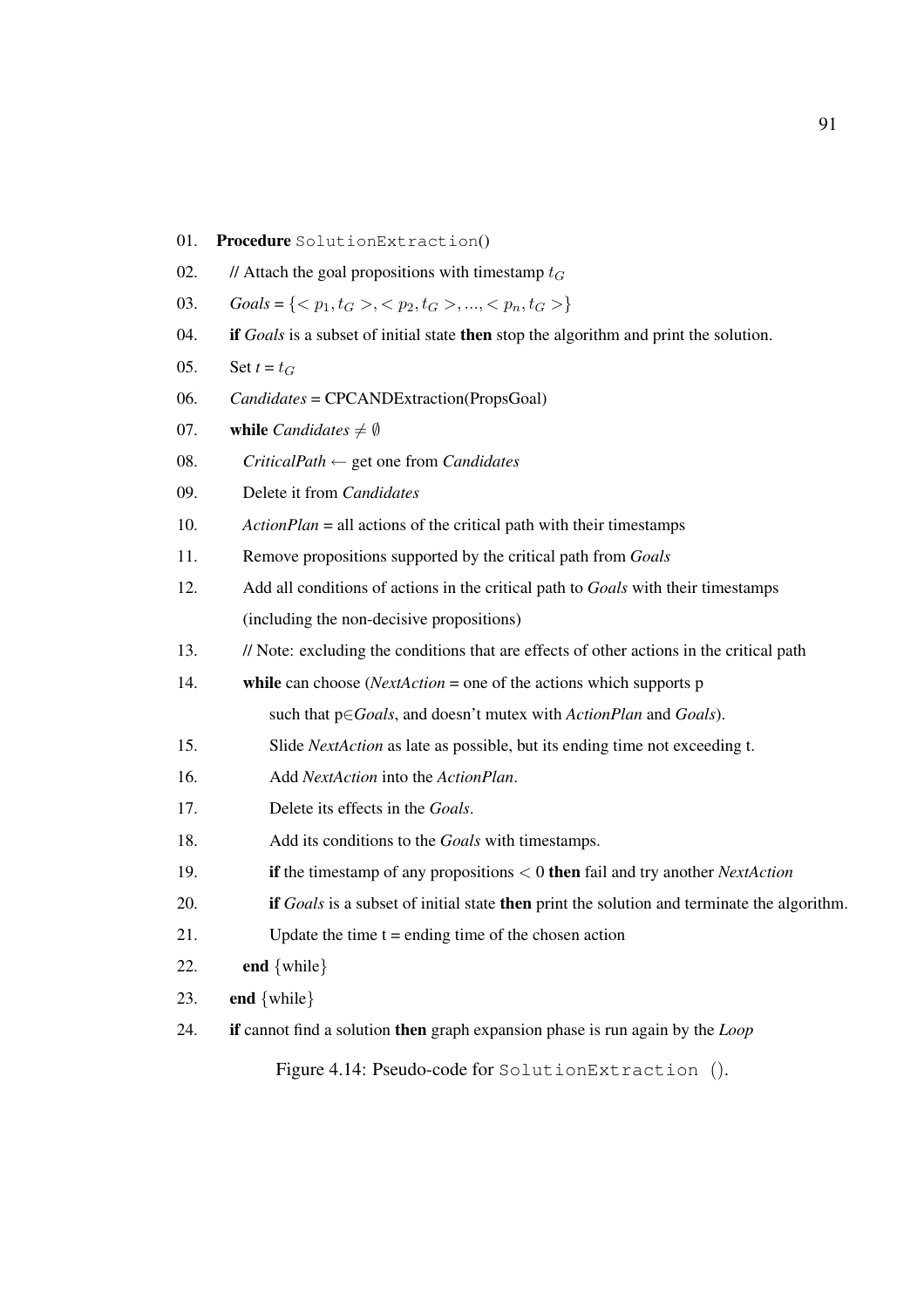As shown in line 6 of the figure 4.14, the critical path candidates are retrieved before the search starts. These candidates are taken one by one to act as the backbone for the search. The actions and propositions in the critical path are added to the plan. At this stage, the proposition list of the plan has subgoals and propositions from the critical path. The planner will find a next action which supports one or more propositions in the list. If it does not conflict with the chosen ones, that action will be added to the plan. The effects of this action which are also in the proposition list are removed from the list (i.e they are supported by the newly chosen action). Conditions of this action are added to the list in order to find supporting actions. The process is repeated until the planner cannot find any action which can support the propositions in the list; or the list is a subset of the initial state. In the latter case, a solution is found and is optimal. In the former case, the search backtracks, and tries another critical path candidate. If the planner cannot find a solution based on any critical path, the graph expansion is called again to move to the next possible timepoint.

In this solution extraction, actions are chosen in reverse chronological order. When each action is chosen to add to the plan, it is attached with a real timestamp. The earlier in the process an action is chosen, the bigger its timestamp is. This helps to avoid redundant search. Actions and propositions of the critical paths are added to the plan early to help pruning irrelevant search branches. Therefore, the performance of the exhaustive backtracking search is significantly improved (see chapter 6 for details).

## 4.7 Summary

This chapter has presented the algorithm of CPPlanner. The algorithm has two phases: graph expansion and solution extraction. The graph expansion constructs the planning graph until all of the subgoals appear and are pairwise non-mutex. The solution extraction then tries to extract a plan from that planning graph. If a solution is found, it is the optimal one. Otherwise, the graph expansion is called again to advance the graph to the next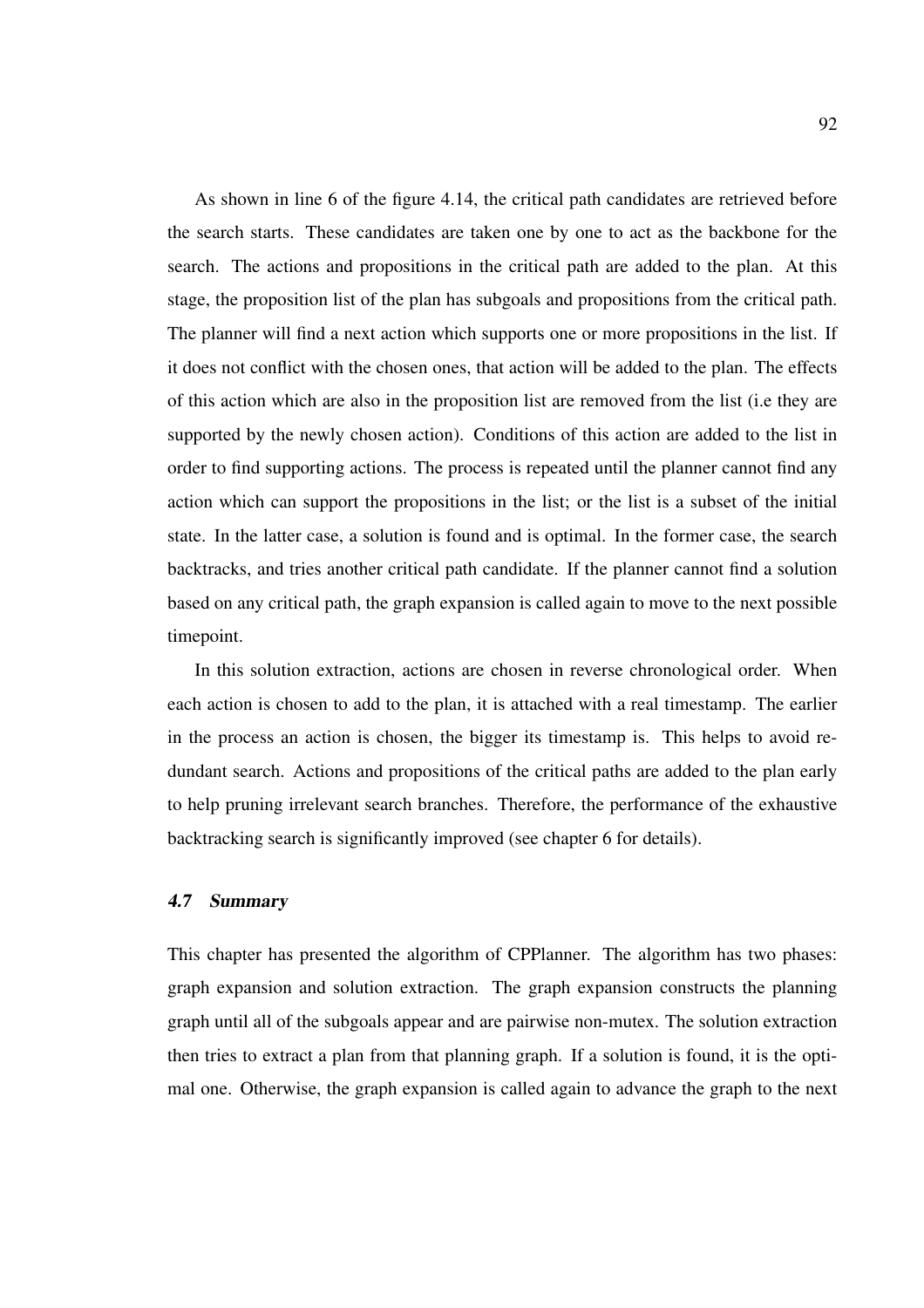possible timepoint. The pseudo-codes of the two phases are provided in detail.

With the critical path extracted from the planning graph before looking for a solution, the conditions and effects of the critical path are added early into the plan. The backtracking search will eliminate any mutex-conflict actions or propositions with the chosen ones. This helps to prune irrelevant branches early in the search tree. In addition, choosing actions in a chronological order helps to avoid the redundant search. Hence, the performance of the planning system is improved significantly.

The following chapter introduces some extensions and improvements on the solution extraction phase. Some CSP techniques are also applied to speed up the search. The empirical section after that will show the better performance of CPPlanner over TPG and TPSYS in most of testing domains.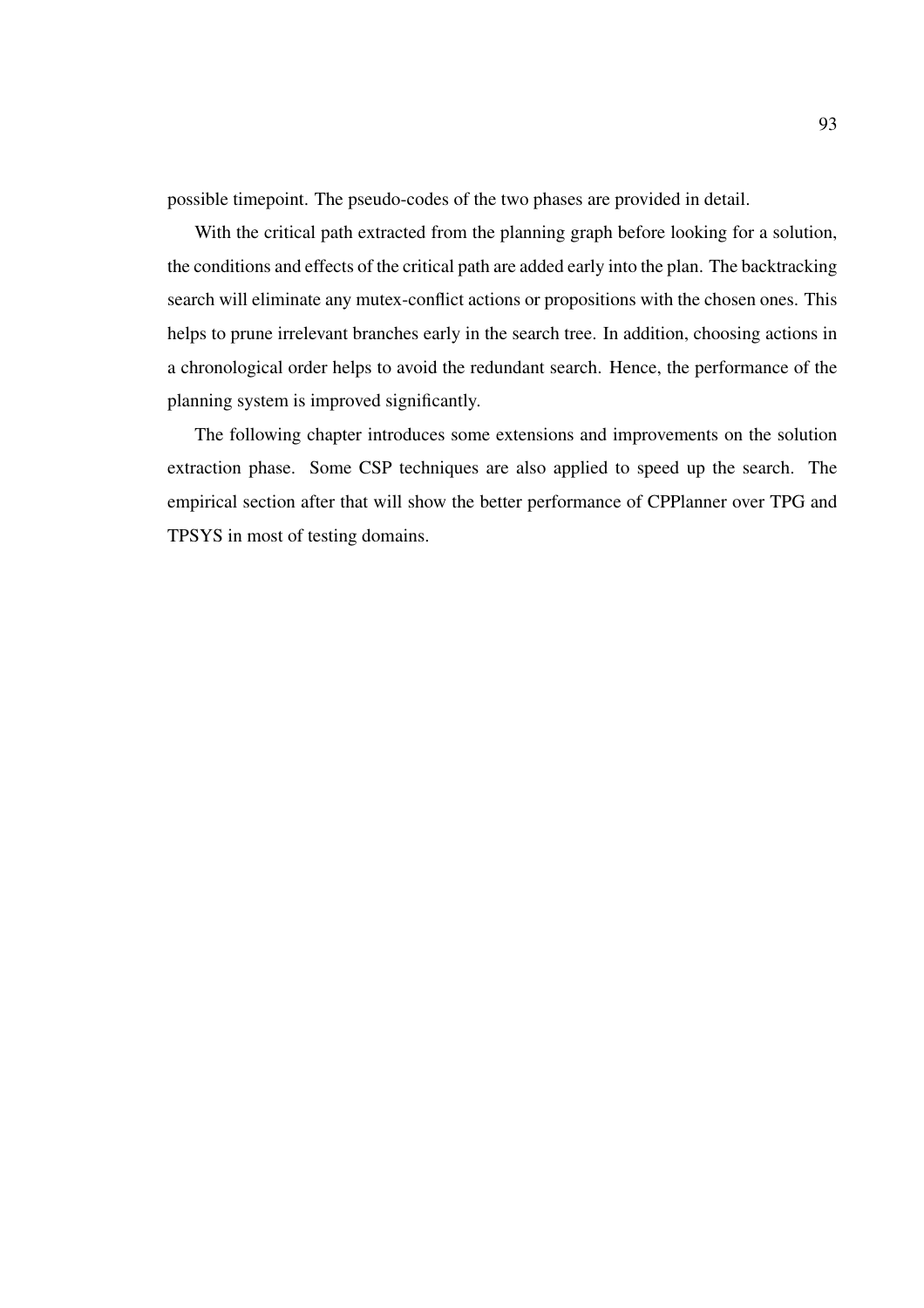# Chapter 5

# IMPROVEMENTS

## 5.1 Introduction

In all plangraph-based planning systems, the performance depends mainly on the solution extraction phase. Therefore, the improvement of the solution extraction phase will speed up the whole system significantly. In this chapter, some improvements to the backtracking process of the solution extraction phase are introduced to avoid redundant search and prune irrelevant branches.

#### 5.2 Avoid redundant solution extraction calls

In the expansion phase of the plangraph-based planning systems, whenever the graph is expanded to the next timepoint, the system will check to see if all the subgoals (i.e. propositions) of the goal state appear and are pairwise non-mutex. If it happens, the solution extraction will be called to perform the backtracking search to find a solution from that graph. In each expansion step, a new possible action with the earliest ending time is chosen and applied from all possible actions. As mentioned in [13], the result (i.e. plan) is a subgraph of the plangraph. It is analysed and discussed in chapter 4 that the solution must contain at least one of the *critical paths* as the backbone (i.e. a part of the subgraph result). If the latest expansion step does not affect any subgoal (i.e. all the timestamps of the subgoal remain the same), the critical paths are the same as the previous expansion step. In this case, the planner does not need to run the solution extraction phase to look for the subgraph result.

Therefore, to apply this improvement, in the graph expansion phase, we only need to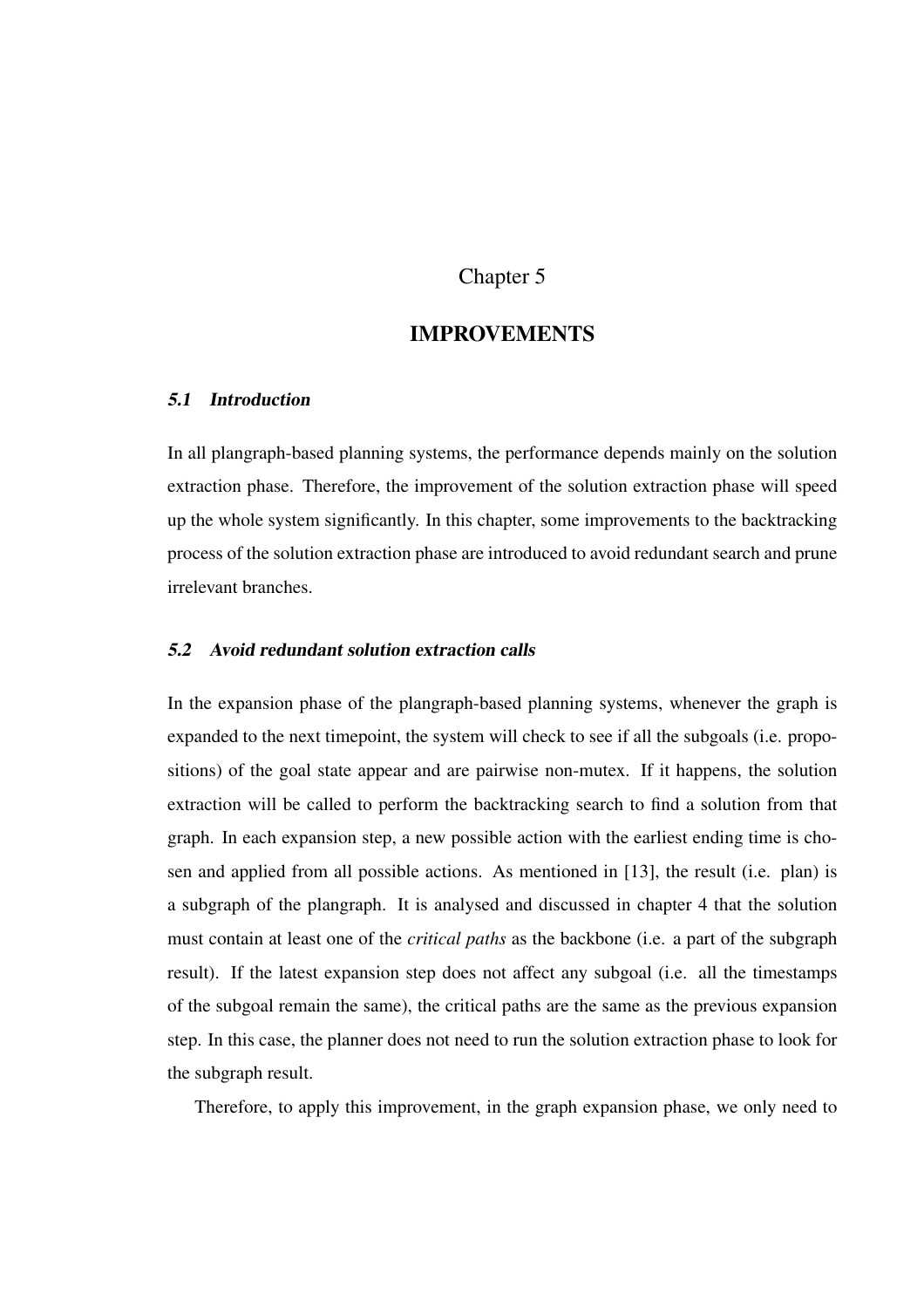check whether the latest advance in timeline affects any timestamp of the subgoals of the goal state. If it does, the solution extract is called. Otherwise, the call is ignored and the graph expansion tries to advance the graph to the next possible timepoint.

#### 5.3 Conflict Directed Backjumping

## *5.3.1 Motivation*

In chapter 4, the solution extraction phase uses exhaustive backtracking search. The backtracking is very basic except the improvement in timebounds while looking for the next action. This section will review the inefficiency in the backtracking search when the planner fails to find out a supporting action and comes back to the previous chosen one to backtrack.



Figure 5.1: An example to illustrate the inefficiency in the backtracking of the solution extraction phase

We shall have a look at figure 5.1 and analyse to find out the inefficiency of the basic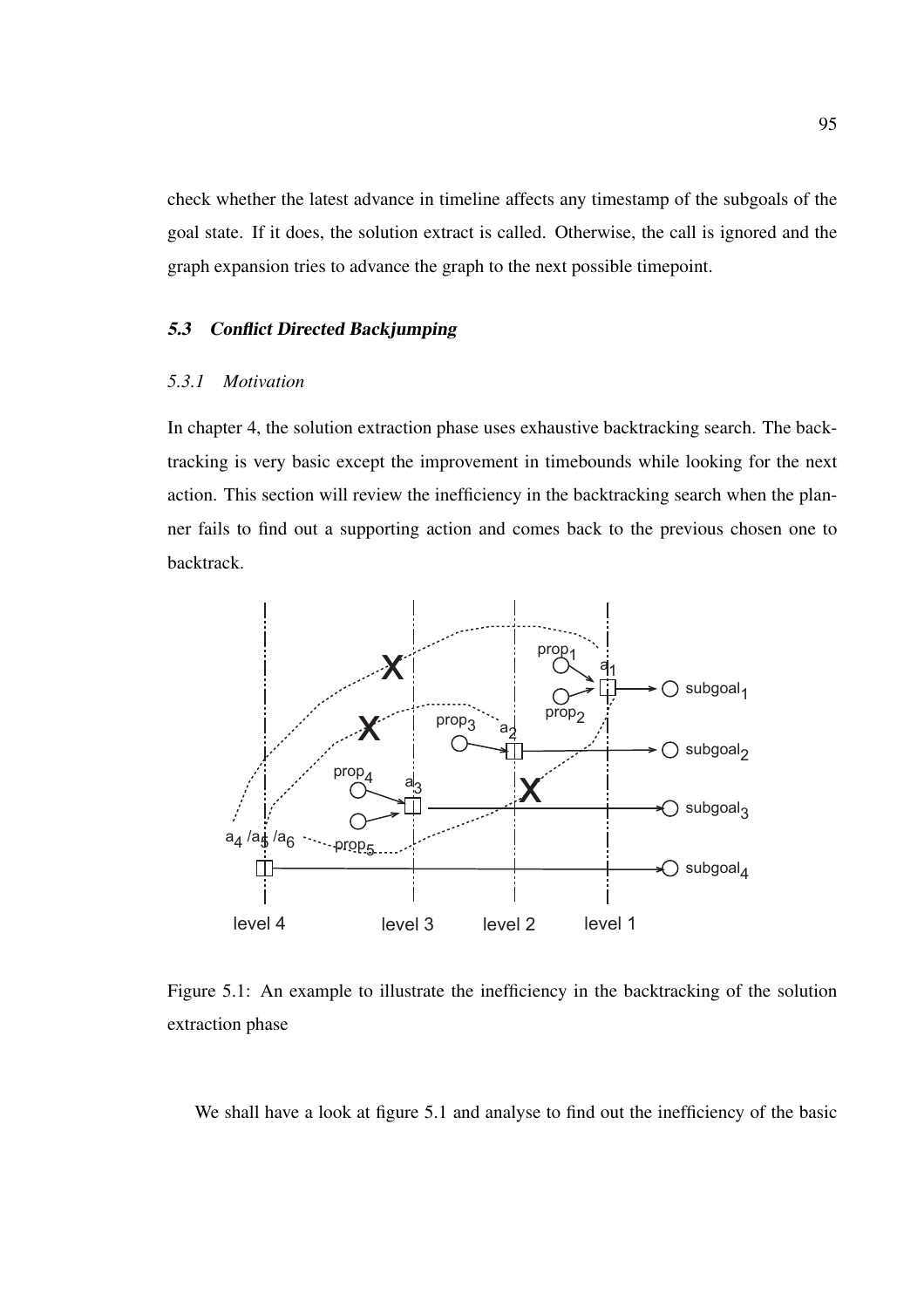backtracking search of the algorithm introduced in chapter 4. First of all, we have 4 subgoals 1, 2, 3, and 4 of the goal state which need to be supported. Assuming that we will find supporting actions for them in that order, subgoal<sub>1</sub> needs to be checked first. Assuming that action  $a_1$  is the only action which supports subgoal<sub>1</sub>,  $a_1$  is chosen for level *1* (Note that in solution extraction phase, the search is backward from the goal state. We name each action found in each level from *1* to *k* in which level *1* contains the first action which supports the first subgoal of the goal state). Proposition  $prop_1$  and  $prop_2$  which are conditions of action  $a_1$  are added to the list of subgoals. However, because they have timestamps smaller than those of the original subgoals, they are checked later after the origial subgoals are checked. For the sake of simplicity, we assume that  $a_2$  and  $a_3$  are actions which support subgoal<sub>2</sub> and subgoal<sub>3</sub> respectively. At a result, other propositions prop<sub>3</sub>, prop<sub>4</sub>, and prop<sub>5</sub> are added to the subgoal list. We now have to look for actions which supports subgoal. In this example, we assume that subgoal<sub>4</sub> can be supported by any of the 3 actions  $a_4$ ,  $a_5$ , and  $a_6$ . However,  $a_4$  and  $a_6$  are mutex with  $a_1$ , and  $a_5$  is mutex with  $a_2$ . In this case, after trying all possible actions, due to mutex relation conflicts, the planner fails to find an action which supports subgoal4. It has to backtrack and undoes choices. It comes back to the previous chosen one, which is subgoal<sub>3</sub> and choose a different search branch from there. Assume that there are a few actions which can support subgoal3, it can choose the next one. However, whenever the planner chooses a supporting action for subgoal<sub>3</sub>, and moves on to subgoal<sub>4</sub>, it always fails to find a supporting action for subgoal<sub>4</sub>. The reason is that the problem of choosing a supporting action for subgoal<sub>4</sub> is not at the subgoal<sub>3</sub>, but at subgoal<sub>1</sub> and subgoal<sub>2</sub>. The planner wasted a lot of time trying different actions at the level 3 where action  $a_3$  is. Therefore, if at each level the planner stores information about the source of conflicts, it can easily jump back to the level where the problem is and try to choose another search branch. The next section will describe this method to avoid redundant search and jump back to the source of conflicts.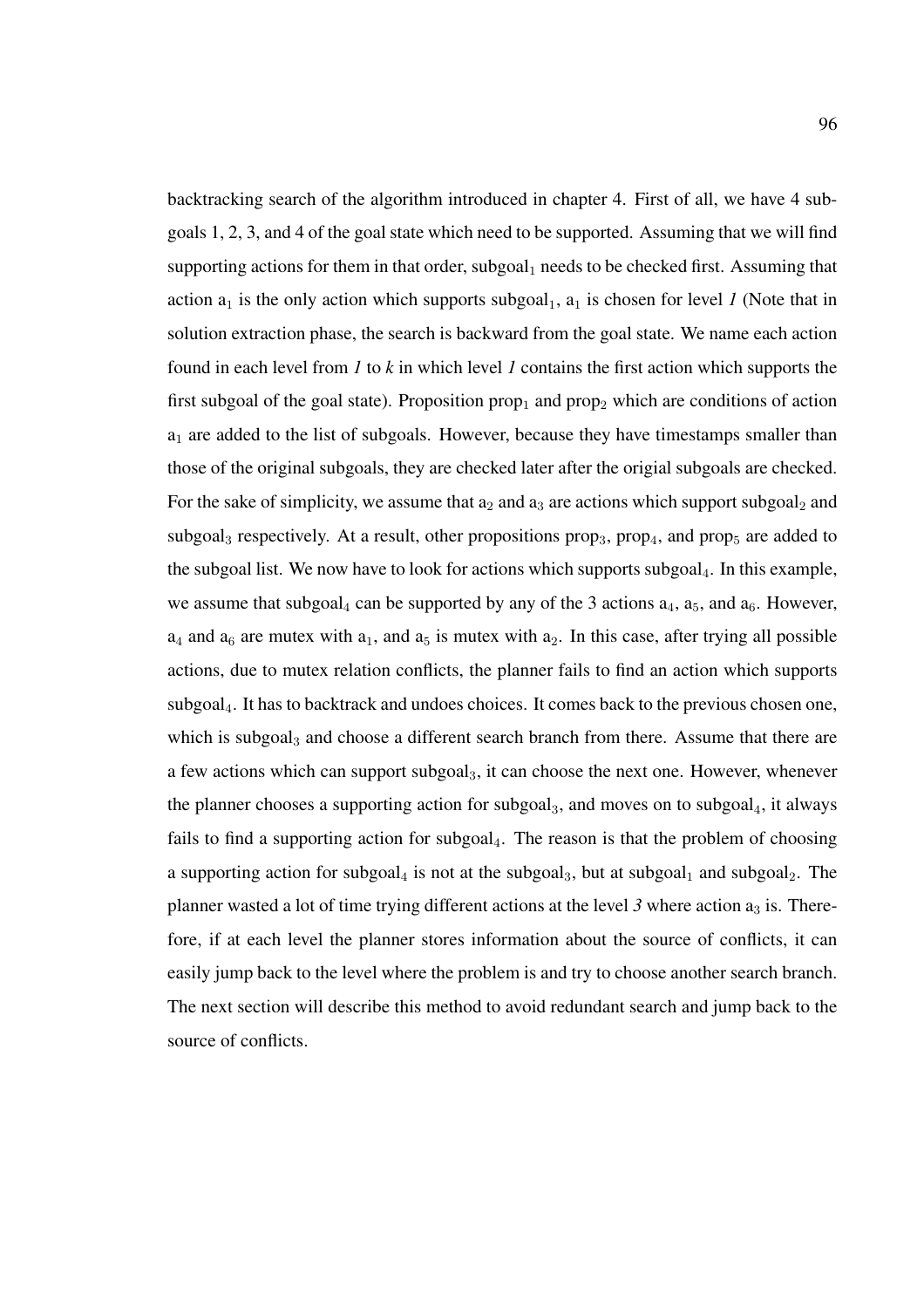## *5.3.2 Improving the search with Conflict-Directed Backjumping*

As introduced and analysed in [85] [53], the conflict-directed backjumping is an efficient method to avoid getting into irrelevant branches and jump back to the conflict source. In our extraction algorithm, because actions are chosen one by one supporting the current subgoal propositions, we can store the conflict list for the  $k^{th}$  action in the level k. In particular, when we are looking for the  $k^{th}$  action in the extraction phase, if action  $a_i$  is a supporting action for the current subgoal (i.e. proposition), but it is mutex with one of the earlier chosen action, says  $a_x$ . Assuming that  $a_x$  is in the level *h*. In this case, *h* is stored in the conflict list of level *k*. In the end, if the planner tries all possible actions and fails to choose one, it can rely on the conflict list to jump back to the closest earlier level to sort out the problem. If we have a look again at our example above, the level *4* will have a conflict list which contains *1* and *2*. The planner will be directed to jump back to level *2* because it is closer than level *1*. This improvement will help the planner to avoid getting stuck into irrelevant search branches.

### 5.4 Summary

This chapter analysed some inefficiencies of the basic backtracking described in chapter 4. The two improvements, avoiding redundant solution extraction calls and conflict-directed backjumping, are discussed and illustrated in detail. The improvements help CPPlanner avoid irrelevant search branches to speed up the performance. Chapter 6 shows the efficiency of applying those improvements in our planner via the empirical study.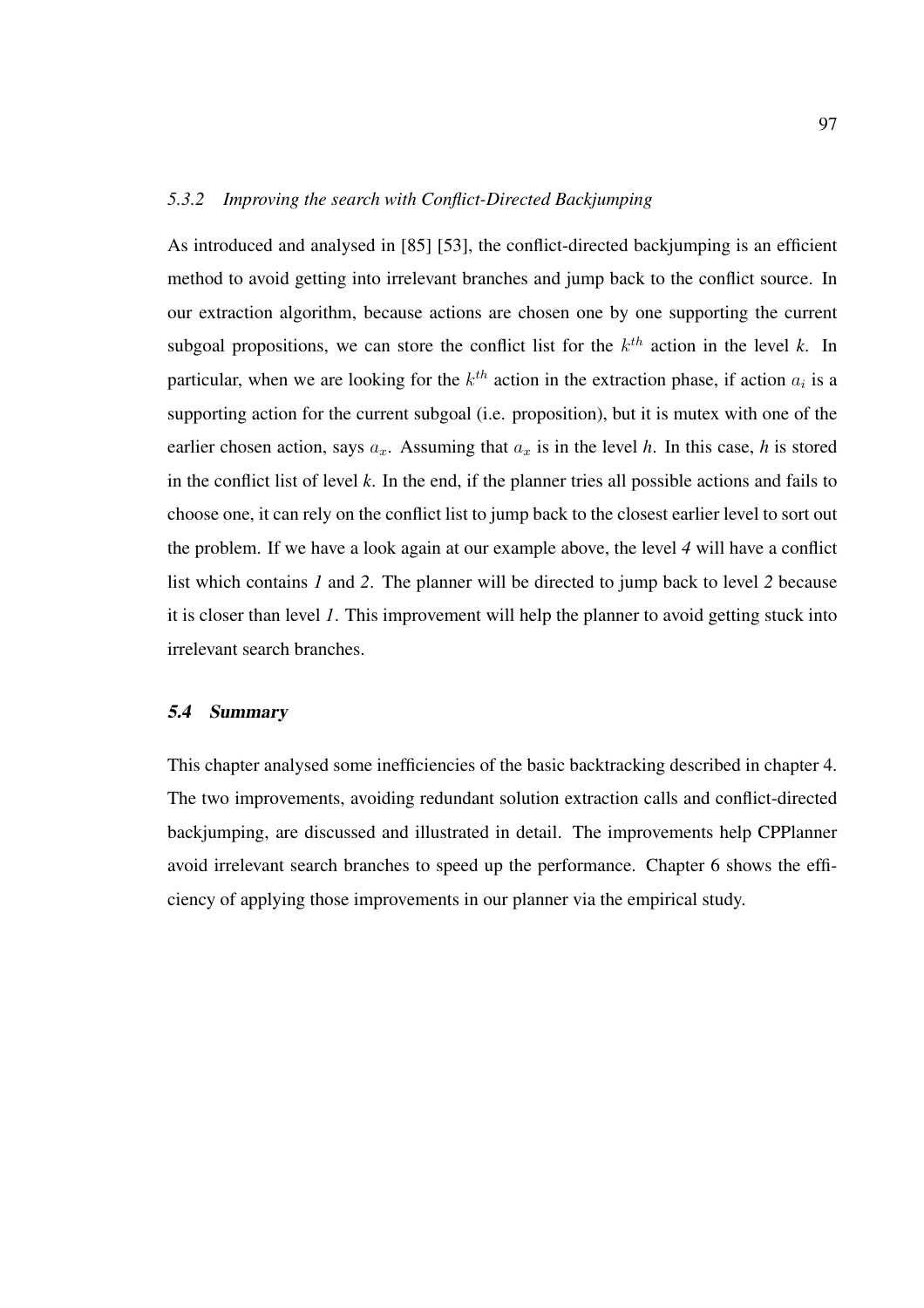## Chapter 6

# EXPERIMENTS AND EMPIRICAL ANALYSIS

## 6.1 Introduction

This chapter describes the experiments and empirical analysis of CPPlanner, our planning system. CPPlanner has been developed based on the algorithms and improvements described in chapter 4 and 5. This chapter also shows the comparison to an earlier version of CPPlanner, called CPPlanner Basic, which has the same graph expansion phase but the solution extraction only uses the basic backtracking without "critical paths" and does not include the improvements in chapter 5. CPPlanner is compared directly to the two best optimal plangraph-based temporal planning systems, TGP and TPSYS, which were described in detail in chapter 3.

The next section describes the domains used in the comparisons. Then, CPPlanner is compared to CPPlanner Basic, TGP and TPSYS. Because TGP cannot handle PDDL2.1 domain specifications, a planning domain defined within the TGP package was used in the comparisons. To compare with TPSYS, temporal domains from the 3rd International Planning Competition in 2002 were used. Result tables are also included to show the direct comparison. In each section, domain descriptions are given, and discussions and analysis are made on the results. Besides TGP and TPSYS, CPPlanner is tested on a temporal planning domain - the *Airport* domain extracted from the 4th Planning Competition in 2004, and the *Storage* domain extracted from the latest planning competition 2006 (Note that: because of the different syntax in the domain description, TGP and TPSYS could not deal with these domains). In these domains of IPC2004 and IPC2006, CPPlanner is compared to the state-of-the-art planning system, CPT [98] , which ranked 2nd in the optimal track of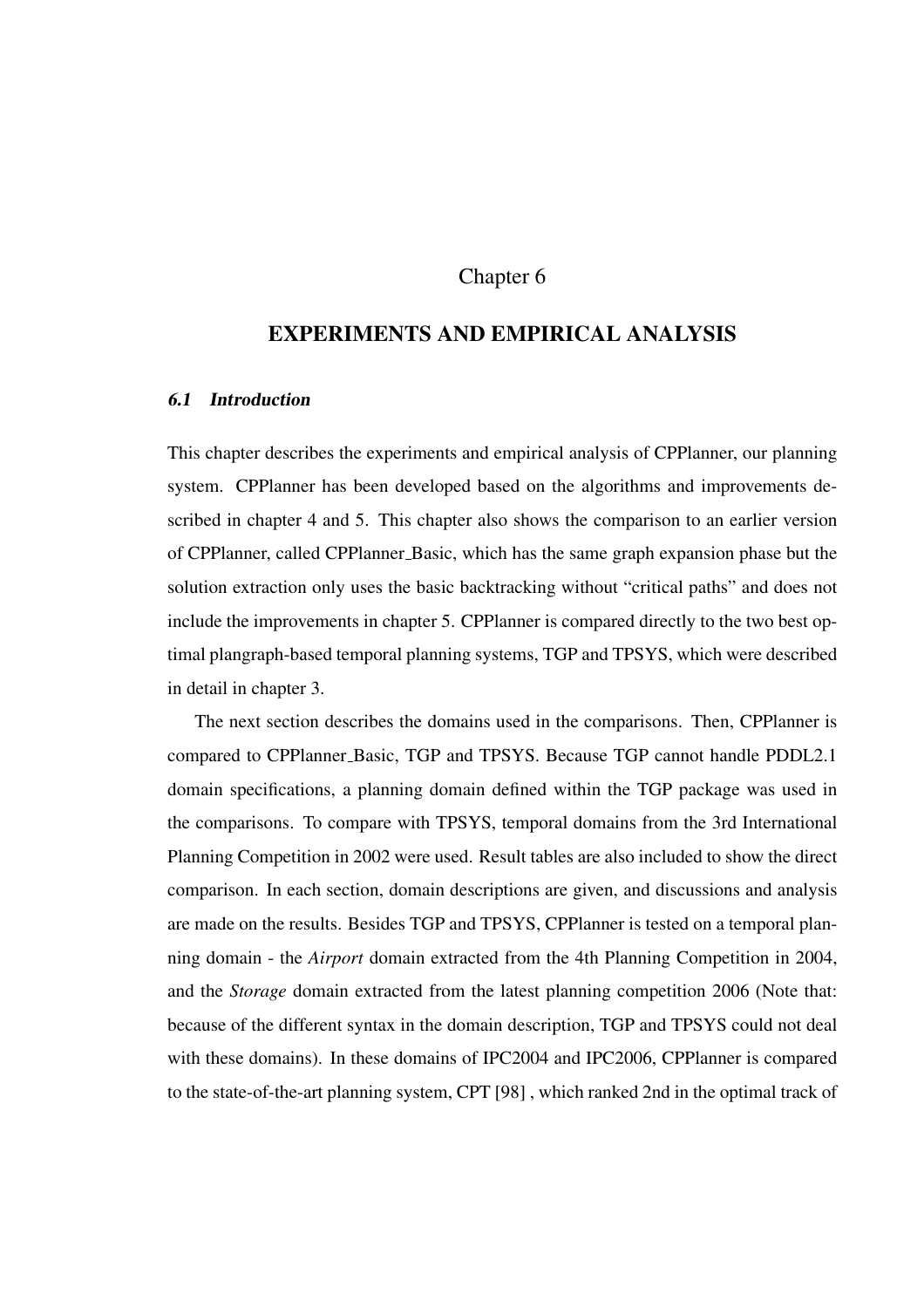the competition 2004 (Note: the 1st ranking planner could not handle temporal domains), and won the distinguished prize in the competition 2006. Finally, CPPlanner was tested on the new domain, *Spacecraft*, in which actions can have intermediate effects.

The research focuses on finding an optimal solution for temporal planning domains. In the experimental evaluation, most of the test cases have been extracted from the temporal domain section of the international planning competitions, or from the package of TGP. In addition, temporal domain *Spacecraft*, in which actions can have intermediate effects, was created for the evaluation to show the ability to handle richer temporal domains of CPPlanner. Large test cases of the international planning competitions which are mainly built for heuristic planning systems are not included in this experimental evaluation. Since all the planning systems in the evaluation are optimal planners, the *makespans* of the result plan are the same. Hence, the main criteria used in comparison are the CPU time and the number of problems solved.

#### 6.2 Temporal planning domains used in the experiments

This section illustrates all the temporal planning domains used in the experiments. Firstly, the temporal *logistic* domain provided in the package of TGP was used to have a clearer comparison with TGP.

Because our CPPlanner can handle the durative actions in PDDL2.1 level 3 specifications, most of the experimental domains are extracted from the Third International Planning Competition in 2002 (IPC2002). In that competition, when durative actions were first introduced to the planning community (see chapter 2 for details), most of the planning domains contained temporal definitions. In addition, the temporal planning domains in the planning competition 2004 (IPC2004) and the latest 2006 (IPC2006) have also been extracted for the experiments in this chapter. Finally, two planning domains which were specifically created to contain actions with intermediate effects were used to test the performance of CPPlanner.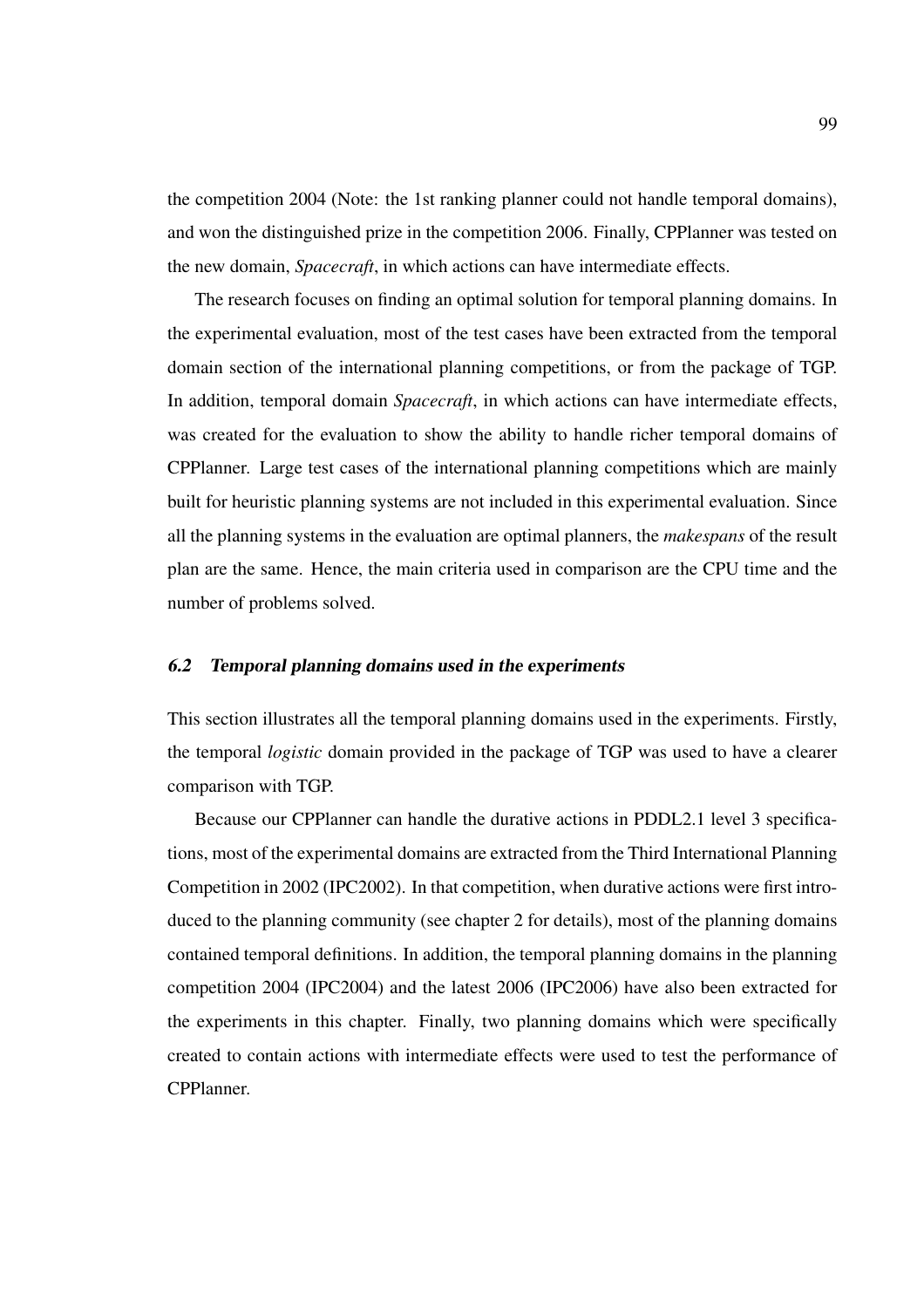#### *6.2.1 Temporal domain* logistics *extracted from the TGP package*

Since TGP was developed before the introduction of PDDL2.1, it cannot handle PDDL2.1 Level 3 specifications. In addition, TGP assumes that all the conditions of an action must hold before executing the action and remain undefined during the execution. However, the domain description that TGP can handle is quite similar to that of PDDL2.1 Level 3, except it only contains fixed times for durations, all conditions are at-start and over-all (i.e. required at start and holding throughout the execution), and effects happen only at the end of the execution. In the domain *logistics*, packets need to be delivered to different locations using trucks or airplanes. Below is the description of actions available in the domain *logistics* extracted from the TGP package. In this domain, durations of actions are static (i.e. the duration is a fixed number).

## *Actions*:

- *load*: at location *z*, load packet *x* to vehicle *y*. The duration is 1 time unit.
- *unload*: at location *z*, unload packet *x* to vehicle *y*. The duration is 1 time unit.
- *drive*: in city *c*, drive truck *x* from location *y* to location *z*. The duration is 2 time units.
- *drive-inter-city*: drive truck *x* from location *y* to location *z* in a different city. The duration is 11 time units.
- *fly*: airplane *x* flies from airport *y* to airport *z*. The duration is 3 time units.

In this domain, there are totally 6 planning problems, named Log<sub>-1</sub> to Log<sub>-6</sub>. Table 6.1 shows the numbers of objects in each planning problem of the *Logistics* domain. The problem Log 1 is the biggest and most complex comparing to the others. Although Log 2 and Log  $\bar{3}$  have fewer number of objects than those of Log  $\bar{1}$ . Log  $\bar{4}$ , Log  $\bar{5}$ , and Log  $\bar{6}$ have much fewer number of objects and simpler initial and goal state.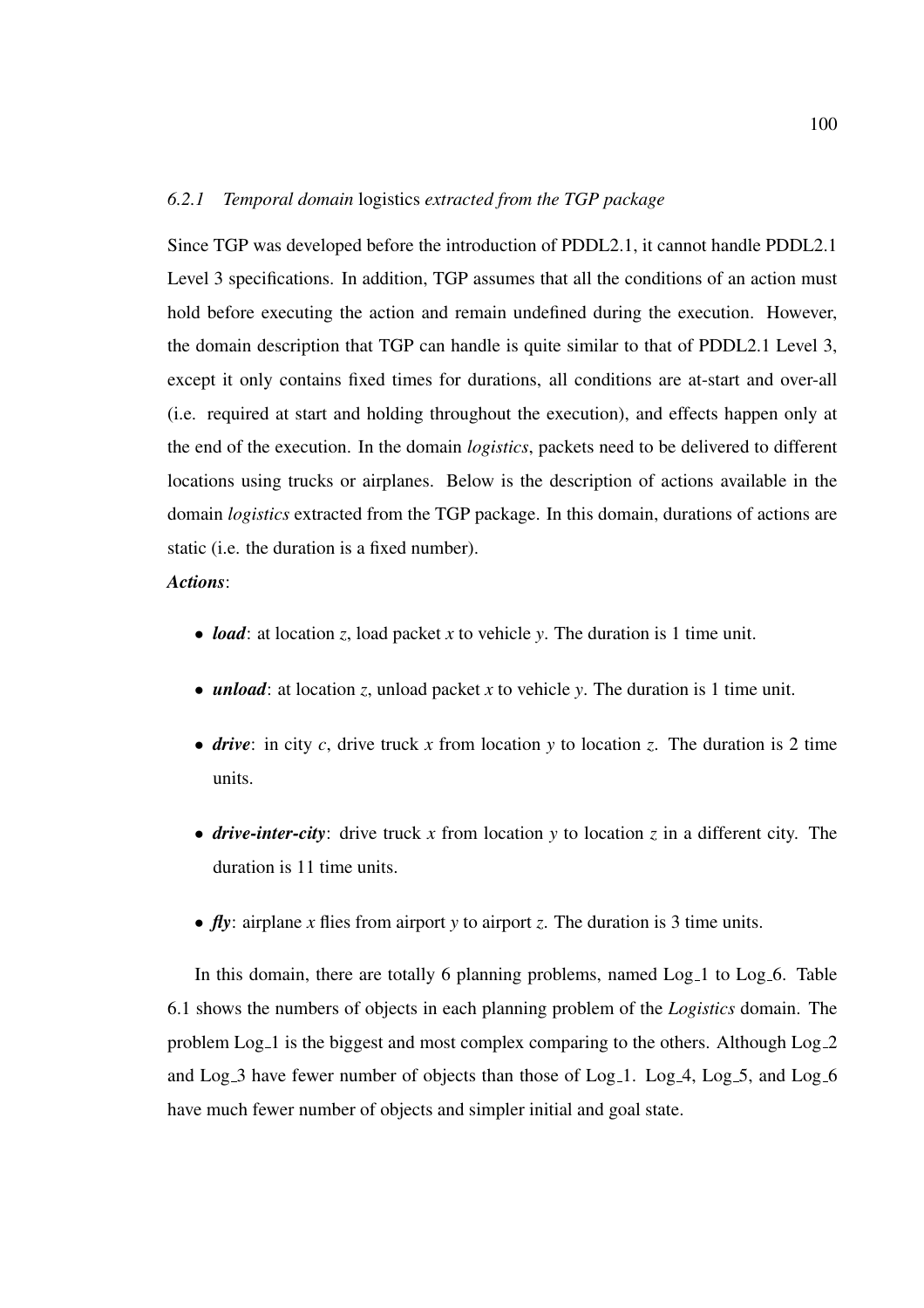| Problem | cities | offices | airports $\vert$ trucks $\vert$ |                  | airplanes   packets |   |
|---------|--------|---------|---------------------------------|------------------|---------------------|---|
| $Log_1$ | 3      | 3       | 3                               | 3                |                     |   |
| $Log_2$ | 3      | 2       | 3                               | 2                |                     | 3 |
| $Log_3$ | 3      | 2       | 3                               |                  |                     | 2 |
| $Log_4$ | 3      | 0       | $\mathfrak{D}$                  | $\left( \right)$ |                     |   |
| $Log_5$ | 2      | 0       | $\mathfrak{D}$                  |                  |                     |   |
| $Log_6$ | 3      |         |                                 |                  |                     |   |

Table 6.1: The numbers of objects in each problem of the *Logistics* domain extracted from the TGP package.

## *6.2.2 Temporal domains extracted from IPC2002*

### *6.2.2.1* Depots

This domain was constructed for IPC2002 by combining the two well-known domains, *logistics* and *blocks*. The domain describes trucks moving crates from one place to another. Crates are loaded into and unloaded from trucks by hoists. Durations of actions depend on the locations of objects or the weight of crates. Crates are then stacked onto pallets at the destination. The details of the domain are as follows:

*Types*: the domain uses the types: *place, locatable, object, depot, distributor, truck, hoist, surface, pallet,* and *crate*. A *pallet* and a *crate* are of type *surface*. A *truck*, a *hoist*, and a *surface* are of type *locatable*. A *depot* and a *distributor* are of type *place*. A *place* and a *locatable* are of type *object*.

## *Actions*:

- *Drive*: describes the driving of a truck from one place to another. The duration of the action depends on the speed of the truck and the distance between the two places.
- *Lift*: describes that a hoist lifts up a crate from a surface. The duration of this action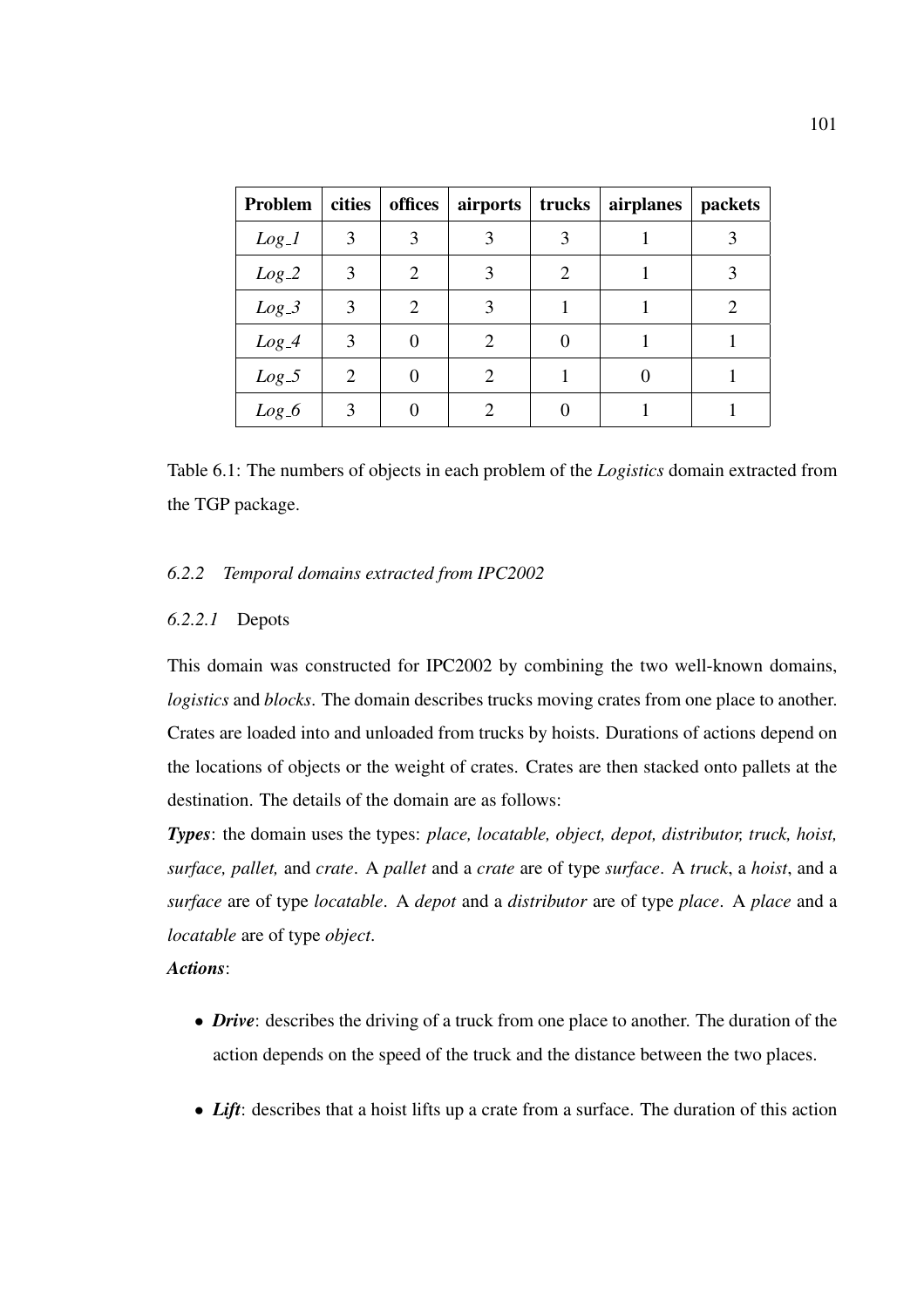is 1 time unit. The condition is the hoist and crate are in the same place; the hoist is available and nothing is on top of the crate.

- *Drop*: describes a hoist dropping a crate, which it is holding, i.e. has lifted onto a surface. The duration of this action is 1 time unit.
- *Load*: describes a hoist putting a crate into a truck. The duration of this action depends on the weight of the crate and the power of the hoist.
- *UnLoad*: describes a hoist picking up a crate from a truck. The duration of this action depends on the weight of the crate and the power of the hoist.

Note that in the international planning competition 2002 in which temporal planning domains were first introduced to the competition, there was no special track for optimal planning systems. Since the domains and problems were designed for all participating planning systems including heuristic-approach planners, the size and the complexity of the domains and problems were far beyond the ability of optimal planners. Therefore, in this experimental chapter, only small size problems were extracted for the comparison.

In this *Depot* domain, *Depot 1* is only one problem extracted. The other problems in this domain are too big for the optimal planners to handle within the limited time (i.e. 30 minutes). In *Depot1*, there are 1 depot, 2 distributors, 2 trucks, 3 pallets, 2 crates, and 3 hoists.

## *6.2.2.2* DriverLog

This domain describes the driving of trucks around places to deliver packages. It is more complicated than the original logistics domain because drivers have to walk from one truck to another to drive it. The details of the domain are as follow:

*Types*: the domains uses the types: *object*, *location*, *locatable*, *driver*, *truck*, and *obj*. A *driver*, a *truck*, or an *obj* are of type *locatable*. A *location* and a *locatable* are of type *object*.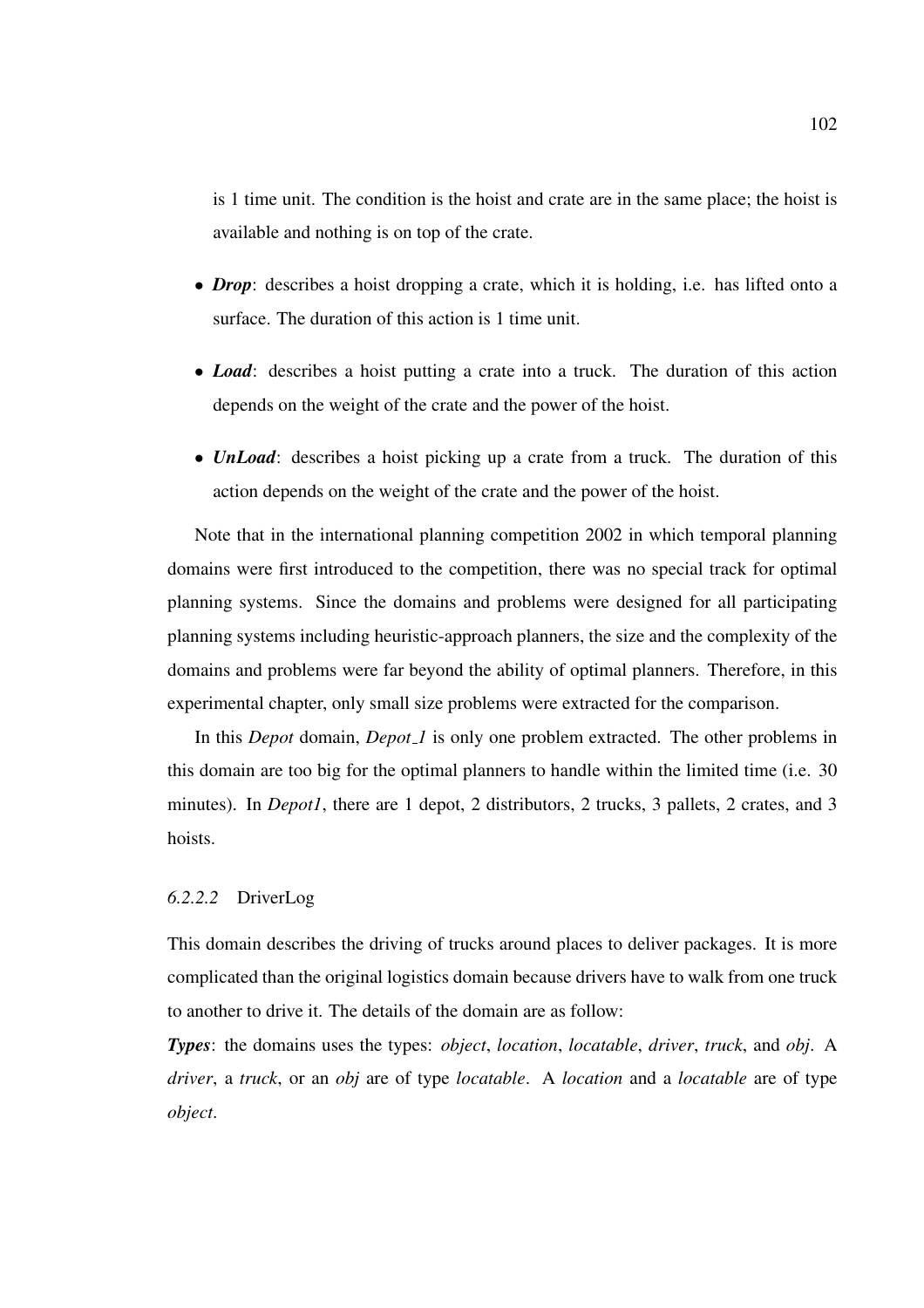## *Actions*:

- *LOAD-TRUCK*: an object is loaded into a truck. This action takes 2 time units.
- *UNLOAD-TRUCK*: an object is unloaded from a truck. This action takes 2 time units.
- **BOARD-TRUCK**: a driver gets into a truck to be ready to drive. This action takes 1 time unit.
- *DISEMBARK-TRUCK*: a driver gets out of a truck. This action takes 1 time unit.
- **DRIVE-TRUCK**: a truck is driven from one location to another. A driver must be in the truck and there must be a route linking the two locations. The duration of this action depends on the two locations.
- *WALK-TRUCK*: a driver walks from one place to another. It is required that there is a path linking the two places. The duration of the action depends on the two places.

In this *DriverLog* domain, there are two problems, which are *DriverLog1* and *Driver-Log3*, extracted. Table 6.2 shows the number of objects in each problem.

| <b>Problem</b> | drivers   trucks | packages | locations |
|----------------|------------------|----------|-----------|
| DriverLog_1    |                  |          |           |
| $DiriverLog_3$ |                  |          |           |

Table 6.2: The numbers of objects in each problem of the *DriverLog* domain extracted from IPC2002.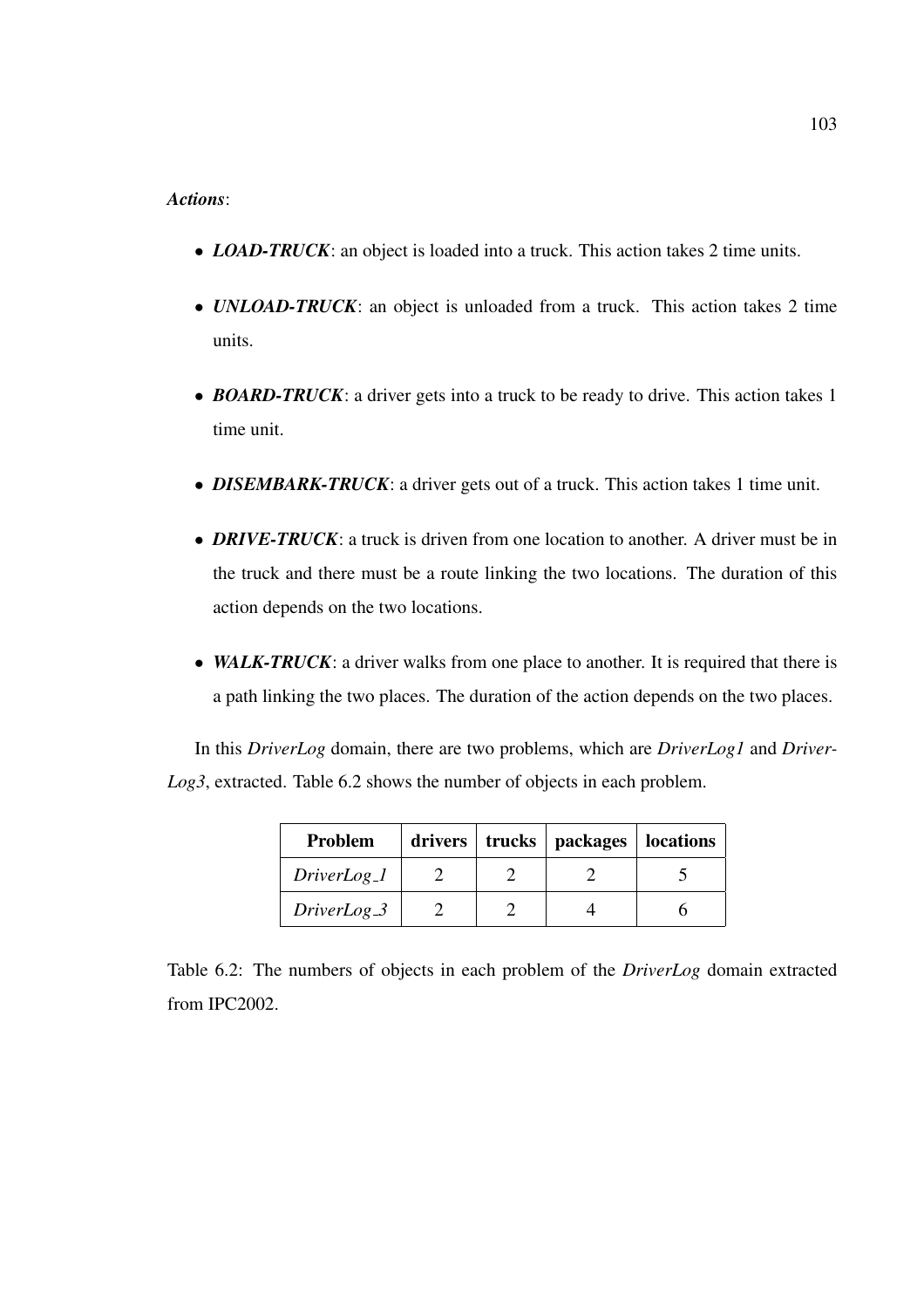## *6.2.2.3* Satellite

The satellite domain is first PDDL-based planning domain bringing AI Planning towards space related applications. The domain was inspired by the talk about "Ambitious Spacecraft" delivered by David Smith at AIPS2000 [90]. The domain involves planning observations from multiple satellites. Each satellite has different instruments.

*Types*: there are four different types in this domain. They are *satellite*, *direction*, *instrument*, and *mode*.

## *Actions*:

- *turn to*: describes the turning of a satellite from one direction to another. The duration depends on the two directions.
- *switch\_on*: switch on an instrument on a satellite. The duration is 2 time units.
- *switch off*: switch off an instrument on a satellite. The duration is 1 time unit.
- *calibrate*: at the end of the action, an instrument is calibrated and ready to take images. The duration depends on the instrument and the direction that satellite is aiming.
- *take image*: the action of using the instrument on the satellite to take an image. The duration is 7 time units.

In this *Satellite* domain, *Satellite 1* and *Satellite 3* were extracted. Table 6.3 shows the number of objects in each problem.

## *6.2.2.4* Rovers

This is another domain relating to space applications. It was inspired by planetary exploration. In the domain, rovers navigate and find rock and soil samples on the surface. Then, they communicate back to the lander.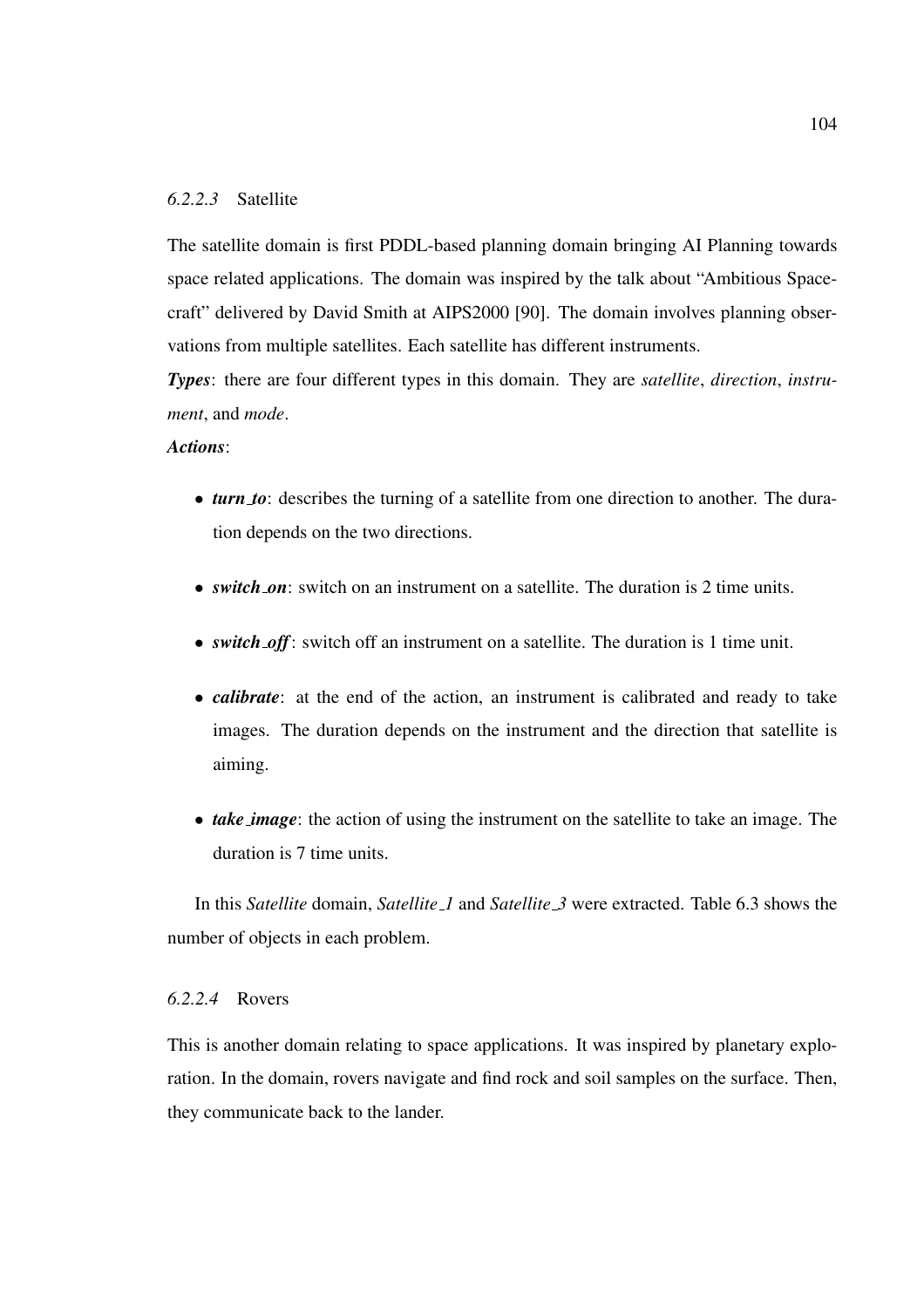| Problem     | satellites | instruments   modes   directions |  |
|-------------|------------|----------------------------------|--|
| Satellite 1 |            |                                  |  |
| Satellite_3 |            |                                  |  |

Table 6.3: The numbers of objects in each problem of the *Satellite* domain extracted from IPC2002.

*Types*: there are 7 different types in this domain. They are *rover*, *waypoint*, *store*, *camera*, *mode*, *lander* and *objective*.

*Actions*:

- *navigate*: move from a waypoint to another. Duration is 5 time units.
- *recharge*: recharge the energy to the rover at the recharge-rate. Duration depends on how much energy it needs to be recharged.
- *sample soil*: get a full *store* of sample of soil at waypoint. Duration is 10 time units.
- *sample rock*: get a full *store* of sample of rock at waypoint. Duration is 8 time units.
- *drop*: drop the sample from the *store*. *Store* becomes empty.
- *calibrate*: calibrate the camera to be ready. Duration is 5 time units.
- *take image*: takes the image of an object at a waypoint. Duration is 7 time units.
- *communicate soil data*: communicates to the lander about the soil data. Duration is 10 time units.
- *communicate rock data*: communicates to the lander about the rock data. Duration is 10 time units.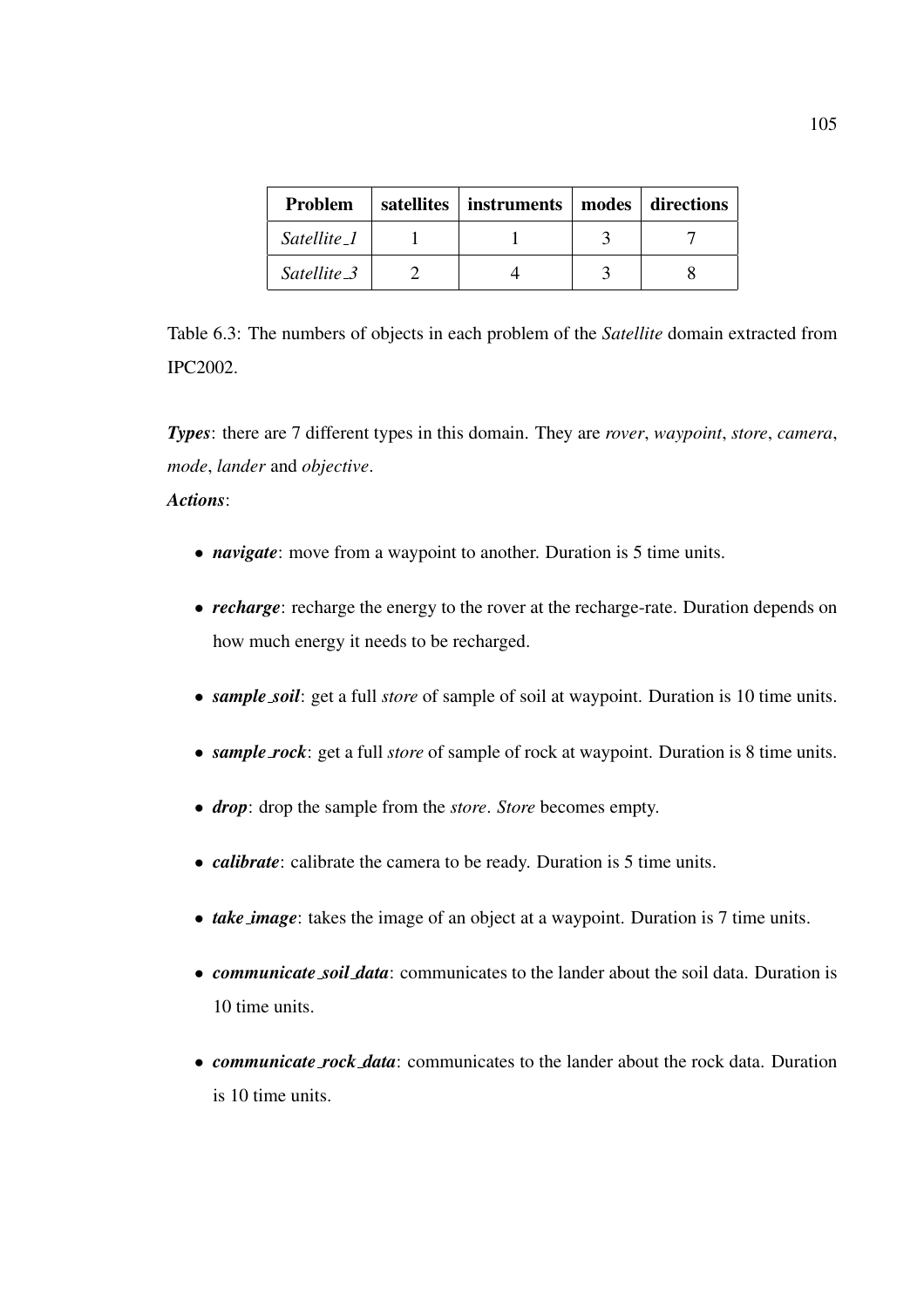• *communicate image data*: communicates to the lander about the images. Duration is 15 time units.

In this *Rover* domain, there were 4 problems extracted, from *Rover 1* to *Rover 4*. Table 6.4 shows the number of objects in each problem.

| Problem            | modes | rovers | stores | waypoints | cameras | objectives |
|--------------------|-------|--------|--------|-----------|---------|------------|
| Rover_1            |       |        |        |           |         |            |
| Rover <sub>2</sub> | 3     |        |        |           |         |            |
| Rover_3            | 3     |        |        |           |         |            |
| Rover <sub>4</sub> | 3     |        |        |           |         |            |

Table 6.4: The numbers of objects in each problem of the *Rover* domain extracted from IPC2002.

## *6.2.2.5* ZenoTravel

This is another transportation domain, which involves in transporting people around cities by airplanes. The airplanes have different modes to travel, which are fast or slow. The main introduction of this domain is the numeric track, in which the fuel levels are discrete. The faster movement of the airplane is, the more fuel consumption it will use.

*Types*: there are 4 different types in this domain. They are *aircraft*, *person*, *city*, and *fuel level*.

## *Actions*:

- *board*: at a certain city, a person gets on the aircraft. Duration is 20 time units.
- *debark*: a person gets off an aircraft to the city. Duration is 30 time units.
- *fly*: an aircraft flies from one city to another with slow speed. Duration is 180 time units.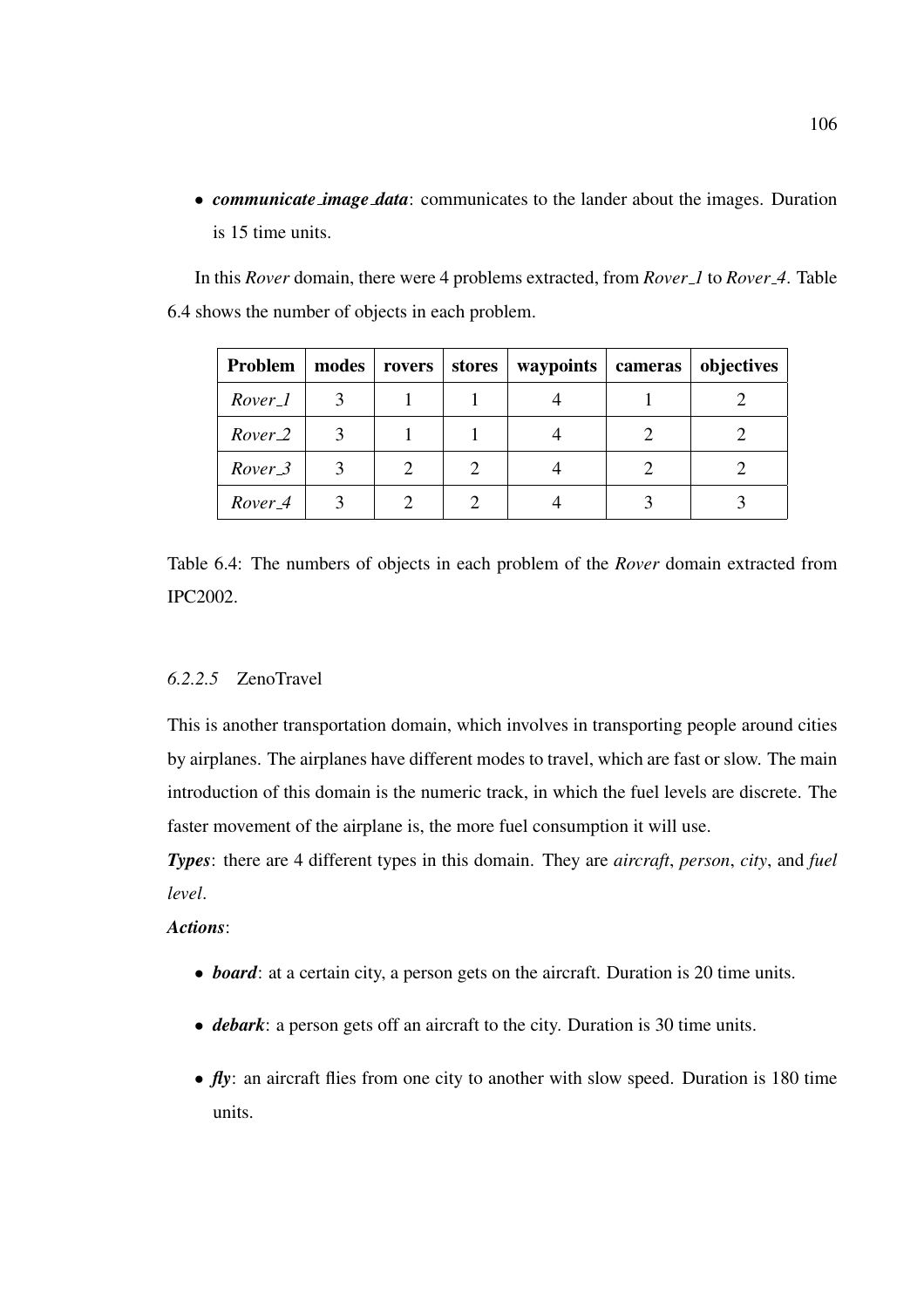- *zoom*: an aircraft flies from one city to another with fast speed. Duration is 100 time units. Fuel is consumed double comparing to the action *fly*.
- *refuel*: an aircraft refuels. Duration is 73 time units.

In this *ZenoTravel* domain, there were 4 problems extracted, from *Zeno 1* to *Zeno 4*. Table 6.5 shows the number of objects in each problem.

|                               | Problem   aircrafts | people | cities | fuel_level |
|-------------------------------|---------------------|--------|--------|------------|
| $\mathbb{Z}$ eno_l            |                     |        |        |            |
| $\mathbb{Z}$ eno $\mathbb{Z}$ |                     |        |        |            |
| $Zeno_3$                      |                     |        |        |            |
| $Zeno_4$                      |                     |        |        |            |

Table 6.5: The numbers of objects in each problem of the *ZenoTravel* domain extracted from IPC2002.

#### *6.2.3* Airport *- a temporal domains extracted from the IPC2004*

The *Airport* domain, created by Sebastian Trueg for IPC2004, describes the operations involving airplanes at an airport. The details of the airport domain are as follows: *Types*:

The types of airplane are: *small*, *medium*, and *large*. This describes the types of an airplane. Direction: *north*, and *south*. This shows the direction that the airplane is moving. Segments: *seg pp 0 60, seg ppdoor 0 40, seg tww1 0 200* etc. This describes the name of a certain segment of the airport. Airplane names: these were used to identify the airplanes. *Actions*:

• *Move*: an airplane moves from one segment to another. It depends on the two segments involved to know the duration and conditions and effects of that action.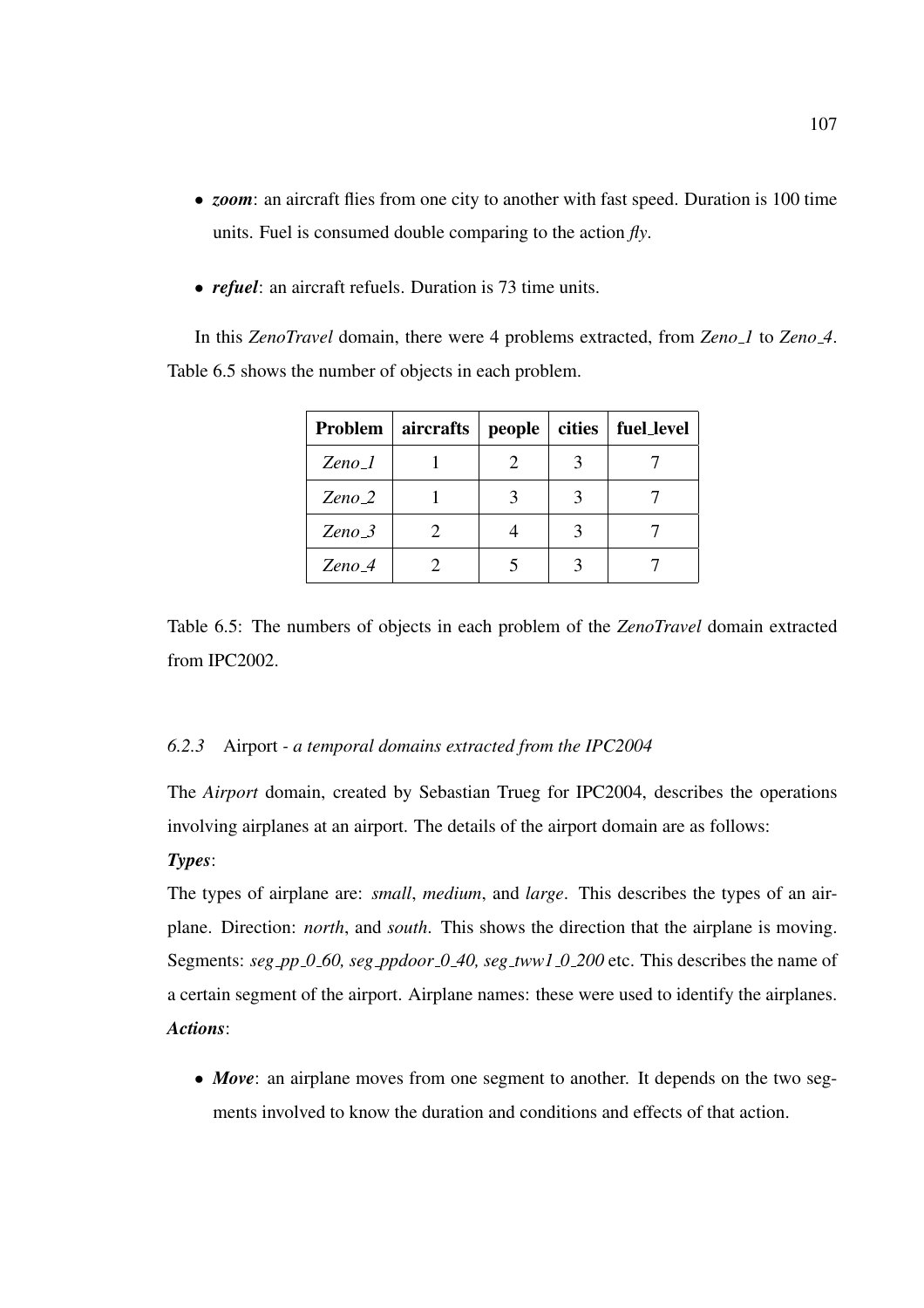- **TakeOff**: an airplane takes off from a certain segment. The duration is 30 time units.
- *Park*: an airplane parks at a certain segment. The duration is 40 time units.
- *StartUp*: an airplane starts up and is in the status of moving. The duration depends on the engine of that airplane. It is calculated as (60 \* engine) time units.

In this *Airport* domain, there were 7 problems extracted, from *Airport1* to *Airport7*. Table 6.6 shows the size and complexity of those problems.

| Problem              | directions                  | airplane types | segments | airplanes |
|----------------------|-----------------------------|----------------|----------|-----------|
| Airport1             | 2                           | 3              | 17       |           |
| Airport2             | $\mathcal{D}_{\mathcal{L}}$ | 3              | 17       |           |
| Airport3             | 2                           | 3              | 17       | 2         |
| Airport4             | $\mathcal{D}_{\cdot}$       | 3              | 40       |           |
| Airport5             | $\mathcal{D}_{\mathcal{L}}$ | 3              | 40       |           |
| Airport <sub>6</sub> | 2                           | 3              | 40       | 2         |
| Airport7             |                             | 3              | 40       |           |

Table 6.6: The numbers of objects in each problem of the *Airport* domain extracted from IPC2004.

#### *6.2.4* Storage *- A temporal planning domain extracted from IPC2006*

In the latest planning competition 2006, the new version of the planning domain description language - PDDL3 was introduced. In this competition, the constraints were introduced into the PDDL (see chapter 2 for details). There were 5 different domains for the benchmark, in which there were 3 new domains - *storage*, *truck* and *pathways*, and the other two domains were taken from the IPC2004. Since *pathways* domain does not contain temporal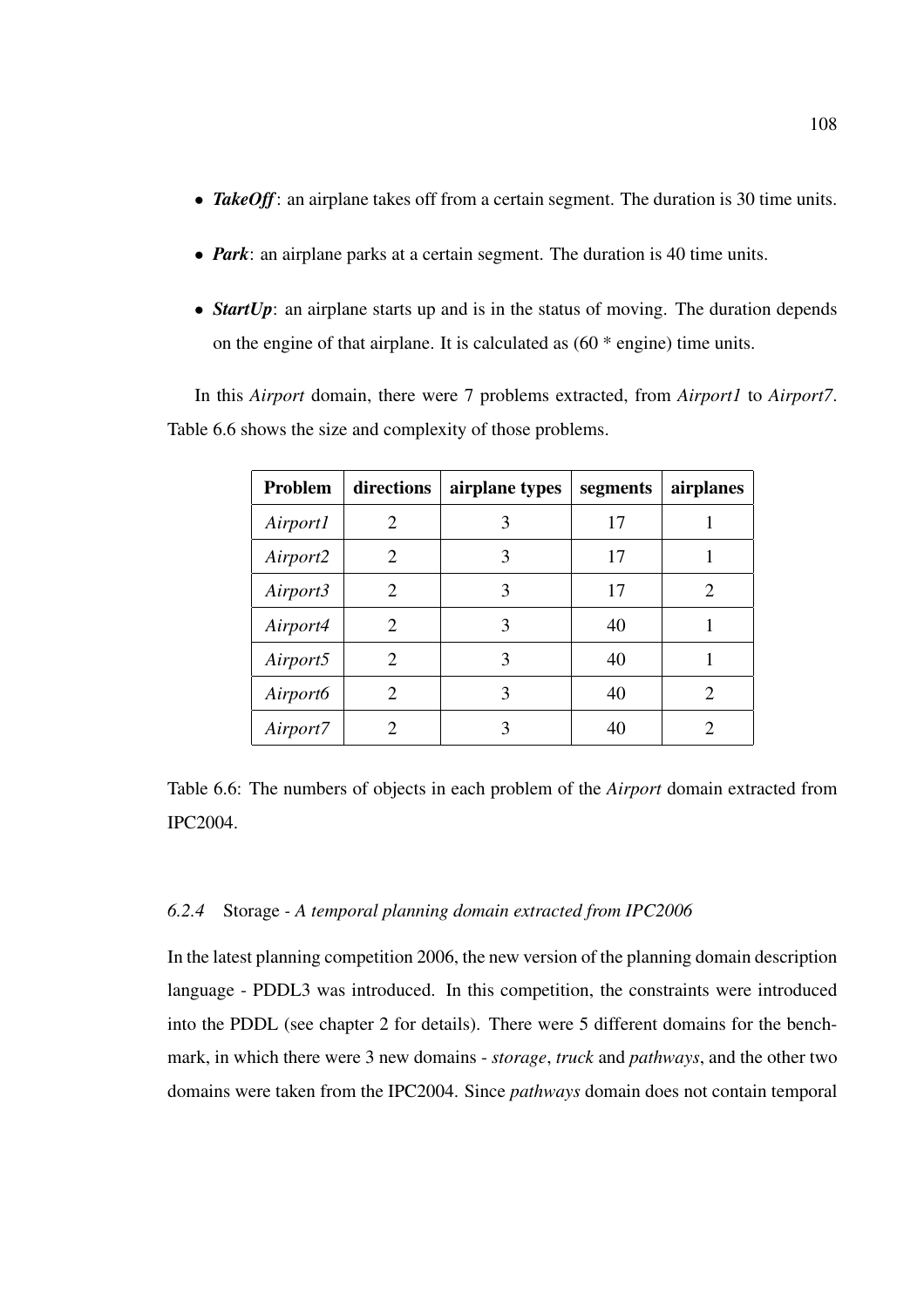descriptions, and *truck* domain is too difficult for temporal optimal planners, only *storage* was extracted for the experiment of CPPlanner.

*Storage* is a planning domain which involves spatial reasoning. The domain is about moving crates from certain containers to depots by hoists. In each depot, a hoist can move according to the spatial map connecting different depots. The details of the *storage* domain are as follows:

*Types*: There are 4 different types of for domain. They are: *object*, *place*, *area*, *surface*. *Hoist, surface, place, area* are objects. Container and depot are of type *place*. *Storearea* and *transitarea* are of type *place*. *Area* and *crate* are of type *surface*. *Actions*:

- *lift*: a hoist lifts a crate from a surface. Duration is 2 time units.
- *drop*: a hoist drops a crate to a surface. Duration is 2 time units.
- *move*: a hoist goes from one storearea to another storearea. Duration is 1 time unit.
- *go out*: a hoist goes from a storearea to a transitarea. Duration is 1 time unit.
- *go in*: a hoist goes from a transitarea to a storearea. Duration is 1 time unit.

In this *Storage* domain, there were 15 problems extracted, from *Storage1* to *Storage15*. Table 6.7 shows the size and complexity of those problems.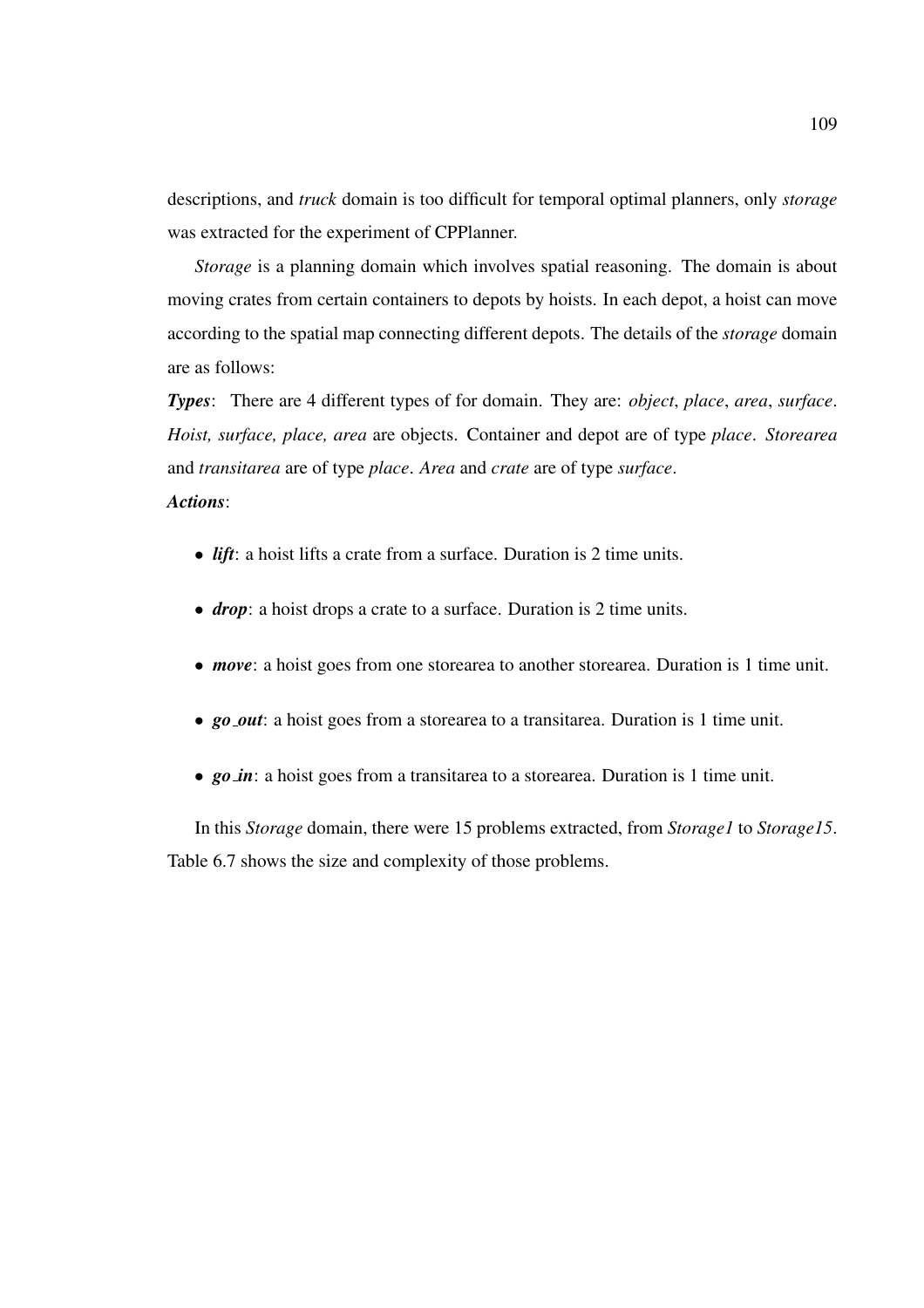| Problem         | storeareas     | hoists         | crates         | containers     | depots         | transitarea    |
|-----------------|----------------|----------------|----------------|----------------|----------------|----------------|
| <i>Storage1</i> | $\overline{2}$ | $\mathbf{1}$   | $\mathbf{1}$   | 1              | 1              | 1              |
| Storage2        | 3              | $\overline{2}$ | $\mathbf{1}$   | $\mathbf{1}$   | $\mathbf{1}$   | $\mathbf{1}$   |
| Storage3        | $\overline{4}$ | 3              | $\mathbf{1}$   | $\mathbf{1}$   | $\mathbf{1}$   | $\mathbf{1}$   |
| Storage4        | 6              | $\mathbf{1}$   | $\overline{2}$ | 1              | $\mathbf{1}$   | 1              |
| Storage5        | 6              | $\overline{2}$ | $\overline{2}$ | $\mathbf{1}$   | $\mathbf{1}$   | $\mathbf{1}$   |
| <b>Storage6</b> | 6              | 3              | $\overline{2}$ | $\mathbf{1}$   | $\mathbf{1}$   | $\mathbf{1}$   |
| Storage7        | 9              | $\mathbf{1}$   | 3              | 1              | 1              | $\mathbf{1}$   |
| Storage8        | 9              | $\overline{2}$ | 3              | $\mathbf{1}$   | $\mathbf{1}$   | $\mathbf{1}$   |
| Storage9        | 9              | 3              | 3              | $\mathbf{1}$   | $\mathbf{1}$   | $\mathbf{1}$   |
| Storage10       | 12             | 1              | $\overline{4}$ | 1              | $\mathbf{1}$   | 1              |
| Storage11       | 12             | $\overline{2}$ | $\overline{4}$ | $\mathbf{1}$   | $\mathbf{1}$   | $\mathbf{1}$   |
| Storage12       | 12             | 3              | $\overline{4}$ | $\mathbf{1}$   | $\mathbf{1}$   | $\mathbf{1}$   |
| Storage13       | 15             | 1              | 5              | $\overline{2}$ | $\overline{2}$ | $\overline{2}$ |
| Storage14       | 15             | $\overline{2}$ | 5              | $\overline{2}$ | $\overline{2}$ | $\overline{2}$ |
| Storage15       | 15             | 3              | 5              | $\overline{2}$ | $\overline{2}$ | $\overline{2}$ |

Table 6.7: The numbers of objects in each problem of the *Storage* domain extracted from IPC2006.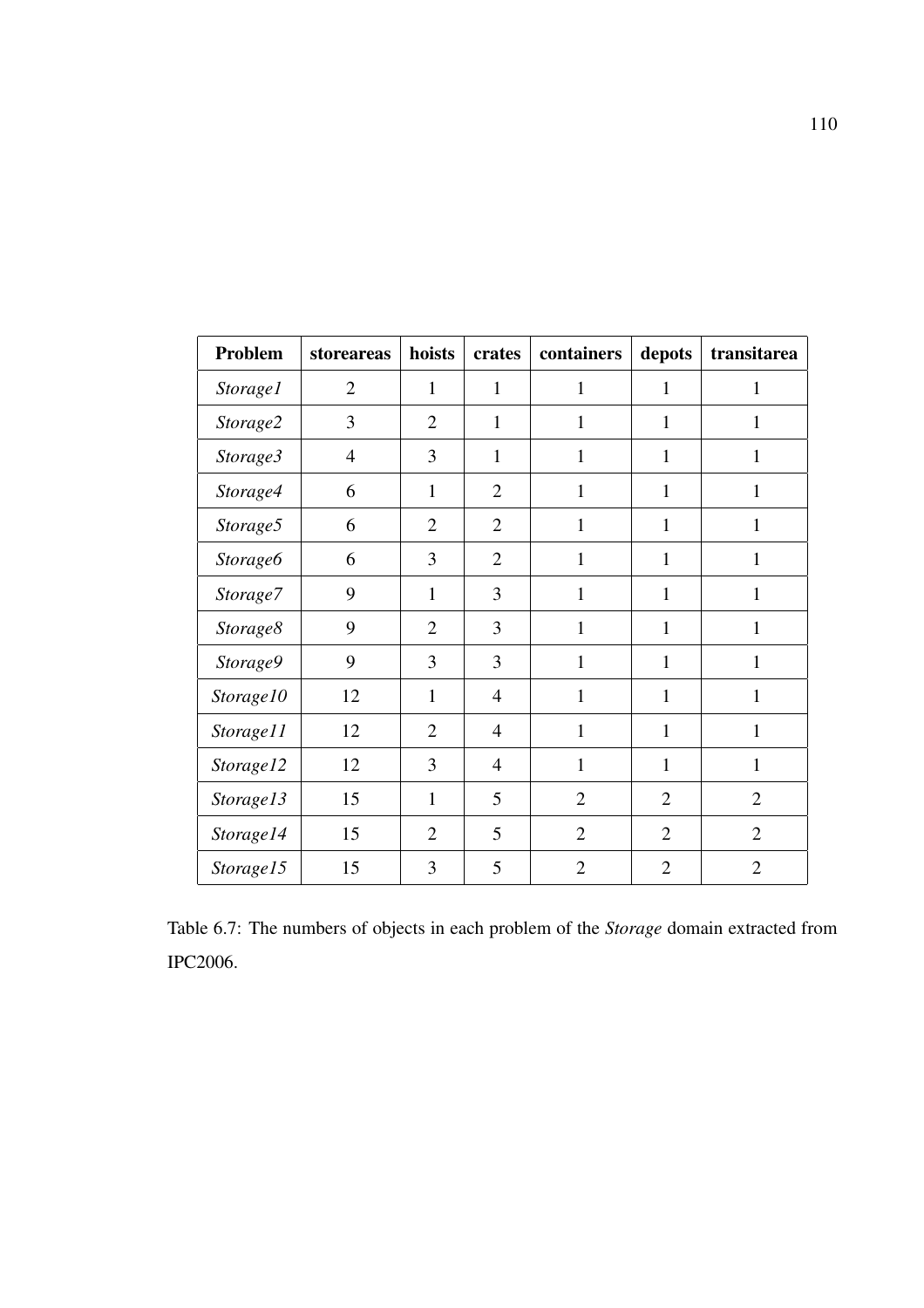#### *6.2.5* Spacecraft *- A temporal domains with intermediate effects*

This section describes a temporal planning domain which has actions with intermediate effects. Instead of decomposing complex actions into many primitive actions with constraints to keep them together, actions with intermediate effects were introduced in this thesis (see chapter 2 for details). Actions with intermediate effects make planning domains look more natural and realistic. In this section, an example of temporal planning domain, called *spacecraft*, with intermediate effects are introduced. The domain describes a spacecraft must turn an instrument to a specific target with many smaller operations involved.

The domain *spacecraft* was created mainly for the experiments of CPPlanner. It is based on a *complex* action which has intermediate effects introduced by David Smith in [91]. The domain describes a spacecraft in process of taking pictures of particular objects. In this domain, the spacecraft must turn into a particular direction to point an instrument at a particular target. The process of turning the spacecraft consists of many actions. At first, thrusters in the reaction control system (RCS) are fired to provide the angular velocity. Then, those thrusters are switched off but the spacecraft still keeps turning until it is closely to the target direction. At this time, the thrusters are fired again in the opposite direction to stop the rotation. In the whole process, the thruster firing is very quick, but the turning of the spacecraft is slow which may take several minutes. During the time of firing the thrusters, it will cause some vibration to the spacecraft which prevents some operations from performing. The process of turning a spacecraft is modelled by an action with intermediate effects. After pointing to the right object, the camera is calibrated to be ready. It is also set to the right mode to take pictures. After the picture taken, it will be sent to the control center and also printed a copy. However, the printing process requires the spacecraft still (i.e. not vibrating). Below is the overview of the domain.

*Types*: There are 4 different types for this domain. They are: *object*, *camera*, *mode*, and *direction*.

*Actions*: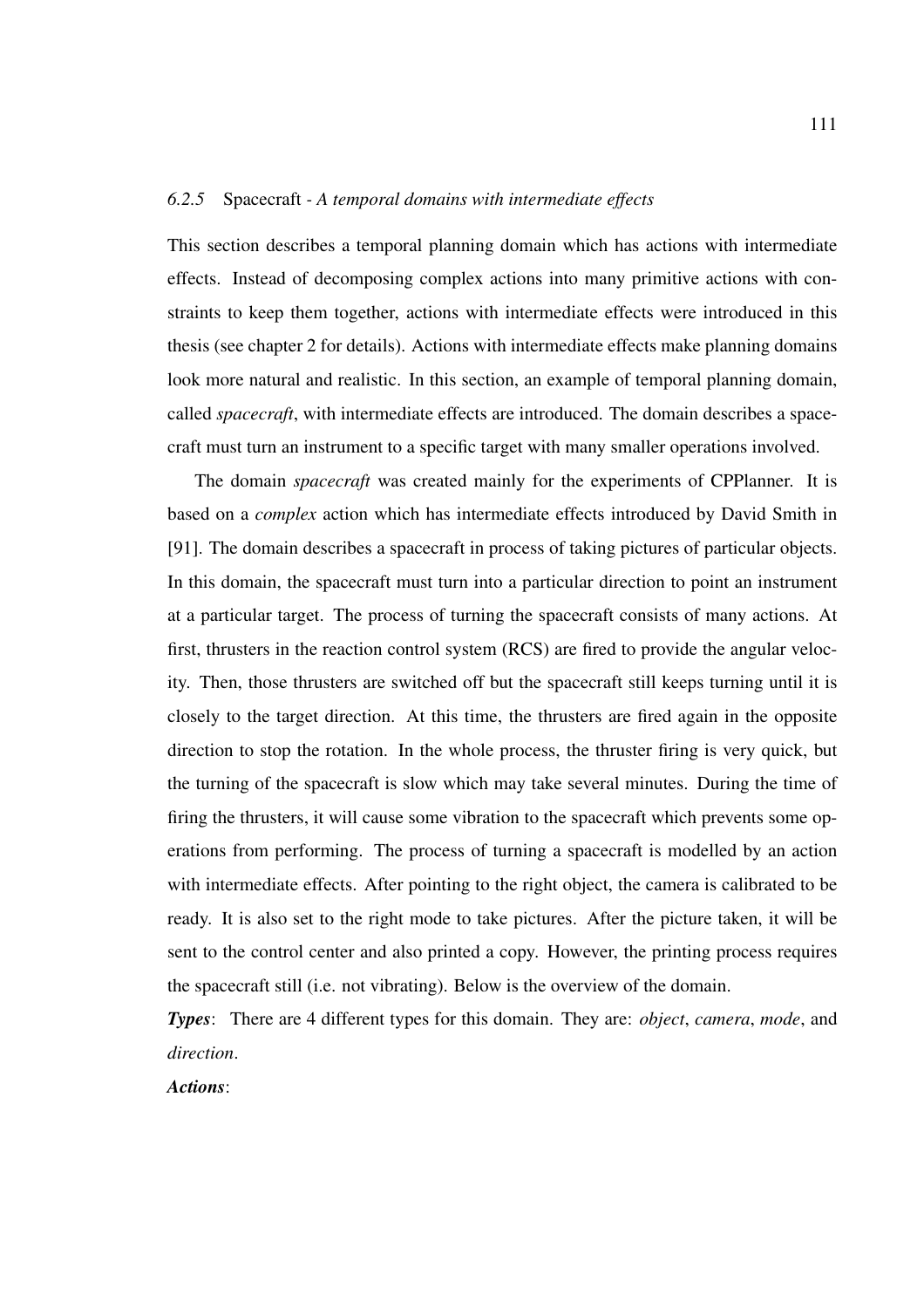- *turn*: turn the spacecraft to a particular heading. It consists of firing the thrusters, coasting of the spacecraft, and firing the thrusters again. During performing this action, there are two periods of time (at the start and at the end when the thruster are in use) in which the vibration appears. The vibration prevents other operations from performing (e.g. printing pictures)
- *calibrate*: calibrate the camera to be ready and point to the right direction to take pictures.
- *set mode*: set the capture mode for the camera.
- *take picture*: take a picture of a particular object.
- *communicate*: send the picture to the control center.
- *print picture*: print a picture. This action cannot perform if there is any vibration (i.e. thrusters are in use).

In this domain, 5 different problems are created for the experiment. Table 6.13 shows the complexity of each problem in this domain.

| Problem            | object                | camera | mode | heading |
|--------------------|-----------------------|--------|------|---------|
| <i>Spacecraft1</i> | $\mathcal{D}_{\cdot}$ |        | 3    |         |
| Spacecraft2        | $\mathcal{D}_{\cdot}$ |        | 3    |         |
| Spacecraft3        |                       |        | 3    |         |
| Spacecraft4        |                       |        | 3    |         |
| Spacecraft5        |                       |        |      |         |

Table 6.8: The numbers of objects in each problem of the *Spacecraft* domain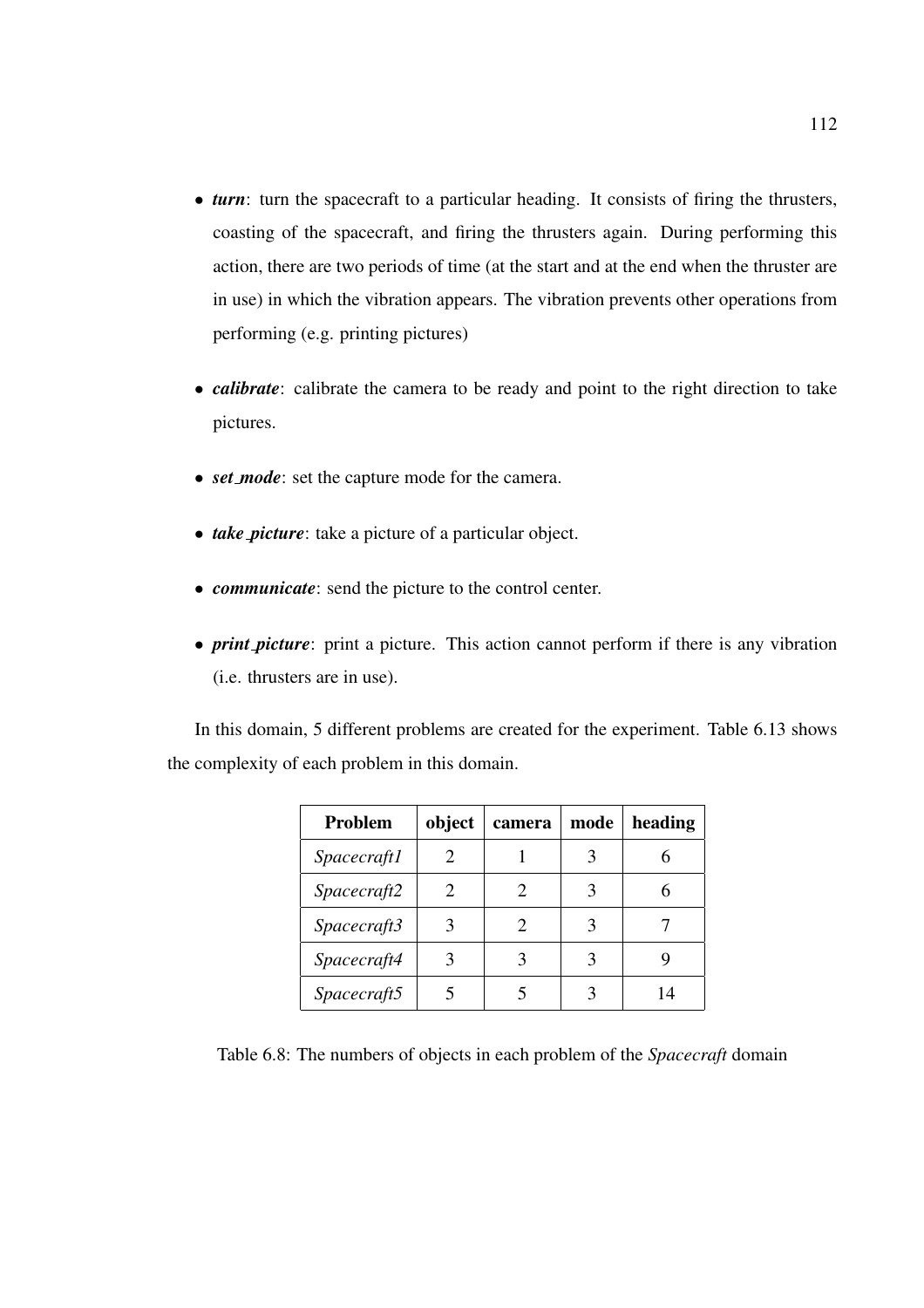#### 6.3 Comparisons of planning systems

The temporal planning systems which were used in the experiments are CPPlanner-Basic, CPPlanner, TGP, TPSYS, and CPT. The details of TGP, TPSYS, and CPT were described in chapter 3. CPPlanner-Basic is the first developed version of CPPlanner which does not have the improvements, such as conflict-directed backjumping. CPPlanner is our latest version which was developed based on the algorithm described in chapter 4 with all the improvements described in chapter 5.

The experiments were carried out on a Athlon AMD XP2000 machine running at 1.667GHz with 256MB RAM and 1.5GB virtual memory. CPPlanner Basic, CPPlanner, and TGP were run under the Windows XP operating system, whereas TPSYS runs on MEPIS Linux on the same machine.

#### *6.3.1* Logistics *domain from TGP package*

The domain used in this section is the logistics domain extracted from the TGP package which is available from the TGP website. According to the author of TGP, the version they provided on the website is improved by adding techniques described in [92]. Thus, it performs much better than the version which was described in their IJCAI-99 paper [88].

Because TGP was developed on Macintosh Common Lisp, there were some problems in re-compiling it and running it in Windows or Linux Common Lisp. In some source files, there are no proper line terminations (CR only) which causes the whole file to be read as one line only. In addition, because Common Lisp has an elaborate system for referencing files, it is not portable across dialects of Common Lisp (e.g. the function full-pathname appears to be unique in Macintosh Common Lisp).

By editing the TGP sources files  $<sup>1</sup>$ , it was eventually possible to compile and run TGP</sup> in Windows Common Lisp. The experiment was carried out on six temporal problems, which are log<sub>-1</sub> to log<sub>-6</sub>, provided in the TGP package downloaded from the TGP website

<sup>&</sup>lt;sup>1</sup> Stephen Cresswell helped with modifying the TGP files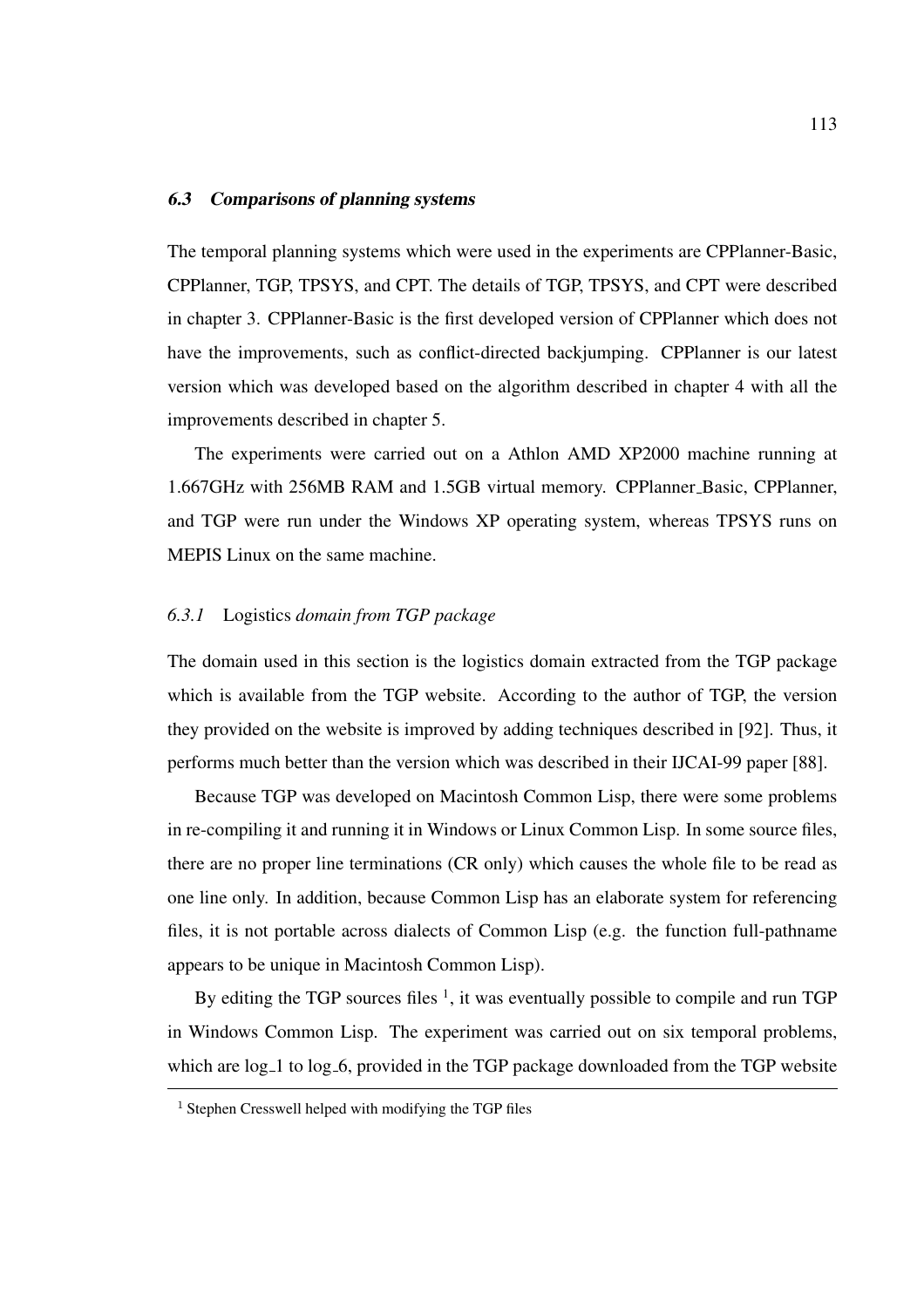| [92]. See table 6.9 for details. |  |
|----------------------------------|--|
|                                  |  |

| <b>Problem</b> | <b>CPPlanner_Basic</b> | <b>CPPlanner</b> | <b>TGP</b> | makespan |
|----------------|------------------------|------------------|------------|----------|
| $Log_1$        | 7.25                   | 1.58             | 3.72       | 15       |
| $Log_2$        | 4.31                   | 0.73             | 1.46       | 15       |
| $Log_3$        | 2.71                   | 0.21             | 0.27       | 15       |
| $Log_4$        | 1.23                   | 0.05             | 0.03       | 8        |
| $Log_5$        | 1.16                   | 0.03             | 0.01       | 24       |
| $Log_6$        | 1.03                   | 0.01             | 0.01       | 5        |

Table 6.9: The comparison of different planning systems on the *Logistics* domain. Time is in seconds to find an optimal solution.

In this experiment, the problem  $Log_1 1$  is the biggest with 3 cities, 3 offices, 3 airports, 3 trucks, an airplane, and 3 packets. Problems  $Log_2$  and  $Log_3$  are simplified from  $Log_1$ by changing the goal.  $Log_4$ ,  $Log_5$ ,  $Log_6$ , and  $Log_7$  have a much simpler goal.

The experiment showed that CPPlanner performed better than TGP on most of the tests. In Log<sub>-4</sub> and Log<sub>-5</sub>, because the size of the problems are very small, and CPPlanner spent time checking whether there are actions with intermediate effects, the result showed it is slower than TGP in those small test cases. In other tests, Log<sub>1</sub> and Log<sub>2</sub>, CPPlanner outperformed TGP.

There is not much difference in the running time of the expansion phase in TGP and CP-Planner because it is only a small proportion of the whole performance. The two systems applied a similar approach to expand the graph although CPPlanner spends little more time in calculating the time for the next applied action. However, in the extraction phase, the CPPlanner uses the critical paths to support the backtracking search, which consequently shows a big improvement. In particular, in the test  $Log<sub>1</sub>$  and  $Log<sub>2</sub>$ , because of the critical paths, CPPlanner has chosen a small number of actions and propositions before the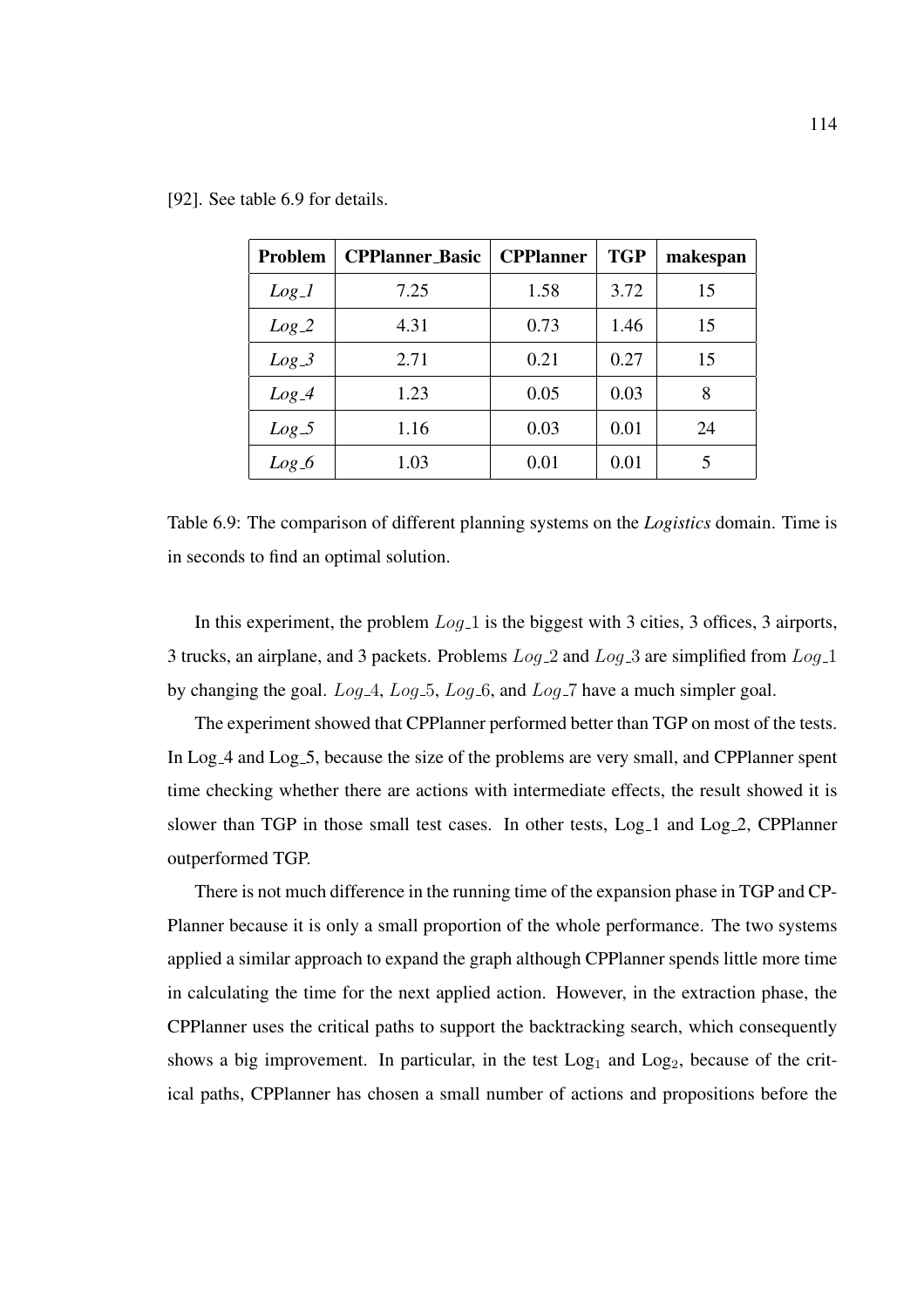search actually starts. The large remainder of possible actions is therefore pruned (made into irrelevant search branches) by the detection of mutex conflicts, a process inherent in CPPlanner.

The earlier version of CPPlanner, called CPPlanner Basic, ran quite slowly because of the basic backtracking used and the redundant search in the solution extraction. With the usage of the critical paths and improvements in chapter 5, for instance the use of timebound and directed backjumping, the performance of CPPlanner is much better than that of CPPlanner\_Basic..

#### *6.3.2 Temporal planning domains from IPC2002*

The international planning competition in 2002 did not divide participating planning systems into optimal and non-optimal groups, and the planning domains were mostly designed for non-optimal planners. In most of the competition's test cases, the size of problems are too big for optimal planners to deal with. Although optimal plangraph-based planning systems use the plangraph (which is a compact graph of all possible states), the graph is still too big to fit in the memory of current computing hardware. This is because the plangraph grows very quickly as all possibilities of actions are incorporated in the graph. Thus, CP-Planner and TPSYS could not handle planning problems with large size in the IPC2002 test sets. Big planning problems are designed for non-optimal planners which use heuristic approaches.

In our experiments, due to the size of the test cases, only a few small problems were extracted from each of the planning domains. Thus Table 6.10 shows only problems which can be solved by TPSYS within a 30-minute time allowance on the testing machine.

In the *DriverLog* domain, *DriverLog*<sub>-1</sub> has 2 drivers, 2 trucks, 2 packets, and 5 locations. Driverlog 2 is bigger than DriverLog<sub>-1</sub> with 2 more packets, and 1 more location. In the *Rover* domain, *Rover* 1 has a lander, 3 modes, 1 rover, 1 store, 4 waypoints, a camera, and 2 objectives. Rover 2, Rover 3, and Rover 4 are bigger than Rover 1, in which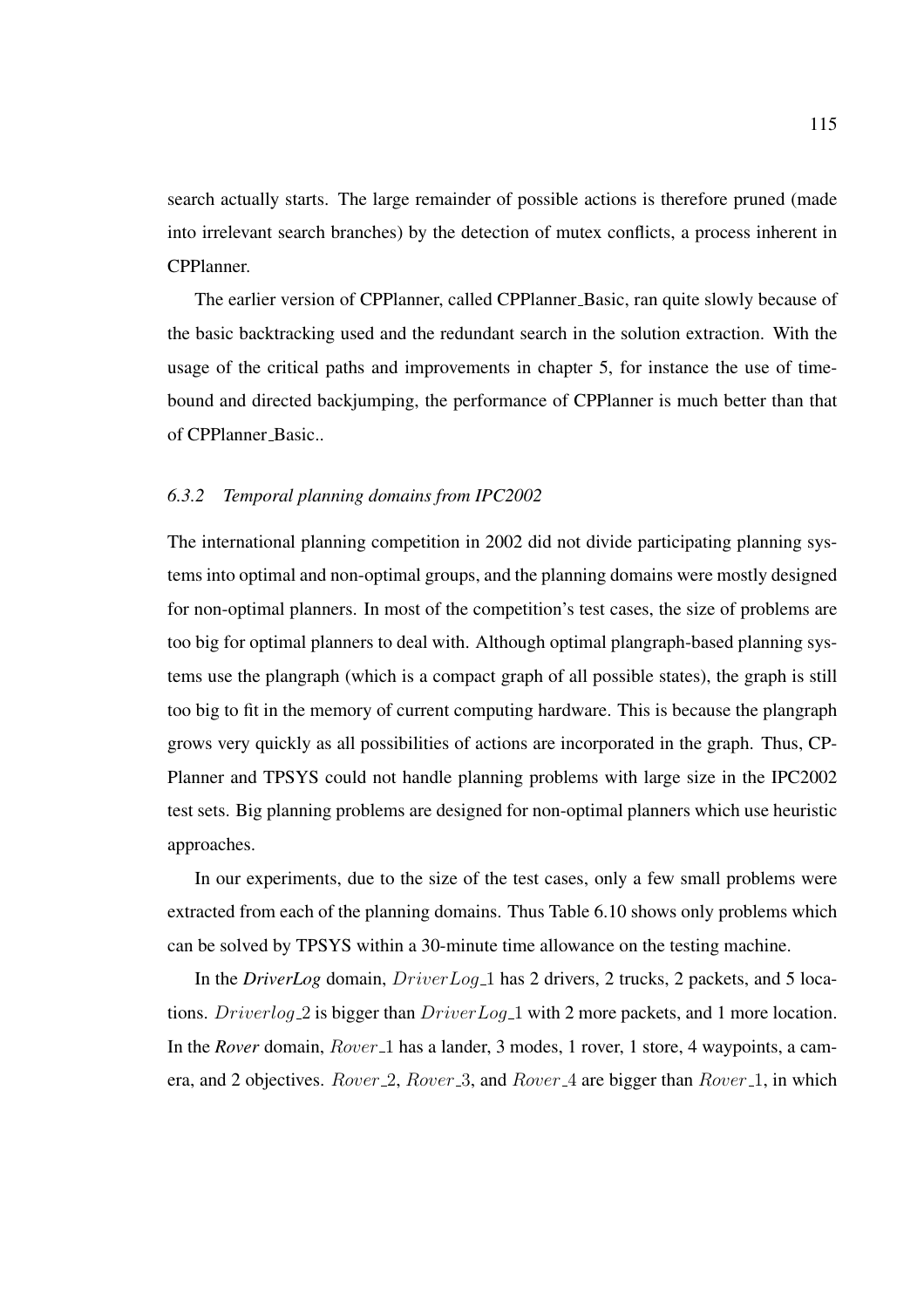| <b>Problem</b>     | <b>CPPlanner_Basic</b> | <b>CPPlanner</b> | <b>TPSYS</b> | makespan |
|--------------------|------------------------|------------------|--------------|----------|
| Depot1             | 0.89                   | 0.08             | 0.17         | 28       |
| <i>DriverLog1</i>  | 1.2                    | 0.14             | 0.16         | 92       |
| DriverLog3         | 6.21                   | 1.68             | 3.9          | 42       |
| <i>Rover1</i>      | 2.42                   | 0.22             | 0.47         | 57       |
| Rover <sub>2</sub> | 1.42                   | 0.2              | 0.23         | 45       |
| Rover3             | 2.82                   | 0.24             | 0.59         | 64       |
| Rover4             | 3.7                    | 0.35             | 0.64         | 50       |
| Zeno1              | 2.15                   | 0.23             | 0.14         | 173      |
| Zeno2              | 173.23                 | 35.27            | 77.94        | 592      |
| Zeno3              | 37.34                  | 6.72             | 10.9         | 280      |
| Satellite1         | 2.32                   | 0.2              | 0.17         | 48       |
| Satellite3         | 127.72                 | 23.78            | 58.62        | 40       |

Table 6.10: Comparison to TPSYS on IPC2002 temporal planning domains. Time is in seconds to find an optimal solution.

Rover 2 and Rover 3 have 2 cameras; and Rover 4 has 3 cameras and 3 objectives.

In the *Zeno* domain, *Zeno*<sub>1</sub> has an airplane, 2 people, 3 cities, and 7 fuel levels. Comparing to  $Zeno_1$ ,  $Zeno_2$  has one more person, and  $Zeno_3$  has 1 more airplane and 2 more people. In the *satellite* domain, *satellite*<sub>1</sub> has a satellite, an instrument, 3 modes, and 7 directions. Satellite 3 has 1 more satellite, 3 more instruments, and 1 more directions.

In each planning domain, only a few small problems were solved optimally. In all those planning problems, CPPlanner was faster than TPSYS on the same hardware settings <sup>2</sup>. Table 6.10 shows the results on the DriverLog, Rover, Zeno, and Satellite domains.

<sup>2</sup> TPSYS runs on Linux and CPPlanner runs on Windows. However, both were developed based on C++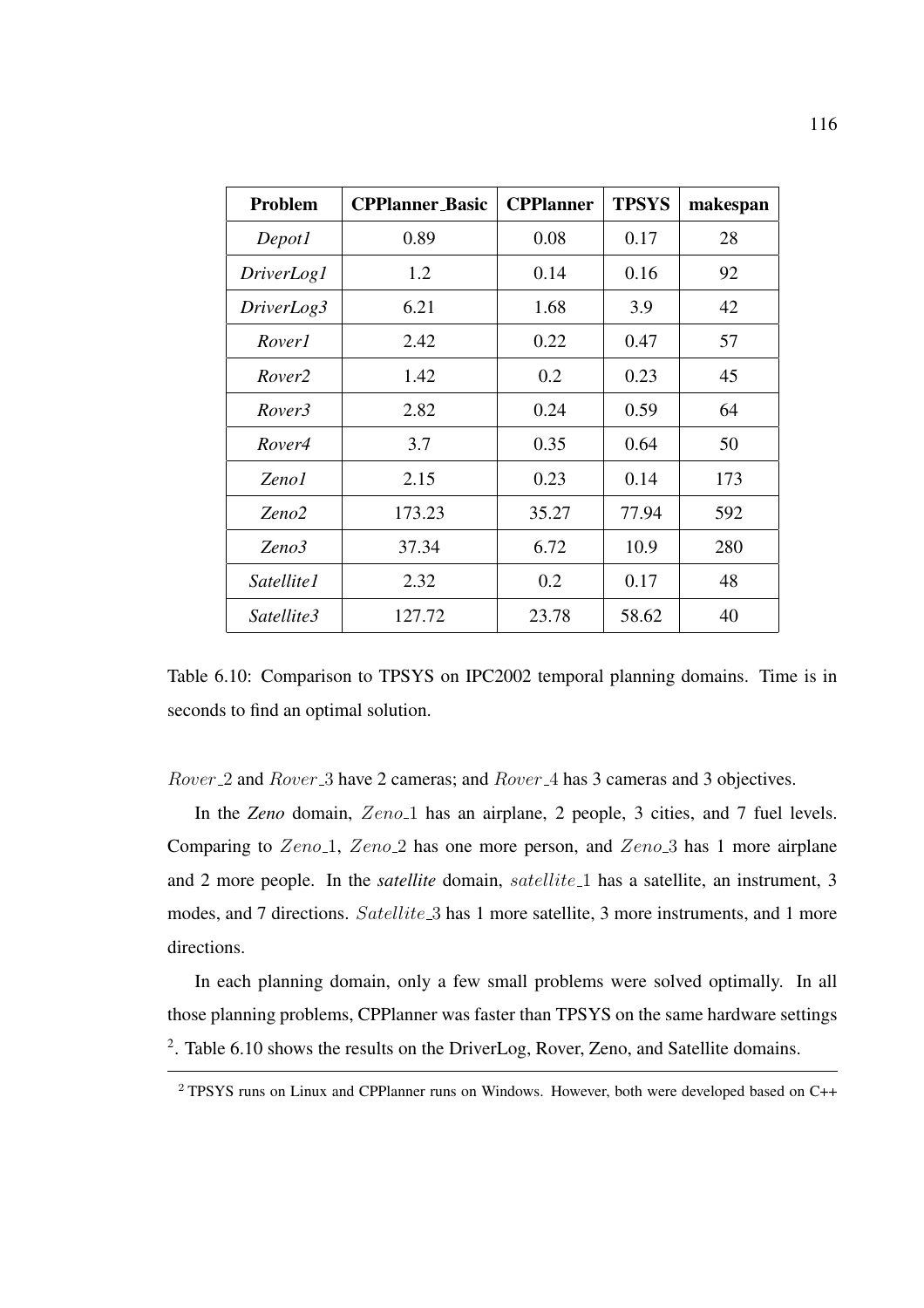In the result, CPPlanner is about twice as fast as TPSYS for most of problems. In small test cases, e.g. *Zeno1*, *Rover 2*, *Satellite1*, because CPPlanner spent more time in checking whether actions have intermediate effects, the CPU time was longer than that of TPSYS. Again, the table demonstrates that the final version of CPPlanner is much faster than the basic version CPPlanner Basic.

#### *6.3.3 The* Airport *temporal domain extracted from IPC2004*

Since other planning domains used in the international planning competition in 2004 have resource information, which CPPlanner does not support yet, the *Airport* temporal planning domain is the only one we extracted to use in our experiments. Because the *Airport* domain was described with PDDL2.2 specifications, TGP and TPSYS could not handle it. TGP was developed well before the introduction of PDDL2.2 and the domain specification that TGP supports is its own definition. However, although TPSYS can handle PDDL2.1 domains, these appear to be a little bit difference in the syntax of PDDL2.2 and PDDL2.1 (see chapter 2 for details), which raised a parsing error when trying to run TPSYS on this domain. Table 6.11 shows results on the *Airport* domain in comparison to CPT.

Although CPPlanner solves these problems optimally within a few seconds, the experiment showed that CPT (see chapter 3 for details) performed better than CPPlanner in all test cases. The good performance of CPT is mainly because of the ability to make inferences about actions which are not yet in the plan, the efficient calculation of the lower bound of the starting time of actions, and the propagation of Constraint Programming using the inferences and lower bounds. Thus, in CPT, all variables of the encoding problem are reasoned. The propagation helps to reduce the domain of each variable quickly and efficiently. Irrelevant branches can be pruned while the constraint solver is looking for a solution.

and tested on the same machine, i.e. using the same hardware settings. Runtimes are roughly comparable between the two systems. See the appendix A for more information on the difference when the same planning system runs on two different operating systems on the same machine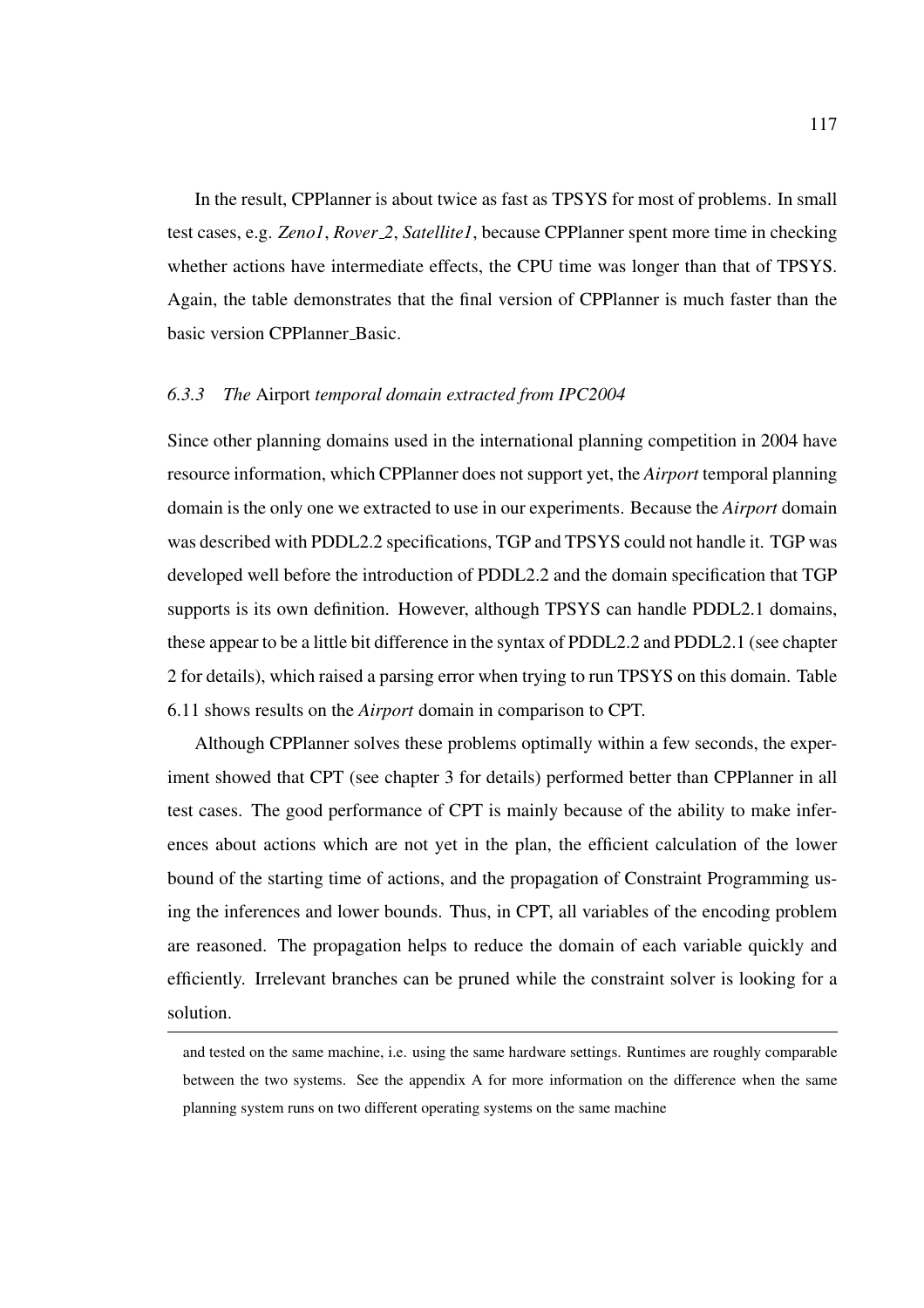| <b>Problem</b> | <b>CPPlanner</b> | <b>CPT</b> | makespan |
|----------------|------------------|------------|----------|
| Airport1       | 0.38             | 0.07       | 64       |
| Airport2       | 0.57             | 0.09       | 185      |
| Airport3       | 1.03             | 0.15       | 200      |
| Airport4       | 0.72             | 0.18       | 127      |
| Airport5       | 2.57             | 0.55       | 227      |
| Airport6       | 5.35             | 0.59       | 232      |
| Airport7       | 7.23             | 0.57       | 232      |

Table 6.11: Comparison to CPT on the *Airport* planning domain in the IPC2004. Time is in seconds to find an optimal solution.

Because CPT was developed using a totally different approach, CPPlanner was not expected to compete with CPT. In IPC2004, CPT was the second best planner in the optimal track. However, since SATPLAN'04, the best optimal planner in IPC2004, cannot handle temporal planning domains, CPT was considered to be the best planning system the optimal temporal planning.

CPPlanner would be competitive with CPT if the memoization (see chapter 7 for details) were applied. Also, the idea of using Constraint Programming in CPPlanner as described in the Further Developments (see also chapter 7) would be helpful to improve the performance of CPPlanner because the arc consistency checking and propagation might help to eliminate redundant branches early in the search. However, these improvements need to be fully analysed before they can be applied efficiently in CPPlanner.

#### *6.3.4 The* Storage *temporal domain extracted from the latest IPC2006*

There are 3 out of 5 planning domains which contain temporal parts in the planning competition IPC2006. Since one of them is too difficult for optimal planners, and another is the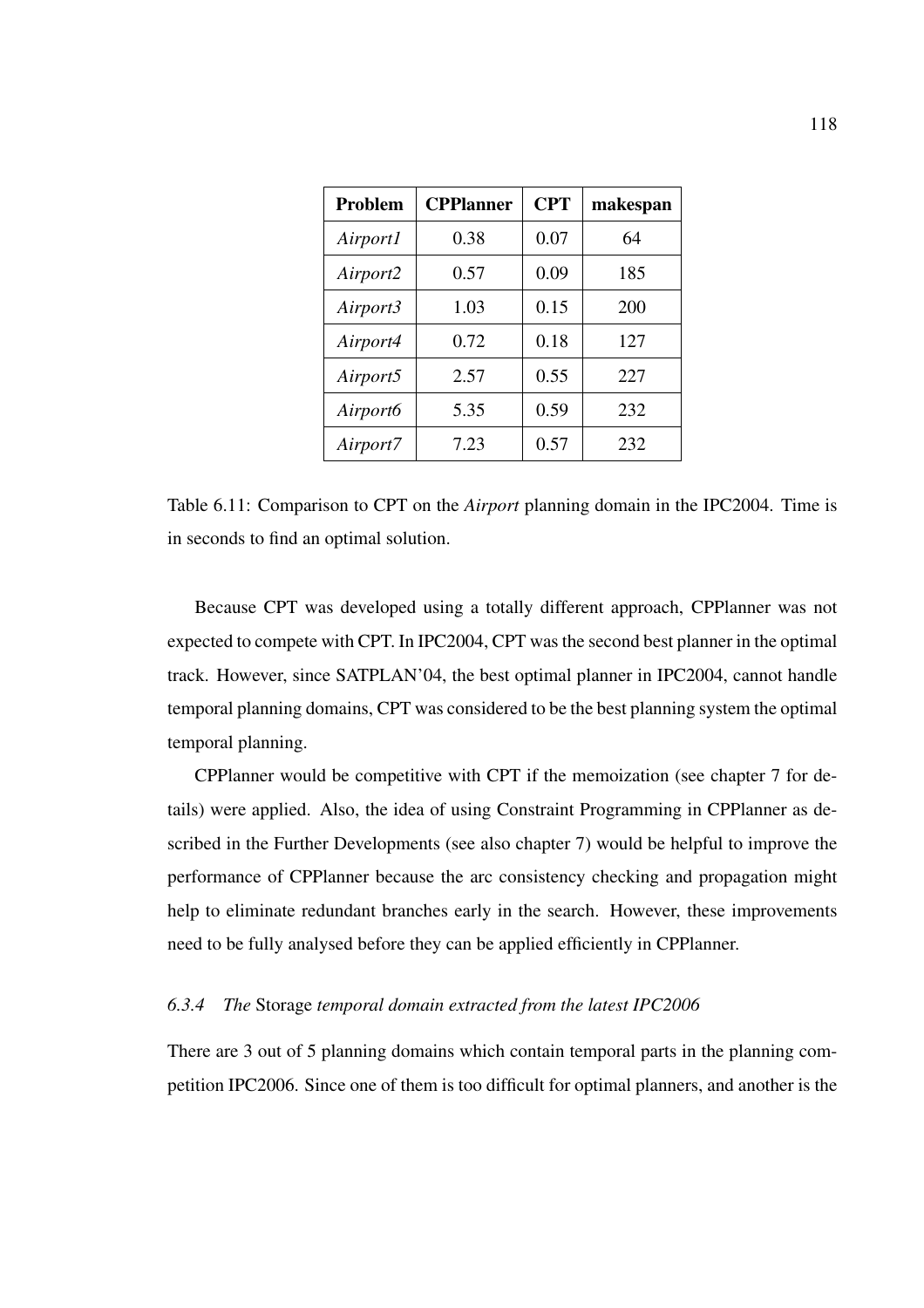one from IPC2004, in this experiment, only the *storage* domain is extracted for comparison.

In IPC2006, the new version of CPT was introduced, named CPT2. CPT2 won the distinguished prize for the outstanding performance on temporal domains in IPC2006. Table 6.12 shows the comparison of CPPlanner and CPT2

| Problem         | <b>CPPlanner</b> | CPT <sub>2</sub> | makespan |
|-----------------|------------------|------------------|----------|
| <i>Storage1</i> | 0.02             | 0.01             | 5        |
| Storage2        | 0.03             | 0.01             | 5        |
| Storage3        | 0.12             | 0.02             | 5        |
| Storage4        | 0.57             | 0.05             | 12       |
| Storage5        | 0.73             | 0.09             | 8        |
| Storage6        | 0.98             | 0.11             | 8        |
| Storage7        | 74.62            | 1.76             | 20       |
| Storage8        | 136.13           | 0.87             | 12       |
| Storage9        | 254.87           | 4.52             | 11       |
| Storage10       |                  |                  |          |
| Storage11       |                  | 1252.21          | 17       |
| Storage12       |                  |                  |          |
| Storage13       |                  |                  |          |
| Storage14       |                  | 174.27           | 17       |
| Storage15       |                  | 64.82            | 13       |

Table 6.12: Comparison to CPT2 on the *Storage* planning domain in the latest IPC2006. Time is in seconds to find an optimal solution.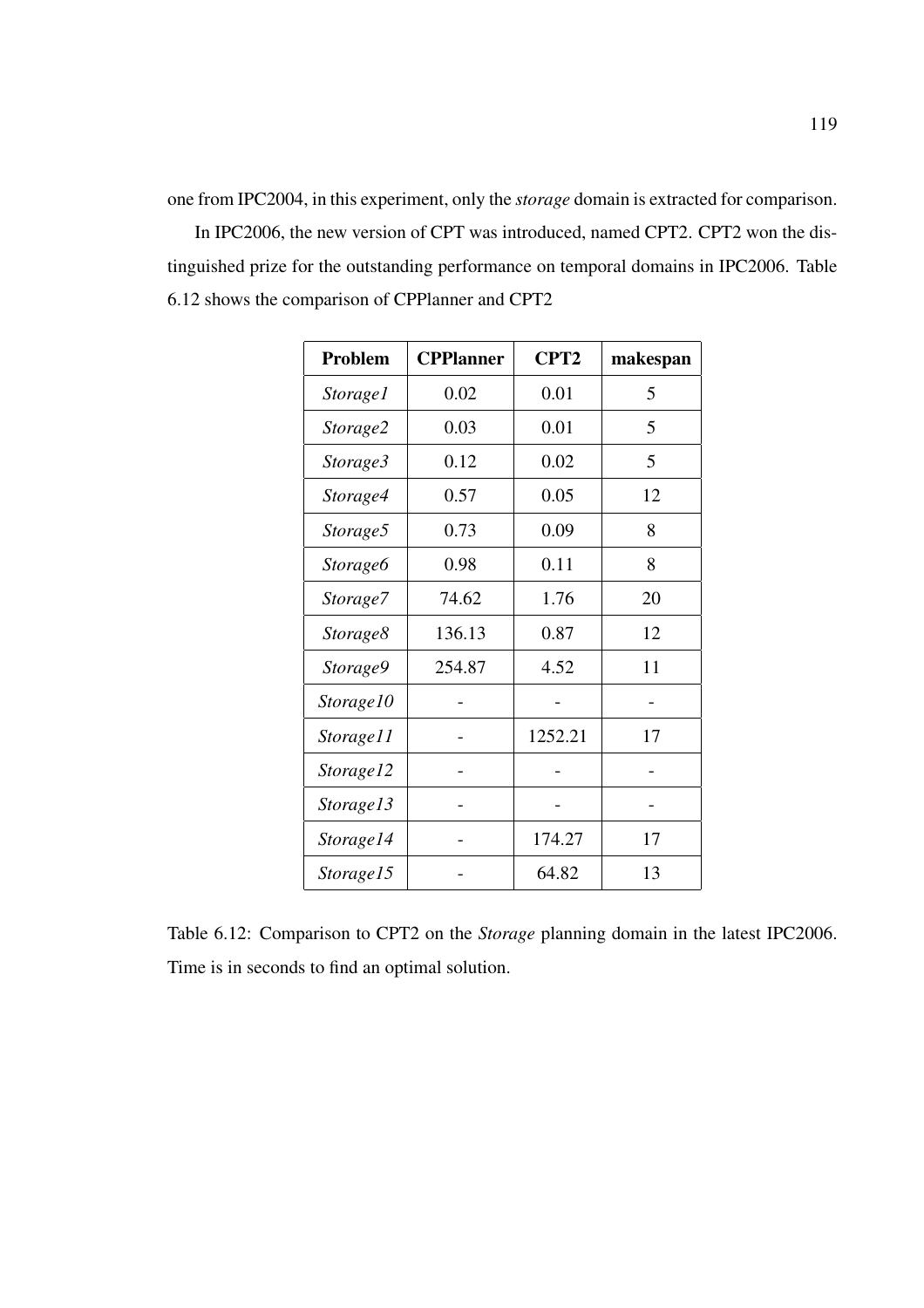## *6.3.5 Spacecraft - A temporal domain with intermediate effects*

*Spacecraft* is the first experiment of temporal domains with intermediate effects. Because other planners, such as TGP, TPSYS, and CPT could not handle planning domains with intermediate effects, only CPPlanner is tested for this domain. The table 6.13 shows the results on 5 different problems of this domains. In the 5 problems, the spacecraft5 is the most complicated one requiring to turn the camera of the spacecraft to 5 different objects.

| Problem     | <b>CPPlanner</b> |  |
|-------------|------------------|--|
| Spacecraft1 | 0.28             |  |
| Spacecraft2 | 0.71             |  |
| Spacecraft3 | 2.53             |  |
| Spacecraft4 | 2.12             |  |
| Spacecraft5 | 5.14             |  |

Table 6.13: Results for spacecraft domain in which actions has intermediate effects. Time is in seconds to find an optimal solution.

The experiment shows that CPPlanner is able to handle richer temporal planning domains in which actions may have intermediate effects. Instead of using many primitive actions to describe a complex action, the planning domain looks much simpler. In this case, the planning domain is more intuitive and smaller, and CPPlanner avoids redundant search branches by considering the whole complex action at one action.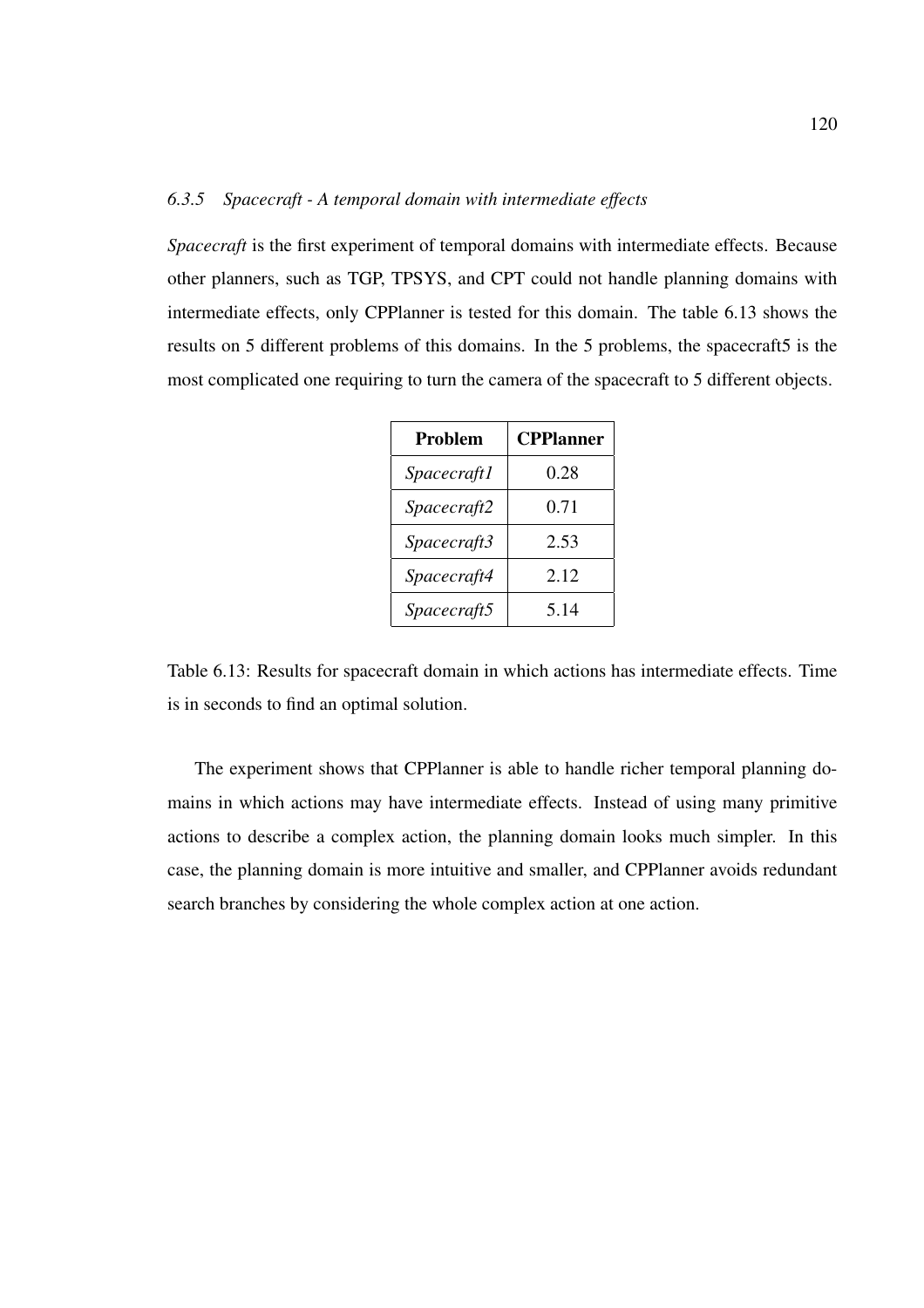#### 6.4 Summary of the empirical study and discussion

The chapter presented empirical study of the development of CPPlanner and its comparison to the two best plangraph-based optimal temporal planning systems, TGP and TPSYS. In addition, it was also compared to the state-of-the-art planning system, CPT and the later version CPT2, on domain *Airport* of IPC2004, and domain *Storage* of IPC2006. The domains used in the experiments are taken from the TGP package, IPC2002, IPC2004, and the latest IPC2006.

Since the research focuses on improving plangraph approach to find optimal solutions for temporal planning domains, the main concern is the comparison with the two best plangraph-based optimal planners, TGP and TPSYS. In addition, the comparison to CPT and CPT2 is to show the competence of the plangraph approach to the state-of-the-art approach.

In the experiments, CPPlanner showed significant improvements in performance over TGP and TPSYS. In the *logistic* domain extracted from the TGP package, CPPlanner outperformed most of the test cases, except the small ones in which CPPlanner wasted time in checking whether actions have intermediate effects. With with improvements described in chapter 5, CPPlanner performs much better.

In the experimental evaluation with TPSYS, CPPlanner ran about twice as fast as TP-SYS in most of test cases. Like the previous experiment, in small test cases, CPPlanner was a little bit slower because of spending time to check intermediate effects.

The experiment also shows that the critical paths and the improvements described in chapter 5, such as timebound, and directed backjumping, make CPPlanner several times faster than the basic version CPPlanner\_Basic.

Finally, there were some experiments on CPPlanner against CPT and the later version CPT2. These planning systems use a totally different approach to find optimal solution (see chapter 3 for details). CPPlanner is not comparable to CPT/CPT2 in all test cases. However, CPPlanner still shows the competency of plangraph approach for optimal solutions.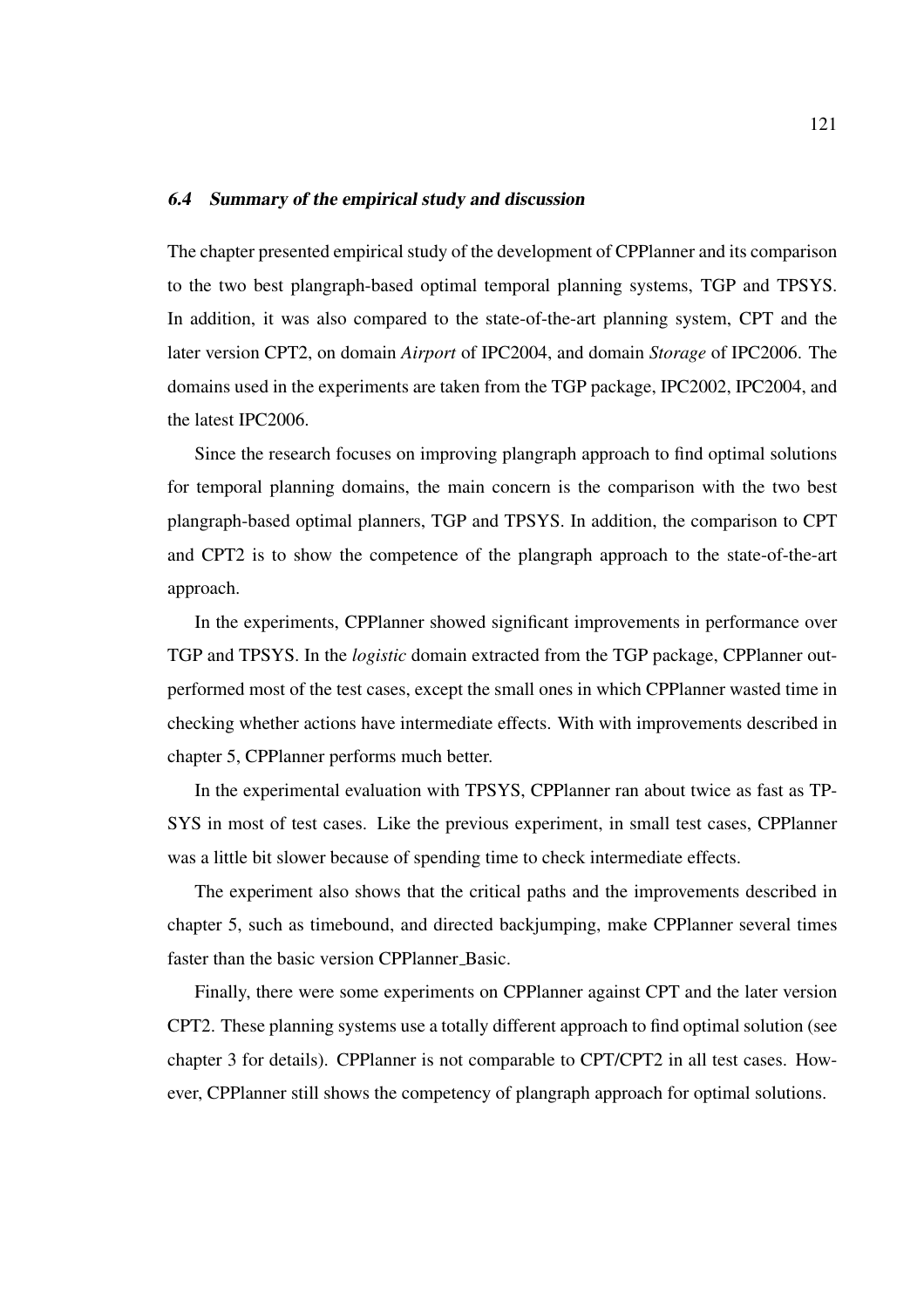It is worth noting that the problems solved in these experiments are small in comparison with most problems encountered in the real world. Although some small-scale planning problems do occur outside planning competition, for instance planning for photocopiers or elevator planning, optimal temporal planning remains very difficult for large problems.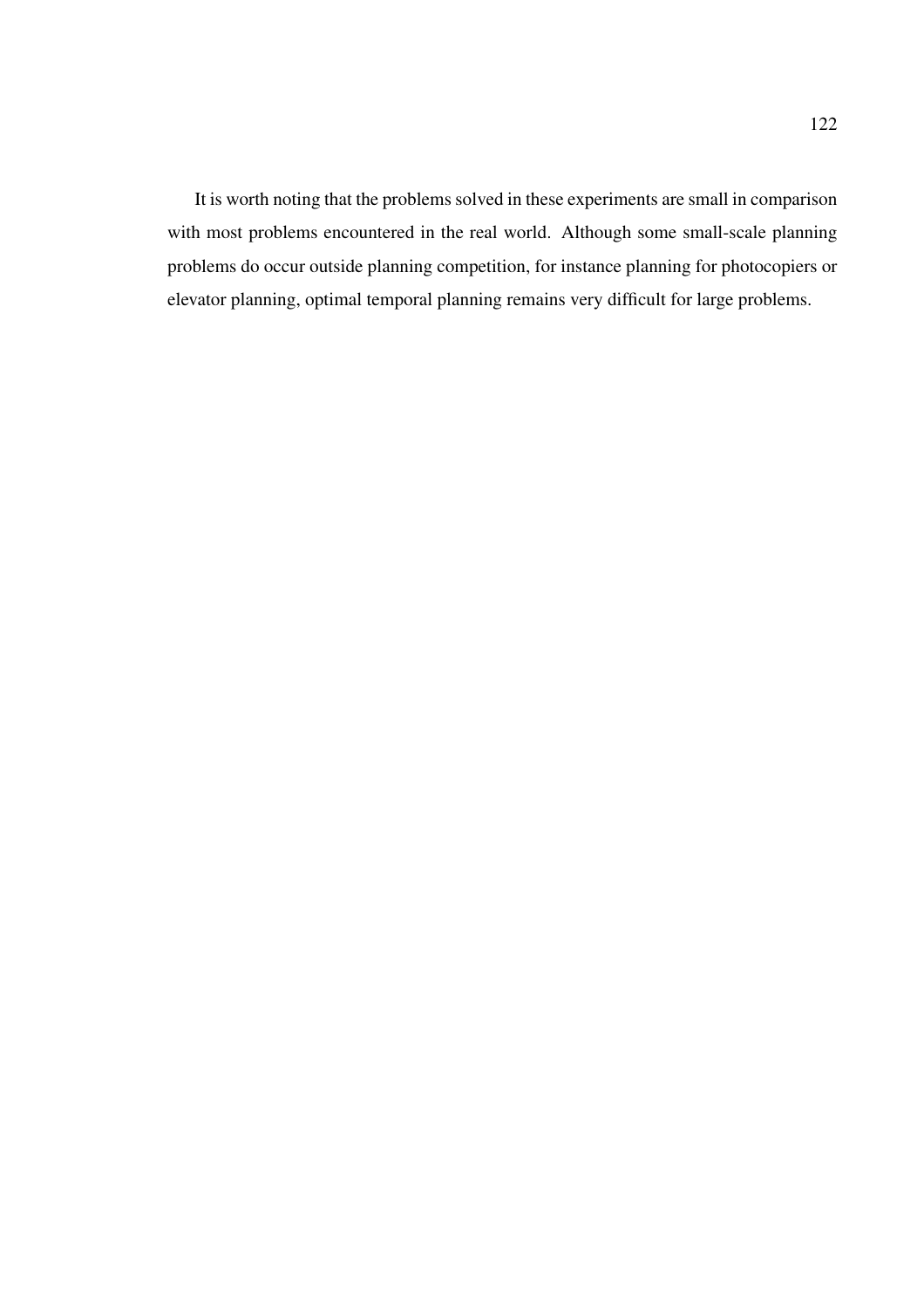## Chapter 7

# CONCLUSION AND FUTURE WORK

## 7.1 Introduction

This chapter revisits and expands on the main contributions, which were outlined in chapter 1, in the context of the previous chapters. Further developments for the CPPlanner are also discussed.

#### 7.2 Summary of contributions

There follows the brief summary of the contributions of this thesis.

#### *7.2.1 CPPlanner algorithm*

The main contribution of the thesis is the introduction of a new and efficient plangraphbased algorithm to handle temporal planning domains to find an optimal solution. The novel ideas are the "critical path" and the extension to handle intermediate effects.

## *7.2.1.1 "Critical paths"*

The introduction of the "critical paths" into the plangraph is a novel contribution of the algorithm. While watching the plangraph expanding, it can be noticed that each time the plangraph is extended to the next timepoint, there is at least one "path" which starts from the proposition of the initial state and ends at a proposition at the current timepoint. One or more of these paths must be used in extending the graph to the next timepoint. Following this observation, the idea of a "critical paths" candidate was introduced. Actions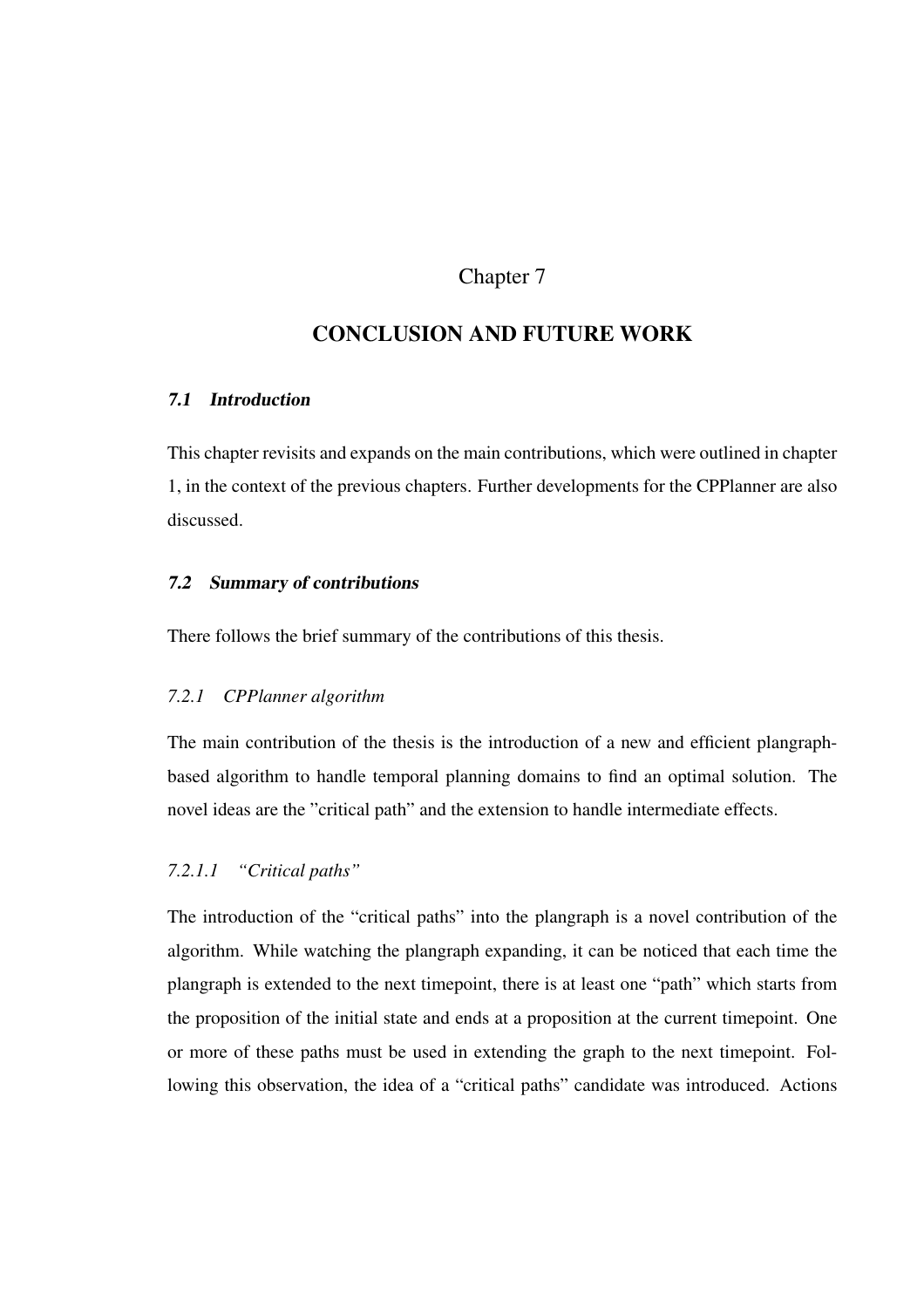and propositions of the "critical path" candidate are considered to be a part of the final plan. Thus, with this information from the expansion stage, actions and propositions of the selected critical path are added to the final plan before the backtracking search takes place. This helps to prune redundant search branches early and to reduce the search space efficiently. In addition to "critical paths", other improvements, namely timebounds and conflict directed backjumping, are important contributions to the performance of the system. The "critical paths" and these improvements speed up the performance of CPPlanner even in temporal planning domains, in which actions have no intermediate effects. The experimental evaluation was illustrated in chapter 6, in which CPPlanner outperforms TGP and TPSYS in almost all test cases.

## *7.2.1.2 Extension to the algorithm to handle intermediate effects*

In addition to "critical paths", the algorithm has been extended to deal with intermediate effects. CPPlanner builds on the representation of time and duration used in TGP and extends the graph expansion and solution extraction phase to deal with intermediate effects. The graph expansion phase requires more complex calculations and comparisons to advance the graph to the next timepoint. Instead of using the current timepoint, the algorithm needs to to keep tracks of all new coming intermediate effects to find out which action will be applied next to extend the graph. In addition, the solution extraction phase requires complicated checkings (i.e. mutex relations need to be checked again) when actions with intermediate effects appear (see chapter 4 for details).

#### *7.2.2 Extension to PDDL2.1 level 3*

Another contribution of this thesis is the extension to the current PDDL2.1 level 3 to allow actions with intermediate effects. In the original PDDL 2.1, actions are assumed to have effects only at the beginning and at the end of the execution. This leads to the fact that if any other action needs to use the effect of the current action, it has to wait until the current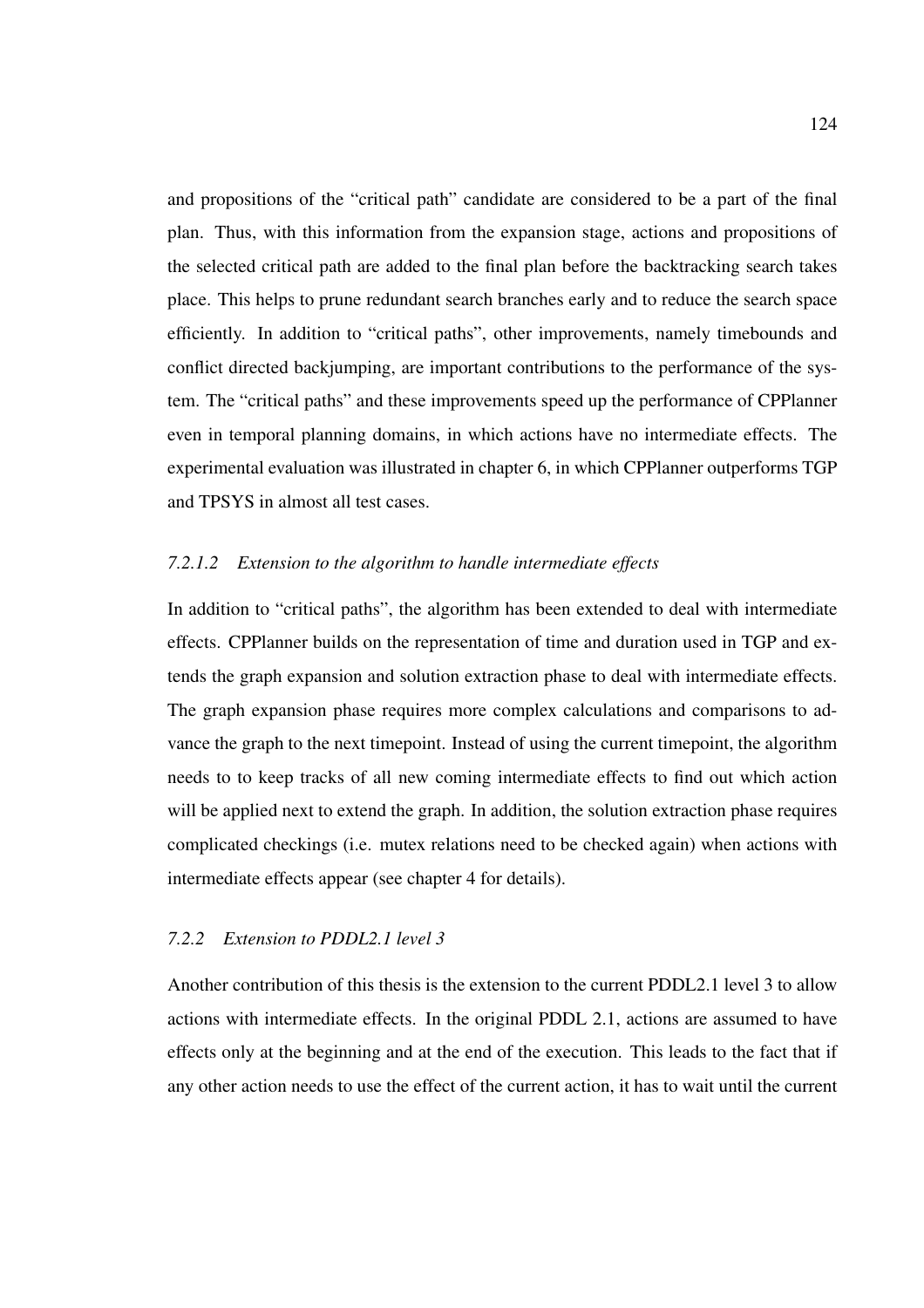action finishes. On the other hand, in our daily lives, there are many actions which have effects at any time during their executions (see chapter 2 for details). Within PDDL2.1 level 3, actions with intermediate effects can also be represented by splitting it into many primitive actions with constraints to join them together (see paper [36] in which Long and Fox tweaked the PDDL2.1 level 3 to handle intermediate effects). However, the decomposition makes the planning domain more cumbersome and complicated. It also increases the run time of planning systems because of scanning redundant search branches. This thesis enriched the specifications of PDDL 2.1 level 3 to be able to define actions with intermediate effects directly. Chapter 2 discussed details of this extension in terms of PDDL syntax and semantics.

## *7.2.3 CPPlanner - a new optimal planning system for temporal planning domains*

At the start of this research, the plangraph framework was considered one of the most promising approaches by the planning community. After the introduction of Graphplan in 1995, there was a period of intense research activity, leading to different extensions and developments based on the plangraph framework. TGP, which uses the plangraph framework, was the state-of-the-art planning system for optimal temporal planning at the time. The plangraph framework therefore appeared to be a promising foundation for improvements to optimal planning. The development of CPPlanner followed this promising line of research. CPPlanner is a new plangraph-based optimal planning system to deal with temporal planning domains with intermediate effects. The extension to actions with intermediate effects allows CPPlanner to deal with richer planning domains than existing optimal temporal planners, while the improvements in search, such as the use of "critical paths", mean that it outperforms competing systems even in more restricted temporal planning domains. In the experimental evaluation, it performed better than TGP and TPSYS in almost all test cases. Although CPPlanner performs well in the experiments, it was not able to compete with the current best temporal planner, CPT. It is hoped that the performance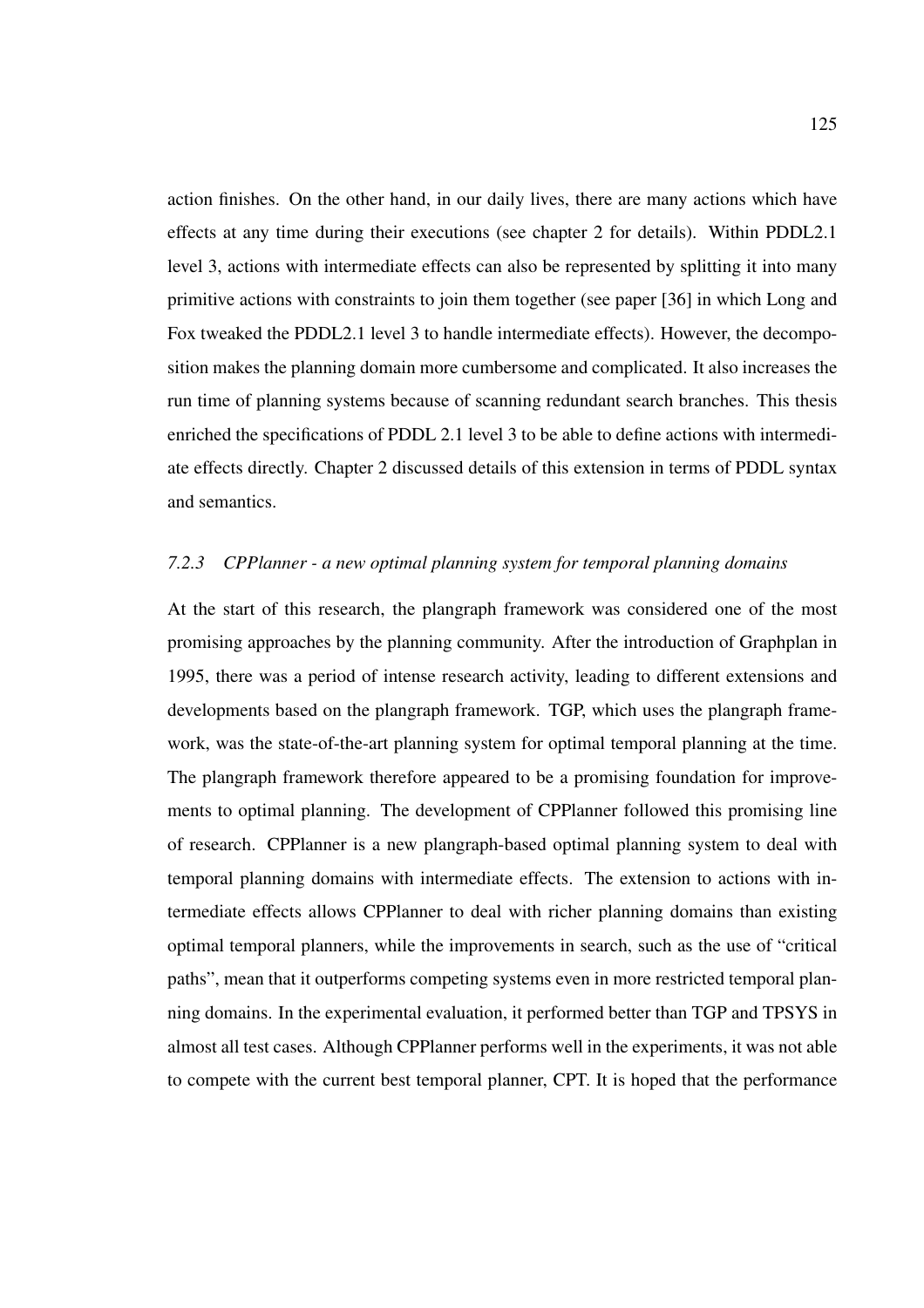would improve if the further developments in the next section were added.

#### 7.3 Further developments

This section outlines ideas for further developments of CPPlanner.

#### *7.3.1 Memoisation*

In classical planning, using memoisation improves the backtracking search efficiency [53] because it avoids revisiting search branches in the solution extraction phase. However, in temporal planning, the memoisation is much more complex because of the introduction of time into each node of the plangraph. Further investigation needs to be carried out to find a compact structure to store propositions and their timestamps so that later backtracking search for a solution is still able to tell whether a search branch has already been checked. The tradeoff of memory consumption and speed needs to be investigated carefully.

### *7.3.2 Heuristic search*

The planning community is trying to move towards solving real-world problems. However, in AI Planning, even the blocksworld problem is NP-complete. Therefore, in large problems, it is impossible to find optimal solutions within limited time and resources. One of the further developments to the current CPPlanner could be the introduction of heuristic search. However, the main framework of optimal backtracking search could be still kept. Whenever an input problem is over a size limit, defined by CPPlanner, the heuristic search would be triggered to handle it. In this case, the plangraph expansion phase could be relaxed to remove detailed information, to speed up the whole process.

There are a few existing planning systems [80, 50, 23, 33] which use the plangraph framework as the foundation for a heuristic approach. The main idea of this extension is to build up a relaxed plangraph and use it to provide a measurement for the heuristic function in the heuristic search.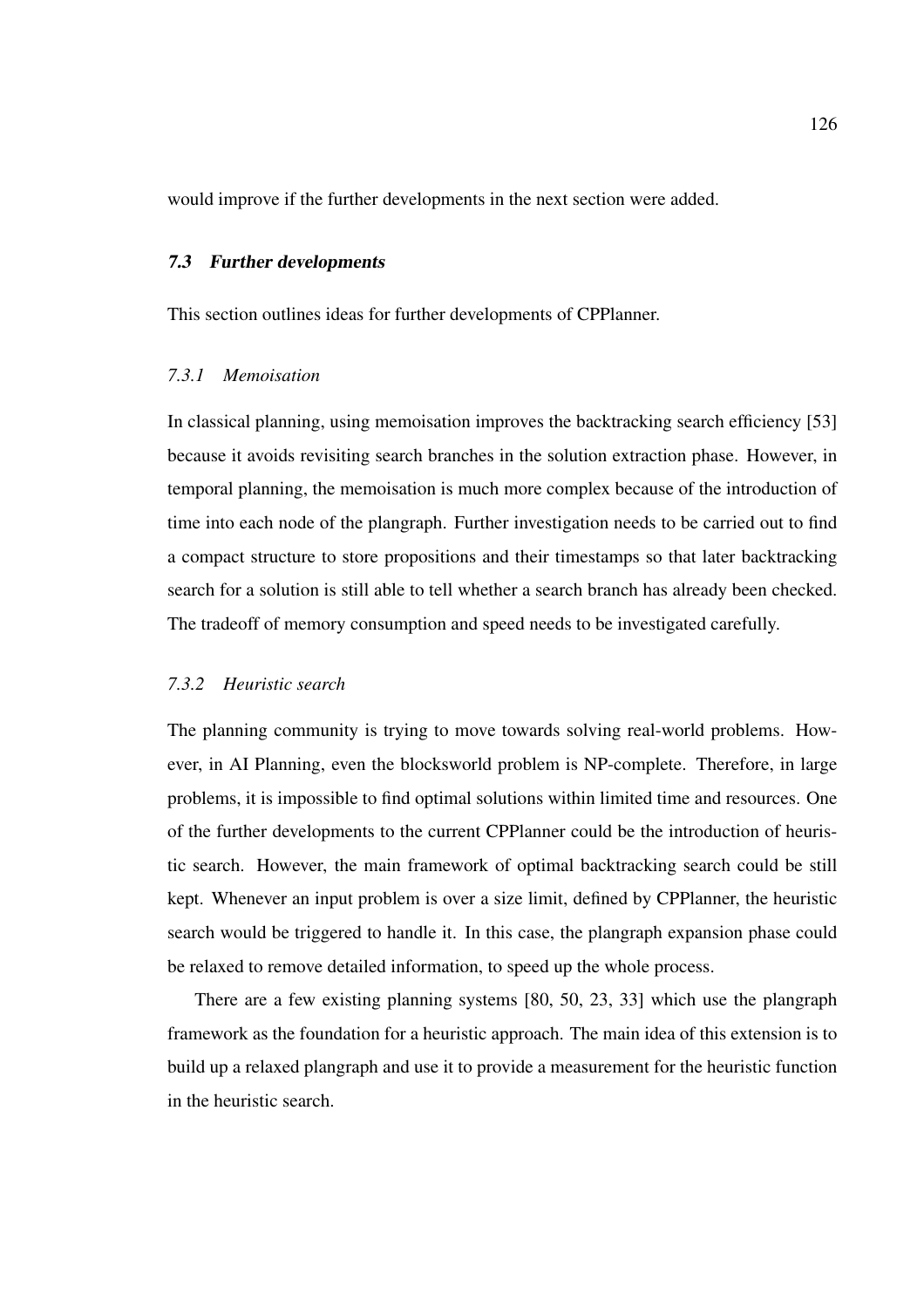In addition, another idea to relax the current backtracking search of CPPlanner to an heuristic approach is to go backwards beyond the timepoint 0. It is noted that when searching for a solution, if the planner goes back to timepoint 0 but has not found a solution yet, that search branch has reached a dead-end. However, the reason for the failure may be that the actions cannot fit into the current length because of the mutex relations. If the plan can be extended further, beyond the timepoint 0, there is a chance that the whole plan could be constructed and a solution found. In this case, the plan must be shifted to the right to give the solution. Of course, the solution found may not be optimal but it saves a lot of time comparing with expanding the graph to the next timepoint and do the solution extraction search again. This idea needs further investigation to identify when the planner should do a further search back beyond timepoint 0, and how far it should go.

These extensions could allow CPPlanner not only to be able to handle small planning problems to get optimal solutions but also allow it to deal with bigger and more complex problems to get feasible solutions in a limited time constraint.

#### *7.3.3 Using current Constraint Programming Solvers*

It is noted that the success of CPT was the use of constraint propagation within a Constraint Programming Solver, i.e. Choco [1]. Constraint Programming can be an efficient route to finding optimal solutions. In order to improve the performance of CPPlanner by using Constraint Programming, the following idea could be investigated.

*Apply constraint programming for the solution extraction:* In classical planning, GP-CSP [22] encoded the solution extraction phase as a CSP and used a CP Solver to deal with it. This approach can be investigated and extended to handle temporal information for each node of the graph. This idea can take advantage of current search strategies and constraint propagation of a CP Solver to speed up the search. The drawback is that it still relies on finding a solution by doing exhaustive search in each timepoint. However, if there is a good memoisation approach to avoid revisiting search branches, this approach might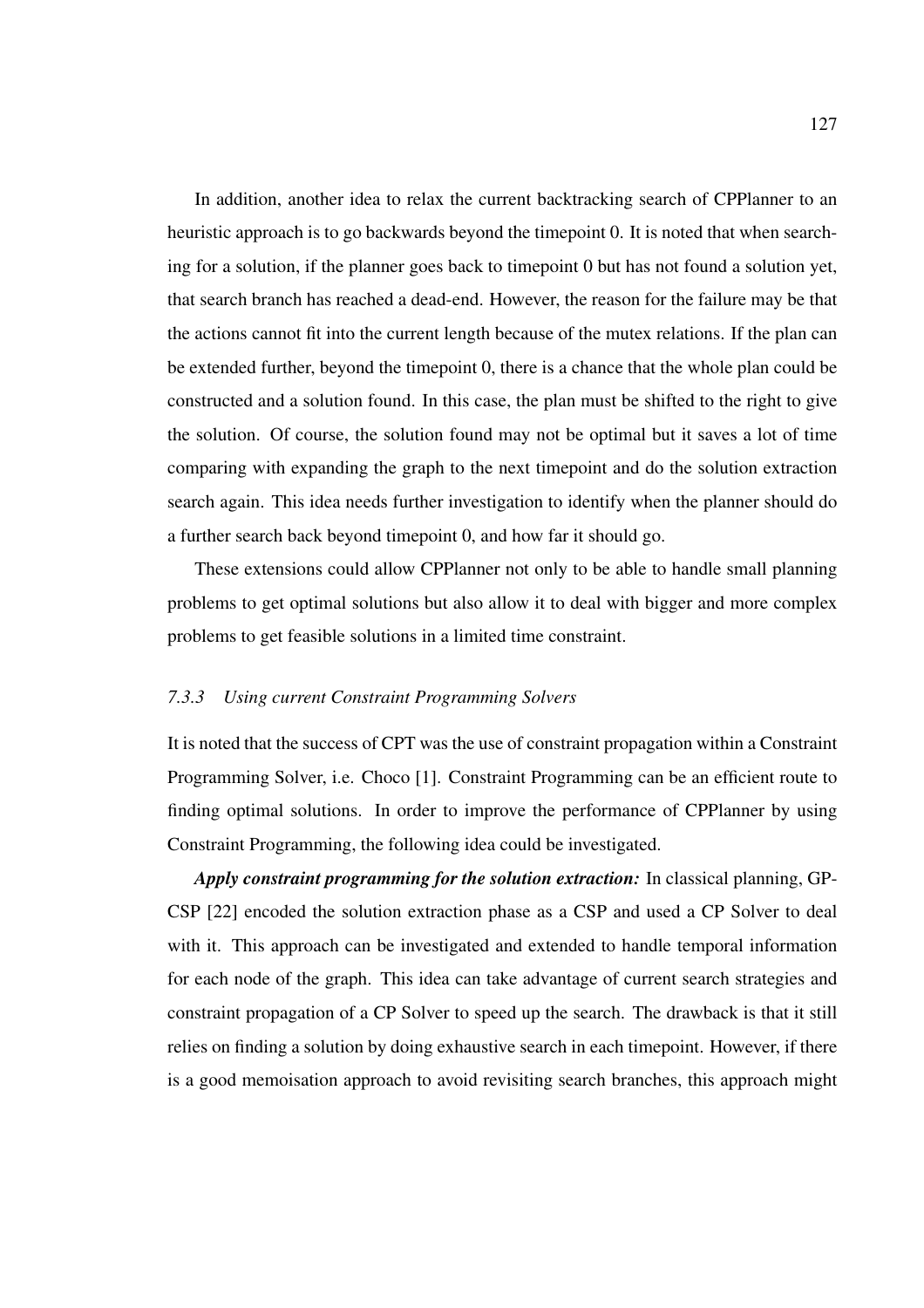improve the whole performance dramatically.

Another idea which might be thought of is *apply constraint programming for the whole planner*. However, finding a suitable CSP encoding of the graph expansion is very difficult. There was a proposal on how to encode the whole classical planning problem into a CSP in [68] and use the CP Solver to handle it, but this has not been taken further. The idea has potential but it has to be re-considered when introducing the temporal information into the problem.

### 7.4 ...and finally

In short, it is hoped that the contributions and experimental results of this thesis are of use for any further development in the field of Artificial Intelligence Planning. It is also hoped that CPPlanner can be developed further to handle bigger and more complex planning domains to move closer to real-world planning problems.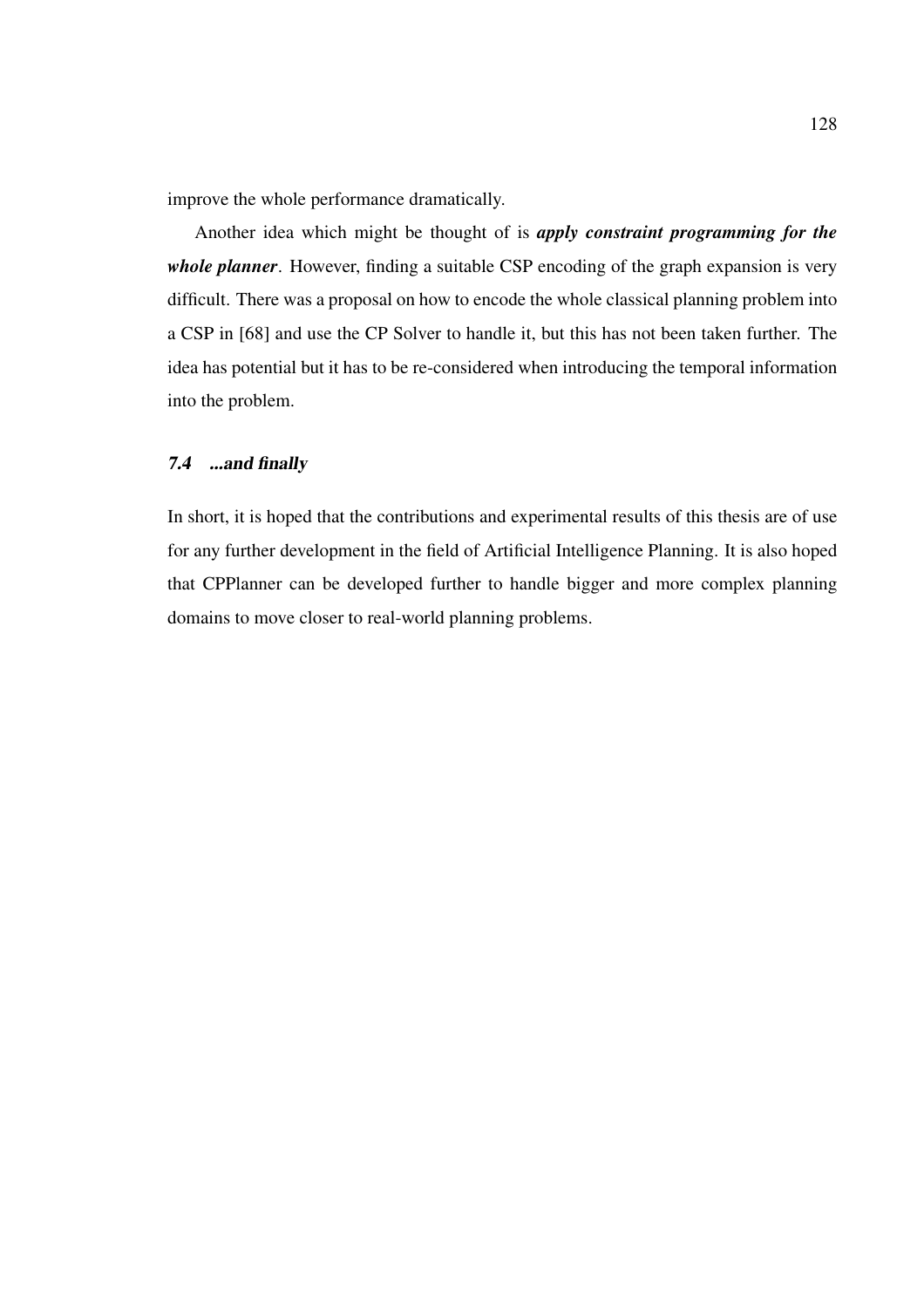## BIBLIOGRAPHY

- [1] Choco constraint programming system. *Available at http://chocosolver.net/index.php?title=Main Page*.
- [2] CPT: Constraint Programming Temporal planner. *Available at http://www.cril.univartois.fr/ vidal/cpt.html*.
- [3] F. Bacchus and M. Ady. Planning with Resources and Concurrency: A Forward Chaining Approach. In *Proceeding of International Joint Conference on Artificial Intelligence*, pages 417–424, 2001.
- [4] F. Bacchus and F. Kabanza. Using Temporal Logic to Control Search in a Forward Chaining Planner. In M. Ghallab and A. Milani, editor, *New Directions in Planning*, pages 141–153. IOS Press, 1996.
- [5] F. Bacchus and F. Kabanza. Planning for Temporally Extended Goals. *Annals of Mathematics and Artificial Intelligence*, 22:5–27, 1998.
- [6] F. Bacchus and F. Kabanza. Using Temporal logics to express search control knowledge for planning. *Artificial Intelligence*, 22:5–27, 2000.
- [7] F. Bacchus and F. Kabanza. Using Temporal Logics to Express Search Control Knowledge for Planning. *Artificial Intelligence*, 116, 2000.
- [8] A. Barrett and D. S. Weld. Partial order planning: Evaluating possible efficiency gains. *Artificial Intelligence*, 67(1):71–112, 1994.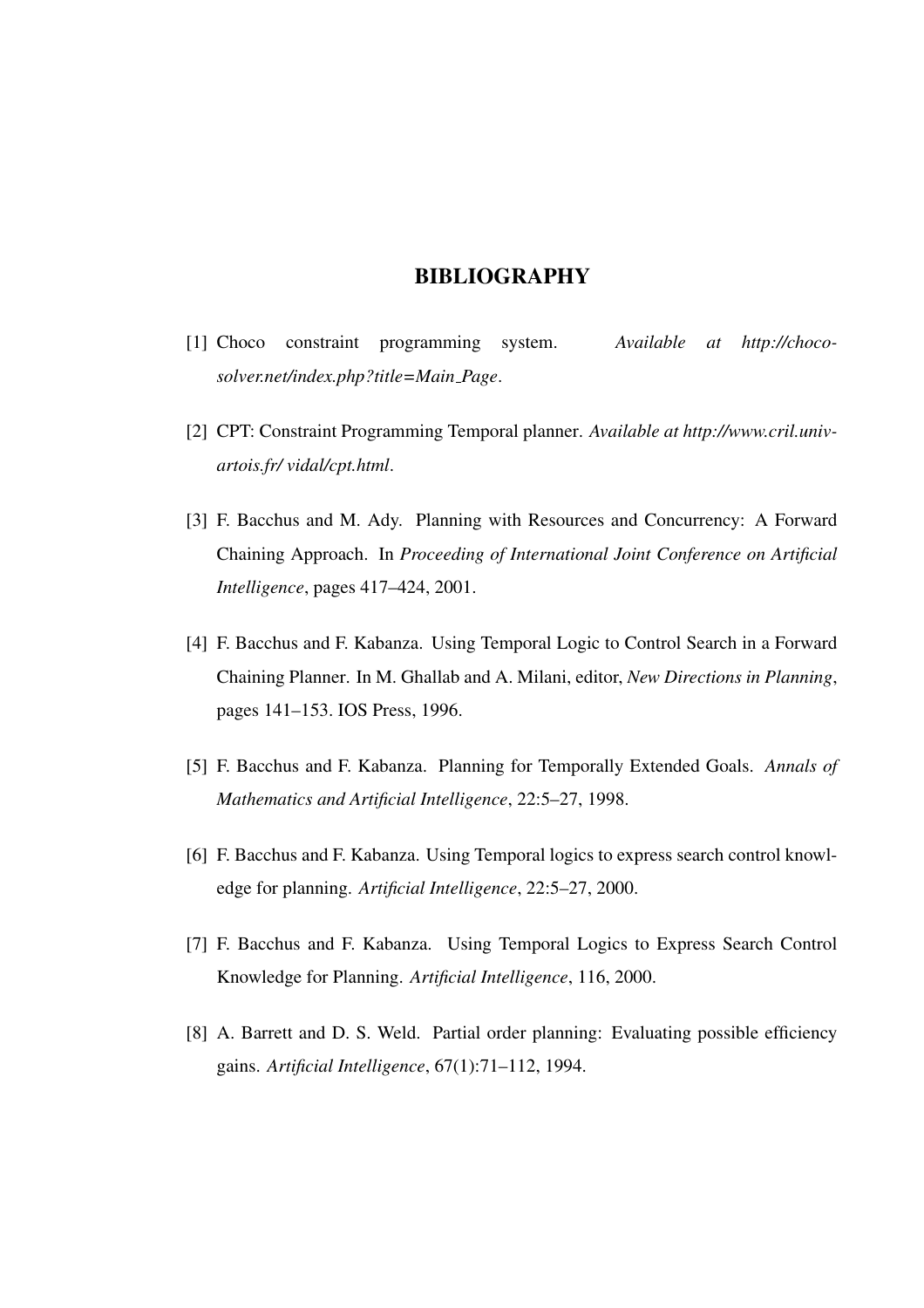- [9] Eric Beaudry, Froduald Kabanza, and Franois Michaud. Planning for a Mobile Robot to Attend a Conference. In *Proceeding of the Canadian Conference on Artificial Intelligence*, pages 48–52, 2005.
- [10] M. Beetz. Plan-based Control of Robotics Agents. *Lecture Notes om Artificial Intelligence*, 2554, 2002.
- [11] M. Beetz and T. Belker. Environment and task adaptation for robotics aganets. In *Proceeding of the European Conference on Artificial Intelligence Robotics and Automation in Space*, pages 648–657. IOS Press, 2000.
- [12] M. Beetz, J. Hertzberg, M. Ghallab, and M. Pollack. Advances in Plan-Based Control of Robotics Agents. *Lecture Notes om Artificial Intelligence*, 2266, 2002.
- [13] A. L. Blum and M. L. Furst. Fast planning through Planning Graph Analysis. *Artificial Intelligence*, 90:281–300, 1997.
- [14] Blai Bonet and Hector Geffner. Planning as heuristic search. *Artificial Intelligence*, 129(1-2):5–33, 2001.
- [15] Luis Castillo, Juan Fdez-Olivares, and Antonio Gonzalez. A temporal constraint network based temporal planner. In *Proceedings of the 21st workshop of the UK Planning and Scheduling Special Interest Group PLANSIG2002*, 2002.
- [16] A. Cesta and A. Odi. Gaining efficiency and flexibility in the simple temporal problem. In *Proceeding of 3rd International Workshop on Temporal Representation and Reasoning*. IEEE-CS Press, 1996.
- [17] S. Chien. Static and completion analysis for planning knowledge base development and verification. In *Proceeding of the Third International Conference on Artificial Intelligence Planning Systems*, pages 53–61, 1996.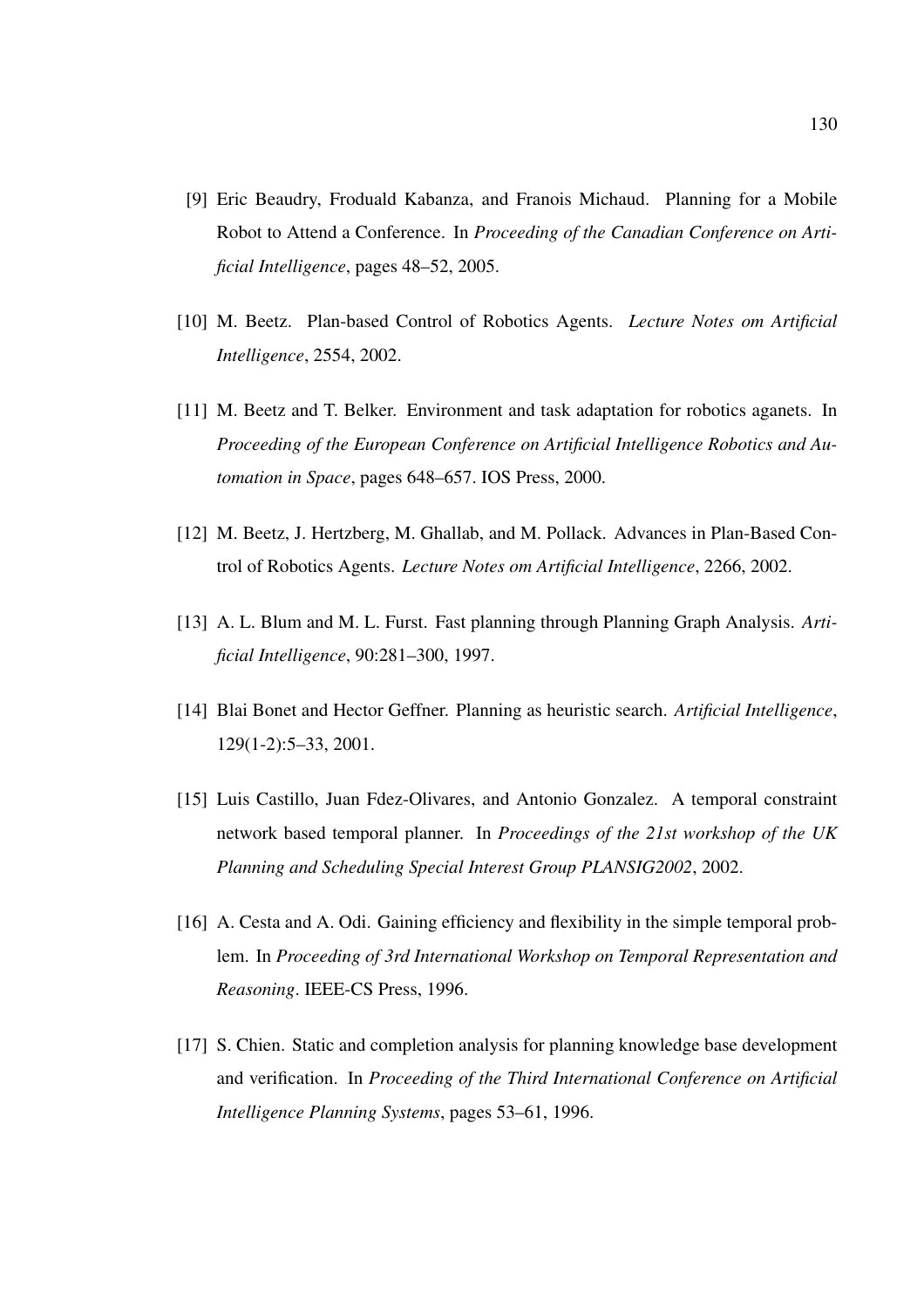- [18] Steve Chien, Benjamin Smith, Gregg Rabideau, Nicola Muscettola, and Kanna Rajan. Automated Planning and Scheduling for Goal-Based Autonomous Spacecraft. *IEEE Intelligent Systems*, 13:5:50–55, 1998.
- [19] K. Currie and A. Tate. O-PLAN: The open planning architecture. *Artificial Intelligence*, 51(1):49–86, 1991.
- [20] Rina Dechter, Itay Meiri, and Judea Pearl. Temporal constraint networks. *Artificial Intelligence*, 49(1-3):61–95, 1991.
- [21] R. Detchter, I. Meiri, and J. Pearl. Temporal constraint networks. *Artificial Intelligence*, 49:61–95, 91.
- [22] M. B. Do and S. Kambhampati. Solving Planning Graph by compiling it into a CSP. In *Proceedings of the Fifth International Conferenceon Artificial Intelligence Planning and Scheduling*, 2000.
- [23] M. B. Do and S. Kambhampati. Sapa: A Domain-Independent Heuristic Metric Temporal Planner. In *Proceedings of European Conference on Planning*, 2001.
- [24] P. Doherty and J. Kvarnstrm. TALplanner: An Empirical Investigation of a Temporal Logic-based Forward Chaining Planner. In *Proceedings of the 6th International Workshop on the Temporal Representation and Reasoning*, 1999.
- [25] P. Doherty and J. Kvarnstrm. TALplanner: A Temporal Logic Based Planner. *AI Magazine*, 2001.
- [26] P. Drabble and A. Tate. The use of optimistic and pessimistic resource profiles to inform search in an activity based planner. In *Proceedings of 2nd International Conference AI Planning Systems*, 1994.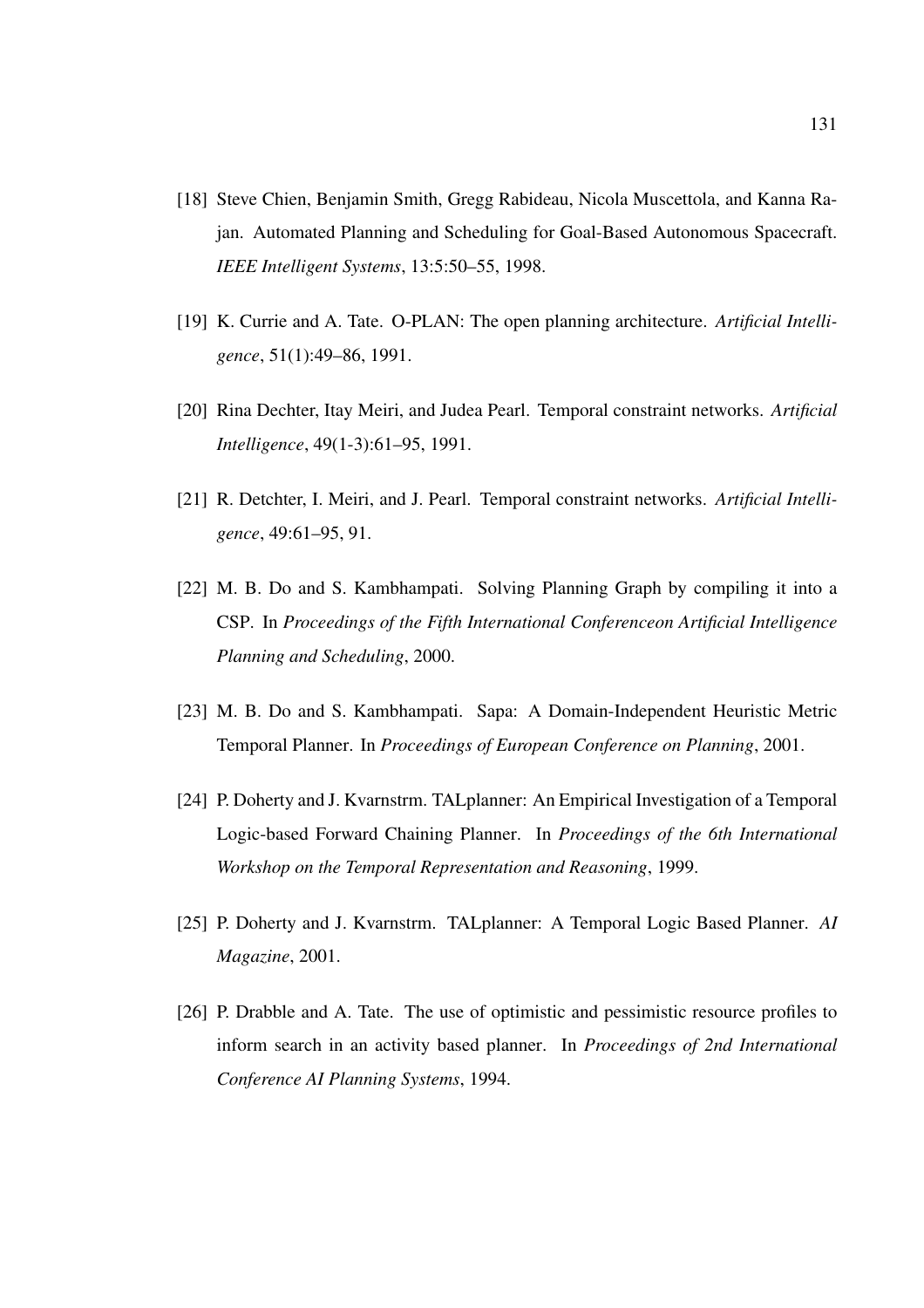- [27] S. Edelkamp and J. Hoffmann. The language for the 2004 international planning competition. *Technical Report, available at: http://ls5-www.cs.uni-dortmund.de/ edelkamp/ipc-4/pddl.html*, 2004.
- [28] Stefan Edelkamp, Jorg Hoffmann, Michael Littman, Hakan Younes, et al. International Planning Competition 2004 - IPC4. Available at:http://andorfer.cs.unidortmund.de/ edelkamp/ipc-4/, 2004.
- [29] Amin El-Kholy and Barry Richards. Temporal and resource reasoning in planning: The parcPLAN approach. In W. Wahlster, editor, *Proceedings of the 12th European Conference on Artificial Intelligence (ECAI-96)*, pages 614–618. Wiley & Sons, 1996.
- [30] Kultuhan Erol, Dana Nau, and V.S. Subrahmania. Complexity, Decidability and Undecidability for Domain Independent Planning. *Artificial Intelligence*, 76:75–88, 1995.
- [31] R. E. Fikes and N. J. Nilsson. STRIPS: a new approach to the application of theoremproving to problem solving. *Artificial Intelligence*, 2(3-4):189–208, 1971.
- [32] M. Fox and D.Long. PDDL+: An extension to PDDL2.1 for modelling planning domains with continuous time-dependent effects. In *Technical Report, Dept of Computer Science, University of Durham*, 2001.
- [33] M. Fox and D. Long. Hybrid STAN: Identifying and Managing Combinatorial Optimisation Sub-problems in Planning. In *Proceedings of IJCAI*, 2001.
- [34] M. Fox and D. Long. PDDL 2.1: An extension to PDDL for expressing temporal planning domains. *Technical Report, Department of Computer Science, University of Durham, UK*, 2001.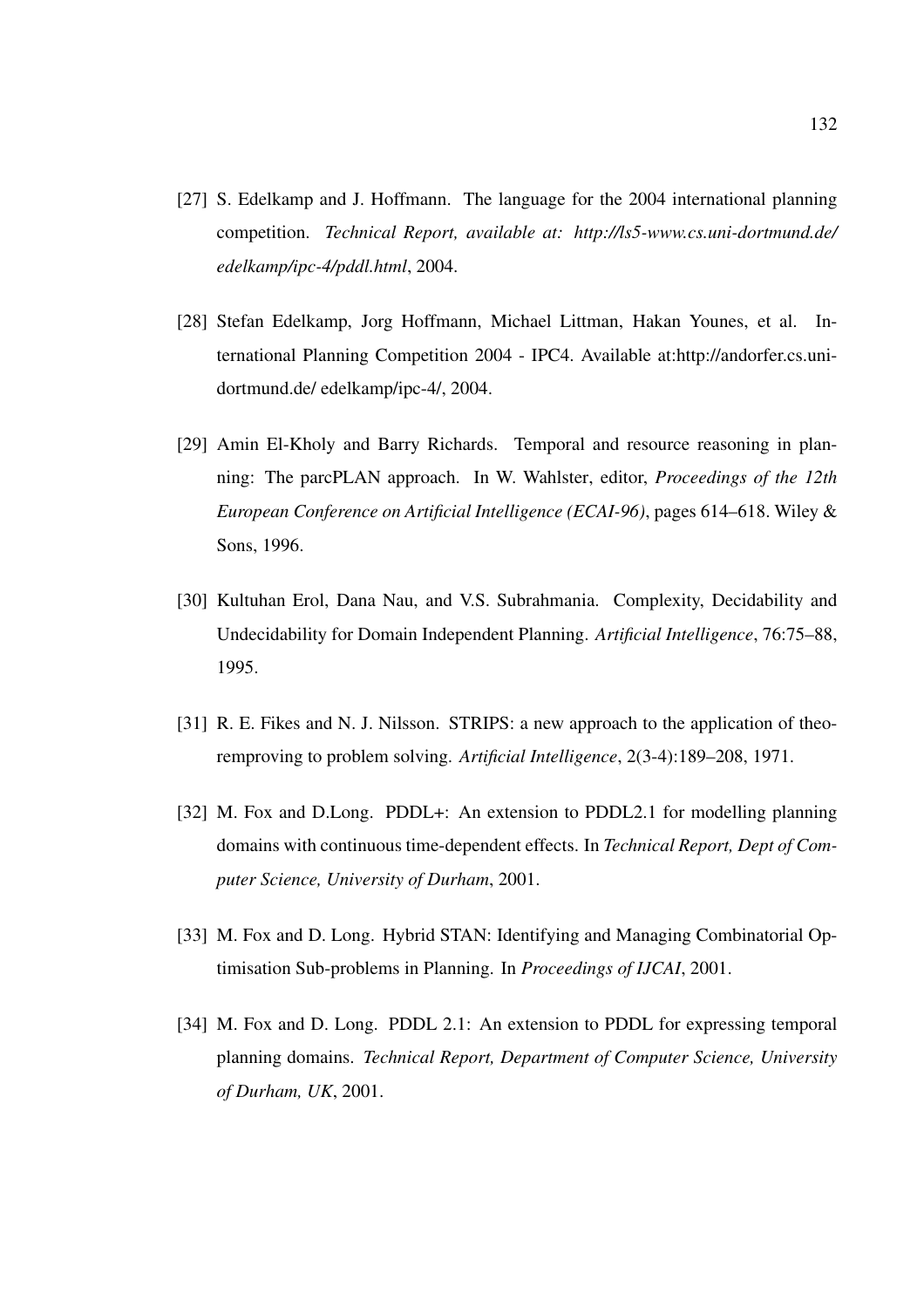- [35] M. Fox and D. Long. PDDL+ Level 5: An extension to PDDL2.1 for Modelling Planning Domains with Continous Time-dependent Effects. *Technical Report, available at: http://planning.cis.strath.ac.uk/publications/oldpapers/pddllevel5.ps.gz*, 2001.
- [36] M. Fox, D. Long, and K. Halsey. An investigation into the expressive power of PDDL2.1. In *Proceedings of the Tenth European Conference on Artificial Intelligence*, 2004.
- [37] Maria Fox and Derek Long. PDDL2.1: An Extension to PDDL for Expressing Temporal Planning Domains. *Journal of Artificial Intelligence Research*, 20:61– 124, 2003.
- [38] A. Garrido, M. Fox, and D. Long. Temporal Planning with PDDL2.1. In *Proceeding of ECAI'02*, 2002.
- [39] Antonio Garrido and Eva Onaindia. On the application of least-commitment and heuristic search in temporal planning. In *Proceedings of the International Joint Conference on Artificial Intellience*, pages 942–947, 2003.
- [40] A. Gerevini and D. Long. Plan Constraints and Preferences in PDDL3. *Technical Report, RT 2005-08-47, Dept. of Electronics for Automation, University of Brescia, Italy. Available at: http://zeus.ing.unibs.it/ipc-5/pddl-ipc5.pdf*, 2006.
- [41] A. Gerevini and L. Schubert. Efficient algorithms for handling qualitative reasoning about time. *Artificial Intelligence*, 74(1):207–248, 1995.
- [42] M. Ghallab, D. Nau, and P. Traverso. *Automated Planning: Theory and Pratice*. Elsevier, 2004.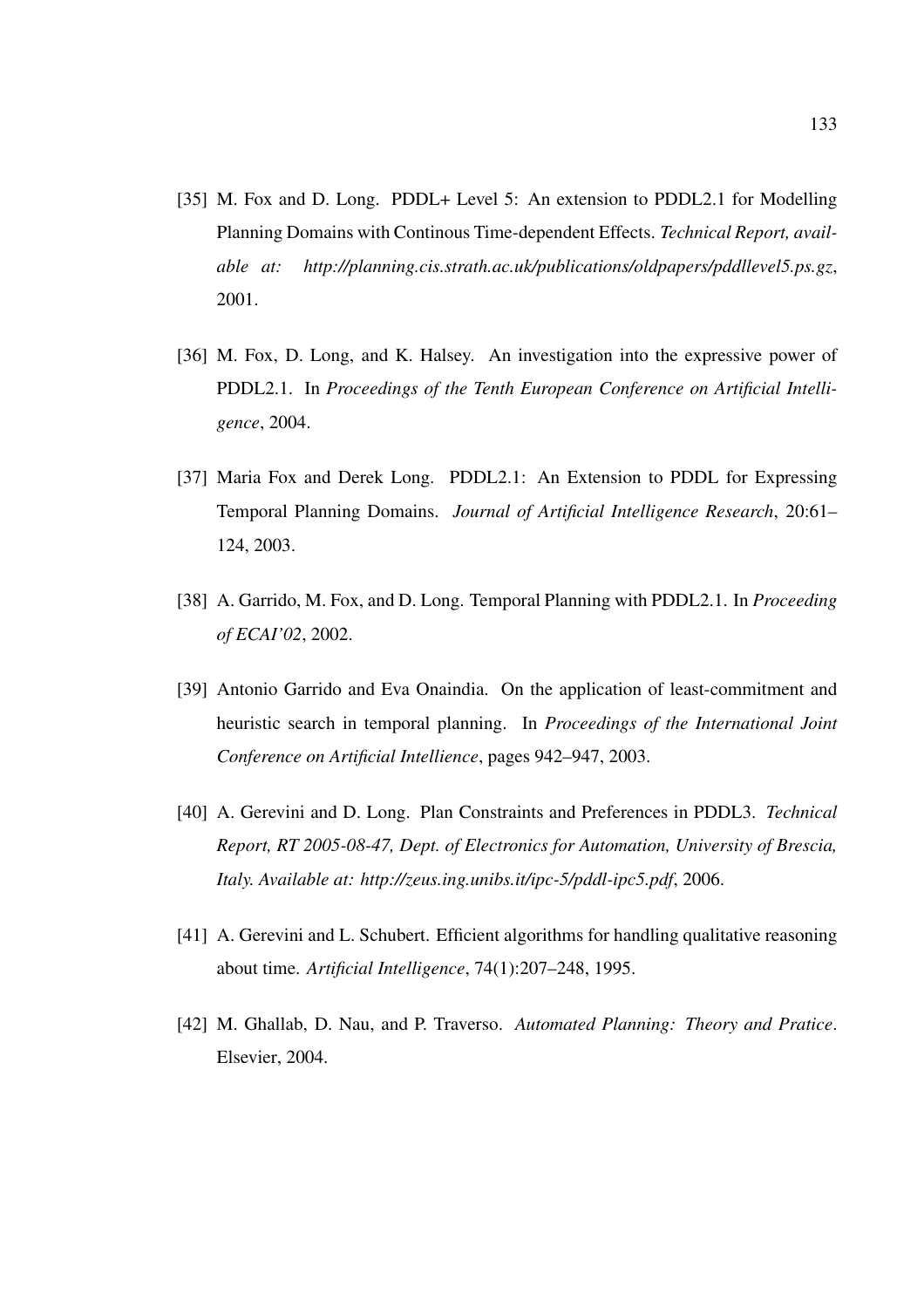- [43] Keith Golden, Wanlin Pang, Ramakrishna Nemani, and Petr Votava. Automated Data Processing as an AI Planning Problem. In *NASA, avalaible at: http://ase.arc.nasa.gov/publications/pdf/0629.pdf*, 2003.
- [44] C. Green. Theorem proving by resolution as a basis for questionanswering systems. *Machine Intelligence*, 4, 1969.
- [45] S.K. Gupta, D.S. Nau, and W.C. Regli. IMACS: A case study in real-world planning. In *IEEE Expert and Intelligent Systems*, volume 3, pages 49–60, 1998.
- [46] Patrik Haslum. Improving heuristics through search. In *Proceedings of the 16th European Conference on Artificial Intelligence (ECAI-2004)*, pages 1031–1032, 2004.
- [47] Patrik Haslum. TP'04 and HSP<sup>∗</sup> <sup>a</sup>. *The 4*th *International Planning Competition Booklet. Available at http://ls5-web.cs.uni-dortmund.de/ edelkamp/ipc-4/*, pages 38– 40, 2004.
- [48] Patrik Haslum and Hector Geffner. Admissible heuristics for optimal planning. In *Proceedings of the Fifth International Conference on Artificial Intelligence Planning and Scheduling*, pages 70–82, 2000.
- [49] Patrik Haslum and Hector Geffner. Heuristic planning with time and resources. In *Proceedings of the European Conference on Planning*, 2001.
- [50] J. Hoffman. FF: The Fast Forward planning system. *AI Magazine*, 22(3):57–62, 2001.
- [51] Luke Hunsberger. Algorithms for a temporal decoupling problem in multi-agent planning. In *The eighteenth national conference on Artificial intelligence*, pages 468–475. American Association for Artificial Intelligence, 2002.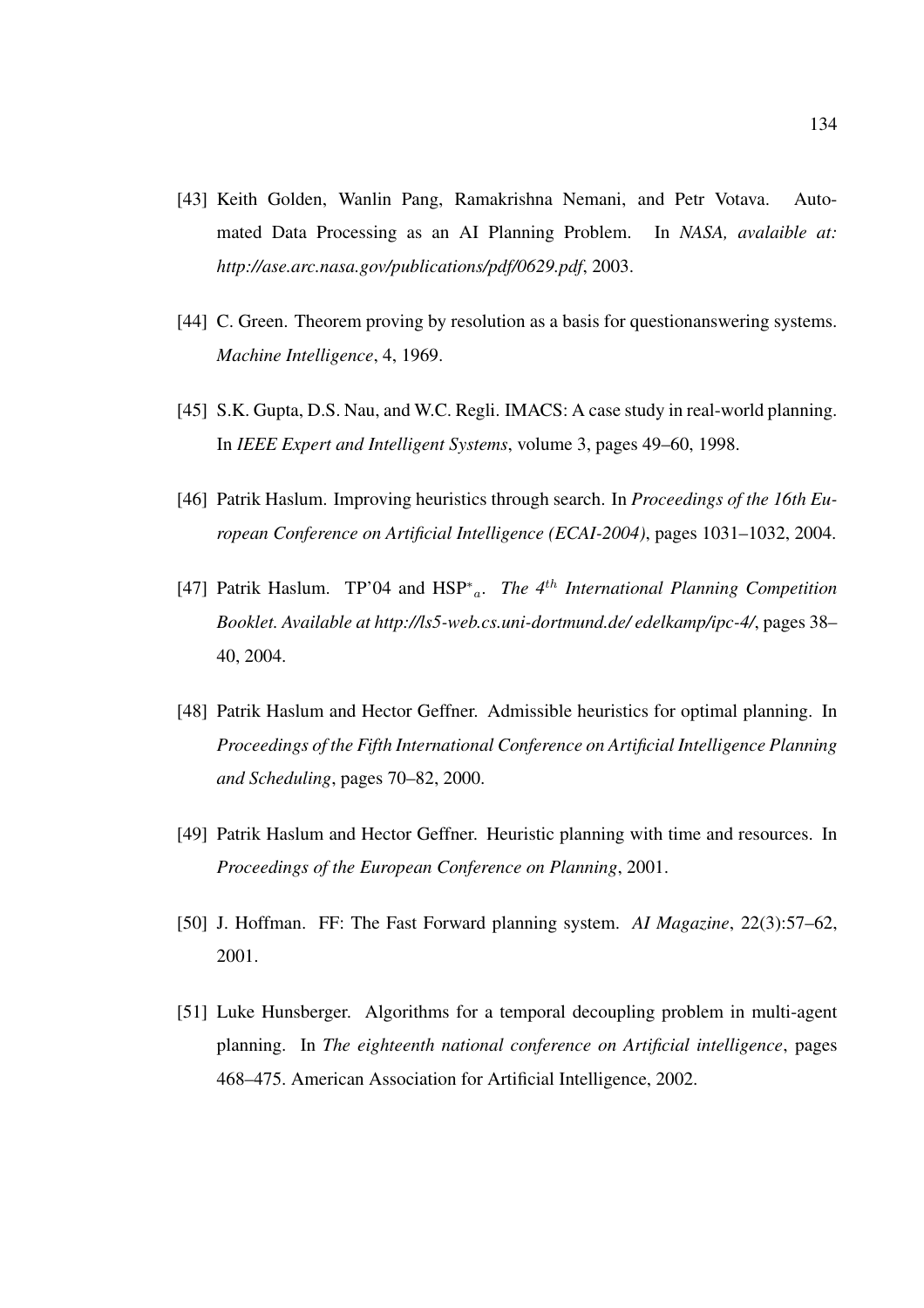- [52] Nathanael Hyafil and Fahiem Bacchus. Utilizing structured representations and csp's in conformant probabilistic planning. In *Proceedings of the Tenth European Conference on Artificial Intelligence*, pages 1033–1034, 2004.
- [53] S. Kambhampati. Planning Graph as a (dynamic) CSP: Exploiting EBL, DDB, and other CSP search techniques in Graphplan. *Artificial Intelligence Research*, 12:1– 34, 2000.
- [54] Henry Kautz and Bart Selman. Unifying SAT-Based and Graph-Based Planning. In Jack Minker, editor, *Workshop on Logic-Based Artificial Intelligence, Washington, DC, June 14–16, 1999*. Computer Science Department, University of Maryland, 1999.
- [55] Henry Kautz, Bart Selman, and Joerg Hoffmann. Satplan: Planning as satisfiability. http://www.cs.rochester.edu/u/kautz/satplan/index.htm, 2006.
- [56] Henry A. Kautz and Bart Selman. Planning as Satisfiability. In *Proceedings of the Tenth European Conference on Artificial Intelligence (ECAI'92)*, pages 359–363, 1992.
- [57] Russell Knight, Gregg Rabideau, Steve Chien, Barbara Engelhardt, and Rob Sherwood. Casper: Space Exploration through Continuous Planning. *IEEE Intelligent Systems*, 16:5:70–55, 2001.
- [58] J. Koehler. Planning under resource constraints. In *Proceedings of the 15th European Conference on AI*, 1998.
- [59] J. Koehler. Metric planning using planning graphs A first investigation. In *Technical report No. 127, Albert Ludwings University*, 1999.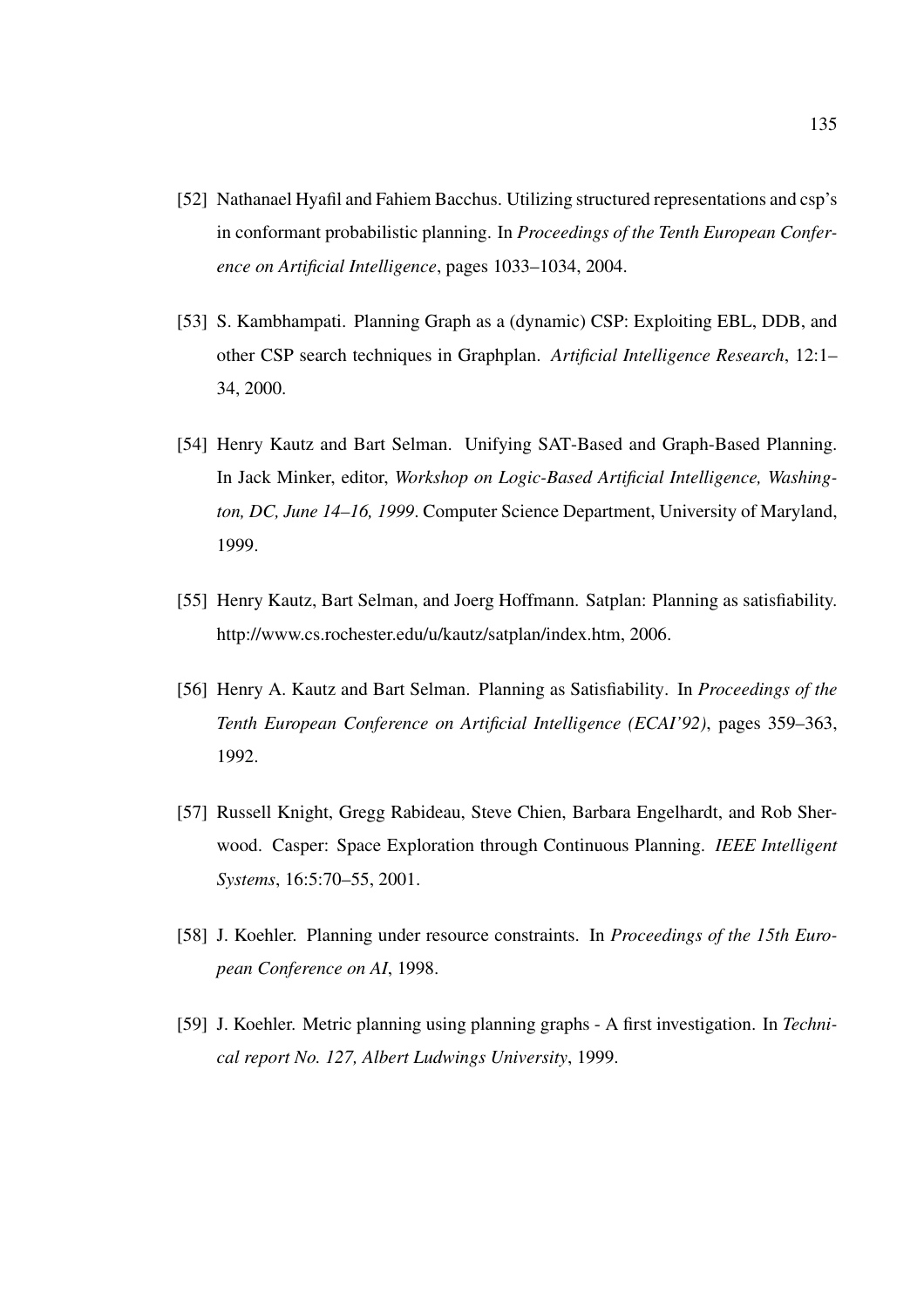- [60] J. Koehler, B. Nebel, J. Hoffmann, and Y. Dimopoulos. Extending Planning Graphs to an ADL Subset. In *Proceedings of 5th the European Conference in Planning*, pages 273–285, 1997.
- [61] J. Kvarnstrm and P. Doherty. TALplanner: A Temporal Logic Based Forward Chaining Planner. *Annals of Mathematics and Artificial Intelligence (AMAI)*, 30:119–169, 2001.
- [62] J. Kvarnstrom, P. Doherty, and P. Haslum. Extending TALplanner with Concurrency and Resources. In *Proceedings of the 14th European Conference on Artificial Intelligence*, 2000.
- [63] P. Laborie and M. Ghallab. Planning with sharable resource constraints. In *Proceedings of International Joint Conference on Artificial Intelligence (IJCAI)*, pages 1643–1649, 1995.
- [64] P. Laborie and M. Ghallab. Planning with sharable resource constraints. In *Proceedings of the International Joint Conference on Artificial Intellience*, pages 1643– 1649, 1995.
- [65] Olivier Lhomme. Consistency techniques for numeric csps. In *Proceedings of the International Joint Conference on Artificial Intellience*, pages 232–238, 1993.
- [66] D. Long and M. Fox. Progress in AI Planning Research and Applications. *Upgrade*, 5:10–25, 2002.
- [67] D. Long and M. Fox. Exploiting a graphplan framework in temporal planning. In *Proceedings of The Thirteenth International Conference on Automated Planning and Scheduling*, pages 51–62, 2003.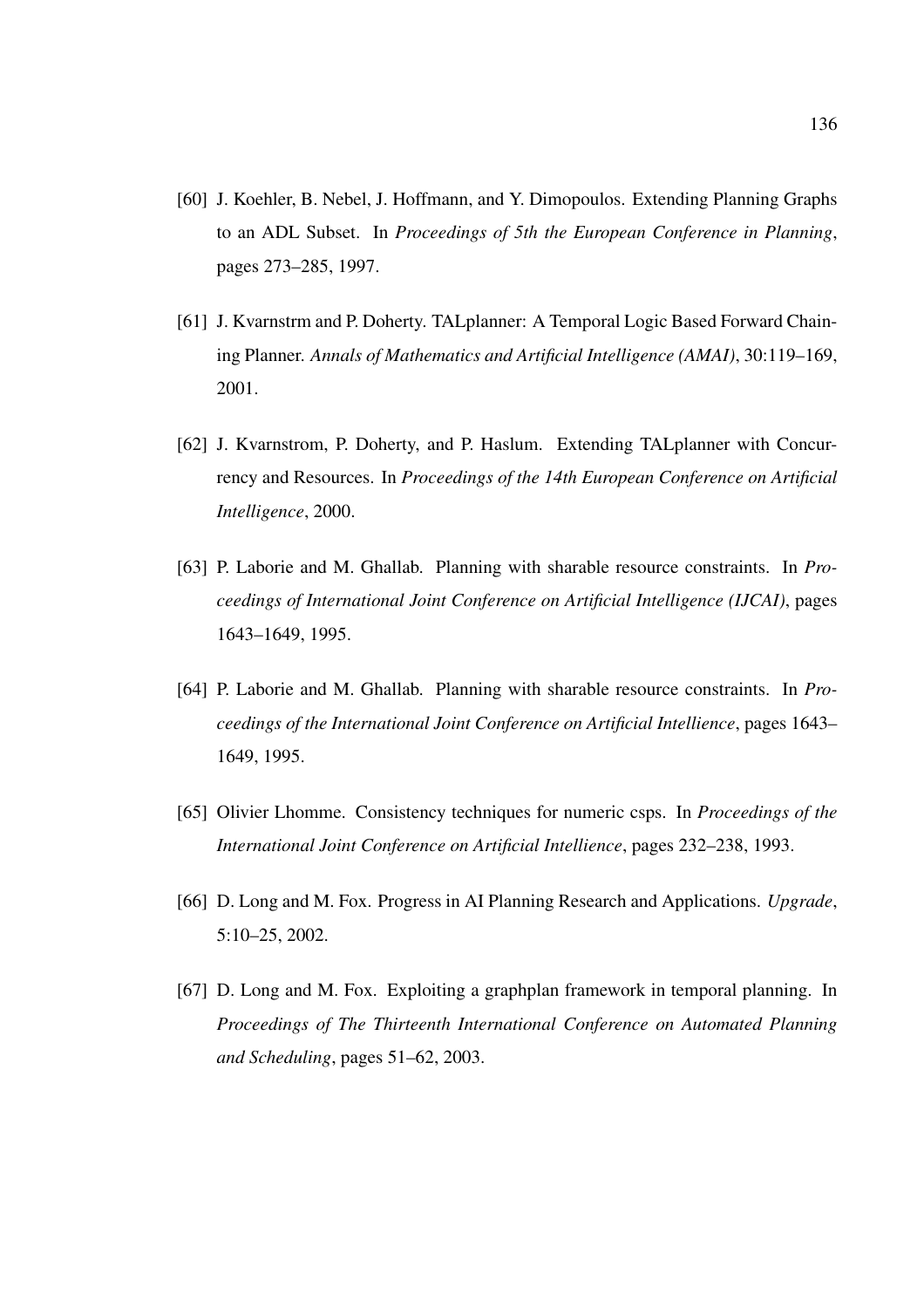- [68] Adriana Lopez and Fahiem Bacchus. Generalizing graphplan by formulating planning as a csp. In *Proceedings of the International Joint Conference on Artificial Intellience*, pages 954–960, 2003.
- [69] Amol Mali. Encoding temporal planning as CSP. In *Proceeding of the AIPS workshop on planning in temporal domains, Toulouse, France*, pages 18–25.
- [70] J. McCarthy. Programs with common sense. In *Memo No 7, Stanford Artificial Intelligence Project*. Stanford University, 1963.
- [71] J. McCarthy and P.J. Hayes. Some philosophical problems from the standpoint of artificial intelligence. *Machine Intelligence*, 4, 1969.
- [72] D. McDermott and the AIPS-98 Planning Competition Committee. PDDLthe planning domain definition language. *Technical report, available at: http://www.cs.yale.edu/homes/dvm*, 1998.
- [73] Drew McDermott. The 1998 AI Planning Systems Competition. *AI Magazine*, 21(2):35–55, 2000.
- [74] N. Muscettola, B. Smith, S. Chien, C. Fry, K. Rajan, S. Mohan, G. Rabideau, and D. Yan. On-Board Planning for the New Millennium Deep Space One Spacecraft. In *Proceeding of the IEEE Aerospace Conference*, pages 303–318, 1997.
- [75] D. Nau, S. Gupta, and W. Regli. Artificial intelligence planning versus manufacturing-operation planning: a case study. In *Proceeding of 14th International Joint Conference on Artificial Intelligence*, pages 1670–1676. Morgan Kaufmann, 1995.
- [76] D. S. Nau, T. C. Au, O. Ilghami, U. Kuter, W. Murdock, D. Wu, and F. Yaman.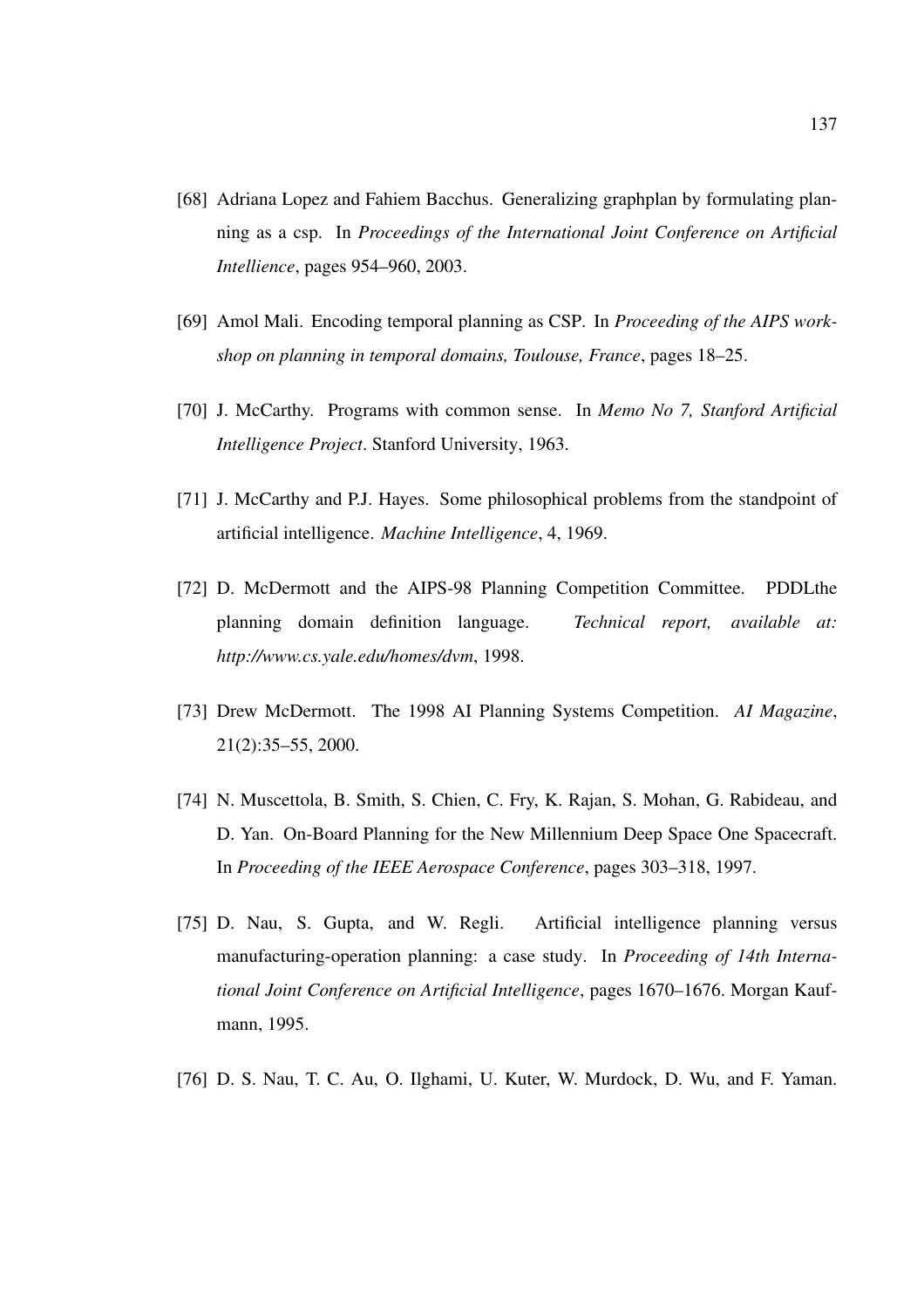SHOP2: An HTN planning system. *Journal of Artificial Intelligence Research*, 20(3):379–404, 2003.

- [77] D. S. Nau, Y. Cao, A. Lotem, and H. Munoz-Avila. SHOP: Simple Hierarchical Ordered Planner. In *Proceedings of the International Joint Conference on Artificial Intellience*, pages 968–973, 1999.
- [78] D. S. Nau, H. Munoz-Avila, Y. Cao, A. Lotem, , and S. Mitchell. Total ordering with partially ordered subtasks. In *Proceedings of International Joint Conference on Artificial Intelligence (IJCAI)*, 2001.
- [79] A. Newell and H. Simon. GPS, a program that simulates human thought. *Computers and Thought*, 1963.
- [80] R. Nigenda, X. Nguyen, and S. Kambhampati. AltAlt: Combining the advantages of Graphplan and heuristic state search, 2000.
- [81] Edwin P. D. Pednault. ADL: exploring the middle ground between STRIPS and the situation calculus. In *Proceedings of the first international conference on Principles of knowledge representation and reasoning*, pages 324–332, San Francisco, CA, USA, 1989. Morgan Kaufmann Publishers Inc.
- [82] J. Penberthy and D. S. Weld. UCPOP: A sound, complete, partial order planner for ADL. In *Proceedings of the International Conference on Knowledge Representation and Reasoning(KR)*, pages 103–114, 1992.
- [83] J. Penberthy and D. S. Weld. Temporal planning with continuous change. In *Proceedings of the National Conference on Artificial Intelligence (AAAI)*, pages 1010– 1015, 1994.
- [84] J.S. Penberthy. Planning with Continuous Change. *PhD thesis*, 1993.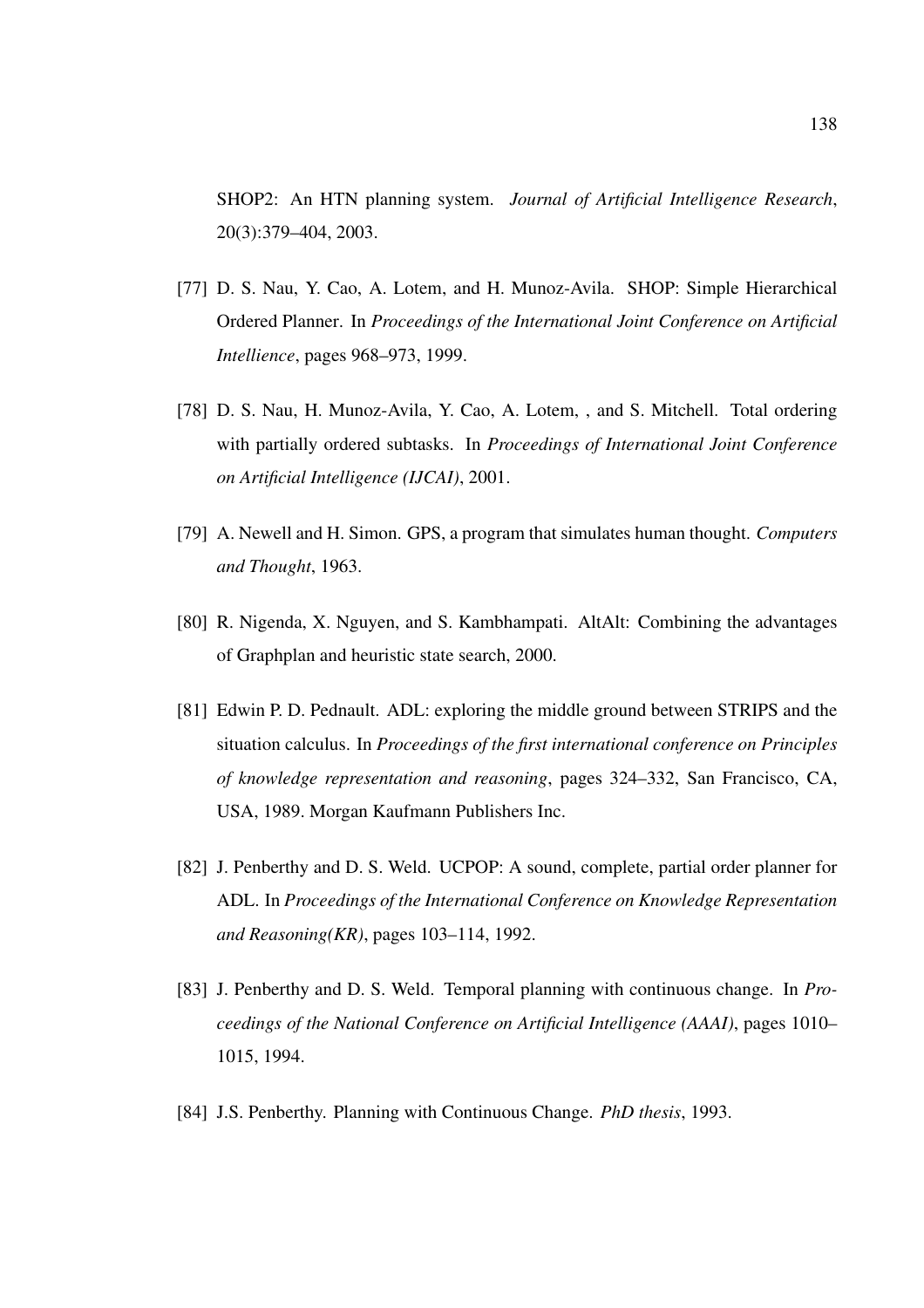- [85] P. Prosser. Domain filtering can degrade intelligent backtracking search. In *Proceedings of IJCAI*, pages 262–267, 1993.
- [86] G. Rabideau, R. Knight, S. Chien, A. Fukunaga, and A. Govindjee. Iterative Repair Planning for Spacecraft Operations in the ASPEN System. In *Proceeding of the Fifth International Symposium on Artificial Intelligence Robotics and Automation in Space*, pages 99–106. ESA Publications Division, 1999.
- [87] J. Rintanen and J. Hoffmann. An Overview of Recent Algorithms for AI Planning. *Knstliche Intelligenz*, 2/01:5–11, 2001.
- [88] D. Smith and D. Weld. Temporal Planning with Mutual Exclusion Reasoning. In *Proceedings of IJCAI*, pages 326–337, 1999.
- [89] D. Smith and D. Weld. Temporal Planning with Mutual Exclusion Reasoning. In *Proceedings of IJCAI*, pages 326–337, 1999.
- [90] David Smith. Coping with Time and Continuous Quantities. *Talks at the AIPS 2000. Available at http://ic.arc.nasa.gov/people/de2smith/publications/AIPS-2000 talk.pdf*, 2000.
- [91] David Smith. The case for durative actions: A commentary on PDDL2.1. *Journal of Artificial Intelligence Research*, 20:149–154, 2003.
- [92] David Smith and Daniel Weld. Temporal Graphplan. *Homepage for Temporal Graphplan (TGP). Available at http://www.cs.washington.edu/ai/tgp.html*.
- [93] S. Smith, D. Nau, and T. Throop. Total-order multi-agent task-network planning for contract bridge. In *Proceeding of the Fourteenth National Conference on Artificial Intelligence*, pages 108–113, 1996.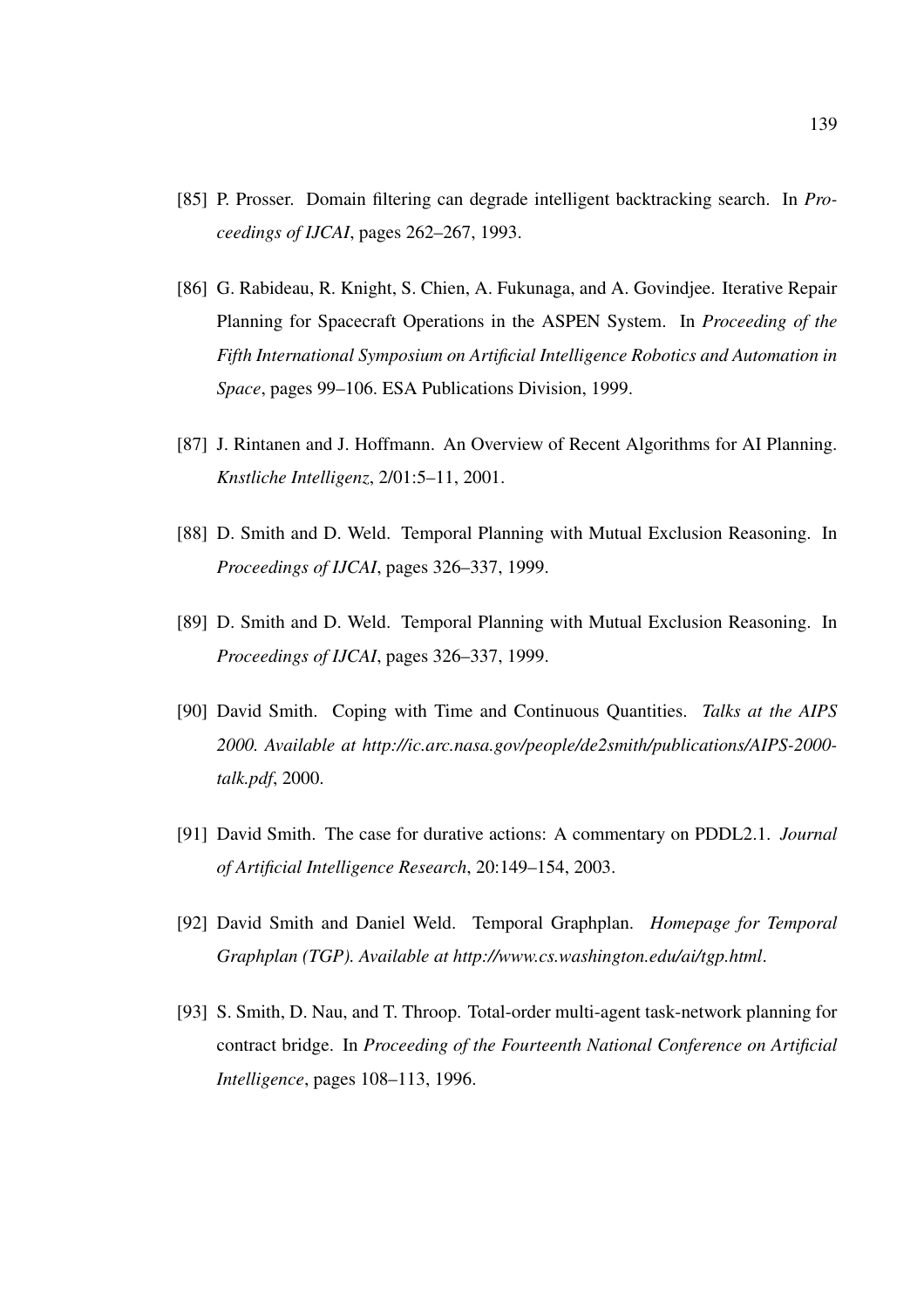- [94] B. Srivastava and S. Kambhampati. Scaling up planning by teasing out resource scheduling. In *Proceedings of 5th the European Conference in Planning*, 1999.
- [95] B. Srivastava and S. Kambhampati. Realplan: decoupling causal and resource reasoning in planning. In *Proceedings of the National Conference on Artificial Intelligence (AAAI)*, 2000.
- [96] Pavel Surynek and Roman Barták. Encoding htn planning as a dynamic csp. In *Proceeding of the Eleventh International Conference on Principles and Practice of Constraint Programming*, page 868, 2005.
- [97] Peter vanBeek and Xinguang Chen. CPlan: A constraint programming approach to planning. In *Proceedings of the National Conference on Artificial Intelligence (AAAI)*, pages 585–590, 1999.
- [98] Vincent Vidal and Hector Geffner. Branching and pruning: An optimal temporal pocl planner based on constraint programming. In *Proceedings of the National Conference on Artificial Intelligence (AAAI)*, pages 570–577, 2004.
- [99] Vincent Vidal and Hector Geffner. Branching and pruning: An optimal temporal pocl planner based on constraint programming. *Artificial Intelligence*, 170(3):298– 335, 2006.
- [100] Vincent Vidal and Sebastien Tabary. The New Version of CPT, an Optimal Temporal POCL Planner based on Constraint Programming. *The 5*th *International Planning Competition 2006. Available at http://zeus.ing.unibs.it/ipc-5/*, 2006.
- [101] D. Weld. Recent Advances in AI Planning. *AI Magazine*, 20:2, 1999.
- [102] Daniel S. Weld. An introduction to least commitment planning. *AI Magazine*, 15(4):27–61, 1994.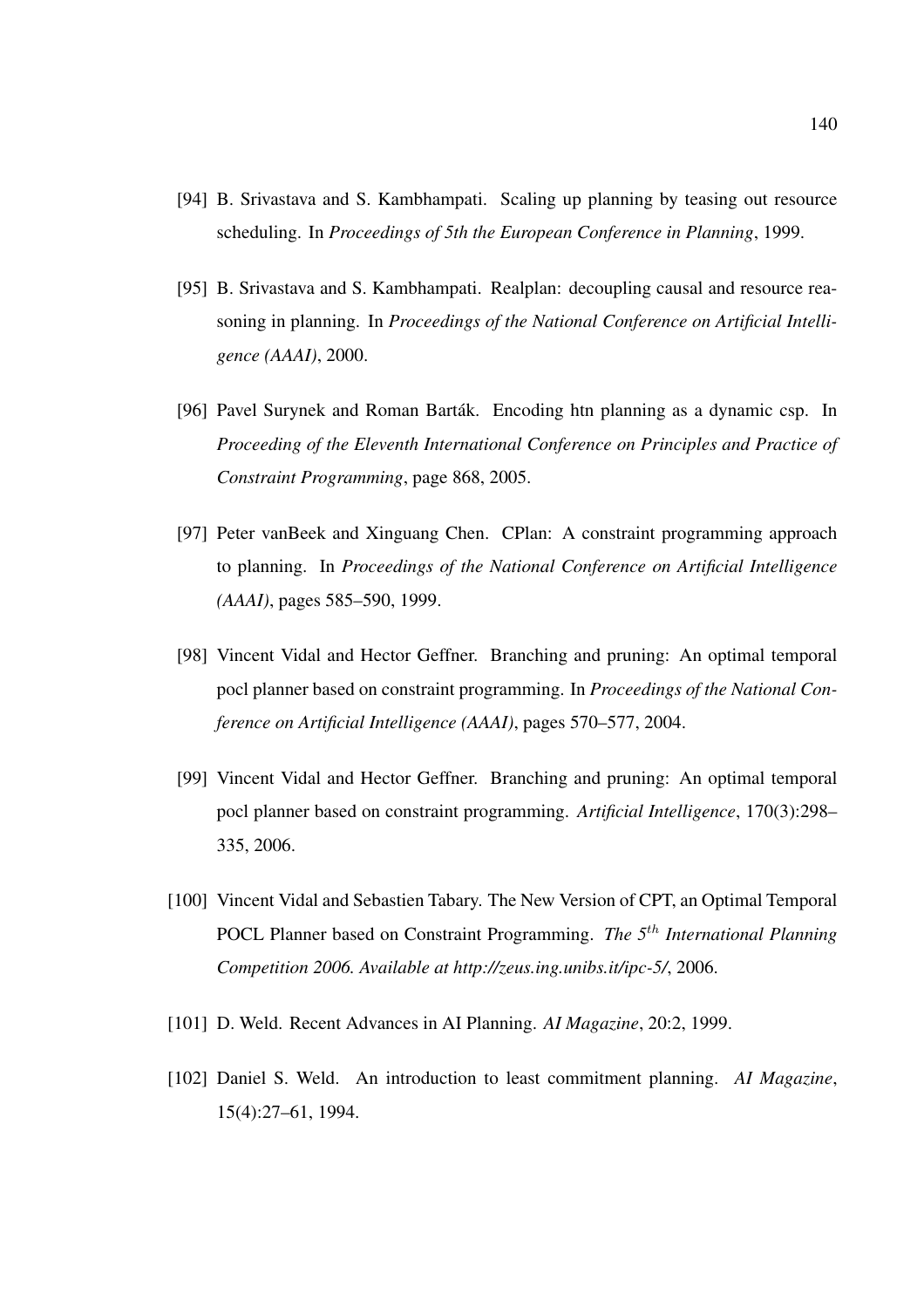- [103] D. Wilkins. Can AI planners solve practical problems? *Computational Intelligence*, 6(4):232–246, 1990.
- [104] D. Wilkins and K. Myers. A multi-agent planning architecture. In *Proceeding of the Fourth International Conference on Artificial Intelligence Planning Systems*, pages 154–162, 1998.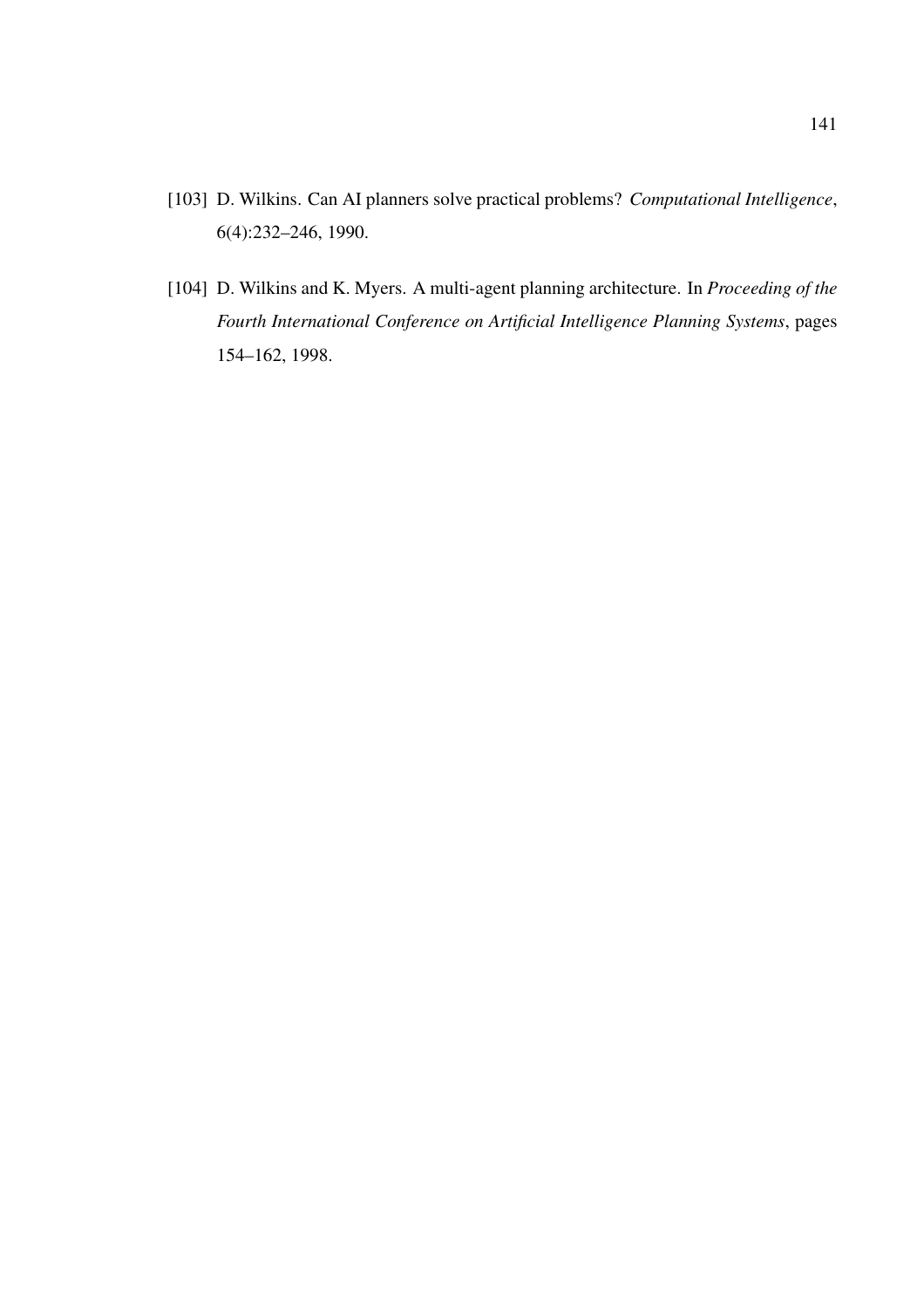# Appendix A

# COMPARISONS A SAME PLANNER ON DIFFERENT OPERATING SYSTEMS

In this appendix, CPT [2] is tested on two different operating systems, MS Windows XP and Linux MEMPIS, under the same hardware configuration to show the equivalent performance. CPT was developed and distributed on different operating systems, including Linux, MS Windows and Solaris. The test is carried out on two temporal planning domains, Airport and Satellite, which were extracted from the International Planning Competition 2004.

| Problem              | <b>MS Windows XP time(s)</b> | Linux MEMPIS time(s) | makespan |
|----------------------|------------------------------|----------------------|----------|
| Airport1             | 0.06                         | 0.06                 | 64       |
| Airport2             | 0.06                         | 0.06                 | 185      |
| Airport3             | 0.12                         | 0.11                 | 200      |
| Airport4             | 0.15                         | 0.13                 | 127      |
| Airport5             | 0.23                         | 0.21                 | 227      |
| Airport <sub>6</sub> | 0.65                         | 0.58                 | 232      |
| Airport7             | 0.65                         | 0.56                 | 232      |

Table A.1: Comparison of CPT on Windows XP and Linux MEMPIS on domain *Airport* extracted from IPC2004. Time is in seconds to find an optimal solution.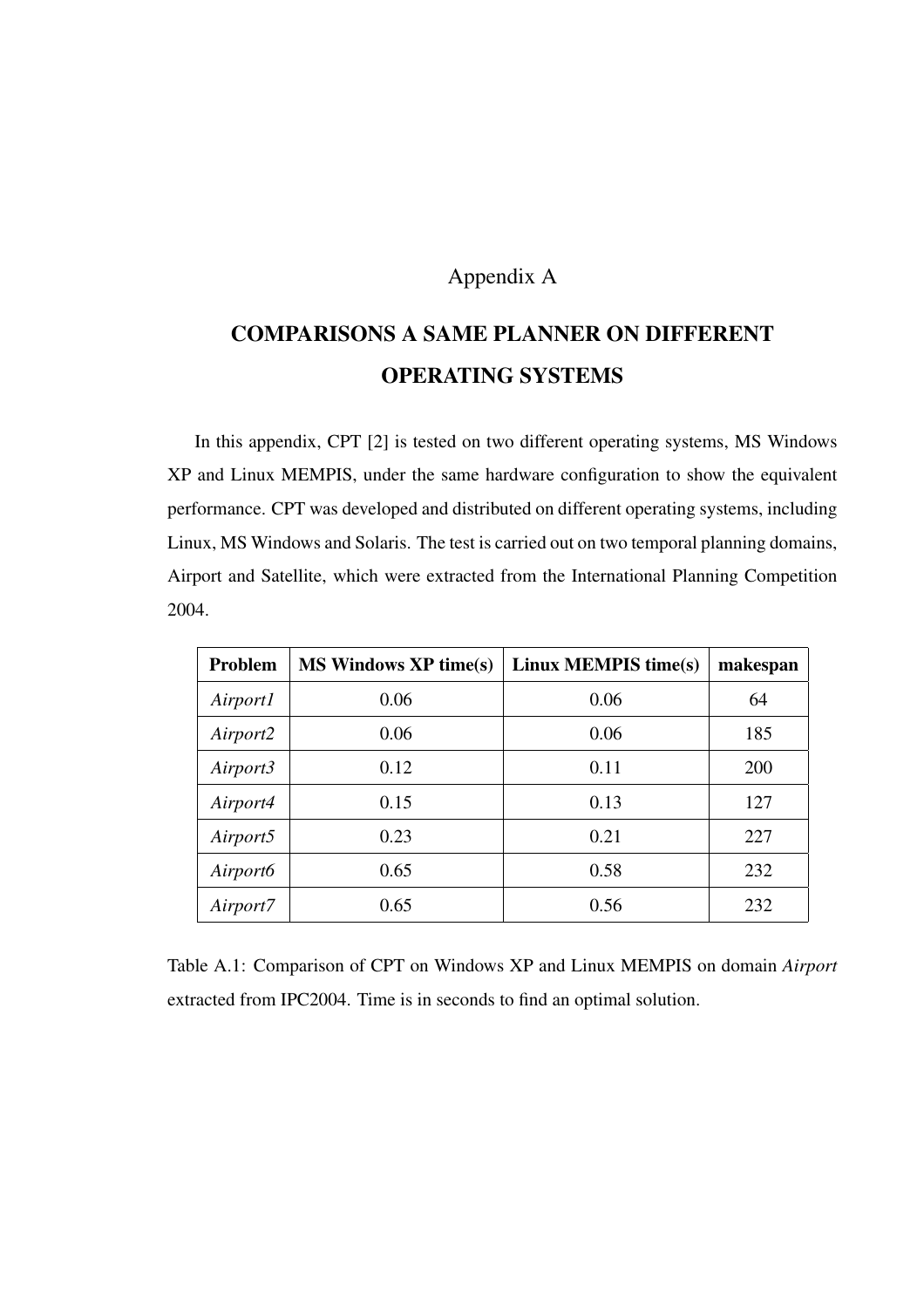In the *Airport* domain, the running times of CPT on the two platforms are nearly the same. When the problems get bigger, the performance of CPT on MS Windows is slightly slower than that on Linux. I think the reason for the difference is that CPT was first and mainly developed on Linux. Then, it was ported to MS Windows. Some optimizations might not be considered thoroughly enough. When problems are getting bigger, the time difference shows more clearly.

| Problem                | <b>MS Windows XP time(s)</b> | Linux MEMPIS time(s) | makespan |
|------------------------|------------------------------|----------------------|----------|
| <i>Satellite1</i>      | 0.07                         | 0.11                 | 135.486  |
| Satellite2             | 1.36                         | 1.26                 | 156.13   |
| Satellite3             | 0.24                         | 0.26                 | 65.198   |
| Satellite4             | 3.44                         | 3.36                 | 122.24   |
| Satellite <sub>5</sub> | 1.17                         | 1.14                 | 105.26   |
| Satellite6             | 3.87                         | 3.59                 | 64.82    |
| Satellite7             | 2.66                         | 3.02                 | 60.202   |

Table A.2: Comparison of CPT on Windows XP and Linux MEMPIS on domain *Satellite* extracted from IPC2004. Time is in seconds to find an optimal solution.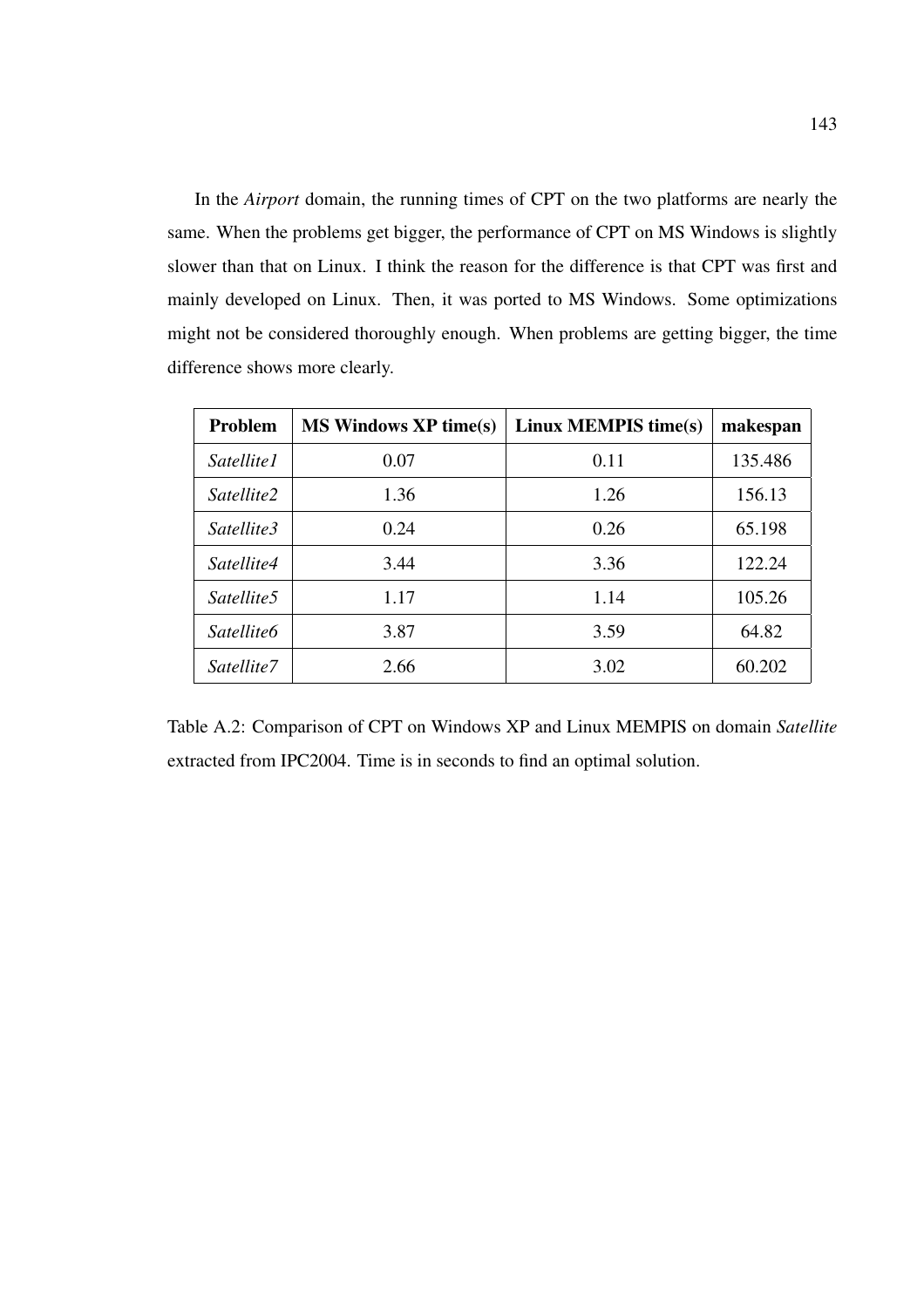In the *Satellite* domain, the difference in running time of CPT on the two platforms is also very small. In general, it runs a bit slower on MS Windows than on Linux (except *Satellite7*).

In the two temporal domains extracted from the IPC2004, CPT shows nearly the same performance on the two different operating systems, MS Windows XP and MEMPIS Linux. It is arguably inferred that planning systems which are developed on different platforms can be compared roughly if they are tested on the same hardware settings.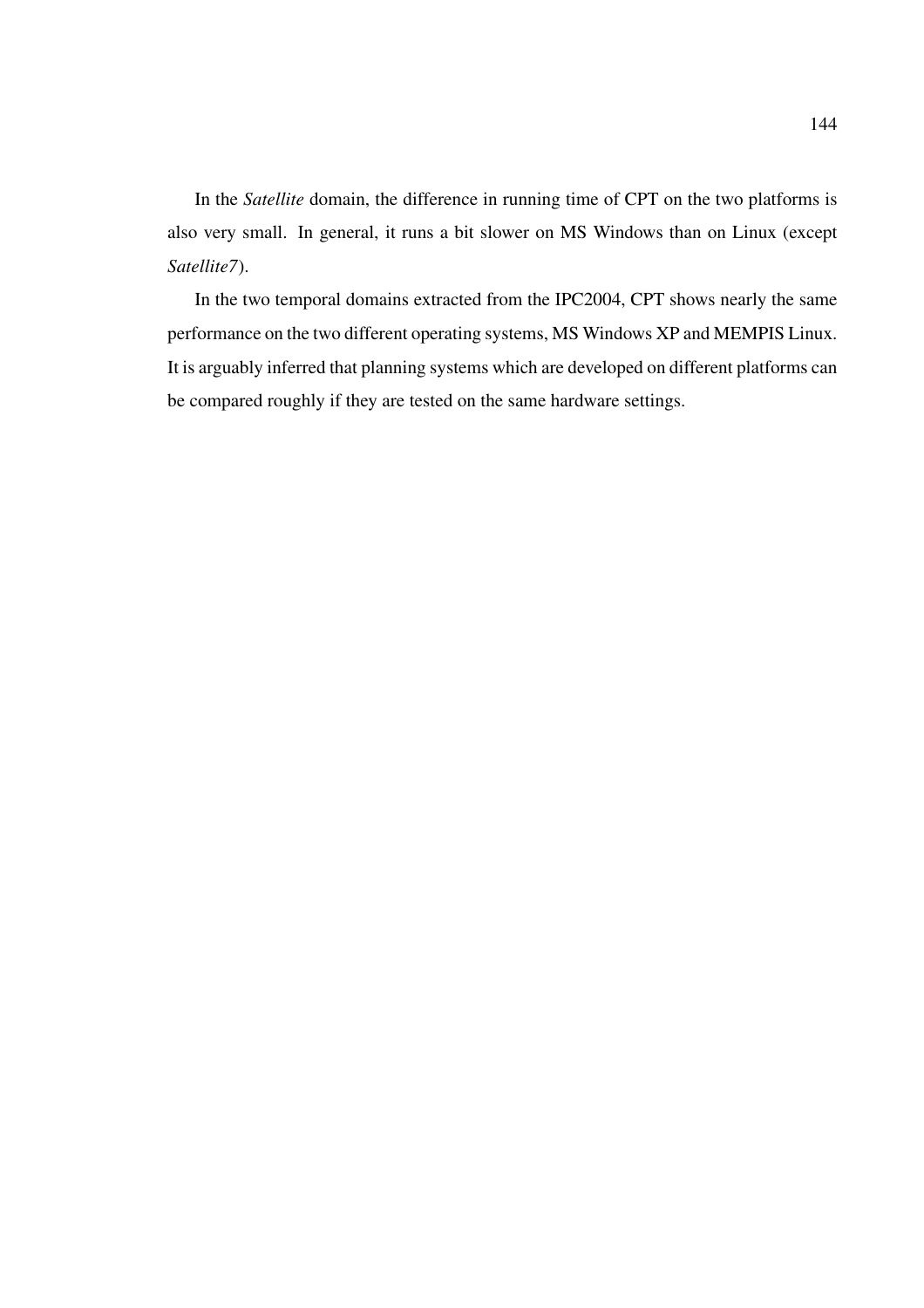# Appendix B

# PLANNING DOMAINS AND PROBLEMS USED IN THE EXPERIMENT

# B.1 Logistics domain from the TGP package

#### *B.1.1 Logistics domain*

Below is the detailed description of the *logistics* domain extracted from the TGP package [92].

```
(in-package :domains)
(define (domain logistics)
  (:requirements :strips :equality)
  (:predicates (packet ?x)(vehicle ?x)
               (truck ?x)(airplane ?x)
               (location ?x)(airport ?x)
               (city ?x)(loc-at ?x ?y)(at ?x ?y)(in ?x ?y))
  (:action load
    :parameters (?x ?y ?z)
    :precondition (and (packet ?x) (vehicle ?y) (location ?z)
                       (at ?x ?z) (at ?y ?z))
    : effect (and (not (at ?x ?z)) (in ?x ?y))
    :duration 1
 )
```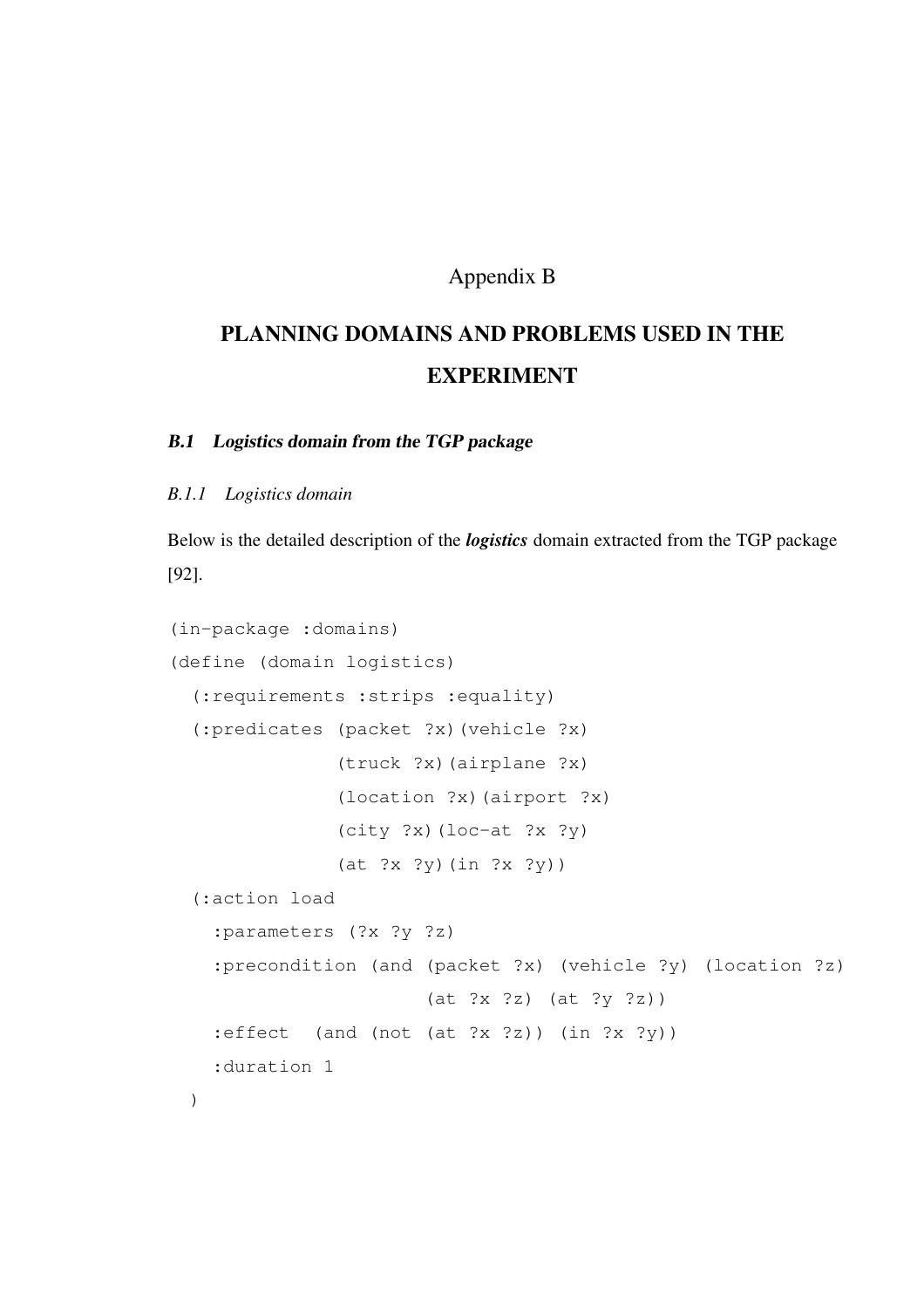```
(:action unload
  :parameters (?x ?y ?z)
  :precondition (and (packet ?x) (vehicle ?y) (location ?z)
                      (in ?x ?y) (at ?y ?z))
  : effect (and (not (in ?x ?y)) (at ?x ?z))
  :duration 1
)
(:action drive
  :parameters (?x ?y ?z ?c)
  :precondition (and (truck ?x) (location ?y) (location ?z)
                      (city ?c)
                      (not (= ?y ?z)) (loc-at ?y ?c)
                           (loc-at ?z ?c)
                      (at ?x ?y))
  : effect (and (not (at ?x ?y) (at ?x ?z))
  :duration 2
)
(:action drive-inter-city
  :parameters (?x ?y ?z)
  :precondition (and (truck ?x) (location ?y) (location ?z)
                      (not (= ?y ?z)) (at ?x ?y))
  :effect (and (not (at ?x ?y)) (at ?x ?z))
  :duration 11
\left( \right)(:action fly
```
146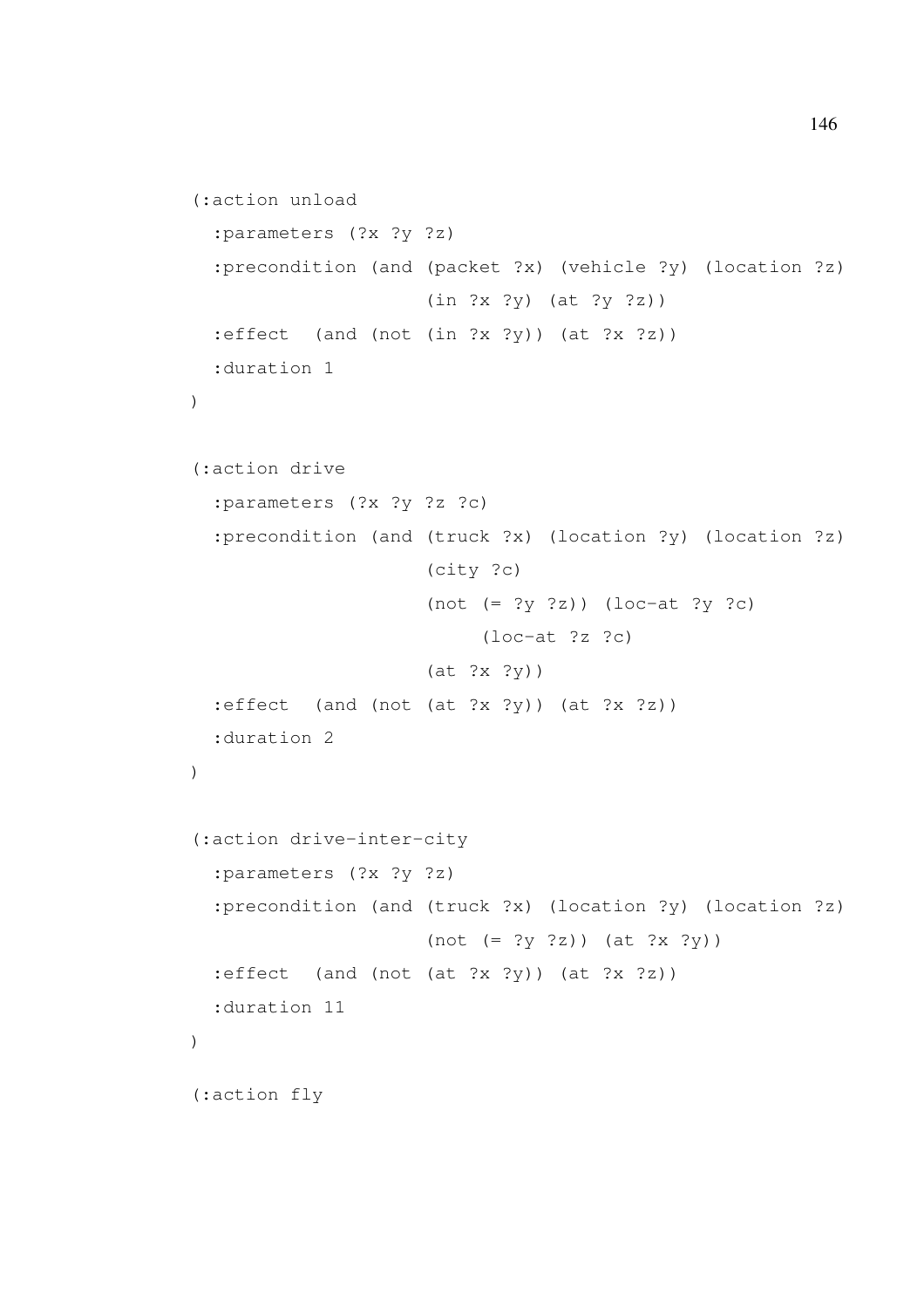```
:parameters (?x ?y ?z)
   :precondition (and (airplane ?x) (airport ?y) (airport ?z)
                      (not (= ?y ?z)) (at ?x ?y):effect (and (not (at ?x ?y)) (at ?x ?z))
   :duration 3
)
)
```
#### B.2 Planning domains from IPC2002

Temporal planning domains, including *Depot*, *DriverLog*, *Satellite*, *Rovers*, *ZenoTravel*, are extracted from the  $3^{rd}$  Planning Competition in 2002. The detail of each domain is described as follow:

#### *B.2.1 Depot*

```
(define (domain Depot)
(:requirements :typing :durative-actions)
(:types place locatable - object
        depot distributor - place
        truck hoist surface - locatable
        pallet crate - surface)
(:predicates (at ?x - locatable ?y - place)
              (on ?x - \text{crate } ?y - \text{surface})
              (in  ?x - crate  ?y - truck)(lifting ?x - \text{hoist } ?y - \text{crate})
              (available ?x - hoist)
              (clear ?x - surface))
```
(:durative-action Drive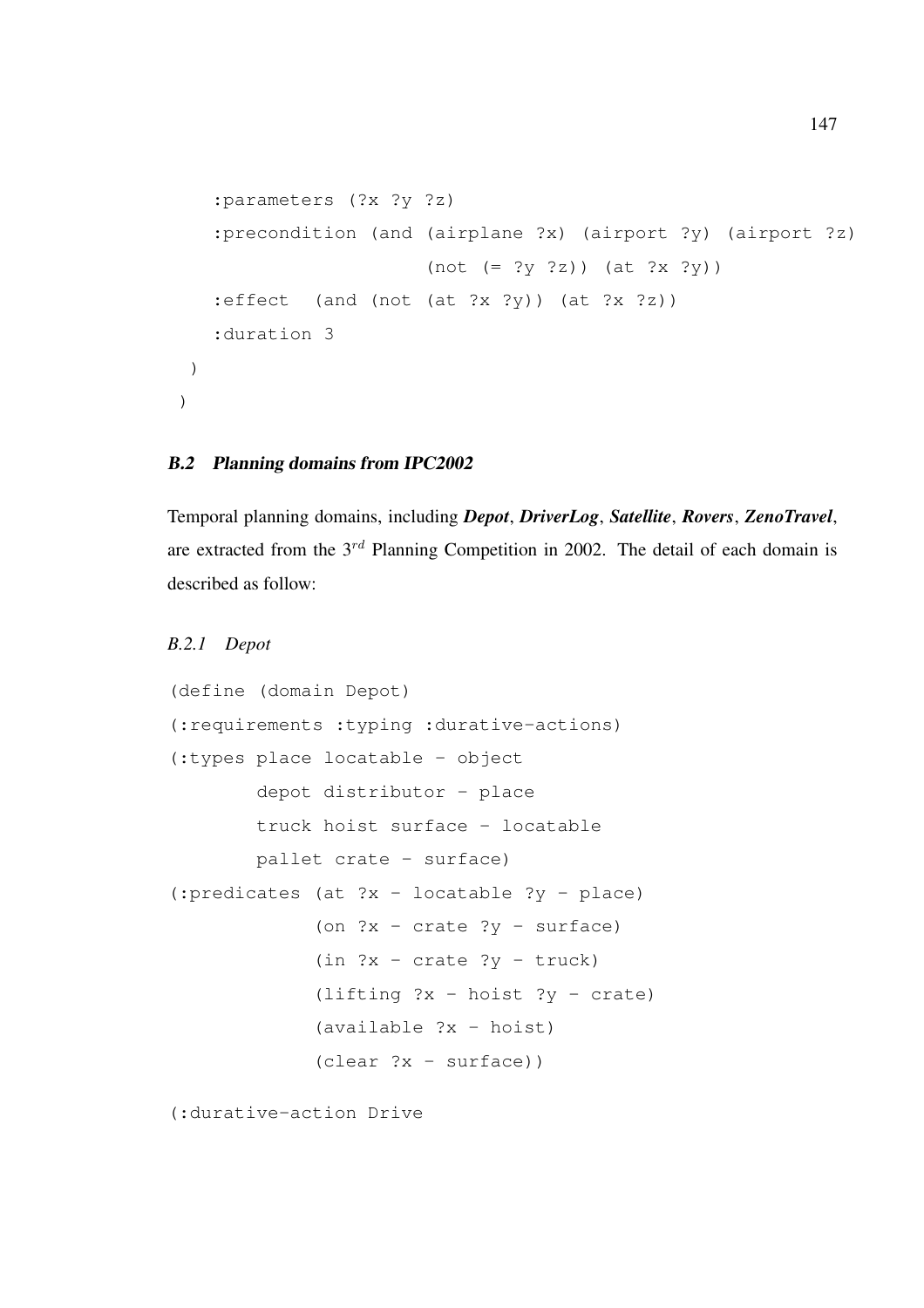```
:parameters (?x - truck ?y - place?z-place)
:duration (= ?duration 10)
:condition (and (at start (at ?x ?y)))
:effect (and (at start (not (at ?x ?y)))
              (at end (at ?x ?z)))\lambda(:durative-action Lift
:parameters (?x - hoist ?y - crate ?z - surface ?p - place):duration (= ?duration 1)
:condition (and (over all (at ?x ?p))
                 (at start (available ?x))
                 (at start (at ?y ?p)) (at start (on ?y ?z))
                 (at start (clear ?y)))
:effect (and (at start (not (at ?y ?p)))
              (at start (lifting ?x ?y))
              (at start (not (clear ?y)))
              (at start (not (available ?x)))
              (at start (clear ?z))
              (at start (not (on ?y ?z))))
(:durative-action Drop
:parameters (?x - hoist ?y - crate ?z - surface ?p - place):duration (= ?duration 1)
:condition (and (over all (at ?x ?p)) (over all (at ?z ?p))
                 (over all (clear ?z)) (over all (lifting ?x ?y)))
:effect (and (at end (available ?x))
              (at end (not (lifting ?x ?y)))
```
148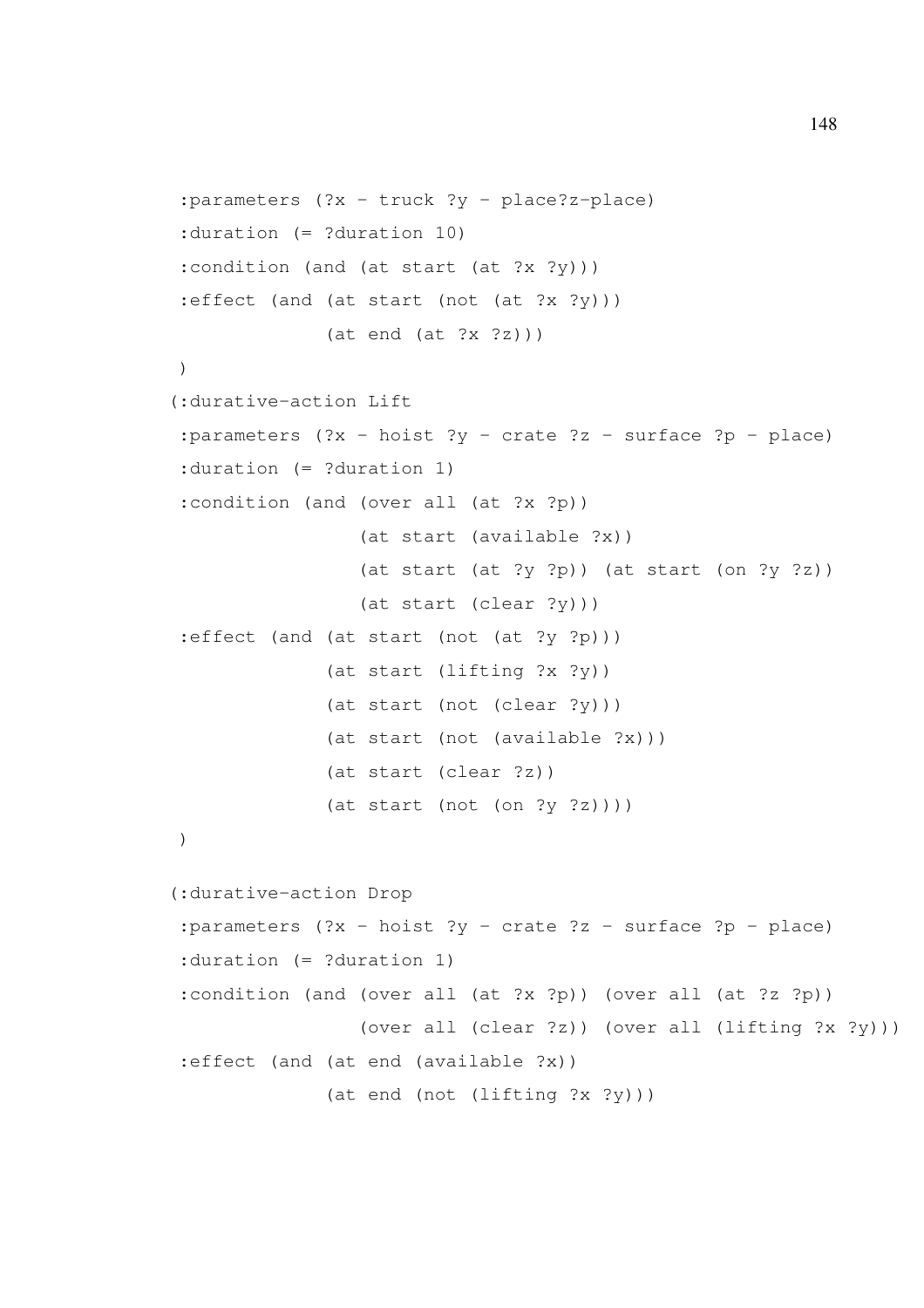```
(at end (at ?y ?p)) (at end (not (clear ?z)))
              (at end (clear ?y)) (at end (on ?y ?z)))
 )
(:durative-action Load
 :parameters (?x - hoist ?y - crate ?z - truck ?p - place):duration (= ?duration 3)
 :condition (and (over all (at ?x ?p)) (over all (at ?z ?p))
                 (over all (lifting ?x ?y)))
 :effect (and (at end (not (lifting ?x ?y)))
              (at end (in ?y ?z))(at end (available ?x)))
 )
(:durative-action Unload
 :parameters (?x - hoist ?y - crate ?z - truck ?p - place):duration (= ?duration 4)
 :condition (and (over all (at ?x ?p))(over all (at ?z ?p))
                 (at start (available ?x)) (at start (in ?y ?z)))
 :effect (and (at start (not (in ?y ?z)))
              (at start (not (available ?x)))
              (at start (lifting ?x ?y)))
)
)
```
## *B.2.2 DriverLog*

This is a logistics domain extracted from the IPC2002 Planning Competition:

```
(define (domain driverlog)
  (:requirements :typing :durative-actions)
```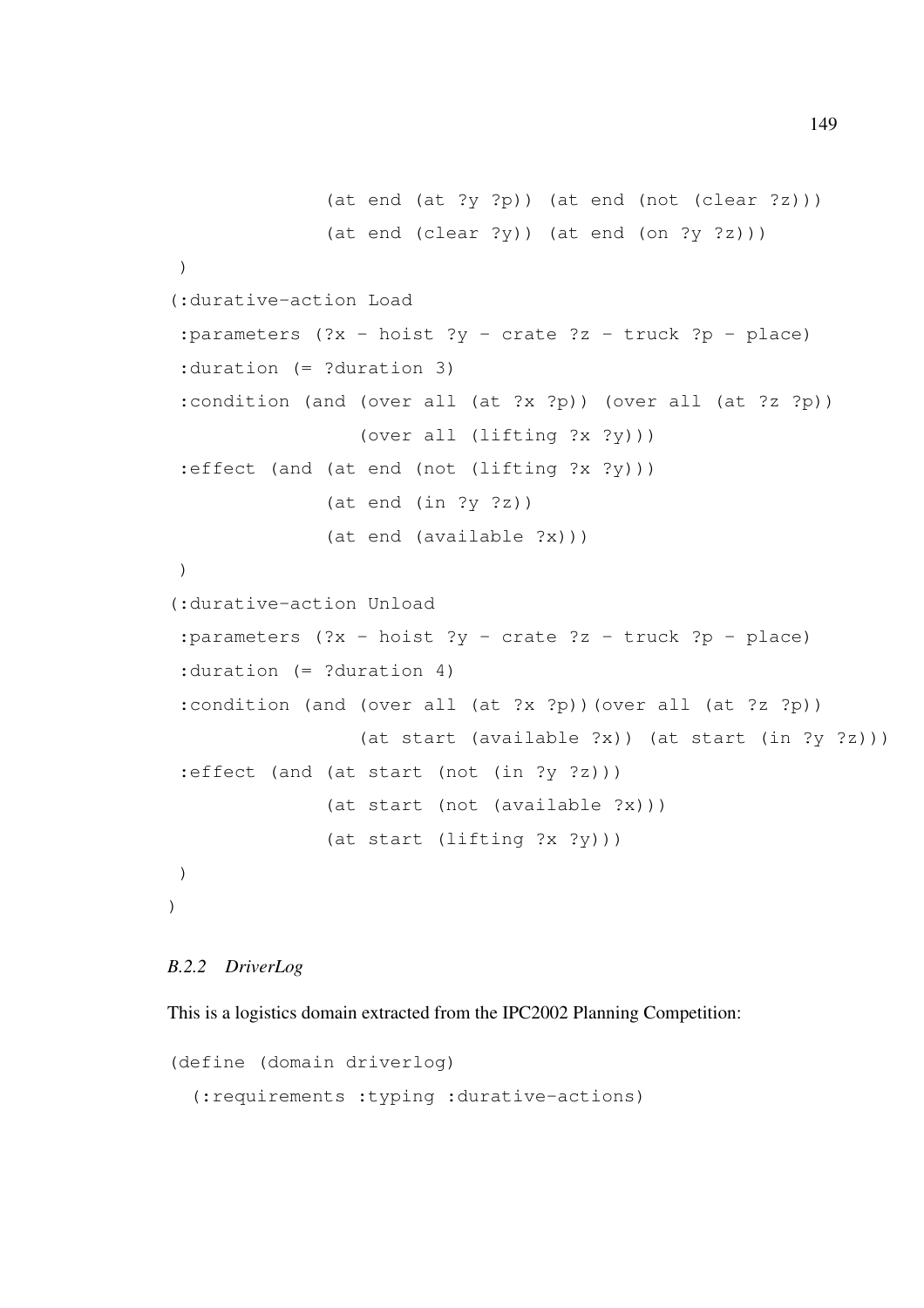```
(:types location locatable - object
          driver truck obj - locatable)
  (:predicates
        (at ?obj - locatable ?loc - location)
        (in  ?obj1 - obj ?obj - truck)(driving ?d - driver ?v - truck)
        (link ?x \t ?y - location) (path ?x \t ?y - location)
        (empty ?v - truck)
)
(:durative-action LOAD-TRUCK
  :parameters
   (?obj - obj
   ?truck - truck
    ?loc - location)
  :duration (= ?duration 2)
  :condition
   (and
   (over all (at ?truck ?loc)) (at start (at ?obj ?loc)))
  :effect
   (and (at start (not (at ?obj ?loc)))
        (at end (in ?obj ?truck))))
(:durative-action UNLOAD-TRUCK
  :parameters
   (?obj - obj)?truck - truck
    ?loc - location)
```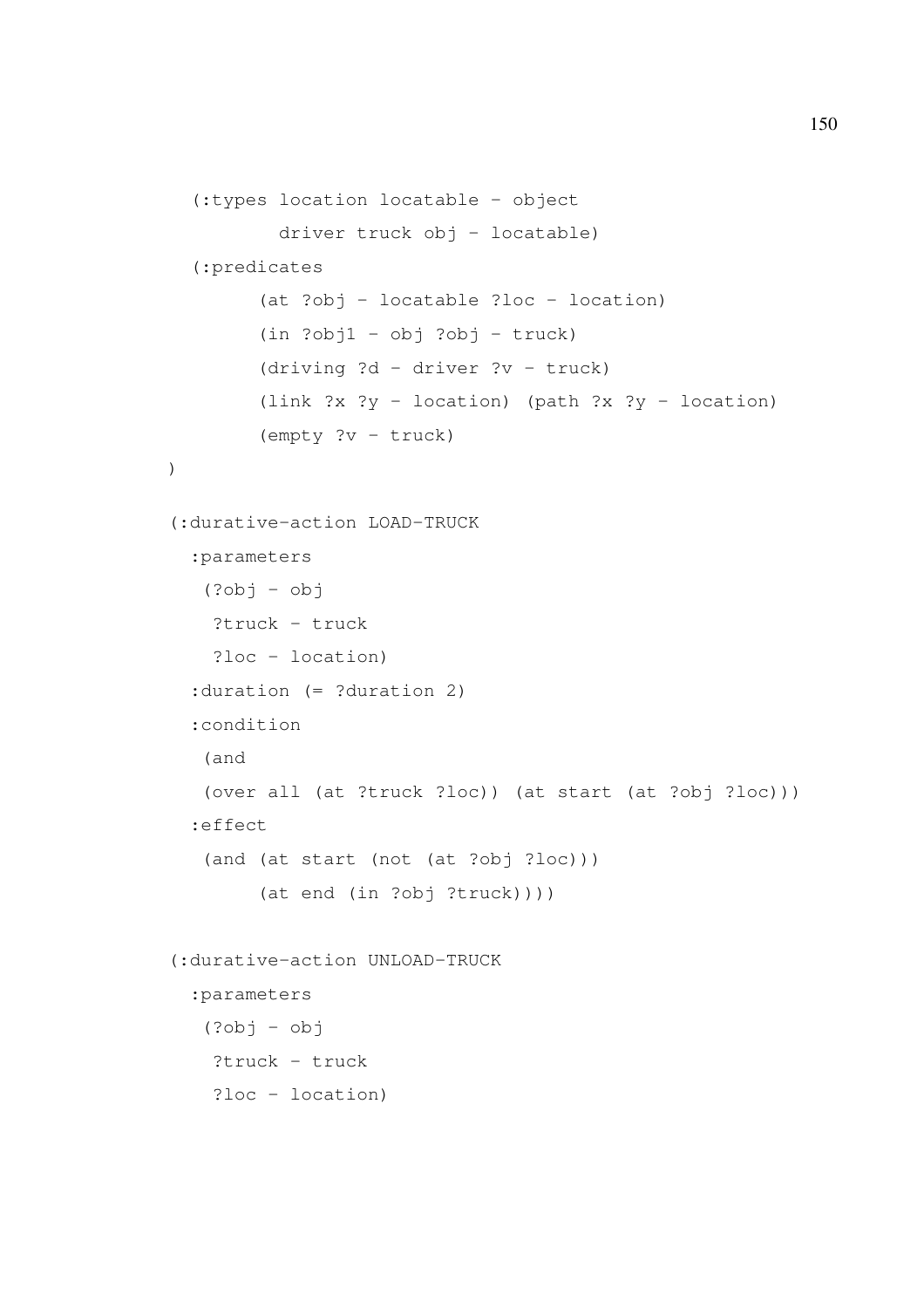```
:duration (= ?duration 2)
 :condition
   (and (over all (at ?truck ?loc))
        (at start (in ?obj ?truck)))
 :effect
   (and (at start (not (in ?obj ?truck)))
        (at end (at ?obj ?loc)))(:durative-action BOARD-TRUCK
 :parameters
   (?driver - driver
   ?truck - truck
   ?loc - location)
 :duration (= ?duration 1)
 :condition
  (and (over all (at ?truck ?loc))
        (at start (at ?driver ?loc))
        (at start (empty ?truck)))
 :effect
   (and (at start (not (at ?driver ?loc)))
        (at end (driving ?driver ?truck))
        (at start (not (empty ?truck)))))
(:durative-action DISEMBARK-TRUCK
 :parameters
   (?driver - driver
   ?truck - truck
   ?loc - location)
```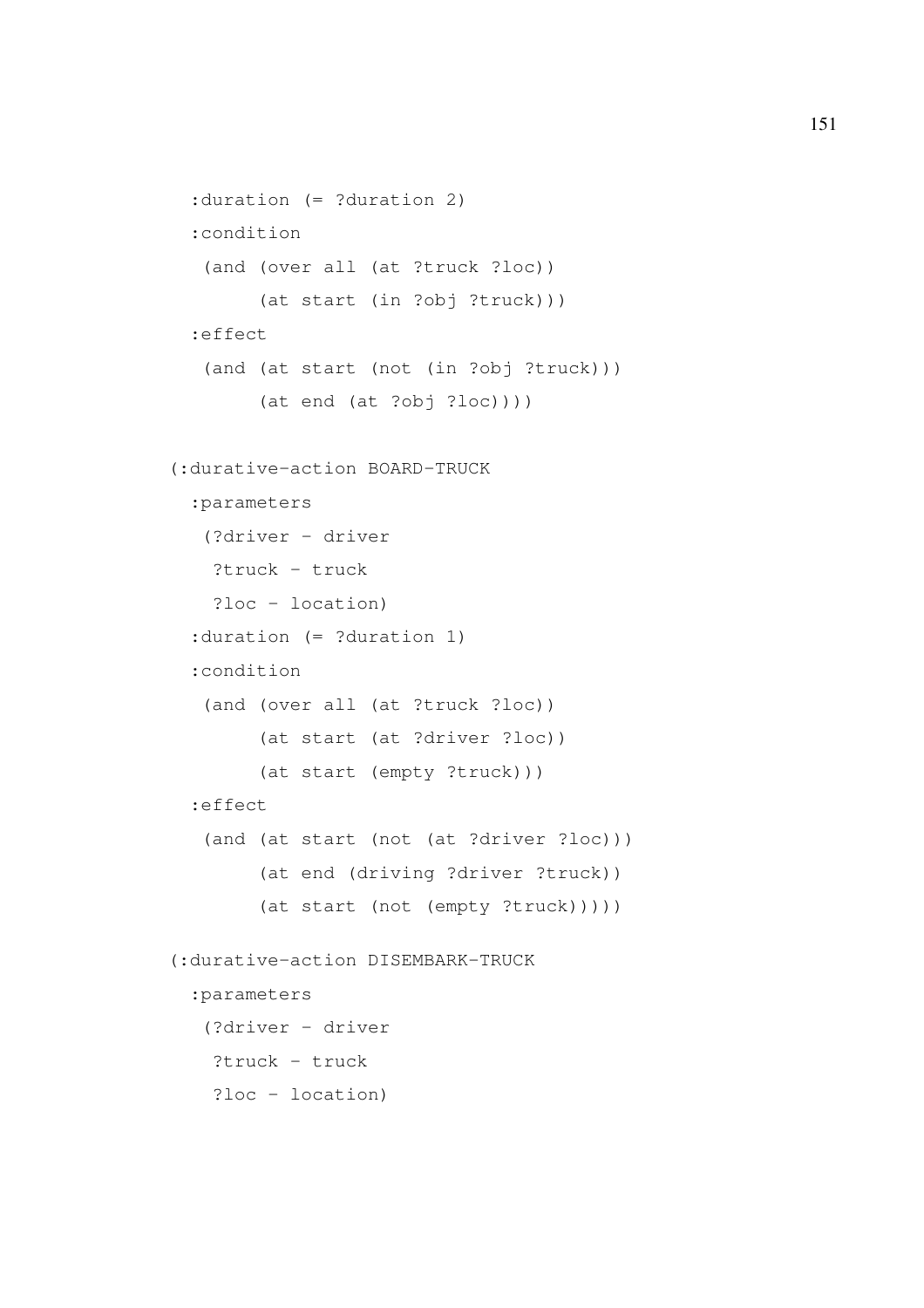```
:duration (= ?duration 1)
 :condition
   (and (over all (at ?truck ?loc))
        (at start (driving ?driver ?truck)))
 :effect
   (and (at start (not (driving ?driver ?truck)))
   (at end (at ?driver ?loc)) (at end (empty ?truck))))
(:durative-action DRIVE-TRUCK
 :parameters
   (?truck - truck
   ?loc-from - location
   ?loc-to - location
   ?driver - driver)
  :duration (= ?duration 10)
 :condition
   (and (at start (at ?truck ?loc-from))
  (over all (driving ?driver ?truck))
   (at start (link ?loc-from ?loc-to)))
 :effect
   (and (at start (not (at ?truck ?loc-from)))
    (at end (at ?truck ?loc-to))))
(:durative-action WALK
 :parameters
   (?driver - driver
   ?loc-from - location
   ?loc-to - location)
```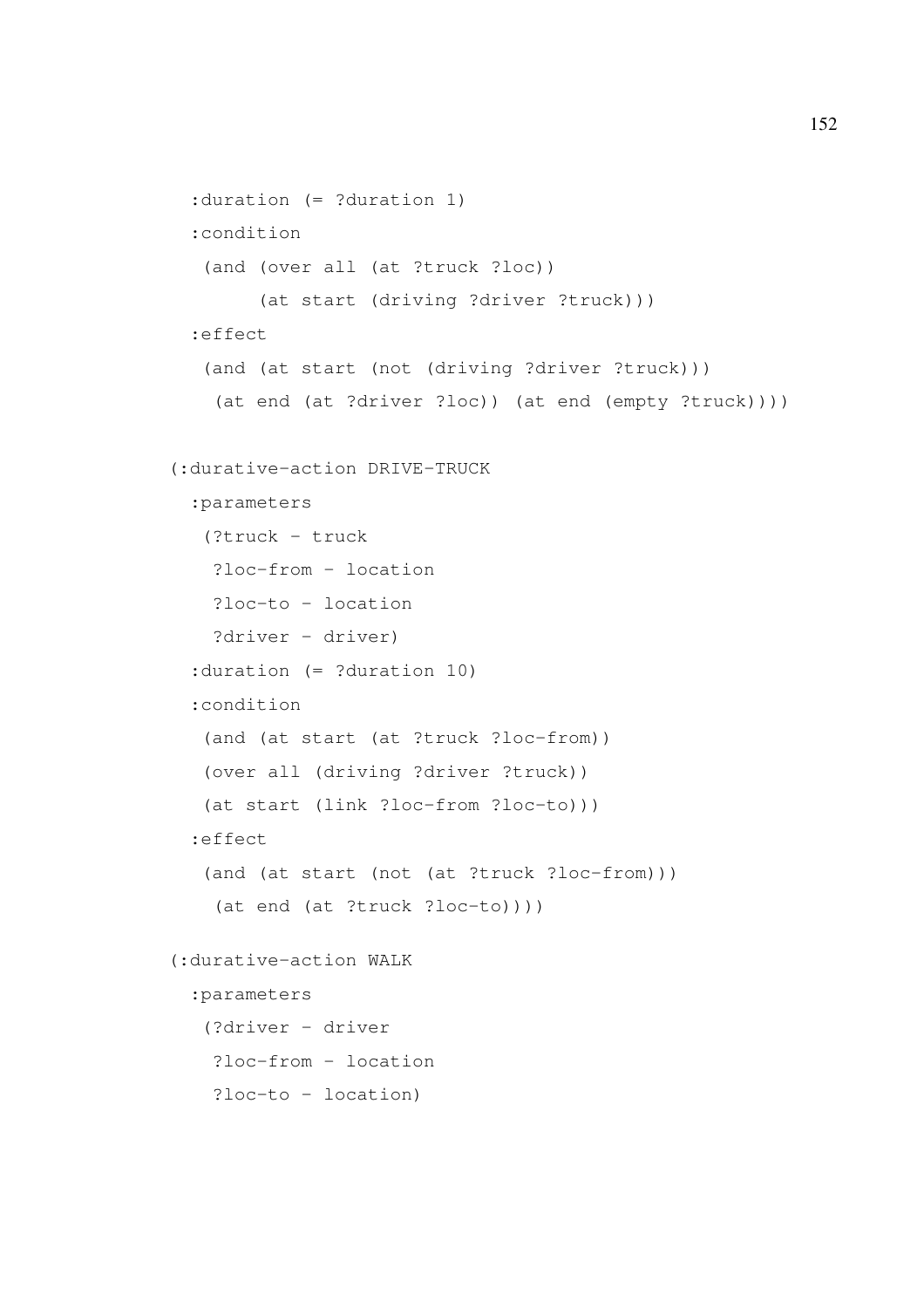```
:duration (= ?duration 20)
:condition
 (and (at start (at ?driver ?loc-from))
  (at start (path ?loc-from ?loc-to)))
:effect
 (and (at start (not (at ?driver ?loc-from)))
  (at end (at ?driver ?loc-to))))
```
## *B.2.3 Satellite*

)

The satellite domain extracted from the IPC2002:

```
(define (domain satellite)
 (:requirements :strips :equality :typing :durative-actions)
 (:types satellite direction instrument mode)
 (:predicates
           (on_board ?i - instrument ?s - satellite)
           (supports ?i - instrument ?m - mode)
           (pointing ?s - satellite ?d - direction)
           (power_avail ?s - satellite)
           (power_on ?i - instrument)
           (calibrated ?i - instrument)
           (have_image ?d - direction ?m - mode)
           (calibration target ?i - instrument ?d - direction))
 (:durative-action turn_to
   :parameters (?s - satellite ?d_new - direction
                ?d_prev - direction)
   :duration (= ?duration 5)
```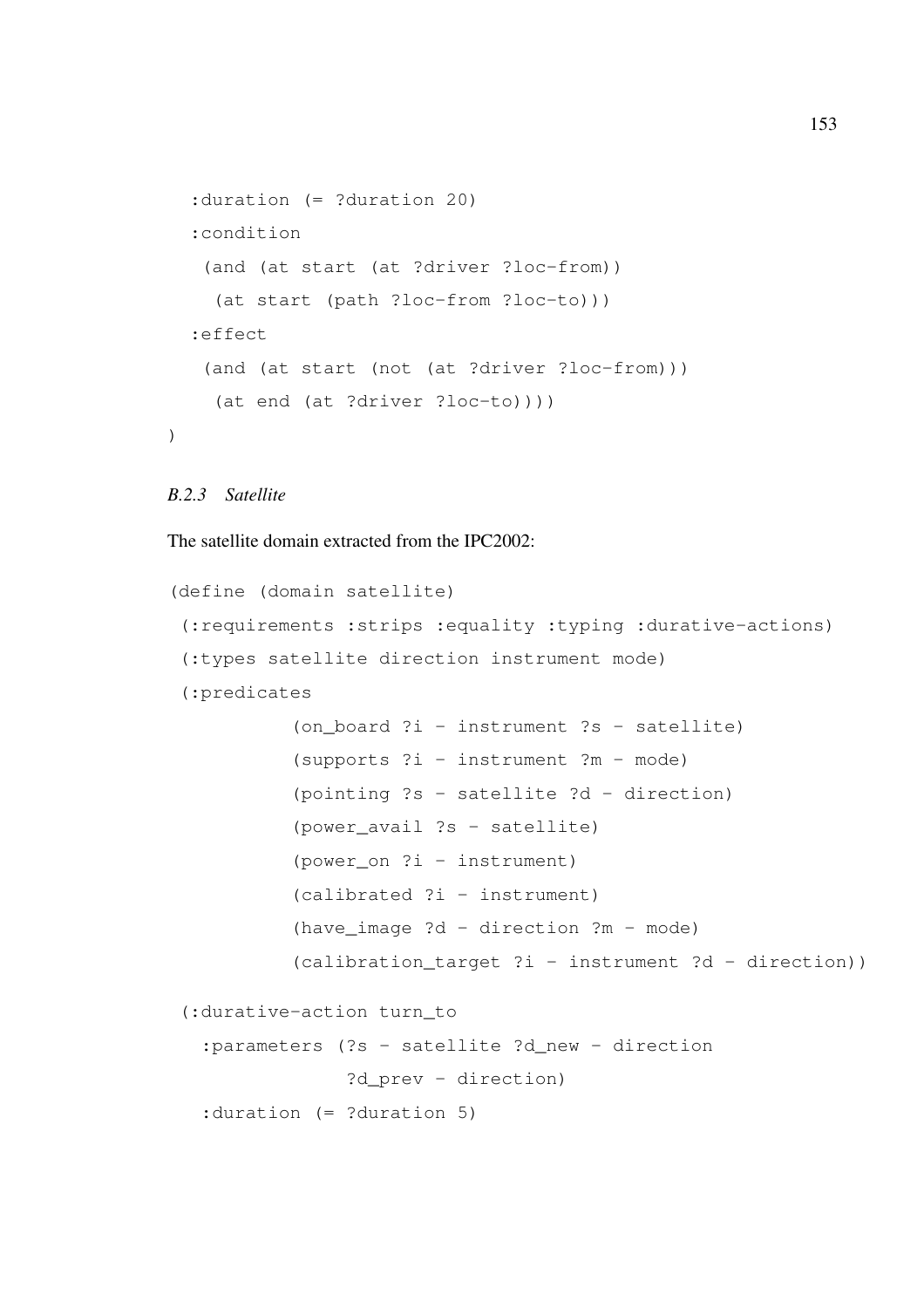```
:condition (and (at start (pointing ?s ?d_prev))
                  (over all (not (= ?d_new ?d\_prev))):effect (and (at end (pointing ?s ?d_new))
                (at start (not (pointing ?s ?d_prev))))
)
(:durative-action switch_on
  :parameters (?i - instrument ?s - satellite)
  :duration (= ?duration 2)
  : condition (and (over all (on board ?i ?s))
                  (at start (power_avail ?s)))
  :effect (and (at end (power on ?i))
               (at start (not (calibrated ?i)))
               (at start (not (power_avail ?s))))
)
(:durative-action switch_off
  :parameters (?i - instrument ?s - satellite)
 :duration (= ?duration 1)
  : condition (and (over all (on board ?i ?s))
                     (at start (power_on ?i)))
  :effect (and (at start (not (power_on ?i)))
               (at end (power_avail ?s)))
)
(:durative-action calibrate
  :parameters (?s - satellite ?i - instrument ?d - direction)
  :duration (= ?duration 5)
  :condition (and (over all (on_board ?i ?s))
                  (over all (calibration_target ?i ?d))
```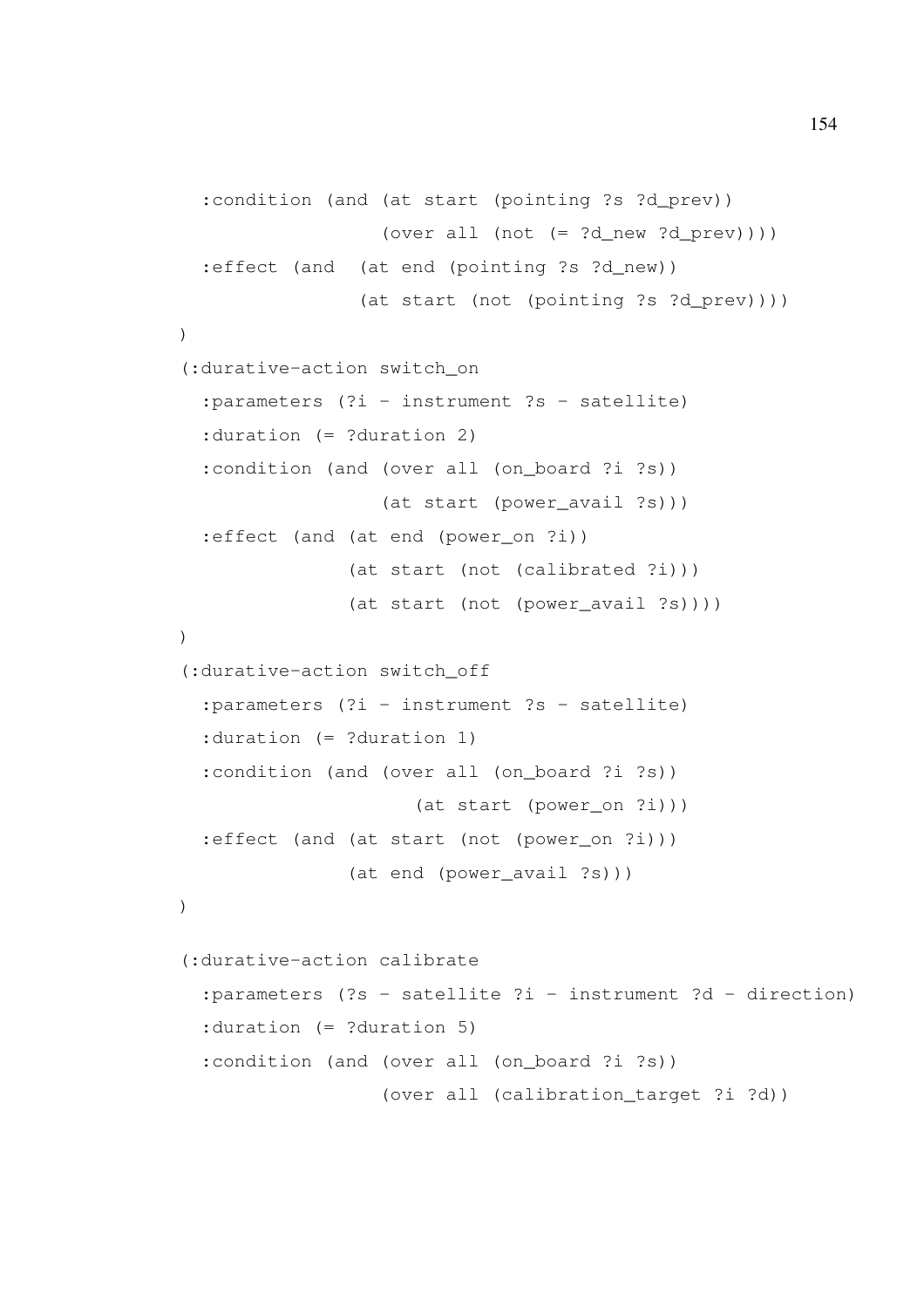```
(at start (pointing ?s ?d))
                   (over all (power_on ?i))
                   (at end (power_on ?i)))
   :effect (at end (calibrated ?i))
 )
 (:durative-action take_image
   :parameters (?s - satellite ?d - direction
                ?i - instrument ?m - mode)
   :duration (= ?duration 7)
   :condition (and (over all (calibrated ?i))
                   (over all (on_board ?i ?s))
                   (over all (supports ?i ?m) )
                   (over all (power_on ?i))
                   (over all (pointing ?s ?d))
                   (at end (power_on ?i)))
   :effect (at end (have_image ?d ?m))
)
)
```
#### *B.2.4 Rovers*

### Domain *Rovers* is extracted from IPC2002:

```
(define (domain Rover)
 (:requirements :typing :durative-actions)
 (:types rover waypoint store camera mode lander objective)
 (:predicates (at ?x - rover ?y - waypoint)
              (at_lander ?x - lander ?y - waypoint)
```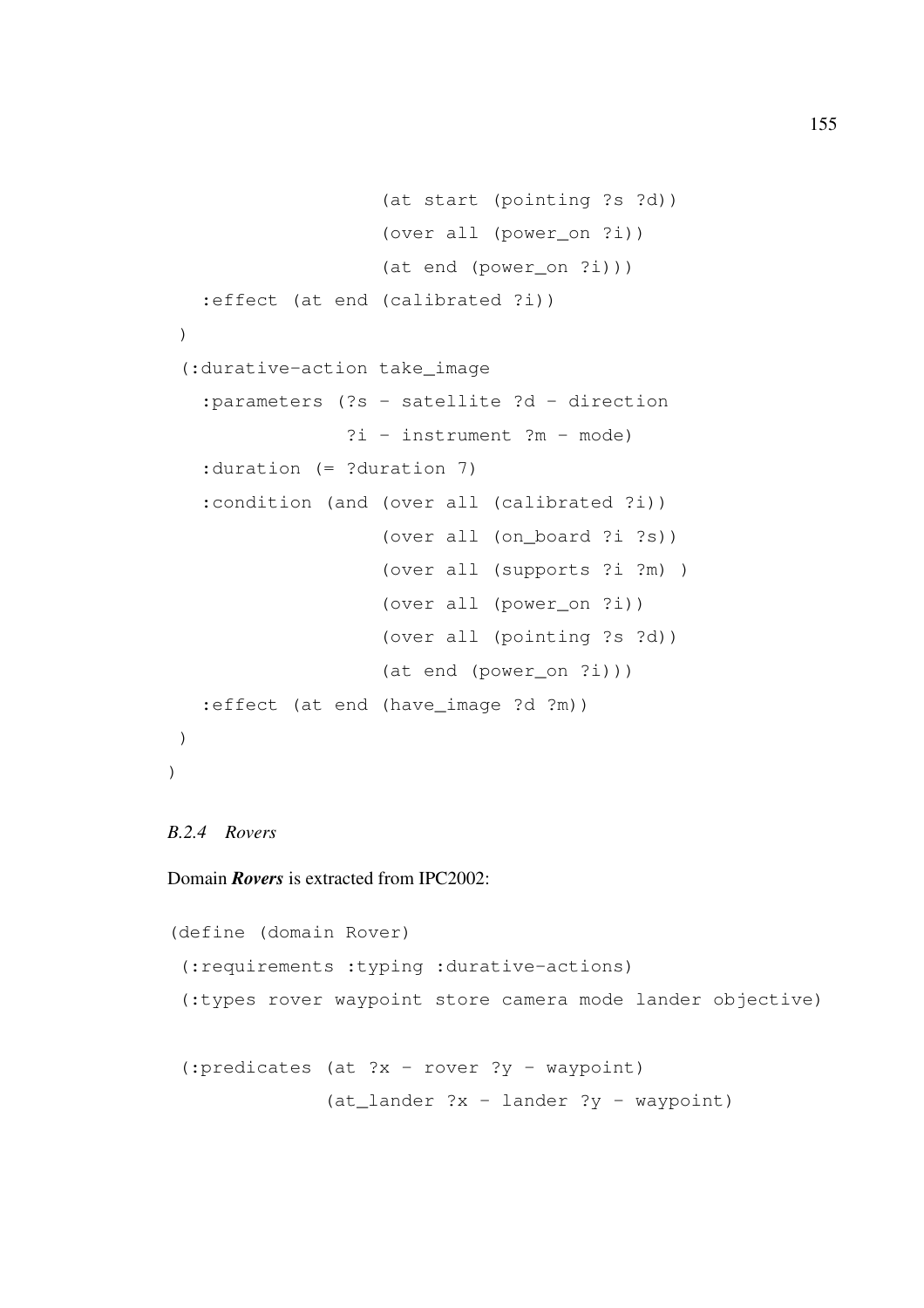```
(can\_traverse ?r - rover ?x - waypoint ?y - waypoint)(equipped_for_soil_analysis ?r - rover)
(equipped_for_rock_analysis ?r - rover)
(equipped_for_imaging ?r - rover)
(empty ?s - store)
(have rock analysis ?r - rover ?w - waypoint)
(have soil analysis ?r - rover ?w - waypoint)
(full ?s - store)
(calibrated ?c - camera ?r - rover)
(supports ?c - camera ?m - mode)
(available ?r - rover)
(visible ?w - waypoint ?p - waypoint)
(have_image ?r - rover ?o - objective ?m - mode)
(communicated_soil_data ?w - waypoint)
(communicated_rock_data ?w - waypoint)
(communicated_image_data ?o - objective ?m - mode)
(at_soil_sample ?w - waypoint)
(at_rock_sample ?w - waypoint)
(visible_from ?o - objective ?w - waypoint)
(store_of ?s - store ?r - rover)
(calibration_target ?i - camera ?o - objective)
(on_board ?i - camera ?r - rover)
(charnel_free ?l - lander))
```
(:durative-action navigate

: parameters  $(?x - rover ?y - waypoint ?z - waypoint)$ :duration (= ?duration 5) :condition (and (over all (can\_traverse ?x ?y ?z))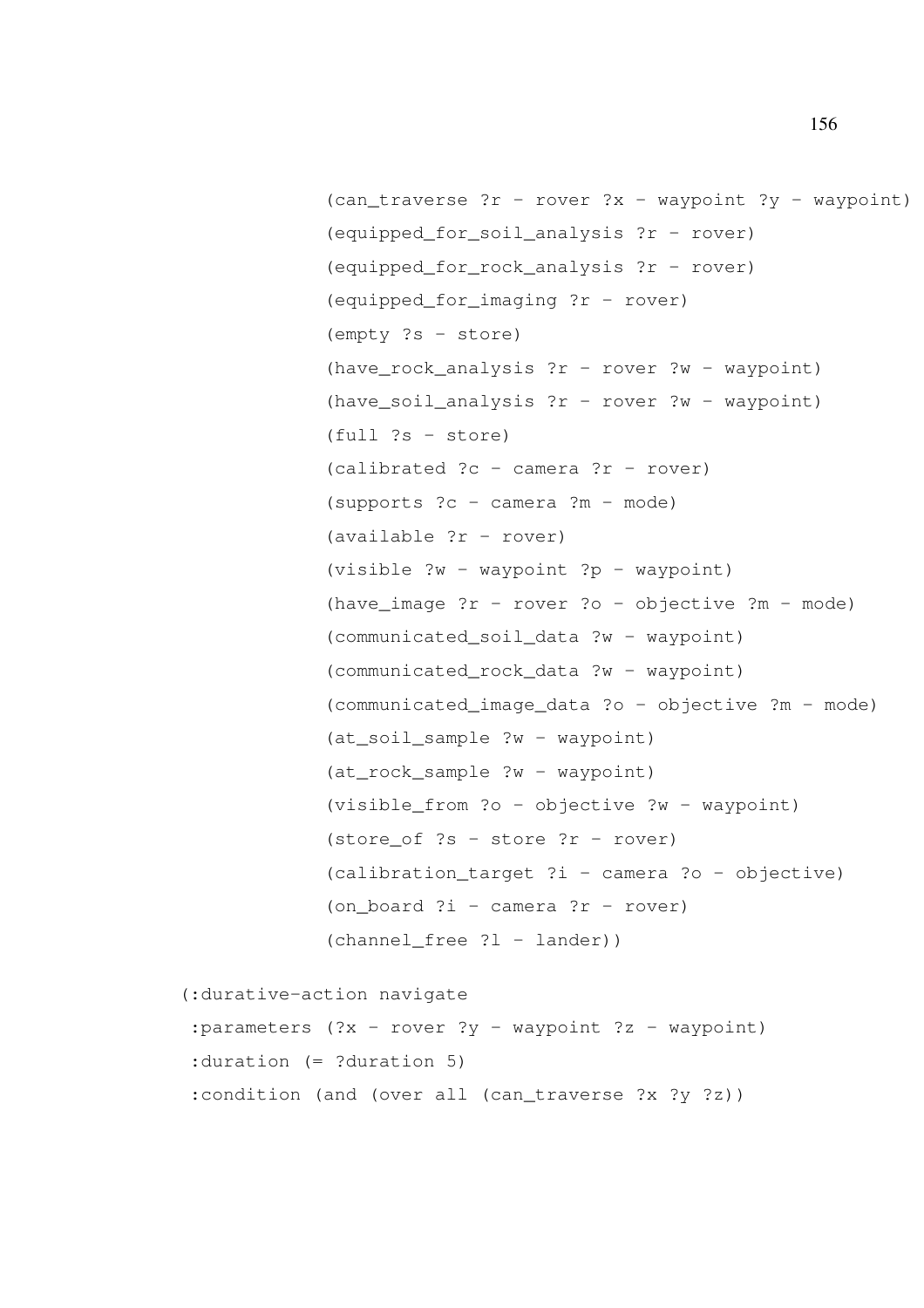```
(at start (available ?x))
                 (at start (at ?x ?y))
                 (over all (visible ?y ?z)))
 :effect (and (at start (not (at ?x ?y)))
              (at end (at ?x ?z)))\lambda(:durative-action sample_soil
 : parameters (2x - rover 2s - store 2p - waypoint):duration (= ?duration 10)
 :condition (and (over all (at ?x ?p)) (at start (at ?x ?p))
                 (at start (at_soil_sample ?p))
                 (at start (equipped_for_soil_analysis ?x))
                 (at start (store_of ?s ?x))
                 (at start (empty ?s)))
 :effect (and (at start (not (empty ?s)))
              (at end (full ?s))
              (at end (have_soil_analysis ?x ?p))
              (at end (not (at_soil_sample ?p))))
)
(:durative-action sample_rock
 :parameters (?x - rover ?s - store ?p - waypoint)
 :duration (= ?duration 8)
 :condition (and (over all (at ?x ?p))
                 (at start (at ?x ?p))
                 (at start (at_rock_sample ?p))
                 (at start (equipped_for_rock_analysis ?x))
                 (at start (store_of ?s ?x))
                 (at start (empty ?s)))
```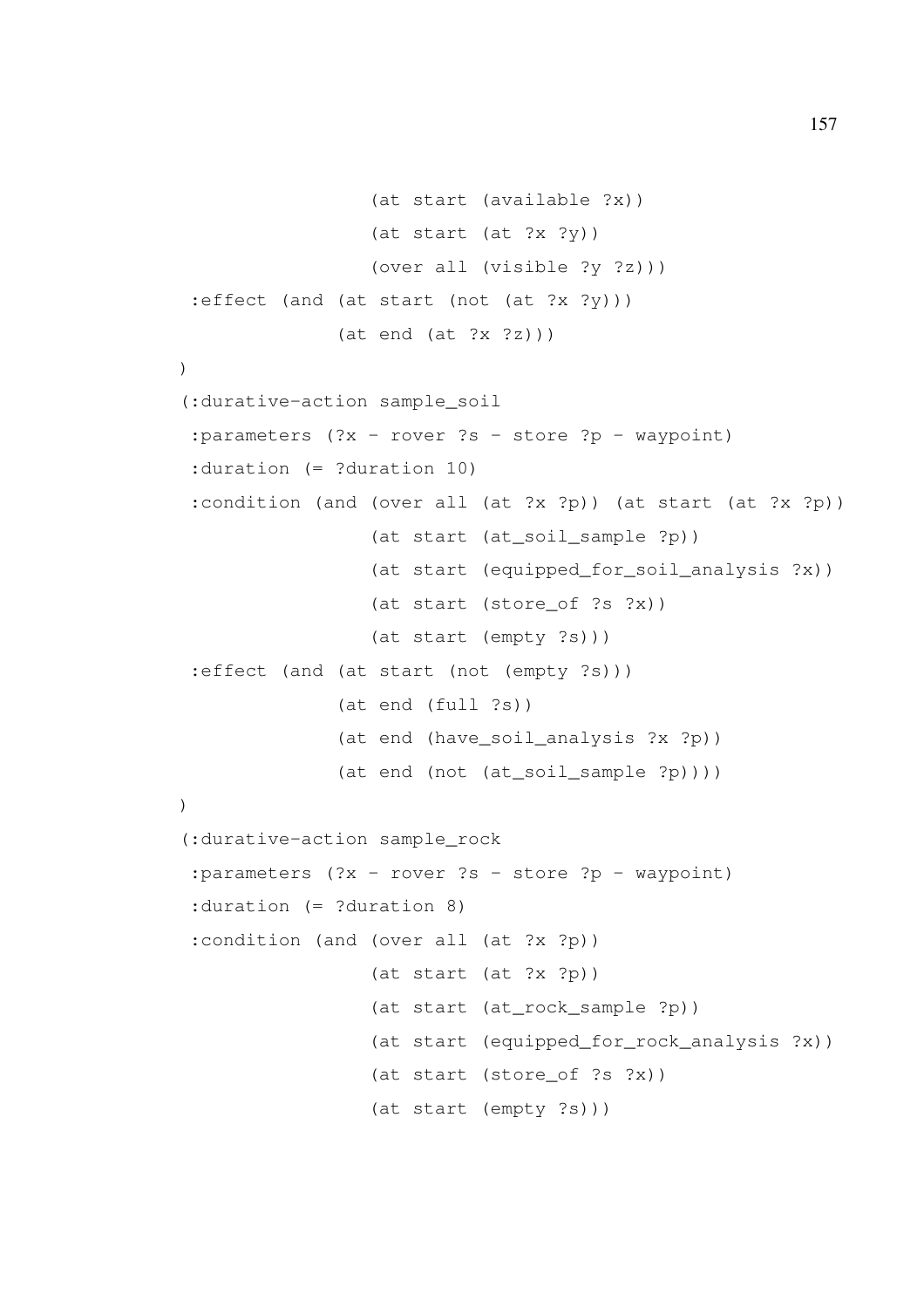```
:effect (and (at start (not (empty ?s)))
              (at end (full ?s))
              (at end (have_rock_analysis ?x ?p))
              (at end (not (at_rock_sample ?p))))
)
(:durative-action drop
 :parameters (?x - rover ?y - store)
 :duration (= ?duration 1)
 :condition (and (at start (store_of ?y ?x))
                 (at start (full ?y)))
 :effect (and (at end (not (full ?y)))
              (at end (empty ?y)))
)
(:durative-action calibrate
 :parameters (?r - rover ?i - camera
              ?t - objective ?w - waypoint):duration (= ?duration 5)
 :condition (and (at start (equipped_for_imaging ?r))
                 (at start (calibration target ?i ?t))
                 (over all (at ?r ?w))
                 (at start (visible from ?t ?w))
                 (at start (on_board ?i ?r)))
 :effect (at end (calibrated ?i ?r))
)
(:durative-action take_image
 :parameters (?r - rover ?p - waypoint ?o - objective
              ?i - camera ?m - mode)
```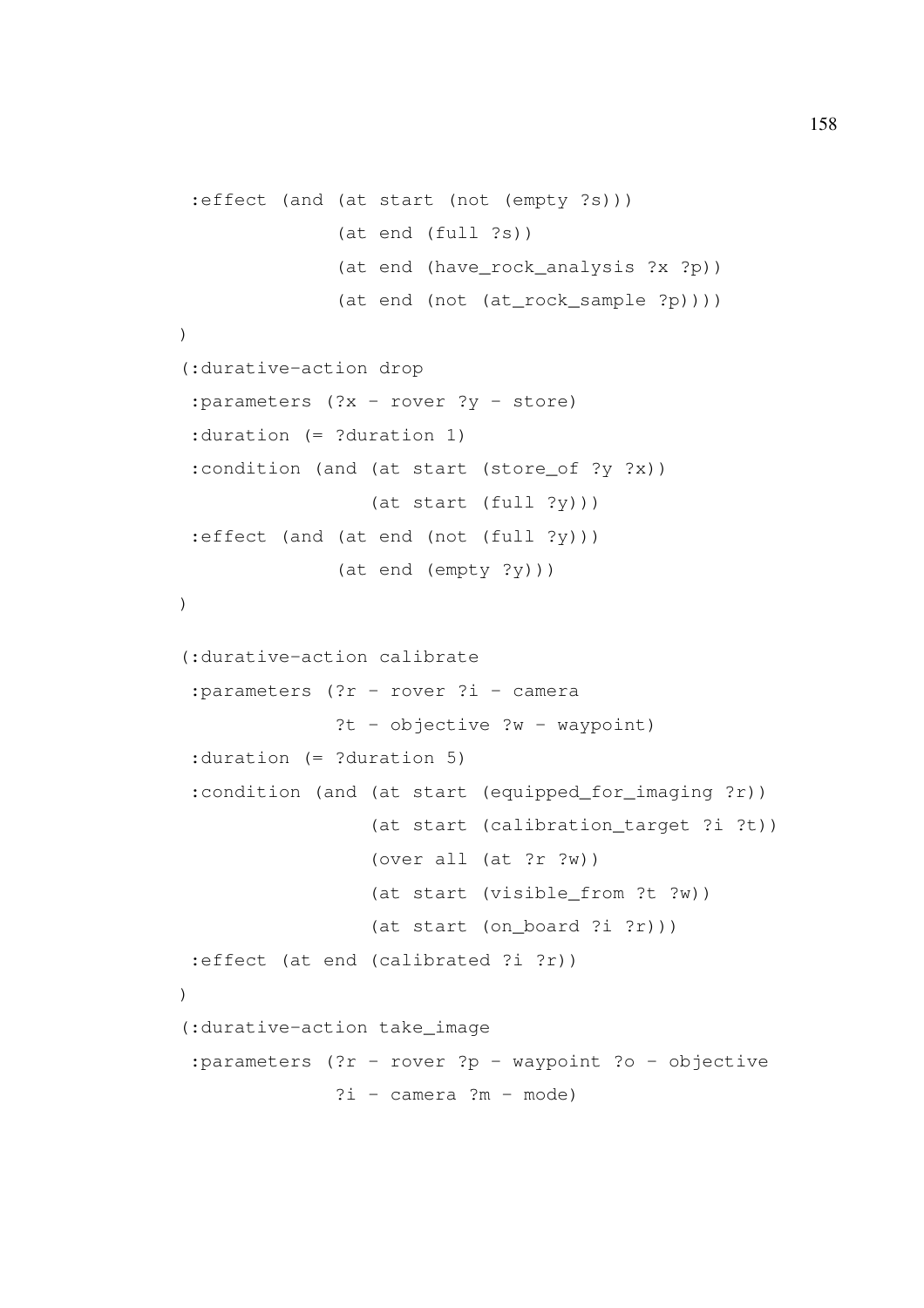```
:duration (= ?duration 7)
 :condition (and (over all (calibrated ?i ?r))
                 (at start (on_board ?i ?r))
                 (over all (equipped_for_imaging ?r))
                 (over all (supports ?i ?m) )
                 (over all (visible_from ?o ?p))
                 (over all (at ?r ?p)))
 :effect (and (at end (have image ?r ?o ?m))
              (at end (not (calibrated ?i ?r))))
)
(:durative-action communicate_soil_data
 :parameters (?r - rover ?1 - lander ?p - waypoint
              ?x - waypoint ?y - waypoint):duration (= ?duration 10)
 :condition (and (over all (at ?r ?x))
                 (over all (at_lander ?l ?y))
                 (at start (have_soil_analysis ?r ?p))
                 (at start (visible ?x ?y))
                 (at start (available ?r))
                 (at start (channel_free ?l)))
 :effect (and (at start (not (available ?r)))
              (at start (not (channel_free ?l)))
              (at end (channel_free ?l))
              (at end (communicated_soil_data ?p))
              (at end (available ?r)))
)
```
(:durative-action communicate\_rock\_data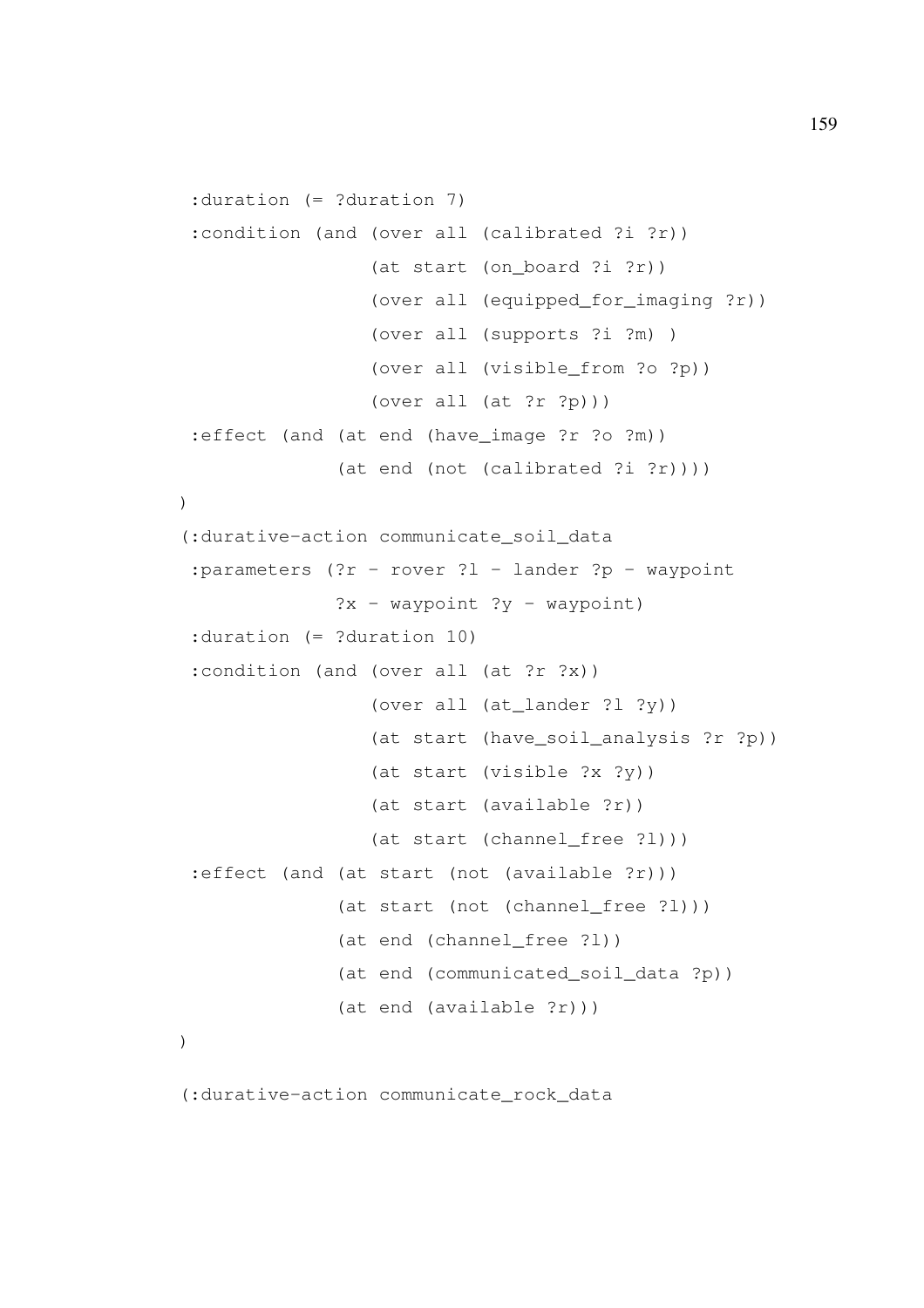```
:parameters (?r - rover ?l - lander ?p - waypoint
              ?x - waypoint ?y - waypoint):duration (= ?duration 10)
 :condition (and (over all (at ?r ?x))
                 (over all (at lander ?1 ?y))
                 (at start (have_rock_analysis ?r ?p))
                 (at start (visible ?x ?y))
                 (at start (available ?r))
                 (at start (channel free ?l)))
 :effect (and (at start (not (available ?r)))
              (at start (not (channel free ?l)))
              (at end (channel free ?l))
              (at end (communicated_rock_data ?p))
              (at end (available ?r)))
)
(:durative-action communicate_image_data
 :parameters (?r - rover ?l - lander ?o - objective ?m - mode
              ?x - waypoint ?y - waypoint):duration (= ?duration 15)
 :condition (and (over all (at ?r ?x))
                 (over all (at_lander ?l ?y))
                 (at start (have_image ?r ?o ?m))
                 (at start (visible ?x ?y))
                 (at start (available ?r))
                 (at start (channel_free ?l)))
 :effect (and (at start (not (available ?r)))
              (at start (not (channel_free ?l)))
              (at end (channel free ?l))
```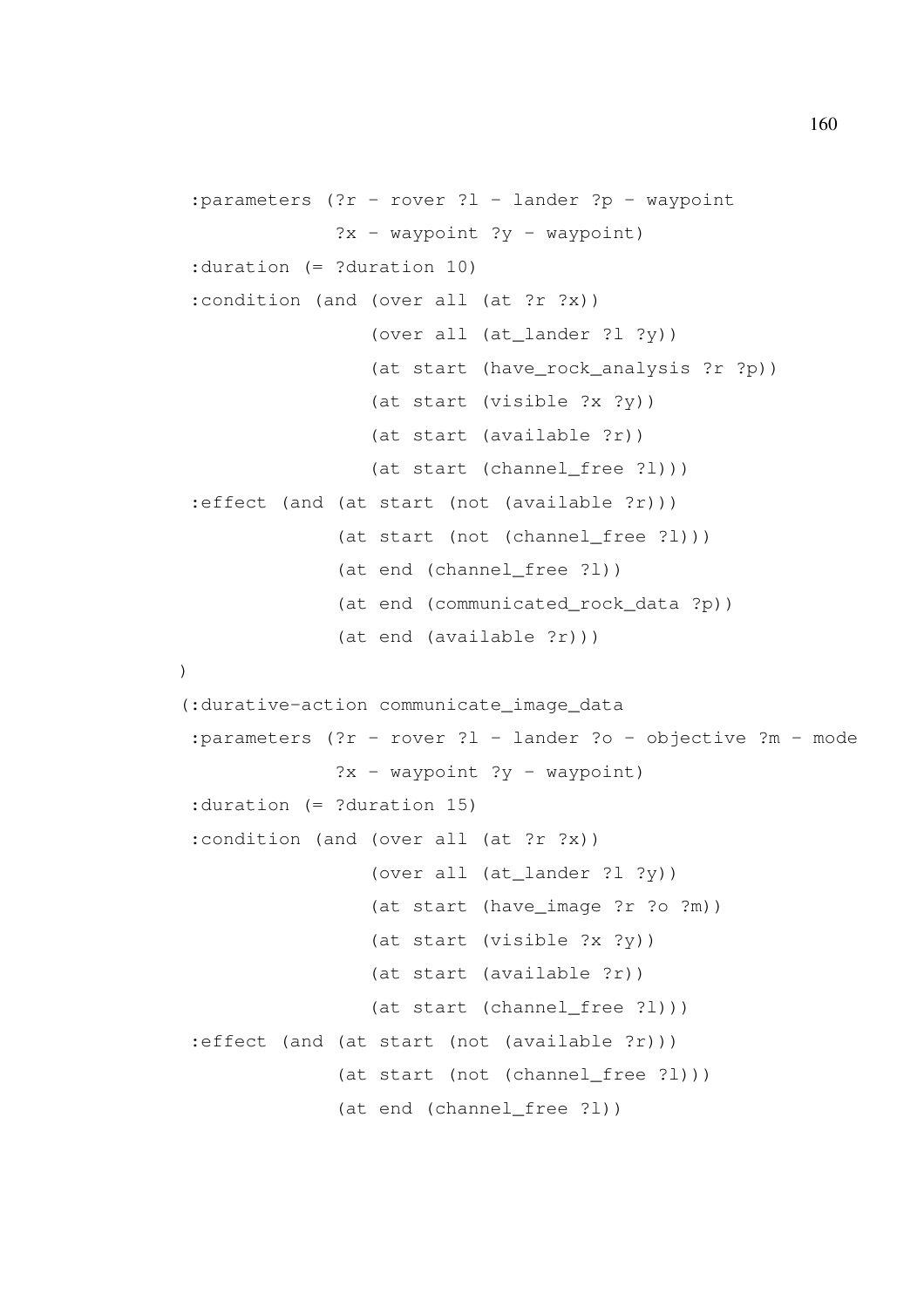```
(at end (communicated image data ?o ?m))
                (at end (available ?r)))
)
)
```
### *B.2.5 ZenoTravel*

# Domain *ZenoTravel* is extracted from the IPC2002:

```
(define (domain zeno-travel)
 (:requirements :durative-actions :typing)
 (:types aircraft person city flevel - object)
 (:predicates (at ?x - person ?c - city)
              (at ?a - aircraft ?c - city)
              (in ?p - person ?a - aircraft)
              (fuel-level ?a - aircraft ?l - flevel)
              (next ?l1 ?l2 - flevel))
 (:durative-action board
  :parameters (?p - person ?a - aircraft ?c - city)
 :duration (= ?duration 20)
  :condition (and (at start (at ?p ?c))
                  (over all (at ?a ?c)))
  :effect (and (at start (not (at ?p ?c)))
               (at end (in ?p ?a)))(:durative-action debark
```

```
: parameters (?p - person ?a - aircraft ?c - city)
:duration (= ?duration 30)
```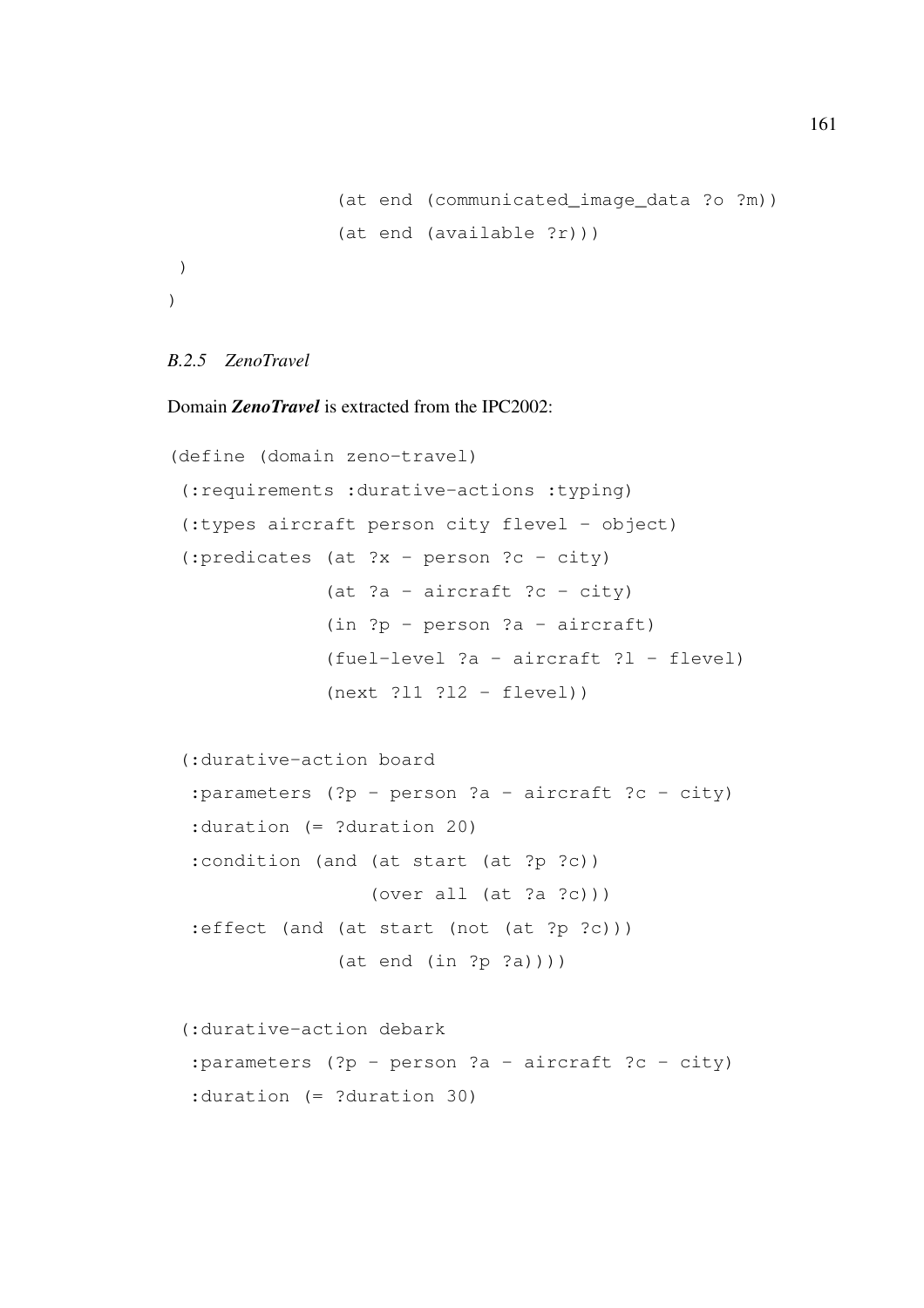```
:condition (and (at start (in ?p ?a))
                 (over all (at ?a ?c)))
:effect (and (at start (not (in ?p ?a)))
              (at end (at ?p ?c))))
(:durative-action fly
:parameters (?a - aircraft ?c1 ?c2 - city
              ?l1 ?l2 - flevel)
:duration (= ?duration 180)
:condition (and (at start (at ?a ?c1))
                 (at start (fuel-level ?a ?l1))
                 (at start (next ?l2 ?l1)))
:effect (and (at start (not (at ?a ?c1)))
              (at end (at ?a ?c2))
              (at end (not (fuel-level ?a ?l1)))
              (at end (fuel-level ?a ?l2))))
(:durative-action zoom
:parameters (?a - aircraft ?c1 ?c2 - city
              ?l1 ?l2 ?l3 - flevel)
:duration (= ?duration 100)
:condition (and (at start (at ?a ?c1))
                 (at start (fuel-level ?a ?l1))
                 (at start (next ?l2 ?l1))
                 (at start (next ?l3 ?l2)))
:effect (and (at start (not (at ?a ?c1)))
              (at end (at ?a ?c2))
              (at end (not (fuel-level ?a ?l1)))
```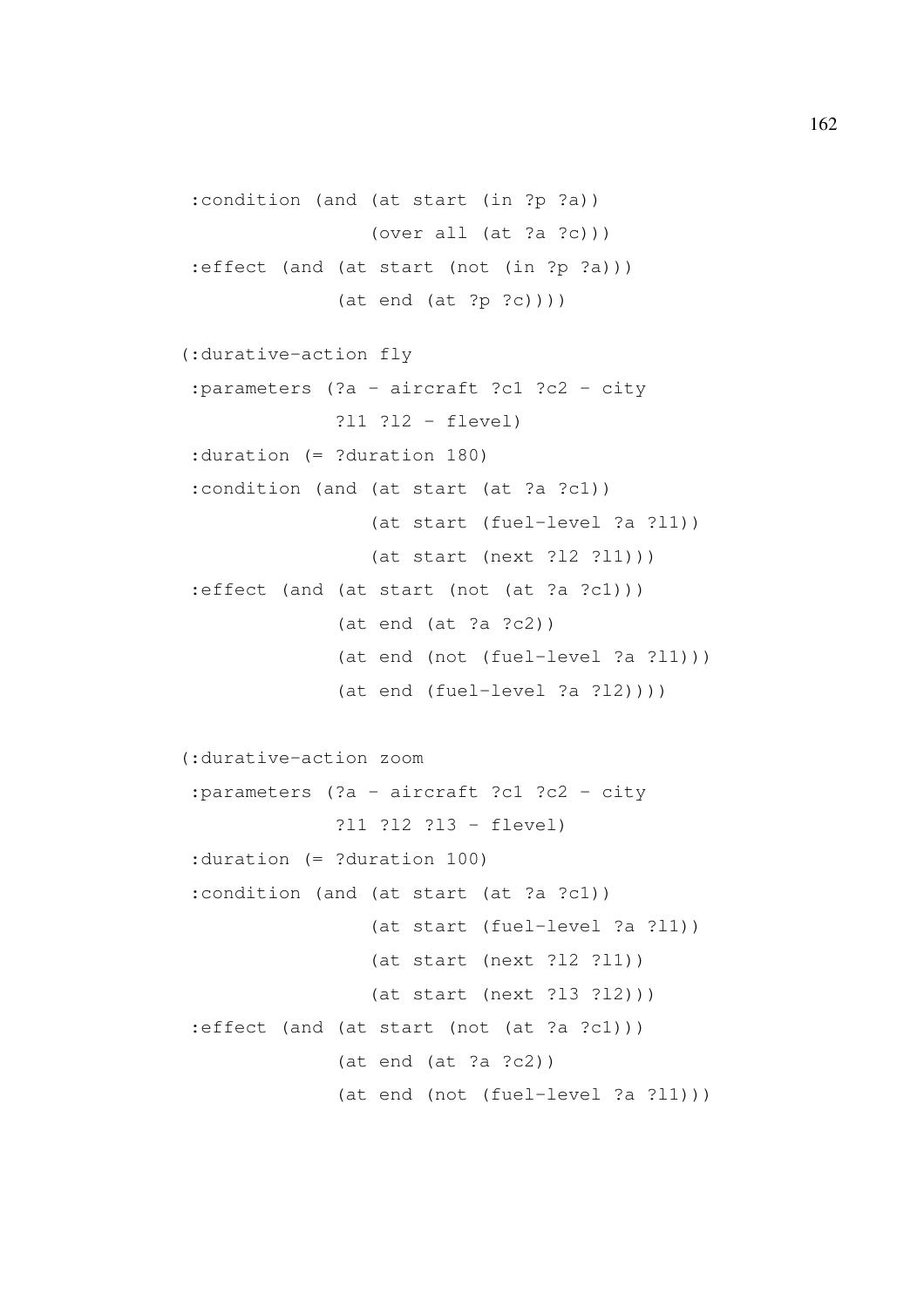```
(:durative-action refuel
:parameters (?a - aircraft ?c - city
              ?l - flevel ?l1 - flevel)
:duration (= ?duration 73)
:condition (and (at start (fuel-level ?a ?l))
                 (at start (next ?l ?l1))
                 (over all (at ?a ?c)))
:effect (and (at end (fuel-level ?a ?l1))
              (at end (not (fuel-level ?a ?l)))))
```
(at end (fuel-level ?a ?l3))))

)

#### B.3 Airport domain extracted from IPC2004

Domain *airport* is extracted from the International Planning Competition in 2004. Since the detail of the domain description is too big to fit into this appendix, only important parts are extracted and illustrated here:

```
(define (domain airport_fixed_structure)
 (:requirements :durative-actions :typing)
 (:types airplane segment direction airplanetype)
 (:constants
     north south - direction
      light medium heavy - airplanetype
      seg_pp_0_60 seg_ppdoor_0_40
      seg_tww1_0_200 seg_twe1_0_200
      seg_tww2_0_50 seg_tww3_0_50
      seg_tww4_0_50 seg_rww_0_50
```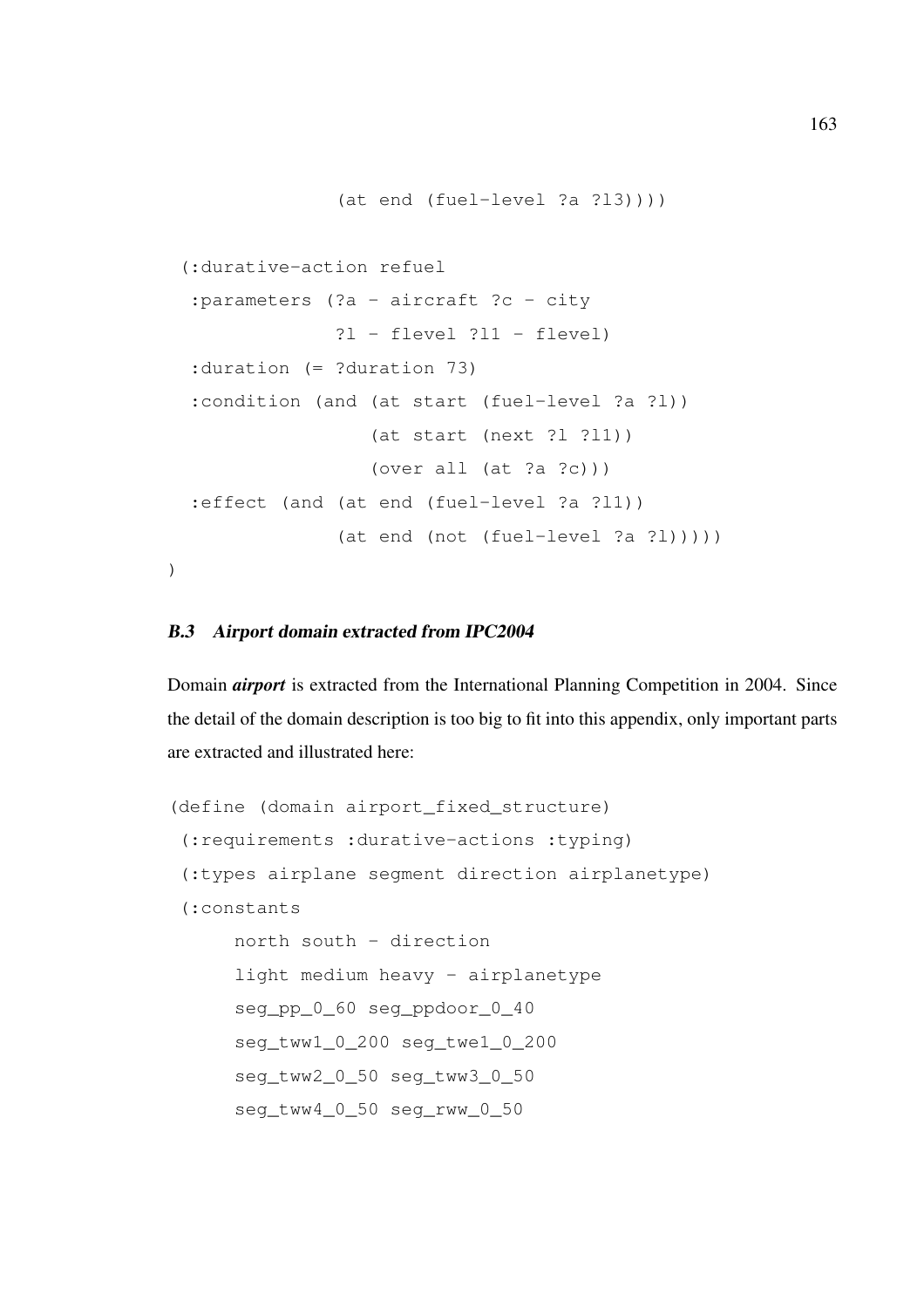seg\_rwtw1\_0\_10 seg\_rw\_0\_400 seg\_rwe\_0\_50 seg\_twe4\_0\_50 seg\_rwte1\_0\_10 seg\_twe3\_0\_50 seg\_twe2\_0\_50 seg\_rwte2\_0\_10 seg\_rwtw2\_0\_10 - segment airplane\_CFBEG - airplane) (:predicates ;; airport information  $(has-type ?a - airplane ?t - airplane)$ ;; plane a has type t (at-segment ?a - airplane ?s - segment) ;; planes are at segments, ;; ie at their end in driving direction (facing ?a - airplane ?d - direction) ;; planes face into their driving direction ;; how the planes affect the airport (occupied ?s - segment) ;; a plane is in here (not\_occupied ?s - segment) (blocked ?s - segment ?a - airplane) ;; segment s is blocked if it is endangered by plane p (not\_blocked ?s - segment ?a - airplane) ;; an airplane may lineup on segment s when facing d (is-start-runway ?s - segment ?d - direction) ;; airplane a is starting from runway s (airborne ?a - airplane ?s - segment) (is-moving ?a - airplane) (is-pushing ?a - airplane)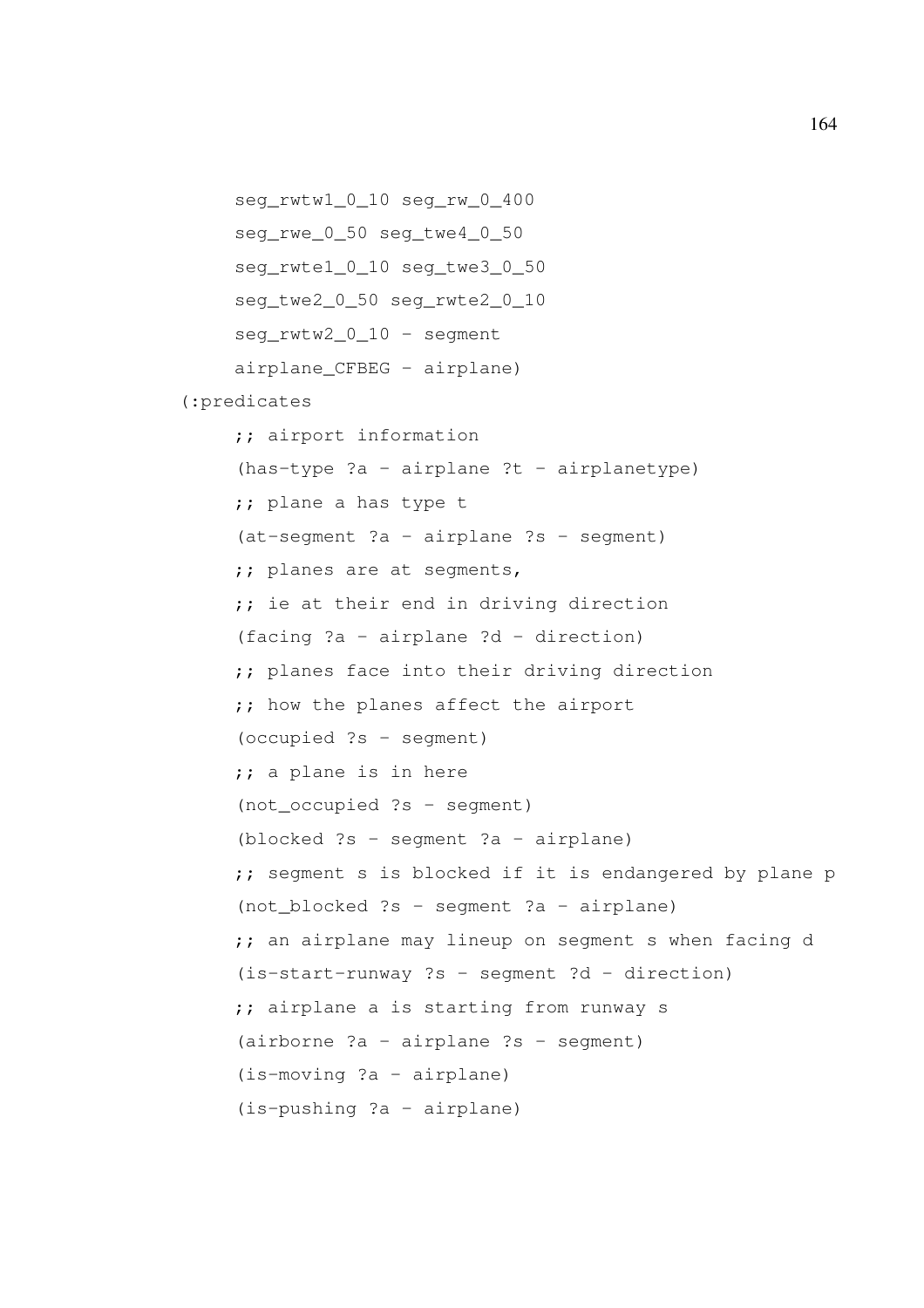```
(is-parked ?a - airplane ?s - segment))
(:functions
     ;; the length of a segment
     (length ?s - segment)
     ;; the number of engines of an airplane
     (engines ?a - airplane))
(:durative-action move_seg_pp_0_60_
                  seg_ppdoor_0_40_north_north_medium
 :parameters (?a - airplane)
 :duration
       ;; length of the segment divided through
       ; the speed of an airplane (fixed 30 m/s)
      (= ?duration 2)
 ...
\lambda(:durative-action move_seg_ppdoor_0_40_
                  seg_tww1_0_200_north_south_medium
 :parameters (?a - airplane)
 :duration
     ;; length of the segment divided through
     ;; the speed of an airplane (fixed 30 m/s)
     (= ?duration 1)
 ...
)
(:durative-action move_seg_tww1_0_200_
                  seg_twe1_0_200_north_south_medium
 :parameters (?a - airplane)
```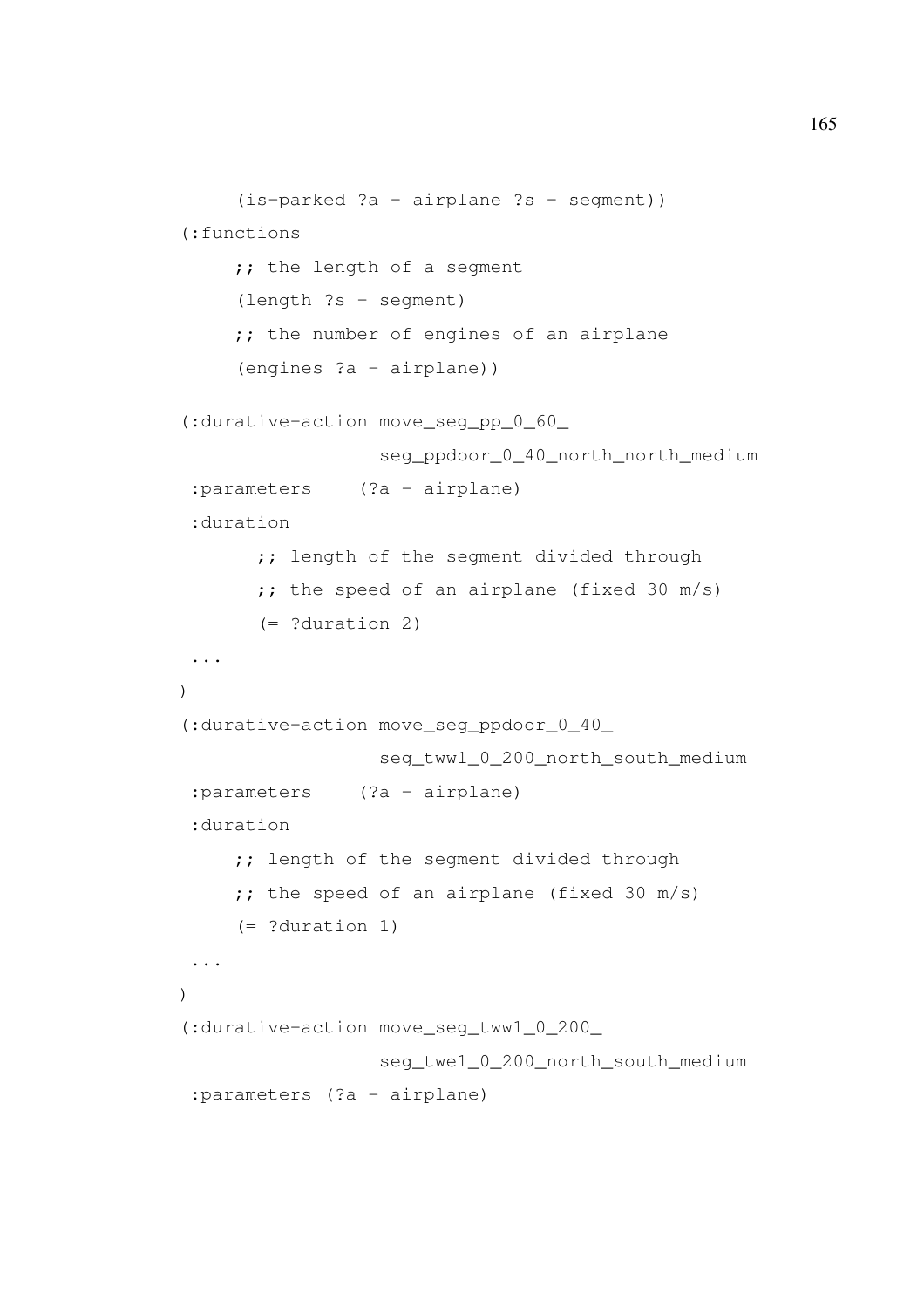```
:duration
       ;; length of the segment divided through
      the speed of an airplane (fixed 30 m/s)
       (= ?duration 6)
 ...
)
(:durative-action move_seg_twe1_0_200_
                  seg_twe2_0_50_south_south_medium
 :parameters (?a - airplane)
 :duration
  ;; length of the segment divided through
  ; the speed of an airplane (fixed 30 m/s)
   (= ?duration 6)
   ...
)
(:durative-action move_seg_twe2_0_50_
                  seg_twe3_0_50_south_south_medium
 :parameters (?a - airplane)
 :duration
   ;; length of the segment divided through
  ; the speed of an airplane (fixed 30 m/s)
  (= ?duration 1)
 ...
)
(:durative-action move_seg_twe3_0_50_
                 seg_twe4_0_50_south_south_medium
 :parameters (?a - airplane)
```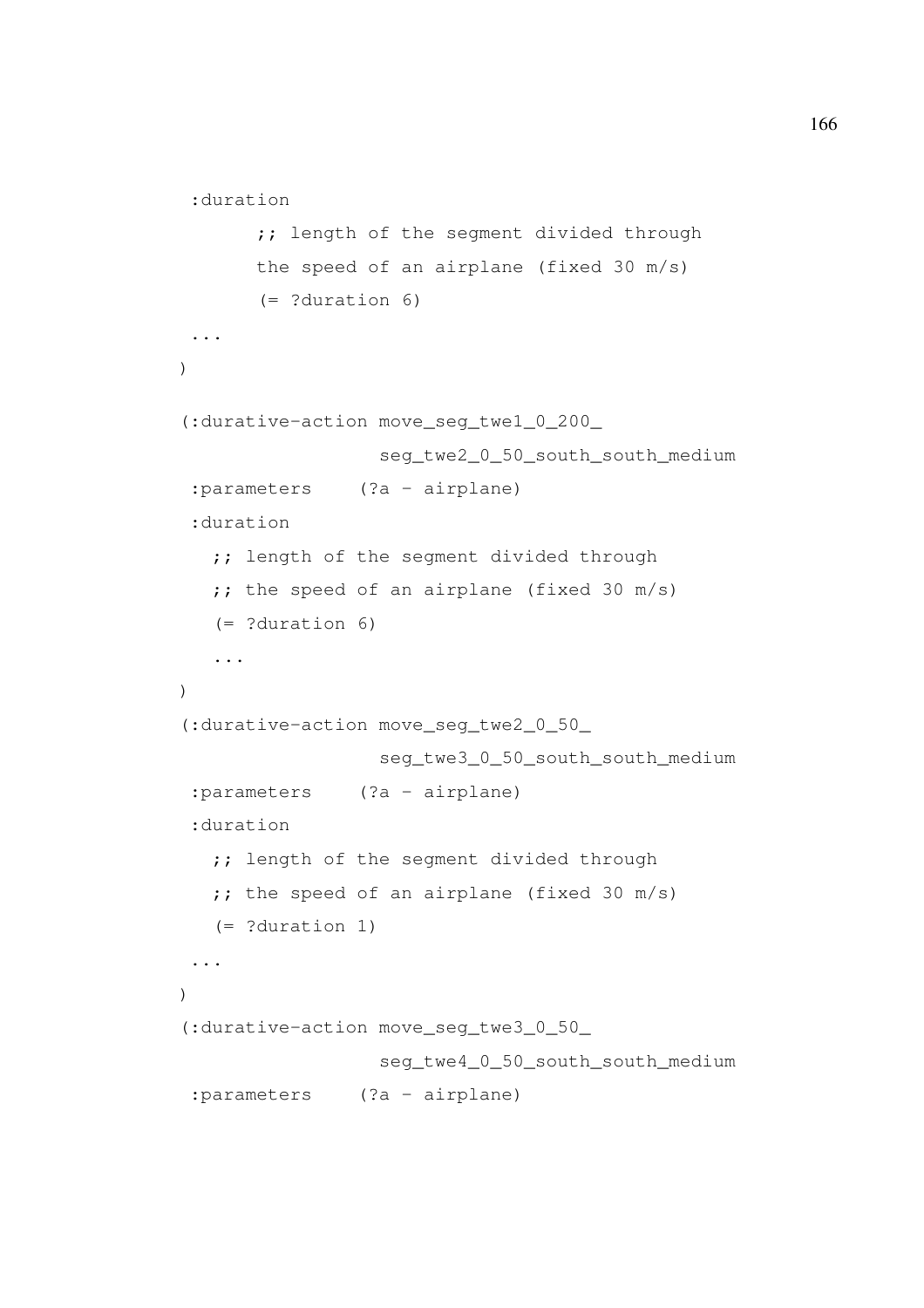```
:duration
   ;; length of the segment divided through
  ; the speed of an airplane (fixed 30 m/s)
  (= ?duration 1)
...
\lambda(:durative-action move_seg_twe4_0_50_
                  seg_rwe_0_50_south_south_medium
 :parameters (?a - airplane)
 :duration
   ;; length of the segment divided through
  ;; the speed of an airplane (fixed 30 m/s)
   (= ?duration 1)
 ...
)
(:durative-action move_seg_rwe_0_50_
                  seg_rw_0_400_south_south_medium
 :parameters (?a - airplane)
 :duration
   ;; length of the segment divided through
  ; the speed of an airplane (fixed 30 m/s)
  (= ?duration 1)
 ...
)
(:durative-action move_seg_rw_0_400_
                 seg_rww_0_50_south_south_medium
 :parameters (?a - airplane)
```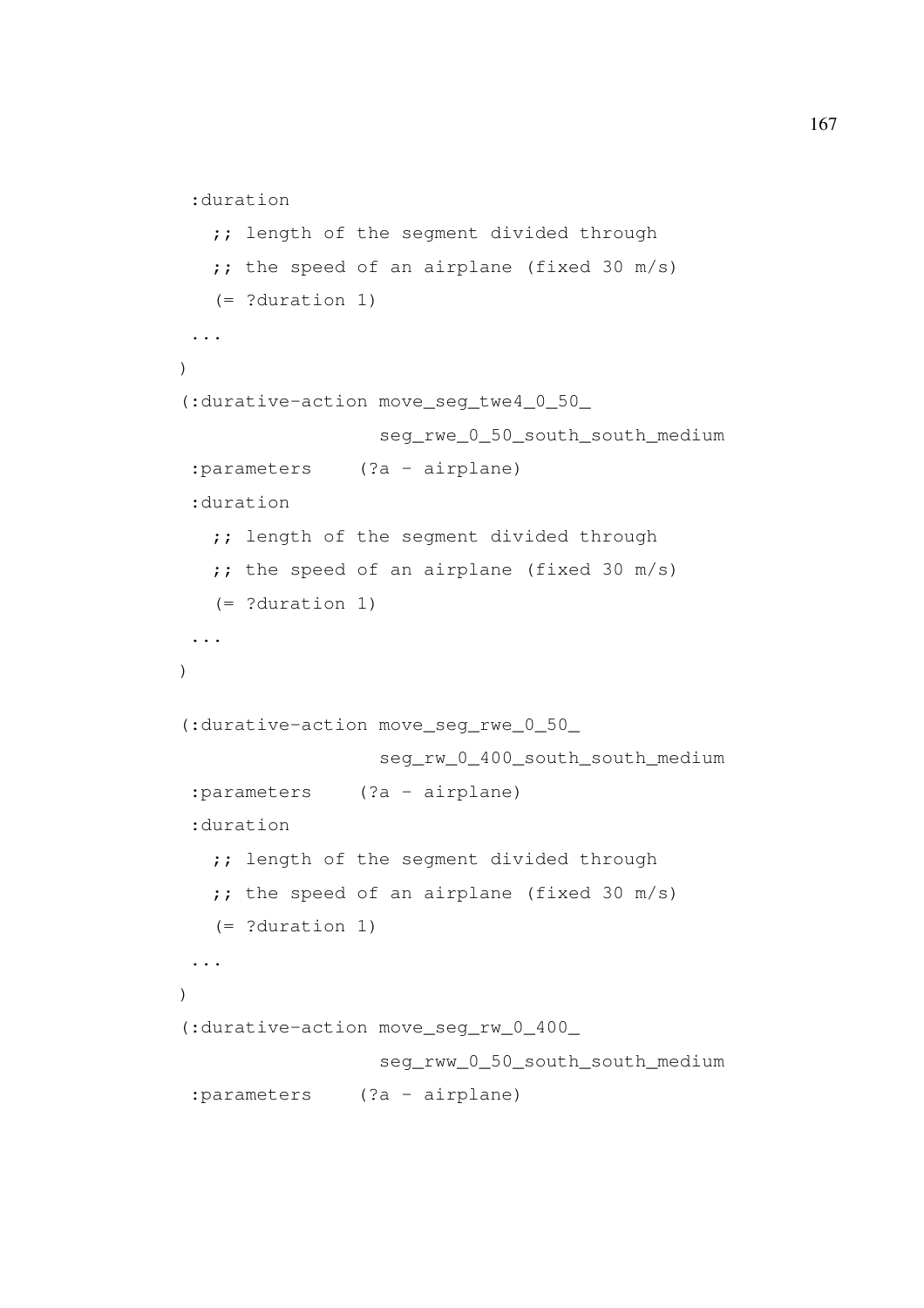```
:duration
   ;; length of the segment divided through
   ; the speed of an airplane (fixed 30 m/s)
   (= ?duration 13)
...
\lambda(:durative-action move_seg_rww_0_50_
                  seg_tww4_0_50_south_north_medium
 :parameters (?a - airplane)
 :duration
   ;; length of the segment divided through
   ;; the speed of an airplane (fixed 30 m/s)
   (= ?duration 1)
 ...
)
(:durative-action move_seg_tww4_0_50_
                  seg_tww3_0_50_north_north_medium
 :parameters (?a - airplane)
 :duration
   ;; length of the segment divided through
  ;; the speed of an airplane (fixed 30 m/s)
            (= ?duration 1)
 ...
)
(:durative-action move_seg_tww3_0_50_
                  seg_tww2_0_50_north_north_medium
 :parameters (?a - airplane)
 :duration
```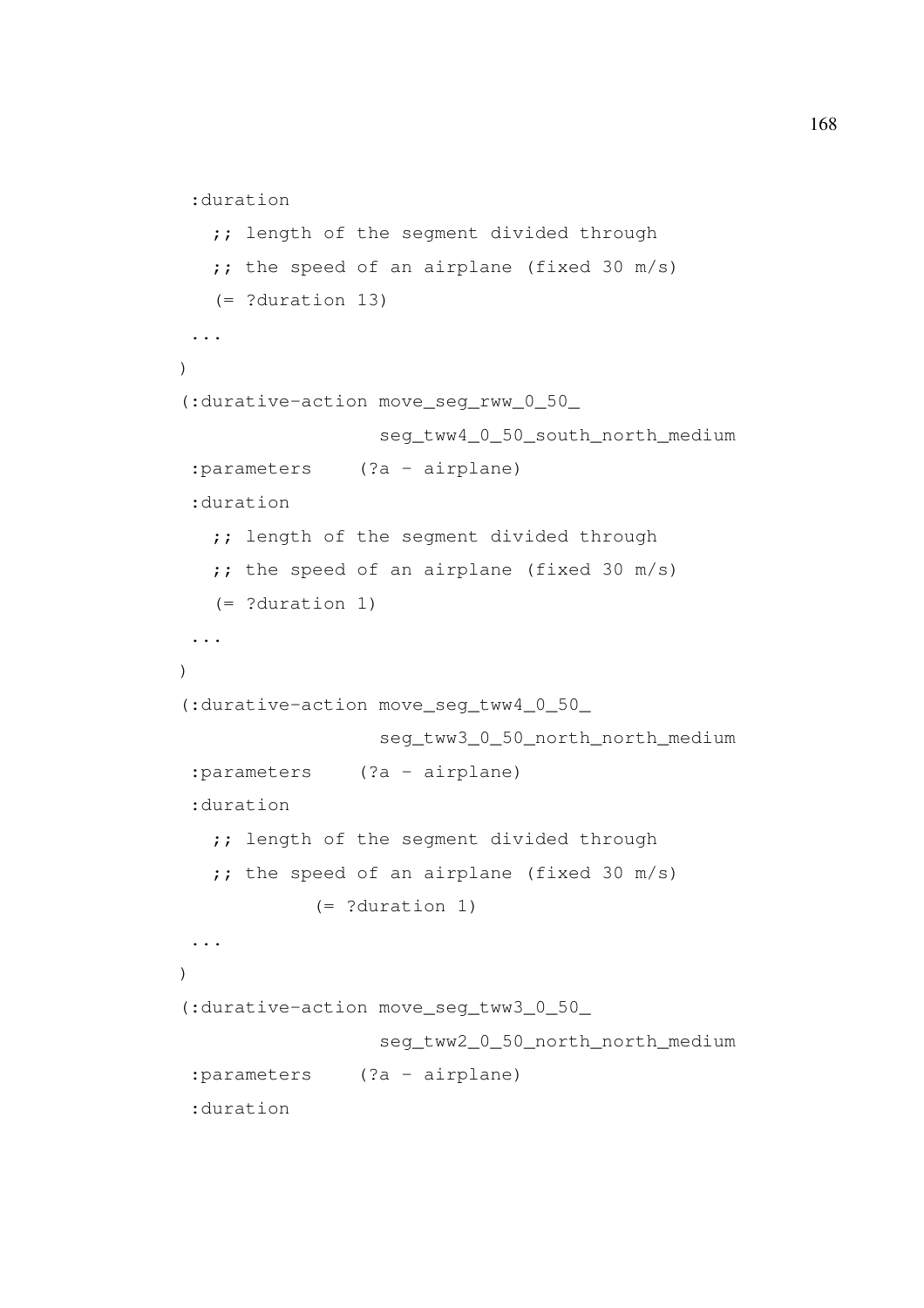```
;; length of the segment divided through
   ;; the speed of an airplane (fixed 30 m/s)
  (= ?duration 1)
...
)
(:durative-action move_seg_tww2_0_50_
                 seg_tww1_0_200_north_north_medium
 :parameters (?a - airplane)
 :duration
  ;; length of the segment divided through
  ; the speed of an airplane (fixed 30 m/s)
   (= ?duration 1)
 ...
)
(:durative-action move_seg_tww1_0_200_
                  seg_ppdoor_0_40_north_south_medium
 :parameters (?a - airplane)
 :duration
  ;; length of the segment divided through
  ;; the speed of an airplane (fixed 30 m/s)
  (= ?duration 6)
 ...
)
(:durative-action move_seg_ppdoor_0_40_
                  seg_pp_0_60_south_south_medium
 :parameters (?a - airplane)
 :duration
```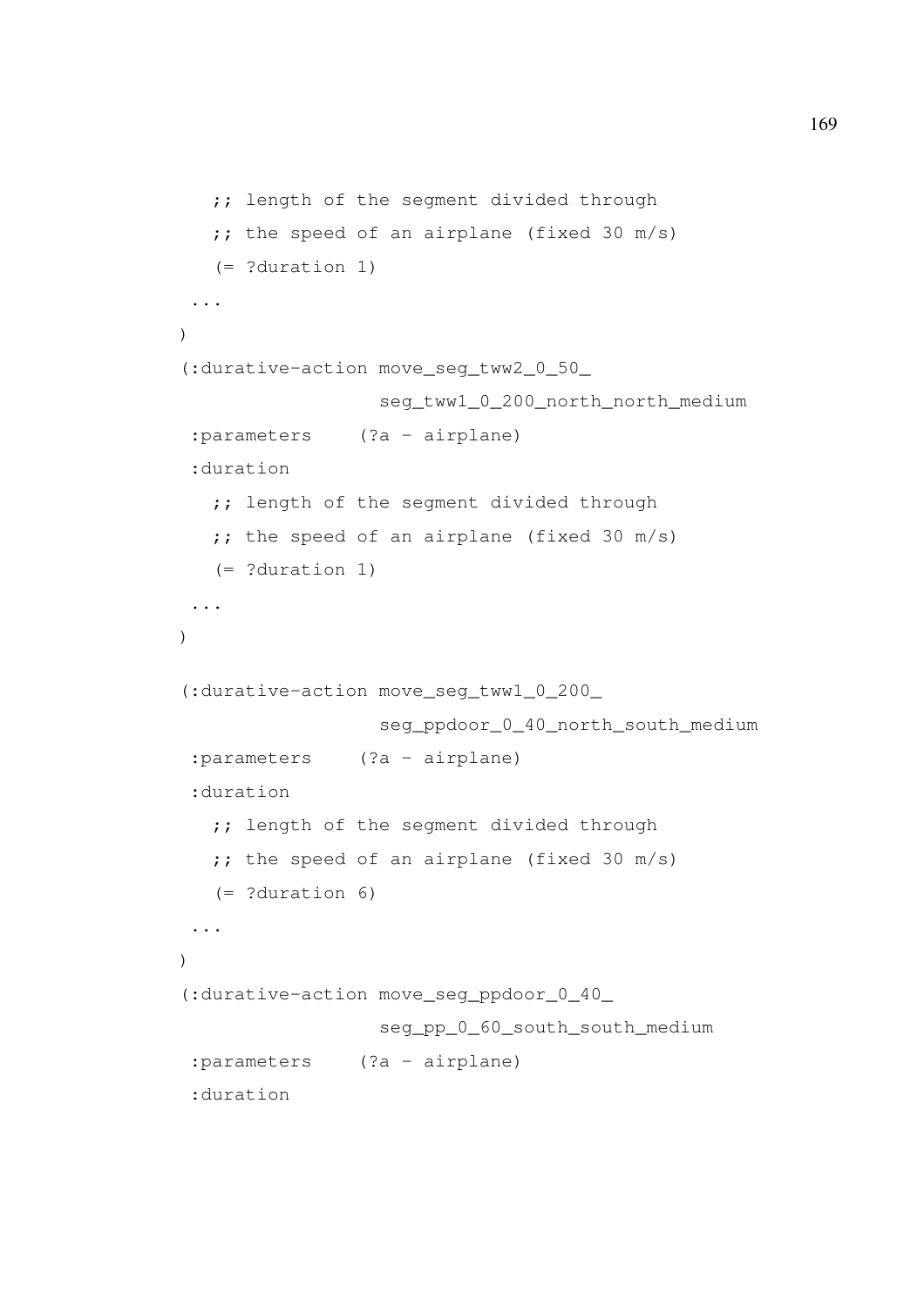```
;; length of the segment divided through
   ;; the speed of an airplane (fixed 30 m/s)
  (= ?duration 1)
...
)
(:durative-action takeoff_seg_rww_0_50_north
:parameters (?a - airplane)
 :duration (= ?duration 30 )
 ...
\lambda(:durative-action takeoff_seg_rwe_0_50_south
 :parameters (?a - airplane)
 :duration (= ?duration 30 )
 ...
)
(:durative-action park_seg_pp_0_60_north
 :parameters (?a - airplane)
:duration (= ?duration 40)
 ...
\lambda(:durative-action park_seg_pp_0_60_south
 :parameters (?a - airplane)
 :duration (= ?duration 40)
 ...
)
(:durative-action startup_seg_pp_0_60_north_medium
 :parameters (?a - airplane)
```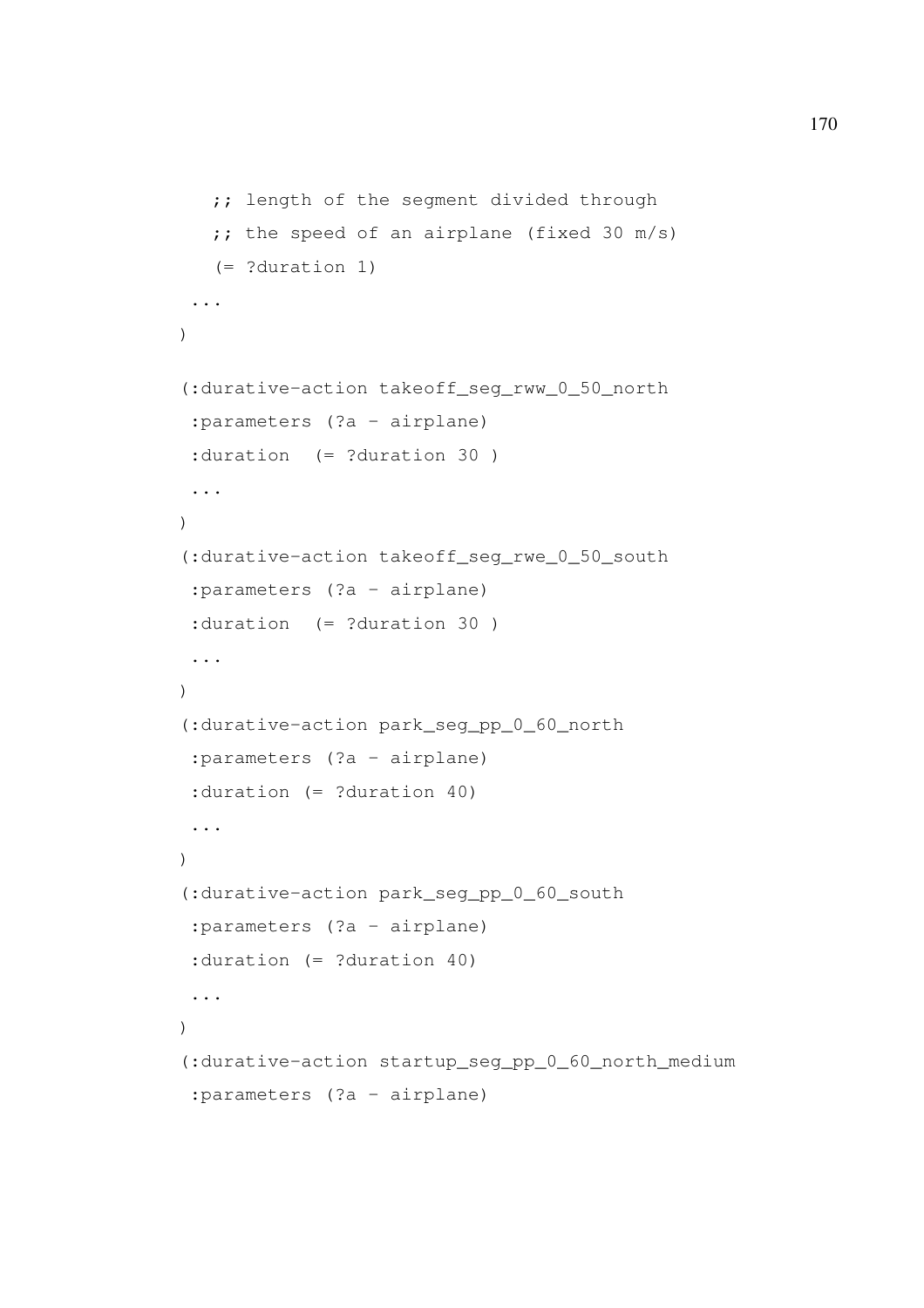```
: duration (= ? duration (* 60 (engines ?a) )
 ...
\lambda(:durative-action startup_seg_pp_0_60_south_medium
 :parameters (?a - airplane)
 :duration (= ?duration (* 60 (engines ?a) )
 ...
)
(:durative-action startup_seg_ppdoor_0_40_north_medium
 :parameters (?a - airplane)
 : duration (= ? duration (* 60 (engines ?a) )
 ...
)
(:durative-action startup_seg_ppdoor_0_40_south_medium
:parameters (?a - airplane)
 :duration (= ?duration (* 60 (engines ?a) ) )
 ...
)
(:durative-action startup_seg_tww1_0_200_north_medium
 :parameters (?a - airplane)
 :duration (= ?duration (* 60 (engines ?a) )
 ...
)
(:durative-action startup_seg_tww1_0_200_south_medium
 :parameters (?a - airplane)
 :duration (= ?duration (* 60 (engines ?a) )
 ...
```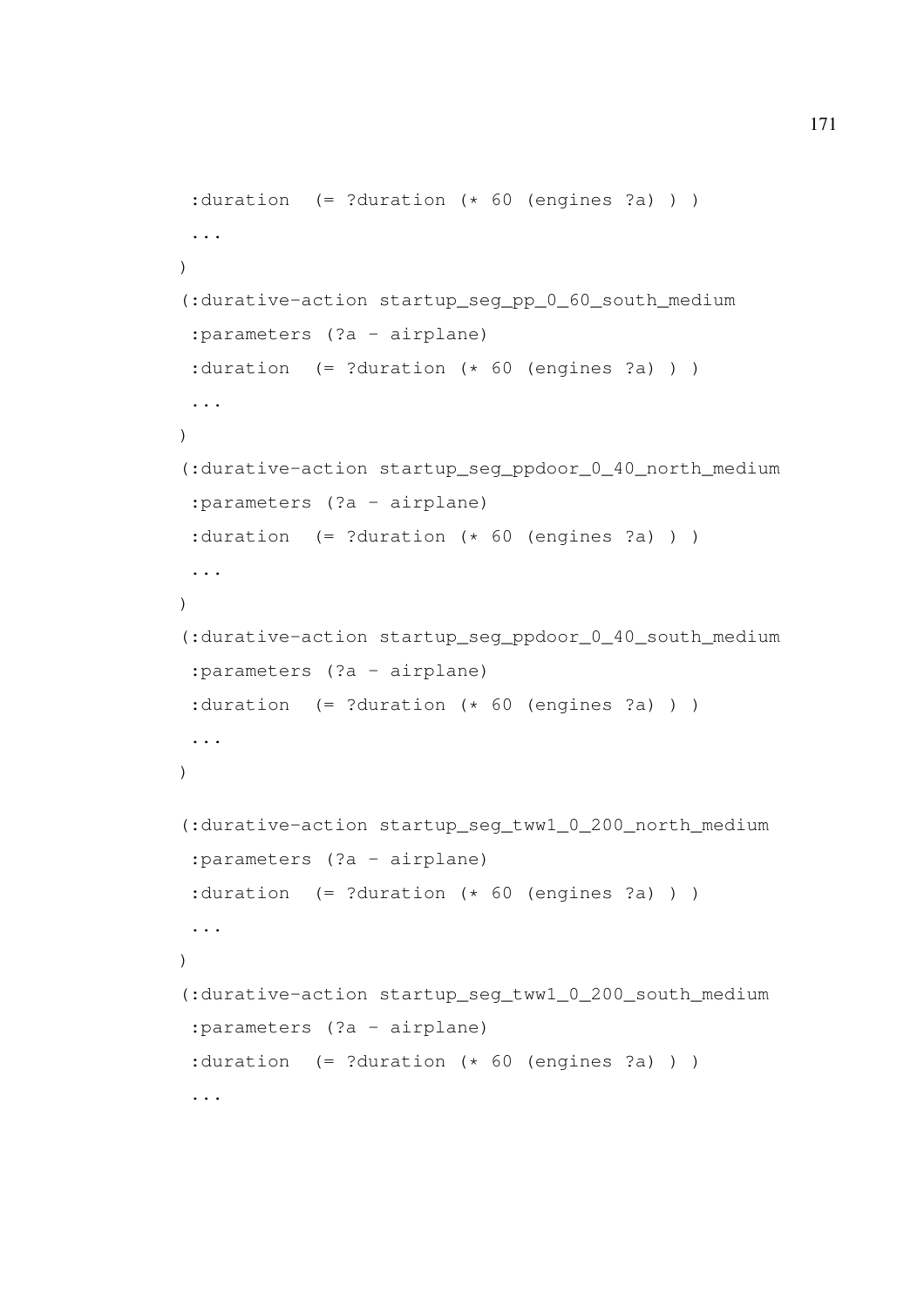```
)
(:durative-action startup_seg_twe1_0_200_north_medium
 :parameters (?a - airplane)
 :duration (= ?duration (* 60 (engines ?a) ) )...
\lambda(:durative-action startup_seg_twe1_0_200_south_medium
 :parameters (?a - airplane)
 :duration (= ?duration (* 60 (engines ?a) )
 ...
)
(:durative-action startup_seg_tww2_0_50_north_medium
 :parameters (?a - airplane)
 :duration (= ?duration (* 60 (engines ?a) )
 ...
\lambda(:durative-action startup_seg_tww2_0_50_south_medium
:parameters (?a - airplane)
 :duration (= ?duration (* 60 (engines ?a) ) )...
)
(:durative-action startup_seg_tww3_0_50_north_medium
 :parameters (?a - airplane)
 :duration (= ?duration (* 60 (engines ?a) ) )
 ...
)
(:durative-action startup_seg_tww3_0_50_south_medium
 :parameters (?a - airplane)
```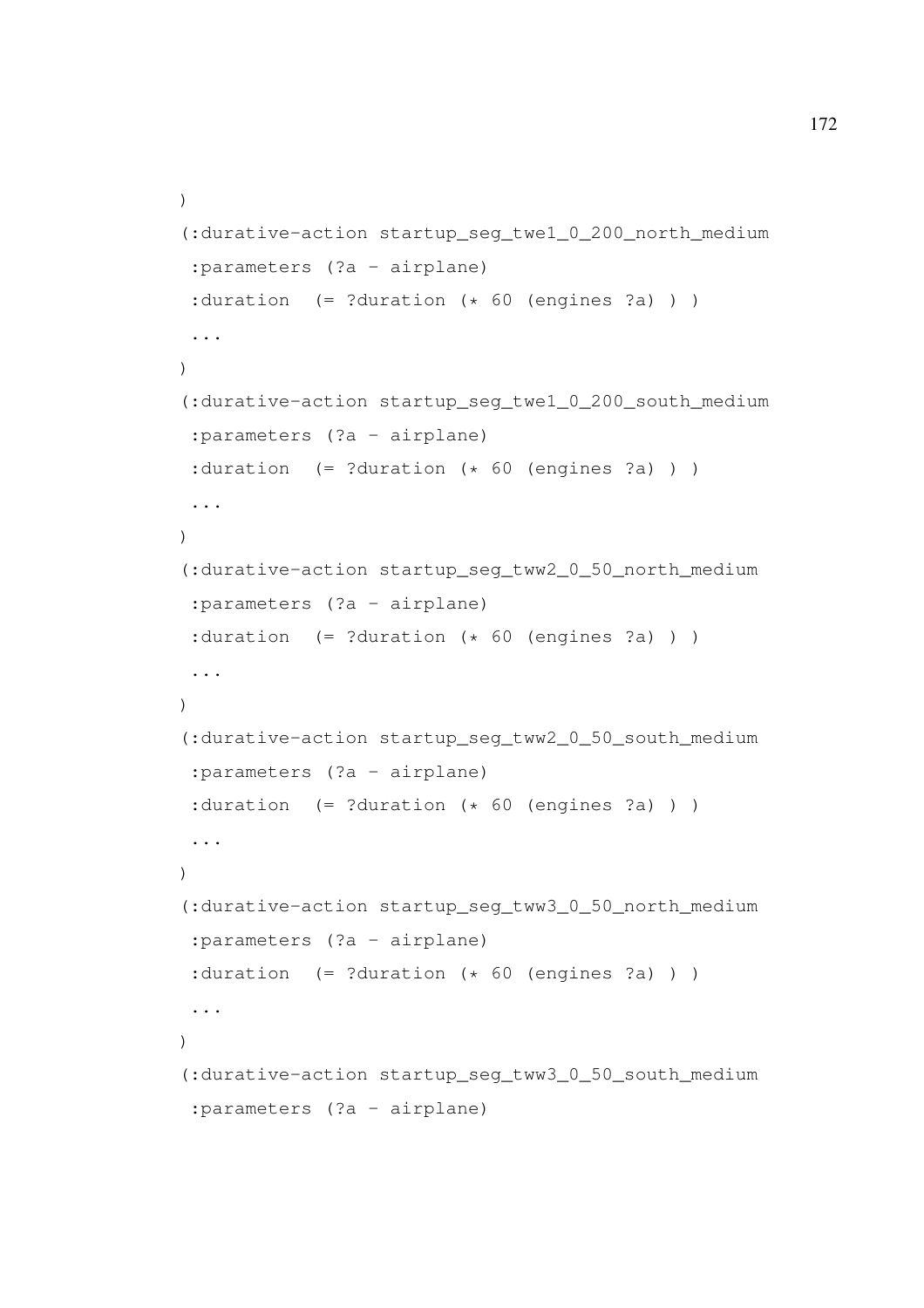```
: duration (= ? duration (* 60 (engines ?a) )
 ...
\lambda(:durative-action startup_seg_tww4_0_50_north_medium
 :parameters (?a - airplane)
 :duration (= ?duration (* 60 (engines ?a) )
 ...
)
(:durative-action startup_seg_tww4_0_50_south_medium
 :parameters (?a - airplane)
 : duration (= ? duration (* 60 (engines ?a) )
 ...
)
(:durative-action startup_seg_twe4_0_50_north_medium
 :parameters (?a - airplane)
 :duration (= ?duration (* 60 (engines ?a) )
 ...
)
(:durative-action startup_seg_twe4_0_50_south_medium
 :parameters (?a - airplane)
 :duration (= ?duration (* 60 (engine s ?a) ) )...
)
(:durative-action startup_seg_twe3_0_50_north_medium
 :parameters (?a - airplane)
 :duration (= ?duration (* 60 (engines ?a) )
 ...
```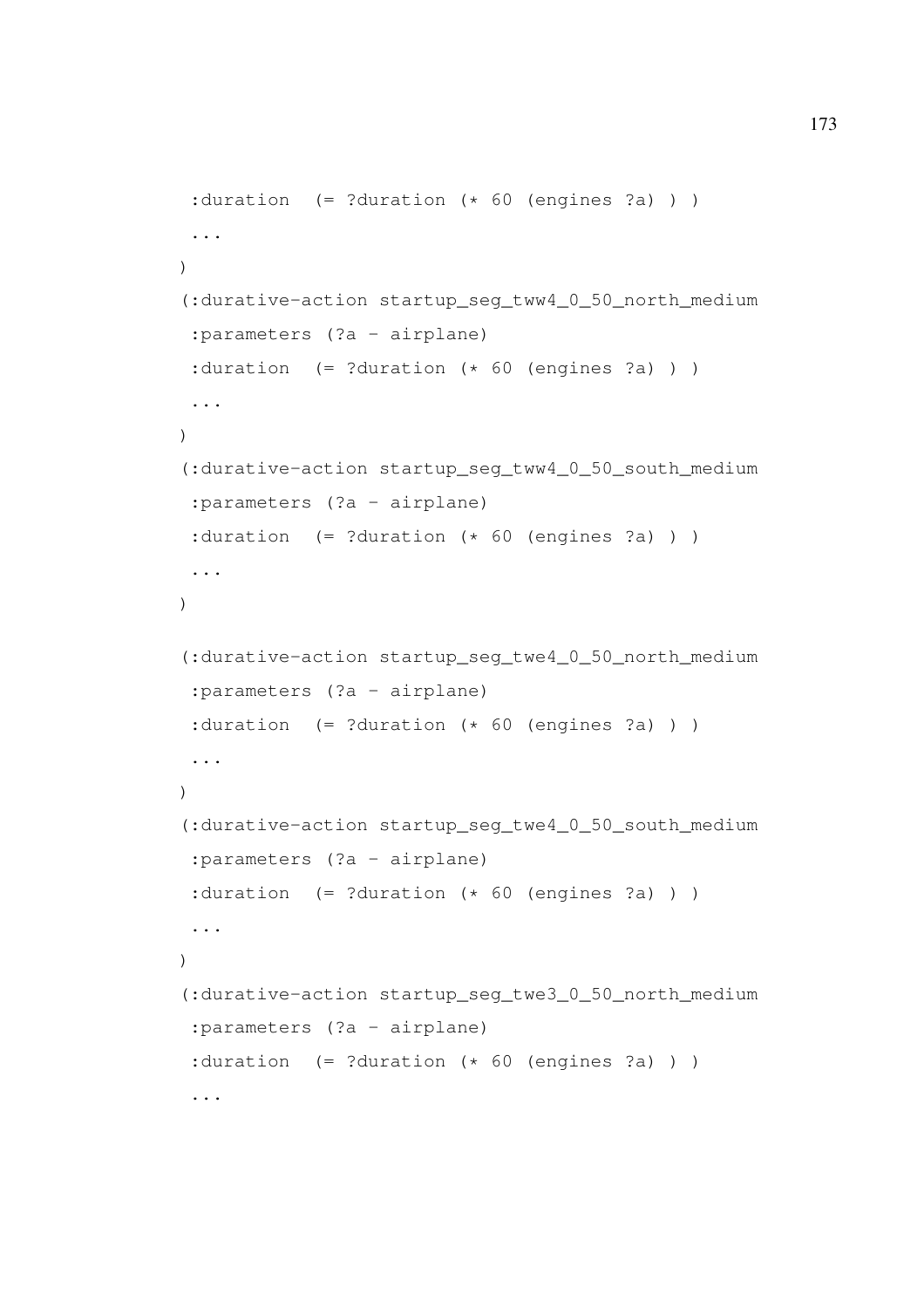```
)
 (:durative-action startup_seg_twe3_0_50_south_medium
  :parameters (?a - airplane)
  :duration (= ?duration (* 60 (engines ?a) ) )...
 \lambda(:durative-action startup_seg_twe2_0_50_north_medium
  :parameters (?a - airplane)
  :duration (= ?duration (* 60 (engines ?a) ) )
  ...
 )
 (:durative-action startup_seg_twe2_0_50_south_medium
  :parameters (?a - airplane)
  :duration (= ?duration (* 60 (engines ?a) )
  ...
 )
)
```
## B.4 Domain storage extracted from IPC2006

The temporal part of domain *storage* is extracted from the International Planning Competition 2006:

```
(define (domain Storage-Time)
 (:requirements :typing :durative-actions)
 (:types hoist surface place area - object
        container depot - place
        storearea transitarea - area
        area crate - surface)
```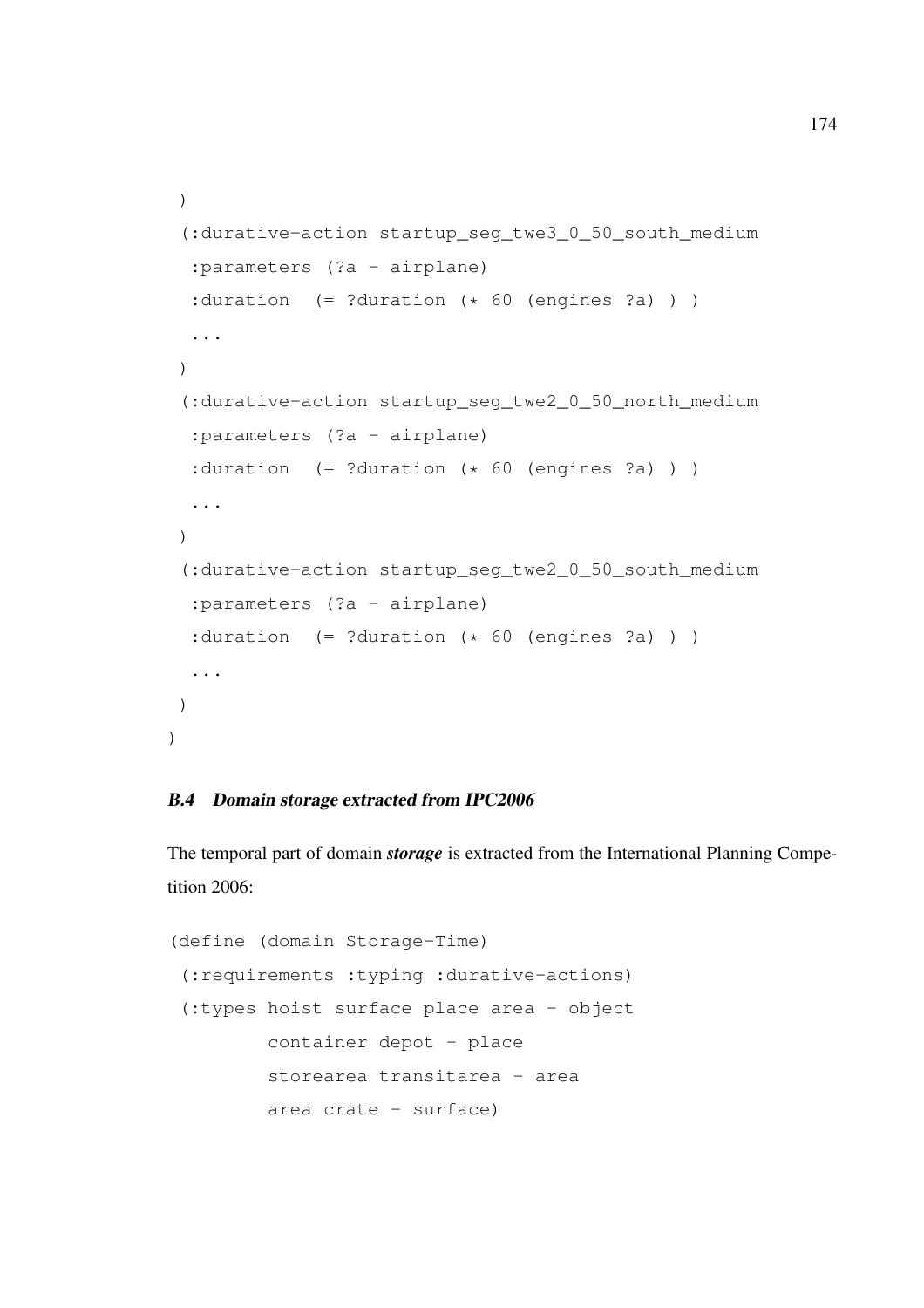```
(:predicates (clear ?s - storearea)
             (in ?x - (either storearea crate) ?p - place)
             (available ?h - hoist)
             (lifting ?h - hoist ?c - crate)
             (at ?h - hoist ?a - area)
             (on ?c - crate ?s - storearea)
             (connected ?a1 ?a2 - area))
(:durative-action lift
 :parameters (?h - hoist ?c - crate
              ?a1 - storearea ?a2 - area ?p - place)
 :duration (= ?duration 2)
 :condition (and (at start (available ?h))
                 (at start (on ?c ?a1))
                 (over all (connected ?a1 ?a2))
                 (over all (at ?h ?a2))
                 (over all (in ?a1 ?p)))
 :effect (and (at start (not (in ?c ?p)))
              (at start (not (available ?h)))
              (at start (lifting ?h ?c))
              (at start (not (on ?c ?a1)))
              (at end (clear ?a1)))
)
(:durative-action drop
 :parameters (?h - hoist ?c - crate ?a1 - storearea
              ?a2 - area ?p - place):duration (= ?duration 2)
 :condition (and (at start (clear ?a1))
```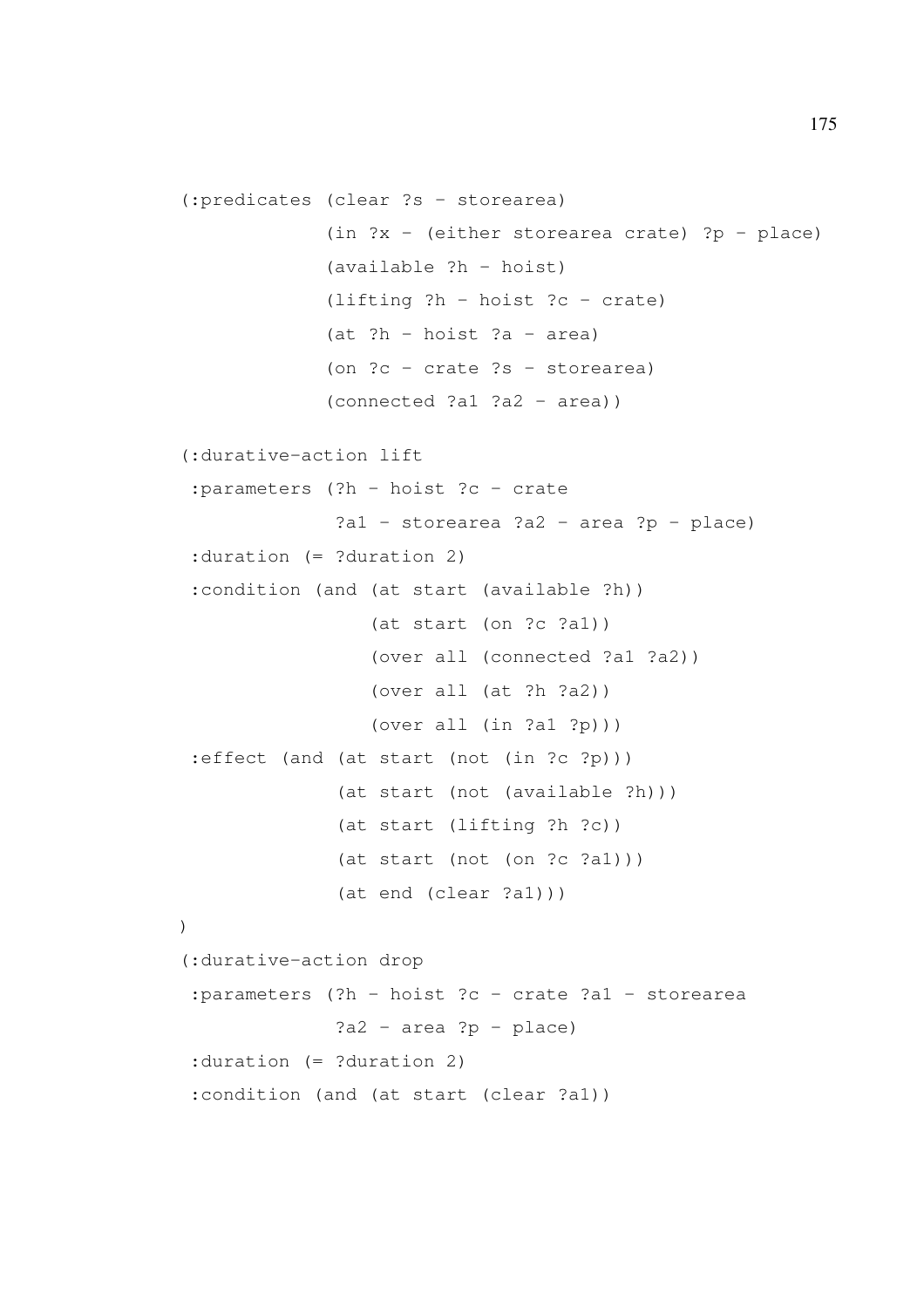```
(over all (lifting ?h ?c))
                 (over all (connected ?a1 ?a2))
                 (over all (at ?h ?a2))
                 (over all (in ?a1 ?p)))
 :effect (and (at start (not (clear ?a1)))
              (at end (not (lifting ?h ?c)))
              (at end (available ?h))
              (at end (on ?c ?a1)) (at end (in ?c ?p))))
(:durative-action move
 :parameters (?h - hoist ?from ?to - storearea)
 :duration (= ?duration 1)
 :condition (and (at start (at ?h ?from))
                 (at start (clear ?to))
                 (over all (connected ?from ?to)))
 :effect (and (at start (not (at ?h ?from)))
              (at start (not (clear ?to)))
              (at start (clear ?from))
              (at end (at ?h ?to)))
)
(:durative-action go-out
 :parameters (?h - hoist ?from - storearea ?to - transitarea)
 :duration (= ?duration 1)
 :condition (and (at start (at ?h ?from))
                 (over all (connected ?from ?to)))
 :effect (and (at start (not (at ?h ?from)))
              (at start (clear ?from)) (at end (at ?h ?to)))
```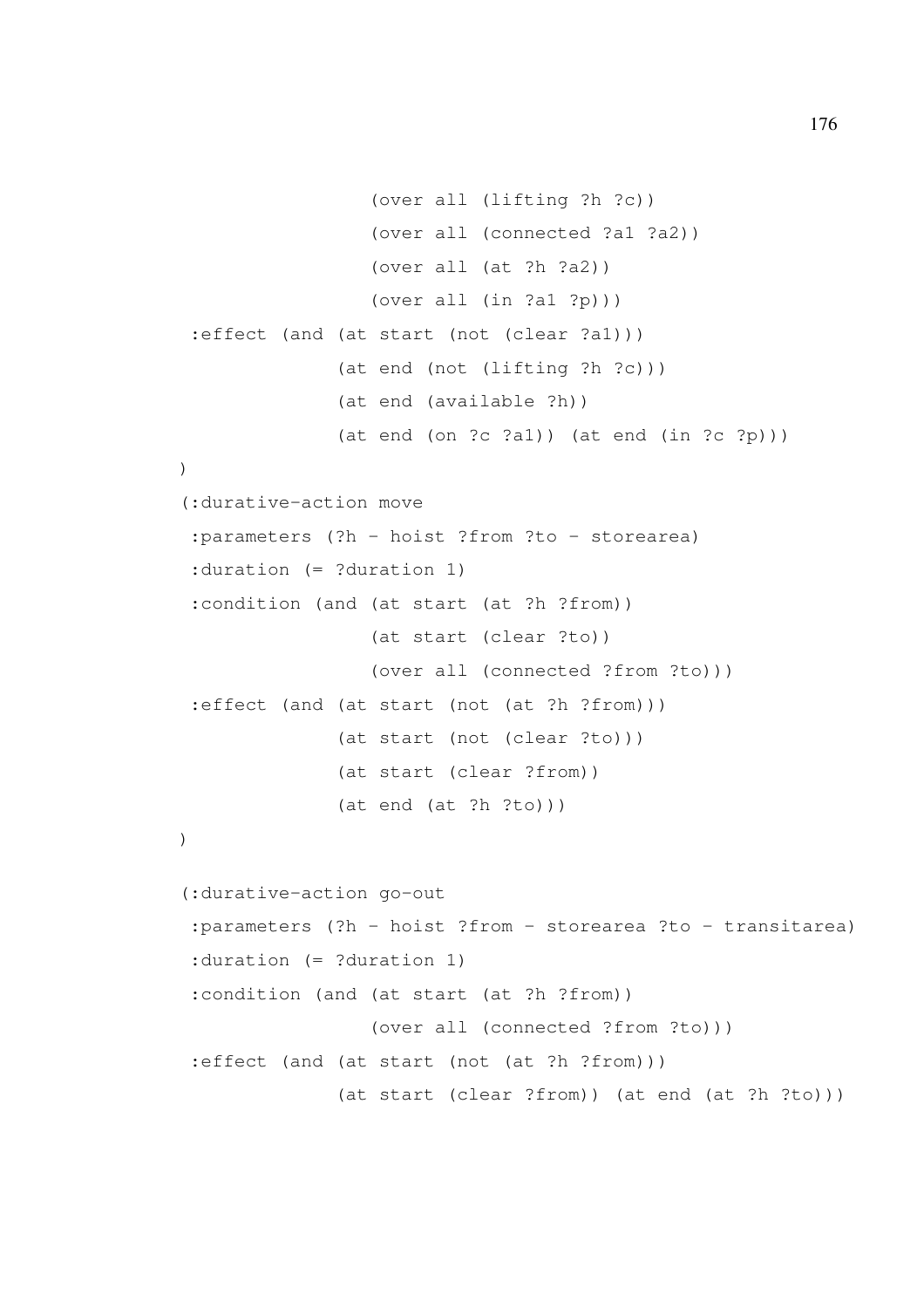```
)
(:durative-action go-in
 :parameters (?h - hoist ?from - transitarea ?to - storearea)
 :duration (= ?duration 1)
 :condition (and (at start (at ?h ?from)) (at start (clear ?to))
                 (over all (connected ?from ?to)))
 :effect (and (at start (not (at ?h ?from)))
              (at start (not (clear ?to)))
              (at end (at ?h ?to))))
)
```
## B.5 Domain spacecraft with intermediate effects

The *spacecraft* domain contains an action *turn* which has intermediate effects. The details of this domain are as follows:

```
(:durative-action turn
:parameters (?cur ?dest - object ?h - heading)
:duration (= ?duration (+ / / (angle ?cur ?dest) (turning-rate))) (h
:condition (and (at start (pointing ?cur))
                 (at start (>= propellant
                            (/ propellant-require 2)))
                 (at start (not (controller-in-use)))
                 (at (- endtime RCS-duration)
                     (>= propellant (/ propellant$-$require 2)))
                 (at (- endtime RCS-duration)
                     (not controller-in-use)))
:effect (and (at start (not (pointing ?cur)))
              (at start (decrease propellant
```